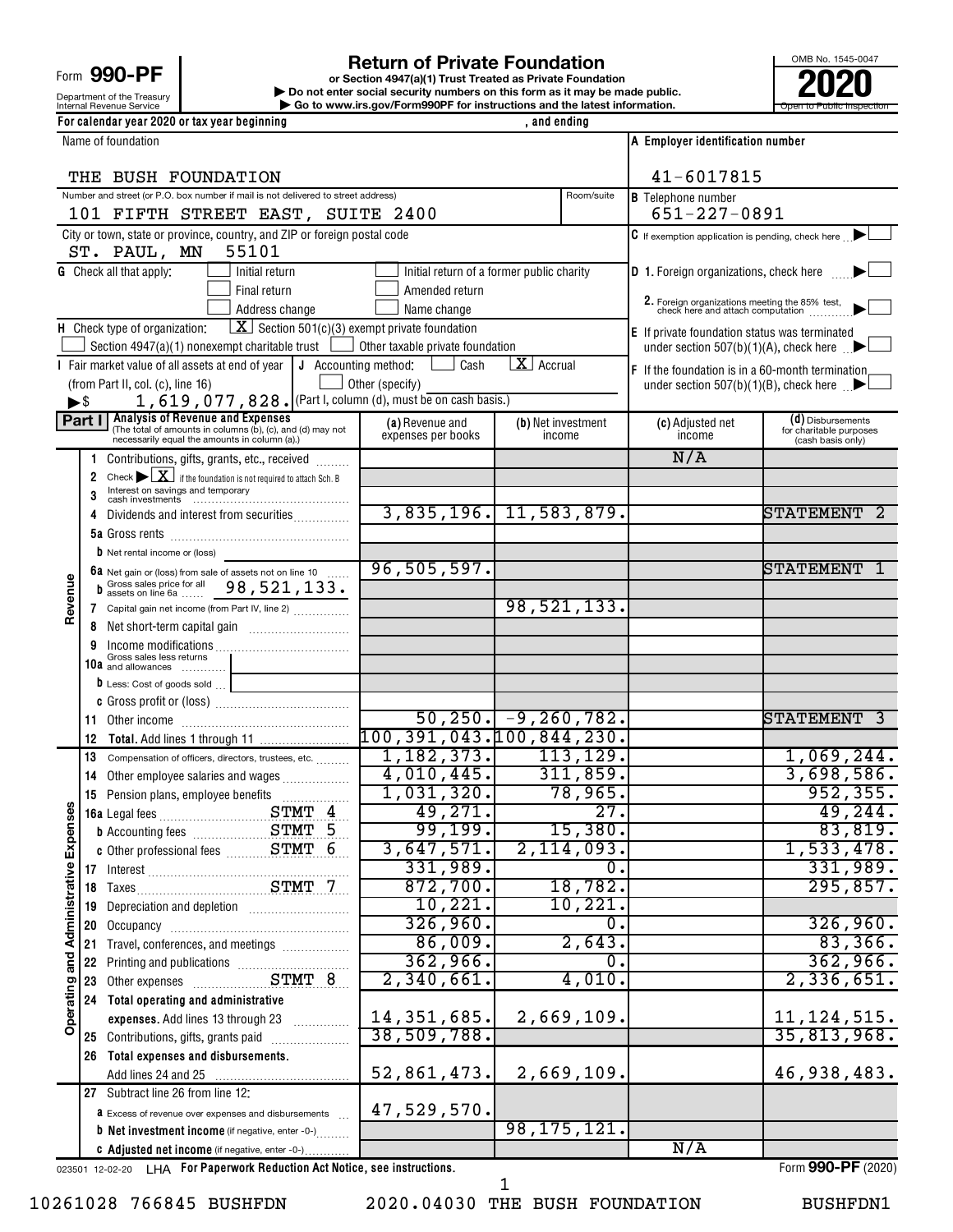| $41 - 6017815$<br>THE BUSH FOUNDATION<br>Form 990-PF (2020)<br>Page 2 |          |                                                                                                           |                         |                              |                               |
|-----------------------------------------------------------------------|----------|-----------------------------------------------------------------------------------------------------------|-------------------------|------------------------------|-------------------------------|
|                                                                       |          | <b>Part II</b> Balance Sheets Attached schedules and amounts in the description                           | Beginning of year       | End of year                  |                               |
|                                                                       |          | column should be for end-of-year amounts only.                                                            | (a) Book Value          | (b) Book Value               | (c) Fair Market Value         |
|                                                                       |          | 1 Cash - non-interest-bearing                                                                             |                         |                              |                               |
|                                                                       |          |                                                                                                           | 110,619.                |                              | $6,600,692.$ $6,600,692.$     |
|                                                                       |          | 3 Accounts receivable                                                                                     |                         |                              |                               |
|                                                                       |          | Less: allowance for doubtful accounts                                                                     |                         |                              |                               |
|                                                                       |          | 4 Pledges receivable                                                                                      |                         |                              |                               |
|                                                                       |          | Less: allowance for doubtful accounts                                                                     |                         |                              |                               |
|                                                                       |          |                                                                                                           |                         |                              |                               |
|                                                                       |          | 6 Receivables due from officers, directors, trustees, and other                                           |                         |                              |                               |
|                                                                       |          |                                                                                                           |                         |                              |                               |
|                                                                       |          |                                                                                                           |                         |                              |                               |
|                                                                       |          | Less: allowance for doubtful accounts                                                                     |                         |                              |                               |
|                                                                       |          |                                                                                                           |                         |                              |                               |
| Assets                                                                |          | 9 Prepaid expenses and deferred charges [111] Prepaid expenses and deferred charges [11] Prepaid expenses |                         | $187,011.$ $147,496.$        | 147,496.                      |
|                                                                       |          | 10a Investments - U.S. and state government obligations                                                   |                         |                              |                               |
|                                                                       |          |                                                                                                           | 272,056,343.            |                              | $229,965,810.$ $229,965,810.$ |
|                                                                       |          |                                                                                                           |                         |                              |                               |
|                                                                       |          | 11 Investments - land, buildings, and equipment: basis                                                    |                         |                              |                               |
|                                                                       |          |                                                                                                           |                         |                              |                               |
|                                                                       |          |                                                                                                           |                         |                              |                               |
|                                                                       |          |                                                                                                           | 806, 638, 107.          | 1364688898.                  | 1364688898.                   |
|                                                                       |          | 14 Land, buildings, and equipment: basis 2000 162, 785.                                                   |                         |                              |                               |
|                                                                       |          | Less: accumulated depreciation STMT 11 > 135, 186.                                                        | 33,884.                 | 27,599.                      | 27,599.                       |
|                                                                       |          | $STATEMENT$ $12$<br>15 Other assets (describe >                                                           | 24, 234, 796.           | 17,647,333.                  | 17,647,333.                   |
|                                                                       |          | 16 Total assets (to be completed by all filers - see the                                                  |                         |                              |                               |
|                                                                       |          |                                                                                                           | 1103260760.             | 1619077828.                  | 1619077828.                   |
|                                                                       |          |                                                                                                           | 787,650.                | 571,820.                     |                               |
|                                                                       |          |                                                                                                           | 16,973,763.             | 18,842,809.                  |                               |
|                                                                       |          |                                                                                                           |                         |                              |                               |
| Liabilities                                                           |          |                                                                                                           |                         |                              |                               |
|                                                                       |          | 20 Loans from officers, directors, trustees, and other disqualified persons                               |                         | 100,000,000. STATEMENT       | -13                           |
|                                                                       |          |                                                                                                           | 5,628,900.              | 12,031,257.                  |                               |
|                                                                       |          |                                                                                                           |                         |                              |                               |
|                                                                       |          | 23 Total liabilities (add lines 17 through 22)                                                            |                         | 23, 390, 313. 131, 445, 886. |                               |
|                                                                       |          | Foundations that follow FASB ASC 958, check here $\Box$                                                   |                         |                              |                               |
|                                                                       |          | and complete lines 24, 25, 29, and 30.                                                                    |                         |                              |                               |
|                                                                       | 24       | Net assets without donor restrictions                                                                     | 1079870447.             | 1487631942.                  |                               |
|                                                                       | 25       |                                                                                                           |                         |                              |                               |
| <b>Fund Balances</b>                                                  |          | Foundations that do not follow FASB ASC 958, check here $\blacktriangleright$ $\lbrack$                   |                         |                              |                               |
|                                                                       |          | and complete lines 26 through 30.                                                                         |                         |                              |                               |
| ð                                                                     | 26       | Capital stock, trust principal, or current funds                                                          |                         |                              |                               |
|                                                                       | 27       | Paid-in or capital surplus, or land, bldg., and equipment fund                                            |                         |                              |                               |
| <b>Net Assets</b>                                                     | 28       | Retained earnings, accumulated income, endowment, or other funds                                          |                         |                              |                               |
|                                                                       | 29       |                                                                                                           | 1079870447.             | 1487631942.                  |                               |
|                                                                       |          |                                                                                                           |                         |                              |                               |
|                                                                       | 30       | Total liabilities and net assets/fund balances                                                            | 1103260760.             | 1619077828.                  |                               |
|                                                                       |          |                                                                                                           |                         |                              |                               |
|                                                                       | Part III | Analysis of Changes in Net Assets or Fund Balances                                                        |                         |                              |                               |
|                                                                       |          | 1 Total net assets or fund balances at beginning of year - Part II, column (a), line 29                   |                         |                              |                               |
|                                                                       |          |                                                                                                           |                         | $\mathbf{1}$                 | 1079870447.                   |
|                                                                       |          | 2 Enter amount from Part I, line 27a                                                                      | $\overline{\mathbf{2}}$ | 47,529,570.                  |                               |
| 3                                                                     |          | Enter amount from Part I, line 27a<br>Other increases not included in line 2 (itemize) > UNREALIZED GAINS | 3                       | 360, 231, 925.               |                               |
| 4                                                                     |          | Add lines 1, 2, and 3                                                                                     | 4                       | 1487631942.                  |                               |
| 5                                                                     |          | Decreases not included in line 2 (itemize)                                                                |                         | 5                            | 0.                            |
| 6                                                                     |          |                                                                                                           |                         | $\boldsymbol{6}$             | 1487631942.                   |
|                                                                       |          |                                                                                                           |                         |                              | Form 990-PF (2020)            |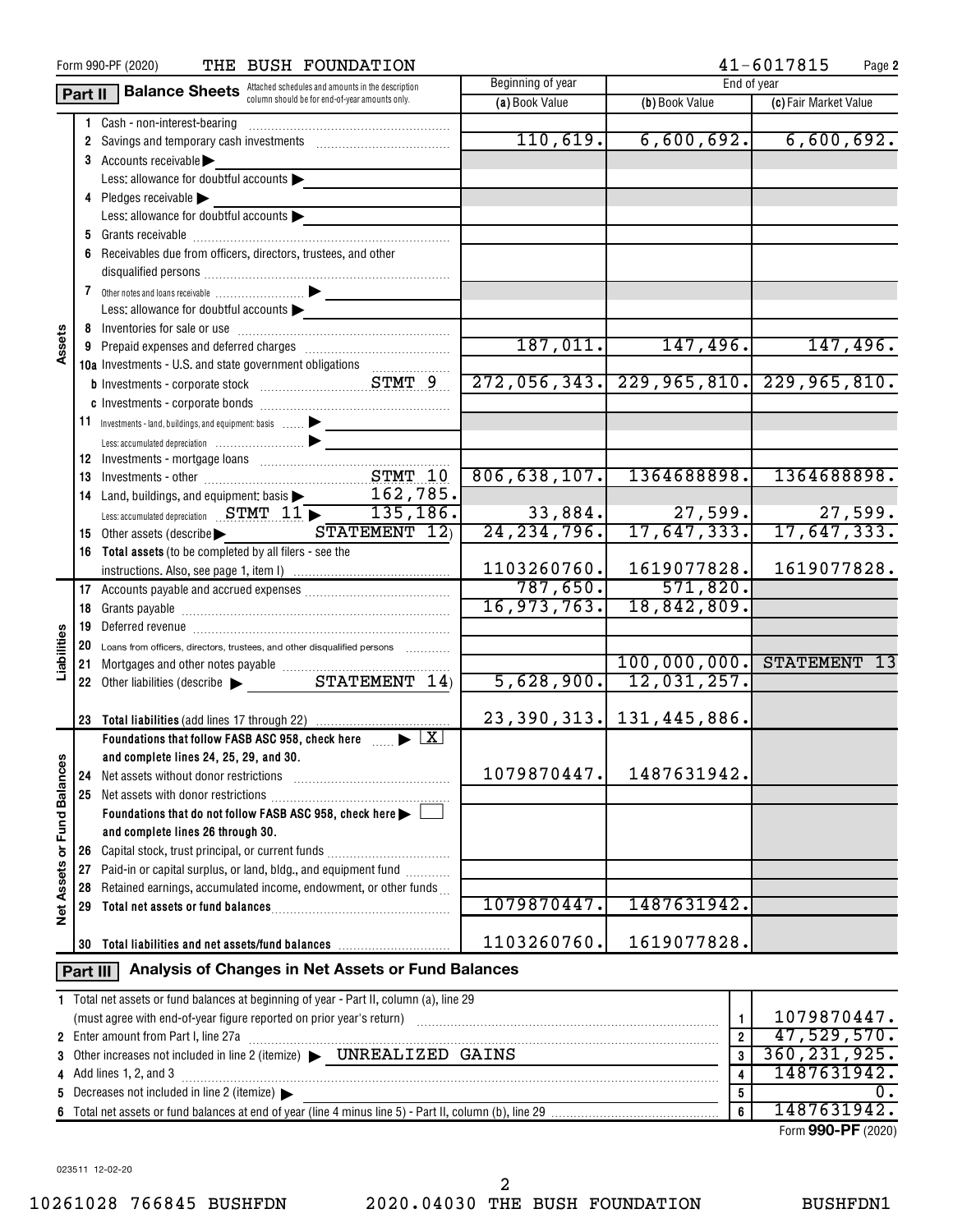| Form 990-PF (2020)                              | THE BUSH FOUNDATION                                                                                                                                                             |                                                   |                                                  |   | 41-6017815                                                       |                                  | Page 3 |  |
|-------------------------------------------------|---------------------------------------------------------------------------------------------------------------------------------------------------------------------------------|---------------------------------------------------|--------------------------------------------------|---|------------------------------------------------------------------|----------------------------------|--------|--|
| <b>Part IV</b>                                  | <b>Capital Gains and Losses for Tax on Investment Income</b>                                                                                                                    |                                                   |                                                  |   |                                                                  |                                  |        |  |
|                                                 | (a) List and describe the kind(s) of property sold (for example, real estate,<br>2-story brick warehouse; or common stock, 200 shs. MLC Co.)                                    |                                                   | (b) How acquired<br>P - Purchase<br>D - Donation |   | (c) Date acquired<br>(mo., day, yr.)                             | (d) Date sold<br>(mo., day, yr.) |        |  |
| <b>INVESTMENT PARTNERSHIPS</b><br>1a            |                                                                                                                                                                                 |                                                   | $\mathbf{P}$                                     |   | 12/31/18                                                         | 12/31/20                         |        |  |
| <b>VARIOUS FUNDS</b><br>h                       |                                                                                                                                                                                 |                                                   | $\overline{\mathbf{P}}$                          |   | 12/31/18                                                         | 12/31/20                         |        |  |
| c                                               |                                                                                                                                                                                 |                                                   |                                                  |   |                                                                  |                                  |        |  |
| d                                               |                                                                                                                                                                                 |                                                   |                                                  |   |                                                                  |                                  |        |  |
| e                                               |                                                                                                                                                                                 |                                                   |                                                  |   |                                                                  |                                  |        |  |
| (e) Gross sales price                           | (f) Depreciation allowed<br>(or allowable)                                                                                                                                      | (g) Cost or other basis<br>plus expense of sale   |                                                  |   | (h) Gain or (loss)<br>$((e)$ plus $(f)$ minus $(g)$ )            |                                  |        |  |
| 93,699,573.<br>a                                |                                                                                                                                                                                 |                                                   |                                                  |   |                                                                  | 93,699,573.                      |        |  |
| 4,821,560.<br>b                                 |                                                                                                                                                                                 |                                                   |                                                  |   |                                                                  | 4,821,560.                       |        |  |
| C                                               |                                                                                                                                                                                 |                                                   |                                                  |   |                                                                  |                                  |        |  |
| d                                               |                                                                                                                                                                                 |                                                   |                                                  |   |                                                                  |                                  |        |  |
| e                                               |                                                                                                                                                                                 |                                                   |                                                  |   |                                                                  |                                  |        |  |
|                                                 | Complete only for assets showing gain in column (h) and owned by the foundation on 12/31/69.                                                                                    |                                                   |                                                  |   | (I) Gains (Col. (h) gain minus                                   |                                  |        |  |
| (i) FMV as of 12/31/69                          | (j) Adjusted basis<br>as of 12/31/69                                                                                                                                            | $(k)$ Excess of col. (i)<br>over col. (j), if any |                                                  |   | col. (k), but not less than $-0$ -) or<br>Losses (from col. (h)) |                                  |        |  |
| a                                               |                                                                                                                                                                                 |                                                   |                                                  |   |                                                                  | 93,699,573.                      |        |  |
| b                                               |                                                                                                                                                                                 |                                                   |                                                  |   |                                                                  | 4,821,560.                       |        |  |
| C                                               |                                                                                                                                                                                 |                                                   |                                                  |   |                                                                  |                                  |        |  |
| d                                               |                                                                                                                                                                                 |                                                   |                                                  |   |                                                                  |                                  |        |  |
| e                                               |                                                                                                                                                                                 |                                                   |                                                  |   |                                                                  |                                  |        |  |
| 2 Capital gain net income or (net capital loss) | If gain, also enter in Part I, line 7<br>If (loss), enter -0- in Part I, line 7                                                                                                 |                                                   | $\overline{2}$                                   |   |                                                                  | 98, 521, 133.                    |        |  |
|                                                 | 3 Net short-term capital gain or (loss) as defined in sections 1222(5) and (6):<br>If gain, also enter in Part I, line 8, column (c). See instructions. If (loss), enter -0- in |                                                   |                                                  |   | N/A                                                              |                                  |        |  |
| <b>Part V</b>                                   | Qualification Under Section 4940(e) for Reduced Tax on Net Investment Income                                                                                                    |                                                   |                                                  |   |                                                                  |                                  |        |  |
|                                                 | SECTION 4940(e) REPEALED ON DECEMBER 20, 2019 - DO NOT COMPLETE.                                                                                                                |                                                   |                                                  |   |                                                                  |                                  |        |  |
| Reserved                                        |                                                                                                                                                                                 |                                                   |                                                  |   |                                                                  |                                  |        |  |
| (a)                                             | (b)                                                                                                                                                                             |                                                   | (c)                                              |   |                                                                  | (d)                              |        |  |
| Reserved                                        | Reserved                                                                                                                                                                        |                                                   | Reserved                                         |   |                                                                  | Reserved                         |        |  |
| Reserved                                        |                                                                                                                                                                                 |                                                   |                                                  |   |                                                                  |                                  |        |  |
| Reserved                                        |                                                                                                                                                                                 |                                                   |                                                  |   |                                                                  |                                  |        |  |
| Reserved                                        |                                                                                                                                                                                 |                                                   |                                                  |   |                                                                  |                                  |        |  |
| Reserved                                        |                                                                                                                                                                                 |                                                   |                                                  |   |                                                                  |                                  |        |  |
| Reserved                                        |                                                                                                                                                                                 |                                                   |                                                  |   |                                                                  |                                  |        |  |
|                                                 |                                                                                                                                                                                 |                                                   |                                                  |   |                                                                  |                                  |        |  |
|                                                 | 2 Reserved <b>Maria Communication Communication</b> and a reserved <b>contract of the communication</b> and a reserved <b>communication</b>                                     |                                                   |                                                  | 2 |                                                                  |                                  |        |  |
|                                                 |                                                                                                                                                                                 |                                                   |                                                  |   |                                                                  |                                  |        |  |
|                                                 |                                                                                                                                                                                 |                                                   |                                                  | 3 |                                                                  |                                  |        |  |
|                                                 |                                                                                                                                                                                 |                                                   |                                                  | 4 |                                                                  |                                  |        |  |
|                                                 |                                                                                                                                                                                 |                                                   |                                                  | 5 |                                                                  |                                  |        |  |
|                                                 |                                                                                                                                                                                 |                                                   |                                                  |   |                                                                  |                                  |        |  |
|                                                 |                                                                                                                                                                                 |                                                   |                                                  | 6 |                                                                  |                                  |        |  |
|                                                 |                                                                                                                                                                                 |                                                   |                                                  | 7 |                                                                  |                                  |        |  |
| 8                                               |                                                                                                                                                                                 |                                                   |                                                  |   |                                                                  |                                  |        |  |
|                                                 |                                                                                                                                                                                 |                                                   |                                                  |   |                                                                  | Form 990-PF (2020)               |        |  |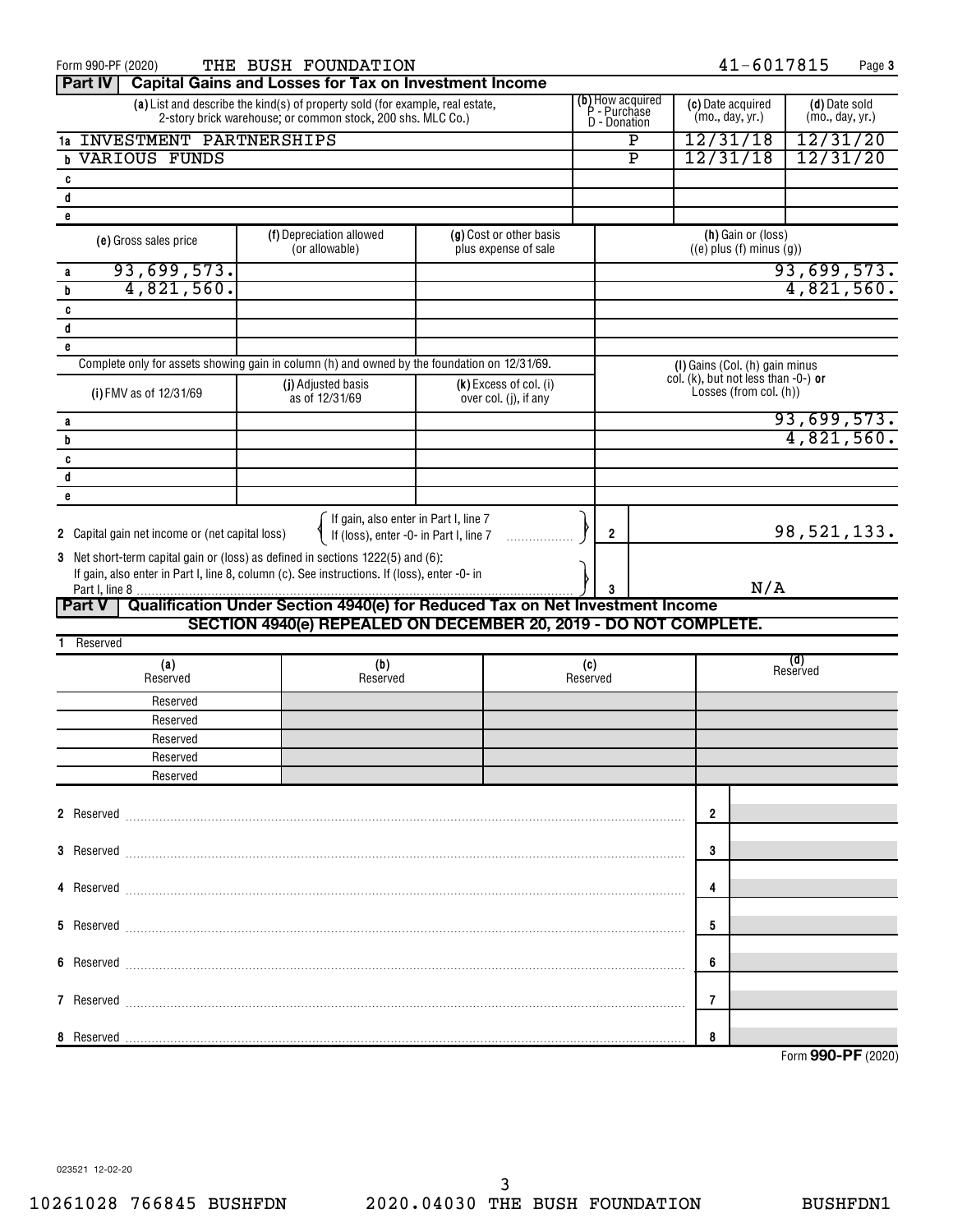|     | THE BUSH FOUNDATION<br>Form 990-PF (2020)                                                                                                                                                                                      |    |                     |                  |                | 41-6017815       |                         | Page 4                  |
|-----|--------------------------------------------------------------------------------------------------------------------------------------------------------------------------------------------------------------------------------|----|---------------------|------------------|----------------|------------------|-------------------------|-------------------------|
|     | Part VI   Excise Tax Based on Investment Income (Section 4940(a), 4940(b), or 4948 - see instructions)                                                                                                                         |    |                     |                  |                |                  |                         |                         |
|     | 1a Exempt operating foundations described in section $4940(d)(2)$ , check here $\blacktriangleright$ and enter "N/A" on line 1.                                                                                                |    |                     |                  |                |                  |                         |                         |
|     |                                                                                                                                                                                                                                |    |                     |                  |                |                  |                         |                         |
|     |                                                                                                                                                                                                                                |    |                     |                  | 1.             |                  |                         | 1,364,634.              |
|     | c All other domestic foundations enter 1.39% of line 27b. Exempt foreign organizations, enter 4%                                                                                                                               |    |                     |                  |                |                  |                         |                         |
|     |                                                                                                                                                                                                                                |    |                     |                  |                |                  |                         |                         |
|     |                                                                                                                                                                                                                                |    |                     |                  | $\overline{2}$ |                  |                         |                         |
| 3   | Add lines 1 and 2                                                                                                                                                                                                              |    |                     |                  | 3              |                  |                         | 1,364,634.              |
| 4   |                                                                                                                                                                                                                                |    |                     |                  | 4              |                  |                         |                         |
|     | Tax based on investment income. Subtract line 4 from line 3. If zero or less, enter -0-                                                                                                                                        |    |                     |                  | 5              |                  |                         | 1,364,634.              |
| 6   | Credits/Payments:                                                                                                                                                                                                              |    |                     |                  |                |                  |                         |                         |
|     | a 2020 estimated tax payments and 2019 overpayment credited to 2020 [11, 12, 13, 13, 13, 13, 13, 13, 13, 13, 1                                                                                                                 | 6а | 1,904,058.          |                  |                |                  |                         |                         |
|     |                                                                                                                                                                                                                                | 6b |                     | 0.               |                |                  |                         |                         |
|     |                                                                                                                                                                                                                                | 6c |                     | $\overline{0}$ . |                |                  |                         |                         |
|     |                                                                                                                                                                                                                                | 6d |                     | $\overline{0}$ . |                |                  |                         |                         |
|     | 7 Total credits and payments. Add lines 6a through 6d [11] [12] Martin Martin Martin Martin Martin Martin Martin Martin Martin Martin Martin Martin Martin Martin Martin Martin Martin Martin Martin Martin Martin Martin Mart |    |                     |                  | 7              |                  |                         | 1,904,058.              |
| 8   |                                                                                                                                                                                                                                |    |                     |                  | 8              |                  |                         |                         |
| 9   |                                                                                                                                                                                                                                |    |                     |                  | 9              |                  |                         |                         |
| 10  |                                                                                                                                                                                                                                |    |                     |                  | 10             |                  |                         | 539,424.                |
| 11. | Enter the amount of line 10 to be: Credited to 2021 estimated tax $\blacktriangleright$                                                                                                                                        |    | $539,424.$ Refunded |                  | 11             |                  |                         | 0.                      |
|     | Part VII-A   Statements Regarding Activities                                                                                                                                                                                   |    |                     |                  |                |                  |                         |                         |
|     | 1a During the tax year, did the foundation attempt to influence any national, state, or local legislation or did it participate or intervene in                                                                                |    |                     |                  |                |                  |                         | Yes  No                 |
|     |                                                                                                                                                                                                                                |    |                     |                  |                | 1a               |                         | X                       |
|     | b Did it spend more than \$100 during the year (either directly or indirectly) for political purposes? See the instructions for the definition                                                                                 |    |                     |                  |                | 1b               |                         | $\overline{\texttt{x}}$ |
|     | If the answer is "Yes" to 1a or 1b, attach a detailed description of the activities and copies of any materials published or                                                                                                   |    |                     |                  |                |                  |                         |                         |
|     | distributed by the foundation in connection with the activities.                                                                                                                                                               |    |                     |                  |                |                  |                         |                         |
|     | c Did the foundation file Form 1120-POL for this year?                                                                                                                                                                         |    |                     |                  |                | 1c               |                         | х                       |
|     | d Enter the amount (if any) of tax on political expenditures (section 4955) imposed during the year:                                                                                                                           |    |                     |                  |                |                  |                         |                         |
|     |                                                                                                                                                                                                                                |    |                     | $0$ .            |                |                  |                         |                         |
|     |                                                                                                                                                                                                                                |    |                     |                  |                |                  |                         |                         |
|     | e Enter the reimbursement (if any) paid by the foundation during the year for political expenditure tax imposed on foundation<br>$0 \cdot$                                                                                     |    |                     |                  |                |                  |                         |                         |
|     | managers. $\triangleright$ \$                                                                                                                                                                                                  |    |                     |                  |                |                  |                         | x                       |
|     | 2 Has the foundation engaged in any activities that have not previously been reported to the IRS?                                                                                                                              |    |                     |                  |                | 2                |                         |                         |
|     | If "Yes," attach a detailed description of the activities.                                                                                                                                                                     |    |                     |                  |                |                  |                         |                         |
|     | 3 Has the foundation made any changes, not previously reported to the IRS, in its governing instrument, articles of incorporation, or                                                                                          |    |                     |                  |                |                  |                         |                         |
|     | bylaws, or other similar instruments? If "Yes," attach a conformed copy of the changes                                                                                                                                         |    |                     |                  |                | 3                |                         | х                       |
|     | 4a Did the foundation have unrelated business gross income of \$1,000 or more during the year?                                                                                                                                 |    |                     |                  |                | 4a               | $\overline{\text{X}}$   |                         |
|     |                                                                                                                                                                                                                                |    |                     |                  |                | 4b               | х                       |                         |
|     |                                                                                                                                                                                                                                |    |                     |                  |                | 5                |                         | х                       |
|     | If "Yes," attach the statement required by General Instruction T.                                                                                                                                                              |    |                     |                  |                |                  |                         |                         |
|     | Are the requirements of section 508(e) (relating to sections 4941 through 4945) satisfied either:                                                                                                                              |    |                     |                  |                |                  |                         |                         |
|     | • By language in the governing instrument, or                                                                                                                                                                                  |    |                     |                  |                |                  |                         |                         |
|     | • By state legislation that effectively amends the governing instrument so that no mandatory directions that conflict with the state law                                                                                       |    |                     |                  |                |                  |                         |                         |
|     |                                                                                                                                                                                                                                |    |                     |                  |                | 6                | X                       |                         |
|     |                                                                                                                                                                                                                                |    |                     |                  |                | $\overline{7}$   | $\overline{\texttt{x}}$ |                         |
|     |                                                                                                                                                                                                                                |    |                     |                  |                |                  |                         |                         |
|     | 8a Enter the states to which the foundation reports or with which it is registered. See instructions.                                                                                                                          |    |                     |                  |                |                  |                         |                         |
|     | ΜN                                                                                                                                                                                                                             |    |                     |                  |                |                  |                         |                         |
|     | <b>b</b> If the answer is "Yes" to line 7, has the foundation furnished a copy of Form 990-PF to the Attorney General (or designate)                                                                                           |    |                     |                  |                |                  |                         |                         |
|     |                                                                                                                                                                                                                                |    |                     |                  |                | 8b               | х                       |                         |
| 9   | Is the foundation claiming status as a private operating foundation within the meaning of section $4942(j)(3)$ or $4942(j)(5)$ for calendar                                                                                    |    |                     |                  |                |                  |                         |                         |
|     |                                                                                                                                                                                                                                |    |                     |                  |                | 9                |                         | x                       |
| 10  |                                                                                                                                                                                                                                |    |                     |                  |                | 10               |                         | $\overline{\text{x}}$   |
|     |                                                                                                                                                                                                                                |    |                     |                  |                | $F_{\text{arm}}$ |                         | $000 \text{ DE } 1000$  |

Form (2020) **990-PF**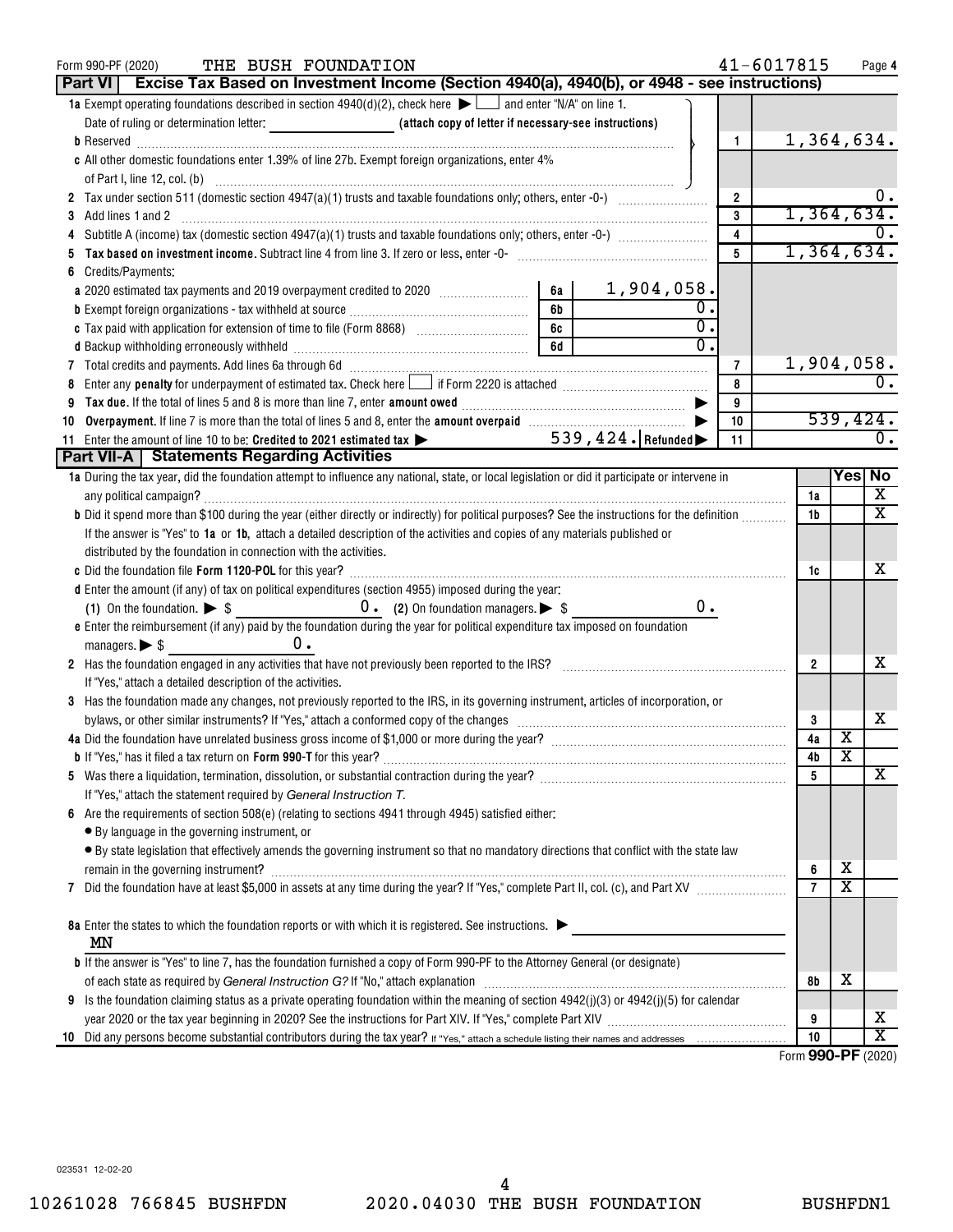| No<br>Yes<br>11 At any time during the year, did the foundation, directly or indirectly, own a controlled entity within the meaning of<br>X<br>11<br>12 Did the foundation make a distribution to a donor advised fund over which the foundation or a disqualified person had advisory privileges?<br>х<br>12<br>$\overline{\textbf{X}}$<br>13 Did the foundation comply with the public inspection requirements for its annual returns and exemption application?<br>13<br>Website address WWW.BUSHFOUNDATION.ORG<br>Telephone no. > 651-227-0891<br>14 The books are in care of GREGORY KEANE<br>ZIP+4 55101<br>Located at > 101 FIFTH STREET EAST, SUITE 2400, ST. PAUL, MN<br>N/A<br>and enter the amount of tax-exempt interest received or accrued during the year $\ldots$ $\ldots$ $\ldots$ $\ldots$ $\ldots$ $\ldots$ $\ldots$ $\ldots$ $\ldots$ $\ldots$ $\ldots$ $\ldots$ $\ldots$<br><b>No</b><br>Yes <br>16 At any time during calendar year 2020, did the foundation have an interest in or a signature or other authority over a bank,<br>X<br>securities, or other financial account in a foreign country?<br>16<br>See the instructions for exceptions and filing requirements for FinCEN Form 114. If "Yes," enter the name of the<br>foreign country > CAYMAN ISLANDS<br>Part VII-B   Statements Regarding Activities for Which Form 4720 May Be Required<br>Yes <sub>1</sub><br><b>No</b><br>File Form 4720 if any item is checked in the "Yes" column, unless an exception applies.<br>1a During the year, did the foundation (either directly or indirectly):<br>(1) Engage in the sale or exchange, or leasing of property with a disqualified person?<br>(2) Borrow money from, lend money to, or otherwise extend credit to (or accept it from)<br>$\Box$ Yes $\boxed{\text{X}}$ No<br>a disqualified person?<br>No<br>(5) Transfer any income or assets to a disqualified person (or make any of either available<br>(6) Agree to pay money or property to a government official? (Exception. Check "No"<br>if the foundation agreed to make a grant to or to employ the official for a period after<br><b>b</b> If any answer is "Yes" to $1a(1)$ -(6), did <b>any</b> of the acts fail to qualify under the exceptions described in Regulations<br>х<br>section 53.4941(d)-3 or in a current notice regarding disaster assistance? See instructions <i>manuformance and 41</i><br>1b<br>c Did the foundation engage in a prior year in any of the acts described in 1a, other than excepted acts, that were not corrected<br>x<br>1c<br>2 Taxes on failure to distribute income (section 4942) (does not apply for years the foundation was a private operating foundation<br>defined in section $4942(j)(3)$ or $4942(j)(5)$ :<br>a At the end of tax year 2020, did the foundation have any undistributed income (Part XIII, lines<br>If "Yes," list the years $\blacktriangleright$<br><b>b</b> Are there any years listed in 2a for which the foundation is <b>not</b> applying the provisions of section $4942(a)(2)$ (relating to incorrect<br>valuation of assets) to the year's undistributed income? (If applying section 4942(a)(2) to all years listed, answer "No" and attach<br>N/A<br>2b<br>c If the provisions of section $4942(a)(2)$ are being applied to any of the years listed in 2a, list the years here.<br>3a Did the foundation hold more than a 2% direct or indirect interest in any business enterprise at any time<br>Yes $X$ No<br>during the year?<br><b>b</b> If "Yes," did it have excess business holdings in 2020 as a result of (1) any purchase by the foundation or disqualified persons after<br>May 26, 1969; (2) the lapse of the 5-year period (or longer period approved by the Commissioner under section $4943(c)(7)$ ) to dispose<br>of holdings acquired by gift or bequest; or (3) the lapse of the 10-, 15-, or 20-year first phase holding period? (Use Form 4720,<br>Зb<br>х<br>4a Did the foundation invest during the year any amount in a manner that would jeopardize its charitable purposes?<br>4a<br><b>b</b> Did the foundation make any investment in a prior year (but after December 31, 1969) that could jeopardize its charitable purpose that<br>х<br>4b<br>Form 990-PF (2020) |  | <b>Part VII-A   Statements Regarding Activities (continued)</b> |  |  |  |  |  |
|----------------------------------------------------------------------------------------------------------------------------------------------------------------------------------------------------------------------------------------------------------------------------------------------------------------------------------------------------------------------------------------------------------------------------------------------------------------------------------------------------------------------------------------------------------------------------------------------------------------------------------------------------------------------------------------------------------------------------------------------------------------------------------------------------------------------------------------------------------------------------------------------------------------------------------------------------------------------------------------------------------------------------------------------------------------------------------------------------------------------------------------------------------------------------------------------------------------------------------------------------------------------------------------------------------------------------------------------------------------------------------------------------------------------------------------------------------------------------------------------------------------------------------------------------------------------------------------------------------------------------------------------------------------------------------------------------------------------------------------------------------------------------------------------------------------------------------------------------------------------------------------------------------------------------------------------------------------------------------------------------------------------------------------------------------------------------------------------------------------------------------------------------------------------------------------------------------------------------------------------------------------------------------------------------------------------------------------------------------------------------------------------------------------------------------------------------------------------------------------------------------------------------------------------------------------------------------------------------------------------------------------------------------------------------------------------------------------------------------------------------------------------------------------------------------------------------------------------------------------------------------------------------------------------------------------------------------------------------------------------------------------------------------------------------------------------------------------------------------------------------------------------------------------------------------------------------------------------------------------------------------------------------------------------------------------------------------------------------------------------------------------------------------------------------------------------------------------------------------------------------------------------------------------------------------------------------------------------------------------------------------------------------------------------------------------------------------------------------------------------------------------------------------------------------------------------------------------------------------------------------------------------------------------------------------------------------------------------------------------------------------------------------------------------------------------------------------------------------------------------------------------------------------------------------------------------------------------------------------------------------------------------------|--|-----------------------------------------------------------------|--|--|--|--|--|
|                                                                                                                                                                                                                                                                                                                                                                                                                                                                                                                                                                                                                                                                                                                                                                                                                                                                                                                                                                                                                                                                                                                                                                                                                                                                                                                                                                                                                                                                                                                                                                                                                                                                                                                                                                                                                                                                                                                                                                                                                                                                                                                                                                                                                                                                                                                                                                                                                                                                                                                                                                                                                                                                                                                                                                                                                                                                                                                                                                                                                                                                                                                                                                                                                                                                                                                                                                                                                                                                                                                                                                                                                                                                                                                                                                                                                                                                                                                                                                                                                                                                                                                                                                                                                                                                            |  |                                                                 |  |  |  |  |  |
|                                                                                                                                                                                                                                                                                                                                                                                                                                                                                                                                                                                                                                                                                                                                                                                                                                                                                                                                                                                                                                                                                                                                                                                                                                                                                                                                                                                                                                                                                                                                                                                                                                                                                                                                                                                                                                                                                                                                                                                                                                                                                                                                                                                                                                                                                                                                                                                                                                                                                                                                                                                                                                                                                                                                                                                                                                                                                                                                                                                                                                                                                                                                                                                                                                                                                                                                                                                                                                                                                                                                                                                                                                                                                                                                                                                                                                                                                                                                                                                                                                                                                                                                                                                                                                                                            |  |                                                                 |  |  |  |  |  |
|                                                                                                                                                                                                                                                                                                                                                                                                                                                                                                                                                                                                                                                                                                                                                                                                                                                                                                                                                                                                                                                                                                                                                                                                                                                                                                                                                                                                                                                                                                                                                                                                                                                                                                                                                                                                                                                                                                                                                                                                                                                                                                                                                                                                                                                                                                                                                                                                                                                                                                                                                                                                                                                                                                                                                                                                                                                                                                                                                                                                                                                                                                                                                                                                                                                                                                                                                                                                                                                                                                                                                                                                                                                                                                                                                                                                                                                                                                                                                                                                                                                                                                                                                                                                                                                                            |  |                                                                 |  |  |  |  |  |
|                                                                                                                                                                                                                                                                                                                                                                                                                                                                                                                                                                                                                                                                                                                                                                                                                                                                                                                                                                                                                                                                                                                                                                                                                                                                                                                                                                                                                                                                                                                                                                                                                                                                                                                                                                                                                                                                                                                                                                                                                                                                                                                                                                                                                                                                                                                                                                                                                                                                                                                                                                                                                                                                                                                                                                                                                                                                                                                                                                                                                                                                                                                                                                                                                                                                                                                                                                                                                                                                                                                                                                                                                                                                                                                                                                                                                                                                                                                                                                                                                                                                                                                                                                                                                                                                            |  |                                                                 |  |  |  |  |  |
|                                                                                                                                                                                                                                                                                                                                                                                                                                                                                                                                                                                                                                                                                                                                                                                                                                                                                                                                                                                                                                                                                                                                                                                                                                                                                                                                                                                                                                                                                                                                                                                                                                                                                                                                                                                                                                                                                                                                                                                                                                                                                                                                                                                                                                                                                                                                                                                                                                                                                                                                                                                                                                                                                                                                                                                                                                                                                                                                                                                                                                                                                                                                                                                                                                                                                                                                                                                                                                                                                                                                                                                                                                                                                                                                                                                                                                                                                                                                                                                                                                                                                                                                                                                                                                                                            |  |                                                                 |  |  |  |  |  |
|                                                                                                                                                                                                                                                                                                                                                                                                                                                                                                                                                                                                                                                                                                                                                                                                                                                                                                                                                                                                                                                                                                                                                                                                                                                                                                                                                                                                                                                                                                                                                                                                                                                                                                                                                                                                                                                                                                                                                                                                                                                                                                                                                                                                                                                                                                                                                                                                                                                                                                                                                                                                                                                                                                                                                                                                                                                                                                                                                                                                                                                                                                                                                                                                                                                                                                                                                                                                                                                                                                                                                                                                                                                                                                                                                                                                                                                                                                                                                                                                                                                                                                                                                                                                                                                                            |  |                                                                 |  |  |  |  |  |
|                                                                                                                                                                                                                                                                                                                                                                                                                                                                                                                                                                                                                                                                                                                                                                                                                                                                                                                                                                                                                                                                                                                                                                                                                                                                                                                                                                                                                                                                                                                                                                                                                                                                                                                                                                                                                                                                                                                                                                                                                                                                                                                                                                                                                                                                                                                                                                                                                                                                                                                                                                                                                                                                                                                                                                                                                                                                                                                                                                                                                                                                                                                                                                                                                                                                                                                                                                                                                                                                                                                                                                                                                                                                                                                                                                                                                                                                                                                                                                                                                                                                                                                                                                                                                                                                            |  |                                                                 |  |  |  |  |  |
|                                                                                                                                                                                                                                                                                                                                                                                                                                                                                                                                                                                                                                                                                                                                                                                                                                                                                                                                                                                                                                                                                                                                                                                                                                                                                                                                                                                                                                                                                                                                                                                                                                                                                                                                                                                                                                                                                                                                                                                                                                                                                                                                                                                                                                                                                                                                                                                                                                                                                                                                                                                                                                                                                                                                                                                                                                                                                                                                                                                                                                                                                                                                                                                                                                                                                                                                                                                                                                                                                                                                                                                                                                                                                                                                                                                                                                                                                                                                                                                                                                                                                                                                                                                                                                                                            |  |                                                                 |  |  |  |  |  |
|                                                                                                                                                                                                                                                                                                                                                                                                                                                                                                                                                                                                                                                                                                                                                                                                                                                                                                                                                                                                                                                                                                                                                                                                                                                                                                                                                                                                                                                                                                                                                                                                                                                                                                                                                                                                                                                                                                                                                                                                                                                                                                                                                                                                                                                                                                                                                                                                                                                                                                                                                                                                                                                                                                                                                                                                                                                                                                                                                                                                                                                                                                                                                                                                                                                                                                                                                                                                                                                                                                                                                                                                                                                                                                                                                                                                                                                                                                                                                                                                                                                                                                                                                                                                                                                                            |  |                                                                 |  |  |  |  |  |
|                                                                                                                                                                                                                                                                                                                                                                                                                                                                                                                                                                                                                                                                                                                                                                                                                                                                                                                                                                                                                                                                                                                                                                                                                                                                                                                                                                                                                                                                                                                                                                                                                                                                                                                                                                                                                                                                                                                                                                                                                                                                                                                                                                                                                                                                                                                                                                                                                                                                                                                                                                                                                                                                                                                                                                                                                                                                                                                                                                                                                                                                                                                                                                                                                                                                                                                                                                                                                                                                                                                                                                                                                                                                                                                                                                                                                                                                                                                                                                                                                                                                                                                                                                                                                                                                            |  |                                                                 |  |  |  |  |  |
|                                                                                                                                                                                                                                                                                                                                                                                                                                                                                                                                                                                                                                                                                                                                                                                                                                                                                                                                                                                                                                                                                                                                                                                                                                                                                                                                                                                                                                                                                                                                                                                                                                                                                                                                                                                                                                                                                                                                                                                                                                                                                                                                                                                                                                                                                                                                                                                                                                                                                                                                                                                                                                                                                                                                                                                                                                                                                                                                                                                                                                                                                                                                                                                                                                                                                                                                                                                                                                                                                                                                                                                                                                                                                                                                                                                                                                                                                                                                                                                                                                                                                                                                                                                                                                                                            |  |                                                                 |  |  |  |  |  |
|                                                                                                                                                                                                                                                                                                                                                                                                                                                                                                                                                                                                                                                                                                                                                                                                                                                                                                                                                                                                                                                                                                                                                                                                                                                                                                                                                                                                                                                                                                                                                                                                                                                                                                                                                                                                                                                                                                                                                                                                                                                                                                                                                                                                                                                                                                                                                                                                                                                                                                                                                                                                                                                                                                                                                                                                                                                                                                                                                                                                                                                                                                                                                                                                                                                                                                                                                                                                                                                                                                                                                                                                                                                                                                                                                                                                                                                                                                                                                                                                                                                                                                                                                                                                                                                                            |  |                                                                 |  |  |  |  |  |
|                                                                                                                                                                                                                                                                                                                                                                                                                                                                                                                                                                                                                                                                                                                                                                                                                                                                                                                                                                                                                                                                                                                                                                                                                                                                                                                                                                                                                                                                                                                                                                                                                                                                                                                                                                                                                                                                                                                                                                                                                                                                                                                                                                                                                                                                                                                                                                                                                                                                                                                                                                                                                                                                                                                                                                                                                                                                                                                                                                                                                                                                                                                                                                                                                                                                                                                                                                                                                                                                                                                                                                                                                                                                                                                                                                                                                                                                                                                                                                                                                                                                                                                                                                                                                                                                            |  |                                                                 |  |  |  |  |  |
|                                                                                                                                                                                                                                                                                                                                                                                                                                                                                                                                                                                                                                                                                                                                                                                                                                                                                                                                                                                                                                                                                                                                                                                                                                                                                                                                                                                                                                                                                                                                                                                                                                                                                                                                                                                                                                                                                                                                                                                                                                                                                                                                                                                                                                                                                                                                                                                                                                                                                                                                                                                                                                                                                                                                                                                                                                                                                                                                                                                                                                                                                                                                                                                                                                                                                                                                                                                                                                                                                                                                                                                                                                                                                                                                                                                                                                                                                                                                                                                                                                                                                                                                                                                                                                                                            |  |                                                                 |  |  |  |  |  |
|                                                                                                                                                                                                                                                                                                                                                                                                                                                                                                                                                                                                                                                                                                                                                                                                                                                                                                                                                                                                                                                                                                                                                                                                                                                                                                                                                                                                                                                                                                                                                                                                                                                                                                                                                                                                                                                                                                                                                                                                                                                                                                                                                                                                                                                                                                                                                                                                                                                                                                                                                                                                                                                                                                                                                                                                                                                                                                                                                                                                                                                                                                                                                                                                                                                                                                                                                                                                                                                                                                                                                                                                                                                                                                                                                                                                                                                                                                                                                                                                                                                                                                                                                                                                                                                                            |  |                                                                 |  |  |  |  |  |
|                                                                                                                                                                                                                                                                                                                                                                                                                                                                                                                                                                                                                                                                                                                                                                                                                                                                                                                                                                                                                                                                                                                                                                                                                                                                                                                                                                                                                                                                                                                                                                                                                                                                                                                                                                                                                                                                                                                                                                                                                                                                                                                                                                                                                                                                                                                                                                                                                                                                                                                                                                                                                                                                                                                                                                                                                                                                                                                                                                                                                                                                                                                                                                                                                                                                                                                                                                                                                                                                                                                                                                                                                                                                                                                                                                                                                                                                                                                                                                                                                                                                                                                                                                                                                                                                            |  |                                                                 |  |  |  |  |  |
|                                                                                                                                                                                                                                                                                                                                                                                                                                                                                                                                                                                                                                                                                                                                                                                                                                                                                                                                                                                                                                                                                                                                                                                                                                                                                                                                                                                                                                                                                                                                                                                                                                                                                                                                                                                                                                                                                                                                                                                                                                                                                                                                                                                                                                                                                                                                                                                                                                                                                                                                                                                                                                                                                                                                                                                                                                                                                                                                                                                                                                                                                                                                                                                                                                                                                                                                                                                                                                                                                                                                                                                                                                                                                                                                                                                                                                                                                                                                                                                                                                                                                                                                                                                                                                                                            |  |                                                                 |  |  |  |  |  |
|                                                                                                                                                                                                                                                                                                                                                                                                                                                                                                                                                                                                                                                                                                                                                                                                                                                                                                                                                                                                                                                                                                                                                                                                                                                                                                                                                                                                                                                                                                                                                                                                                                                                                                                                                                                                                                                                                                                                                                                                                                                                                                                                                                                                                                                                                                                                                                                                                                                                                                                                                                                                                                                                                                                                                                                                                                                                                                                                                                                                                                                                                                                                                                                                                                                                                                                                                                                                                                                                                                                                                                                                                                                                                                                                                                                                                                                                                                                                                                                                                                                                                                                                                                                                                                                                            |  |                                                                 |  |  |  |  |  |
|                                                                                                                                                                                                                                                                                                                                                                                                                                                                                                                                                                                                                                                                                                                                                                                                                                                                                                                                                                                                                                                                                                                                                                                                                                                                                                                                                                                                                                                                                                                                                                                                                                                                                                                                                                                                                                                                                                                                                                                                                                                                                                                                                                                                                                                                                                                                                                                                                                                                                                                                                                                                                                                                                                                                                                                                                                                                                                                                                                                                                                                                                                                                                                                                                                                                                                                                                                                                                                                                                                                                                                                                                                                                                                                                                                                                                                                                                                                                                                                                                                                                                                                                                                                                                                                                            |  |                                                                 |  |  |  |  |  |
|                                                                                                                                                                                                                                                                                                                                                                                                                                                                                                                                                                                                                                                                                                                                                                                                                                                                                                                                                                                                                                                                                                                                                                                                                                                                                                                                                                                                                                                                                                                                                                                                                                                                                                                                                                                                                                                                                                                                                                                                                                                                                                                                                                                                                                                                                                                                                                                                                                                                                                                                                                                                                                                                                                                                                                                                                                                                                                                                                                                                                                                                                                                                                                                                                                                                                                                                                                                                                                                                                                                                                                                                                                                                                                                                                                                                                                                                                                                                                                                                                                                                                                                                                                                                                                                                            |  |                                                                 |  |  |  |  |  |
|                                                                                                                                                                                                                                                                                                                                                                                                                                                                                                                                                                                                                                                                                                                                                                                                                                                                                                                                                                                                                                                                                                                                                                                                                                                                                                                                                                                                                                                                                                                                                                                                                                                                                                                                                                                                                                                                                                                                                                                                                                                                                                                                                                                                                                                                                                                                                                                                                                                                                                                                                                                                                                                                                                                                                                                                                                                                                                                                                                                                                                                                                                                                                                                                                                                                                                                                                                                                                                                                                                                                                                                                                                                                                                                                                                                                                                                                                                                                                                                                                                                                                                                                                                                                                                                                            |  |                                                                 |  |  |  |  |  |
|                                                                                                                                                                                                                                                                                                                                                                                                                                                                                                                                                                                                                                                                                                                                                                                                                                                                                                                                                                                                                                                                                                                                                                                                                                                                                                                                                                                                                                                                                                                                                                                                                                                                                                                                                                                                                                                                                                                                                                                                                                                                                                                                                                                                                                                                                                                                                                                                                                                                                                                                                                                                                                                                                                                                                                                                                                                                                                                                                                                                                                                                                                                                                                                                                                                                                                                                                                                                                                                                                                                                                                                                                                                                                                                                                                                                                                                                                                                                                                                                                                                                                                                                                                                                                                                                            |  |                                                                 |  |  |  |  |  |
|                                                                                                                                                                                                                                                                                                                                                                                                                                                                                                                                                                                                                                                                                                                                                                                                                                                                                                                                                                                                                                                                                                                                                                                                                                                                                                                                                                                                                                                                                                                                                                                                                                                                                                                                                                                                                                                                                                                                                                                                                                                                                                                                                                                                                                                                                                                                                                                                                                                                                                                                                                                                                                                                                                                                                                                                                                                                                                                                                                                                                                                                                                                                                                                                                                                                                                                                                                                                                                                                                                                                                                                                                                                                                                                                                                                                                                                                                                                                                                                                                                                                                                                                                                                                                                                                            |  |                                                                 |  |  |  |  |  |
|                                                                                                                                                                                                                                                                                                                                                                                                                                                                                                                                                                                                                                                                                                                                                                                                                                                                                                                                                                                                                                                                                                                                                                                                                                                                                                                                                                                                                                                                                                                                                                                                                                                                                                                                                                                                                                                                                                                                                                                                                                                                                                                                                                                                                                                                                                                                                                                                                                                                                                                                                                                                                                                                                                                                                                                                                                                                                                                                                                                                                                                                                                                                                                                                                                                                                                                                                                                                                                                                                                                                                                                                                                                                                                                                                                                                                                                                                                                                                                                                                                                                                                                                                                                                                                                                            |  |                                                                 |  |  |  |  |  |
|                                                                                                                                                                                                                                                                                                                                                                                                                                                                                                                                                                                                                                                                                                                                                                                                                                                                                                                                                                                                                                                                                                                                                                                                                                                                                                                                                                                                                                                                                                                                                                                                                                                                                                                                                                                                                                                                                                                                                                                                                                                                                                                                                                                                                                                                                                                                                                                                                                                                                                                                                                                                                                                                                                                                                                                                                                                                                                                                                                                                                                                                                                                                                                                                                                                                                                                                                                                                                                                                                                                                                                                                                                                                                                                                                                                                                                                                                                                                                                                                                                                                                                                                                                                                                                                                            |  |                                                                 |  |  |  |  |  |
|                                                                                                                                                                                                                                                                                                                                                                                                                                                                                                                                                                                                                                                                                                                                                                                                                                                                                                                                                                                                                                                                                                                                                                                                                                                                                                                                                                                                                                                                                                                                                                                                                                                                                                                                                                                                                                                                                                                                                                                                                                                                                                                                                                                                                                                                                                                                                                                                                                                                                                                                                                                                                                                                                                                                                                                                                                                                                                                                                                                                                                                                                                                                                                                                                                                                                                                                                                                                                                                                                                                                                                                                                                                                                                                                                                                                                                                                                                                                                                                                                                                                                                                                                                                                                                                                            |  |                                                                 |  |  |  |  |  |
|                                                                                                                                                                                                                                                                                                                                                                                                                                                                                                                                                                                                                                                                                                                                                                                                                                                                                                                                                                                                                                                                                                                                                                                                                                                                                                                                                                                                                                                                                                                                                                                                                                                                                                                                                                                                                                                                                                                                                                                                                                                                                                                                                                                                                                                                                                                                                                                                                                                                                                                                                                                                                                                                                                                                                                                                                                                                                                                                                                                                                                                                                                                                                                                                                                                                                                                                                                                                                                                                                                                                                                                                                                                                                                                                                                                                                                                                                                                                                                                                                                                                                                                                                                                                                                                                            |  |                                                                 |  |  |  |  |  |
|                                                                                                                                                                                                                                                                                                                                                                                                                                                                                                                                                                                                                                                                                                                                                                                                                                                                                                                                                                                                                                                                                                                                                                                                                                                                                                                                                                                                                                                                                                                                                                                                                                                                                                                                                                                                                                                                                                                                                                                                                                                                                                                                                                                                                                                                                                                                                                                                                                                                                                                                                                                                                                                                                                                                                                                                                                                                                                                                                                                                                                                                                                                                                                                                                                                                                                                                                                                                                                                                                                                                                                                                                                                                                                                                                                                                                                                                                                                                                                                                                                                                                                                                                                                                                                                                            |  |                                                                 |  |  |  |  |  |
|                                                                                                                                                                                                                                                                                                                                                                                                                                                                                                                                                                                                                                                                                                                                                                                                                                                                                                                                                                                                                                                                                                                                                                                                                                                                                                                                                                                                                                                                                                                                                                                                                                                                                                                                                                                                                                                                                                                                                                                                                                                                                                                                                                                                                                                                                                                                                                                                                                                                                                                                                                                                                                                                                                                                                                                                                                                                                                                                                                                                                                                                                                                                                                                                                                                                                                                                                                                                                                                                                                                                                                                                                                                                                                                                                                                                                                                                                                                                                                                                                                                                                                                                                                                                                                                                            |  |                                                                 |  |  |  |  |  |
|                                                                                                                                                                                                                                                                                                                                                                                                                                                                                                                                                                                                                                                                                                                                                                                                                                                                                                                                                                                                                                                                                                                                                                                                                                                                                                                                                                                                                                                                                                                                                                                                                                                                                                                                                                                                                                                                                                                                                                                                                                                                                                                                                                                                                                                                                                                                                                                                                                                                                                                                                                                                                                                                                                                                                                                                                                                                                                                                                                                                                                                                                                                                                                                                                                                                                                                                                                                                                                                                                                                                                                                                                                                                                                                                                                                                                                                                                                                                                                                                                                                                                                                                                                                                                                                                            |  |                                                                 |  |  |  |  |  |
|                                                                                                                                                                                                                                                                                                                                                                                                                                                                                                                                                                                                                                                                                                                                                                                                                                                                                                                                                                                                                                                                                                                                                                                                                                                                                                                                                                                                                                                                                                                                                                                                                                                                                                                                                                                                                                                                                                                                                                                                                                                                                                                                                                                                                                                                                                                                                                                                                                                                                                                                                                                                                                                                                                                                                                                                                                                                                                                                                                                                                                                                                                                                                                                                                                                                                                                                                                                                                                                                                                                                                                                                                                                                                                                                                                                                                                                                                                                                                                                                                                                                                                                                                                                                                                                                            |  |                                                                 |  |  |  |  |  |
|                                                                                                                                                                                                                                                                                                                                                                                                                                                                                                                                                                                                                                                                                                                                                                                                                                                                                                                                                                                                                                                                                                                                                                                                                                                                                                                                                                                                                                                                                                                                                                                                                                                                                                                                                                                                                                                                                                                                                                                                                                                                                                                                                                                                                                                                                                                                                                                                                                                                                                                                                                                                                                                                                                                                                                                                                                                                                                                                                                                                                                                                                                                                                                                                                                                                                                                                                                                                                                                                                                                                                                                                                                                                                                                                                                                                                                                                                                                                                                                                                                                                                                                                                                                                                                                                            |  |                                                                 |  |  |  |  |  |
|                                                                                                                                                                                                                                                                                                                                                                                                                                                                                                                                                                                                                                                                                                                                                                                                                                                                                                                                                                                                                                                                                                                                                                                                                                                                                                                                                                                                                                                                                                                                                                                                                                                                                                                                                                                                                                                                                                                                                                                                                                                                                                                                                                                                                                                                                                                                                                                                                                                                                                                                                                                                                                                                                                                                                                                                                                                                                                                                                                                                                                                                                                                                                                                                                                                                                                                                                                                                                                                                                                                                                                                                                                                                                                                                                                                                                                                                                                                                                                                                                                                                                                                                                                                                                                                                            |  |                                                                 |  |  |  |  |  |
|                                                                                                                                                                                                                                                                                                                                                                                                                                                                                                                                                                                                                                                                                                                                                                                                                                                                                                                                                                                                                                                                                                                                                                                                                                                                                                                                                                                                                                                                                                                                                                                                                                                                                                                                                                                                                                                                                                                                                                                                                                                                                                                                                                                                                                                                                                                                                                                                                                                                                                                                                                                                                                                                                                                                                                                                                                                                                                                                                                                                                                                                                                                                                                                                                                                                                                                                                                                                                                                                                                                                                                                                                                                                                                                                                                                                                                                                                                                                                                                                                                                                                                                                                                                                                                                                            |  |                                                                 |  |  |  |  |  |
|                                                                                                                                                                                                                                                                                                                                                                                                                                                                                                                                                                                                                                                                                                                                                                                                                                                                                                                                                                                                                                                                                                                                                                                                                                                                                                                                                                                                                                                                                                                                                                                                                                                                                                                                                                                                                                                                                                                                                                                                                                                                                                                                                                                                                                                                                                                                                                                                                                                                                                                                                                                                                                                                                                                                                                                                                                                                                                                                                                                                                                                                                                                                                                                                                                                                                                                                                                                                                                                                                                                                                                                                                                                                                                                                                                                                                                                                                                                                                                                                                                                                                                                                                                                                                                                                            |  |                                                                 |  |  |  |  |  |
|                                                                                                                                                                                                                                                                                                                                                                                                                                                                                                                                                                                                                                                                                                                                                                                                                                                                                                                                                                                                                                                                                                                                                                                                                                                                                                                                                                                                                                                                                                                                                                                                                                                                                                                                                                                                                                                                                                                                                                                                                                                                                                                                                                                                                                                                                                                                                                                                                                                                                                                                                                                                                                                                                                                                                                                                                                                                                                                                                                                                                                                                                                                                                                                                                                                                                                                                                                                                                                                                                                                                                                                                                                                                                                                                                                                                                                                                                                                                                                                                                                                                                                                                                                                                                                                                            |  |                                                                 |  |  |  |  |  |
|                                                                                                                                                                                                                                                                                                                                                                                                                                                                                                                                                                                                                                                                                                                                                                                                                                                                                                                                                                                                                                                                                                                                                                                                                                                                                                                                                                                                                                                                                                                                                                                                                                                                                                                                                                                                                                                                                                                                                                                                                                                                                                                                                                                                                                                                                                                                                                                                                                                                                                                                                                                                                                                                                                                                                                                                                                                                                                                                                                                                                                                                                                                                                                                                                                                                                                                                                                                                                                                                                                                                                                                                                                                                                                                                                                                                                                                                                                                                                                                                                                                                                                                                                                                                                                                                            |  |                                                                 |  |  |  |  |  |
|                                                                                                                                                                                                                                                                                                                                                                                                                                                                                                                                                                                                                                                                                                                                                                                                                                                                                                                                                                                                                                                                                                                                                                                                                                                                                                                                                                                                                                                                                                                                                                                                                                                                                                                                                                                                                                                                                                                                                                                                                                                                                                                                                                                                                                                                                                                                                                                                                                                                                                                                                                                                                                                                                                                                                                                                                                                                                                                                                                                                                                                                                                                                                                                                                                                                                                                                                                                                                                                                                                                                                                                                                                                                                                                                                                                                                                                                                                                                                                                                                                                                                                                                                                                                                                                                            |  |                                                                 |  |  |  |  |  |
|                                                                                                                                                                                                                                                                                                                                                                                                                                                                                                                                                                                                                                                                                                                                                                                                                                                                                                                                                                                                                                                                                                                                                                                                                                                                                                                                                                                                                                                                                                                                                                                                                                                                                                                                                                                                                                                                                                                                                                                                                                                                                                                                                                                                                                                                                                                                                                                                                                                                                                                                                                                                                                                                                                                                                                                                                                                                                                                                                                                                                                                                                                                                                                                                                                                                                                                                                                                                                                                                                                                                                                                                                                                                                                                                                                                                                                                                                                                                                                                                                                                                                                                                                                                                                                                                            |  |                                                                 |  |  |  |  |  |
|                                                                                                                                                                                                                                                                                                                                                                                                                                                                                                                                                                                                                                                                                                                                                                                                                                                                                                                                                                                                                                                                                                                                                                                                                                                                                                                                                                                                                                                                                                                                                                                                                                                                                                                                                                                                                                                                                                                                                                                                                                                                                                                                                                                                                                                                                                                                                                                                                                                                                                                                                                                                                                                                                                                                                                                                                                                                                                                                                                                                                                                                                                                                                                                                                                                                                                                                                                                                                                                                                                                                                                                                                                                                                                                                                                                                                                                                                                                                                                                                                                                                                                                                                                                                                                                                            |  |                                                                 |  |  |  |  |  |
|                                                                                                                                                                                                                                                                                                                                                                                                                                                                                                                                                                                                                                                                                                                                                                                                                                                                                                                                                                                                                                                                                                                                                                                                                                                                                                                                                                                                                                                                                                                                                                                                                                                                                                                                                                                                                                                                                                                                                                                                                                                                                                                                                                                                                                                                                                                                                                                                                                                                                                                                                                                                                                                                                                                                                                                                                                                                                                                                                                                                                                                                                                                                                                                                                                                                                                                                                                                                                                                                                                                                                                                                                                                                                                                                                                                                                                                                                                                                                                                                                                                                                                                                                                                                                                                                            |  |                                                                 |  |  |  |  |  |
|                                                                                                                                                                                                                                                                                                                                                                                                                                                                                                                                                                                                                                                                                                                                                                                                                                                                                                                                                                                                                                                                                                                                                                                                                                                                                                                                                                                                                                                                                                                                                                                                                                                                                                                                                                                                                                                                                                                                                                                                                                                                                                                                                                                                                                                                                                                                                                                                                                                                                                                                                                                                                                                                                                                                                                                                                                                                                                                                                                                                                                                                                                                                                                                                                                                                                                                                                                                                                                                                                                                                                                                                                                                                                                                                                                                                                                                                                                                                                                                                                                                                                                                                                                                                                                                                            |  |                                                                 |  |  |  |  |  |
|                                                                                                                                                                                                                                                                                                                                                                                                                                                                                                                                                                                                                                                                                                                                                                                                                                                                                                                                                                                                                                                                                                                                                                                                                                                                                                                                                                                                                                                                                                                                                                                                                                                                                                                                                                                                                                                                                                                                                                                                                                                                                                                                                                                                                                                                                                                                                                                                                                                                                                                                                                                                                                                                                                                                                                                                                                                                                                                                                                                                                                                                                                                                                                                                                                                                                                                                                                                                                                                                                                                                                                                                                                                                                                                                                                                                                                                                                                                                                                                                                                                                                                                                                                                                                                                                            |  |                                                                 |  |  |  |  |  |
|                                                                                                                                                                                                                                                                                                                                                                                                                                                                                                                                                                                                                                                                                                                                                                                                                                                                                                                                                                                                                                                                                                                                                                                                                                                                                                                                                                                                                                                                                                                                                                                                                                                                                                                                                                                                                                                                                                                                                                                                                                                                                                                                                                                                                                                                                                                                                                                                                                                                                                                                                                                                                                                                                                                                                                                                                                                                                                                                                                                                                                                                                                                                                                                                                                                                                                                                                                                                                                                                                                                                                                                                                                                                                                                                                                                                                                                                                                                                                                                                                                                                                                                                                                                                                                                                            |  |                                                                 |  |  |  |  |  |
|                                                                                                                                                                                                                                                                                                                                                                                                                                                                                                                                                                                                                                                                                                                                                                                                                                                                                                                                                                                                                                                                                                                                                                                                                                                                                                                                                                                                                                                                                                                                                                                                                                                                                                                                                                                                                                                                                                                                                                                                                                                                                                                                                                                                                                                                                                                                                                                                                                                                                                                                                                                                                                                                                                                                                                                                                                                                                                                                                                                                                                                                                                                                                                                                                                                                                                                                                                                                                                                                                                                                                                                                                                                                                                                                                                                                                                                                                                                                                                                                                                                                                                                                                                                                                                                                            |  |                                                                 |  |  |  |  |  |
|                                                                                                                                                                                                                                                                                                                                                                                                                                                                                                                                                                                                                                                                                                                                                                                                                                                                                                                                                                                                                                                                                                                                                                                                                                                                                                                                                                                                                                                                                                                                                                                                                                                                                                                                                                                                                                                                                                                                                                                                                                                                                                                                                                                                                                                                                                                                                                                                                                                                                                                                                                                                                                                                                                                                                                                                                                                                                                                                                                                                                                                                                                                                                                                                                                                                                                                                                                                                                                                                                                                                                                                                                                                                                                                                                                                                                                                                                                                                                                                                                                                                                                                                                                                                                                                                            |  |                                                                 |  |  |  |  |  |
|                                                                                                                                                                                                                                                                                                                                                                                                                                                                                                                                                                                                                                                                                                                                                                                                                                                                                                                                                                                                                                                                                                                                                                                                                                                                                                                                                                                                                                                                                                                                                                                                                                                                                                                                                                                                                                                                                                                                                                                                                                                                                                                                                                                                                                                                                                                                                                                                                                                                                                                                                                                                                                                                                                                                                                                                                                                                                                                                                                                                                                                                                                                                                                                                                                                                                                                                                                                                                                                                                                                                                                                                                                                                                                                                                                                                                                                                                                                                                                                                                                                                                                                                                                                                                                                                            |  |                                                                 |  |  |  |  |  |
|                                                                                                                                                                                                                                                                                                                                                                                                                                                                                                                                                                                                                                                                                                                                                                                                                                                                                                                                                                                                                                                                                                                                                                                                                                                                                                                                                                                                                                                                                                                                                                                                                                                                                                                                                                                                                                                                                                                                                                                                                                                                                                                                                                                                                                                                                                                                                                                                                                                                                                                                                                                                                                                                                                                                                                                                                                                                                                                                                                                                                                                                                                                                                                                                                                                                                                                                                                                                                                                                                                                                                                                                                                                                                                                                                                                                                                                                                                                                                                                                                                                                                                                                                                                                                                                                            |  |                                                                 |  |  |  |  |  |
|                                                                                                                                                                                                                                                                                                                                                                                                                                                                                                                                                                                                                                                                                                                                                                                                                                                                                                                                                                                                                                                                                                                                                                                                                                                                                                                                                                                                                                                                                                                                                                                                                                                                                                                                                                                                                                                                                                                                                                                                                                                                                                                                                                                                                                                                                                                                                                                                                                                                                                                                                                                                                                                                                                                                                                                                                                                                                                                                                                                                                                                                                                                                                                                                                                                                                                                                                                                                                                                                                                                                                                                                                                                                                                                                                                                                                                                                                                                                                                                                                                                                                                                                                                                                                                                                            |  |                                                                 |  |  |  |  |  |
|                                                                                                                                                                                                                                                                                                                                                                                                                                                                                                                                                                                                                                                                                                                                                                                                                                                                                                                                                                                                                                                                                                                                                                                                                                                                                                                                                                                                                                                                                                                                                                                                                                                                                                                                                                                                                                                                                                                                                                                                                                                                                                                                                                                                                                                                                                                                                                                                                                                                                                                                                                                                                                                                                                                                                                                                                                                                                                                                                                                                                                                                                                                                                                                                                                                                                                                                                                                                                                                                                                                                                                                                                                                                                                                                                                                                                                                                                                                                                                                                                                                                                                                                                                                                                                                                            |  |                                                                 |  |  |  |  |  |
|                                                                                                                                                                                                                                                                                                                                                                                                                                                                                                                                                                                                                                                                                                                                                                                                                                                                                                                                                                                                                                                                                                                                                                                                                                                                                                                                                                                                                                                                                                                                                                                                                                                                                                                                                                                                                                                                                                                                                                                                                                                                                                                                                                                                                                                                                                                                                                                                                                                                                                                                                                                                                                                                                                                                                                                                                                                                                                                                                                                                                                                                                                                                                                                                                                                                                                                                                                                                                                                                                                                                                                                                                                                                                                                                                                                                                                                                                                                                                                                                                                                                                                                                                                                                                                                                            |  |                                                                 |  |  |  |  |  |
|                                                                                                                                                                                                                                                                                                                                                                                                                                                                                                                                                                                                                                                                                                                                                                                                                                                                                                                                                                                                                                                                                                                                                                                                                                                                                                                                                                                                                                                                                                                                                                                                                                                                                                                                                                                                                                                                                                                                                                                                                                                                                                                                                                                                                                                                                                                                                                                                                                                                                                                                                                                                                                                                                                                                                                                                                                                                                                                                                                                                                                                                                                                                                                                                                                                                                                                                                                                                                                                                                                                                                                                                                                                                                                                                                                                                                                                                                                                                                                                                                                                                                                                                                                                                                                                                            |  |                                                                 |  |  |  |  |  |

Form 990-PF (2020) Page THE BUSH FOUNDATION 41-6017815

**5**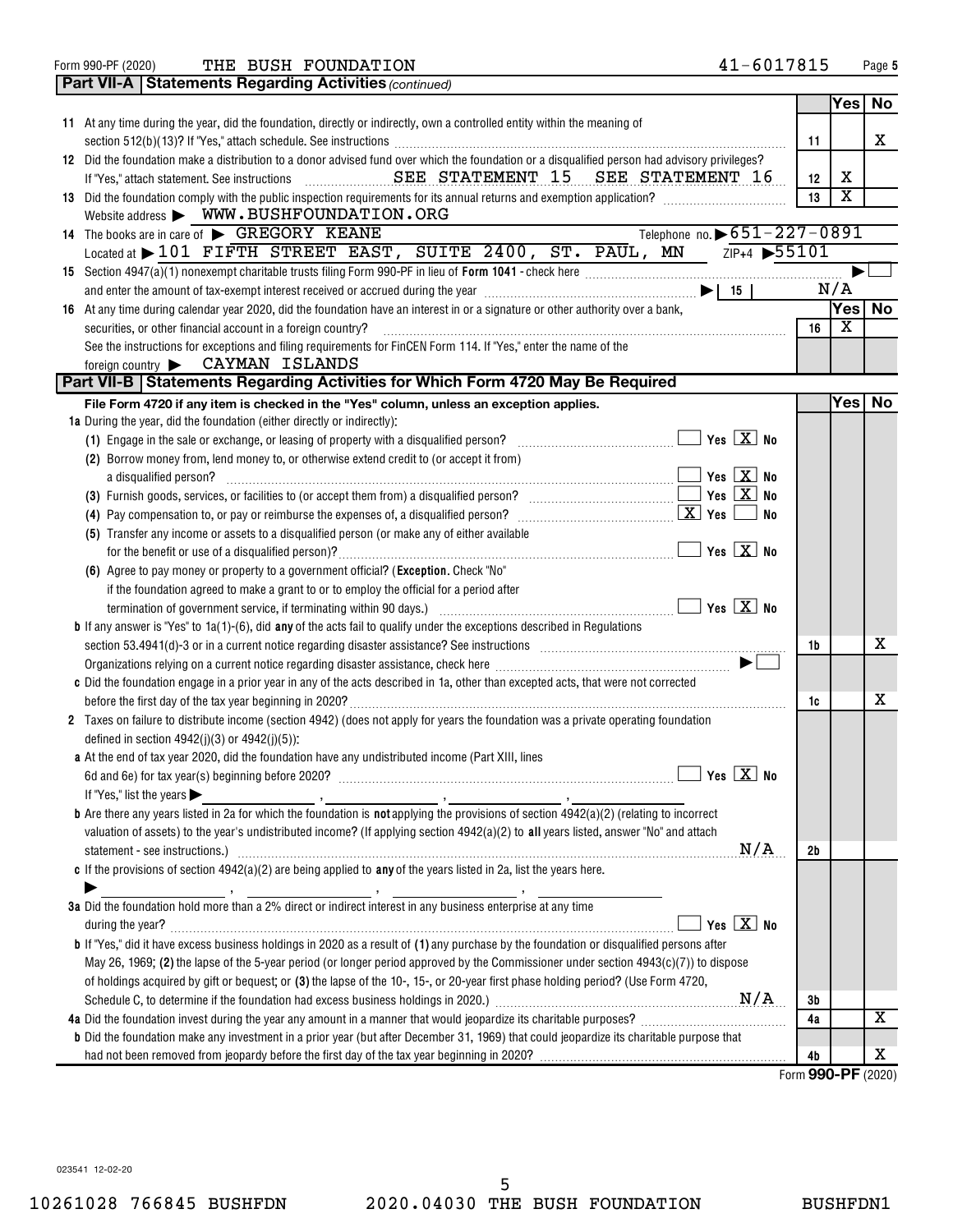| THE BUSH FOUNDATION<br>Form 990-PF (2020)                                                                                                                                                                                      |                                   | 41-6017815                   |    |        | Page 6 |
|--------------------------------------------------------------------------------------------------------------------------------------------------------------------------------------------------------------------------------|-----------------------------------|------------------------------|----|--------|--------|
| Part VII-B   Statements Regarding Activities for Which Form 4720 May Be Required (continued)                                                                                                                                   |                                   |                              |    |        |        |
| 5a During the year, did the foundation pay or incur any amount to:                                                                                                                                                             |                                   |                              |    | Yes No |        |
|                                                                                                                                                                                                                                |                                   | Yes $X$ No                   |    |        |        |
| (2) Influence the outcome of any specific public election (see section 4955); or to carry on, directly or indirectly,                                                                                                          |                                   |                              |    |        |        |
| any voter registration drive?                                                                                                                                                                                                  |                                   | $Yes$ $X$ No                 |    |        |        |
|                                                                                                                                                                                                                                |                                   | No                           |    |        |        |
| (4) Provide a grant to an organization other than a charitable, etc., organization described in section                                                                                                                        |                                   |                              |    |        |        |
|                                                                                                                                                                                                                                | $\lfloor x \rfloor$ Yes $\lfloor$ | No                           |    |        |        |
| (5) Provide for any purpose other than religious, charitable, scientific, literary, or educational purposes, or for                                                                                                            |                                   |                              |    |        |        |
|                                                                                                                                                                                                                                |                                   | $Yes$ $X$ No                 |    |        |        |
| <b>b</b> If any answer is "Yes" to 5a(1)-(5), did any of the transactions fail to qualify under the exceptions described in Regulations                                                                                        |                                   |                              |    |        |        |
| section 53.4945 or in a current notice regarding disaster assistance? See instructions [11,111] was contained to a current notice regarding disaster assistance? See instructions [11] was contained to a current of the set o |                                   |                              | 5b |        | X      |
|                                                                                                                                                                                                                                |                                   | $\blacktriangleright$ $\Box$ |    |        |        |
| c If the answer is "Yes" to question 5a(4), does the foundation claim exemption from the tax because it maintained                                                                                                             |                                   |                              |    |        |        |
|                                                                                                                                                                                                                                |                                   | No                           |    |        |        |
| If "Yes," attach the statement required by Regulations section 53.4945-5(d).                                                                                                                                                   |                                   |                              |    |        |        |
| 6a Did the foundation, during the year, receive any funds, directly or indirectly, to pay premiums on                                                                                                                          |                                   |                              |    |        |        |
| a personal benefit contract?                                                                                                                                                                                                   |                                   | $Yes \quad X$ No             |    |        |        |
| <b>b</b> Did the foundation, during the year, pay premiums, directly or indirectly, on a personal benefit contract?                                                                                                            |                                   |                              | 6b |        | x      |
| If "Yes" to 6b, file Form 8870.                                                                                                                                                                                                |                                   |                              |    |        |        |
| 7a At any time during the tax year, was the foundation a party to a prohibited tax shelter transaction? $\ldots$                                                                                                               |                                   |                              | 7b |        |        |
|                                                                                                                                                                                                                                |                                   |                              |    |        |        |
| 8 Is the foundation subject to the section 4960 tax on payment(s) of more than \$1,000,000 in remuneration or                                                                                                                  |                                   | Yes $X$ No                   |    |        |        |
| excess parachute payment(s) during the year?<br>Dort VIII   Information About Officers Directors Trustees Foundation Menseners Uirkhy                                                                                          |                                   |                              |    |        |        |

**Part VIII Information About Officers, Directors, Trustees, Foundation Managers, Highly Paid Employees, and Contractors**

**1 List all officers, directors, trustees, and foundation managers and their compensation.**

| (a) Name and address                                                                                        | (b) Title, and average<br>hours per week devoted<br>to position | (c) Compensation<br>(If not paid,<br>enter -0-) | <b>(d)</b> Contributions to<br>employee benefit plans<br>and deferred<br>compensation | (e) Expense<br>account, other<br>allowances |
|-------------------------------------------------------------------------------------------------------------|-----------------------------------------------------------------|-------------------------------------------------|---------------------------------------------------------------------------------------|---------------------------------------------|
|                                                                                                             |                                                                 |                                                 |                                                                                       |                                             |
| -17<br>SEE STATEMENT                                                                                        |                                                                 | 1058778.123,595.                                |                                                                                       | 0.                                          |
|                                                                                                             |                                                                 |                                                 |                                                                                       |                                             |
|                                                                                                             |                                                                 |                                                 |                                                                                       |                                             |
|                                                                                                             |                                                                 |                                                 |                                                                                       |                                             |
|                                                                                                             |                                                                 |                                                 |                                                                                       |                                             |
|                                                                                                             |                                                                 |                                                 |                                                                                       |                                             |
|                                                                                                             |                                                                 |                                                 |                                                                                       |                                             |
| 2 Compensation of five highest-paid employees (other than those included on line 1). If none, enter "NONE." |                                                                 |                                                 |                                                                                       |                                             |
|                                                                                                             | (b) Title, and average                                          |                                                 | $(d)$ Contributions to                                                                | (e) Expense                                 |

| (a) Name and address of each employee paid more than \$50,000                          | (b) Title, and average<br>'hours per week<br>devoted to position | (c) Compensation    | (d) Contributions to<br>employee benefit plans<br>and deferred<br>compensation | (e) Expense<br>account, other<br>allowances |  |  |
|----------------------------------------------------------------------------------------|------------------------------------------------------------------|---------------------|--------------------------------------------------------------------------------|---------------------------------------------|--|--|
| <b>STREET</b><br>JOHN<br>OTTERLEI<br>FIFTH<br>101<br>$\qquad \qquad -$                 | CIO                                                              |                     |                                                                                |                                             |  |  |
| EAST,<br>$SUTTE$ 2400,<br>ST.<br>PAUL,<br>MN 55101                                     | 40.00                                                            | $278, 190.$ 64,826. |                                                                                | 0.                                          |  |  |
| ELLERTON<br>101<br>FTFTH<br><b>STREET</b><br>AMANDA<br>$\overline{\phantom{0}}$        | DIRECTOR, COMMUNITY INNOVATION                                   |                     |                                                                                |                                             |  |  |
| SUITE 2400, ST. PAUL, MN 55101<br>EAST,                                                | 40.00                                                            | 168, 701.103.995.   |                                                                                | 0.                                          |  |  |
| TAKESHITA<br>FIFTH<br>-101<br><b>STREET</b><br><b>ERTK</b><br>$\overline{\phantom{m}}$ | PORTFOLIO                                                        | DIRECTOR, COMMUNITY |                                                                                | <b>CREAT</b>                                |  |  |
| EAST, SUITE 2400, ST. PAUL, MN 55101                                                   | 40.00                                                            | 162,816.109,060.    |                                                                                | 0.                                          |  |  |
| <b>STREET</b><br>STEPHANIE ANDREWS<br>FTFTH<br>$\overline{\phantom{m}}$                | DIRECTOR,                                                        | TALENT DEVELOPMENT  |                                                                                |                                             |  |  |
| SUITE 2400, ST. PAUL, MN 55101<br>EAST,                                                | 40.00                                                            | $194, 670.$ 33,888. |                                                                                | 0.                                          |  |  |
| FIFTH<br><b>STREET</b><br>ALLEN<br>JACKIE<br>-101<br>$-$                               | NICE PRESIDENT,                                                  |                     | STRATEGY & LEARNING                                                            |                                             |  |  |
| EAST,<br>SUITE 2400, ST.<br>PAUL, MN 55101                                             | 40.00                                                            | $167,701.$ 45,014.  |                                                                                | 0.                                          |  |  |
| <b>Total</b> number of other employees paid over \$50,000                              |                                                                  |                     |                                                                                |                                             |  |  |

Form (2020) **990-PF**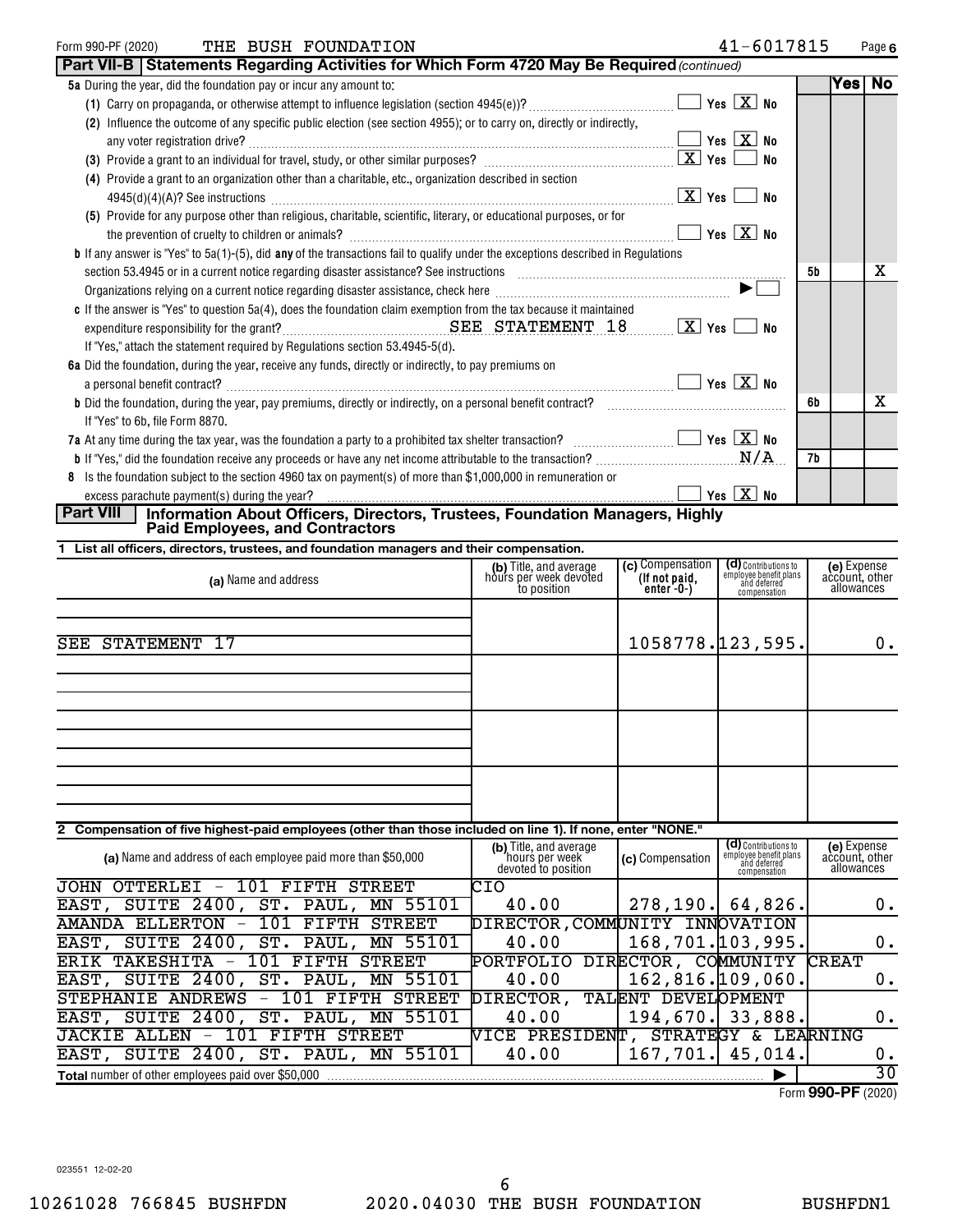| THE BUSH FOUNDATION<br>Form 990-PF (2020)                                                                                                                                                                                                                 |                     | 41-6017815<br>Page 7 |
|-----------------------------------------------------------------------------------------------------------------------------------------------------------------------------------------------------------------------------------------------------------|---------------------|----------------------|
| <b>Part VIII</b><br>Information About Officers, Directors, Trustees, Foundation Managers, Highly<br>Paid Employees, and Contractors (continued)                                                                                                           |                     |                      |
| 3 Five highest-paid independent contractors for professional services. If none, enter "NONE."                                                                                                                                                             |                     |                      |
| (a) Name and address of each person paid more than \$50,000                                                                                                                                                                                               | (b) Type of service | (c) Compensation     |
| CAMBRIDGE ASSOCIATES LLC                                                                                                                                                                                                                                  |                     |                      |
| PO BOX 412015, BOSTON, MA 02241                                                                                                                                                                                                                           | CONSULTING          | 1000000.             |
| THE SCHOOL LEADERSHIP PROJECT                                                                                                                                                                                                                             |                     |                      |
| 5336 ALDRICH AVENUE S, MINNEAPOLIS, MN 55419                                                                                                                                                                                                              | CONSULTING          | 545,975.             |
| TWO REVOLUTIONS LLC                                                                                                                                                                                                                                       |                     |                      |
| 77 BROADVIEW AVENUE, NEW ROCHELLE, NY 10804                                                                                                                                                                                                               | CONSULTING          | 404,450.             |
| THE IMPROVE GROUP INC. - 661 LASALLE STREET,                                                                                                                                                                                                              |                     |                      |
| SUITE 300, ST. PAUL, MN 55114                                                                                                                                                                                                                             | CONSULTING          | 250, 107.            |
| PASSENGER PRODUCTIONS LLC                                                                                                                                                                                                                                 |                     |                      |
| 1008 N SAVANNAH DRIVE, SIOUX FALLS, SD 57103                                                                                                                                                                                                              | CONSULTING          | 171,940.             |
|                                                                                                                                                                                                                                                           |                     | 14<br>▶              |
| <b>Part IX-A   Summary of Direct Charitable Activities</b>                                                                                                                                                                                                |                     |                      |
| List the foundation's four largest direct charitable activities during the tax year. Include relevant statistical information such as the<br>number of organizations and other beneficiaries served, conferences convened, research papers produced, etc. |                     | Expenses             |
| N/A<br>$1 \quad \blacksquare$                                                                                                                                                                                                                             |                     |                      |
|                                                                                                                                                                                                                                                           |                     |                      |
|                                                                                                                                                                                                                                                           |                     |                      |
| 2                                                                                                                                                                                                                                                         |                     |                      |
|                                                                                                                                                                                                                                                           |                     |                      |
|                                                                                                                                                                                                                                                           |                     |                      |
| 3                                                                                                                                                                                                                                                         |                     |                      |
|                                                                                                                                                                                                                                                           |                     |                      |
|                                                                                                                                                                                                                                                           |                     |                      |
|                                                                                                                                                                                                                                                           |                     |                      |
|                                                                                                                                                                                                                                                           |                     |                      |
|                                                                                                                                                                                                                                                           |                     |                      |
| Part IX-B Summary of Program-Related Investments                                                                                                                                                                                                          |                     |                      |
| Describe the two largest program-related investments made by the foundation during the tax year on lines 1 and 2.                                                                                                                                         |                     | Amount               |
| 1                                                                                                                                                                                                                                                         |                     |                      |
|                                                                                                                                                                                                                                                           |                     |                      |
| SEE STATEMENT 19                                                                                                                                                                                                                                          |                     | 500,000.             |
| 2 DAKOTA RESOURCES, 10 YEAR PRI TO SUPPORT SMALL BUSINESSES,                                                                                                                                                                                              |                     |                      |
| PRIMARILY IN SOUTH DAKOTA                                                                                                                                                                                                                                 |                     |                      |
|                                                                                                                                                                                                                                                           |                     | 500,000.             |
| All other program-related investments. See instructions.                                                                                                                                                                                                  |                     |                      |
|                                                                                                                                                                                                                                                           |                     |                      |
| 3                                                                                                                                                                                                                                                         |                     |                      |
|                                                                                                                                                                                                                                                           |                     |                      |
|                                                                                                                                                                                                                                                           |                     |                      |
|                                                                                                                                                                                                                                                           |                     |                      |
|                                                                                                                                                                                                                                                           |                     |                      |
| <b>SEE STATEMENT 20</b>                                                                                                                                                                                                                                   |                     | 2,450,000.           |
| Total. Add lines 1 through 3                                                                                                                                                                                                                              | ▶                   | 3,450,000.           |
|                                                                                                                                                                                                                                                           |                     | Form 990-PF (2020)   |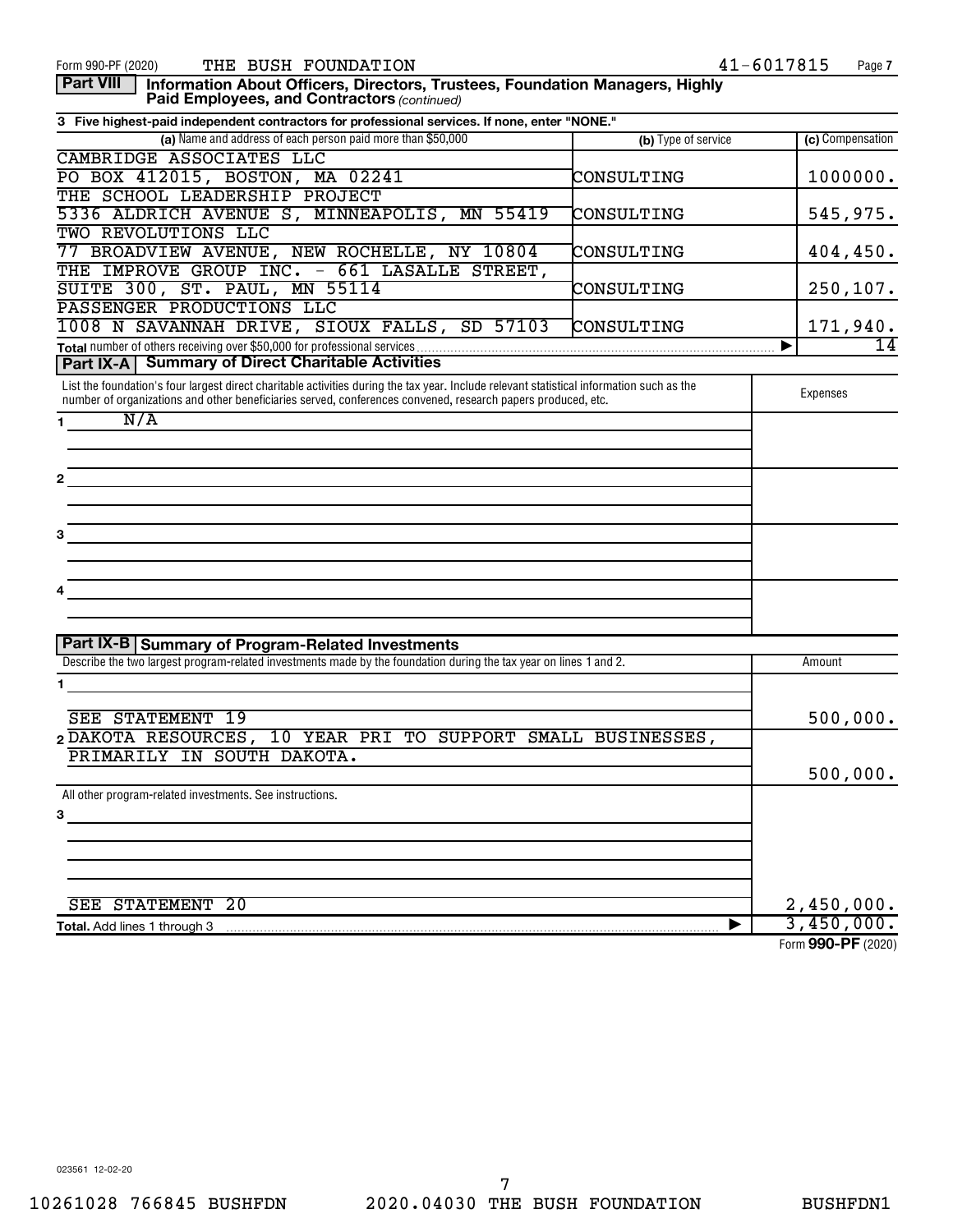|              | Part X<br>Minimum Investment Return (All domestic foundations must complete this part. Foreign foundations, see instructions.)                                                                                                 |                         |                   |
|--------------|--------------------------------------------------------------------------------------------------------------------------------------------------------------------------------------------------------------------------------|-------------------------|-------------------|
| 1.           | Fair market value of assets not used (or held for use) directly in carrying out charitable, etc., purposes:                                                                                                                    |                         |                   |
|              | a Average monthly fair market value of securities [11] matter content to the Average monthly fair market value of securities [11] matter content and average monthly fair market value of securities [11] matter content and a | 1a                      | 1,025,848,808.    |
|              |                                                                                                                                                                                                                                | 1 <sub>b</sub>          | 171,927,735.      |
|              |                                                                                                                                                                                                                                | 1c                      | 175,095.          |
|              |                                                                                                                                                                                                                                | 1d                      | 1, 197, 951, 638. |
|              | e Reduction claimed for blockage or other factors reported on lines 1a and                                                                                                                                                     |                         |                   |
|              | 0.                                                                                                                                                                                                                             |                         |                   |
| $\mathbf{2}$ | Acquisition indebtedness applicable to line 1 assets [11] matter content in the state of the state of the state of the state of the state of the state of the state of the state of the state of the state of the state of the | $\overline{2}$          | 99,621,493.       |
| 3            |                                                                                                                                                                                                                                | 3                       | 1,098,330,145.    |
| 4            |                                                                                                                                                                                                                                | $\overline{\mathbf{4}}$ | 16,474,952.       |
| 5            | Net value of noncharitable-use assets. Subtract line 4 from line 3. Enter here and on Part V, line 4 [11, 11, 11] Net viction with the state of the state of the state of the state of the state of the state of the state of  | $\overline{5}$          | 1,081,855,193.    |
| 6            | Minimum investment return. Enter 5% of line 5 [11] Minimum material contracts and the state of the state of the state of the state of the state of the state of the state of the state of the state of the state of the state  | 6                       | 54,092,760.       |
|              | Distributable Amount (see instructions) (Section 4942(j)(3) and (j)(5) private operating foundations and certain<br>Part XI                                                                                                    |                         |                   |
|              | foreign organizations, check here $\blacktriangleright$   and do not complete this part.)                                                                                                                                      |                         |                   |
| 1            |                                                                                                                                                                                                                                | $\mathbf{1}$            | 54,092,760.       |
|              |                                                                                                                                                                                                                                |                         |                   |
|              | 2 <sub>b</sub><br><b>b</b> Income tax for 2020. (This does not include the tax from Part VI.)                                                                                                                                  |                         |                   |
|              | c Add lines 2a and 2b [11] 20 [11] 20 [12] 20 [12] 20 [12] 20 [12] 20 [12] 20 [12] 20 [12] 20 [12] 20 [12] 20 [12] 20 [12] 20 [12] 20 [12] 20 [12] 20 [12] 20 [12] 20 [12] 20 [12] 20 [12] 20 [12] 20 [12] 20 [12] 20 [12] 20  | 2c                      | 1,364,634.        |
| 3            |                                                                                                                                                                                                                                | 3                       | 52, 728, 126.     |
| 4            |                                                                                                                                                                                                                                | 4                       | 173, 226.         |
| 5            |                                                                                                                                                                                                                                | 5                       | 52,901,352.       |
| 6            |                                                                                                                                                                                                                                | 6                       | 0.                |
|              |                                                                                                                                                                                                                                | $\overline{7}$          | 52,901,352.       |
|              | <b>Part XII</b> Qualifying Distributions (see instructions)                                                                                                                                                                    |                         |                   |
| 1.           | Amounts paid (including administrative expenses) to accomplish charitable, etc., purposes:                                                                                                                                     |                         |                   |
|              |                                                                                                                                                                                                                                | 1a                      | 46,938,483.       |
|              |                                                                                                                                                                                                                                | 1b                      | 3,450,000.        |
| 2            |                                                                                                                                                                                                                                | $\overline{2}$          |                   |
| 3            | Amounts set aside for specific charitable projects that satisfy the:                                                                                                                                                           |                         |                   |
|              |                                                                                                                                                                                                                                | 3a                      |                   |
|              |                                                                                                                                                                                                                                | 3 <sub>b</sub>          |                   |
| 4            | Qualifying distributions. Add lines 1a through 3b. Enter here and on Part V, line 8; and Part XIII, line 4 <i>mass</i>                                                                                                         | 4                       | 50,388,483.       |
| 5            | Foundations that qualify under section 4940(e) for the reduced rate of tax on net investment                                                                                                                                   |                         |                   |
|              |                                                                                                                                                                                                                                | 5                       | υ.                |
| 6            |                                                                                                                                                                                                                                | 6                       | 50, 388, 483.     |
|              | Note: The amount on line 6 will be used in Part V, column (b), in subsequent years when calculating whether the foundation qualifies for the section<br>4940(e) reduction of tax in those years.                               |                         |                   |

Form (2020) **990-PF**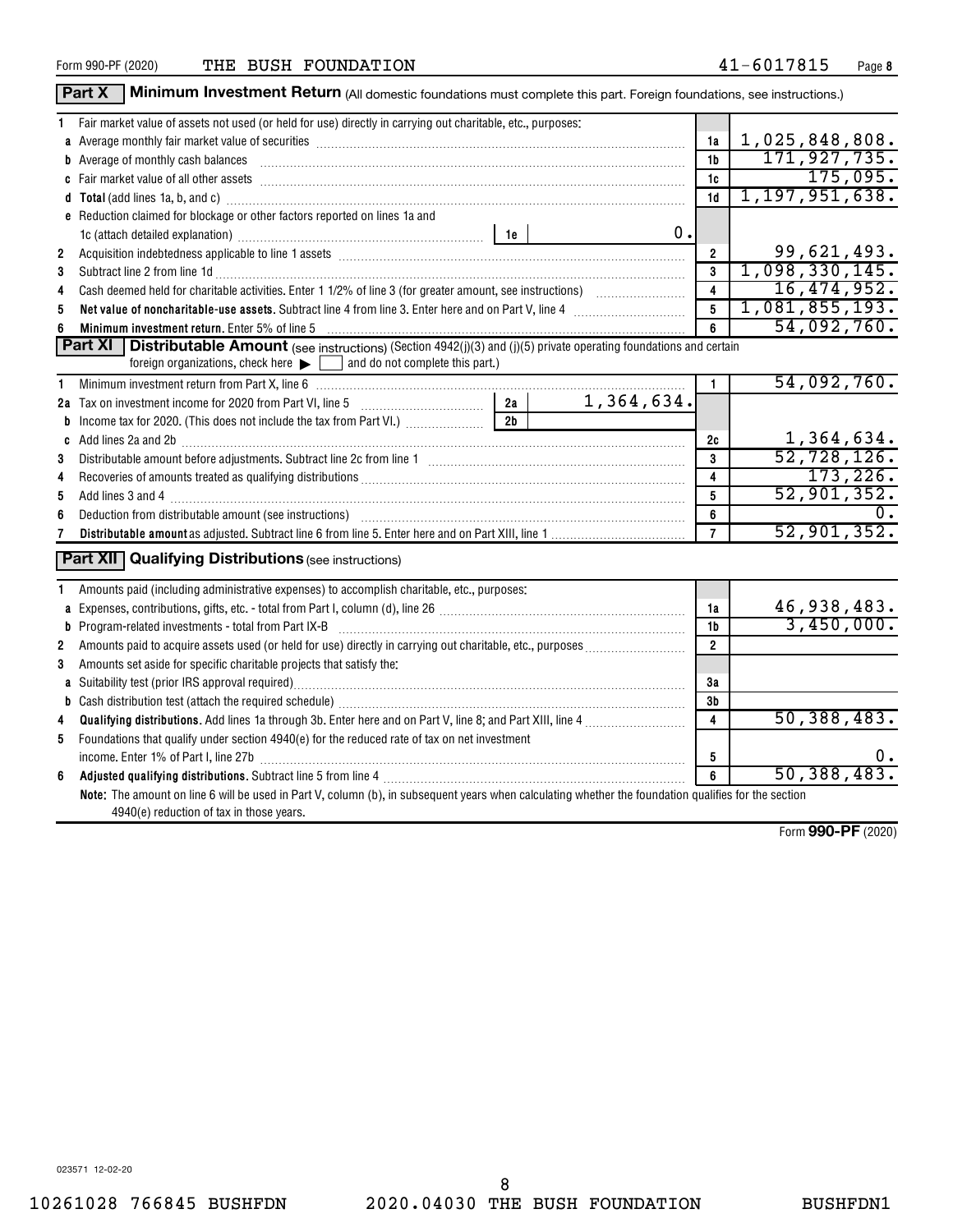### **Part XIII Undistributed Income** (see instructions)

|                                                                                                          | (a)<br>Corpus | (b)<br>Years prior to 2019 | (c)<br>2019   | (d)<br>2020   |
|----------------------------------------------------------------------------------------------------------|---------------|----------------------------|---------------|---------------|
| 1 Distributable amount for 2020 from Part XI,                                                            |               |                            |               | 52,901,352.   |
| 2 Undistributed income, if any, as of the end of 2020:                                                   |               |                            |               |               |
| a Enter amount for 2019 only                                                                             |               |                            | 21, 192, 925. |               |
| <b>b</b> Total for prior years:                                                                          |               | О.                         |               |               |
| 3 Excess distributions carryover, if any, to 2020:                                                       |               |                            |               |               |
| a From 2015<br>$\ldots \ldots \ldots$                                                                    |               |                            |               |               |
| <b>b</b> From 2016<br>.                                                                                  |               |                            |               |               |
| c From 2017<br>.                                                                                         |               |                            |               |               |
| <b>dFrom 2018</b><br>.                                                                                   |               |                            |               |               |
| e From 2019<br>.                                                                                         |               |                            |               |               |
|                                                                                                          | 0.            |                            |               |               |
| 4 Qualifying distributions for 2020 from                                                                 |               |                            |               |               |
| Part XII, line 4: $\triangleright$ \$ 50, 388, 483.                                                      |               |                            |               |               |
| a Applied to 2019, but not more than line 2a                                                             |               |                            | 21, 192, 925. |               |
| <b>b</b> Applied to undistributed income of prior                                                        |               |                            |               |               |
| years (Election required - see instructions)                                                             |               | О.                         |               |               |
| c Treated as distributions out of corpus                                                                 |               |                            |               |               |
| (Election required - see instructions)<br>a series de                                                    | $\mathbf 0$ . |                            |               |               |
| d Applied to 2020 distributable amount                                                                   |               |                            |               | 29, 195, 558. |
| e Remaining amount distributed out of corpus                                                             | σ.            |                            |               |               |
| 5 Excess distributions carryover applied to 2020<br>(If an amount appears in column (d), the same amount | 0.            |                            |               | 0.            |
| 6<br>Enter the net total of each column as<br>indicated below:                                           |               |                            |               |               |
| <b>a</b> Corpus. Add lines 3f, 4c, and 4e. Subtract line 5                                               | $\mathbf 0$ . |                            |               |               |
| <b>b</b> Prior years' undistributed income. Subtract                                                     |               |                            |               |               |
|                                                                                                          |               | О.                         |               |               |
| c Enter the amount of prior years'                                                                       |               |                            |               |               |
| undistributed income for which a notice of<br>deficiency has been issued, or on which                    |               |                            |               |               |
| the section 4942(a) tax has been previously                                                              |               |                            |               |               |
| assessed                                                                                                 |               | О.                         |               |               |
| d Subtract line 6c from line 6b. Taxable                                                                 |               |                            |               |               |
|                                                                                                          |               | О.                         |               |               |
| e Undistributed income for 2019. Subtract line                                                           |               |                            | $\mathbf 0$ . |               |
| 4a from line 2a. Taxable amount - see instr.                                                             |               |                            |               |               |
| f Undistributed income for 2020. Subtract<br>lines 4d and 5 from line 1. This amount must                |               |                            |               |               |
|                                                                                                          |               |                            |               | 23,705,794.   |
| 7 Amounts treated as distributions out of                                                                |               |                            |               |               |
| corpus to satisfy requirements imposed by                                                                |               |                            |               |               |
| section $170(b)(1)(F)$ or $4942(g)(3)$ (Election                                                         |               |                            |               |               |
| may be required - see instructions)                                                                      | $\mathbf 0$ . |                            |               |               |
| 8 Excess distributions carryover from 2015                                                               |               |                            |               |               |
| not applied on line 5 or line 7                                                                          | 0.            |                            |               |               |
| 9 Excess distributions carryover to 2021.                                                                |               |                            |               |               |
| Subtract lines 7 and 8 from line 6a                                                                      | 0.            |                            |               |               |
| 10 Analysis of line 9:                                                                                   |               |                            |               |               |
| a Excess from 2016.                                                                                      |               |                            |               |               |
| <b>b</b> Excess from 2017 $\ldots$                                                                       |               |                            |               |               |
| c Excess from 2018 $\ldots$                                                                              |               |                            |               |               |
| d Excess from 2019 $\ldots$                                                                              |               |                            |               |               |
| e Excess from 2020                                                                                       |               |                            |               |               |

023581 12-02-20

10261028 766845 BUSHFDN 2020.04030 THE BUSH FOUNDATION BUSHFDN1

9

Form (2020) **990-PF**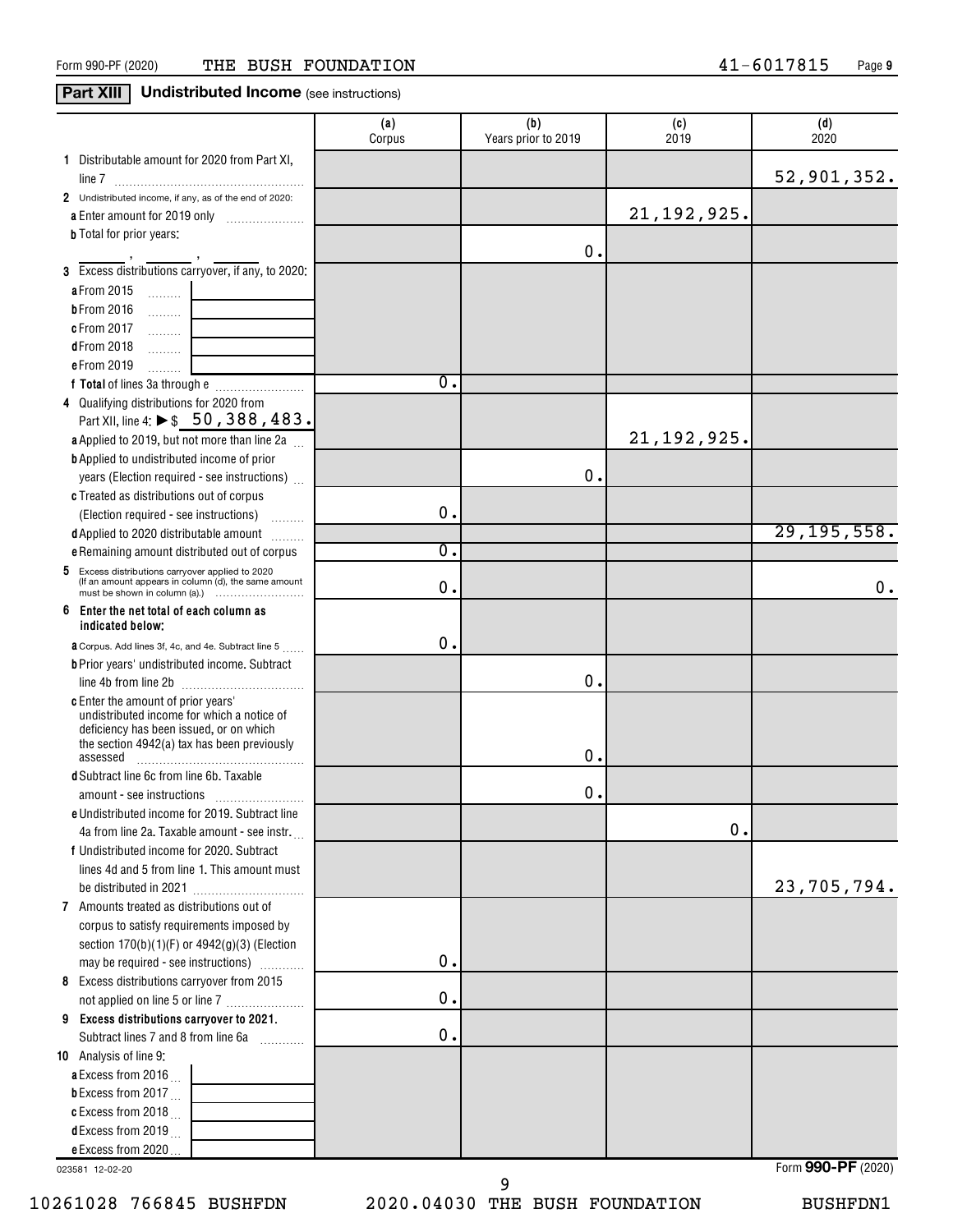| Form 990-PF (2020)                                                                                                                                                                                             | THE BUSH FOUNDATION |          |                       |               | 41-6017815<br>Page 10 |
|----------------------------------------------------------------------------------------------------------------------------------------------------------------------------------------------------------------|---------------------|----------|-----------------------|---------------|-----------------------|
| <b>Part XIV Private Operating Foundations</b> (see instructions and Part VII-A, question 9)                                                                                                                    |                     |          |                       | N/A           |                       |
| 1 a If the foundation has received a ruling or determination letter that it is a private operating                                                                                                             |                     |          |                       |               |                       |
| foundation, and the ruling is effective for 2020, enter the date of the ruling                                                                                                                                 |                     |          | $\blacktriangleright$ |               |                       |
| <b>b</b> Check box to indicate whether the foundation is a private operating foundation described in section                                                                                                   |                     |          | 1.1.1.1.1.1           | 4942(j)(3) or | 4942(j)(5)            |
| 2 a Enter the lesser of the adjusted net                                                                                                                                                                       | Tax year            |          | Prior 3 years         |               |                       |
| income from Part I or the minimum                                                                                                                                                                              | (a) 2020            | (b) 2019 | $(c)$ 2018            | $(d)$ 2017    | (e) Total             |
| investment return from Part X for                                                                                                                                                                              |                     |          |                       |               |                       |
|                                                                                                                                                                                                                |                     |          |                       |               |                       |
|                                                                                                                                                                                                                |                     |          |                       |               |                       |
| c Qualifying distributions from Part XII,                                                                                                                                                                      |                     |          |                       |               |                       |
| line 4, for each year listed                                                                                                                                                                                   |                     |          |                       |               |                       |
| d Amounts included in line 2c not                                                                                                                                                                              |                     |          |                       |               |                       |
| used directly for active conduct of                                                                                                                                                                            |                     |          |                       |               |                       |
| exempt activities                                                                                                                                                                                              |                     |          |                       |               |                       |
| e Qualifying distributions made directly                                                                                                                                                                       |                     |          |                       |               |                       |
| for active conduct of exempt activities.                                                                                                                                                                       |                     |          |                       |               |                       |
| Subtract line 2d from line 2c                                                                                                                                                                                  |                     |          |                       |               |                       |
| Complete 3a, b, or c for the<br>3                                                                                                                                                                              |                     |          |                       |               |                       |
| alternative test relied upon:                                                                                                                                                                                  |                     |          |                       |               |                       |
| a "Assets" alternative test - enter:<br>(1) Value of all assets                                                                                                                                                |                     |          |                       |               |                       |
|                                                                                                                                                                                                                |                     |          |                       |               |                       |
| (2) Value of assets qualifying<br>under section $4942(j)(3)(B)(i)$                                                                                                                                             |                     |          |                       |               |                       |
| <b>b</b> "Endowment" alternative test - enter                                                                                                                                                                  |                     |          |                       |               |                       |
| 2/3 of minimum investment return                                                                                                                                                                               |                     |          |                       |               |                       |
| shown in Part X, line 6, for each year                                                                                                                                                                         |                     |          |                       |               |                       |
| c "Support" alternative test - enter:                                                                                                                                                                          |                     |          |                       |               |                       |
|                                                                                                                                                                                                                |                     |          |                       |               |                       |
| (1) Total support other than gross<br>investment income (interest,                                                                                                                                             |                     |          |                       |               |                       |
| dividends, rents, payments on                                                                                                                                                                                  |                     |          |                       |               |                       |
| securities loans (section                                                                                                                                                                                      |                     |          |                       |               |                       |
| $512(a)(5)$ , or royalties)                                                                                                                                                                                    |                     |          |                       |               |                       |
| (2) Support from general public<br>and 5 or more exempt                                                                                                                                                        |                     |          |                       |               |                       |
| organizations as provided in                                                                                                                                                                                   |                     |          |                       |               |                       |
| section $4942(j)(3)(B)(iii)$                                                                                                                                                                                   |                     |          |                       |               |                       |
| (3) Largest amount of support from                                                                                                                                                                             |                     |          |                       |               |                       |
| an exempt organization                                                                                                                                                                                         |                     |          |                       |               |                       |
| (4) Gross investment income                                                                                                                                                                                    |                     |          |                       |               |                       |
| Part XV Supplementary Information (Complete this part only if the foundation had \$5,000 or more in assets<br>at any time during the year-see instructions.)                                                   |                     |          |                       |               |                       |
|                                                                                                                                                                                                                |                     |          |                       |               |                       |
| <b>Information Regarding Foundation Managers:</b><br>a List any managers of the foundation who have contributed more than 2% of the total contributions received by the foundation before the close of any tax |                     |          |                       |               |                       |
| year (but only if they have contributed more than \$5,000). (See section 507(d)(2).)                                                                                                                           |                     |          |                       |               |                       |
| <b>NONE</b>                                                                                                                                                                                                    |                     |          |                       |               |                       |
| <b>b</b> List any managers of the foundation who own 10% or more of the stock of a corporation (or an equally large portion of the ownership of a partnership or                                               |                     |          |                       |               |                       |
| other entity) of which the foundation has a 10% or greater interest.                                                                                                                                           |                     |          |                       |               |                       |
| <b>NONE</b>                                                                                                                                                                                                    |                     |          |                       |               |                       |
| 2 Information Regarding Contribution, Grant, Gift, Loan, Scholarship, etc., Programs:                                                                                                                          |                     |          |                       |               |                       |
| Check here $\blacktriangleright \bigsqcup$ if the foundation only makes contributions to preselected charitable organizations and does not accept unsolicited requests for funds. If                           |                     |          |                       |               |                       |
| the foundation makes gifts, grants, etc., to individuals or organizations under other conditions, complete items 2a, b, c, and d.                                                                              |                     |          |                       |               |                       |
| a The name, address, and telephone number or email address of the person to whom applications should be addressed:                                                                                             |                     |          |                       |               |                       |
| VARIES BY PROGRAM, PLEASE SEE OUR WEBSITE., 651-227-0891                                                                                                                                                       |                     |          |                       |               |                       |
| 101 FIFTH STREET EAST, SUITE 2400, ST. PAUL, MN 55101                                                                                                                                                          |                     |          |                       |               |                       |
| <b>b</b> The form in which applications should be submitted and information and materials they should include:                                                                                                 |                     |          |                       |               |                       |
| VARIES BY PROGRAM, PLEASE SEE OUR WEBSITE.<br>c Any submission deadlines:                                                                                                                                      |                     |          |                       |               |                       |
| VARIES BY PROGRAM, PLEASE SEE OUR WEBSITE.                                                                                                                                                                     |                     |          |                       |               |                       |
| d Any restrictions or limitations on awards, such as by geographical areas, charitable fields, kinds of institutions, or other factors:                                                                        |                     |          |                       |               |                       |
| VARIES BY PROGRAM, PLEASE SEE OUR WEBSITE.                                                                                                                                                                     |                     |          |                       |               |                       |
|                                                                                                                                                                                                                |                     |          |                       |               |                       |

023601 12-02-20

Form (2020) **990-PF**

| 10261028 766845 BUSHFDN | 2020.04030 THE BUSH FOUNDATION |  |  | <b>BUSHFDN1</b> |
|-------------------------|--------------------------------|--|--|-----------------|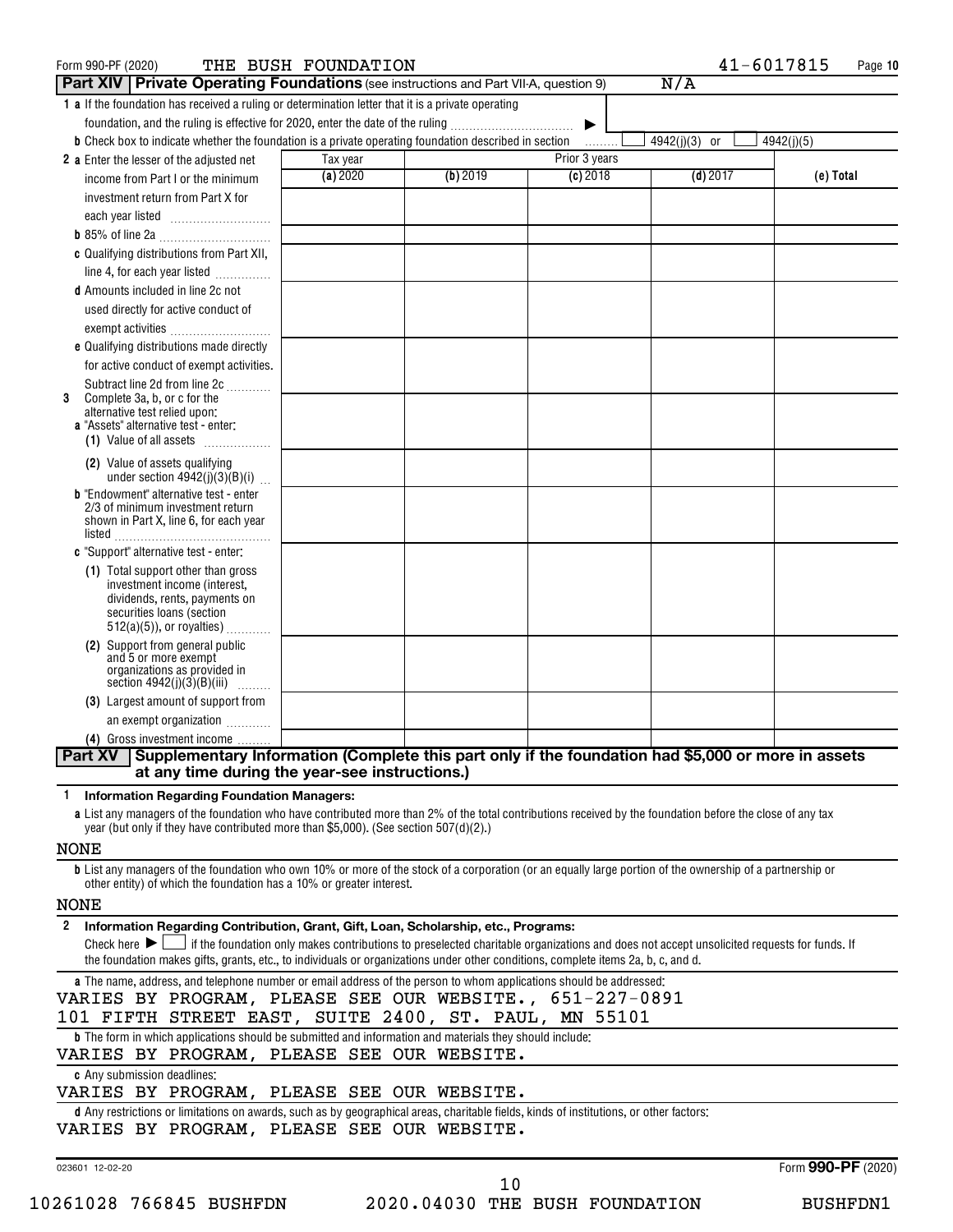Form 990-PF (2020) Page THE BUSH FOUNDATION 41-6017815

**Part XV** | Supplementary Information (continued)

| Grants and Contributions Paid During the Year or Approved for Future Payment<br>Recipient                                | If recipient is an individual,<br>show any relationship to | Foundation             | Purpose of grant or                                                                                                           |               |
|--------------------------------------------------------------------------------------------------------------------------|------------------------------------------------------------|------------------------|-------------------------------------------------------------------------------------------------------------------------------|---------------|
| Name and address (home or business)                                                                                      | any foundation manager<br>or substantial contributor       | status of<br>recipient | contribution<br>* *                                                                                                           | Amount        |
| a Paid during the year                                                                                                   |                                                            |                        |                                                                                                                               |               |
| ACHIEVE! MINNEAPOLIS<br>2829 UNIVERSITY AVE SE STE 850<br>MINNEAPOLIS, MN 55414                                          | NONE                                                       | РC                     | SPONSORSHIP OF EDTALKS                                                                                                        | 12,000.       |
| AFRICAN AMERICAN LEADERSHIP FORUM<br>PO BOX 582656<br>MINNEAPOLIS, MN 55458-2656                                         | NONE                                                       | РC                     | TO CREATE A COMMUNITY<br><b>INVESTMENT FUND USING</b><br>AN INTEGRATED CAPITAL<br>MODEL TO PROMOTE<br><b>ACCESS FOR BLACK</b> | 108,000.      |
| AFRICAN AMERICAN LEADERSHIP FORUM<br>PO BOX 582656<br>MINNEAPOLIS, MN 55458-2656                                         | NONE                                                       | РC                     | THIS ECOSYSTEM GRANT<br>PROVIDES GENERAL<br>OPERATING SUPPORT FOR<br>AFRICAN AMERICAN<br>LEADERSHIP FORUM TO                  | 110,000.      |
| AFRICAN CAREER, EDUCATION &<br>RESOURCES, INC<br>6800 78TH AVE STE 101<br>BROOKLYN PARK, MN 55445                        | NONE                                                       | РC                     | TO ELEVATE THE PROFILE<br>OF MICROBUSINESSES,<br>ACCESS DATA ON NEEDS<br>AND PRACTICES, AND<br>CREATE A PIPELINE TO           | 208,000.      |
| AFRICAN ECONOMIC DEVELOPMENT<br>SOLUTIONS<br>1821 UNIVERSITY AVE W STE S-145<br>SAINT PAUL, MN 55104                     | NONE                                                       | РC                     | TO BE A LEADER AND<br>LEARNER AS A MEMBER OF<br>COMMUNITY CREATIVITY<br>COHORT 2, A 3-YEAR<br>PARTICIPANT-LED                 | 25,000.       |
| SEE<br>Total                                                                                                             | CONTINUATION SHEET(S)                                      |                        | $\blacktriangleright$ 3a                                                                                                      | 35, 813, 968, |
| <b>b</b> Approved for future payment<br>AFRICAN AMERICAN LEADERSHIP FORUM<br>PO BOX 582656<br>MINNEAPOLIS, MN 55458-2656 | NONE                                                       | PС                     | TO CREATE A COMMUNITY<br>INVESTMENT FUND USING<br>AN INTEGRATED CAPITAL<br>MODEL TO PROMOTE<br>ACCESS FOR BLACK               | 100,000.      |
| AFRICAN AMERICAN LEADERSHIP FORUM<br>PO BOX 582656<br>MINNEAPOLIS, MN 55458-2656                                         | NONE                                                       | РC                     | THIS ECOSYSTEM GRANT<br>PROVIDES GENERAL<br>OPERATING SUPPORT FOR<br>AFRICAN AMERICAN<br>LEADERSHIP FORUM TO                  | 200,000.      |
| ARIZONA BOARD OF REGENTS, ON BEHALF<br>OF THE UNIVERSITY OF ARIZONA<br>TUCSON<br>TUCSON, AZ 85721                        | NONE                                                       | GOV                    | THIS ECOSYSTEM GRANT<br>PROVIDES GENERAL<br>OPERATING SUPPORT FOR<br>THE UNIVERSITY OF<br>ARIZONA'S NATIVE                    | 200,000.      |
| Total                                                                                                                    | SEE CONTINUATION SHEET(S)                                  |                        | $\blacktriangleright$ 3b                                                                                                      | 13,015,038.   |

10261028 766845 BUSHFDN 2020.04030 THE BUSH FOUNDATION BUSHFDN1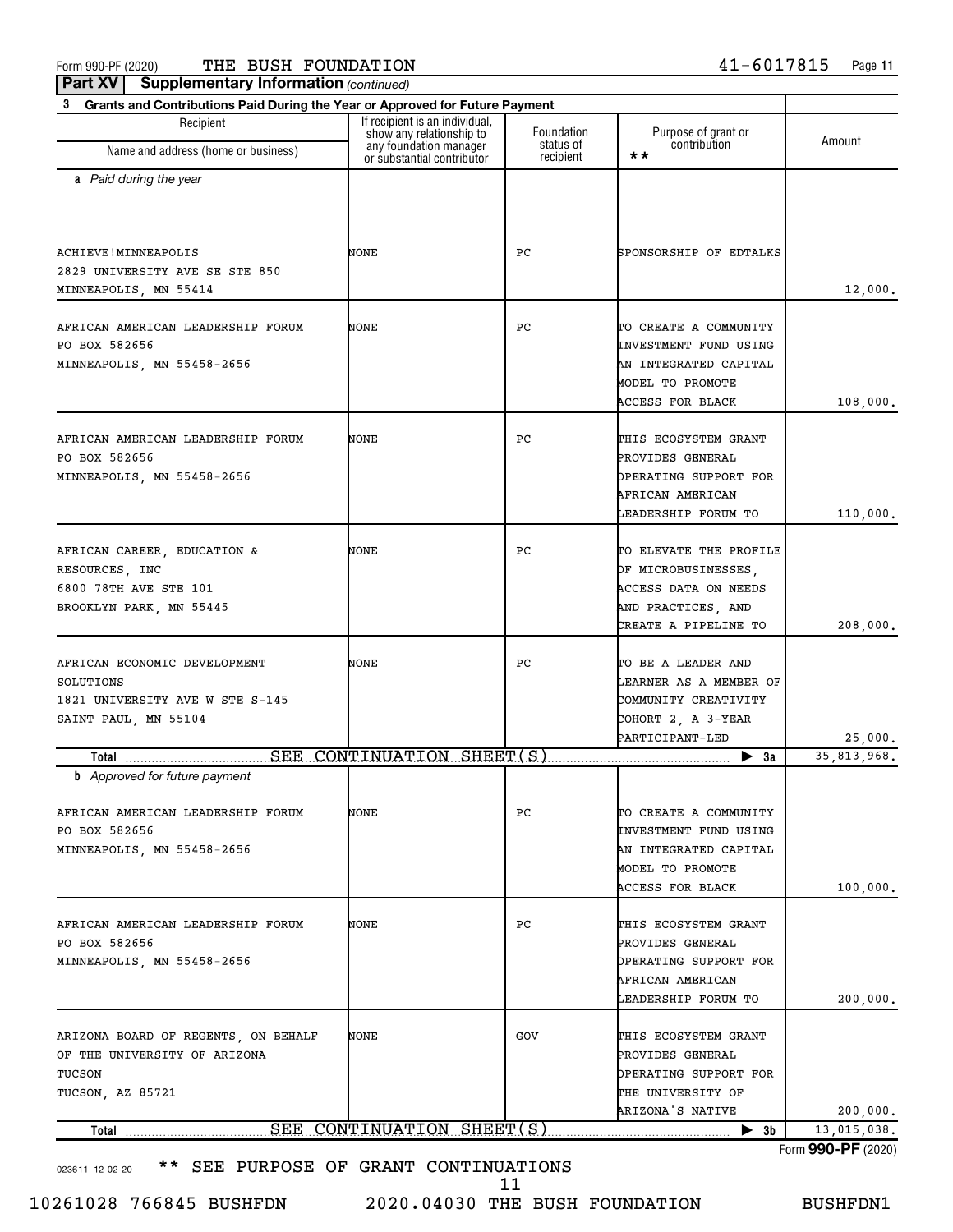#### **Part XVI-A Analysis of Income-Producing Activities**

| Enter gross amounts unless otherwise indicated.                                                                                                       |                        | <b>Unrelated business income</b> |                                | Excluded by section 512, 513, or 514 | (e)               |
|-------------------------------------------------------------------------------------------------------------------------------------------------------|------------------------|----------------------------------|--------------------------------|--------------------------------------|-------------------|
|                                                                                                                                                       | (a)<br><b>Business</b> | (b)                              | _ <b>(C)</b><br>Exclu-<br>sion | (d)                                  | Related or exempt |
| <b>1</b> Program service revenue:                                                                                                                     | code                   | Amount                           | code                           | Amount                               | function income   |
| a                                                                                                                                                     |                        |                                  |                                |                                      |                   |
| the control of the control of the control of                                                                                                          |                        |                                  |                                |                                      |                   |
|                                                                                                                                                       |                        |                                  |                                |                                      |                   |
|                                                                                                                                                       |                        |                                  |                                |                                      |                   |
| e                                                                                                                                                     |                        |                                  |                                |                                      |                   |
|                                                                                                                                                       |                        |                                  |                                |                                      |                   |
| g Fees and contracts from government agencies                                                                                                         |                        |                                  |                                |                                      |                   |
|                                                                                                                                                       |                        |                                  |                                |                                      |                   |
| 3 Interest on savings and temporary cash                                                                                                              |                        |                                  |                                |                                      |                   |
|                                                                                                                                                       |                        |                                  |                                |                                      |                   |
|                                                                                                                                                       | 523000                 | 690.                             | 14                             | 3,834,506.                           |                   |
| 5 Net rental income or (loss) from real estate:                                                                                                       |                        |                                  |                                |                                      |                   |
|                                                                                                                                                       |                        |                                  |                                |                                      |                   |
|                                                                                                                                                       |                        |                                  |                                |                                      |                   |
| 6 Net rental income or (loss) from personal                                                                                                           |                        |                                  |                                |                                      |                   |
|                                                                                                                                                       |                        |                                  |                                |                                      |                   |
|                                                                                                                                                       |                        |                                  |                                |                                      |                   |
| 8 Gain or (loss) from sales of assets other                                                                                                           |                        |                                  |                                |                                      |                   |
|                                                                                                                                                       |                        |                                  | 18                             | 96,505,597.                          |                   |
|                                                                                                                                                       |                        |                                  |                                |                                      |                   |
| 10 Gross profit or (loss) from sales of inventory                                                                                                     |                        |                                  |                                |                                      |                   |
| 11 Other revenue:                                                                                                                                     |                        |                                  |                                |                                      |                   |
| a OTHER INVESTMENT INCOME,                                                                                                                            |                        |                                  |                                |                                      |                   |
| <b>INCLUDING INVESTMENT</b>                                                                                                                           |                        |                                  |                                |                                      |                   |
| <b>PARTNERSHIPS</b>                                                                                                                                   | 525990                 | $-794,061.$                      | $\overline{14}$                | 844, 311.                            |                   |
| d                                                                                                                                                     |                        |                                  |                                |                                      |                   |
| e                                                                                                                                                     |                        |                                  |                                |                                      |                   |
|                                                                                                                                                       |                        |                                  |                                | $-793,371.$ 101,184,414.             | $\overline{0}$ .  |
|                                                                                                                                                       |                        |                                  |                                | 13                                   | 100, 391, 043.    |
| (See worksheet in line 13 instructions to verify calculations.)                                                                                       |                        |                                  |                                |                                      |                   |
|                                                                                                                                                       |                        |                                  |                                |                                      |                   |
| <b>Part XVI-B</b><br>Relationship of Activities to the Accomplishment of Exempt Purposes                                                              |                        |                                  |                                |                                      |                   |
| Explain below how each activity for which income is reported in column (e) of Part XVI-A contributed importantly to the accomplishment of<br>Line No. |                        |                                  |                                |                                      |                   |
| the foundation's exempt purposes (other than by providing funds for such purposes).<br>▼                                                              |                        |                                  |                                |                                      |                   |
| $\overline{\texttt{N/A}}$                                                                                                                             |                        |                                  |                                |                                      |                   |
|                                                                                                                                                       |                        |                                  |                                |                                      |                   |
|                                                                                                                                                       |                        |                                  |                                |                                      |                   |
|                                                                                                                                                       |                        |                                  |                                |                                      |                   |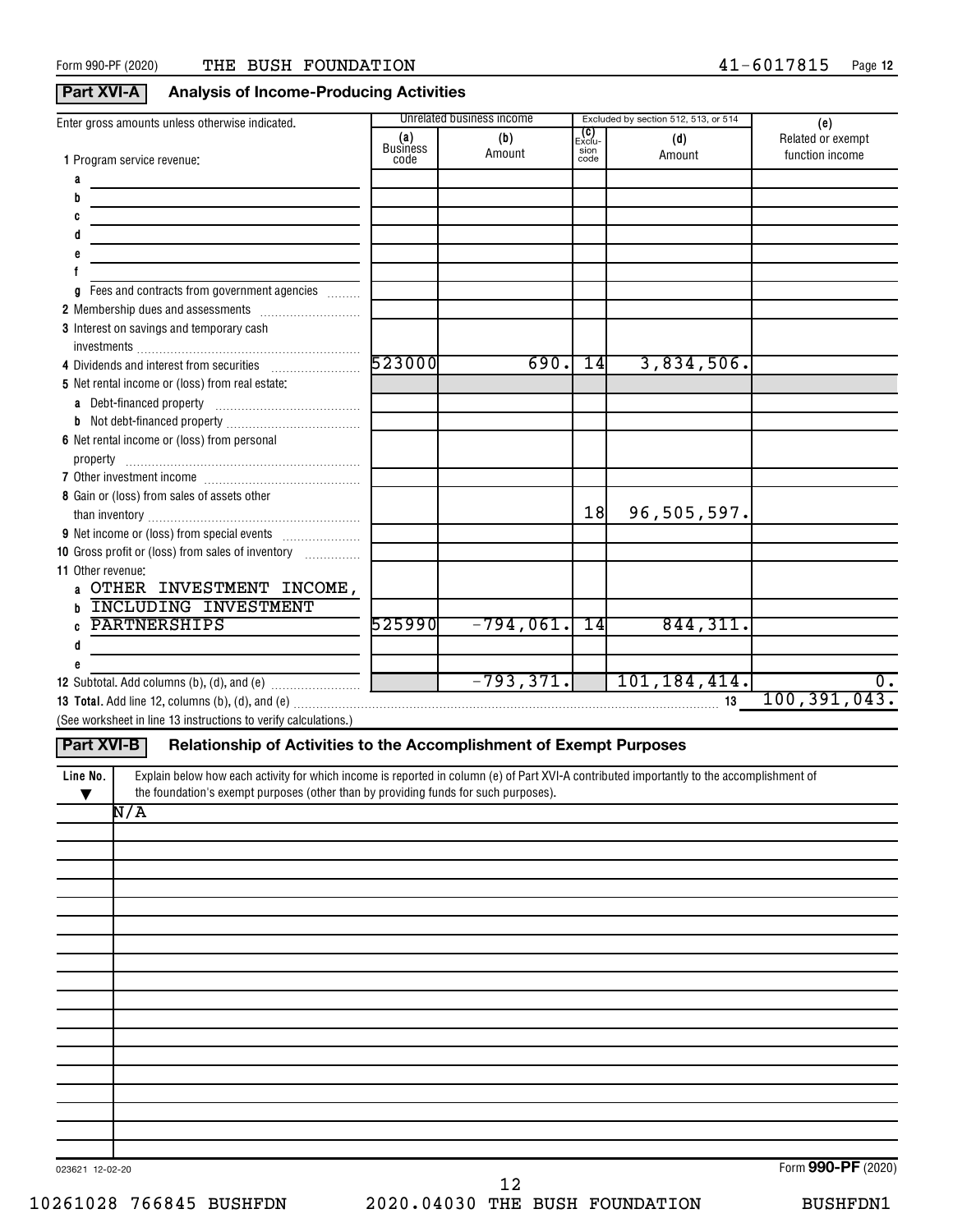|  | Form 990-PF (2020) |  |
|--|--------------------|--|
|--|--------------------|--|

Form 990-PF (2020) Page THE BUSH FOUNDATION 41-6017815

| <b>Part XVII</b>                                                                                     |  | <b>Exempt Organizations</b>                                                          |                   |                      |                                                                                                                                                               |            | Information Regarding Transfers to and Transactions and Relationships With Noncharitable                                                                                                                                                                                                                                   |                                                                       |          |                            |
|------------------------------------------------------------------------------------------------------|--|--------------------------------------------------------------------------------------|-------------------|----------------------|---------------------------------------------------------------------------------------------------------------------------------------------------------------|------------|----------------------------------------------------------------------------------------------------------------------------------------------------------------------------------------------------------------------------------------------------------------------------------------------------------------------------|-----------------------------------------------------------------------|----------|----------------------------|
| $\mathbf{1}$                                                                                         |  |                                                                                      |                   |                      | Did the organization directly or indirectly engage in any of the following with any other organization described in section 501(c)                            |            |                                                                                                                                                                                                                                                                                                                            |                                                                       | Yes   No |                            |
| (other than section 501(c)(3) organizations) or in section 527, relating to political organizations? |  |                                                                                      |                   |                      |                                                                                                                                                               |            |                                                                                                                                                                                                                                                                                                                            |                                                                       |          |                            |
|                                                                                                      |  | a Transfers from the reporting foundation to a noncharitable exempt organization of: |                   |                      |                                                                                                                                                               |            |                                                                                                                                                                                                                                                                                                                            |                                                                       |          |                            |
|                                                                                                      |  |                                                                                      |                   |                      |                                                                                                                                                               |            |                                                                                                                                                                                                                                                                                                                            | 1a(1)                                                                 |          | х                          |
|                                                                                                      |  |                                                                                      |                   |                      |                                                                                                                                                               |            |                                                                                                                                                                                                                                                                                                                            | 1a(2)                                                                 |          | х                          |
|                                                                                                      |  | <b>b</b> Other transactions:                                                         |                   |                      |                                                                                                                                                               |            |                                                                                                                                                                                                                                                                                                                            |                                                                       |          |                            |
|                                                                                                      |  |                                                                                      |                   |                      |                                                                                                                                                               |            | (1) Sales of assets to a noncharitable exempt organization [1] [1] Sales of assets to a noncharitable exempt organization [1] [1] Sales of assets to a noncharitable exempt organization [1] [1] [1] [1] [1] [1] [1] [1] [1] [                                                                                             | 1b(1)                                                                 |          | х                          |
|                                                                                                      |  |                                                                                      |                   |                      |                                                                                                                                                               |            | (2) Purchases of assets from a noncharitable exempt organization [11] match material material material material material material material material material material material material material material material material ma                                                                                             | 1b(2)                                                                 |          | х                          |
|                                                                                                      |  |                                                                                      |                   |                      |                                                                                                                                                               |            | (3) Rental of facilities, equipment, or other assets [111] All and the content of the set of the content of the set of the content of the set of the set of the set of the set of the set of the set of the set of the set of                                                                                              | 1b(3)                                                                 |          | х                          |
|                                                                                                      |  |                                                                                      |                   |                      |                                                                                                                                                               |            |                                                                                                                                                                                                                                                                                                                            | 1b(4)                                                                 |          | х                          |
|                                                                                                      |  |                                                                                      |                   |                      |                                                                                                                                                               |            | (5) Loans or loan guarantees <b>commissions</b> and a construction of the construction of the construction of the construction of the construction of the construction of the construction of the construction of the construction                                                                                         | 1b(5)                                                                 |          | х                          |
|                                                                                                      |  | (6) Performance of services or membership or fundraising solicitations               |                   |                      |                                                                                                                                                               |            |                                                                                                                                                                                                                                                                                                                            | 1b(6)                                                                 |          | х                          |
|                                                                                                      |  |                                                                                      |                   |                      |                                                                                                                                                               |            |                                                                                                                                                                                                                                                                                                                            | 1c                                                                    |          | х                          |
|                                                                                                      |  | column (d) the value of the goods, other assets, or services received.               |                   |                      |                                                                                                                                                               |            | d If the answer to any of the above is "Yes," complete the following schedule. Column (b) should always show the fair market value of the goods, other assets,<br>or services given by the reporting foundation. If the foundation received less than fair market value in any transaction or sharing arrangement, show in |                                                                       |          |                            |
| $(a)$ Line no.                                                                                       |  | (b) Amount involved                                                                  |                   |                      | (c) Name of noncharitable exempt organization                                                                                                                 |            | (d) Description of transfers, transactions, and sharing arrangements                                                                                                                                                                                                                                                       |                                                                       |          |                            |
|                                                                                                      |  |                                                                                      |                   | N/A                  |                                                                                                                                                               |            |                                                                                                                                                                                                                                                                                                                            |                                                                       |          |                            |
|                                                                                                      |  |                                                                                      |                   |                      |                                                                                                                                                               |            |                                                                                                                                                                                                                                                                                                                            |                                                                       |          |                            |
|                                                                                                      |  |                                                                                      |                   |                      |                                                                                                                                                               |            |                                                                                                                                                                                                                                                                                                                            |                                                                       |          |                            |
|                                                                                                      |  |                                                                                      |                   |                      |                                                                                                                                                               |            |                                                                                                                                                                                                                                                                                                                            |                                                                       |          |                            |
|                                                                                                      |  |                                                                                      |                   |                      |                                                                                                                                                               |            |                                                                                                                                                                                                                                                                                                                            |                                                                       |          |                            |
|                                                                                                      |  |                                                                                      |                   |                      |                                                                                                                                                               |            |                                                                                                                                                                                                                                                                                                                            |                                                                       |          |                            |
|                                                                                                      |  |                                                                                      |                   |                      |                                                                                                                                                               |            |                                                                                                                                                                                                                                                                                                                            |                                                                       |          |                            |
|                                                                                                      |  |                                                                                      |                   |                      |                                                                                                                                                               |            |                                                                                                                                                                                                                                                                                                                            |                                                                       |          |                            |
|                                                                                                      |  |                                                                                      |                   |                      |                                                                                                                                                               |            |                                                                                                                                                                                                                                                                                                                            |                                                                       |          |                            |
|                                                                                                      |  |                                                                                      |                   |                      |                                                                                                                                                               |            |                                                                                                                                                                                                                                                                                                                            |                                                                       |          |                            |
|                                                                                                      |  |                                                                                      |                   |                      |                                                                                                                                                               |            |                                                                                                                                                                                                                                                                                                                            |                                                                       |          |                            |
|                                                                                                      |  |                                                                                      |                   |                      |                                                                                                                                                               |            |                                                                                                                                                                                                                                                                                                                            |                                                                       |          |                            |
|                                                                                                      |  |                                                                                      |                   |                      |                                                                                                                                                               |            |                                                                                                                                                                                                                                                                                                                            |                                                                       |          |                            |
|                                                                                                      |  |                                                                                      |                   |                      |                                                                                                                                                               |            |                                                                                                                                                                                                                                                                                                                            |                                                                       |          |                            |
|                                                                                                      |  |                                                                                      |                   |                      |                                                                                                                                                               |            |                                                                                                                                                                                                                                                                                                                            |                                                                       |          |                            |
|                                                                                                      |  |                                                                                      |                   |                      |                                                                                                                                                               |            |                                                                                                                                                                                                                                                                                                                            |                                                                       |          |                            |
|                                                                                                      |  | <b>b</b> If "Yes," complete the following schedule.                                  |                   |                      | 2a Is the foundation directly or indirectly affiliated with, or related to, one or more tax-exempt organizations described                                    |            |                                                                                                                                                                                                                                                                                                                            | Yes                                                                   |          | $\overline{\mathbf{X}}$ No |
|                                                                                                      |  | (a) Name of organization                                                             |                   |                      | (b) Type of organization                                                                                                                                      |            | (c) Description of relationship                                                                                                                                                                                                                                                                                            |                                                                       |          |                            |
|                                                                                                      |  | N/A                                                                                  |                   |                      |                                                                                                                                                               |            |                                                                                                                                                                                                                                                                                                                            |                                                                       |          |                            |
|                                                                                                      |  |                                                                                      |                   |                      |                                                                                                                                                               |            |                                                                                                                                                                                                                                                                                                                            |                                                                       |          |                            |
|                                                                                                      |  |                                                                                      |                   |                      |                                                                                                                                                               |            |                                                                                                                                                                                                                                                                                                                            |                                                                       |          |                            |
|                                                                                                      |  |                                                                                      |                   |                      |                                                                                                                                                               |            |                                                                                                                                                                                                                                                                                                                            |                                                                       |          |                            |
|                                                                                                      |  |                                                                                      |                   |                      |                                                                                                                                                               |            |                                                                                                                                                                                                                                                                                                                            |                                                                       |          |                            |
|                                                                                                      |  |                                                                                      |                   |                      | Under penalties of perjury, I declare that I have examined this return, including accompanying schedules and statements, and to the best of my knowledge      |            |                                                                                                                                                                                                                                                                                                                            | May the IRS discuss this                                              |          |                            |
| Sign<br><b>Here</b>                                                                                  |  |                                                                                      |                   |                      | and belief, it is true, correct, and complete. Declaration of preparer (other than taxpayer) is based on all information of which preparer has any knowledge. | <b>CFO</b> |                                                                                                                                                                                                                                                                                                                            | return with the preparer<br>shown below? See instr.<br>$X \vert Y$ es |          | No                         |
|                                                                                                      |  | Signature of officer or trustee                                                      |                   |                      | Date                                                                                                                                                          | Title      |                                                                                                                                                                                                                                                                                                                            |                                                                       |          |                            |
|                                                                                                      |  | Print/Type preparer's name                                                           |                   | Preparer's signature |                                                                                                                                                               | Date       | PTIN<br>Check<br>Ħ                                                                                                                                                                                                                                                                                                         |                                                                       |          |                            |
|                                                                                                      |  |                                                                                      |                   |                      |                                                                                                                                                               |            | self-employed                                                                                                                                                                                                                                                                                                              |                                                                       |          |                            |
| Paid                                                                                                 |  | <b>GEORGIA AKINS</b>                                                                 |                   |                      |                                                                                                                                                               |            |                                                                                                                                                                                                                                                                                                                            | P00950359                                                             |          |                            |
| Preparer<br><b>Use Only</b>                                                                          |  | Firm's name > AKINS HENKE AND COMPANY                                                |                   |                      |                                                                                                                                                               |            | Firm's EIN $\triangleright$ 46 - 3220328                                                                                                                                                                                                                                                                                   |                                                                       |          |                            |
|                                                                                                      |  |                                                                                      |                   |                      | Firm's address > 600 INWOOD AVENUE NORTH, SUITE 160                                                                                                           |            |                                                                                                                                                                                                                                                                                                                            |                                                                       |          |                            |
|                                                                                                      |  |                                                                                      | OAKDALE, MN 55128 |                      |                                                                                                                                                               |            | Phone no. 651-636-3806                                                                                                                                                                                                                                                                                                     |                                                                       |          |                            |

Form (2020) **990-PF**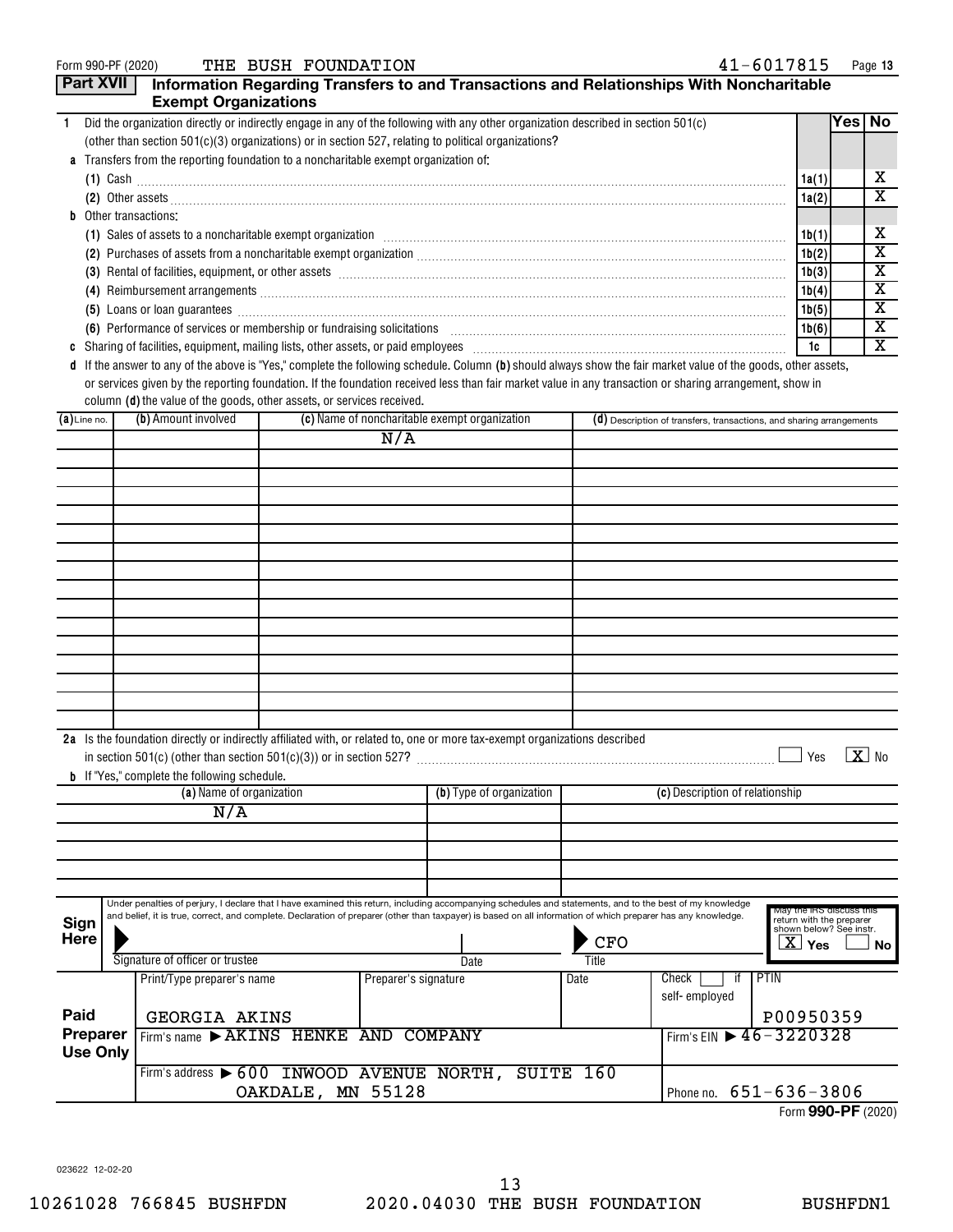| <b>Supplementary Information</b><br>Part XV                    |                                                            |                         |                                       |               |
|----------------------------------------------------------------|------------------------------------------------------------|-------------------------|---------------------------------------|---------------|
| 3 Grants and Contributions Paid During the Year (Continuation) |                                                            |                         |                                       |               |
| Recipient                                                      | If recipient is an individual,<br>show any relationship to | Foundation<br>status of | Purpose of grant or<br>contribution   | Amount        |
| Name and address (home or business)                            | any foundation manager<br>or substantial contributor       | recipient               |                                       |               |
| AFRICAN ECONOMIC DEVELOPMENT                                   | NONE                                                       | РC                      | SPONSORSHIP OF AFRICAN                |               |
| SOLUTIONS                                                      |                                                            |                         | LEADERSHIP CONFERENCE                 |               |
| 1821 UNIVERSITY AVE W STE S-145                                |                                                            |                         |                                       |               |
| SAINT PAUL, MN 55104                                           |                                                            |                         |                                       | 15,000.       |
| AFRO AMERICAN DEVELOPMENT ASSOCIATION                          | <b>NONE</b>                                                | РC                      | TO BE A LEADER AND                    |               |
| 1350 32ND ST S                                                 |                                                            |                         | LEARNER AS A MEMBER OF                |               |
| FARGO, ND 58103                                                |                                                            |                         | COMMUNITY CREATIVITY                  |               |
|                                                                |                                                            |                         | COHORT 2, A 3-YEAR                    |               |
|                                                                |                                                            |                         | PARTICIPANT-LED                       | 25,000.       |
| AMERICAN INDIAN COMMUNITY HOUSING                              | NONE                                                       | РC                      | TO BE A LEADER AND                    |               |
| ORGANIZATION                                                   |                                                            |                         | LEARNER AS A MEMBER OF                |               |
| 202 W 2ND ST                                                   |                                                            |                         | COMMUNITY CREATIVITY                  |               |
| DULUTH, MN 55802                                               |                                                            |                         | COHORT 2, A 3-YEAR                    |               |
|                                                                |                                                            |                         | PARTICIPANT-LED                       | 25,000.       |
| AMERICANS FOR THE ARTS                                         | NONE                                                       | РC                      | GENERAL OPERATING                     |               |
| 1000 VERMONT AVE NW 6TH FL                                     |                                                            |                         | SUPPORT FOR AMERICANS                 |               |
| WASHINGTON, DC 20005                                           |                                                            |                         | FOR THE ARTS TO HELP                  |               |
|                                                                |                                                            |                         | ADVANCE ITS CHARITABLE                |               |
|                                                                |                                                            |                         | MISSION IN MN, ND, SD                 | 50,000.       |
|                                                                |                                                            |                         |                                       |               |
| AMHERST H. WILDER FOUNDATION                                   | NONE                                                       | РC                      | TO PROVIDE SUPPORT FOR                |               |
| 451 LEXINGTON PKWY N                                           |                                                            |                         | MINNESOTA COMPASS AND                 |               |
| SAINT PAUL, MN 55104                                           |                                                            |                         | THE RACIAL EQUITY                     |               |
|                                                                |                                                            |                         | RESOURCE DIRECTORY                    | 60,000.       |
| AMHERST H. WILDER FOUNDATION                                   | NONE                                                       | РC                      | GENERAL OPERATING                     |               |
| 451 LEXINGTON PKWY N                                           |                                                            |                         | SUPPORT FOR AMHERST H.                |               |
| SAINT PAUL, MN 55104                                           |                                                            |                         | WILDER TO HELP ADVANCE                |               |
|                                                                |                                                            |                         | ITS CHARITABLE MISSION                |               |
|                                                                |                                                            |                         | AND SUPPORT THE                       | 50,000.       |
| ANDERSON CENTER FOR INTERDISCIPLINARY                          | NONE                                                       | РC                      | TO BE A LEADER AND                    |               |
| STUDIES, INC                                                   |                                                            |                         | LEARNER AS A MEMBER OF                |               |
| 163 TOWER VIEW DR                                              |                                                            |                         | COMMUNITY CREATIVITY                  |               |
| RED WING, MN 55066                                             |                                                            |                         | COHORT 2, A 3-YEAR                    |               |
| ANEW BAM                                                       | NONE                                                       | РC                      | PARTICIPANT-LED<br>TO BE A LEADER AND | 25,000.       |
| 2355 HWY 36 W STE 400                                          |                                                            |                         | LEARNER AS A MEMBER OF                |               |
|                                                                |                                                            |                         | COMMUNITY CREATIVITY                  |               |
| SAINT PAUL, MN 55113                                           |                                                            |                         | COHORT 2, A 3-YEAR                    |               |
|                                                                |                                                            |                         | PARTICIPANT-LED                       | 25,000.       |
| ARC OF DICKINSON                                               | NONE                                                       | РC                      | TO BE A LEADER AND                    |               |
| PO BOX 1421                                                    |                                                            |                         | LEARNER AS A MEMBER OF                |               |
| DICKINSON, ND 58602                                            |                                                            |                         | COMMUNITY CREATIVITY                  |               |
|                                                                |                                                            |                         | COHORT 2, A 3-YEAR                    |               |
|                                                                |                                                            |                         | PARTICIPANT-LED                       | 25,000.       |
|                                                                |                                                            |                         |                                       |               |
| ARCATA PRESS                                                   | NONE                                                       | РC                      | SPONSORSHIP OF NO                     |               |
| 275 E 4TH ST STE 701                                           |                                                            |                         | FUTURE WITHOUT ART                    |               |
| SAINT PAUL, MN 55101                                           |                                                            |                         |                                       | 15,000.       |
| Total from continuation sheets                                 |                                                            |                         |                                       | 35, 350, 968. |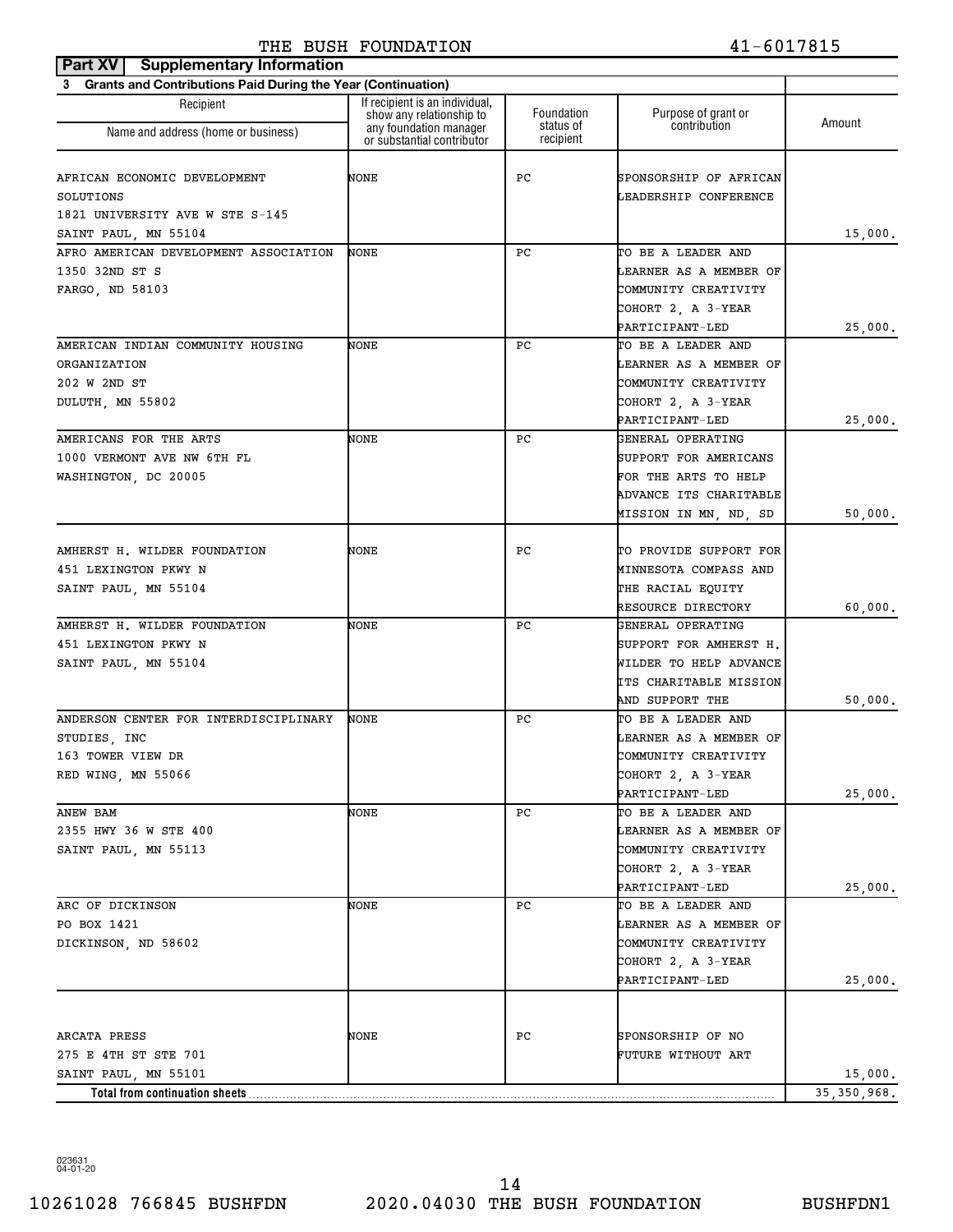| Part XV   Supplementary Information                                      |                                                            |                        |                                     |          |
|--------------------------------------------------------------------------|------------------------------------------------------------|------------------------|-------------------------------------|----------|
| <b>Grants and Contributions Paid During the Year (Continuation)</b><br>3 |                                                            |                        |                                     |          |
| Recipient                                                                | If recipient is an individual,<br>show any relationship to | Foundation             | Purpose of grant or<br>contribution | Amount   |
| Name and address (home or business)                                      | any foundation manager<br>or substantial contributor       | status of<br>recipient |                                     |          |
| ARIZONA BOARD OF REGENTS, ON BEHALF                                      | NONE                                                       | <b>GOV</b>             | THIS ECOSYSTEM GRANT                |          |
| OF THE UNIVERSITY OF ARIZONA                                             |                                                            |                        | PROVIDES GENERAL                    |          |
| TUCSON                                                                   |                                                            |                        | OPERATING SUPPORT FOR               |          |
| TUCSON, AZ 85721                                                         |                                                            |                        | THE UNIVERSITY OF                   |          |
|                                                                          |                                                            |                        | ARIZONA'S NATIVE                    | 110,000. |
| ART OF THE RURAL                                                         | NONE                                                       | РC                     | THIS ECOSYSTEM GRANT                |          |
| 960 WEST KING                                                            |                                                            |                        | PROVIDES GENERAL                    |          |
| WINONA, MN 55987                                                         |                                                            |                        | OPERATING SUPPORT FOR               |          |
|                                                                          |                                                            |                        | ART OF THE RURAL TO                 |          |
|                                                                          |                                                            |                        | HELP ADVANCE ITS                    | 76,000.  |
| ARTS MIDWEST                                                             | NONE                                                       | РC                     | <b>SERVE AS THE OPERATING</b>       |          |
| 2908 HENNEPIN AVE STE 200                                                |                                                            |                        | PARTNER FOR THE                     |          |
| MINNEAPOLIS, MN 55408                                                    |                                                            |                        | COMMUNITY CREATIVITY                |          |
|                                                                          |                                                            |                        | COHORT 2                            | 637,500. |
|                                                                          |                                                            |                        |                                     |          |
| ARTS MIDWEST                                                             | NONE                                                       | РC                     | <b>EVALUATION OF</b>                |          |
| 2908 HENNEPIN AVE STE 200                                                |                                                            |                        | COMMUNITY CREATIVITY                |          |
| MINNEAPOLIS, MN 55408                                                    |                                                            |                        | COHORT 2                            | 25,000.  |
|                                                                          |                                                            |                        |                                     |          |
| ARTS SOUTH DAKOTA                                                        | NONE                                                       | РC                     | SPONSORSHIP OF THE                  |          |
| PO BOX 2496                                                              |                                                            |                        | 2020 STATE ARTS                     |          |
| SIOUX FALLS, SD 57101-2496                                               |                                                            |                        | CONFERENCE                          | 15,000.  |
| ARTS SOUTH DAKOTA                                                        | NONE                                                       | РC                     | THIS ECOSYSTEM GRANT                |          |
| PO BOX 2496                                                              |                                                            |                        | PROVIDES GENERAL                    |          |
| SIOUX FALLS, SD 57101-2496                                               |                                                            |                        | OPERATING SUPPORT FOR               |          |
|                                                                          |                                                            |                        | ARTS SOUTH DAKOTA TO                |          |
|                                                                          |                                                            |                        | HELP ADVANCE ITS                    | 100,000. |
| ARTS SOUTH DAKOTA                                                        | NONE                                                       | РC                     | TO PROVIDE FINANCIAL                |          |
| PO BOX 2496                                                              |                                                            |                        | SUPPORT FOR ARTISTS                 |          |
| SIOUX FALLS, SD 57101-2496                                               |                                                            |                        | AND CULTURE BEARERS                 |          |
|                                                                          |                                                            |                        | WHO ARE IMPACTED BY                 |          |
|                                                                          |                                                            |                        | COVID-19                            | 62,500.  |
| ASIAN AMERICAN-PACIFIC ISLANDERS IN                                      | NONE                                                       | РC                     | 2020 ANNUAL MEMBERSHIP              |          |
| PHILANTHROPY                                                             |                                                            |                        |                                     |          |
| 300 FRANK H OGAWA PLAZA STE 256                                          |                                                            |                        |                                     |          |
| OAKLAND, CA 94612                                                        |                                                            |                        |                                     | 5,000.   |
| ASIAN AMERICAN-PACIFIC ISLANDERS IN                                      | NONE                                                       | РC                     | BUSH FOUNDATION ANNUAL              |          |
| PHILANTHROPY                                                             |                                                            |                        | MEMBERSHIP DUES FOR                 |          |
| 300 FRANK H OGAWA PLAZA STE 256                                          |                                                            |                        | ASIAN AMERICAN PACIFIC              |          |
| OAKLAND, CA 94612                                                        |                                                            |                        | ISLANDERS IN                        |          |
|                                                                          |                                                            |                        | PHILANTHROPY                        | 5,000.   |
| ASIAN ECONOMIC DEVELOPMENT                                               | NONE                                                       | РC                     | TO BE A LEADER AND                  |          |
| <b>ASSOCIATION</b>                                                       |                                                            |                        | LEARNER AS A MEMBER OF              |          |
| 422 UNIVERSITY AVE W STE 14                                              |                                                            |                        | COMMUNITY CREATIVITY                |          |
| SAINT PAUL, MN 55103                                                     |                                                            |                        | COHORT 2, A 3-YEAR                  |          |
|                                                                          |                                                            |                        | PARTICIPANT-LED                     | 25,000.  |
| Total from continuation sheets                                           |                                                            |                        |                                     |          |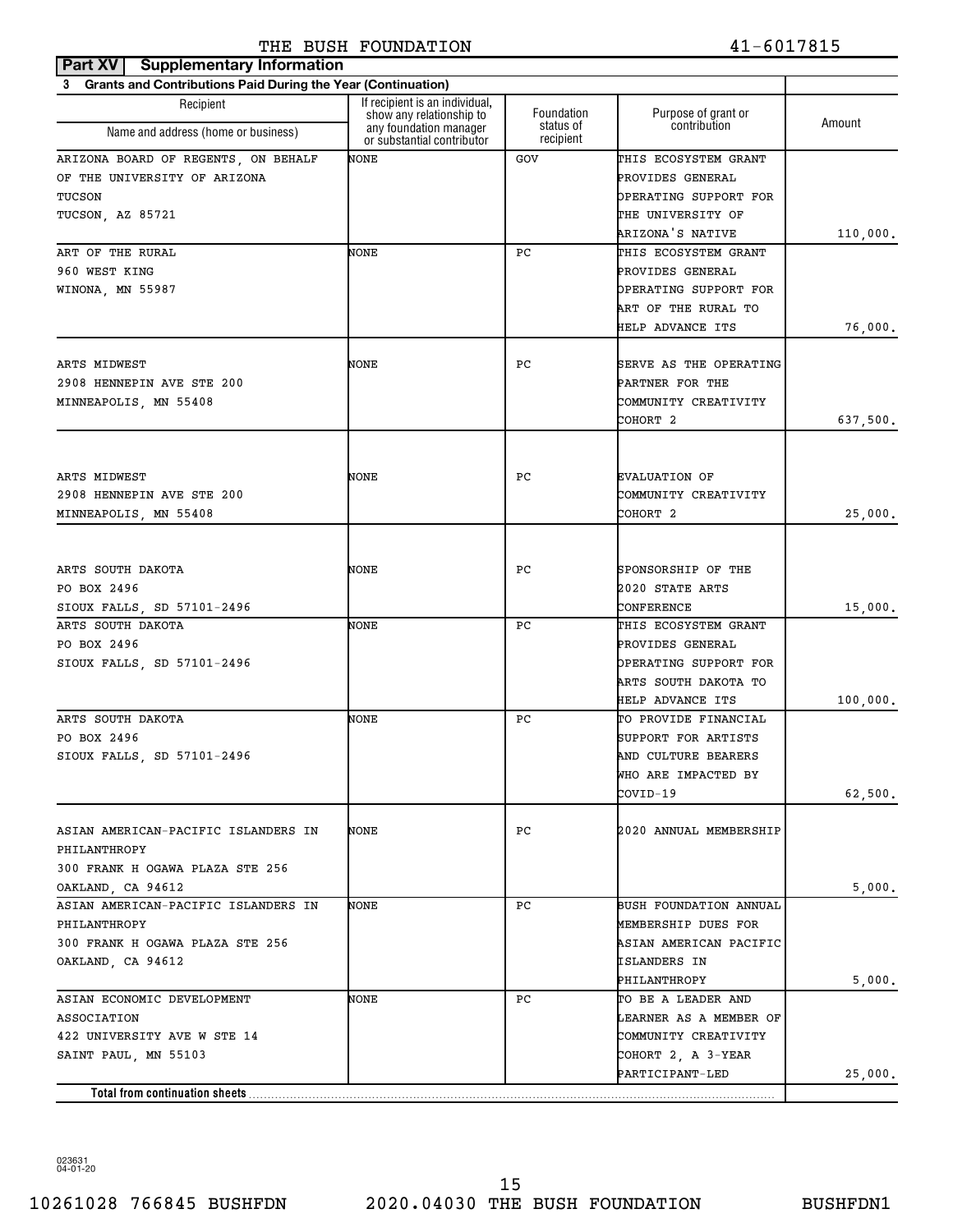| <b>Part XV</b> Supplementary Information                       |                                                            |                        |                               |          |
|----------------------------------------------------------------|------------------------------------------------------------|------------------------|-------------------------------|----------|
| 3 Grants and Contributions Paid During the Year (Continuation) |                                                            |                        |                               |          |
| Recipient                                                      | If recipient is an individual,<br>show any relationship to | Foundation             | Purpose of grant or           | Amount   |
| Name and address (home or business)                            | any foundation manager<br>or substantial contributor       | status of<br>recipient | contribution                  |          |
| ASSOCIATION OF BLACK FOUNDATION                                | NONE                                                       | РC                     | BUSH FOUNDATION ANNUAL        |          |
| <b>EXECUTIVES</b>                                              |                                                            |                        | MEMBERSHIP DUES FOR           |          |
| 55 EXCHANGE PL 4TH FL                                          |                                                            |                        | ASSOCIATION OF BLACK          |          |
| NEW YORK, NY 10005                                             |                                                            |                        | FOUNDATION EXECUTIVES         | 10,000.  |
|                                                                |                                                            |                        |                               |          |
| BETA GROUP                                                     | NONE                                                       | РC                     | SPONSORSHIP OF TWIN           |          |
| 4405 BRYANT AVE S                                              |                                                            |                        | CITIES STARTUP WEEK           |          |
| MINNEAPOLIS, MN 55419                                          |                                                            |                        |                               | 15,000.  |
| BLACK HILLS AREA COMMUNITY FOUNDATION                          | NONE                                                       | РC                     | TO IMPROVE DATA               |          |
| 803 SAINT JOSEPH ST PO BOX 231                                 |                                                            |                        | COLLECTION AND                |          |
| RAPID CITY, SD 57709                                           |                                                            |                        | ANALYSIS BY RAPID CITY        |          |
|                                                                |                                                            |                        | COLLECTIVE IMPACT FOR         |          |
|                                                                |                                                            |                        | <b>ITS AFFORDABLE HOUSING</b> | 10,000.  |
| BLACK HILLS AREA COMMUNITY FOUNDATION                          | NONE                                                       | РC                     | TO ADDRESS HOUSING            |          |
| 803 SAINT JOSEPH ST PO BOX 231                                 |                                                            |                        | <b>INSECURITY AND</b>         |          |
| RAPID CITY, SD 57709                                           |                                                            |                        | AFFORDABILITY                 |          |
|                                                                |                                                            |                        | AFFECTING MIDDLE- AND         |          |
|                                                                |                                                            |                        | <b>LOWER-INCOME</b>           | 206,000. |
| BLACK HILLS KNOWLEDGE NETWORK                                  | NONE                                                       | РC                     | BENCHMARK DATA                |          |
| 525 UNIVERSITY LOOP STE 202                                    |                                                            |                        | LABS/SOUTH DAKOTA             |          |
| RAPID CITY, SD 57701                                           |                                                            |                        | DASHBOARD TO PROVIDE A        |          |
|                                                                |                                                            |                        | COMMON FOUNDATION OF          |          |
|                                                                |                                                            |                        | DATA AND INDICATORS TO        | 125,000. |
| BLACK HILLS SPECIAL SERVICES                                   | NONE                                                       | РC                     | BLACK HILLS SPECIAL           |          |
| COOPERATIVE                                                    |                                                            |                        | SERVICES COOPERATIVE,         |          |
| 2885 DICKSON DR PO BOX 218                                     |                                                            |                        | THROUGH ITS TECHNOLOGY        |          |
| STURGIS, SD 57785                                              |                                                            |                        | AND INNOVATION IN             |          |
|                                                                |                                                            |                        | EDUCATION DIVISION,           | 625,000. |
| BLACK HILLS SPECIAL SERVICES                                   | NONE                                                       | РC                     | THIS ECOSYSTEM GRANT          |          |
| COOPERATIVE                                                    |                                                            |                        | PROVIDES GENERAL              |          |
| 2885 DICKSON DR PO BOX 218                                     |                                                            |                        | OPERATING SUPPORT FOR         |          |
| STURGIS, SD 57785                                              |                                                            |                        | BLACK HILLS SPECIAL           |          |
|                                                                |                                                            |                        | SERVICES COOPERATIVE          | 110,000. |
|                                                                |                                                            |                        |                               |          |
| BOLD INSTITUTE                                                 | NONE                                                       | РC                     | SPONSORSHIP OF                |          |
| 2305 E HARRIET LEA                                             |                                                            |                        | TEDXSIOUXFALLS                |          |
| SIOUX FALLS, SD 57103                                          |                                                            |                        |                               | 10,000.  |
|                                                                |                                                            |                        |                               |          |
| BOREALIS PHILANTHROPY                                          | NONE                                                       | РC                     | RACIAL EQUITY IN THE          |          |
| PO BOX 3295                                                    |                                                            |                        | NONPROFIT SECTOR              |          |
| MINNEAPOLIS, MN 55403                                          |                                                            |                        |                               | 100,000. |
| BOYS & GIRLS CLUB OF THE MISSOURI                              | NONE                                                       | РC                     | TO BE A LEADER AND            |          |
| RIVER AREA                                                     |                                                            |                        | LEARNER AS A MEMBER OF        |          |
| 104 SHERIDAN AVE SE                                            |                                                            |                        | COMMUNITY CREATIVITY          |          |
| WAGNER, SD 57380                                               |                                                            |                        | COHORT 2, A 3-YEAR            |          |
|                                                                |                                                            |                        | PARTICIPANT-LED               | 25,000.  |
| Total from continuation sheets                                 |                                                            |                        |                               |          |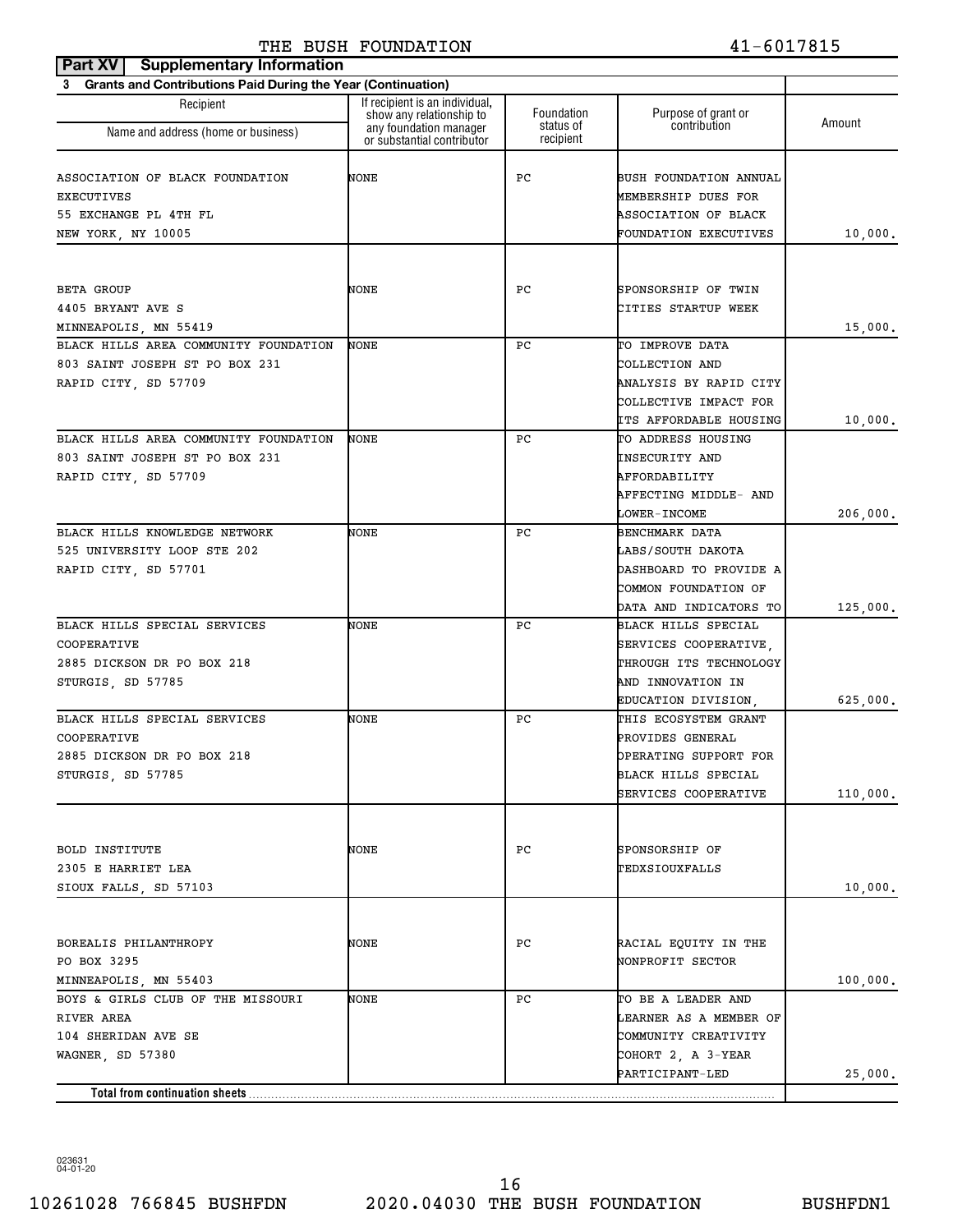| <b>Supplementary Information</b><br>Part XV                              |                                                                                      |                         |                                     |          |
|--------------------------------------------------------------------------|--------------------------------------------------------------------------------------|-------------------------|-------------------------------------|----------|
| <b>Grants and Contributions Paid During the Year (Continuation)</b><br>3 |                                                                                      |                         |                                     |          |
| Recipient                                                                | If recipient is an individual.<br>show any relationship to<br>any foundation manager | Foundation<br>status of | Purpose of grant or<br>contribution | Amount   |
| Name and address (home or business)                                      | or substantial contributor                                                           | recipient               |                                     |          |
|                                                                          |                                                                                      |                         |                                     |          |
| CANDID                                                                   | NONE                                                                                 | РC                      | ANNUAL MEMBERSHIP DUES              |          |
| 32 OLD SLIP 24TH FLOOR                                                   |                                                                                      |                         | FOR THE FOUNDATION                  |          |
| NEW YORK, NY 10005                                                       |                                                                                      |                         | CENTER DBA CANDID                   |          |
|                                                                          |                                                                                      |                         | DURING 2019-2021                    | 30,000.  |
| CENTER FOR ECONOMIC INCLUSION                                            | NONE                                                                                 | РC                      | THIS ECOSYSTEM GRANT                |          |
| 370 WABASHA ST N STE 900                                                 |                                                                                      |                         | PROVIDES GENERAL                    |          |
| SAINT PAUL, MN 55102                                                     |                                                                                      |                         | OPERATING SUPPORT FOR               |          |
|                                                                          |                                                                                      |                         | THE CENTER FOR                      |          |
|                                                                          |                                                                                      |                         | ECONOMIC INCLUSION TO               | 110,000. |
| CENTERVILLE DEVELOPMENT CORPORATION                                      | NONE                                                                                 | РC                      | TO BE A LEADER AND                  |          |
| 741 MAIN ST                                                              |                                                                                      |                         | LEARNER AS A MEMBER OF              |          |
| CENTERVILLE, SD 57014                                                    |                                                                                      |                         | COMMUNITY CREATIVITY                |          |
|                                                                          |                                                                                      |                         | COHORT 2, A 3-YEAR                  |          |
|                                                                          |                                                                                      |                         | PARTICIPANT-LED                     | 25,000.  |
| CENTRAL MINNESOTA SEXUAL ASSAULT                                         | NONE                                                                                 | РC                      | TO ESTABLISH MINNESOTA              |          |
| <b>CENTER</b>                                                            |                                                                                      |                         | SAFE HARBOR FOR ALL, A              |          |
| 15 RIVERSIDE DR NE                                                       |                                                                                      |                         | STATEWIDE EFFORT TO                 |          |
|                                                                          |                                                                                      |                         | ADDRESS SEX                         |          |
| SAINT CLOUD, MN 56304                                                    |                                                                                      |                         |                                     |          |
|                                                                          |                                                                                      |                         | TRAFFICKING AND                     | 209,000. |
| CHARITIES REVIEW COUNCIL OF                                              | NONE                                                                                 | РC                      | GENERAL OPERATING                   |          |
| MINNESOTA, INC                                                           |                                                                                      |                         | SUPPORT FOR CHARITIES               |          |
| 700 RAYMOND AVE STE 160                                                  |                                                                                      |                         | REVIEW COUNCIL TO HELP              |          |
| SAINT PAUL, MN 55114-1971                                                |                                                                                      |                         | ADVANCE ITS CHARITABLE              |          |
|                                                                          |                                                                                      |                         | MISSION                             | 50,000.  |
| CHEROKEE PARK UNITED CHURCH                                              | NONE                                                                                 | РC                      | SPONSORSHIP OF                      |          |
| 371 W BAKER ST                                                           |                                                                                      |                         | OVERCOMING RACISM:                  |          |
| SAINT PAUL, MN 55107                                                     |                                                                                      |                         | TAKING BACK WE THE                  |          |
|                                                                          |                                                                                      |                         | PEOPLE RACIAL EQUITY                |          |
|                                                                          |                                                                                      |                         | LEADERSHIP INSTITUTE                | 15,000.  |
| CHEYENNE RIVER YOUTH PROJECT, INC                                        | NONE                                                                                 | РC                      | TO BE A LEADER AND                  |          |
| 702 4TH ST PO BOX 410                                                    |                                                                                      |                         | LEARNER AS A MEMBER OF              |          |
| EAGLE BUTTE, SD 57625                                                    |                                                                                      |                         | COMMUNITY CREATIVITY                |          |
|                                                                          |                                                                                      |                         | COHORT 2, A 3-YEAR                  |          |
|                                                                          |                                                                                      |                         | PARTICIPANT-LED                     | 25,000.  |
| CITIZENS LEAGUE                                                          | NONE                                                                                 | PC.                     | THIS ECOSYSTEM GRANT                |          |
| 400 N ROBERT ST STE 1820                                                 |                                                                                      |                         | PROVIDES GENERAL                    |          |
| SAINT PAUL, MN 55101                                                     |                                                                                      |                         | OPERATING SUPPORT FOR               |          |
|                                                                          |                                                                                      |                         | THE CITIZENS LEAGUE TO              |          |
|                                                                          |                                                                                      |                         | <b>HELP ADVANCE ITS</b>             | 110,000. |
| CITY OF BEMIDJI                                                          | NONE                                                                                 | GOV                     | IN RECOGNITION OF THE               |          |
| 317 4TH STREET NW                                                        |                                                                                      |                         | GREATER BEMIDJI AREA                |          |
| BEMIDJI, MN 56601                                                        |                                                                                      |                         | JOINT PLANNING BOARD                |          |
|                                                                          |                                                                                      |                         | (LOCAL GOVERNMENT                   |          |
|                                                                          |                                                                                      |                         | INNOVATION AWARD                    | 5,000.   |
| CITY OF PRIOR LAKE                                                       | NONE                                                                                 | GOV                     | IN RECOGNITION OF THE               |          |
|                                                                          |                                                                                      |                         |                                     |          |
| 4646 DAKOTA ST SE                                                        |                                                                                      |                         | SHAKOPEE MDEWAKANTON                |          |
| PRIOR LAKE, MN 55372                                                     |                                                                                      |                         | SIOUX COMMUNITY AND                 |          |
|                                                                          |                                                                                      |                         | CITY OF PRIOR LAKE FOR              |          |
|                                                                          |                                                                                      |                         | THE SOUTH AREA WATER                | 5,000.   |
| Total from continuation sheets                                           |                                                                                      |                         |                                     |          |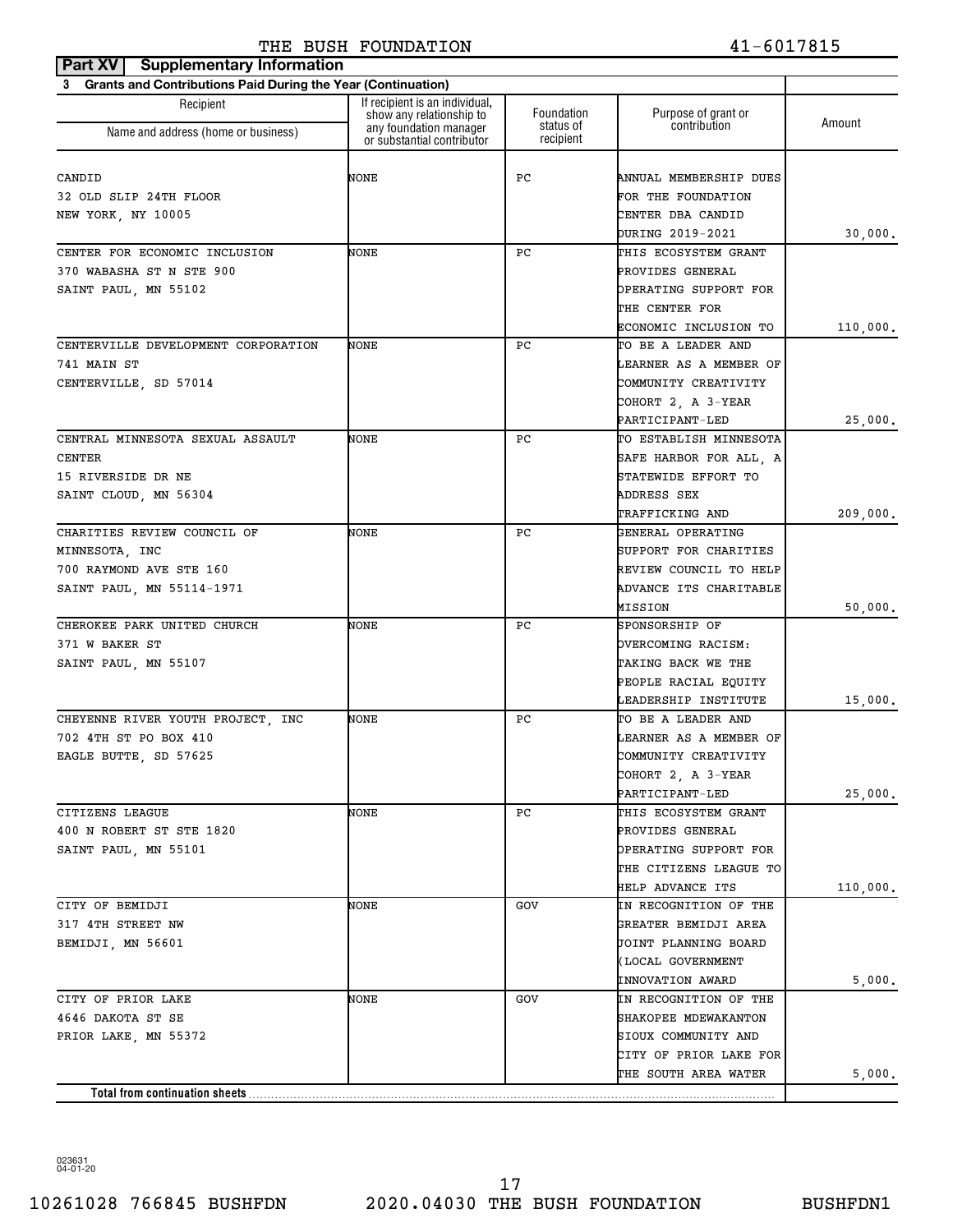| Part XV<br><b>Supplementary Information</b>                    |                                                            |                        |                                      |          |
|----------------------------------------------------------------|------------------------------------------------------------|------------------------|--------------------------------------|----------|
| 3 Grants and Contributions Paid During the Year (Continuation) |                                                            |                        |                                      |          |
| Recipient                                                      | If recipient is an individual,<br>show any relationship to | Foundation             | Purpose of grant or                  | Amount   |
| Name and address (home or business)                            | any foundation manager<br>or substantial contributor       | status of<br>recipient | contribution                         |          |
| CLAYTON JACKSON MCGHIE MEMORIAL INC                            | NONE                                                       | РC                     | TO BE A LEADER AND                   |          |
| 222 E SUPERIOR ST STE 327                                      |                                                            |                        | LEARNER AS A MEMBER OF               |          |
| DULUTH, MN 55802                                               |                                                            |                        | COMMUNITY CREATIVITY                 |          |
|                                                                |                                                            |                        | COHORT 2, A 3-YEAR                   |          |
|                                                                |                                                            |                        | PARTICIPANT-LED                      | 25,000.  |
| CLIFTONLARSONALLEN LLC                                         | NONE                                                       | NC                     | TO DESIGN A LEADERSHIP               |          |
| 220 S 6TH ST STE 300                                           |                                                            |                        | COHORT PROGRAM TO                    |          |
| MINNEAPOLIS, MN 55402                                          |                                                            |                        | INSPIRE, EQUIP AND                   |          |
|                                                                |                                                            |                        | CONNECT TRIBAL LEADERS               |          |
|                                                                |                                                            |                        | TO DEVELOP STRONGER                  | 100,000. |
| COALITION OF ASIAN AMERICAN LEADERS                            | NONE                                                       | РC                     | THIS ECOSYSTEM GRANT                 |          |
| 941 LAFOND AVE STE 205                                         |                                                            |                        | PROVIDES GENERAL                     |          |
| SAINT PAUL, MN 55104                                           |                                                            |                        | OPERATING SUPPORT FOR                |          |
|                                                                |                                                            |                        | COALITION OF ASIAN                   |          |
|                                                                |                                                            |                        | AMERICAN LEADERS TO                  | 110,000. |
| COMMISSION FOR OCETI SAKOWIN                                   | NONE                                                       | РC                     | TO ACCELERATE THE                    |          |
| ACCREDITATION                                                  |                                                            |                        | <b>ADOPTION OF NATIVE</b>            |          |
| 616 4TH AVE W STE 1000                                         |                                                            |                        | EDUCATION                            |          |
| SISSETON, SD 57262                                             |                                                            |                        | <b>ACCREDITATION IN</b>              |          |
|                                                                |                                                            |                        | TRIBAL SCHOOLS TO                    | 160,000. |
| COMMUNITY DEVELOPMENT SOCIETY                                  | NONE                                                       | РC                     | <b>SPONSORSHIP OF THE</b>            |          |
| 2601 S 5TH ST                                                  |                                                            |                        | ANNUAL INTERNATIONAL                 |          |
| SPRINGFIELD, IL 62703                                          |                                                            |                        | CONFERENCE OF THE                    |          |
|                                                                |                                                            |                        | COMMUNITY DEVELOPMENT                |          |
|                                                                |                                                            |                        | SOCIETY: GLOBAL                      | 15,000.  |
| COMMUNITY INITIATIVES                                          | NONE                                                       | РC                     | TO CONTINUE AS A                     |          |
| 1000 BROADWAY STE 480                                          |                                                            |                        | <b>FOUNDATION PARTNER IN</b>         |          |
| OAKLAND, CA 94607                                              |                                                            |                        | THE NETWORK OF                       |          |
|                                                                |                                                            |                        | ORGANIZATIONS WORKING                |          |
|                                                                |                                                            |                        | ON LEADERSHIP                        | 15,000.  |
| COMUNIDADES LATINAS UNIDAS EN                                  | NONE                                                       | РC                     | TO BE A LEADER AND                   |          |
| SERVICIO, INC                                                  |                                                            |                        | LEARNER AS A MEMBER OF               |          |
| 797 E 7TH ST                                                   |                                                            |                        | COMMUNITY CREATIVITY                 |          |
| SAINT PAUL, MN 55106                                           |                                                            |                        | COHORT 2, A 3-YEAR                   |          |
|                                                                |                                                            |                        | PARTICIPANT-LED                      | 25,000.  |
| COMUNIDADES LATINAS UNIDAS EN                                  | NONE                                                       | РC                     | SPONSORSHIP OF CLUES                 |          |
| SERVICIO, INC                                                  |                                                            |                        | 2020 COMMUNITY-ENGAGED               |          |
| 797 E 7TH ST                                                   |                                                            |                        | LATINO ARTIST                        |          |
| SAINT PAUL, MN 55106                                           |                                                            |                        | COLLABORATIVE AND                    |          |
| COUNCIL ON AMERICAN-ISLAMIC                                    | NONE                                                       | РC                     | FIESTA LATINA<br>PARTNERS IN CHANGE: | 35,000.  |
|                                                                |                                                            |                        | BUILDING RESILIENCY                  |          |
| RELATIONS, MINNESOTA<br>2511 E FRANKLIN AVE STE 100            |                                                            |                        | WITHIN MINNESOTAS                    |          |
| MINNEAPOLIS, MN 55406                                          |                                                            |                        | MUSLIM COMMUNITY, AND                |          |
|                                                                |                                                            |                        | EQUIPPING COMMUNITIES                | 208,000. |
| COUNCIL ON AMERICAN-ISLAMIC                                    | NONE                                                       | РC                     | IDENTIFY, RECRUIT,                   |          |
| RELATIONS, MINNESOTA                                           |                                                            |                        | ENGAGE AND SUPPORT A                 |          |
| 2511 E FRANKLIN AVE STE 100                                    |                                                            |                        | COHORT OF 20 LEADERS                 |          |
| MINNEAPOLIS, MN 55406                                          |                                                            |                        | TO ATTEND BUSHCONNECT                |          |
|                                                                |                                                            |                        | 2020                                 | 8,000.   |
| Total from continuation sheets                                 |                                                            |                        |                                      |          |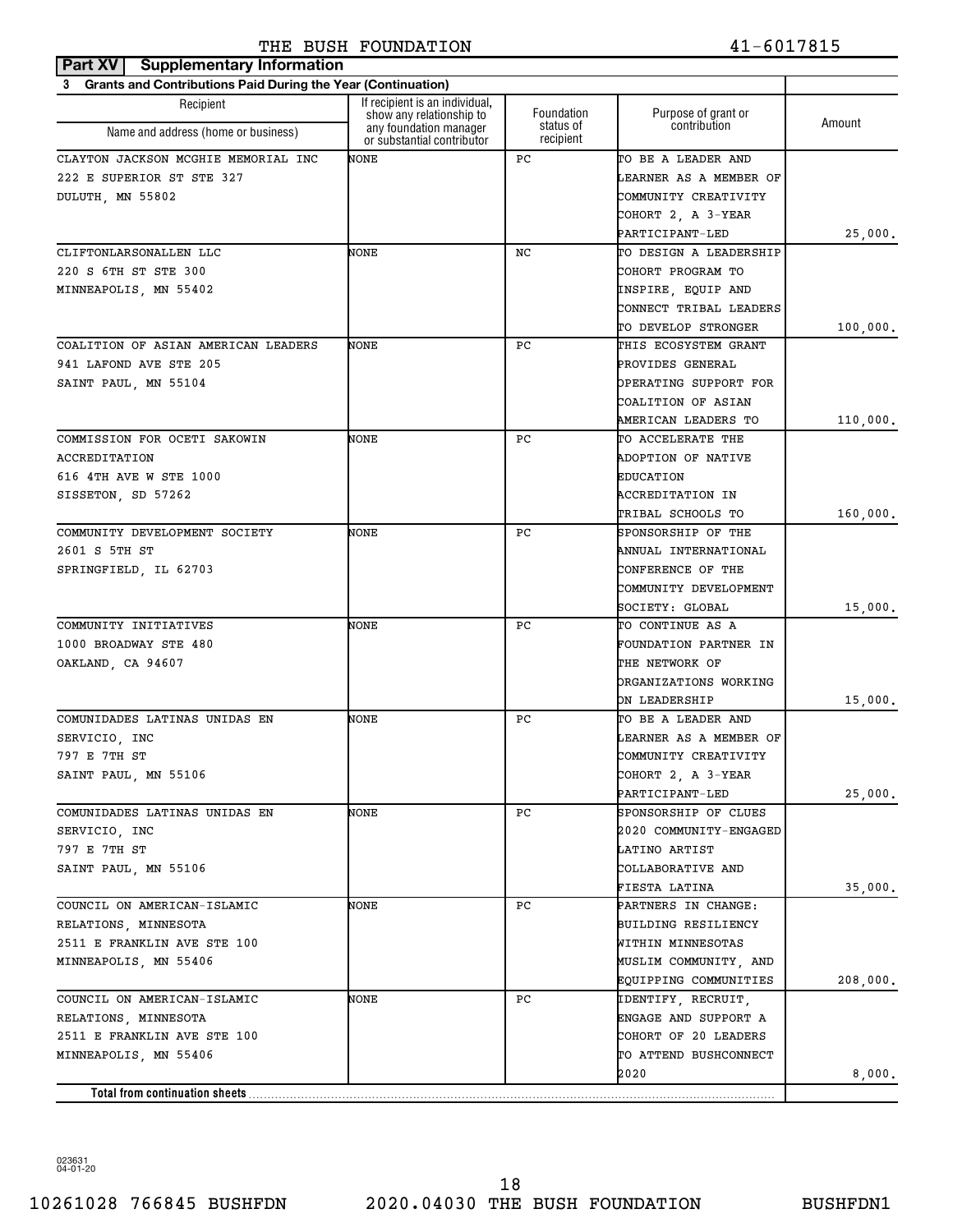| <b>Supplementary Information</b><br>Part XV                              |                                                                                      |                         |                                               |          |
|--------------------------------------------------------------------------|--------------------------------------------------------------------------------------|-------------------------|-----------------------------------------------|----------|
| <b>Grants and Contributions Paid During the Year (Continuation)</b><br>3 |                                                                                      |                         |                                               |          |
| Recipient                                                                | If recipient is an individual,<br>show any relationship to<br>any foundation manager | Foundation<br>status of | Purpose of grant or<br>contribution           | Amount   |
| Name and address (home or business)                                      | or substantial contributor                                                           | recipient               |                                               |          |
|                                                                          |                                                                                      |                         |                                               |          |
|                                                                          | NONE                                                                                 | РC                      |                                               |          |
| COUNCIL ON FOUNDATIONS<br>1255 23RD ST NW STE 200                        |                                                                                      |                         | BUSH FOUNDATION ANNUAL<br>MEMBERSHIP DUES FOR |          |
| WASHINGTON, DC 20037                                                     |                                                                                      |                         | COUNCIL ON FOUNDATIONS                        | 25,000.  |
|                                                                          |                                                                                      |                         |                                               |          |
|                                                                          |                                                                                      |                         |                                               |          |
| DAKOTA RESOURCES                                                         | NONE                                                                                 | РC                      | SPONSORSHIP OF RURALX                         |          |
| 25795 475TH AVE STE 1                                                    |                                                                                      |                         |                                               |          |
| RENNER, SD 57055                                                         |                                                                                      |                         |                                               | 15,000.  |
| DAKOTA RESOURCES                                                         | NONE                                                                                 | РC                      | IDENTIFY, RECRUIT,                            |          |
| 25795 475TH AVE STE 1                                                    |                                                                                      |                         | ENGAGE AND SUPPORT A                          |          |
| RENNER, SD 57055                                                         |                                                                                      |                         | COHORT OF 20 LEADERS                          |          |
|                                                                          |                                                                                      |                         | TO ATTEND BUSHCONNECT                         |          |
|                                                                          |                                                                                      |                         | 2020                                          | 25,000.  |
| DAKOTA RESOURCES                                                         | NONE                                                                                 | РC                      | THIS ECOSYSTEM GRANT                          |          |
| 25795 475TH AVE STE 1                                                    |                                                                                      |                         | PROVIDES GENERAL                              |          |
| RENNER, SD 57055                                                         |                                                                                      |                         | OPERATING SUPPORT FOR                         |          |
|                                                                          |                                                                                      |                         | DAKOTA RESOURCES TO                           |          |
|                                                                          |                                                                                      |                         | HELP ADVANCE ITS                              | 110,000. |
| DUCKS UNLIMITED, INC                                                     | NONE                                                                                 | РC                      | TO DEVELOP A                                  |          |
| 1 WATERFOWL WAY                                                          |                                                                                      |                         | DEMONSTRATION FARM IN                         |          |
| MEMPHIS, TN 38120-2350                                                   |                                                                                      |                         | BEADLE COUNTY, SOUTH                          |          |
|                                                                          |                                                                                      |                         | DAKOTA TO IMPROVE SOIL                        |          |
|                                                                          |                                                                                      |                         | AND WATER HEALTH WITH                         | 206,000. |
| DULUTH-SUPERIOR AREA EDUCATIONAL                                         | NONE                                                                                 | РC                      | UNDERWRITING TO                               |          |
| TELEVISION CORPORATION                                                   |                                                                                      |                         | SUPPORT NEWS AND                              |          |
| 632 NIAGARA CT                                                           |                                                                                      |                         | PROGRAMMING PRODUCED                          |          |
| DULUTH, MN 55811-3098                                                    |                                                                                      |                         | IN 2021                                       | 18,500.  |
| <b>DUNN COUNTY</b>                                                       | NONE                                                                                 | GOV                     | IDENTIFY, RECRUIT,                            |          |
| 205 OWENS ST                                                             |                                                                                      |                         | ENGAGE AND SUPPORT A                          |          |
| MANNING, ND 58642                                                        |                                                                                      |                         | COHORT OF 20 LEADERS                          |          |
|                                                                          |                                                                                      |                         | TO ATTEND BUSHCONNECT                         |          |
|                                                                          |                                                                                      |                         | 2020                                          | 23,500.  |
| EDUCATION EVOLVING                                                       | NONE                                                                                 | PC                      | THIS ECOSYSTEM GRANT                          |          |
| 332 MINNESOTA ST, STE W1360                                              |                                                                                      |                         | PROVIDES GENERAL                              |          |
| SAINT PAUL, MN 55101                                                     |                                                                                      |                         | OPERATING SUPPORT FOR                         |          |
|                                                                          |                                                                                      |                         | EDUCATION EVOLVING TO                         |          |
|                                                                          |                                                                                      |                         | HELP ADVANCE ITS                              | 110,000. |
| EDUCATION EVOLVING                                                       | NONE                                                                                 | PC                      | PLANNING AND DESIGN                           |          |
| 332 MINNESOTA ST, STE W1360                                              |                                                                                      |                         | PARTNER FOR 2020                              |          |
| SAINT PAUL, MN 55101                                                     |                                                                                      |                         | EDUCATION INITIATIVE                          |          |
|                                                                          |                                                                                      |                         | ANNUAL REGIONAL                               |          |
|                                                                          |                                                                                      |                         | CONVENING                                     | 20,000.  |
|                                                                          |                                                                                      |                         |                                               |          |
| EDUCATION EVOLVING                                                       | NONE                                                                                 | PС                      | SPONSORSHIP OF                                |          |
| 332 MINNESOTA ST, STE W1360                                              |                                                                                      |                         | <b>TEACHER-POWERED</b>                        |          |
| SAINT PAUL, MN 55101                                                     |                                                                                      |                         | SCHOOLS 2020 VIRTUAL                          |          |
|                                                                          |                                                                                      |                         | CONFERENCE                                    | 10,000.  |
| Total from continuation sheets                                           |                                                                                      |                         |                                               |          |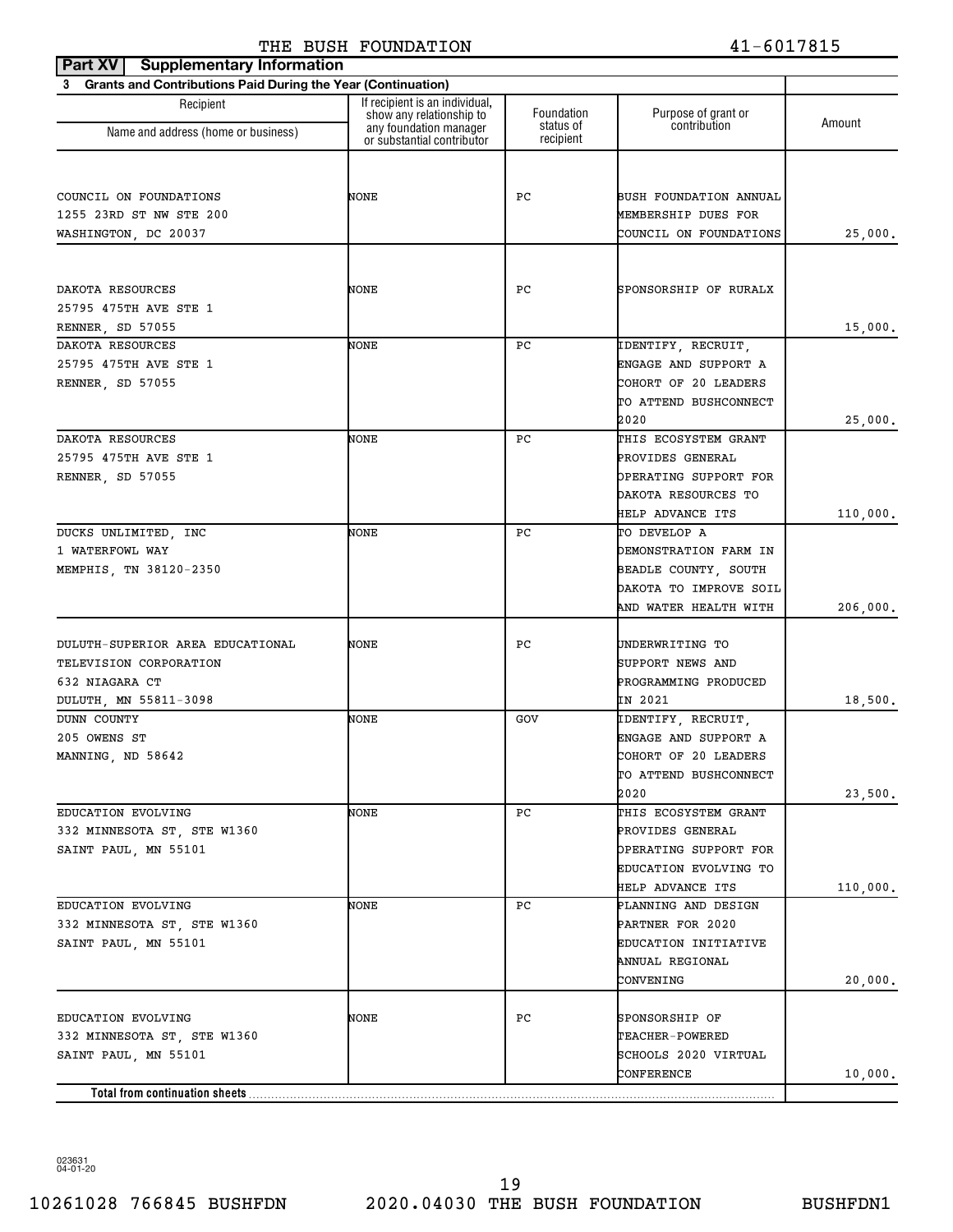| Part XV<br><b>Supplementary Information</b>                              |                                                            |                        |                                             |          |
|--------------------------------------------------------------------------|------------------------------------------------------------|------------------------|---------------------------------------------|----------|
| <b>Grants and Contributions Paid During the Year (Continuation)</b><br>3 |                                                            |                        |                                             |          |
| Recipient                                                                | If recipient is an individual,<br>show any relationship to | Foundation             | Purpose of grant or                         | Amount   |
| Name and address (home or business)                                      | any foundation manager<br>or substantial contributor       | status of<br>recipient | contribution                                |          |
|                                                                          |                                                            |                        |                                             |          |
| EDUCATION REIMAGINED                                                     | NONE                                                       | РC                     | SPONSORSHIP OF                              |          |
| 1133 19TH ST NW STE 410                                                  |                                                            |                        | MOVEMENT BUILDER                            |          |
| WASHINGTON, DC 20036                                                     |                                                            |                        | <b>INTENSIVE FOR NATIONAL</b>               |          |
| EDUCATION REIMAGINED                                                     | NONE                                                       | РC                     | AND REGIONAL ADVOCATES<br>GENERAL OPERATING | 25,000.  |
| 1133 19TH ST NW STE 410                                                  |                                                            |                        | SUPPORT FOR EDUCATION                       |          |
| WASHINGTON, DC 20036                                                     |                                                            |                        | REIMAGINED TO HELP                          |          |
|                                                                          |                                                            |                        | ADVANCE ITS CHARITABLE                      |          |
|                                                                          |                                                            |                        | MISSION IN MN, ND, SD                       | 50,000.  |
| EDUCATIONAL COOPERATIVE SERVICE UNIT                                     | NONE                                                       | GOV                    | SPONSORSHIP OF                              |          |
| OF THE METROPOLITAN TWIN CITIES AREA                                     |                                                            |                        | <b>EOUIPPING SCHOOLS FOR</b>                |          |
| 2 PINE TREE DR STE 101                                                   |                                                            |                        | LEARNER-CENTERED                            |          |
| ARDEN HILLS, MN 55112                                                    |                                                            |                        | PRACTICES: THE                              |          |
|                                                                          |                                                            |                        | HOW-TO'S OF                                 | 20,000.  |
| EDVISIONS SCHOOLS INC                                                    | NONE                                                       | РC                     | EDVISIONS WILL SUPPORT                      |          |
| 7800 METRO PKWY STE 300                                                  |                                                            |                        | K12 SCHOOLS IN THE                          |          |
| BLOOMINGTON, MN 55425                                                    |                                                            |                        | <b>BUSH FOUNDATION REGION</b>               |          |
|                                                                          |                                                            |                        | IN SUPPORT OF THEIR                         |          |
|                                                                          |                                                            |                        | <b>TRANSFORMATION TOWARD</b>                | 500,000. |
|                                                                          |                                                            |                        |                                             |          |
| EMBE                                                                     | NONE                                                       | РC                     | TO CREATE A SIOUX                           |          |
| 300 W 11TH ST                                                            |                                                            |                        | FALLS AREA CHILDCARE                        |          |
| SIOUX FALLS, SD 57104-6306                                               |                                                            |                        | COLLABORATIVE STAFFING                      |          |
|                                                                          |                                                            |                        | POOL                                        | 207,000. |
| EMERGING PRAIRIE                                                         | NONE                                                       | РC                     | IDENTIFY, RECRUIT,                          |          |
| C/O THE PRAIRIE DEN 122 1/2 BROADWAY N                                   |                                                            |                        | ENGAGE AND SUPPORT A                        |          |
| FARGO, ND 58102                                                          |                                                            |                        | COHORT OF 20 LEADERS                        |          |
|                                                                          |                                                            |                        | TO ATTEND BUSHCONNECT                       |          |
|                                                                          |                                                            |                        | 2020                                        | 16,500.  |
| EMERGING PRAIRIE                                                         | NONE                                                       | РC                     | SPONSORSHIP OF VARIOUS                      |          |
| C/O THE PRAIRIE DEN 122 1/2 BROADWAY N                                   |                                                            |                        | EMERGING PRAIRIE                            |          |
| FARGO, ND 58102                                                          |                                                            |                        | EVENTS INCLUDING 1                          |          |
|                                                                          |                                                            |                        | MILLION CUPS FARGO,                         |          |
|                                                                          |                                                            |                        | AUTONOMOUS NATION,                          | 30,000.  |
| EMERGING PRAIRIE                                                         | NONE                                                       | PC                     | THIS ECOSYSTEM GRANT                        |          |
| C/O THE PRAIRIE DEN 122 1/2 BROADWAY N                                   |                                                            |                        | PROVIDES GENERAL                            |          |
| FARGO, ND 58102                                                          |                                                            |                        | OPERATING SUPPORT FOR                       |          |
|                                                                          |                                                            |                        | EMERGING PRAIRIE TO                         |          |
|                                                                          |                                                            |                        | <b>HELP ADVANCE ITS</b>                     | 110,000. |
|                                                                          |                                                            |                        |                                             |          |
| EMERGING PRAIRIE                                                         | NONE                                                       | РC                     | SPONSORSHIP OF                              |          |
| C/O THE PRAIRIE DEN 122 1/2 BROADWAY N                                   |                                                            |                        | TEDXFARGO (BEYOND                           |          |
| FARGO, ND 58102                                                          |                                                            |                        | SERIES)                                     | 15,000.  |
| ENHANCING AND STRENGTHENING NORTH                                        | NONE                                                       | PC.                    | IDENTIFY, RECRUIT,                          |          |
| DAKOTA NONPROFITS & COMMUNITIES                                          |                                                            |                        | ENGAGE AND SUPPORT A                        |          |
| 18 2ND ST. SE STE 2 PO BOX 982                                           |                                                            |                        | COHORT OF 20 LEADERS                        |          |
| MINOT, ND 58702-0982                                                     |                                                            |                        | TO ATTEND BUSHCONNECT                       |          |
|                                                                          |                                                            |                        | 2020                                        | 23,310.  |
|                                                                          |                                                            |                        |                                             |          |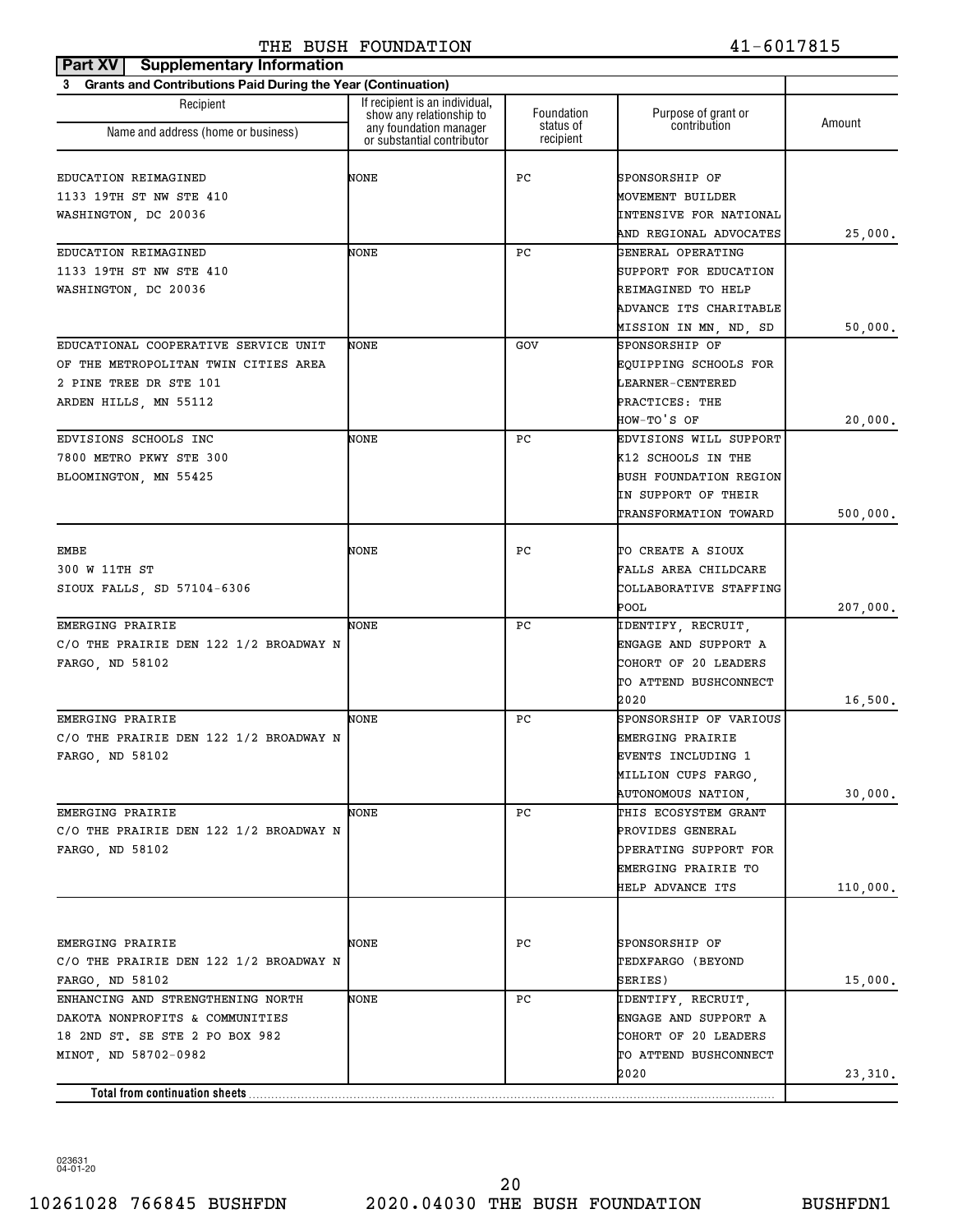| Part XV   Supplementary Information                                      |                                                            |                        |                               |          |
|--------------------------------------------------------------------------|------------------------------------------------------------|------------------------|-------------------------------|----------|
| <b>Grants and Contributions Paid During the Year (Continuation)</b><br>3 |                                                            |                        |                               |          |
| Recipient                                                                | If recipient is an individual,<br>show any relationship to | Foundation             | Purpose of grant or           | Amount   |
| Name and address (home or business)                                      | any foundation manager<br>or substantial contributor       | status of<br>recipient | contribution                  |          |
| ENHANCING AND STRENGTHENING NORTH                                        | NONE                                                       | РC                     | THIS ECOSYSTEM GRANT          |          |
| DAKOTA NONPROFITS & COMMUNITIES                                          |                                                            |                        | PROVIDES GENERAL              |          |
| 18 2ND ST. SE STE 2 PO BOX 982                                           |                                                            |                        | OPERATING SUPPORT FOR         |          |
| MINOT, ND 58702-0982                                                     |                                                            |                        | STRENGTHEN ND TO HELP         |          |
|                                                                          |                                                            |                        | ADVANCE ITS CHARITABLE        | 74,000.  |
| ENTERPRISE COMMUNITY PARTNERS, INC                                       | NONE                                                       | РC                     | TO PILOT A PEER               |          |
| 11000 BROKEN LAND PKWY                                                   |                                                            |                        | LEARNING COMMUNITY IN         |          |
| COLUMBIA, MD 21044                                                       |                                                            |                        | SOUTH DAKOTA FOR              |          |
|                                                                          |                                                            |                        | INCREASING                    |          |
|                                                                          |                                                            |                        | HOMEOWNERSHIP                 | 206,500. |
|                                                                          |                                                            |                        |                               |          |
| ENTERPRISE INSTITUTE                                                     | NONE                                                       | РC                     | SPONSORSHIP OF THE            |          |
| 2301 RESEARCH PARK WAY STE 114                                           |                                                            |                        | <b>INNOVATION EXPO</b>        |          |
| BROOKINGS, SD 57006                                                      |                                                            |                        |                               | 30,000.  |
| ENTERPRISE INSTITUTE                                                     | NONE                                                       | РC                     | GENERAL OPERATING             |          |
| 2301 RESEARCH PARK WAY STE 114                                           |                                                            |                        | SUPPORT FOR ENTERPRISE        |          |
| BROOKINGS, SD 57006                                                      |                                                            |                        | <b>INSTITUTE TO HELP</b>      |          |
|                                                                          |                                                            |                        | ADVANCE ITS CHARITABLE        |          |
|                                                                          |                                                            |                        | MISSION                       | 35,000.  |
| FARGO-MOORHEAD CROSSROADS                                                | NONE                                                       | РC                     | TO BE A LEADER AND            |          |
| 2034 5TH ST E                                                            |                                                            |                        | LEARNER AS A MEMBER OF        |          |
| WEST FARGO, ND 58078                                                     |                                                            |                        | COMMUNITY CREATIVITY          |          |
|                                                                          |                                                            |                        | COHORT 2, A 3-YEAR            |          |
|                                                                          |                                                            |                        | PARTICIPANT-LED               | 25,000.  |
| FINNOVATION LAB LLC                                                      | NONE                                                       | NC                     | SUPPORT DEVELOPMENT           |          |
| 817 5TH AVE STE 400                                                      |                                                            |                        | AND LAUNCH OF                 |          |
| MINNEAPOLIS, MN 55404                                                    |                                                            |                        | FINNOVATION FELLOWSHIP        |          |
|                                                                          |                                                            |                        | FOR IMPACT                    |          |
|                                                                          |                                                            |                        | ENTREPRENEURS                 | 925,000. |
| FIRST CHILDREN'S FINANCE                                                 | NONE                                                       | РC                     | TO INCREASE THE               |          |
| 111 3RD AVE S STE 220                                                    |                                                            |                        | SUSTAINABILITY AND            |          |
| MINNEAPOLIS, MN 55401                                                    |                                                            |                        | SUPPLY OF HIGH QUALITY        |          |
|                                                                          |                                                            |                        | CHILD CARE IN                 |          |
|                                                                          |                                                            |                        | SOVEREIGN NATIVE              | 208,000. |
| FIRST PEOPLES FUND                                                       | NONE                                                       | РC                     | THIS ECOSYSTEM GRANT          |          |
| PO BOX 2977                                                              |                                                            |                        | PROVIDES GENERAL              |          |
| RAPID CITY, SD 57709-2977                                                |                                                            |                        | OPERATING SUPPORT FOR         |          |
|                                                                          |                                                            |                        | FIRST PEOPLES FUND TO         |          |
|                                                                          |                                                            |                        | HELP ADVANCE ITS              | 110,000. |
| FIRST PEOPLES FUND                                                       | NONE                                                       | РC                     | TO PROVIDE FINANCIAL          |          |
| PO BOX 2977                                                              |                                                            |                        | SUPPORT FOR ARTISTS           |          |
| RAPID CITY, SD 57709-2977                                                |                                                            |                        | AND CULTURE BEARERS           |          |
|                                                                          |                                                            |                        | WHO ARE IMPACTED BY           |          |
|                                                                          |                                                            |                        | COVID-19                      | 87,500.  |
| FLANDREAU SANTEE SIOUX TRIBE                                             | NONE                                                       | GOV                    | TO BE A LEADER AND            |          |
| PO BOX 283 603 W BROAD AVE                                               |                                                            |                        | <b>LEARNER AS A MEMBER OF</b> |          |
| FLANDREAU, SD 57028                                                      |                                                            |                        | COMMUNITY CREATIVITY          |          |
|                                                                          |                                                            |                        | COHORT 2, A 3-YEAR            |          |
|                                                                          |                                                            |                        | PARTICIPANT-LED               | 25,000.  |
| Total from continuation sheets                                           |                                                            |                        |                               |          |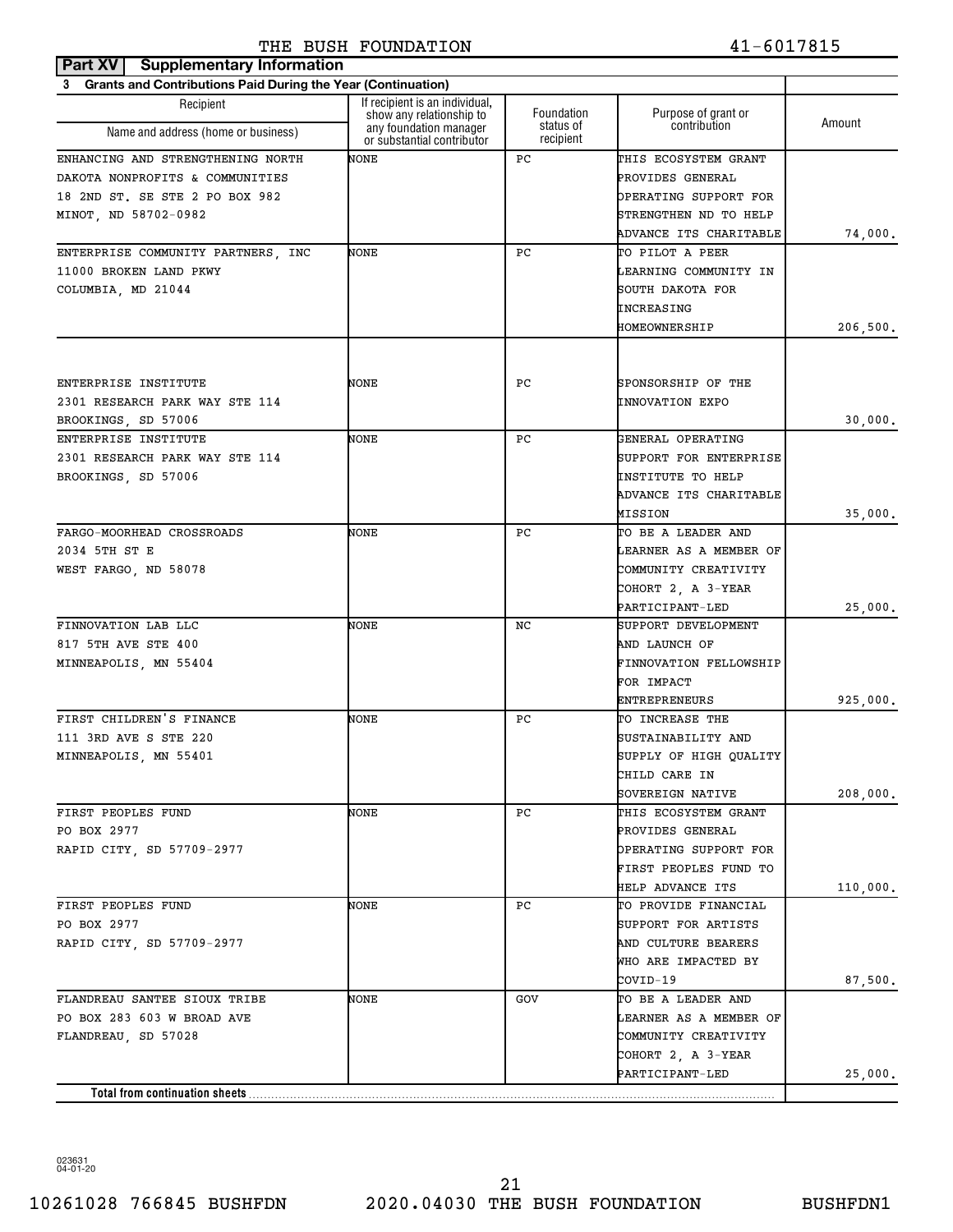#### **Part XV** Supplementary Information THE BUSH FOUNDATION 41-6017815

| 3 Grants and Contributions Paid During the Year (Continuation) |                                                                                  |                                      |                                            |          |
|----------------------------------------------------------------|----------------------------------------------------------------------------------|--------------------------------------|--------------------------------------------|----------|
| Recipient                                                      | If recipient is an individual,                                                   |                                      |                                            |          |
| Name and address (home or business)                            | show any relationship to<br>any foundation manager<br>or substantial contributor | Foundation<br>status of<br>recipient | Purpose of grant or<br>contribution        | Amount   |
| FOUR BANDS COMMUNITY FUND, INC                                 | NONE                                                                             | РC                                   | TO BE A LEADER AND                         |          |
| 412 S MAIN ST PO BOX 932                                       |                                                                                  |                                      | LEARNER AS A MEMBER OF                     |          |
| EAGLE BUTTE, SD 57625                                          |                                                                                  |                                      | COMMUNITY CREATIVITY                       |          |
|                                                                |                                                                                  |                                      | COHORT 2, A 3-YEAR                         |          |
|                                                                |                                                                                  |                                      | PARTICIPANT-LED                            | 25,000.  |
| FOUR BANDS COMMUNITY FUND, INC                                 | NONE                                                                             | PC.                                  | SUPPORT FOR WORK                           |          |
| 412 S MAIN ST PO BOX 932                                       |                                                                                  |                                      | RELATED TO A                               |          |
| EAGLE BUTTE, SD 57625                                          |                                                                                  |                                      | PROGRAM-RELATED                            |          |
|                                                                |                                                                                  |                                      | INVESTMENT INTENDED TO                     |          |
|                                                                |                                                                                  |                                      | SUPPORT NATIVE-LED                         | 100,000. |
| FRIENDS OF SOUTH DAKOTA PUBLIC                                 | NONE                                                                             | РC                                   | UNDERWRITING TO                            |          |
| <b>BROADCASTING</b>                                            |                                                                                  |                                      | SUPPORT NEWS AND                           |          |
| PO BOX 5000                                                    |                                                                                  |                                      | PROGRAMMING PRODUCED                       |          |
|                                                                |                                                                                  |                                      | IN 2021                                    |          |
| VERMILLION, SD 57069<br>FRIENDS OF THE FINLAND COMMUNITY       | NONE                                                                             | PC.                                  | TO ADVANCE AN                              | 35,090.  |
| PO BOX 582                                                     |                                                                                  |                                      | <b>INTERRELATED FOOD</b>                   |          |
|                                                                |                                                                                  |                                      |                                            |          |
| FINLAND, MN 55603                                              |                                                                                  |                                      | SYSTEM THAT INCREASES<br>ACCESS TO HEALTHY |          |
|                                                                |                                                                                  |                                      | FOODS AND BUILDS LOCAL                     |          |
|                                                                |                                                                                  |                                      |                                            | 70,000.  |
|                                                                |                                                                                  |                                      |                                            |          |
| FSG, INC                                                       | NONE                                                                             | РC                                   | SPONSORSHIP OF 2020                        |          |
| 1020 19TH ST STE 420                                           |                                                                                  |                                      | COLLECTIVE IMPACT                          |          |
| WASHINGTON, DC 20036                                           |                                                                                  |                                      | CONVENING                                  | 15,000.  |
| <b>GIVEMN</b>                                                  | NONE                                                                             | РC                                   | GIVEMN.ORGS COVID-19                       |          |
| 43 SE MAIN ST STE 515                                          |                                                                                  |                                      | RESPONSE:                                  |          |
| MINNEAPOLIS, MN 55414                                          |                                                                                  |                                      | #GIVEATHOMEMN VIRTUAL                      |          |
|                                                                |                                                                                  |                                      | FUNDRAISING CAMPAIGN                       | 100,000. |
| <b>GIVEMN</b>                                                  | NONE                                                                             | PC.                                  | FOR GIVEMN.ORG GENERAL                     |          |
| 43 SE MAIN ST STE 515                                          |                                                                                  |                                      | OPERATING SUPPORT AND                      |          |
| MINNEAPOLIS, MN 55414                                          |                                                                                  |                                      | FOR ADDITIONAL PRIZE                       |          |
|                                                                |                                                                                  |                                      | GRANTS FOR GIVE TO THE                     |          |
|                                                                |                                                                                  |                                      | MAX DAY 2020                               | 200,000. |
|                                                                |                                                                                  |                                      |                                            |          |
| <b>GIVEMN</b>                                                  | NONE                                                                             | PС                                   | SPONSORSHIP OF                             |          |
| 43 SE MAIN ST STE 515                                          |                                                                                  |                                      | <b>NAVIGATING THROUGH</b>                  |          |
| MINNEAPOLIS, MN 55414                                          |                                                                                  |                                      | CHANGE                                     | 15,000.  |
| GOLDEN VALLEY COMMUNITY FOUNDATION                             | NONE                                                                             | PC.                                  | DEVELOP AND PRESENT                        |          |
| 316 BROOKVIEW PKWY S STE 144                                   |                                                                                  |                                      | THE SESSION                                |          |
| GOLDEN VALLEY, MN 55426                                        |                                                                                  |                                      | 'PIE-DENTITY: AN                           |          |
|                                                                |                                                                                  |                                      | <b>AUTHENTIC INGREDIENT</b>                |          |
|                                                                |                                                                                  |                                      | FOR PURPOSEFUL ACTION"                     | 10,000.  |
|                                                                |                                                                                  |                                      |                                            |          |
| GOOD ACRE                                                      | NONE                                                                             | PС                                   | TO IMPLEMENT THE LOCAL                     |          |
| 1790 LARPENTEUR AVE W                                          |                                                                                  |                                      | EMERGENCY ASSISTANCE                       |          |
| FALCON HEIGHTS, MN 55113                                       |                                                                                  |                                      | FARM FUND                                  | 206,000. |
| Total from continuation sheets                                 |                                                                                  |                                      |                                            |          |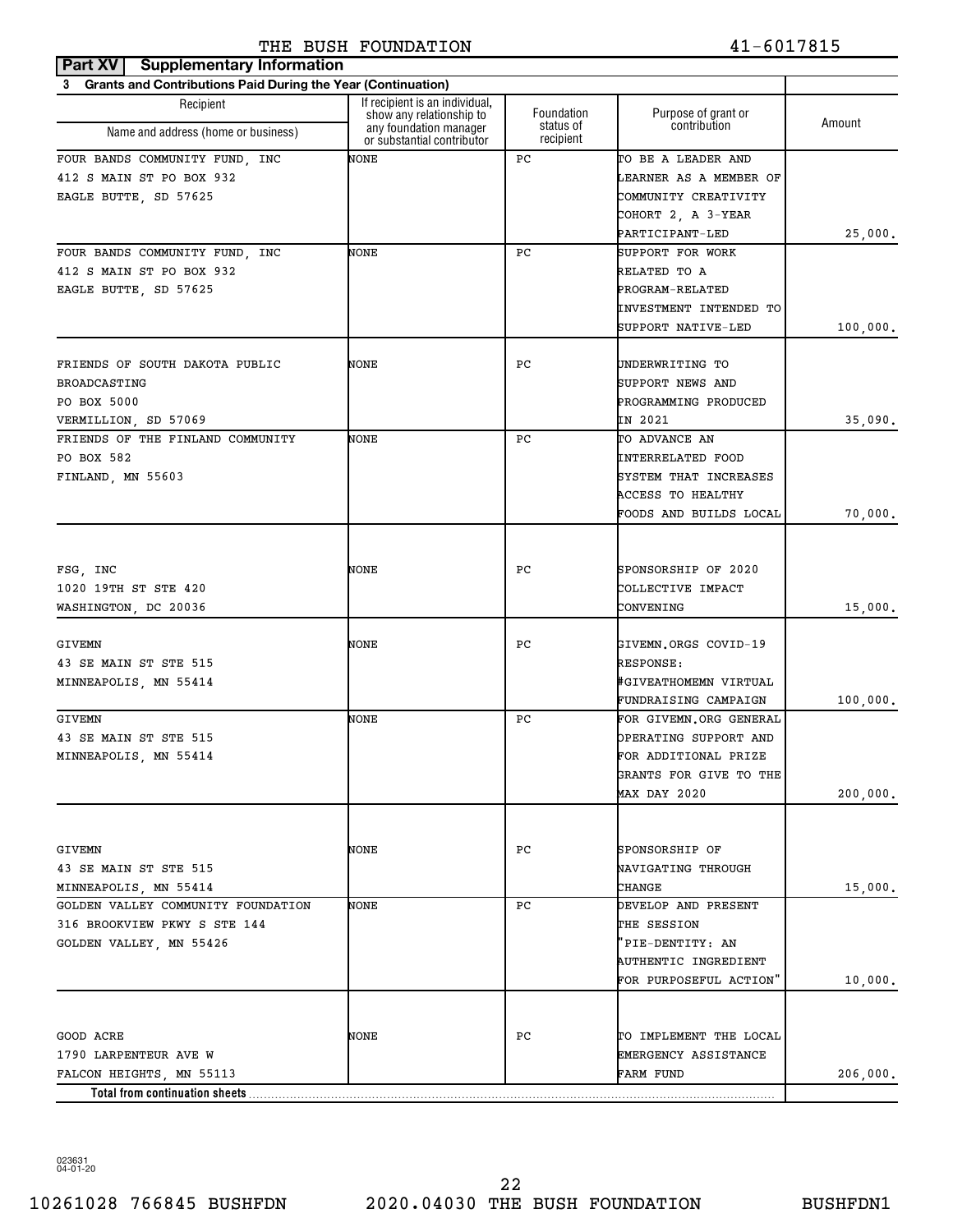| <b>Supplementary Information</b><br>Part XV                    |                                                            |                         |                                     |          |
|----------------------------------------------------------------|------------------------------------------------------------|-------------------------|-------------------------------------|----------|
| 3 Grants and Contributions Paid During the Year (Continuation) |                                                            |                         |                                     |          |
| Recipient                                                      | If recipient is an individual,<br>show any relationship to | Foundation<br>status of | Purpose of grant or<br>contribution | Amount   |
| Name and address (home or business)                            | any foundation manager<br>or substantial contributor       | recipient               |                                     |          |
| GOVERNMENT TRAINING SERVICES                                   | NONE                                                       | РC                      | THE TRANSFORMING                    |          |
| ENERGY PARK PLACE 1380 ENERGY LN STE                           |                                                            |                         | LEARNING SUMMIT                     |          |
| 206 SAINT PAUL, MN 55108                                       |                                                            |                         | SPEAKER SERIES IS A                 |          |
|                                                                |                                                            |                         | MONTHLY SERIES                      |          |
|                                                                |                                                            |                         | PRESENTED BY GTS                    | 5,000.   |
|                                                                |                                                            |                         |                                     |          |
| GRANTMAKERS FOR EDUCATION                                      | NONE                                                       | РC                      | 2020 GRANTMAKERS FOR                |          |
| 700 SW 5TH AVE #4000 3RD FL                                    |                                                            |                         | EDUCATION ANNUAL                    |          |
| PORTLAND, OR 97204                                             |                                                            |                         | MEMBERSHIP DUES                     | 11,200.  |
| GRANTMAKERS FOR EFFECTIVE                                      | NONE                                                       | РC                      | BUSH FOUNDATION ANNUAL              |          |
| ORGANIZATIONS                                                  |                                                            |                         | GRANTMAKERS FOR                     |          |
| 1310 L ST NW STE 650                                           |                                                            |                         | <b>EFFECTIVE</b>                    |          |
| WASHINGTON, DC 20005                                           |                                                            |                         | ORGANIZATIONS                       |          |
|                                                                |                                                            |                         | MEMBERSHIP AND                      | 20,000.  |
|                                                                |                                                            |                         |                                     |          |
| GRANTMAKERS FOR EFFECTIVE                                      | NONE                                                       | РC                      | 2021 LEARNING                       |          |
| ORGANIZATIONS                                                  |                                                            |                         | CONFERENCE SPONSORSHIP              |          |
| 1310 L ST NW STE 650                                           |                                                            |                         |                                     |          |
| WASHINGTON, DC 20005                                           |                                                            |                         |                                     | 50,000.  |
|                                                                |                                                            |                         |                                     |          |
| GRANTMAKERS IN THE ARTS                                        | NONE                                                       | РC                      | 2020 GRANTMAKERS IN                 |          |
| 522 COURTLANDT AVE 1ST FL                                      |                                                            |                         | THE ARTS ANNUAL                     |          |
| BRONX, NY 10451-5008                                           |                                                            |                         | MEMBERSHIP DUES                     |          |
| GREAT PLAINS TRIBAL CHAIRMAN'S                                 | NONE                                                       | GOV                     | THIS ECOSYSTEM GRANT                | 10,000.  |
| ASSOCIATION                                                    |                                                            |                         | PROVIDES GENERAL                    |          |
| PO BOX 988                                                     |                                                            |                         | OPERATING SUPPORT FOR               |          |
| RAPID CITY, SD 57701                                           |                                                            |                         | GREAT PLAINS TRIBAL                 |          |
|                                                                |                                                            |                         | CHAIRMAN'S ASSOCIATION              | 110,000. |
|                                                                |                                                            |                         |                                     |          |
| GREAT PLAINS TRIBAL CHAIRMEN'S HEALTH                          | NONE                                                       | РC                      | TRIBAL HEALTH CARE                  |          |
| <b>BOARD</b>                                                   |                                                            |                         | SYSTEM DEVELOPMENT                  |          |
| 2611 ELDERBERRY BLVD                                           |                                                            |                         |                                     |          |
| RAPID CITY, SD 57703                                           |                                                            |                         |                                     | 500,000. |
|                                                                |                                                            |                         |                                     |          |
| GREATER ST. CLOUD DEVELOPMENT                                  | NONE                                                       | РC                      | SPONSORSHIP OF                      |          |
| CORPORATION                                                    |                                                            |                         | TEDXSTCLOUD 2020                    |          |
| 501 W SAINT GERMAIN ST STE100                                  |                                                            |                         |                                     |          |
| ST. CLOUD, MN 56301                                            |                                                            |                         |                                     | 5,000.   |
|                                                                |                                                            |                         |                                     |          |
| GREATER TWIN CITIES UNITED WAY                                 | NONE                                                       | РC                      | RECOVERY FUND FOR TWIN              |          |
| 404 S 8TH ST                                                   |                                                            |                         | CITIES COMMUNITIES AND              |          |
|                                                                |                                                            |                         | SMALL BUSINESSES                    |          |
| MINNEAPOLIS, MN 55404-1084                                     |                                                            |                         |                                     | 100,000. |
|                                                                |                                                            |                         |                                     |          |
| GREATER TWIN CITIES UNITED WAY                                 | NONE                                                       | РC                      | SUPPORT FOR GENERATION              |          |
| 404 S 8TH ST                                                   |                                                            |                         | NEXT                                |          |
| MINNEAPOLIS, MN 55404-1084                                     |                                                            |                         |                                     | 75,000.  |
|                                                                |                                                            |                         |                                     |          |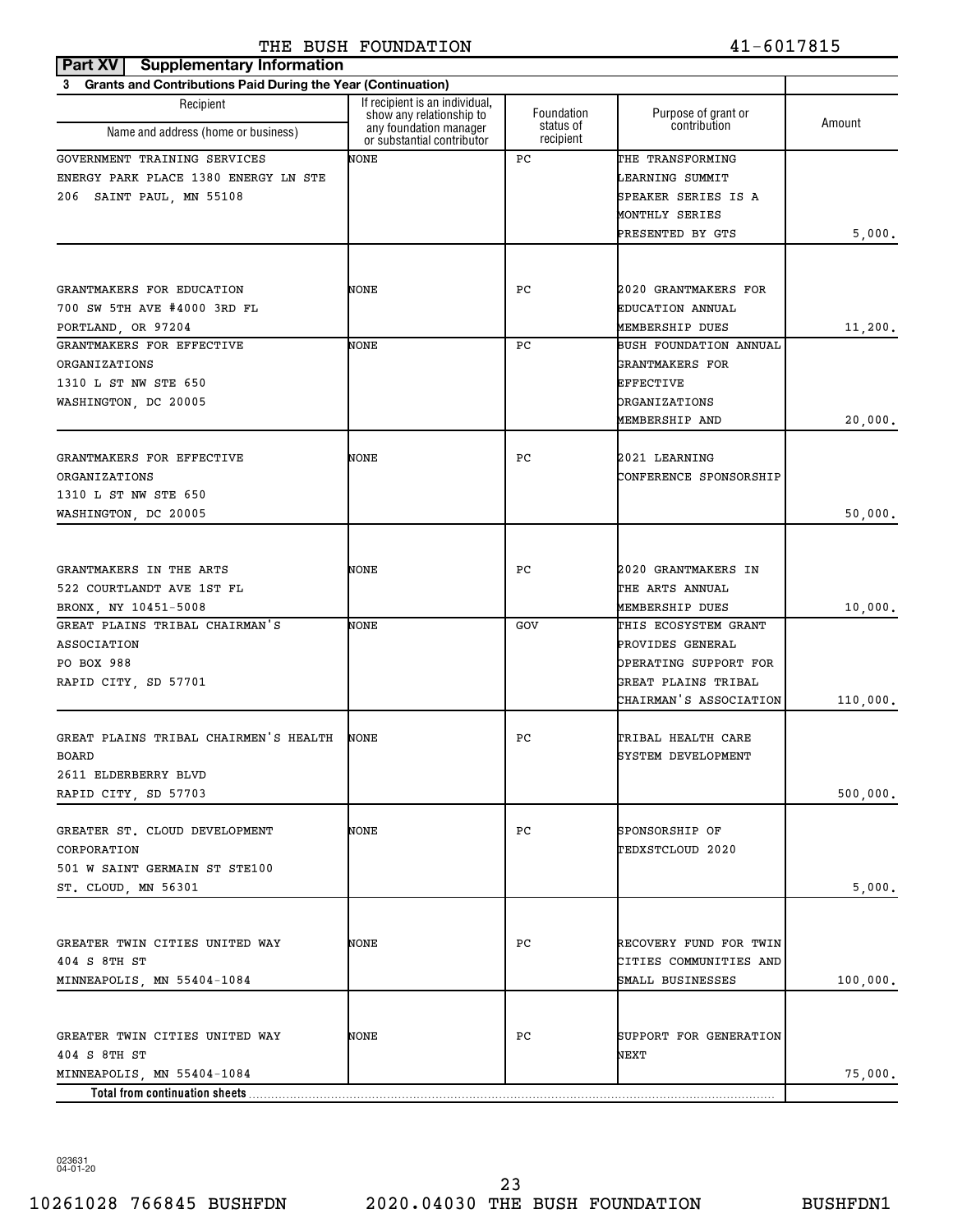| Part XV   Supplementary Information                            |                                                            |                        |                          |          |
|----------------------------------------------------------------|------------------------------------------------------------|------------------------|--------------------------|----------|
| 3 Grants and Contributions Paid During the Year (Continuation) |                                                            |                        |                          |          |
| Recipient                                                      | If recipient is an individual,<br>show any relationship to | Foundation             | Purpose of grant or      | Amount   |
| Name and address (home or business)                            | any foundation manager<br>or substantial contributor       | status of<br>recipient | contribution             |          |
| GREEN CARD VOICES                                              | NONE                                                       | РC                     | IDENTIFY, RECRUIT,       |          |
| C/O FLOCK COWORKING 2611 1ST AVE S                             |                                                            |                        | ENGAGE AND SUPPORT A     |          |
| MINNEAPOLIS, MN 55408                                          |                                                            |                        | COHORT OF 20 LEADERS     |          |
|                                                                |                                                            |                        | TO ATTEND BUSHCONNECT    |          |
|                                                                |                                                            |                        | 2020                     | 11,500.  |
| GREEN CARD VOICES                                              | NONE                                                       | РC                     | DEVELOP AND PRESENT      |          |
| C/O FLOCK COWORKING 2611 1ST AVE S                             |                                                            |                        | THE SESSION,             |          |
| MINNEAPOLIS, MN 55408                                          |                                                            |                        | 'IMMIGRANT               |          |
|                                                                |                                                            |                        | STORYTELLING AS A TOOL   |          |
|                                                                |                                                            |                        | TO EDUCATE, EMPOWER,     | 3,000.   |
| HEADWATERS FOUNDATION FOR JUSTICE                              | NONE                                                       | РC                     | TO CONTINUE TO           |          |
| 2801 21ST AVE S STE 132B                                       |                                                            |                        | ADMINISTER A COMMUNITY   |          |
| MINNEAPOLIS, MN 55407                                          |                                                            |                        | <b>INNOVATION GRANTS</b> |          |
|                                                                |                                                            |                        | PROGRAM THAT SUPPORTS    |          |
|                                                                |                                                            |                        | COMMUNITY                | 132,000. |
| HEADWATERS FOUNDATION FOR JUSTICE                              | NONE                                                       | РC                     | TO SUPPORT HEADWATERS    |          |
| 2801 21ST AVE S STE 132B                                       |                                                            |                        | COMMUNITIES FIRST        |          |
| MINNEAPOLIS, MN 55407                                          |                                                            |                        | FUND, WHICH IS A         |          |
|                                                                |                                                            |                        | COVID-19 RAPID           |          |
|                                                                |                                                            |                        | <b>RESPONSE FUND</b>     | 100,000. |
| HEADWATERS FOUNDATION FOR JUSTICE                              | NONE                                                       | РC                     | TO CONTRIBUTE            |          |
| 2801 21ST AVE S STE 132B                                       |                                                            |                        | ADDITIONAL FUNDS TO      |          |
| MINNEAPOLIS, MN 55407                                          |                                                            |                        | THE BUSH FOUNDATION      |          |
|                                                                |                                                            |                        | DONOR ADVISED FUND AT    |          |
|                                                                |                                                            |                        | THE HEADWATERS           | 404,000. |
| HIGH SCHOOL FOR RECORDING ARTS                                 | NONE                                                       | РC                     | TO BE A LEADER AND       |          |
| 1166 UNIVERSITY AVE W                                          |                                                            |                        | LEARNER AS A MEMBER OF   |          |
| SAINT PAUL, MN 55104                                           |                                                            |                        | COMMUNITY CREATIVITY     |          |
|                                                                |                                                            |                        | COHORT 2, A 3-YEAR       |          |
|                                                                |                                                            |                        | PARTICIPANT-LED          | 25,000.  |
| HIGH SCHOOL FOR RECORDING ARTS                                 | NONE                                                       | РC                     | EQUITY IN EDUCATION,     |          |
| 1166 UNIVERSITY AVE W                                          |                                                            |                        | PRESENTED BY FIELDING    |          |
| SAINT PAUL, MN 55104                                           |                                                            |                        | INTERNATIONAL, IS A      |          |
|                                                                |                                                            |                        | VIRTUAL EVENT SERIES     |          |
|                                                                |                                                            |                        | THAT BUILDS COMMUNITY    | 20,000.  |
| HIGHER GROUND CHURCH OF GOD IN CHRIST                          | NONE                                                       | PC.                    | TO BE A LEADER AND       |          |
| 3333 W DIVISION ST #500                                        |                                                            |                        | LEARNER AS A MEMBER OF   |          |
| ST. CLOUD, MN 56301                                            |                                                            |                        | COMMUNITY CREATIVITY     |          |
|                                                                |                                                            |                        | COHORT 2, A 3-YEAR       |          |
|                                                                |                                                            |                        | PARTICIPANT-LED          | 25,000.  |
| HISPANIC ADVOCACY AND COMMUNITY                                | NONE                                                       | PC.                    | HACER'S LATINX SUMMIT    |          |
| EMPOWERMENT THROUGH RESEARCH                                   |                                                            |                        | FOR A GREATER RURAL MN   |          |
| 155 WABASHA ST S STE 110                                       |                                                            |                        | IS A TWO-DAY INCUBATOR   |          |
| SAINT PAUL, MN 55107                                           |                                                            |                        | SUMMIT TO INCENTIVIZE    |          |
|                                                                |                                                            |                        | LATINX INDIVIDUALS       | 10,000.  |
|                                                                |                                                            |                        |                          |          |
| HISPANICS IN PHILANTHROPY                                      | NONE                                                       | PС                     | 2020 ANNUAL MEMBERSHIP   |          |
| 414 13TH ST STE 200                                            |                                                            |                        |                          |          |
| OAKLAND, CA 94612                                              |                                                            |                        |                          | 9,999.   |
|                                                                |                                                            |                        |                          |          |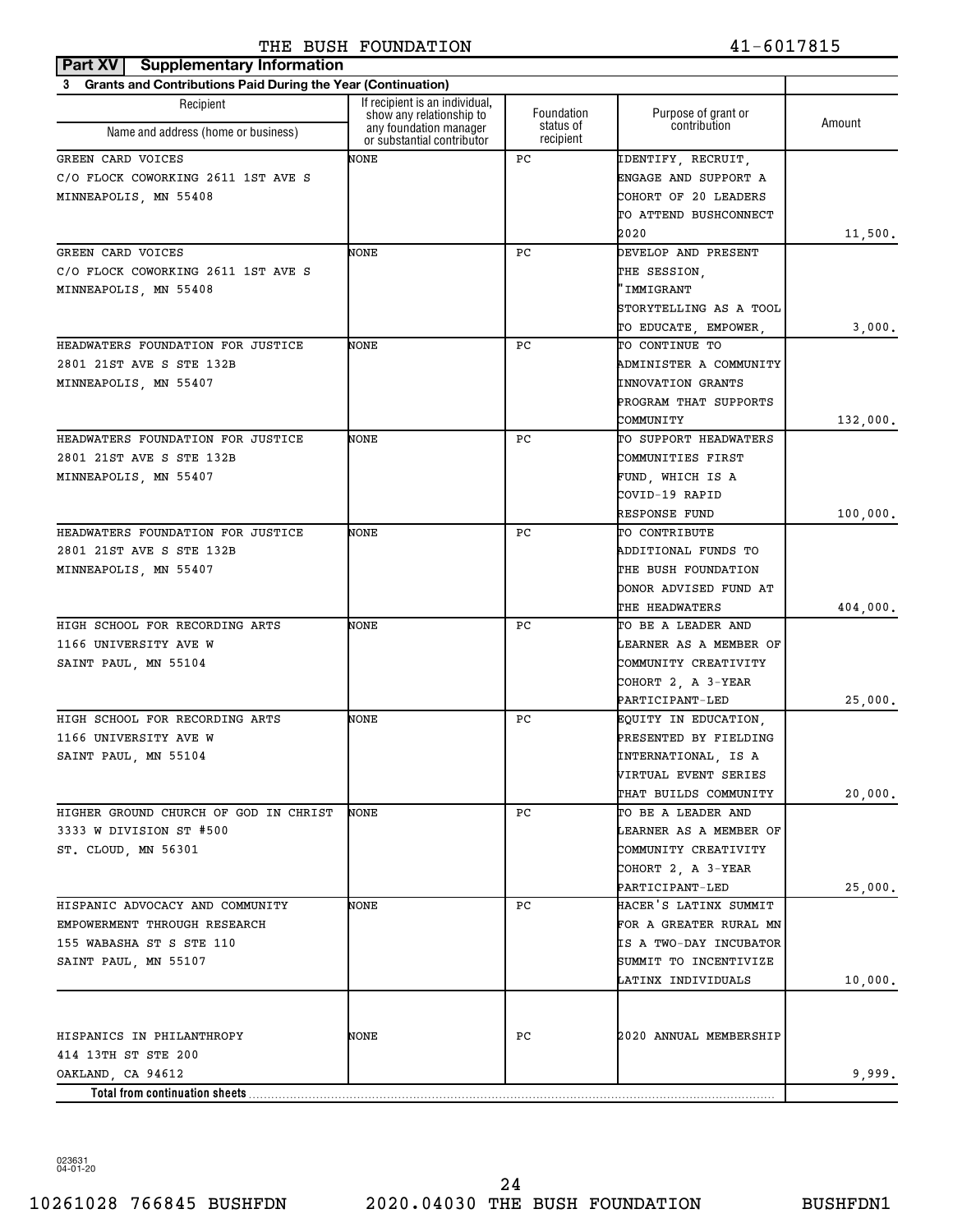| Part XV<br><b>Supplementary Information</b>                    |                                                            |                        |                               |          |
|----------------------------------------------------------------|------------------------------------------------------------|------------------------|-------------------------------|----------|
| 3 Grants and Contributions Paid During the Year (Continuation) |                                                            |                        |                               |          |
| Recipient                                                      | If recipient is an individual,<br>show any relationship to | Foundation             | Purpose of grant or           | Amount   |
| Name and address (home or business)                            | any foundation manager<br>or substantial contributor       | status of<br>recipient | contribution                  |          |
| HOPA MOUNTAIN, INC                                             | NONE                                                       | РC                     | THIS ECOSYSTEM GRANT          |          |
| 234 E BABCOCK STE E                                            |                                                            |                        | PROVIDES GENERAL              |          |
| BOZEMAN, MT 59715                                              |                                                            |                        | OPERATING SUPPORT FOR         |          |
|                                                                |                                                            |                        | HOPA MOUNTAIN TO HELP         |          |
|                                                                |                                                            |                        | ADVANCE ITS CHARITABLE        | 110,000. |
| HOUSING AUTHORITY OF THE CITY OF                               | NONE                                                       | GOV                    | TO IMPROVE ACCESS TO          |          |
| <b>GRAND FORKS</b>                                             |                                                            |                        | BEHAVIORAL HEALTH             |          |
| 1405 1ST AVE N                                                 |                                                            |                        | SERVICES FOR                  |          |
| GRAND FORKS, ND 58203                                          |                                                            |                        | LOW-INCOME INDIVIDUALS        |          |
|                                                                |                                                            |                        | IN NORTH DAKOTA               | 47,000.  |
| IMMIGRANT DEVELOPMENT CENTER                                   | NONE                                                       | РC                     | IDENTIFY, RECRUIT,            |          |
| 810 4TH AVE S STE 100                                          |                                                            |                        | ENGAGE AND SUPPORT A          |          |
| MOORHEAD, MN 56560                                             |                                                            |                        | COHORT OF 20 LEADERS          |          |
|                                                                |                                                            |                        | TO ATTEND BUSHCONNECT         |          |
|                                                                |                                                            |                        | 2020                          | 11,800.  |
| IMMIGRANT DEVELOPMENT CENTER                                   | NONE                                                       | РC                     | TO ESTABLISH THE NEW          |          |
| 810 4TH AVE S STE 100                                          |                                                            |                        | AMERICAN LOAN FUND AND        |          |
| MOORHEAD, MN 56560                                             |                                                            |                        | RELATED SERVICES TO           |          |
|                                                                |                                                            |                        | HELP LOW-INCOME,              |          |
|                                                                |                                                            |                        | LOW-WEALTH AND                | 109,000. |
|                                                                |                                                            |                        |                               |          |
|                                                                |                                                            |                        |                               |          |
| IMPACT FOUNDATION                                              | NONE                                                       | РC                     | 2020 GIVING HEARTS DAY        |          |
| 4141 28TH AVE S                                                |                                                            |                        |                               |          |
| FARGO, ND 58104                                                |                                                            |                        |                               |          |
| IMPACT FOUNDATION                                              | NONE                                                       | РC                     | THIS ECOSYSTEM GRANT          | 100,000. |
| 4141 28TH AVE S                                                |                                                            |                        | PROVIDES GENERAL              |          |
|                                                                |                                                            |                        | OPERATING SUPPORT FOR         |          |
| FARGO, ND 58104                                                |                                                            |                        |                               |          |
|                                                                |                                                            |                        | THE IMPACT FOUNDATION         |          |
|                                                                |                                                            |                        | TO HELP ADVANCE ITS           | 110,000. |
| IMPACT FOUNDATION                                              | NONE                                                       | РC                     | TO SUPPORT THE IMPACT         |          |
| 4141 28TH AVE S                                                |                                                            |                        | FOUNDATION COVID-19           |          |
| FARGO, ND 58104                                                |                                                            |                        | HEALTH AND HUMAN              |          |
|                                                                |                                                            |                        | SERVICE CRITICAL              |          |
|                                                                |                                                            |                        | SAFETY NET FUND IN            | 500,000. |
|                                                                |                                                            |                        |                               |          |
|                                                                |                                                            |                        |                               |          |
| INDEPENDENT SECTOR                                             | NONE                                                       | РC                     | <b>BUSH FOUNDATION ANNUAL</b> |          |
| 1602 L ST NW STE 900                                           |                                                            |                        | MEMBERSHIP DUES FOR           |          |
| WASHINGTON, DC 20036                                           |                                                            |                        | INDEPENDENT SECTOR            | 15,000.  |
| INDIAN LAND TENURE FOUNDATION                                  | NONE                                                       | РC                     | THIS ECOSYSTEM GRANT          |          |
| 151 COUNTY RD B2 E                                             |                                                            |                        | PROVIDES GENERAL              |          |
| LITTLE CANADA, MN 55117                                        |                                                            |                        | OPERATING SUPPORT FOR         |          |
|                                                                |                                                            |                        | THE INDIAN LAND TENURE        |          |
|                                                                |                                                            |                        | FOUNDATION TO HELP            | 110,000. |
|                                                                |                                                            |                        |                               |          |
| INITIATIVE FOUNDATION                                          | NONE                                                       | РC                     | SUPPORT THE EXPANSION         |          |
| 405 1ST ST SE                                                  |                                                            |                        | OF THE INITIATORS             |          |
|                                                                |                                                            |                        | FELLOWSHIP                    |          |
| LITTLE FALLS, MN 56345                                         |                                                            |                        |                               | 220,000. |
| Total from continuation sheets                                 |                                                            |                        |                               |          |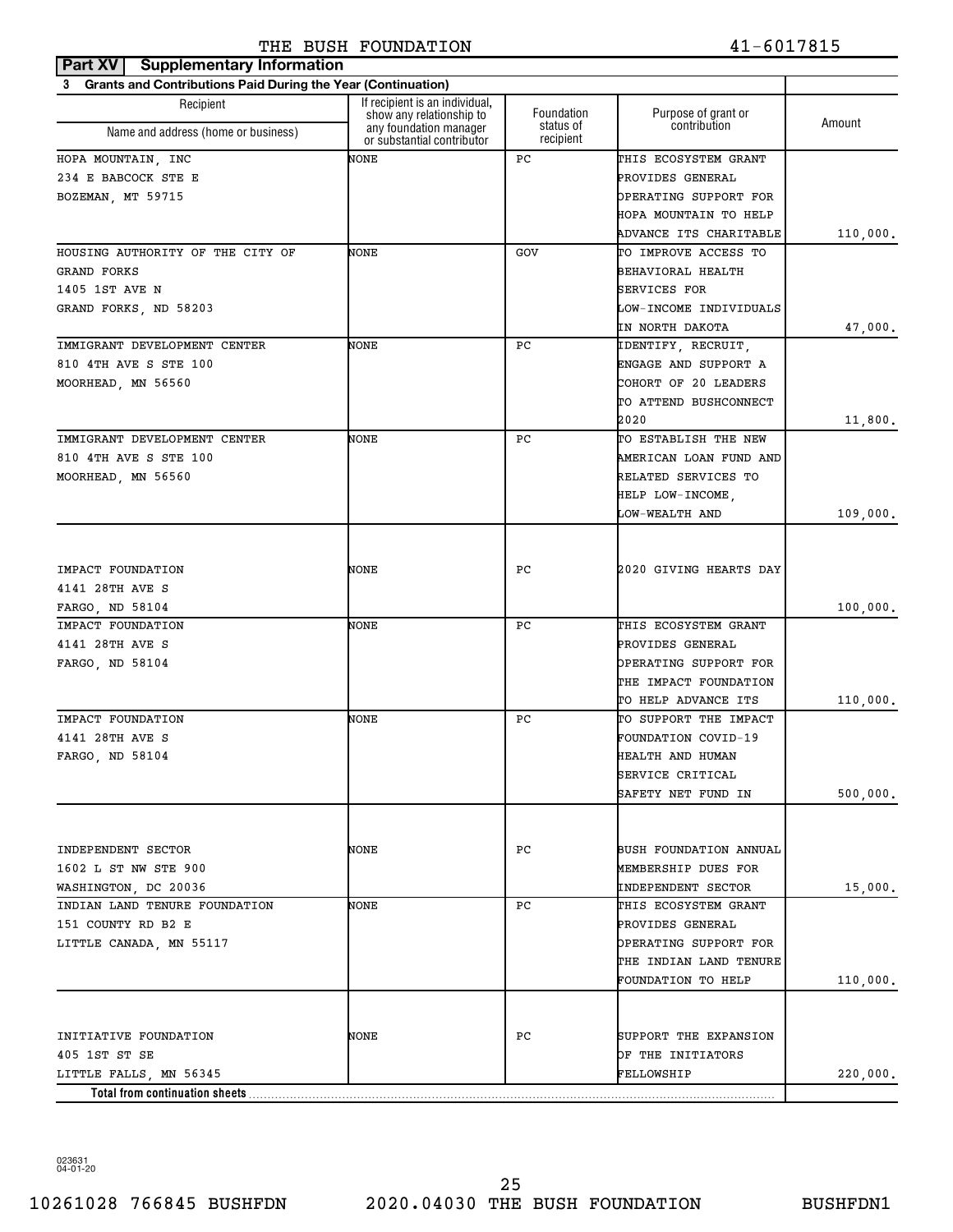#### **Part XV Supplementary Information** THE BUSH FOUNDATION 41-6017815

| 3 Grants and Contributions Paid During the Year (Continuation) |                                                                                  |                                      |                                     |            |
|----------------------------------------------------------------|----------------------------------------------------------------------------------|--------------------------------------|-------------------------------------|------------|
| Recipient                                                      | If recipient is an individual,                                                   |                                      |                                     |            |
| Name and address (home or business)                            | show any relationship to<br>any foundation manager<br>or substantial contributor | Foundation<br>status of<br>recipient | Purpose of grant or<br>contribution | Amount     |
| INITIATIVE FOUNDATION                                          | NONE                                                                             | PC.                                  | SPONSORSHIP OF AN                   |            |
| 405 1ST ST SE                                                  |                                                                                  |                                      | INITIATIVE FOUNDATION               |            |
| LITTLE FALLS, MN 56345                                         |                                                                                  |                                      | CONVENING (RE-PURPOSED              |            |
|                                                                |                                                                                  |                                      | FOR COVID COMMUNITY                 |            |
|                                                                |                                                                                  |                                      | RESPONSE)                           | 15,000.    |
| IRREDUCIBLE GRACE FOUNDATION                                   | NONE                                                                             | РC                                   | DEVELOP AND PRESENT                 |            |
| 1637 WILSON AVE                                                |                                                                                  |                                      | THE SESSION, "STRESSED              |            |
| SAINT PAUL, MN 55106                                           |                                                                                  |                                      | OVER A HOT MESS? LETS               |            |
|                                                                |                                                                                  |                                      | BUFF UP YOUR SELF-CARE              |            |
|                                                                |                                                                                  |                                      | TOOL BELT, " TWICE AT               | 7,500.     |
| <b>ISUROON</b>                                                 | NONE                                                                             | PC.                                  | TO REDUCE DISPARITIES               |            |
| 1600 E LAKE ST STE 1                                           |                                                                                  |                                      | IN REPRODUCTIVE HEALTH              |            |
| MINNEAPOLIS, MN 55407                                          |                                                                                  |                                      | CARE FOR AFRICAN                    |            |
|                                                                |                                                                                  |                                      | IMMIGRANT WOMEN IN                  |            |
|                                                                |                                                                                  |                                      | MINNESOTA WITH FEMALE               | 100,000.   |
| ITASCA COUNTY                                                  | NONE                                                                             | GOV                                  | TO PARTNER WITH                     |            |
| 1209 SE 2ND AVENUE                                             |                                                                                  |                                      | JUSTICE-INVOLVED YOUTH              |            |
|                                                                |                                                                                  |                                      |                                     |            |
| GRAND RAPIDS, MN 55744                                         |                                                                                  |                                      | AND THEIR FAMILIES IN               |            |
|                                                                |                                                                                  |                                      | ITASCA COUNTY TO                    |            |
|                                                                |                                                                                  |                                      | DESIGN AND PILOT A                  | 207,000.   |
| JAMESTOWN FINE ARTS ASSOCIATION,                               | NONE                                                                             | PC.                                  | TO BE A LEADER AND                  |            |
| INCORPORATED                                                   |                                                                                  |                                      | LEARNER AS A MEMBER OF              |            |
| 115 2ND ST SW PO BOX 363                                       |                                                                                  |                                      | COMMUNITY CREATIVITY                |            |
| JAMESTOWN, ND 58402-0363                                       |                                                                                  |                                      | COHORT 2, A 3-YEAR                  |            |
|                                                                |                                                                                  |                                      | PARTICIPANT-LED                     | 25,000.    |
| <b>JUXTAPOSITION INC</b>                                       | NONE                                                                             | РC                                   | TO BE A LEADER AND                  |            |
| 2007 EMERSON AVE N                                             |                                                                                  |                                      | LEARNER AS A MEMBER OF              |            |
| MINNEAPOLIS, MN 55411                                          |                                                                                  |                                      | COMMUNITY CREATIVITY                |            |
|                                                                |                                                                                  |                                      | COHORT 2, A 3-YEAR                  |            |
|                                                                |                                                                                  |                                      | PARTICIPANT-LED                     | 25,000.    |
|                                                                |                                                                                  |                                      |                                     |            |
| KNOWLEDGEWORKS FOUNDATION                                      | NONE                                                                             | PC.                                  | STATE INFRASTRUCTURE                |            |
| 312 PLUM ST STE 950                                            |                                                                                  |                                      | AND MODELS FOR                      |            |
| CINCINNATI, OH 45202                                           |                                                                                  |                                      | PERSONALIZED LEARNING               |            |
|                                                                |                                                                                  |                                      | IN NORTH DAKOTA                     | 1,391,525. |
| KNOWLEDGEWORKS FOUNDATION                                      | NONE                                                                             | PC.                                  | THIS ECOSYSTEM GRANT                |            |
| 312 PLUM ST STE 950                                            |                                                                                  |                                      | PROVIDES GENERAL                    |            |
| CINCINNATI, OH 45202                                           |                                                                                  |                                      | OPERATING SUPPORT FOR               |            |
|                                                                |                                                                                  |                                      | KNOWLEDGEWORKS TO HELP              |            |
|                                                                |                                                                                  |                                      | ADVANCE ITS CHARITABLE              | 110,000.   |
| LANESBORO ARTS CENTER                                          | NONE                                                                             | PC.                                  | TO BE A LEADER AND                  |            |
| 103 PARKWAY AVE N                                              |                                                                                  |                                      | LEARNER AS A MEMBER OF              |            |
| LANESBORO, MN 55949                                            |                                                                                  |                                      | COMMUNITY CREATIVITY                |            |
|                                                                |                                                                                  |                                      | COHORT 2, A 3-YEAR                  |            |
|                                                                |                                                                                  |                                      | PARTICIPANT-LED                     | 25,000.    |
|                                                                |                                                                                  |                                      |                                     |            |
| LATINO ECONOMIC DEVELOPMENT CENTER                             | NONE                                                                             | PС                                   | TO SUPPORT AND REBUILD              |            |
| 804 MARGARET ST                                                |                                                                                  |                                      | IMMIGRANT-OWNED                     |            |
| SAINT PAUL, MN 55106                                           |                                                                                  |                                      | BUSINESSES IN THE TWIN              |            |
|                                                                |                                                                                  |                                      | CITIES                              | 208,000.   |
|                                                                |                                                                                  |                                      |                                     |            |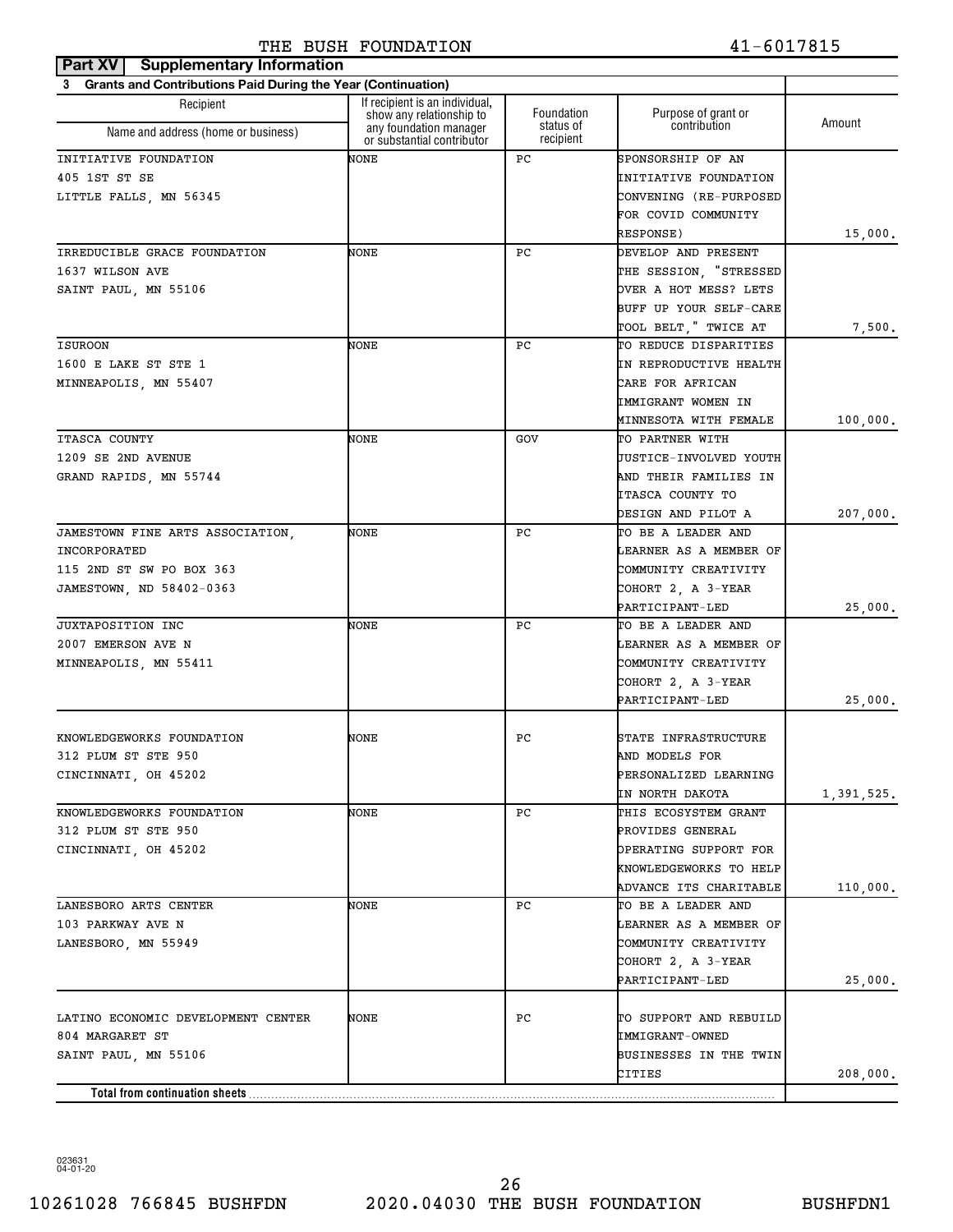| Part XV<br><b>Supplementary Information</b>                    |                                                            |                        |                               |          |
|----------------------------------------------------------------|------------------------------------------------------------|------------------------|-------------------------------|----------|
| 3 Grants and Contributions Paid During the Year (Continuation) |                                                            |                        |                               |          |
| Recipient                                                      | If recipient is an individual.<br>show any relationship to | Foundation             | Purpose of grant or           | Amount   |
| Name and address (home or business)                            | any foundation manager<br>or substantial contributor       | status of<br>recipient | contribution                  |          |
| LATINOLEAD                                                     | NONE                                                       | РC                     | THIS ECOSYSTEM GRANT          |          |
| 797 E 7TH ST STE 151                                           |                                                            |                        | PROVIDES GENERAL              |          |
| SAINT PAUL, MN 55106                                           |                                                            |                        | OPERATING SUPPORT FOR         |          |
|                                                                |                                                            |                        | LATINOLEAD TO HELP            |          |
|                                                                |                                                            |                        | ADVANCE ITS CHARITABLE        | 39,000.  |
| LATINOLEAD                                                     | NONE                                                       | РC                     | LATINOLEADS                   |          |
| 797 E 7TH ST STE 151                                           |                                                            |                        | #LATINIZATION SERIES:         |          |
| SAINT PAUL, MN 55106                                           |                                                            |                        | STRENGTHENING OUR             |          |
|                                                                |                                                            |                        | VOICE AND NUESTRA             |          |
|                                                                |                                                            |                        | FUERZA (OUR POWER)            | 10,000.  |
| LINDSAY UNIFIED SCHOOL DISTRICT                                | NONE                                                       | GOV                    | LINDSAY UNIFIED SCHOOL        |          |
| 371 EAST HERMOSA                                               |                                                            |                        | DISTRICT WILL SUPPORT         |          |
| LINDSAY, CA 93247                                              |                                                            |                        | K12 SCHOOLS IN THE            |          |
|                                                                |                                                            |                        | <b>BUSH FOUNDATION REGION</b> |          |
|                                                                |                                                            |                        | IN SUPPORT OF THEIR           | 300,000. |
| LOCAL INITIATIVES SUPPORT CORPORATION                          | NONE                                                       | РC                     | FOR COMMUNITY                 |          |
| 28 LIBERTY ST FL 34                                            |                                                            |                        | ENGAGEMENT TO ADVANCE         |          |
| NEW YORK, NY 10005                                             |                                                            |                        | SOCIAL IMPACT                 |          |
|                                                                |                                                            |                        | <b>INVESTING AND</b>          |          |
|                                                                |                                                            |                        | EQUITABLE DEVELOPMENT         | 207,000. |
| LOWER SIOUX INDIAN COMMUNITY                                   | NONE                                                       | GOV                    | TO BE A LEADER AND            |          |
| PO BOX 308 39527 RES HWY 1                                     |                                                            |                        | LEARNER AS A MEMBER OF        |          |
| MORTON, MN 56270                                               |                                                            |                        | COMMUNITY CREATIVITY          |          |
|                                                                |                                                            |                        | COHORT 2, A 3-YEAR            |          |
|                                                                |                                                            |                        | PARTICIPANT-LED               | 25,000.  |
| LUNAR INC                                                      | NONE                                                       | РC                     | DEVELOP IMPACT                |          |
| 370 WABASHA ST N STE 500                                       |                                                            |                        | INVESTING FUND FOR            |          |
| SAINT PAUL, MN 55102                                           |                                                            |                        | BIPOC, WOMEN, AND             |          |
|                                                                |                                                            |                        | LGBTQ+ LED STARTUPS IN        |          |
|                                                                |                                                            |                        | THE TWIN CITES METRO          | 150,000. |
| LUNAR INC                                                      | NONE                                                       | РC                     | FIX-IT FRIDAY IS A            |          |
| 370 WABASHA ST N STE 500                                       |                                                            |                        | VIRTUAL EVENT SERIES          |          |
| SAINT PAUL, MN 55102                                           |                                                            |                        | RUN BY LUNAR STARTUPS         |          |
|                                                                |                                                            |                        | AND THE COVEN THAT            |          |
|                                                                |                                                            |                        | WILL FEATURE RELEVANT         | 15,000.  |
| MACROSTIE ART CENTER                                           | NONE                                                       | PC.                    | TO BE A LEADER AND            |          |
| 405 NW 1ST AVE                                                 |                                                            |                        | LEARNER AS A MEMBER OF        |          |
| GRAND RAPIDS, MN 55744                                         |                                                            |                        | COMMUNITY CREATIVITY          |          |
|                                                                |                                                            |                        | COHORT 2, A 3-YEAR            |          |
|                                                                |                                                            |                        | PARTICIPANT-LED               | 25,000.  |
|                                                                |                                                            |                        |                               |          |
| MAGPIE CREATIVE                                                | NONE                                                       | PC                     | SPONSORSHIP OF WINTER         |          |
| 406 5TH ST                                                     |                                                            |                        | CAMP                          |          |
| RAPID CITY, SD 57701                                           |                                                            |                        |                               | 10,000.  |
| MASSACHUSETTS INSTITUTE OF TECHNOLOGY                          | NONE                                                       | PC                     | MIT SOLVES INDIGENOUS         |          |
| OFFICE OF FOUNDATION RELATIONS 600                             |                                                            |                        | COMMUNITIES SUMMIT IS         |          |
| MEMORIAL DR W98-110D CAMBRIDGE, MA                             |                                                            |                        | A FREE, THREE-DAY             |          |
| 02139-4822                                                     |                                                            |                        | VIRTUAL GATHERING TO          |          |
|                                                                |                                                            |                        | CELEBRATE AND UPLIFT          | 10,000.  |
| Total from continuation sheets                                 |                                                            |                        |                               |          |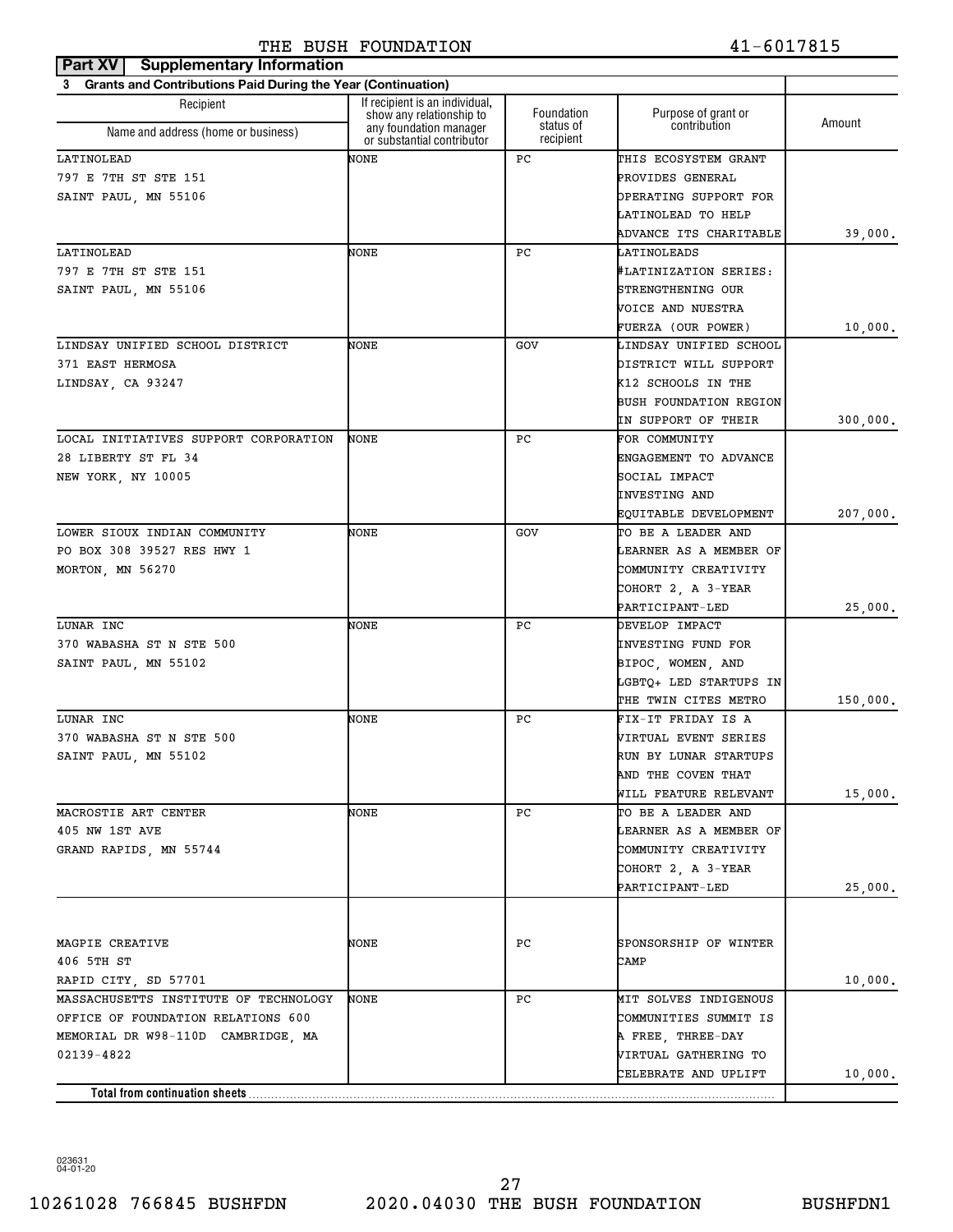| Part XV   Supplementary Information                                      |                                                            |                        |                                                       |          |
|--------------------------------------------------------------------------|------------------------------------------------------------|------------------------|-------------------------------------------------------|----------|
| <b>Grants and Contributions Paid During the Year (Continuation)</b><br>3 |                                                            |                        |                                                       |          |
| Recipient                                                                | If recipient is an individual,<br>show any relationship to | Foundation             | Purpose of grant or                                   | Amount   |
| Name and address (home or business)                                      | any foundation manager<br>or substantial contributor       | status of<br>recipient | contribution                                          |          |
| METROPOLITAN ECONOMIC DEVELOPMENT                                        | NONE                                                       | РC                     | MEDA'S MILLION DOLLAR                                 |          |
| ASSOCIATION                                                              |                                                            |                        | <b>CHALLENGE IS THE</b>                               |          |
| 1256 PENN AVE N STE 4800                                                 |                                                            |                        | LARGEST BUSINESS PLAN                                 |          |
| MINNEAPOLIS, MN 55411                                                    |                                                            |                        | COMPETITION FOR BIPOC                                 |          |
|                                                                          |                                                            |                        | (BLACK, INDIGENOUS,                                   | 25,000.  |
| METROPOLITAN REGIONAL ARTS COUNCIL                                       | NONE                                                       | РC                     | GENERAL OPERATING                                     |          |
| 2324 UNIVERSITY AVE W STE 114                                            |                                                            |                        | SUPPORT FOR                                           |          |
| SAINT PAUL, MN 55114                                                     |                                                            |                        | METROPOLITAN REGIONAL                                 |          |
|                                                                          |                                                            |                        | ARTS COUNCIL TO HELP                                  |          |
|                                                                          |                                                            |                        | ADVANCE ITS CHARITABLE                                | 35,000.  |
| MINNEAPOLIS FOUNDATION                                                   | NONE                                                       | РC                     | TO SUPPORT THE                                        |          |
| 80 S 8TH ST STE 800                                                      |                                                            |                        | CATALYST INITIATIVES                                  |          |
| MINNEAPOLIS, MN 55402                                                    |                                                            |                        | WORK TO HELP PEOPLE                                   |          |
|                                                                          |                                                            |                        | AND ORGANIZATIONS                                     |          |
|                                                                          |                                                            |                        | ADDRESS STRESS AND                                    | 750,000. |
| MINNEAPOLIS FOUNDATION                                                   | NONE                                                       | РC                     | IDENTIFY, RECRUIT,                                    |          |
| 80 S 8TH ST STE 800                                                      |                                                            |                        | ENGAGE AND SUPPORT A                                  |          |
| MINNEAPOLIS, MN 55402                                                    |                                                            |                        | COHORT OF 20 LEADERS                                  |          |
|                                                                          |                                                            |                        | TO ATTEND BUSHCONNECT                                 |          |
|                                                                          |                                                            |                        | 2020                                                  | 11,500.  |
| MINNEAPOLIS REGIONAL CHAMBER                                             | NONE                                                       | РC                     | IDENTIFY, RECRUIT,                                    |          |
| DEVELOPMENT FOUNDATION                                                   |                                                            |                        | ENGAGE AND SUPPORT A                                  |          |
| 81 S 9TH ST STE 200                                                      |                                                            |                        | COHORT OF 20 LEADERS                                  |          |
| MINNEAPOLIS, MN 55402                                                    |                                                            |                        | TO ATTEND BUSHCONNECT                                 |          |
|                                                                          |                                                            |                        | 2020                                                  | 3,000.   |
| MINNEAPOLIS ST. PAUL REGIONAL                                            | NONE                                                       | РC                     | TO FUND THE CONTINUED                                 |          |
| ECONOMIC DEVELOPMENT PARTNERSHIP                                         |                                                            |                        | STARTUP AND GROWTH OF                                 |          |
| 400 ROBERT ST N STE 1600                                                 |                                                            |                        | FORGE NORTH, AN EFFORT                                |          |
| SAINT PAUL, MN 55101                                                     |                                                            |                        | THAT PROVIDES THE                                     |          |
|                                                                          |                                                            |                        | CONNECTIVITY AND                                      | 200,000. |
| MINNESOTA CAMPUS COMPACT                                                 | NONE                                                       | РC                     | DEVELOP AND PRESENT                                   |          |
| 2211 RIVERSIDE AVE S CAMPUS BOX 48                                       |                                                            |                        | THE SESSION,                                          |          |
| MINNEAPOLIS, MN 55454                                                    |                                                            |                        | 'LISTENING TO CONNECT:                                |          |
|                                                                          |                                                            |                        | <b>APPROACHING DIALOGUE</b><br><b>ACROSS LINES OF</b> |          |
| MINNESOTA CAMPUS COMPACT                                                 | NONE                                                       | PC.                    | IDENTIFY, RECRUIT,                                    | 7,500.   |
| 2211 RIVERSIDE AVE S CAMPUS BOX 48                                       |                                                            |                        | ENGAGE AND SUPPORT A                                  |          |
| MINNEAPOLIS, MN 55454                                                    |                                                            |                        | COHORT OF 20 LEADERS                                  |          |
|                                                                          |                                                            |                        | TO ATTEND BUSHCONNECT                                 |          |
|                                                                          |                                                            |                        | 2020                                                  | 11,500.  |
| ST. PAUL AND MINNESOTA FOUNDATION                                        | NONE                                                       | PC.                    | TO CONTRIBUTE                                         |          |
| 101 5TH ST E STE 2400                                                    |                                                            |                        | ADDITIONAL FUNDS TO                                   |          |
| SAINT PAUL, MN 55101                                                     |                                                            |                        | THE BUSH FOUNDATION                                   |          |
|                                                                          |                                                            |                        | BOARD OF DIRECTORS                                    |          |
|                                                                          |                                                            |                        | FUND                                                  | 250,000. |
|                                                                          |                                                            |                        |                                                       |          |
| ST. PAUL AND MINNESOTA FOUNDATION                                        | NONE                                                       | PC.                    | TO CONTRIBUTE                                         |          |
| 101 5TH ST E STE 2400                                                    |                                                            |                        | ADDITIONAL FUNDS TO                                   |          |
| SAINT PAUL, MN 55101                                                     |                                                            |                        | THE BUSH FOUNDATION                                   |          |
|                                                                          |                                                            |                        | STAFF FUND                                            | 122,000. |
| Total from continuation sheets                                           |                                                            |                        |                                                       |          |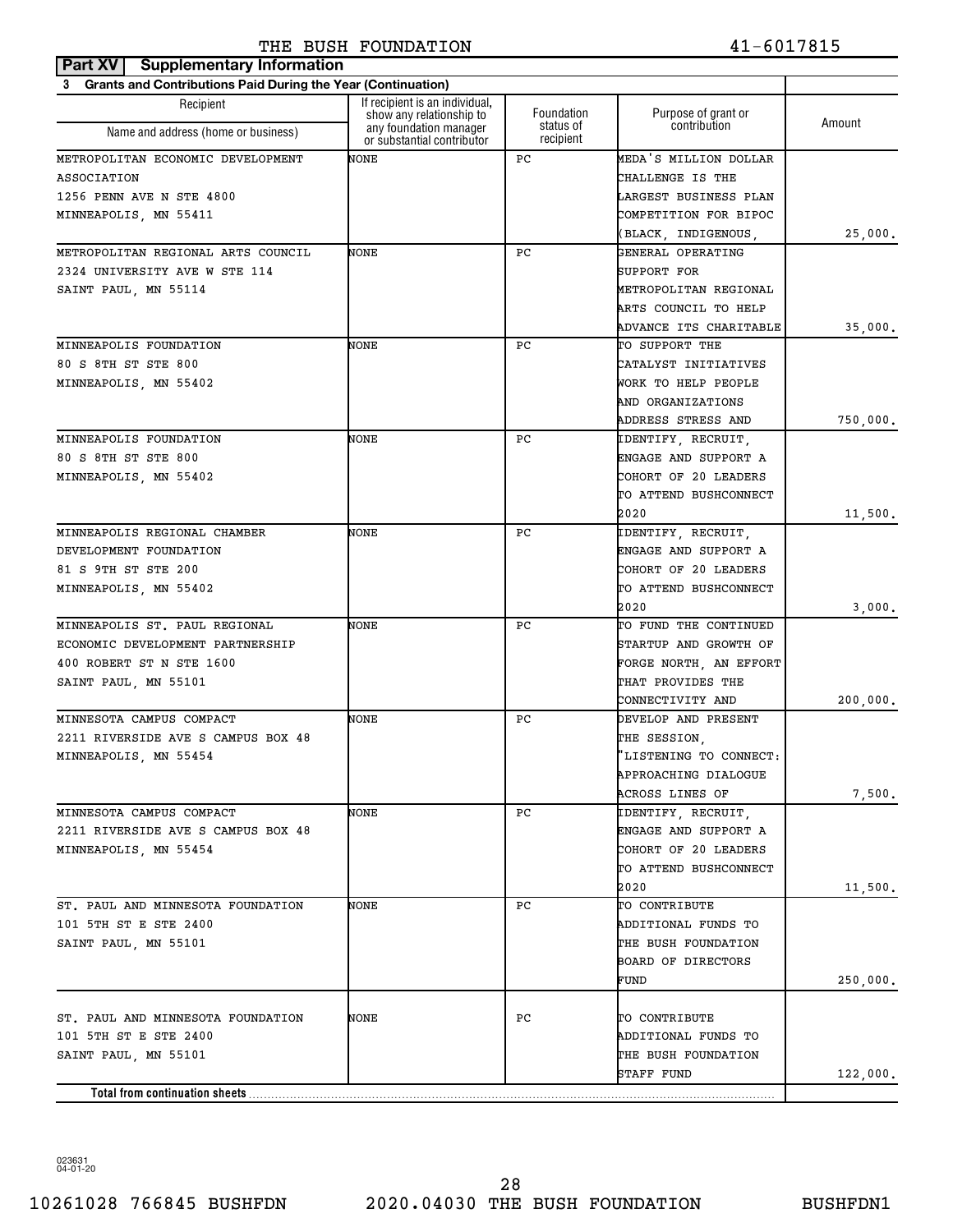| Grants and Contributions Paid During the Year (Continuation)<br>3<br>If recipient is an individual,<br>Recipient<br>Foundation<br>Purpose of grant or<br>show any relationship to<br>Amount<br>contribution<br>status of<br>any foundation manager<br>Name and address (home or business)<br>or substantial contributor<br>recipient<br>NONE<br>РC<br>SPONSORSHIP OF THE<br>2314 UNIVERSITY AVE W STE 20<br>MINNESOTA COUNCIL OF<br>NONPROFITS ANNUAL<br>CONFERENCE, LEADERSHIP<br>CONFERENCE AND VIRTUAL<br>40,000.<br>NONE<br>РC<br>THIS ECOSYSTEM GRANT<br>2314 UNIVERSITY AVE W STE 20<br>PROVIDES GENERAL<br>SAINT PAUL, MN 55114<br>OPERATING SUPPORT FOR<br>THE MINNESOTA COUNCIL<br>OF NONPROFITS TO HELP<br>110,000.<br>NONE<br>SPONSORSHIP OF THE MCF<br>MINNESOTA COUNCIL ON FOUNDATIONS<br>РC<br>800 WASHINGTON AVE N STE 703<br>ANNUAL CONFERENCE<br>MINNEAPOLIS, MN 55401-1167<br>2018-2020<br>10,000.<br>NONE<br>РC<br>BUSH FOUNDATION ANNUAL<br>800 WASHINGTON AVE N STE 703<br>MEMBERSHIP DUES FOR<br>MINNESOTA COUNCIL ON<br>FOUNDATIONS<br>28,500.<br>NONE<br>РC<br>SPONSORSHIP OF THE MCF<br>800 WASHINGTON AVE N STE 703<br>ANNUAL CONFERENCE<br>2021-2023<br>15,000.<br>NONE<br>РC<br>TO FUND CONSULTING<br>800 WASHINGTON AVE N STE 703<br>SUPPORT FOR MCFS<br>INTEGRATED CAPITAL<br>APPROACH EFFORT TO<br>ADDRESS IMMEDIATE<br>10,000.<br>NONE<br>РC<br>THIS ECOSYSTEM GRANT<br>PARTNERSHIP<br>PROVIDES GENERAL<br>2233 UNIVERSITY AVE W STE 220<br>OPERATING SUPPORT FOR<br>SAINT PAUL, MN 55114<br>MINNESOTA EDUCATION<br>EQUITY PARTNERSHIP TO<br>110,000.<br>NONE<br>MINNESOTA MULTIFAITH NETWORK<br>PC<br>IDENTIFY, RECRUIT,<br>ENGAGE AND SUPPORT A<br>13291 ELLICE CT<br>COHORT OF 20 LEADERS<br>APPLE VALLEY, MN 55124<br>TO ATTEND BUSHCONNECT<br>2020<br>8,000.<br>LUNAR STARTUPS VIRTUAL<br>MINNESOTA PUBLIC RADIO<br>NONE<br>PC<br>EVENTS AND SUPPORT TO<br>480 CEDAR ST<br>SAINT PAUL, MN 55101<br>INSPIRE, EQUIP AND<br>CONNECT ENTREPRENEURS<br>25,000.<br>IN SAINT PAUL<br>NONE<br>PС<br>MINNESOTA PUBLIC RADIO<br>UNDERWRITING TO<br>SUPPORT NEWS AND<br>480 CEDAR ST<br>SAINT PAUL, MN 55101<br>PROGRAMMING PRODUCED<br>IN 2021<br>47,532.<br>Total from continuation sheets | Part XV   Supplementary Information |  |  |
|------------------------------------------------------------------------------------------------------------------------------------------------------------------------------------------------------------------------------------------------------------------------------------------------------------------------------------------------------------------------------------------------------------------------------------------------------------------------------------------------------------------------------------------------------------------------------------------------------------------------------------------------------------------------------------------------------------------------------------------------------------------------------------------------------------------------------------------------------------------------------------------------------------------------------------------------------------------------------------------------------------------------------------------------------------------------------------------------------------------------------------------------------------------------------------------------------------------------------------------------------------------------------------------------------------------------------------------------------------------------------------------------------------------------------------------------------------------------------------------------------------------------------------------------------------------------------------------------------------------------------------------------------------------------------------------------------------------------------------------------------------------------------------------------------------------------------------------------------------------------------------------------------------------------------------------------------------------------------------------------------------------------------------------------------------------------------------------------------------------------------------------------------------------------------------------------------------------------|-------------------------------------|--|--|
|                                                                                                                                                                                                                                                                                                                                                                                                                                                                                                                                                                                                                                                                                                                                                                                                                                                                                                                                                                                                                                                                                                                                                                                                                                                                                                                                                                                                                                                                                                                                                                                                                                                                                                                                                                                                                                                                                                                                                                                                                                                                                                                                                                                                                        |                                     |  |  |
|                                                                                                                                                                                                                                                                                                                                                                                                                                                                                                                                                                                                                                                                                                                                                                                                                                                                                                                                                                                                                                                                                                                                                                                                                                                                                                                                                                                                                                                                                                                                                                                                                                                                                                                                                                                                                                                                                                                                                                                                                                                                                                                                                                                                                        |                                     |  |  |
|                                                                                                                                                                                                                                                                                                                                                                                                                                                                                                                                                                                                                                                                                                                                                                                                                                                                                                                                                                                                                                                                                                                                                                                                                                                                                                                                                                                                                                                                                                                                                                                                                                                                                                                                                                                                                                                                                                                                                                                                                                                                                                                                                                                                                        |                                     |  |  |
|                                                                                                                                                                                                                                                                                                                                                                                                                                                                                                                                                                                                                                                                                                                                                                                                                                                                                                                                                                                                                                                                                                                                                                                                                                                                                                                                                                                                                                                                                                                                                                                                                                                                                                                                                                                                                                                                                                                                                                                                                                                                                                                                                                                                                        | MINNESOTA COUNCIL OF NONPROFITS     |  |  |
|                                                                                                                                                                                                                                                                                                                                                                                                                                                                                                                                                                                                                                                                                                                                                                                                                                                                                                                                                                                                                                                                                                                                                                                                                                                                                                                                                                                                                                                                                                                                                                                                                                                                                                                                                                                                                                                                                                                                                                                                                                                                                                                                                                                                                        |                                     |  |  |
|                                                                                                                                                                                                                                                                                                                                                                                                                                                                                                                                                                                                                                                                                                                                                                                                                                                                                                                                                                                                                                                                                                                                                                                                                                                                                                                                                                                                                                                                                                                                                                                                                                                                                                                                                                                                                                                                                                                                                                                                                                                                                                                                                                                                                        | SAINT PAUL, MN 55114                |  |  |
|                                                                                                                                                                                                                                                                                                                                                                                                                                                                                                                                                                                                                                                                                                                                                                                                                                                                                                                                                                                                                                                                                                                                                                                                                                                                                                                                                                                                                                                                                                                                                                                                                                                                                                                                                                                                                                                                                                                                                                                                                                                                                                                                                                                                                        |                                     |  |  |
|                                                                                                                                                                                                                                                                                                                                                                                                                                                                                                                                                                                                                                                                                                                                                                                                                                                                                                                                                                                                                                                                                                                                                                                                                                                                                                                                                                                                                                                                                                                                                                                                                                                                                                                                                                                                                                                                                                                                                                                                                                                                                                                                                                                                                        |                                     |  |  |
|                                                                                                                                                                                                                                                                                                                                                                                                                                                                                                                                                                                                                                                                                                                                                                                                                                                                                                                                                                                                                                                                                                                                                                                                                                                                                                                                                                                                                                                                                                                                                                                                                                                                                                                                                                                                                                                                                                                                                                                                                                                                                                                                                                                                                        | MINNESOTA COUNCIL OF NONPROFITS     |  |  |
|                                                                                                                                                                                                                                                                                                                                                                                                                                                                                                                                                                                                                                                                                                                                                                                                                                                                                                                                                                                                                                                                                                                                                                                                                                                                                                                                                                                                                                                                                                                                                                                                                                                                                                                                                                                                                                                                                                                                                                                                                                                                                                                                                                                                                        |                                     |  |  |
|                                                                                                                                                                                                                                                                                                                                                                                                                                                                                                                                                                                                                                                                                                                                                                                                                                                                                                                                                                                                                                                                                                                                                                                                                                                                                                                                                                                                                                                                                                                                                                                                                                                                                                                                                                                                                                                                                                                                                                                                                                                                                                                                                                                                                        |                                     |  |  |
|                                                                                                                                                                                                                                                                                                                                                                                                                                                                                                                                                                                                                                                                                                                                                                                                                                                                                                                                                                                                                                                                                                                                                                                                                                                                                                                                                                                                                                                                                                                                                                                                                                                                                                                                                                                                                                                                                                                                                                                                                                                                                                                                                                                                                        |                                     |  |  |
|                                                                                                                                                                                                                                                                                                                                                                                                                                                                                                                                                                                                                                                                                                                                                                                                                                                                                                                                                                                                                                                                                                                                                                                                                                                                                                                                                                                                                                                                                                                                                                                                                                                                                                                                                                                                                                                                                                                                                                                                                                                                                                                                                                                                                        |                                     |  |  |
|                                                                                                                                                                                                                                                                                                                                                                                                                                                                                                                                                                                                                                                                                                                                                                                                                                                                                                                                                                                                                                                                                                                                                                                                                                                                                                                                                                                                                                                                                                                                                                                                                                                                                                                                                                                                                                                                                                                                                                                                                                                                                                                                                                                                                        |                                     |  |  |
|                                                                                                                                                                                                                                                                                                                                                                                                                                                                                                                                                                                                                                                                                                                                                                                                                                                                                                                                                                                                                                                                                                                                                                                                                                                                                                                                                                                                                                                                                                                                                                                                                                                                                                                                                                                                                                                                                                                                                                                                                                                                                                                                                                                                                        |                                     |  |  |
|                                                                                                                                                                                                                                                                                                                                                                                                                                                                                                                                                                                                                                                                                                                                                                                                                                                                                                                                                                                                                                                                                                                                                                                                                                                                                                                                                                                                                                                                                                                                                                                                                                                                                                                                                                                                                                                                                                                                                                                                                                                                                                                                                                                                                        |                                     |  |  |
|                                                                                                                                                                                                                                                                                                                                                                                                                                                                                                                                                                                                                                                                                                                                                                                                                                                                                                                                                                                                                                                                                                                                                                                                                                                                                                                                                                                                                                                                                                                                                                                                                                                                                                                                                                                                                                                                                                                                                                                                                                                                                                                                                                                                                        |                                     |  |  |
|                                                                                                                                                                                                                                                                                                                                                                                                                                                                                                                                                                                                                                                                                                                                                                                                                                                                                                                                                                                                                                                                                                                                                                                                                                                                                                                                                                                                                                                                                                                                                                                                                                                                                                                                                                                                                                                                                                                                                                                                                                                                                                                                                                                                                        | MINNESOTA COUNCIL ON FOUNDATIONS    |  |  |
|                                                                                                                                                                                                                                                                                                                                                                                                                                                                                                                                                                                                                                                                                                                                                                                                                                                                                                                                                                                                                                                                                                                                                                                                                                                                                                                                                                                                                                                                                                                                                                                                                                                                                                                                                                                                                                                                                                                                                                                                                                                                                                                                                                                                                        |                                     |  |  |
|                                                                                                                                                                                                                                                                                                                                                                                                                                                                                                                                                                                                                                                                                                                                                                                                                                                                                                                                                                                                                                                                                                                                                                                                                                                                                                                                                                                                                                                                                                                                                                                                                                                                                                                                                                                                                                                                                                                                                                                                                                                                                                                                                                                                                        | MINNEAPOLIS, MN 55401-1167          |  |  |
|                                                                                                                                                                                                                                                                                                                                                                                                                                                                                                                                                                                                                                                                                                                                                                                                                                                                                                                                                                                                                                                                                                                                                                                                                                                                                                                                                                                                                                                                                                                                                                                                                                                                                                                                                                                                                                                                                                                                                                                                                                                                                                                                                                                                                        |                                     |  |  |
|                                                                                                                                                                                                                                                                                                                                                                                                                                                                                                                                                                                                                                                                                                                                                                                                                                                                                                                                                                                                                                                                                                                                                                                                                                                                                                                                                                                                                                                                                                                                                                                                                                                                                                                                                                                                                                                                                                                                                                                                                                                                                                                                                                                                                        |                                     |  |  |
|                                                                                                                                                                                                                                                                                                                                                                                                                                                                                                                                                                                                                                                                                                                                                                                                                                                                                                                                                                                                                                                                                                                                                                                                                                                                                                                                                                                                                                                                                                                                                                                                                                                                                                                                                                                                                                                                                                                                                                                                                                                                                                                                                                                                                        | MINNESOTA COUNCIL ON FOUNDATIONS    |  |  |
|                                                                                                                                                                                                                                                                                                                                                                                                                                                                                                                                                                                                                                                                                                                                                                                                                                                                                                                                                                                                                                                                                                                                                                                                                                                                                                                                                                                                                                                                                                                                                                                                                                                                                                                                                                                                                                                                                                                                                                                                                                                                                                                                                                                                                        |                                     |  |  |
|                                                                                                                                                                                                                                                                                                                                                                                                                                                                                                                                                                                                                                                                                                                                                                                                                                                                                                                                                                                                                                                                                                                                                                                                                                                                                                                                                                                                                                                                                                                                                                                                                                                                                                                                                                                                                                                                                                                                                                                                                                                                                                                                                                                                                        | MINNEAPOLIS, MN 55401-1167          |  |  |
|                                                                                                                                                                                                                                                                                                                                                                                                                                                                                                                                                                                                                                                                                                                                                                                                                                                                                                                                                                                                                                                                                                                                                                                                                                                                                                                                                                                                                                                                                                                                                                                                                                                                                                                                                                                                                                                                                                                                                                                                                                                                                                                                                                                                                        | MINNESOTA COUNCIL ON FOUNDATIONS    |  |  |
|                                                                                                                                                                                                                                                                                                                                                                                                                                                                                                                                                                                                                                                                                                                                                                                                                                                                                                                                                                                                                                                                                                                                                                                                                                                                                                                                                                                                                                                                                                                                                                                                                                                                                                                                                                                                                                                                                                                                                                                                                                                                                                                                                                                                                        |                                     |  |  |
|                                                                                                                                                                                                                                                                                                                                                                                                                                                                                                                                                                                                                                                                                                                                                                                                                                                                                                                                                                                                                                                                                                                                                                                                                                                                                                                                                                                                                                                                                                                                                                                                                                                                                                                                                                                                                                                                                                                                                                                                                                                                                                                                                                                                                        | MINNEAPOLIS, MN 55401-1167          |  |  |
|                                                                                                                                                                                                                                                                                                                                                                                                                                                                                                                                                                                                                                                                                                                                                                                                                                                                                                                                                                                                                                                                                                                                                                                                                                                                                                                                                                                                                                                                                                                                                                                                                                                                                                                                                                                                                                                                                                                                                                                                                                                                                                                                                                                                                        |                                     |  |  |
|                                                                                                                                                                                                                                                                                                                                                                                                                                                                                                                                                                                                                                                                                                                                                                                                                                                                                                                                                                                                                                                                                                                                                                                                                                                                                                                                                                                                                                                                                                                                                                                                                                                                                                                                                                                                                                                                                                                                                                                                                                                                                                                                                                                                                        |                                     |  |  |
|                                                                                                                                                                                                                                                                                                                                                                                                                                                                                                                                                                                                                                                                                                                                                                                                                                                                                                                                                                                                                                                                                                                                                                                                                                                                                                                                                                                                                                                                                                                                                                                                                                                                                                                                                                                                                                                                                                                                                                                                                                                                                                                                                                                                                        | MINNESOTA EDUCATION EQUITY          |  |  |
|                                                                                                                                                                                                                                                                                                                                                                                                                                                                                                                                                                                                                                                                                                                                                                                                                                                                                                                                                                                                                                                                                                                                                                                                                                                                                                                                                                                                                                                                                                                                                                                                                                                                                                                                                                                                                                                                                                                                                                                                                                                                                                                                                                                                                        |                                     |  |  |
|                                                                                                                                                                                                                                                                                                                                                                                                                                                                                                                                                                                                                                                                                                                                                                                                                                                                                                                                                                                                                                                                                                                                                                                                                                                                                                                                                                                                                                                                                                                                                                                                                                                                                                                                                                                                                                                                                                                                                                                                                                                                                                                                                                                                                        |                                     |  |  |
|                                                                                                                                                                                                                                                                                                                                                                                                                                                                                                                                                                                                                                                                                                                                                                                                                                                                                                                                                                                                                                                                                                                                                                                                                                                                                                                                                                                                                                                                                                                                                                                                                                                                                                                                                                                                                                                                                                                                                                                                                                                                                                                                                                                                                        |                                     |  |  |
|                                                                                                                                                                                                                                                                                                                                                                                                                                                                                                                                                                                                                                                                                                                                                                                                                                                                                                                                                                                                                                                                                                                                                                                                                                                                                                                                                                                                                                                                                                                                                                                                                                                                                                                                                                                                                                                                                                                                                                                                                                                                                                                                                                                                                        |                                     |  |  |
|                                                                                                                                                                                                                                                                                                                                                                                                                                                                                                                                                                                                                                                                                                                                                                                                                                                                                                                                                                                                                                                                                                                                                                                                                                                                                                                                                                                                                                                                                                                                                                                                                                                                                                                                                                                                                                                                                                                                                                                                                                                                                                                                                                                                                        |                                     |  |  |
|                                                                                                                                                                                                                                                                                                                                                                                                                                                                                                                                                                                                                                                                                                                                                                                                                                                                                                                                                                                                                                                                                                                                                                                                                                                                                                                                                                                                                                                                                                                                                                                                                                                                                                                                                                                                                                                                                                                                                                                                                                                                                                                                                                                                                        |                                     |  |  |
|                                                                                                                                                                                                                                                                                                                                                                                                                                                                                                                                                                                                                                                                                                                                                                                                                                                                                                                                                                                                                                                                                                                                                                                                                                                                                                                                                                                                                                                                                                                                                                                                                                                                                                                                                                                                                                                                                                                                                                                                                                                                                                                                                                                                                        |                                     |  |  |
|                                                                                                                                                                                                                                                                                                                                                                                                                                                                                                                                                                                                                                                                                                                                                                                                                                                                                                                                                                                                                                                                                                                                                                                                                                                                                                                                                                                                                                                                                                                                                                                                                                                                                                                                                                                                                                                                                                                                                                                                                                                                                                                                                                                                                        |                                     |  |  |
|                                                                                                                                                                                                                                                                                                                                                                                                                                                                                                                                                                                                                                                                                                                                                                                                                                                                                                                                                                                                                                                                                                                                                                                                                                                                                                                                                                                                                                                                                                                                                                                                                                                                                                                                                                                                                                                                                                                                                                                                                                                                                                                                                                                                                        |                                     |  |  |
|                                                                                                                                                                                                                                                                                                                                                                                                                                                                                                                                                                                                                                                                                                                                                                                                                                                                                                                                                                                                                                                                                                                                                                                                                                                                                                                                                                                                                                                                                                                                                                                                                                                                                                                                                                                                                                                                                                                                                                                                                                                                                                                                                                                                                        |                                     |  |  |
|                                                                                                                                                                                                                                                                                                                                                                                                                                                                                                                                                                                                                                                                                                                                                                                                                                                                                                                                                                                                                                                                                                                                                                                                                                                                                                                                                                                                                                                                                                                                                                                                                                                                                                                                                                                                                                                                                                                                                                                                                                                                                                                                                                                                                        |                                     |  |  |
|                                                                                                                                                                                                                                                                                                                                                                                                                                                                                                                                                                                                                                                                                                                                                                                                                                                                                                                                                                                                                                                                                                                                                                                                                                                                                                                                                                                                                                                                                                                                                                                                                                                                                                                                                                                                                                                                                                                                                                                                                                                                                                                                                                                                                        |                                     |  |  |
|                                                                                                                                                                                                                                                                                                                                                                                                                                                                                                                                                                                                                                                                                                                                                                                                                                                                                                                                                                                                                                                                                                                                                                                                                                                                                                                                                                                                                                                                                                                                                                                                                                                                                                                                                                                                                                                                                                                                                                                                                                                                                                                                                                                                                        |                                     |  |  |
|                                                                                                                                                                                                                                                                                                                                                                                                                                                                                                                                                                                                                                                                                                                                                                                                                                                                                                                                                                                                                                                                                                                                                                                                                                                                                                                                                                                                                                                                                                                                                                                                                                                                                                                                                                                                                                                                                                                                                                                                                                                                                                                                                                                                                        |                                     |  |  |
|                                                                                                                                                                                                                                                                                                                                                                                                                                                                                                                                                                                                                                                                                                                                                                                                                                                                                                                                                                                                                                                                                                                                                                                                                                                                                                                                                                                                                                                                                                                                                                                                                                                                                                                                                                                                                                                                                                                                                                                                                                                                                                                                                                                                                        |                                     |  |  |
|                                                                                                                                                                                                                                                                                                                                                                                                                                                                                                                                                                                                                                                                                                                                                                                                                                                                                                                                                                                                                                                                                                                                                                                                                                                                                                                                                                                                                                                                                                                                                                                                                                                                                                                                                                                                                                                                                                                                                                                                                                                                                                                                                                                                                        |                                     |  |  |
|                                                                                                                                                                                                                                                                                                                                                                                                                                                                                                                                                                                                                                                                                                                                                                                                                                                                                                                                                                                                                                                                                                                                                                                                                                                                                                                                                                                                                                                                                                                                                                                                                                                                                                                                                                                                                                                                                                                                                                                                                                                                                                                                                                                                                        |                                     |  |  |
|                                                                                                                                                                                                                                                                                                                                                                                                                                                                                                                                                                                                                                                                                                                                                                                                                                                                                                                                                                                                                                                                                                                                                                                                                                                                                                                                                                                                                                                                                                                                                                                                                                                                                                                                                                                                                                                                                                                                                                                                                                                                                                                                                                                                                        |                                     |  |  |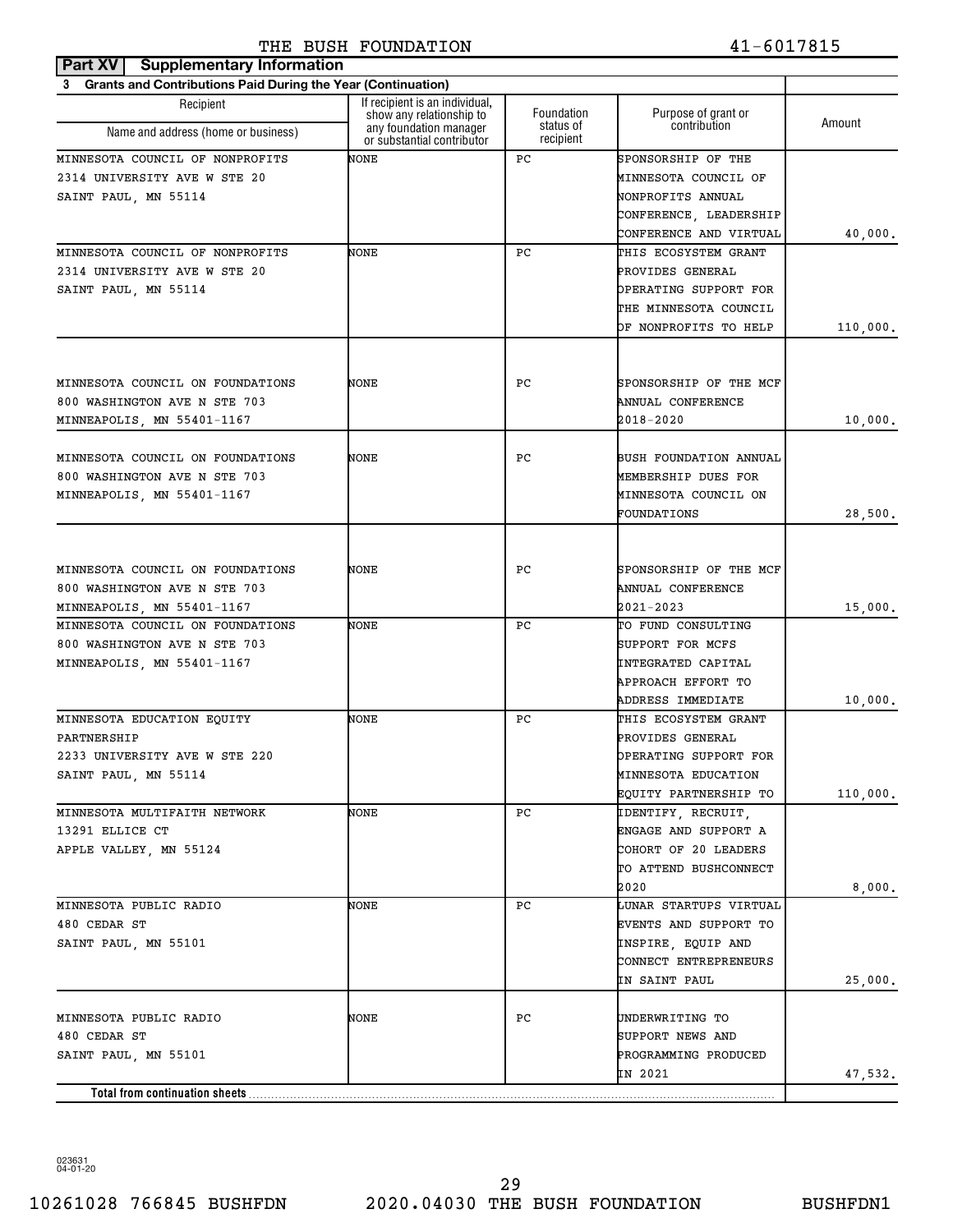| Grants and Contributions Paid During the Year (Continuation) |                                                                                  |                                      |                                           |          |
|--------------------------------------------------------------|----------------------------------------------------------------------------------|--------------------------------------|-------------------------------------------|----------|
| Recipient                                                    | If recipient is an individual,                                                   |                                      |                                           |          |
| Name and address (home or business)                          | show any relationship to<br>any foundation manager<br>or substantial contributor | Foundation<br>status of<br>recipient | Purpose of grant or<br>contribution       | Amount   |
| MINNESOTA SOCIAL IMPACT CENTER                               | NONE                                                                             | PС                                   | IDENTIFY, RECRUIT,                        |          |
| 825 WASHINGTON AVE SE STE 200                                |                                                                                  |                                      | ENGAGE AND SUPPORT A                      |          |
| MINNEAPOLIS, MN 55414                                        |                                                                                  |                                      | COHORT OF 20 LEADERS                      |          |
|                                                              |                                                                                  |                                      | TO ATTEND BUSHCONNECT                     |          |
|                                                              |                                                                                  |                                      | 2020                                      | 3,000.   |
| MINNESOTA SOCIAL IMPACT CENTER                               | NONE                                                                             | РC                                   | THIS ECOSYSTEM GRANT                      |          |
| 825 WASHINGTON AVE SE STE 200                                |                                                                                  |                                      | PROVIDES GENERAL                          |          |
| MINNEAPOLIS, MN 55414                                        |                                                                                  |                                      | OPERATING SUPPORT FOR                     |          |
|                                                              |                                                                                  |                                      | IMPACT HUB TO HELP                        |          |
|                                                              |                                                                                  |                                      | ADVANCE ITS CHARITABLE                    | 60,000.  |
| MINNESOTA TRANSGENDER HEALTH                                 | NONE                                                                             | РC                                   | TO BE A LEADER AND                        |          |
| COALITION                                                    |                                                                                  |                                      | LEARNER AS A MEMBER OF                    |          |
| 730 E 38TH ST STE 108                                        |                                                                                  |                                      | COMMUNITY CREATIVITY                      |          |
| MINNEAPOLIS, MN 55407                                        |                                                                                  |                                      | COHORT 2, A 3-YEAR                        |          |
|                                                              |                                                                                  |                                      | PARTICIPANT-LED                           | 45,000.  |
| NACA-INSPIRED SCHOOLS NETWORK                                | NONE                                                                             | РC                                   | NACA-INSPIRED SCHOOLS                     |          |
| C/O CLARENCE HOGUE PO BOX 40334                              |                                                                                  |                                      | NETWORK WILL WORK WITH                    |          |
| ALBUQUERQUE, NM 87196-0334                                   |                                                                                  |                                      | K12 SCHOOLS IN THE                        |          |
|                                                              |                                                                                  |                                      | <b>BUSH FOUNDATION REGION</b>             |          |
|                                                              |                                                                                  |                                      | IN SUPPORT OF THEIR                       | 431,666. |
| NATIONAL ARTS STRATEGIES, INC                                | NONE                                                                             | РC                                   | PROVIDE FUNDING TO                        |          |
| 2000 DUKE ST, STE 115                                        |                                                                                  |                                      | IMPLEMENT THE 2019                        |          |
| ALEXANDRIA, VA 22314                                         |                                                                                  |                                      | CHANGE NETWORKS COHORT                    |          |
|                                                              |                                                                                  |                                      | IN NORTH DAKOTA AND                       |          |
|                                                              |                                                                                  |                                      | SOUTH DAKOTA                              | 300,000. |
|                                                              |                                                                                  |                                      |                                           |          |
|                                                              |                                                                                  |                                      |                                           |          |
| NATIONAL ARTS STRATEGIES, INC                                | NONE                                                                             | РC                                   | CHANGE NETWORK NORTH                      |          |
| 2000 DUKE ST, STE 115                                        |                                                                                  |                                      | DAKOTA AND SOUTH                          |          |
| ALEXANDRIA, VA 22314                                         |                                                                                  |                                      | DAKOTA COHORT 4                           | 390,000. |
| NATIONAL COMMITTEE FOR RESPONSIVE                            | NONE                                                                             | РC                                   | <b>BUSH FOUNDATION 2021</b>               |          |
| PHILANTHROPY                                                 |                                                                                  |                                      | AND 2022 MEMBERSHIP                       |          |
| 1900 L ST NW STE 825                                         |                                                                                  |                                      | <b>DUES FOR NATIONAL</b>                  |          |
| WASHINGTON, DC 20036                                         |                                                                                  |                                      | COMMITTEE FOR                             |          |
| NATIONAL CONGRESS OF AMERICAN INDIANS                        |                                                                                  |                                      | RESPONSIVE                                | 15,000.  |
|                                                              | NONE                                                                             | РC                                   | THIS ECOSYSTEM GRANT                      |          |
| 1516 P ST NW                                                 |                                                                                  |                                      | PROVIDES GENERAL<br>OPERATING SUPPORT FOR |          |
| WASHINGTON, DC 20005                                         |                                                                                  |                                      |                                           |          |
|                                                              |                                                                                  |                                      | THE NATIONAL CONGRESS                     |          |
|                                                              |                                                                                  |                                      | OF AMERICAN INDIANS TO                    | 110,000. |
| NATIONAL LEAD FOR AMERICA INC                                | NONE                                                                             | PС                                   | LEAD FOR AMERICA:                         |          |
| 179 E FRANKLIN ST PO BOX 69                                  |                                                                                  |                                      | <b>MINNESOTA FELLOWS &amp;</b>            |          |
| CHAPEL HILL, NC 27514                                        |                                                                                  |                                      | MINNESOTA AFFILIATE                       |          |
|                                                              |                                                                                  |                                      | LAUNCH                                    | 60,000.  |
| NATIVE AMERICAN COMMUNITY CLINIC                             | NONE                                                                             | РC                                   | TO COLLABORATE WITH                       |          |
| 1213 E FRANKLIN AVE                                          |                                                                                  |                                      | MEDICAL, BEHAVIORAL                       |          |
| MINNEAPOLIS, MN 55404                                        |                                                                                  |                                      | HEALTH AND HOUSING                        |          |
|                                                              |                                                                                  |                                      | AGENCIES TO PROVIDE                       |          |
|                                                              |                                                                                  |                                      | NATIVE AMERICANS                          | 207,000. |
| Total from continuation sheets                               |                                                                                  |                                      |                                           |          |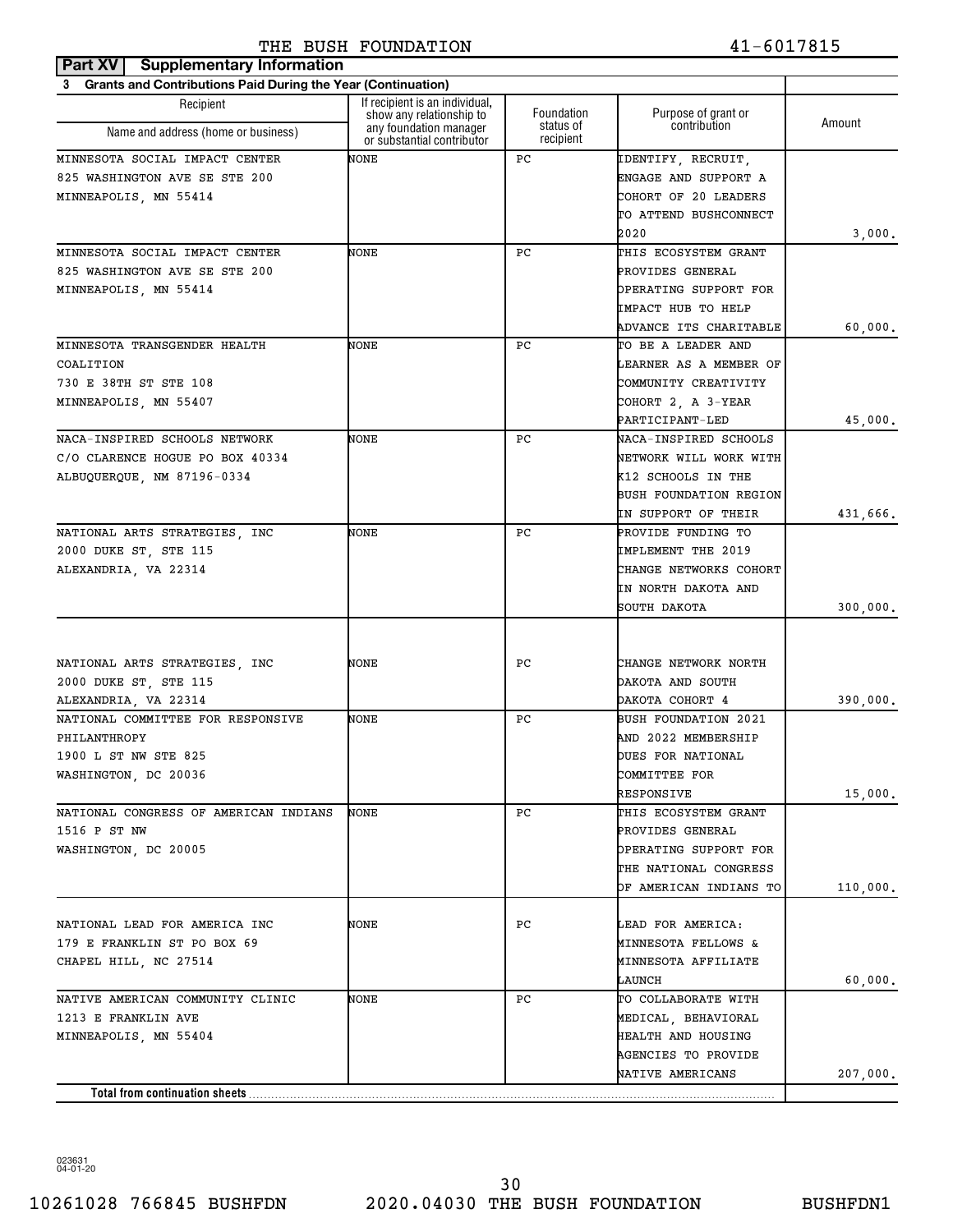#### **Part XV** Supplementary Information THE BUSH FOUNDATION 41-6017815

| <b>Grants and Contributions Paid During the Year (Continuation)</b> |                                                            |                        |                                       |            |
|---------------------------------------------------------------------|------------------------------------------------------------|------------------------|---------------------------------------|------------|
| Recipient                                                           | If recipient is an individual,<br>show any relationship to | Foundation             | Purpose of grant or                   |            |
| Name and address (home or business)                                 | any foundation manager<br>or substantial contributor       | status of<br>recipient | contribution                          | Amount     |
| NATIVE AMERICAN FINANCE OFFICERS                                    | NONE                                                       | РC                     | FOR GENERAL OPERATING                 |            |
| <b>ASSOCIATION</b>                                                  |                                                            |                        | SUPPORT IN RECOGNITION                |            |
| 1101 30TH ST NW STE 500                                             |                                                            |                        | OF NATIVE AMERICAN                    |            |
| WASHINGTON, DC 20007                                                |                                                            |                        | FINANCE OFFICERS                      |            |
|                                                                     |                                                            |                        | ASSOCIATIONS                          | 75,000.    |
| NATIVE AMERICANS IN PHILANTHROPY                                    | NONE                                                       | РC                     | BUSH FOUNDATION ANNUAL                |            |
| 1000 ALAMEDA ST STE 116                                             |                                                            |                        | MEMBERSHIP DUES FOR                   |            |
| LOS ANGELES, CA 90012                                               |                                                            |                        | NATIVE AMERICANS IN                   |            |
|                                                                     |                                                            |                        | PHILANTHROPY                          | 15,000.    |
| NATIVE GOVERNANCE CENTER                                            | NONE                                                       | РC                     | FOR GENERAL OPERATING                 |            |
| 60 PLATO BLVD STE 400                                               |                                                            |                        | AND PROGRAMMING                       |            |
| SAINT PAUL, MN 55107                                                |                                                            |                        | SUPPORT OF NATIVE                     |            |
|                                                                     |                                                            |                        | GOVERNANCE CENTER                     |            |
| NATIVE GOVERNANCE CENTER                                            | NONE                                                       | РC                     | DEVELOP AND PRESENT                   | 1,250,000. |
| 60 PLATO BLVD STE 400                                               |                                                            |                        | THE SESSION.                          |            |
|                                                                     |                                                            |                        |                                       |            |
| SAINT PAUL, MN 55107                                                |                                                            |                        | 'INDIGENOUS LAND                      |            |
|                                                                     |                                                            |                        | ACKNOWLEDGMENT: A                     |            |
|                                                                     |                                                            |                        | COMMUNITY DISCUSSION,"                | 7,500.     |
|                                                                     |                                                            |                        |                                       |            |
| NATIVE WAYS FEDERATION                                              | NONE                                                       | РC                     | TO SUPPORT EXPANSION                  |            |
| C/O BUSH FOUNDATION 101 5TH ST E STE                                |                                                            |                        | OF THE NATIVE WAYS                    |            |
| 2400 SAINT PAUL, MN 55101                                           |                                                            |                        | FEDERATIONS WORK                      | 100,000.   |
| NDN COLLECTIVE, INC                                                 | NONE                                                       | РC                     | TO SUPPORT NDN                        |            |
| 317 MAIN ST STE 1                                                   |                                                            |                        | COLLECTIVES COVID-19                  |            |
| RAPID CITY, SD 57701                                                |                                                            |                        | RESPONSE PROJECT                      |            |
|                                                                     |                                                            |                        | DIRECTED TOWARD TRIBAL                |            |
|                                                                     |                                                            |                        | GOVERNMENTS AND NATIVE                | 500,000.   |
| NDN COLLECTIVE, INC                                                 | NONE                                                       | РC                     | SUPPORT FOR WORK                      |            |
| 317 MAIN ST STE 1                                                   |                                                            |                        | RELATED TO A                          |            |
| RAPID CITY, SD 57701                                                |                                                            |                        | PROGRAM-RELATED                       |            |
|                                                                     |                                                            |                        | INVESTMENT INTENDED TO                |            |
|                                                                     |                                                            |                        | SUPPORT THE                           | 100,000.   |
| NEIGHBORHOOD DEVELOPMENT CENTER                                     | NONE                                                       | РC                     | TO CREATE CAPACITY AND                |            |
| 663 UNIVERSITY AVE STE 200                                          |                                                            |                        | SUPPORT FOR AFRICAN                   |            |
| SAINT PAUL, MN 55104                                                |                                                            |                        | AMERICAN BUSINESSES TO                |            |
|                                                                     |                                                            |                        | SURVIVE AND RECOVER                   |            |
| NEW YORK MILLS ARTS RETREAT                                         | NONE                                                       | РC                     | DURING COVID-19<br>TO BE A LEADER AND | 208,000.   |
| 24 N MAIN AVE PO BOX 246                                            |                                                            |                        | LEARNER AS A MEMBER OF                |            |
| NEW YORK MILLS, MN 56567                                            |                                                            |                        | COMMUNITY CREATIVITY                  |            |
|                                                                     |                                                            |                        | COHORT 2, A 3-YEAR                    |            |
|                                                                     |                                                            |                        | PARTICIPANT-LED                       |            |
| NEXUS COMMUNITY PARTNERS                                            | NONE                                                       | РC                     | THIS ECOSYSTEM GRANT                  | 25,000.    |
| 2314 UNIVERSITY AVE W STE 18                                        |                                                            |                        | PROVIDES GENERAL                      |            |
| SAINT PAUL, MN 55114                                                |                                                            |                        | OPERATING SUPPORT FOR                 |            |
|                                                                     |                                                            |                        | NEXUS COMMUNITY                       |            |
|                                                                     |                                                            |                        | PARTNERS TO HELP                      | 110,000.   |
| Total from continuation sheets                                      |                                                            |                        |                                       |            |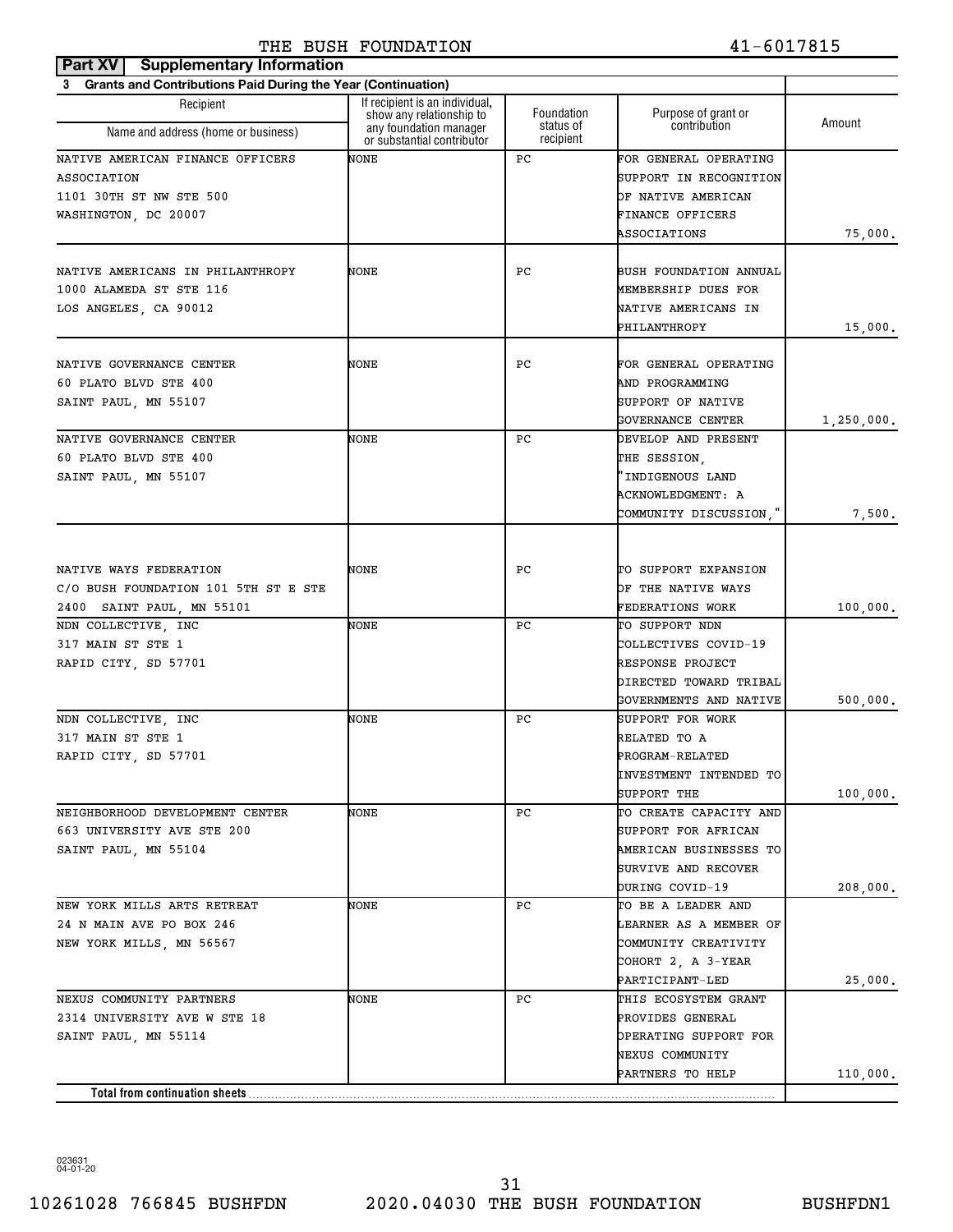| <b>Grants and Contributions Paid During the Year (Continuation)</b><br>3<br>If recipient is an individual,<br>Recipient<br>Foundation<br>Purpose of grant or<br>show any relationship to<br>Amount<br>status of<br>contribution<br>any foundation manager<br>Name and address (home or business)<br>recipient<br>or substantial contributor<br>NONE<br>РC<br>TO SUPPORT THE<br>PHILANTHROPIC<br>COLLECTIVE TO COMBAT<br>ANTI-BLACKNESS &<br>REALIZE RACIAL JUSTICE<br>100,000.<br>NONE<br>РC<br>THIS ECOSYSTEM GRANT<br>PROVIDES GENERAL<br>OPERATING SUPPORT FOR<br>THE AURORA INSTITUTE<br>TO HELP ADVANCE ITS<br>110,000.<br>NONE<br>РC<br>SPONSORSHIP OF AURORA<br>INSTITUTE SYMPOSIUM<br>2020 AND TO SUPPORT<br>SCHOLARSHIPS FOR 12<br>SYMPOSIUM PARTICIPANTS<br>35,000.<br>РC<br>NONE<br>SPONSORSHIP OF THE<br>ANNUAL LEADERSHIP<br>CONFERENCE OF THE<br>BISMARCK, ND 58502<br>NORTH DAKOTA<br>15,000.<br>ASSOCIATION OF<br>РC<br>TO CONTRIBUTE<br>NONE<br>ADDITIONAL FUNDS TO<br>THE BUSH FOUNDATION<br>BISMARCK, ND 58502-0387<br>DONOR ADVISED FUND AT<br>THE NORTH DAKOTA<br>413,000.<br>NONE<br>TO PROVIDE FINANCIAL<br>GOV<br>SUPPORT FOR ARTISTS<br>AND CULTURE BEARERS<br>BISMARCK, ND 58503-0649<br>WHO ARE IMPACTED BY<br>62,500.<br>COVID-19<br>РC<br>NONE<br>THE 2021 GAMECHANGER<br>IDEAS FESTIVAL IS AN<br>BISMARCK, ND 58501<br>EIGHT-WEEK EVENT<br>SERIES ACROSS<br>COMMUNITIES IN NORTH<br>20,000.<br>NONE<br>PC<br>IMPLEMENTATION AND<br>COOPERATIVE FOUNDATION<br>EVALUATION OF A RURAL<br>GROCERY REDISTRIBUTION<br><b>HUB TO DEMONSTRATE HOW</b><br>MANDAN, ND 58554<br>DISTRIBUTION CHANNELS<br>110,000.<br>NORTH DAKOTA STATE UNIVERSITY<br>NONE<br>GOV<br>THIS ECOSYSTEM GRANT<br>PO BOX 6050<br>PROVIDES GENERAL<br>OPERATING SUPPORT FOR<br>FARGO, ND 58108-6050<br>NORTH DAKOTA STATE<br>UNIVERSITY EXTENSION'S<br>110,000.<br>NORTH DAKOTA STATE UNIVERSITY<br>NONE<br>GOV<br>NORTH DAKOTA COMPASS<br>PO BOX 6050<br>TO PROVIDE A COMMON<br>FARGO, ND 58108-6050<br>FOUNDATION OF DATA AND<br>INDICATORS TO HELP<br>COMMUNITY MEMBERS<br>125,000.<br>Total from continuation sheets | Part XV<br><b>Supplementary Information</b> |  |  |
|-----------------------------------------------------------------------------------------------------------------------------------------------------------------------------------------------------------------------------------------------------------------------------------------------------------------------------------------------------------------------------------------------------------------------------------------------------------------------------------------------------------------------------------------------------------------------------------------------------------------------------------------------------------------------------------------------------------------------------------------------------------------------------------------------------------------------------------------------------------------------------------------------------------------------------------------------------------------------------------------------------------------------------------------------------------------------------------------------------------------------------------------------------------------------------------------------------------------------------------------------------------------------------------------------------------------------------------------------------------------------------------------------------------------------------------------------------------------------------------------------------------------------------------------------------------------------------------------------------------------------------------------------------------------------------------------------------------------------------------------------------------------------------------------------------------------------------------------------------------------------------------------------------------------------------------------------------------------------------------------------------------------------------------------------------------------------------------------------------------------------|---------------------------------------------|--|--|
|                                                                                                                                                                                                                                                                                                                                                                                                                                                                                                                                                                                                                                                                                                                                                                                                                                                                                                                                                                                                                                                                                                                                                                                                                                                                                                                                                                                                                                                                                                                                                                                                                                                                                                                                                                                                                                                                                                                                                                                                                                                                                                                       |                                             |  |  |
|                                                                                                                                                                                                                                                                                                                                                                                                                                                                                                                                                                                                                                                                                                                                                                                                                                                                                                                                                                                                                                                                                                                                                                                                                                                                                                                                                                                                                                                                                                                                                                                                                                                                                                                                                                                                                                                                                                                                                                                                                                                                                                                       |                                             |  |  |
|                                                                                                                                                                                                                                                                                                                                                                                                                                                                                                                                                                                                                                                                                                                                                                                                                                                                                                                                                                                                                                                                                                                                                                                                                                                                                                                                                                                                                                                                                                                                                                                                                                                                                                                                                                                                                                                                                                                                                                                                                                                                                                                       |                                             |  |  |
|                                                                                                                                                                                                                                                                                                                                                                                                                                                                                                                                                                                                                                                                                                                                                                                                                                                                                                                                                                                                                                                                                                                                                                                                                                                                                                                                                                                                                                                                                                                                                                                                                                                                                                                                                                                                                                                                                                                                                                                                                                                                                                                       | NEXUS COMMUNITY PARTNERS                    |  |  |
|                                                                                                                                                                                                                                                                                                                                                                                                                                                                                                                                                                                                                                                                                                                                                                                                                                                                                                                                                                                                                                                                                                                                                                                                                                                                                                                                                                                                                                                                                                                                                                                                                                                                                                                                                                                                                                                                                                                                                                                                                                                                                                                       | 2314 UNIVERSITY AVE W STE 18                |  |  |
|                                                                                                                                                                                                                                                                                                                                                                                                                                                                                                                                                                                                                                                                                                                                                                                                                                                                                                                                                                                                                                                                                                                                                                                                                                                                                                                                                                                                                                                                                                                                                                                                                                                                                                                                                                                                                                                                                                                                                                                                                                                                                                                       | SAINT PAUL, MN 55114                        |  |  |
|                                                                                                                                                                                                                                                                                                                                                                                                                                                                                                                                                                                                                                                                                                                                                                                                                                                                                                                                                                                                                                                                                                                                                                                                                                                                                                                                                                                                                                                                                                                                                                                                                                                                                                                                                                                                                                                                                                                                                                                                                                                                                                                       |                                             |  |  |
|                                                                                                                                                                                                                                                                                                                                                                                                                                                                                                                                                                                                                                                                                                                                                                                                                                                                                                                                                                                                                                                                                                                                                                                                                                                                                                                                                                                                                                                                                                                                                                                                                                                                                                                                                                                                                                                                                                                                                                                                                                                                                                                       |                                             |  |  |
|                                                                                                                                                                                                                                                                                                                                                                                                                                                                                                                                                                                                                                                                                                                                                                                                                                                                                                                                                                                                                                                                                                                                                                                                                                                                                                                                                                                                                                                                                                                                                                                                                                                                                                                                                                                                                                                                                                                                                                                                                                                                                                                       | NORTH AMERICAN COUNCIL FOR ONLINE           |  |  |
|                                                                                                                                                                                                                                                                                                                                                                                                                                                                                                                                                                                                                                                                                                                                                                                                                                                                                                                                                                                                                                                                                                                                                                                                                                                                                                                                                                                                                                                                                                                                                                                                                                                                                                                                                                                                                                                                                                                                                                                                                                                                                                                       | LEARNING                                    |  |  |
|                                                                                                                                                                                                                                                                                                                                                                                                                                                                                                                                                                                                                                                                                                                                                                                                                                                                                                                                                                                                                                                                                                                                                                                                                                                                                                                                                                                                                                                                                                                                                                                                                                                                                                                                                                                                                                                                                                                                                                                                                                                                                                                       | 1934 OLD GALLOWS RD STE 350                 |  |  |
|                                                                                                                                                                                                                                                                                                                                                                                                                                                                                                                                                                                                                                                                                                                                                                                                                                                                                                                                                                                                                                                                                                                                                                                                                                                                                                                                                                                                                                                                                                                                                                                                                                                                                                                                                                                                                                                                                                                                                                                                                                                                                                                       | VIENNA, VA 22182-4040                       |  |  |
|                                                                                                                                                                                                                                                                                                                                                                                                                                                                                                                                                                                                                                                                                                                                                                                                                                                                                                                                                                                                                                                                                                                                                                                                                                                                                                                                                                                                                                                                                                                                                                                                                                                                                                                                                                                                                                                                                                                                                                                                                                                                                                                       |                                             |  |  |
|                                                                                                                                                                                                                                                                                                                                                                                                                                                                                                                                                                                                                                                                                                                                                                                                                                                                                                                                                                                                                                                                                                                                                                                                                                                                                                                                                                                                                                                                                                                                                                                                                                                                                                                                                                                                                                                                                                                                                                                                                                                                                                                       | NORTH AMERICAN COUNCIL FOR ONLINE           |  |  |
|                                                                                                                                                                                                                                                                                                                                                                                                                                                                                                                                                                                                                                                                                                                                                                                                                                                                                                                                                                                                                                                                                                                                                                                                                                                                                                                                                                                                                                                                                                                                                                                                                                                                                                                                                                                                                                                                                                                                                                                                                                                                                                                       | LEARNING                                    |  |  |
|                                                                                                                                                                                                                                                                                                                                                                                                                                                                                                                                                                                                                                                                                                                                                                                                                                                                                                                                                                                                                                                                                                                                                                                                                                                                                                                                                                                                                                                                                                                                                                                                                                                                                                                                                                                                                                                                                                                                                                                                                                                                                                                       | 1934 OLD GALLOWS RD STE 350                 |  |  |
|                                                                                                                                                                                                                                                                                                                                                                                                                                                                                                                                                                                                                                                                                                                                                                                                                                                                                                                                                                                                                                                                                                                                                                                                                                                                                                                                                                                                                                                                                                                                                                                                                                                                                                                                                                                                                                                                                                                                                                                                                                                                                                                       | VIENNA, VA 22182-4040                       |  |  |
|                                                                                                                                                                                                                                                                                                                                                                                                                                                                                                                                                                                                                                                                                                                                                                                                                                                                                                                                                                                                                                                                                                                                                                                                                                                                                                                                                                                                                                                                                                                                                                                                                                                                                                                                                                                                                                                                                                                                                                                                                                                                                                                       |                                             |  |  |
|                                                                                                                                                                                                                                                                                                                                                                                                                                                                                                                                                                                                                                                                                                                                                                                                                                                                                                                                                                                                                                                                                                                                                                                                                                                                                                                                                                                                                                                                                                                                                                                                                                                                                                                                                                                                                                                                                                                                                                                                                                                                                                                       | NORTH DAKOTA ASSOCIATION OF NONPROFIT       |  |  |
|                                                                                                                                                                                                                                                                                                                                                                                                                                                                                                                                                                                                                                                                                                                                                                                                                                                                                                                                                                                                                                                                                                                                                                                                                                                                                                                                                                                                                                                                                                                                                                                                                                                                                                                                                                                                                                                                                                                                                                                                                                                                                                                       | ORGANIZATIONS, INC                          |  |  |
|                                                                                                                                                                                                                                                                                                                                                                                                                                                                                                                                                                                                                                                                                                                                                                                                                                                                                                                                                                                                                                                                                                                                                                                                                                                                                                                                                                                                                                                                                                                                                                                                                                                                                                                                                                                                                                                                                                                                                                                                                                                                                                                       | 1605 E CAPITOL AVE PO BOX 1091              |  |  |
|                                                                                                                                                                                                                                                                                                                                                                                                                                                                                                                                                                                                                                                                                                                                                                                                                                                                                                                                                                                                                                                                                                                                                                                                                                                                                                                                                                                                                                                                                                                                                                                                                                                                                                                                                                                                                                                                                                                                                                                                                                                                                                                       |                                             |  |  |
|                                                                                                                                                                                                                                                                                                                                                                                                                                                                                                                                                                                                                                                                                                                                                                                                                                                                                                                                                                                                                                                                                                                                                                                                                                                                                                                                                                                                                                                                                                                                                                                                                                                                                                                                                                                                                                                                                                                                                                                                                                                                                                                       |                                             |  |  |
|                                                                                                                                                                                                                                                                                                                                                                                                                                                                                                                                                                                                                                                                                                                                                                                                                                                                                                                                                                                                                                                                                                                                                                                                                                                                                                                                                                                                                                                                                                                                                                                                                                                                                                                                                                                                                                                                                                                                                                                                                                                                                                                       | NORTH DAKOTA COMMUNITY FOUNDATION           |  |  |
|                                                                                                                                                                                                                                                                                                                                                                                                                                                                                                                                                                                                                                                                                                                                                                                                                                                                                                                                                                                                                                                                                                                                                                                                                                                                                                                                                                                                                                                                                                                                                                                                                                                                                                                                                                                                                                                                                                                                                                                                                                                                                                                       | PO BOX 387                                  |  |  |
|                                                                                                                                                                                                                                                                                                                                                                                                                                                                                                                                                                                                                                                                                                                                                                                                                                                                                                                                                                                                                                                                                                                                                                                                                                                                                                                                                                                                                                                                                                                                                                                                                                                                                                                                                                                                                                                                                                                                                                                                                                                                                                                       |                                             |  |  |
|                                                                                                                                                                                                                                                                                                                                                                                                                                                                                                                                                                                                                                                                                                                                                                                                                                                                                                                                                                                                                                                                                                                                                                                                                                                                                                                                                                                                                                                                                                                                                                                                                                                                                                                                                                                                                                                                                                                                                                                                                                                                                                                       |                                             |  |  |
|                                                                                                                                                                                                                                                                                                                                                                                                                                                                                                                                                                                                                                                                                                                                                                                                                                                                                                                                                                                                                                                                                                                                                                                                                                                                                                                                                                                                                                                                                                                                                                                                                                                                                                                                                                                                                                                                                                                                                                                                                                                                                                                       |                                             |  |  |
|                                                                                                                                                                                                                                                                                                                                                                                                                                                                                                                                                                                                                                                                                                                                                                                                                                                                                                                                                                                                                                                                                                                                                                                                                                                                                                                                                                                                                                                                                                                                                                                                                                                                                                                                                                                                                                                                                                                                                                                                                                                                                                                       | NORTH DAKOTA COUNCIL ON THE ARTS            |  |  |
|                                                                                                                                                                                                                                                                                                                                                                                                                                                                                                                                                                                                                                                                                                                                                                                                                                                                                                                                                                                                                                                                                                                                                                                                                                                                                                                                                                                                                                                                                                                                                                                                                                                                                                                                                                                                                                                                                                                                                                                                                                                                                                                       | 1600 E CENTURY AVE STE 6                    |  |  |
|                                                                                                                                                                                                                                                                                                                                                                                                                                                                                                                                                                                                                                                                                                                                                                                                                                                                                                                                                                                                                                                                                                                                                                                                                                                                                                                                                                                                                                                                                                                                                                                                                                                                                                                                                                                                                                                                                                                                                                                                                                                                                                                       |                                             |  |  |
|                                                                                                                                                                                                                                                                                                                                                                                                                                                                                                                                                                                                                                                                                                                                                                                                                                                                                                                                                                                                                                                                                                                                                                                                                                                                                                                                                                                                                                                                                                                                                                                                                                                                                                                                                                                                                                                                                                                                                                                                                                                                                                                       |                                             |  |  |
|                                                                                                                                                                                                                                                                                                                                                                                                                                                                                                                                                                                                                                                                                                                                                                                                                                                                                                                                                                                                                                                                                                                                                                                                                                                                                                                                                                                                                                                                                                                                                                                                                                                                                                                                                                                                                                                                                                                                                                                                                                                                                                                       |                                             |  |  |
|                                                                                                                                                                                                                                                                                                                                                                                                                                                                                                                                                                                                                                                                                                                                                                                                                                                                                                                                                                                                                                                                                                                                                                                                                                                                                                                                                                                                                                                                                                                                                                                                                                                                                                                                                                                                                                                                                                                                                                                                                                                                                                                       | NORTH DAKOTA HUMANITIES COUNCIL             |  |  |
|                                                                                                                                                                                                                                                                                                                                                                                                                                                                                                                                                                                                                                                                                                                                                                                                                                                                                                                                                                                                                                                                                                                                                                                                                                                                                                                                                                                                                                                                                                                                                                                                                                                                                                                                                                                                                                                                                                                                                                                                                                                                                                                       | 418 E BROADWAY STE 8                        |  |  |
|                                                                                                                                                                                                                                                                                                                                                                                                                                                                                                                                                                                                                                                                                                                                                                                                                                                                                                                                                                                                                                                                                                                                                                                                                                                                                                                                                                                                                                                                                                                                                                                                                                                                                                                                                                                                                                                                                                                                                                                                                                                                                                                       |                                             |  |  |
|                                                                                                                                                                                                                                                                                                                                                                                                                                                                                                                                                                                                                                                                                                                                                                                                                                                                                                                                                                                                                                                                                                                                                                                                                                                                                                                                                                                                                                                                                                                                                                                                                                                                                                                                                                                                                                                                                                                                                                                                                                                                                                                       |                                             |  |  |
|                                                                                                                                                                                                                                                                                                                                                                                                                                                                                                                                                                                                                                                                                                                                                                                                                                                                                                                                                                                                                                                                                                                                                                                                                                                                                                                                                                                                                                                                                                                                                                                                                                                                                                                                                                                                                                                                                                                                                                                                                                                                                                                       |                                             |  |  |
|                                                                                                                                                                                                                                                                                                                                                                                                                                                                                                                                                                                                                                                                                                                                                                                                                                                                                                                                                                                                                                                                                                                                                                                                                                                                                                                                                                                                                                                                                                                                                                                                                                                                                                                                                                                                                                                                                                                                                                                                                                                                                                                       | NORTH DAKOTA RURAL ELECTRIC                 |  |  |
|                                                                                                                                                                                                                                                                                                                                                                                                                                                                                                                                                                                                                                                                                                                                                                                                                                                                                                                                                                                                                                                                                                                                                                                                                                                                                                                                                                                                                                                                                                                                                                                                                                                                                                                                                                                                                                                                                                                                                                                                                                                                                                                       |                                             |  |  |
|                                                                                                                                                                                                                                                                                                                                                                                                                                                                                                                                                                                                                                                                                                                                                                                                                                                                                                                                                                                                                                                                                                                                                                                                                                                                                                                                                                                                                                                                                                                                                                                                                                                                                                                                                                                                                                                                                                                                                                                                                                                                                                                       | 3201 NYGREN DRIVE NW                        |  |  |
|                                                                                                                                                                                                                                                                                                                                                                                                                                                                                                                                                                                                                                                                                                                                                                                                                                                                                                                                                                                                                                                                                                                                                                                                                                                                                                                                                                                                                                                                                                                                                                                                                                                                                                                                                                                                                                                                                                                                                                                                                                                                                                                       |                                             |  |  |
|                                                                                                                                                                                                                                                                                                                                                                                                                                                                                                                                                                                                                                                                                                                                                                                                                                                                                                                                                                                                                                                                                                                                                                                                                                                                                                                                                                                                                                                                                                                                                                                                                                                                                                                                                                                                                                                                                                                                                                                                                                                                                                                       |                                             |  |  |
|                                                                                                                                                                                                                                                                                                                                                                                                                                                                                                                                                                                                                                                                                                                                                                                                                                                                                                                                                                                                                                                                                                                                                                                                                                                                                                                                                                                                                                                                                                                                                                                                                                                                                                                                                                                                                                                                                                                                                                                                                                                                                                                       |                                             |  |  |
|                                                                                                                                                                                                                                                                                                                                                                                                                                                                                                                                                                                                                                                                                                                                                                                                                                                                                                                                                                                                                                                                                                                                                                                                                                                                                                                                                                                                                                                                                                                                                                                                                                                                                                                                                                                                                                                                                                                                                                                                                                                                                                                       |                                             |  |  |
|                                                                                                                                                                                                                                                                                                                                                                                                                                                                                                                                                                                                                                                                                                                                                                                                                                                                                                                                                                                                                                                                                                                                                                                                                                                                                                                                                                                                                                                                                                                                                                                                                                                                                                                                                                                                                                                                                                                                                                                                                                                                                                                       |                                             |  |  |
|                                                                                                                                                                                                                                                                                                                                                                                                                                                                                                                                                                                                                                                                                                                                                                                                                                                                                                                                                                                                                                                                                                                                                                                                                                                                                                                                                                                                                                                                                                                                                                                                                                                                                                                                                                                                                                                                                                                                                                                                                                                                                                                       |                                             |  |  |
|                                                                                                                                                                                                                                                                                                                                                                                                                                                                                                                                                                                                                                                                                                                                                                                                                                                                                                                                                                                                                                                                                                                                                                                                                                                                                                                                                                                                                                                                                                                                                                                                                                                                                                                                                                                                                                                                                                                                                                                                                                                                                                                       |                                             |  |  |
|                                                                                                                                                                                                                                                                                                                                                                                                                                                                                                                                                                                                                                                                                                                                                                                                                                                                                                                                                                                                                                                                                                                                                                                                                                                                                                                                                                                                                                                                                                                                                                                                                                                                                                                                                                                                                                                                                                                                                                                                                                                                                                                       |                                             |  |  |
|                                                                                                                                                                                                                                                                                                                                                                                                                                                                                                                                                                                                                                                                                                                                                                                                                                                                                                                                                                                                                                                                                                                                                                                                                                                                                                                                                                                                                                                                                                                                                                                                                                                                                                                                                                                                                                                                                                                                                                                                                                                                                                                       |                                             |  |  |
|                                                                                                                                                                                                                                                                                                                                                                                                                                                                                                                                                                                                                                                                                                                                                                                                                                                                                                                                                                                                                                                                                                                                                                                                                                                                                                                                                                                                                                                                                                                                                                                                                                                                                                                                                                                                                                                                                                                                                                                                                                                                                                                       |                                             |  |  |
|                                                                                                                                                                                                                                                                                                                                                                                                                                                                                                                                                                                                                                                                                                                                                                                                                                                                                                                                                                                                                                                                                                                                                                                                                                                                                                                                                                                                                                                                                                                                                                                                                                                                                                                                                                                                                                                                                                                                                                                                                                                                                                                       |                                             |  |  |
|                                                                                                                                                                                                                                                                                                                                                                                                                                                                                                                                                                                                                                                                                                                                                                                                                                                                                                                                                                                                                                                                                                                                                                                                                                                                                                                                                                                                                                                                                                                                                                                                                                                                                                                                                                                                                                                                                                                                                                                                                                                                                                                       |                                             |  |  |
|                                                                                                                                                                                                                                                                                                                                                                                                                                                                                                                                                                                                                                                                                                                                                                                                                                                                                                                                                                                                                                                                                                                                                                                                                                                                                                                                                                                                                                                                                                                                                                                                                                                                                                                                                                                                                                                                                                                                                                                                                                                                                                                       |                                             |  |  |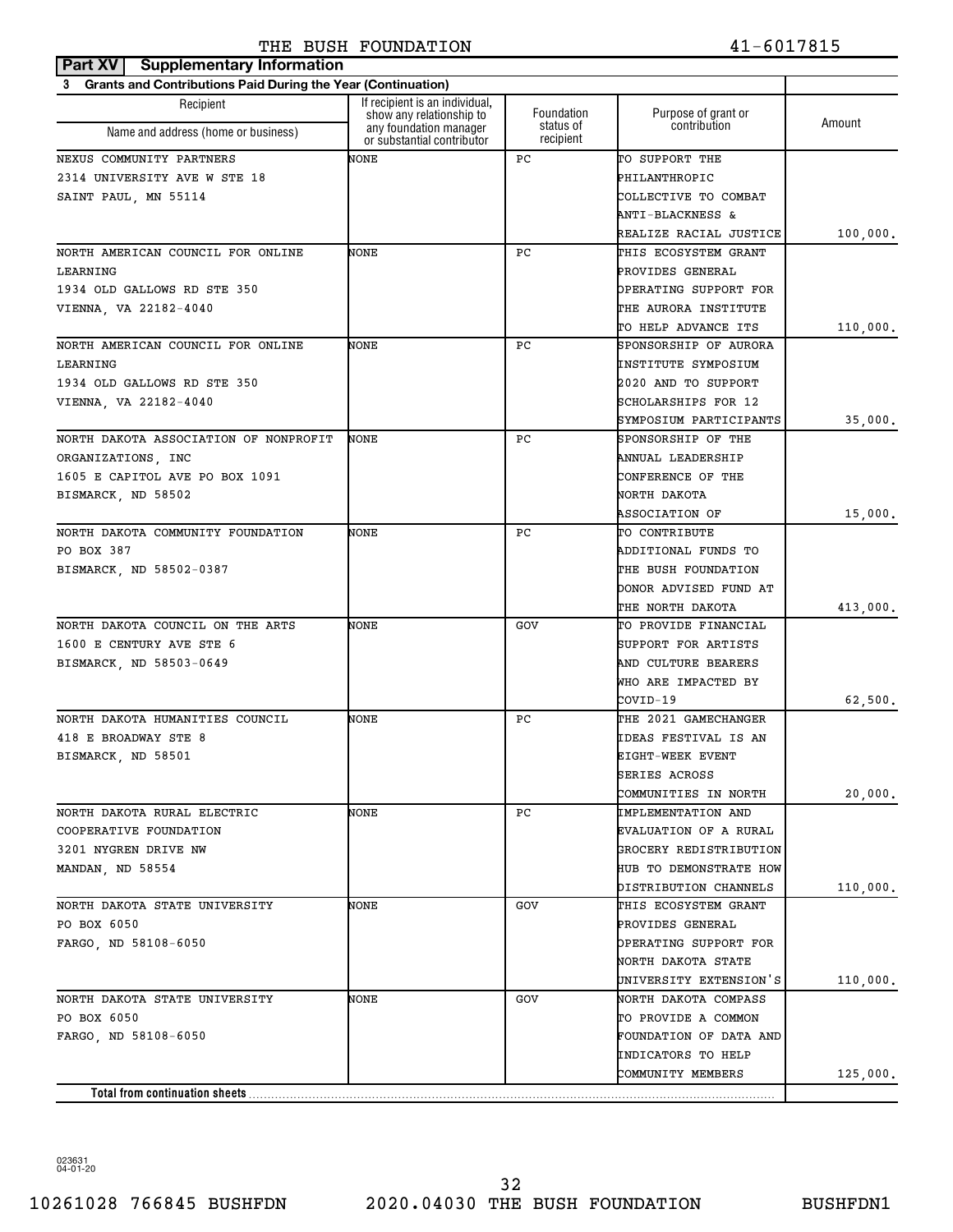| Part XV   Supplementary Information                                      |                                                            |                        |                                        |          |
|--------------------------------------------------------------------------|------------------------------------------------------------|------------------------|----------------------------------------|----------|
| <b>Grants and Contributions Paid During the Year (Continuation)</b><br>3 |                                                            |                        |                                        |          |
| Recipient                                                                | If recipient is an individual.<br>show any relationship to | Foundation             | Purpose of grant or                    | Amount   |
| Name and address (home or business)                                      | any foundation manager<br>or substantial contributor       | status of<br>recipient | contribution                           |          |
| NORTH DAKOTA WOMEN'S NETWORK                                             | NONE                                                       | РC                     | SPONSORSHIP OF WE                      |          |
| 1929 N WASHINGTON ST STE W                                               |                                                            |                        | RISE, AN EVENT FOCUSED                 |          |
| BISMARCK, ND 58501                                                       |                                                            |                        | ON STRENGTHENING THE                   |          |
|                                                                          |                                                            |                        | VOICE OF WOMEN AND                     |          |
|                                                                          |                                                            |                        | UNDERREPRESENTED                       | 5,000.   |
| NORTHEAST ENTREPRENEUR FUND                                              | NONE                                                       | РC                     | SUPPORT FOR WORK                       |          |
| 202 W SUPERIOR ST STE 311                                                |                                                            |                        | RELATED TO A                           |          |
| DULUTH, MN 55802                                                         |                                                            |                        | PROGRAM-RELATED                        |          |
|                                                                          |                                                            |                        | INVESTMENT INTENDED TO                 |          |
|                                                                          |                                                            |                        | SUPPORT SMALL                          | 100,000. |
| NORTHSIDE ECONOMIC OPPORTUNITY                                           | NONE                                                       | РC                     | THIS ECOSYSTEM GRANT                   |          |
| NETWORK                                                                  |                                                            |                        | PROVIDES GENERAL                       |          |
| 1007 W BROADWAY AVE N                                                    |                                                            |                        | OPERATING SUPPORT FOR                  |          |
| MINNEAPOLIS, MN 55411                                                    |                                                            |                        | THE NORTHSIDE ECONOMIC                 |          |
|                                                                          |                                                            |                        | OPPORTUNITY NETWORK                    | 71,000.  |
|                                                                          |                                                            |                        |                                        |          |
| NORTHSIDE ECONOMIC OPPORTUNITY                                           | NONE                                                       | РC                     | IMPACT INVESTING GRANT                 |          |
| NETWORK                                                                  |                                                            |                        | FOR NORTHSIDE ECONOMIC                 |          |
| 1007 W BROADWAY AVE N                                                    |                                                            |                        | OPPORTUNITY NETWORK'S                  |          |
| MINNEAPOLIS, MN 55411                                                    |                                                            |                        | IMPACT FUND                            | 150,000. |
| NORTHWEST INDIAN COMMUNITY                                               | NONE                                                       | РC                     | TO BE A LEADER AND                     |          |
| DEVELOPMENT CENTER                                                       |                                                            |                        | LEARNER AS A MEMBER OF                 |          |
| 1819 BEMIDJI AVE N STE 1                                                 |                                                            |                        | COMMUNITY CREATIVITY                   |          |
| BEMIDJI, MN 56601                                                        |                                                            |                        | COHORT 2, A 3-YEAR                     |          |
|                                                                          |                                                            |                        | PARTICIPANT-LED                        | 25,000.  |
| NORTHWEST MINNESOTA FOUNDATION                                           | NONE                                                       | РC                     | IDENTIFY, RECRUIT,                     |          |
| 201 3RD ST NW                                                            |                                                            |                        | ENGAGE AND SUPPORT A                   |          |
| BEMIDJI, MN 56601                                                        |                                                            |                        | COHORT OF 20 LEADERS                   |          |
|                                                                          |                                                            |                        | TO ATTEND BUSHCONNECT                  |          |
|                                                                          |                                                            |                        | 2020                                   | 14,140.  |
| OGLALA LAKOTA COUNTY SCHOOL DISTRICT                                     | NONE                                                       | GOV                    | TO DEVELOP A MODEL FOR                 |          |
| PO BOX 109 206 SCHOOL ST                                                 |                                                            |                        | CAREER AND TECHNICAL                   |          |
| BATESLAND, SD 57716                                                      |                                                            |                        | EDUCATION THAT IS                      |          |
|                                                                          |                                                            |                        | GROUNDED IN LAKOTA                     |          |
|                                                                          |                                                            |                        | CULTURE THAT PROVIDES                  | 100,000. |
| OYATE HOTANIN                                                            | NONE                                                       | PC.                    | EXPAND AND EMBED AN                    |          |
| 807 ST CLAIR AVE UNIT A                                                  |                                                            |                        | INNOVATIVE PARTNERSHIP                 |          |
| SAINT PAUL, MN 55105                                                     |                                                            |                        | MODEL BETWEEN                          |          |
|                                                                          |                                                            |                        | COMMUNITY MEMBERS AND                  |          |
| PANGEA WORLD THEATER                                                     | NONE                                                       | PC.                    | JUVENILE JUSTICE<br>TO BE A LEADER AND | 73,000.  |
| 711 W LAKE ST STE 101                                                    |                                                            |                        | LEARNER AS A MEMBER OF                 |          |
|                                                                          |                                                            |                        | COMMUNITY CREATIVITY                   |          |
| MINNEAPOLIS, MN 55408                                                    |                                                            |                        | COHORT 2, A 3-YEAR                     |          |
|                                                                          |                                                            |                        | PARTICIPANT-LED                        |          |
| PHUMULANI MINNESOTA AFRICAN WOMEN                                        | NONE                                                       | PC.                    | TO HOST AFRICAN WOMENS                 | 25,000.  |
| AGAINST VIOLENCE                                                         |                                                            |                        | TEA CEREMONIES FOR                     |          |
| 941 LAFOND AVE STE 202                                                   |                                                            |                        | AFRICAN IMMIGRANT                      |          |
| SAINT PAUL, MN 55104                                                     |                                                            |                        | WOMEN TO INCREASE                      |          |
|                                                                          |                                                            |                        | UNDERSTANDING OF                       | 40,000.  |
| Total from continuation sheets                                           |                                                            |                        |                                        |          |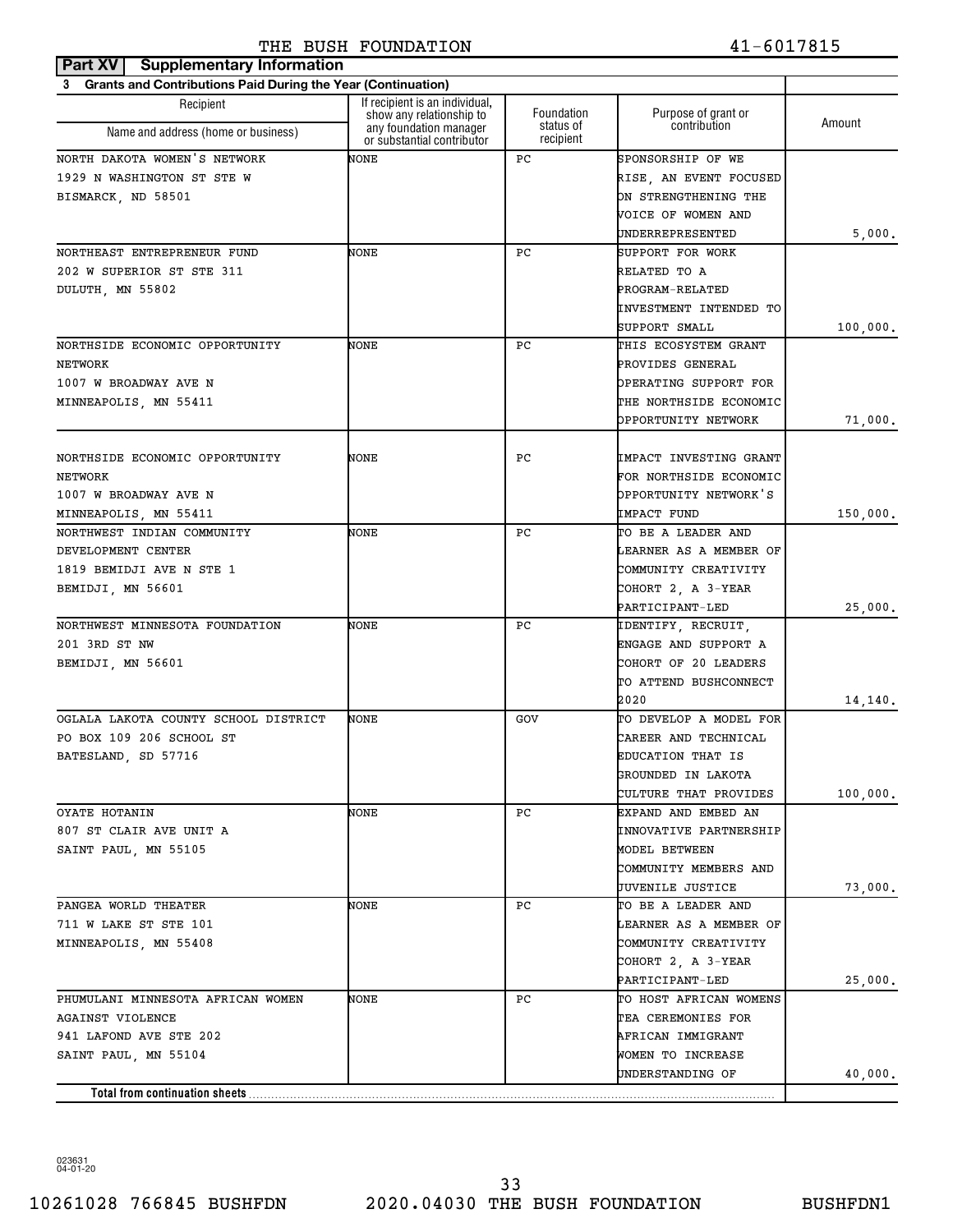| Part XV   Supplementary Information                            |                                                            |                         |                                           |          |
|----------------------------------------------------------------|------------------------------------------------------------|-------------------------|-------------------------------------------|----------|
| 3 Grants and Contributions Paid During the Year (Continuation) |                                                            |                         |                                           |          |
| Recipient                                                      | If recipient is an individual,<br>show any relationship to | Foundation<br>status of | Purpose of grant or<br>contribution       | Amount   |
| Name and address (home or business)                            | any foundation manager<br>or substantial contributor       | recipient               |                                           |          |
| PILLSBURY UNITED COMMUNITIES                                   | NONE                                                       | РC                      | TO BE A LEADER AND                        |          |
| 3650 FREMONT AVE N                                             |                                                            |                         | LEARNER AS A MEMBER OF                    |          |
| MINNEAPOLIS, MN 55412                                          |                                                            |                         | COMMUNITY CREATIVITY                      |          |
|                                                                |                                                            |                         | COHORT 2, A 3-YEAR                        |          |
|                                                                |                                                            |                         | PARTICIPANT-LED                           | 25,000.  |
|                                                                |                                                            |                         |                                           |          |
| PILLSBURY UNITED COMMUNITIES<br>3650 FREMONT AVE N             | NONE                                                       | РC                      | DEVELOP IMPACT<br>INVESTING FUND FOR      |          |
| MINNEAPOLIS, MN 55412                                          |                                                            |                         | BLACK WOMEN IN THE                        |          |
|                                                                |                                                            |                         | TWIN CITES METRO                          | 150,000. |
| PINE RIDGE AREA CHAMBER OF COMMERCE                            | NONE                                                       | РC                      | TO BE A LEADER AND                        |          |
| PO BOX 375                                                     |                                                            |                         | LEARNER AS A MEMBER OF                    |          |
| KYLE, SD 57752                                                 |                                                            |                         | COMMUNITY CREATIVITY                      |          |
|                                                                |                                                            |                         | COHORT 2, A 3-YEAR                        |          |
|                                                                |                                                            |                         | PARTICIPANT-LED                           | 25,000.  |
|                                                                |                                                            |                         |                                           |          |
| PLAINS ART MUSEUM                                              | NONE                                                       | РC                      | LEAD EVALUATION FOR                       |          |
| 704 1ST AVE N                                                  |                                                            |                         | THE CREATIVE COMMUNITY                    |          |
| FARGO, ND 58102                                                |                                                            |                         | LEADERSHIP INSTITUTE                      |          |
|                                                                |                                                            |                         | (CCLI)                                    | 30,000.  |
| PLAYWRIGHTS' CENTER, INC<br>2301 FRANKLIN AVE E                | NONE                                                       | РC                      | DEVELOP AND PRESENT                       |          |
| MINNEAPOLIS, MN 55406-1099                                     |                                                            |                         | THE SESSION,<br>'EMPOWERING PERSONAL      |          |
|                                                                |                                                            |                         | <b>NARRATIVES:</b>                        |          |
|                                                                |                                                            |                         | PLAYWRITING AS A TOOL                     | 7,500.   |
| POLLEN MIDWEST                                                 | NONE                                                       | РC                      | DEVELOP AND PRESENT                       |          |
| 701 N 3RD ST STE 204                                           |                                                            |                         | THE SESSION,                              |          |
| MINNEAPOLIS, MN 55401                                          |                                                            |                         | "#LIKEABOSS                               |          |
|                                                                |                                                            |                         | CONFLICT, " TWICE AT                      |          |
|                                                                |                                                            |                         | <b>BUSHCON 2020 ON</b>                    | 7,500.   |
|                                                                |                                                            |                         |                                           |          |
| POLLEN MIDWEST                                                 | NONE                                                       | PС                      | 2020 POLLEN WORK FOR                      |          |
| 701 N 3RD ST STE 204                                           |                                                            |                         | 2019 BUSH PRIZE CASE                      |          |
| MINNEAPOLIS, MN 55401                                          |                                                            |                         | STUDIES                                   | 55,000.  |
|                                                                |                                                            |                         |                                           |          |
|                                                                |                                                            |                         |                                           |          |
| POLLEN MIDWEST                                                 | NONE                                                       | РC                      | SPONSORSHIP OF                            |          |
| 701 N 3RD ST STE 204                                           |                                                            |                         | #LIKEABOSS AND WORK                       |          |
| MINNEAPOLIS, MN 55401                                          |                                                            |                         | REDUX                                     | 20,000.  |
| POLLEN MIDWEST                                                 | NONE                                                       | РC                      | THIS ECOSYSTEM GRANT                      |          |
| 701 N 3RD ST STE 204                                           |                                                            |                         | PROVIDES GENERAL<br>OPERATING SUPPORT FOR |          |
| MINNEAPOLIS, MN 55401                                          |                                                            |                         | POLLEN MIDWEST TO HELP                    |          |
|                                                                |                                                            |                         | ADVANCE ITS CHARITABLE                    | 110,000. |
|                                                                |                                                            |                         |                                           |          |
|                                                                |                                                            |                         |                                           |          |
| POLLEN MIDWEST                                                 | NONE                                                       | РC                      | VIRTUAL EVENT                             |          |
| 701 N 3RD ST STE 204                                           |                                                            |                         | TRAININGS                                 |          |
| MINNEAPOLIS, MN 55401                                          |                                                            |                         |                                           | 16,000.  |
| Total from continuation sheets                                 |                                                            |                         |                                           |          |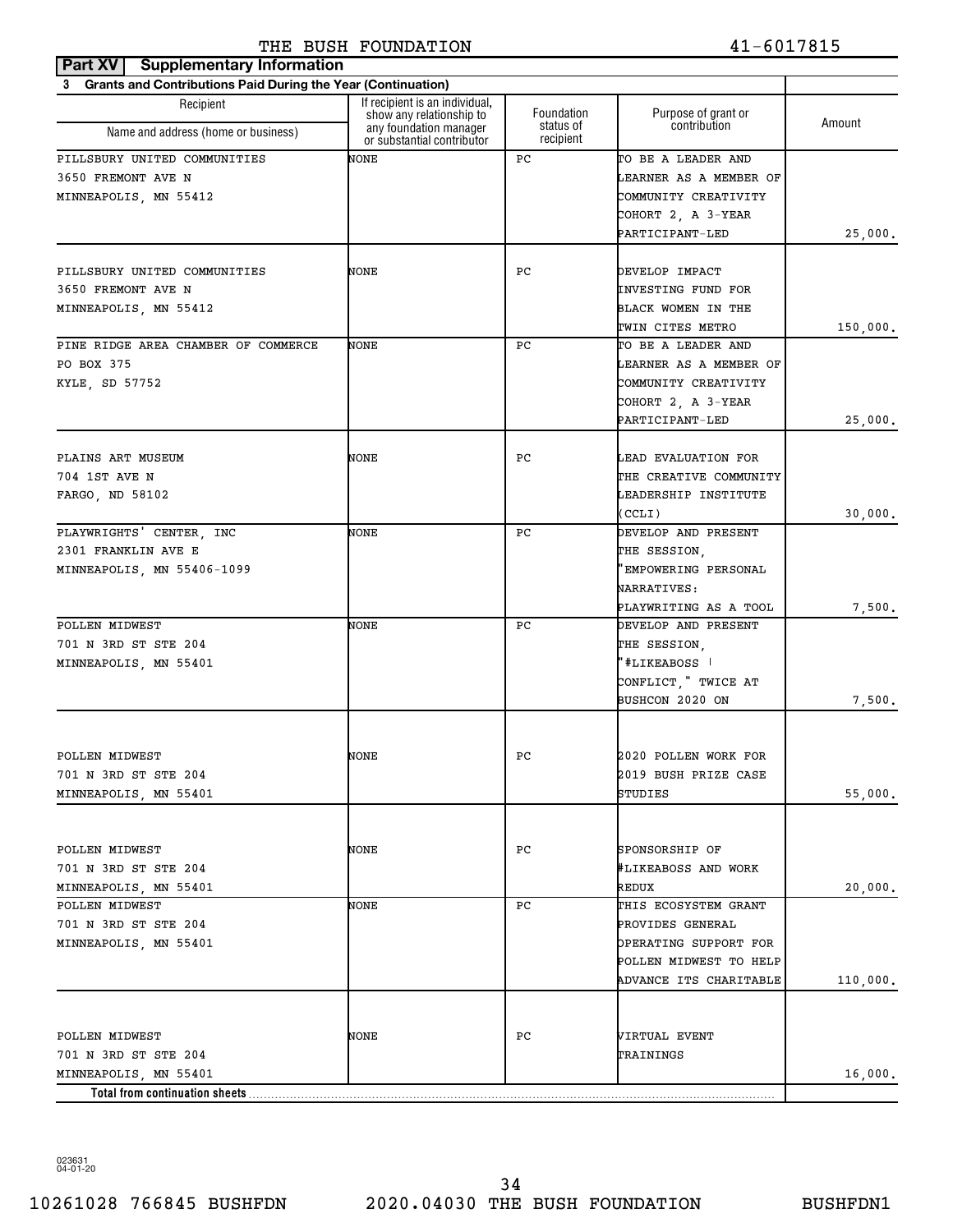| <b>Part XV   Supplementary Information</b>                     |                                                            |                        |                                               |          |
|----------------------------------------------------------------|------------------------------------------------------------|------------------------|-----------------------------------------------|----------|
| 3 Grants and Contributions Paid During the Year (Continuation) |                                                            |                        |                                               |          |
| Recipient                                                      | If recipient is an individual,<br>show any relationship to | Foundation             | Purpose of grant or                           | Amount   |
| Name and address (home or business)                            | any foundation manager<br>or substantial contributor       | status of<br>recipient | contribution                                  |          |
|                                                                |                                                            |                        |                                               |          |
| POLLEN MIDWEST                                                 | NONE                                                       | PС                     | TO PROVIDE FUNDS TO                           |          |
| 701 N 3RD ST STE 204                                           |                                                            |                        | REPLACE THE CANCELED                          |          |
| MINNEAPOLIS, MN 55401                                          |                                                            |                        | BUSH PRIZE 2020 WORK                          | 55,000.  |
|                                                                | NONE                                                       | РC                     |                                               |          |
| PRAIRIE PUBLIC BROADCASTING, INC<br>207 N 5TH ST               |                                                            |                        | UNDERWRITING TO                               |          |
|                                                                |                                                            |                        | SUPPORT NEWS AND                              |          |
| FARGO, ND 58102-3240                                           |                                                            |                        | PROGRAMMING PRODUCED<br>IN 2021               | 30,672.  |
|                                                                |                                                            |                        |                                               |          |
| PRESERVATION ALLIANCE OF MINNESOTA                             | NONE                                                       | РC                     | SUPPORT THE CONTINUED                         |          |
| 416 LANDMARK CENTER 75 W 5TH ST                                |                                                            |                        | <b>DEVELOPMENT OF THE</b>                     |          |
| SAINT PAUL, MN 55102                                           |                                                            |                        | "ARTISTS ON MAIN                              |          |
|                                                                |                                                            |                        | STREET" PROGRAM                               | 200,000. |
|                                                                |                                                            |                        |                                               |          |
| PRESIDENT AND FELLOWS OF HARVARD                               | NONE                                                       | РC                     | HARVARD PROJECT ON                            |          |
| COLLEGE                                                        |                                                            |                        | AMERICAN INDIAN                               |          |
| MASSACHUSETTS HALL                                             |                                                            |                        | ECONOMIC DEVELOPMENT                          |          |
| CAMBRIDGE, MA 02138                                            |                                                            |                        | PARTNERSHIP                                   | 300,000. |
| PROJECT FINE                                                   | NONE                                                       | РC                     | TO BE A LEADER AND                            |          |
| 202 W 3RD ST                                                   |                                                            |                        | LEARNER AS A MEMBER OF                        |          |
| WINONA, MN 55987                                               |                                                            |                        | COMMUNITY CREATIVITY                          |          |
|                                                                |                                                            |                        | COHORT 2, A 3-YEAR                            |          |
|                                                                |                                                            |                        | PARTICIPANT-LED                               | 25,000.  |
| PROJECT FOR PRIDE IN LIVING, INC                               | NONE                                                       | РC                     | TO ADDRESS EMERGENCY                          |          |
| 1035 E FRANKLIN AVE                                            |                                                            |                        | OPERATIONAL NEEDS AND                         |          |
| MINNEAPOLIS, MN 55404                                          |                                                            |                        | SECTOR WIDE PROBLEMS                          |          |
|                                                                |                                                            |                        | FACED BY AFFORDABLE                           |          |
| PROPEL NONPROFITS                                              | NONE                                                       | РC                     | HOUSING PROVIDERS DUE<br>THIS ECOSYSTEM GRANT | 206,000. |
| 1 MAIN ST SE STE 600                                           |                                                            |                        | PROVIDES GENERAL                              |          |
| MINNEAPOLIS, MN 55414                                          |                                                            |                        | OPERATING SUPPORT FOR                         |          |
|                                                                |                                                            |                        | PROPEL NONPROFITS TO                          |          |
|                                                                |                                                            |                        | HELP ADVANCE ITS                              | 110,000. |
| PROPEL NONPROFITS                                              | NONE                                                       | РC                     | TECHNICAL ASSISTANCE                          |          |
| 1 MAIN ST SE STE 600                                           |                                                            |                        | GRANT TO HELP THE                             |          |
| MINNEAPOLIS, MN 55414                                          |                                                            |                        | CONSENSUS COUNCIL WITH                        |          |
|                                                                |                                                            |                        | LEADERSHIP TRANSITION,                        |          |
|                                                                |                                                            |                        | FINANCIAL ADVISING AND                        | 10,000.  |
| PROPEL NONPROFITS                                              | NONE                                                       | PС                     | TECHNICAL ASSISTANCE                          |          |
| 1 MAIN ST SE STE 600                                           |                                                            |                        | GRANT TO HELP OYATE                           |          |
| MINNEAPOLIS, MN 55414                                          |                                                            |                        | HOTANIN WITH FINANCIAL                        |          |
|                                                                |                                                            |                        | ADVISING AND FUND                             |          |
|                                                                |                                                            |                        | DEVELOPMENT SUPPORT TO                        | 10,000.  |
|                                                                |                                                            |                        |                                               |          |
| RABATA                                                         | NONE                                                       | PС                     | SPONSORSHIP OF 2020                           |          |
| 720 WASHINGTON AVE SE                                          |                                                            |                        | DAYBREAK PRESS                                |          |
| MINNEAPOLIS, MN 55414                                          |                                                            |                        | LITERARY CONFERENCE                           | 6,200.   |
| Total from continuation sheets                                 |                                                            |                        |                                               |          |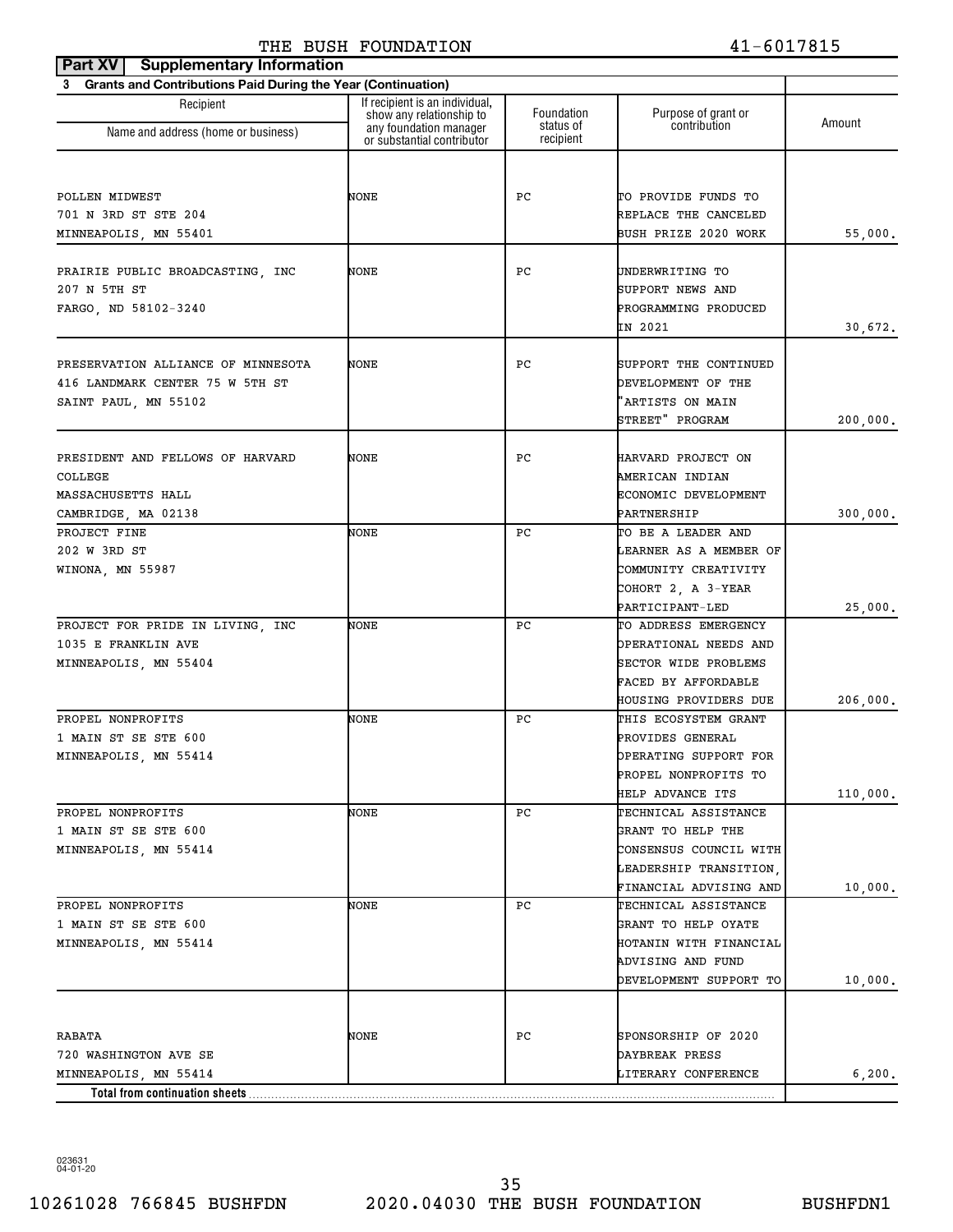| Part XV<br><b>Supplementary Information</b>                    |                                                            |                        |                                              |          |
|----------------------------------------------------------------|------------------------------------------------------------|------------------------|----------------------------------------------|----------|
| 3 Grants and Contributions Paid During the Year (Continuation) |                                                            |                        |                                              |          |
| Recipient                                                      | If recipient is an individual,<br>show any relationship to | Foundation             | Purpose of grant or<br>contribution          | Amount   |
| Name and address (home or business)                            | any foundation manager<br>or substantial contributor       | status of<br>recipient |                                              |          |
| REGENTS OF THE UNIVERSITY OF                                   | NONE                                                       | GOV                    | THIS ECOSYSTEM GRANT                         |          |
| MINNESOTA                                                      |                                                            |                        | PROVIDES GENERAL                             |          |
| 100 CHURCH ST SE                                               |                                                            |                        | OPERATING SUPPORT FOR                        |          |
| MINNEAPOLIS, MN 55455                                          |                                                            |                        | UNIVERSITY OF                                |          |
|                                                                |                                                            |                        | MINNESOTAS WORK WITH                         | 110,000. |
|                                                                |                                                            |                        |                                              |          |
| REGENTS OF THE UNIVERSITY OF                                   | NONE                                                       | GOV                    | STATE AND LOCAL                              |          |
| MINNESOTA                                                      |                                                            |                        | GOVERNMENT INNOVATION                        |          |
| 100 CHURCH ST SE                                               |                                                            |                        | AWARDS 2020                                  |          |
| MINNEAPOLIS, MN 55455                                          |                                                            |                        |                                              | 180,000. |
| REGION FIVE DEVELOPMENT COMMISSION<br>200 1ST ST NE STE 2      | NONE                                                       | GOV                    | TO BE A LEADER AND<br>LEARNER AS A MEMBER OF |          |
|                                                                |                                                            |                        | COMMUNITY CREATIVITY                         |          |
| STAPLES, MN 56438                                              |                                                            |                        |                                              |          |
|                                                                |                                                            |                        | COHORT 2, A 3-YEAR<br>PARTICIPANT-LED        | 25,000.  |
|                                                                |                                                            |                        |                                              |          |
|                                                                |                                                            |                        |                                              |          |
| REGION NINE DEVELOPMENT COMMISSION                             | NONE                                                       | GOV                    | SPONSORSHIP OF 2020                          |          |
| 3 CIVIC CENTER PLAZA STE 310                                   |                                                            |                        | SOUTHERN MN EQUITY                           |          |
| MANKATO, MN 56001                                              |                                                            |                        | SUMMIT                                       | 20,000.  |
| REVIVING THE ISLAMIC SISTERHOOD FOR                            | NONE                                                       | РC                     | IDENTIFY, RECRUIT,                           |          |
| <b>EMPOWERMENT</b>                                             |                                                            |                        | ENGAGE AND SUPPORT A                         |          |
| 1007 W BROADWAY AVE N                                          |                                                            |                        | COHORT OF 20 LEADERS                         |          |
| MINNEAPOLIS, MN 55411                                          |                                                            |                        | TO ATTEND BUSHCONNECT                        |          |
|                                                                |                                                            |                        | 2020                                         | 16,700.  |
| REVIVING THE ISLAMIC SISTERHOOD FOR                            | NONE                                                       | РC                     | DEVELOP AND PRESENT                          |          |
| <b>EMPOWERMENT</b>                                             |                                                            |                        | THE SESSION,                                 |          |
| 1007 W BROADWAY AVE N                                          |                                                            |                        | 'REFLECTIONS AND                             |          |
| MINNEAPOLIS, MN 55411                                          |                                                            |                        | INTERSECTIONS:                               |          |
|                                                                |                                                            |                        | EXPLORING IDENTITY                           | 7,500.   |
| REVIVING THE ISLAMIC SISTERHOOD FOR                            | NONE                                                       | РC                     | REVIVING THE ISLAMIC                         |          |
| <b>EMPOWERMENT</b>                                             |                                                            |                        | <b>SISTERHOOD FOR</b>                        |          |
| 1007 W BROADWAY AVE N                                          |                                                            |                        | EMPOWERMENT'S FIFTH                          |          |
| MINNEAPOLIS, MN 55411                                          |                                                            |                        | ANNUAL WOMEN'S                               |          |
|                                                                |                                                            |                        | LEADERSHIP CONFERENCE                        | 20,000.  |
| ROSEBUD ECONOMIC DEVELOPMENT                                   | NONE                                                       | GOV                    | THE WOLAKOTA BUFFALO                         |          |
| CORPORATION                                                    |                                                            |                        | RANGE, A DYNAMIC,                            |          |
| PO BOX 236                                                     |                                                            |                        | MULTIDIMENSIONAL                             |          |
| MISSION, SD 57555                                              |                                                            |                        | PROJECT THAT WILL                            |          |
|                                                                |                                                            |                        | REGENERATE THE LAND,                         | 209,000. |
| RUNNING STRONG FOR AMERICAN INDIAN                             | NONE                                                       | РC                     | MNI WIZIPAN WAKAN                            |          |
| YOUTH                                                          |                                                            |                        | (WATER BUNDLES)                              |          |
| 8301 RICHMOND HWY STE 200                                      |                                                            |                        | PROJECT TO MANAGE AND                        |          |
| ALEXANDRIA, VA 22309                                           |                                                            |                        | PROTECT WATER RIGHTS                         | 209,000. |
| SACRED PIPE RESOURCE CENTER                                    | NONE                                                       | PC.                    | TO FACILITATE A                              |          |
| 400 W MAIN ST PO BOX 1076                                      |                                                            |                        | <b>HEALING PROCESS THAT</b>                  |          |
| MANDAN, ND 58554                                               |                                                            |                        | ADDRESSES                                    |          |
|                                                                |                                                            |                        | LONG-STANDING SHARED                         |          |
|                                                                |                                                            |                        | TRAUMA BETWEEN NATIVE                        | 109,000. |
| Total from continuation sheets                                 |                                                            |                        |                                              |          |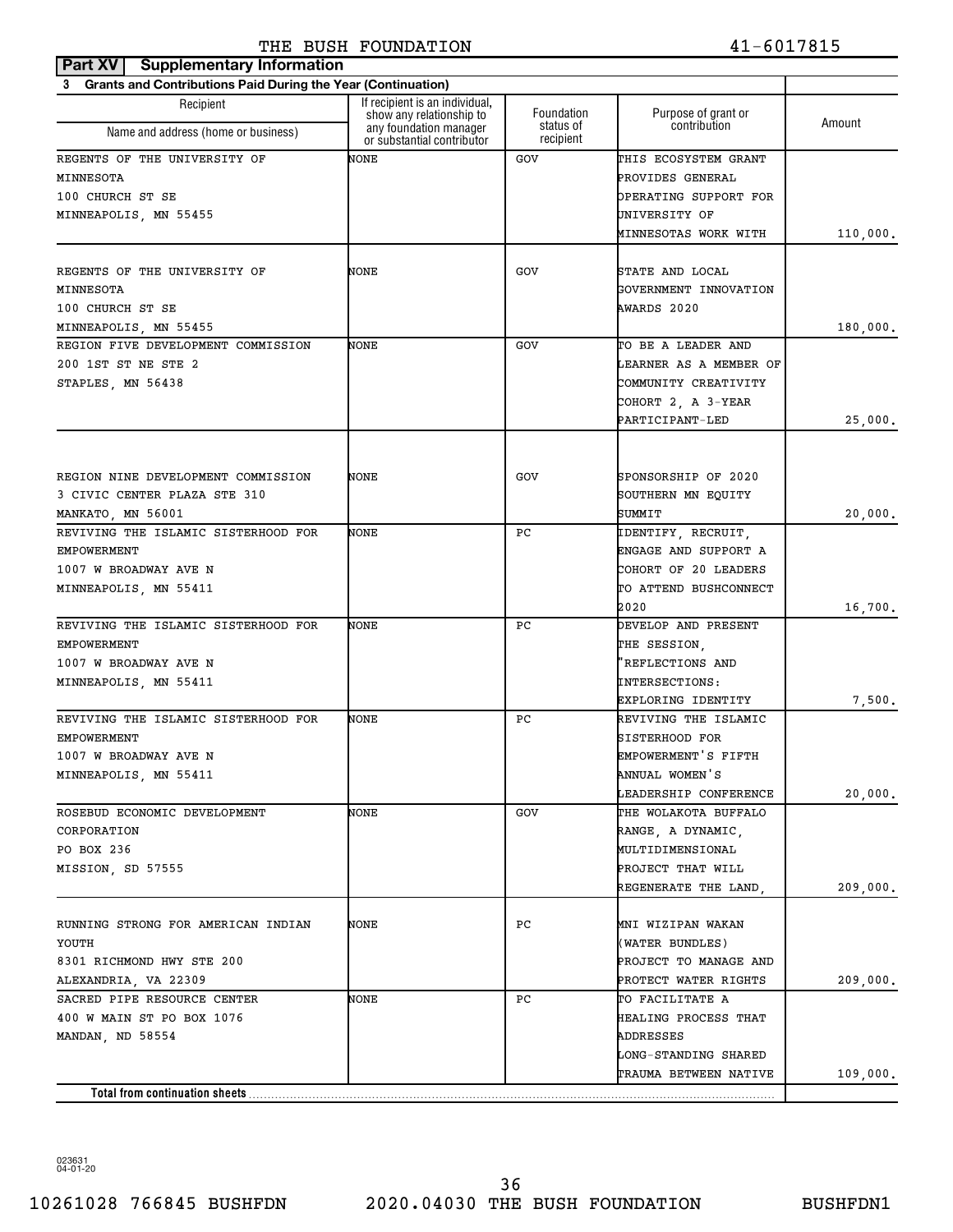## **Part XV Supplementary Information** THE BUSH FOUNDATION 41-6017815

| 3 Grants and Contributions Paid During the Year (Continuation)                                               |                                                                                                                    |                                      |                                                                                                                    |                     |
|--------------------------------------------------------------------------------------------------------------|--------------------------------------------------------------------------------------------------------------------|--------------------------------------|--------------------------------------------------------------------------------------------------------------------|---------------------|
| Recipient<br>Name and address (home or business)                                                             | If recipient is an individual,<br>show any relationship to<br>any foundation manager<br>or substantial contributor | Foundation<br>status of<br>recipient | Purpose of grant or<br>contribution                                                                                | Amount              |
| SAINT PAUL AND MINNESOTA FOUNDATION<br>101 5TH ST E STE 2400<br>SAINT PAUL, MN 55101                         | NONE                                                                                                               | PC                                   | TO IDENTIFY REGIONAL<br>SOLUTIONS TO REDUCE<br>UNSHELTERED<br>HOMELESSNESS IN THE                                  |                     |
|                                                                                                              |                                                                                                                    |                                      | SEVEN-COUNTY METRO                                                                                                 | 206, 500.           |
| SAINT PAUL AND MINNESOTA FOUNDATION<br>101 5TH ST E STE 2400<br>SAINT PAUL, MN 55101                         | NONE                                                                                                               | РC                                   | TO SUPPORT THE<br>CREATION OF THE<br>MINNESOTA HOMELESS<br>FUND                                                    | 100,000.            |
| SAINT PAUL AND MINNESOTA FOUNDATION<br>101 5TH ST E STE 2400<br>SAINT PAUL, MN 55101                         | NONE                                                                                                               | PC.                                  | TO SUPPORT THE LAUNCH<br>OF THE MINNESOTA<br>DISASTER RECOVERY FUND                                                | 1,000,000.          |
| SAINT PAUL AND MINNESOTA FOUNDATION<br>101 5TH ST E STE 2400<br>SAINT PAUL, MN 55101                         | NONE                                                                                                               | РC                                   | TO CONTRIBUTE<br>ADDITIONAL FUNDS TO<br>THE BUSH FOUNDATION<br>STAFF FUND                                          | 30,000.             |
| SAINT PAUL AND MINNESOTA FOUNDATION<br>101 5TH ST E STE 2400<br>SAINT PAUL, MN 55101                         | NONE                                                                                                               | РC                                   | TO SUPPORT SAINT PAUL<br>BRIDGE FUND AS PART OF<br>THE BUSH FOUNDATIONS<br>COVID-19 RESPONSE                       | 100,000.            |
| SAINT PAUL AND MINNESOTA FOUNDATION<br>101 5TH ST E STE 2400<br>SAINT PAUL, MN 55101                         | NONE                                                                                                               | РC                                   | PARTNERSHIP FOR A<br>CONNECTED MINNESOTA TO<br><b>ENSURE THAT</b><br>MINNESOTA'S HIGHEST<br>NEEDS STUDENTS HAVE    | 100,000.            |
| SAINT PAUL AND MINNESOTA FOUNDATION<br>101 5TH ST E STE 2400                                                 | NONE                                                                                                               | РC                                   | TO SUPPORT THE ITASCA<br>PROJECT IN 2020                                                                           |                     |
| SAINT PAUL, MN 55101<br>SAINT PAUL AND MINNESOTA FOUNDATION<br>101 5TH ST E STE 2400<br>SAINT PAUL, MN 55101 | NONE                                                                                                               | PC.                                  | TO CONTRIBUTE<br>ADDITIONAL FUNDS TO<br>THE BUSH FOUNDATION<br>INDIVIDUALIZED<br>LEARNING SCHOOL START             | 50,000.<br>375,000. |
| SAINT PAUL AND MINNESOTA FOUNDATION<br>101 5TH ST E STE 2400<br>SAINT PAUL, MN 55101                         | NONE                                                                                                               | PC.                                  | DIGITAL LEARNING FUND<br>TO SUPPORT REMOTE<br>LEARNING SUCCESS FOR<br>BIPOC STUDENTS, IN<br>COLLABORATION WITH THE | 1,000,000.          |
| SAINT PAUL CHAMBER OF COMMERCE<br>FOUNDATION<br>401 N ROBERT ST STE 150<br>SAINT PAUL, MN 55101              | NONE                                                                                                               | PC.                                  | THE THIRD SAINT PAUL<br>AREA CHAMBER OF<br>COMMERCE EQUITY SUMMIT<br>TARGETS REGIONAL                              |                     |
|                                                                                                              |                                                                                                                    |                                      | LEADERS TO HELP THEM                                                                                               | 10,000.             |
|                                                                                                              |                                                                                                                    |                                      |                                                                                                                    |                     |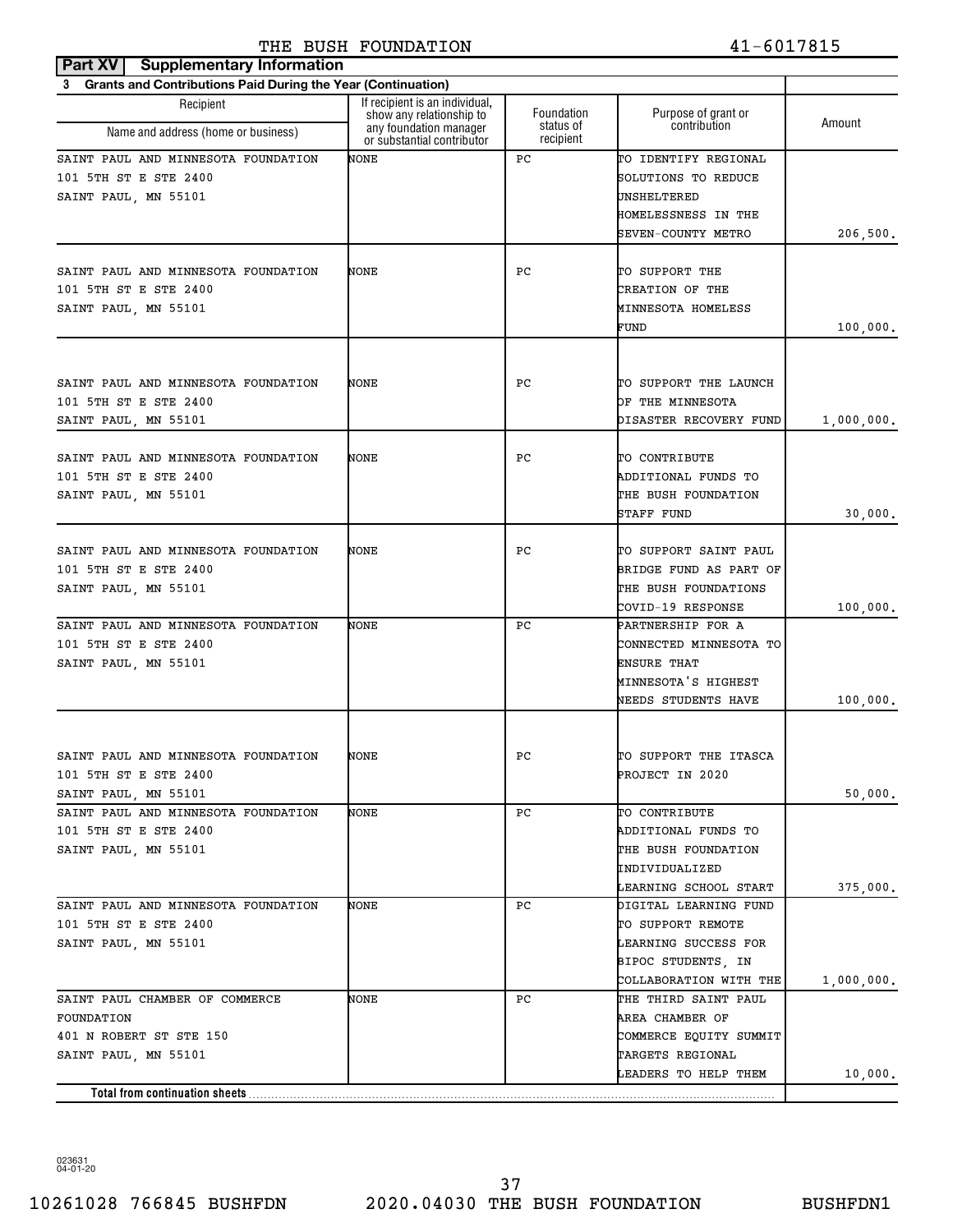| Part XV<br><b>Supplementary Information</b>                              |                                                            |                        |                        |          |
|--------------------------------------------------------------------------|------------------------------------------------------------|------------------------|------------------------|----------|
| <b>Grants and Contributions Paid During the Year (Continuation)</b><br>3 |                                                            |                        |                        |          |
| Recipient                                                                | If recipient is an individual,<br>show any relationship to | Foundation             | Purpose of grant or    | Amount   |
| Name and address (home or business)                                      | any foundation manager<br>or substantial contributor       | status of<br>recipient | contribution           |          |
| SAINT PAUL PUBLIC LIBRARY                                                | NONE                                                       | GOV                    | IN RECOGNITION OF YOUR |          |
| 90 W 4TH ST                                                              |                                                            |                        | LIBRARY: NOW FINE FREE |          |
| SAINT PAUL, MN 55102                                                     |                                                            |                        | (LOCAL GOVERNMENT      |          |
|                                                                          |                                                            |                        | INNOVATION AWARD       |          |
|                                                                          |                                                            |                        | WINNER - CITIES        | 5,000.   |
| SALZBURG GLOBAL SEMINAR                                                  | NONE                                                       | РC                     | THIS SUPPORT IS FOR AT |          |
| 1250 H ST NW STE 1150                                                    |                                                            |                        | LEAST NINE ARTS AND    |          |
| WASHINGTON, DC 20005                                                     |                                                            |                        | CULTURE CHANGEMAKERS   |          |
|                                                                          |                                                            |                        | FROM NORTH DAKOTA,     |          |
|                                                                          |                                                            |                        | SOUTH DAKOTA AND THE   | 33,000.  |
| SCIENCE MUSEUM OF MINNESOTA                                              | NONE                                                       | РC                     | IDENTIFY, RECRUIT,     |          |
| 120 W KELLOGG BLVD                                                       |                                                            |                        | ENGAGE AND SUPPORT A   |          |
| SAINT PAUL, MN 55102                                                     |                                                            |                        | COHORT OF 20 LEADERS   |          |
|                                                                          |                                                            |                        | TO ATTEND BUSHCONNECT  |          |
|                                                                          |                                                            |                        | 2020                   | 10,711.  |
| SECOND HARVEST HEARTLAND                                                 | NONE                                                       | РC                     | TO MOBILIZE A          |          |
| 1140 GERVAIS AVE                                                         |                                                            |                        | COLLABORATIVE EFFORT   |          |
| SAINT PAUL, MN 55109-2020                                                |                                                            |                        | TO ENSURE FAMILIES     |          |
|                                                                          |                                                            |                        | RECEIVE MEALS DURING   |          |
|                                                                          |                                                            |                        | THE COVID-19 OUTBREAK  | 206,000. |
| SHAKOPEE MDEWAKANTON SIOUX COMMUNITY                                     | NONE                                                       | GOV                    | IN RECOGNITION OF THE  |          |
| 2330 SIOUX TRL NW                                                        |                                                            |                        | SHAKOPEE MDEWAKANTON   |          |
| PRIOR LAKE, MN 55372                                                     |                                                            |                        | SIOUX COMMUNITY AND    |          |
|                                                                          |                                                            |                        | CITY OF PRIOR LAKE FOR |          |
|                                                                          |                                                            |                        | THE SOUTH AREA WATER   | 5,000.   |
| SHARED CAPITAL COOPERATIVE                                               | NONE                                                       | NC                     | SUPPORT FOR WORK       |          |
| 2388 UNIVERSITY AVE W STE 300                                            |                                                            |                        | RELATED TO A           |          |
| SAINT PAUL, MN 55114                                                     |                                                            |                        | PROGRAM-RELATED        |          |
|                                                                          |                                                            |                        | INVESTMENT INTENDED TO |          |
|                                                                          |                                                            |                        | SUPPORT COOPERATIVE    | 100,000. |
| SIBLEY COUNTY                                                            | NONE                                                       | GOV                    | IN RECOGNITION OF      |          |
| 400 COURT AVE PO BOX 256                                                 |                                                            |                        | BIZLINK NORTH (LOCAL   |          |
| GAYLORD, MN 55334                                                        |                                                            |                        | GOVERNMENT INNOVATION  |          |
|                                                                          |                                                            |                        | AWARD WINNER -         |          |
|                                                                          |                                                            |                        | COUNTIES CATEGORY)     | 5,000.   |
| SIOUX FALLS AREA COMMUNITY FOUNDATION                                    | NONE                                                       | РC                     | TO PILOT THE USE OF A  |          |
| 200 N CHERAPA PL                                                         |                                                            |                        | HOUSING RETENTION      |          |
| SIOUX FALLS, SD 57103-2205                                               |                                                            |                        | SPECIALIST TO PREVENT  |          |
|                                                                          |                                                            |                        | EVICTIONS IN THE CITY  |          |
|                                                                          |                                                            |                        | OF SIOUX FALLS         | 207,000. |
| SISSETON ARTS COUNCIL                                                    | NONE                                                       | РC                     | TO BE A LEADER AND     |          |
| BOX 313                                                                  |                                                            |                        | LEARNER AS A MEMBER OF |          |
| SISSETON, SD 57262                                                       |                                                            |                        | COMMUNITY CREATIVITY   |          |
|                                                                          |                                                            |                        | COHORT 2, A 3-YEAR     |          |
|                                                                          |                                                            |                        | PARTICIPANT-LED        | 25,000.  |
| SISSETON WAHPETON COLLEGE                                                | NONE                                                       | РC                     | TO BE A LEADER AND     |          |
| PO BOX 689                                                               |                                                            |                        | LEARNER AS A MEMBER OF |          |
| AGENCY VILLAGE, SD 57262                                                 |                                                            |                        | COMMUNITY CREATIVITY   |          |
|                                                                          |                                                            |                        | COHORT 2, A 3-YEAR     |          |
|                                                                          |                                                            |                        | PARTICIPANT-LED        | 25,000.  |
| Total from continuation sheets                                           |                                                            |                        |                        |          |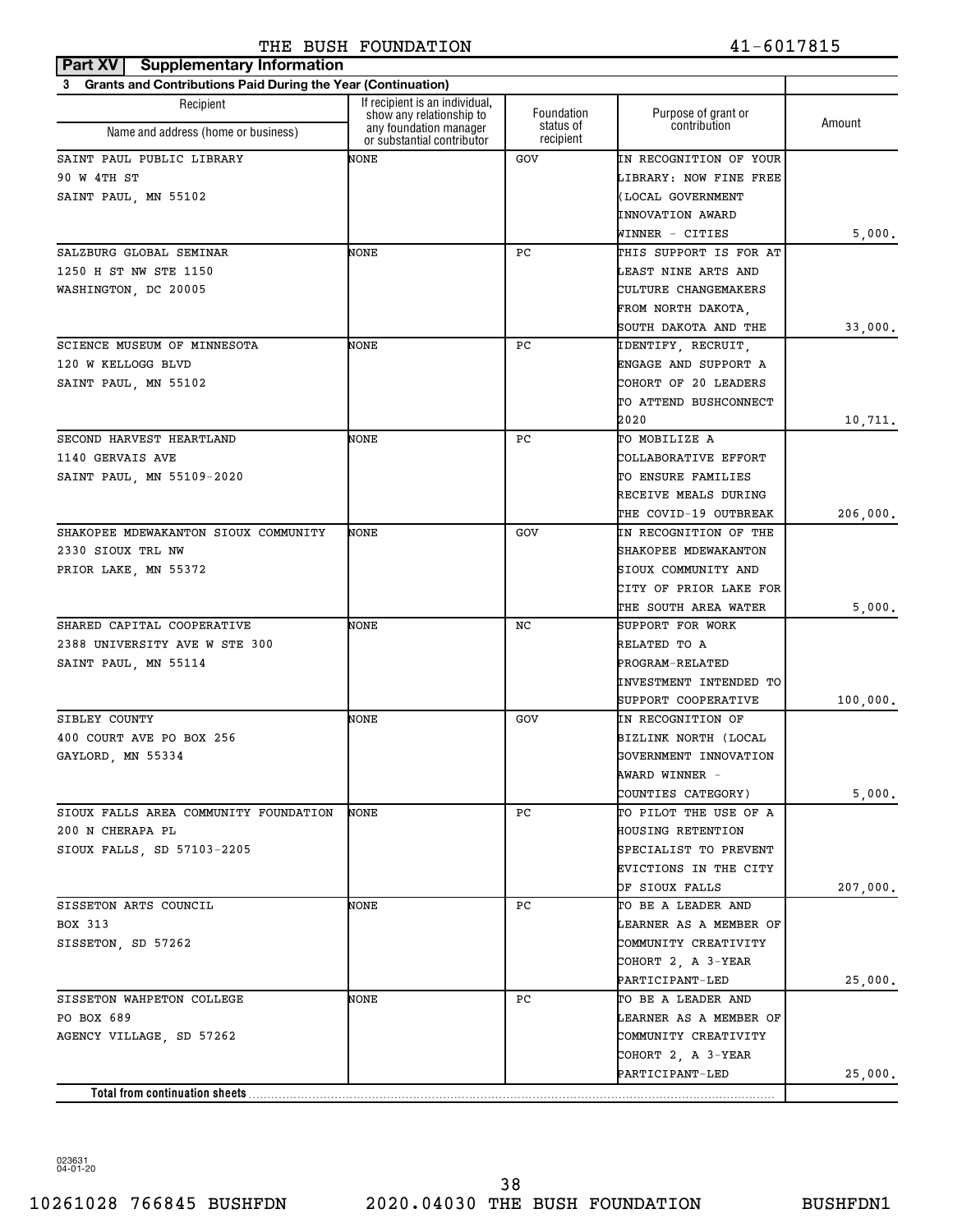| Part XV<br><b>Supplementary Information</b>                    |                                                            |                        |                              |          |
|----------------------------------------------------------------|------------------------------------------------------------|------------------------|------------------------------|----------|
| 3 Grants and Contributions Paid During the Year (Continuation) |                                                            |                        |                              |          |
| Recipient                                                      | If recipient is an individual,<br>show any relationship to | Foundation             | Purpose of grant or          | Amount   |
| Name and address (home or business)                            | any foundation manager<br>or substantial contributor       | status of<br>recipient | contribution                 |          |
| SISSETON WAHPETON COLLEGE                                      | NONE                                                       | РC                     | DAKOD OHNA                   |          |
| PO BOX 689                                                     |                                                            |                        | WASAGICIYAPI, TO             |          |
| AGENCY VILLAGE, SD 57262                                       |                                                            |                        | STRENGTHEN YOURSELF          |          |
|                                                                |                                                            |                        | THROUGH THE DAKOTA           |          |
|                                                                |                                                            |                        | LANGUAGE                     | 209,500. |
| SITTING BULL COLLEGE                                           | NONE                                                       | РC                     | TO BE A LEADER AND           |          |
| 9299 HWY 24                                                    |                                                            |                        | LEARNER AS A MEMBER OF       |          |
| FORT YATES, ND 58538                                           |                                                            |                        | COMMUNITY CREATIVITY         |          |
|                                                                |                                                            |                        | COHORT 2, A 3-YEAR           |          |
|                                                                |                                                            |                        | PARTICIPANT-LED              | 25,000.  |
| SOCIAL ENTERPRISE MSP                                          | NONE                                                       | РC                     | THIS ECOSYSTEM GRANT         |          |
| 2288 UNIVERSITY AVE W STE 201                                  |                                                            |                        | PROVIDES GENERAL             |          |
| SAINT PAUL, MN 55114                                           |                                                            |                        | OPERATING SUPPORT FOR        |          |
|                                                                |                                                            |                        | SOCIAL ENTERPRISE MSP        |          |
|                                                                |                                                            |                        | TO HELP ADVANCE ITS          | 65,000.  |
| SOUTH DAKOTA COMMUNITY FOUNDATION                              | NONE                                                       | РC                     | TO CONTINUE TO               |          |
| 1714 N LINCOLN AVE BOX 296                                     |                                                            |                        | ADMINISTER A COMMUNITY       |          |
| PIERRE, SD 57501-0296                                          |                                                            |                        | <b>INNOVATION GRANTS</b>     |          |
|                                                                |                                                            |                        | PROGRAM THAT SUPPORTS        |          |
|                                                                |                                                            |                        | COMMUNITY                    | 132,000. |
| SOUTH DAKOTA COMMUNITY FOUNDATION                              | NONE                                                       | РC                     | TO SUPPORT THE SOUTH         |          |
| 1714 N LINCOLN AVE BOX 296                                     |                                                            |                        | DAKOTA COMMUNITY             |          |
| PIERRE, SD 57501-0296                                          |                                                            |                        | FOUNDATION COVID-19          |          |
|                                                                |                                                            |                        | RESPONSE FUND,               |          |
|                                                                |                                                            |                        | INCLUDING ADDRESSING         | 500,000. |
| SOUTH DAKOTA COMMUNITY FOUNDATION                              | NONE                                                       | РC                     | SOUTH DAKOTA DAY OF          |          |
| 1714 N LINCOLN AVE BOX 296                                     |                                                            |                        | GIVING 2020 - PRIZE          |          |
| PIERRE, SD 57501-0296                                          |                                                            |                        | GRANTS AND PROGRAM           |          |
|                                                                |                                                            |                        | SUPPORT                      | 100,000. |
| SOUTH DAKOTA COMMUNITY FOUNDATION                              | NONE                                                       | РC                     | TO CONTRIBUTE                |          |
| 1714 N LINCOLN AVE BOX 296                                     |                                                            |                        | ADDITIONAL FUNDS TO          |          |
| PIERRE, SD 57501-0296                                          |                                                            |                        | THE BUSH FOUNDATION          |          |
|                                                                |                                                            |                        | DONOR ADVISED FUND AT        |          |
|                                                                |                                                            |                        | THE SOUTH DAKOTA             | 404,000. |
| SOUTH DAKOTA STATE UNIVERSITY                                  | NONE                                                       | GOV                    | CONDUCTING COMMUNITY         |          |
| PO BOX 2201, SAD 124 ADMINISTRATION                            |                                                            |                        | DELIBERATIONS TO             |          |
| LANE BROOKINGS, SD 57007-0001                                  |                                                            |                        | ENHANCE INCLUSION            |          |
|                                                                |                                                            |                        | AMONG BROOKINGS AREA         |          |
|                                                                |                                                            |                        | BUSINESSES                   | 193,256. |
| SOUTH DAKOTA STATE UNIVERSITY                                  | NONE                                                       | GOV                    | THIS ECOSYSTEM GRANT         |          |
| PO BOX 2201, SAD 124 ADMINISTRATION                            |                                                            |                        | PROVIDES GENERAL             |          |
| LANE BROOKINGS, SD 57007-0001                                  |                                                            |                        | OPERATING SUPPORT FOR        |          |
|                                                                |                                                            |                        | SOUTH DAKOTA STATE           |          |
|                                                                |                                                            |                        | UNIVERSITY'S WORK            | 110,000. |
| SOUTH EAST EDUCATION COOPERATIVE                               | NONE                                                       | GOV                    | GENERAL OPERATING            |          |
| 1305 9TH AVE S                                                 |                                                            |                        | SUPPORT FOR SOUTH EAST       |          |
| FARGO, ND 58103                                                |                                                            |                        | <b>EDUCATION COOPERATIVE</b> |          |
|                                                                |                                                            |                        | TO HELP ADVANCE ITS          |          |
|                                                                |                                                            |                        | CHARITABLE MISSION           | 50,000.  |
| Total from continuation sheets                                 |                                                            |                        |                              |          |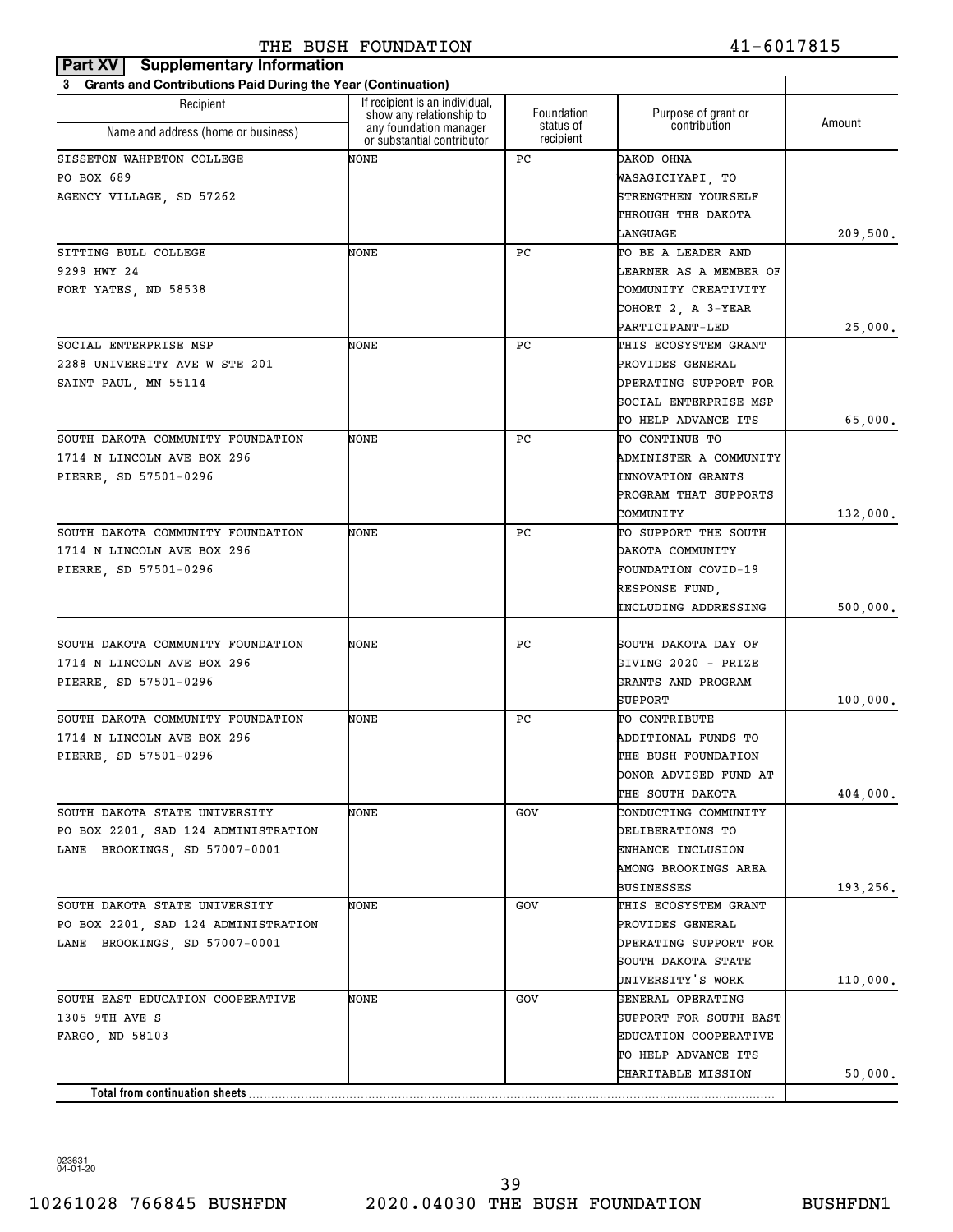| <b>Part XV   Supplementary Information</b>                     |                                                            |                        |                             |          |
|----------------------------------------------------------------|------------------------------------------------------------|------------------------|-----------------------------|----------|
| 3 Grants and Contributions Paid During the Year (Continuation) |                                                            |                        |                             |          |
| Recipient                                                      | If recipient is an individual,<br>show any relationship to | Foundation             | Purpose of grant or         |          |
| Name and address (home or business)                            | any foundation manager<br>or substantial contributor       | status of<br>recipient | contribution                | Amount   |
| SOUTHSIDE HARM REDUCTION SERVICES                              | NONE                                                       | РC                     | TO BUILD A                  |          |
| 2214 11TH AVE S                                                |                                                            |                        | <b>COMMUNITY-BASED</b>      |          |
| MINNEAPOLIS, MN 55404                                          |                                                            |                        | <b>OVERDOSE PREVENTION</b>  |          |
|                                                                |                                                            |                        | SITE IN MINNEAPOLIS         | 108,000. |
| SOUTHWEST INITIATIVE FOUNDATION                                | NONE                                                       | РC                     | TO PILOT A LOCAL            |          |
| 15 3RD AVE NW                                                  |                                                            |                        | NETWORK OF EMPLOYERS        |          |
| HUTCHINSON, MN 55350                                           |                                                            |                        | FROM KANDIYOHI,             |          |
|                                                                |                                                            |                        | MEEKER, RENVILLE AND        |          |
|                                                                |                                                            |                        | REDWOOD COUNTIES IN         | 207,000. |
| SPIRIT OF PEACE UNITED CHURCH OF                               | NONE                                                       | РC                     | IDENTIFY, RECRUIT,          |          |
| CHRIST OF SIOUX FALLS                                          |                                                            |                        | ENGAGE AND SUPPORT A        |          |
| 6509 S CLIFF AVE                                               |                                                            |                        | COHORT OF 20 LEADERS        |          |
| SIOUX FALLS, SD 57108                                          |                                                            |                        | TO ATTEND BUSHCONNECT       |          |
|                                                                |                                                            |                        | 2020                        | 16,500.  |
| SPIRIT OF PEACE UNITED CHURCH OF                               | NONE                                                       | РC                     | TO CREATE A FUND AND        |          |
| CHRIST OF SIOUX FALLS                                          |                                                            |                        | FILL GAPS IN RESOURCES      |          |
| 6509 S CLIFF AVE                                               |                                                            |                        | ACCESSIBLE TO               |          |
| SIOUX FALLS, SD 57108                                          |                                                            |                        | IMMIGRANT AND               |          |
|                                                                |                                                            |                        | UNDOCUMENTED                | 208,000. |
|                                                                |                                                            |                        |                             |          |
| SPRINGBOARD FOR THE ARTS                                       | NONE                                                       | PС                     | OPERATE THE CREATIVE        |          |
| 262 UNIVERSITY AVE W                                           |                                                            |                        | COMMUNITY LEADERSHIP        |          |
| SAINT PAUL, MN 55103                                           |                                                            |                        | INSTITUTE (CCLI)            | 300,000. |
| SPRINGBOARD FOR THE ARTS                                       | NONE                                                       | РC                     | DEVELOP AND PRESENT         |          |
| 262 UNIVERSITY AVE W                                           |                                                            |                        | THE SESSION, "ANYONE        |          |
| SAINT PAUL, MN 55103                                           |                                                            |                        | CAN DO IT: CONNECT TO       |          |
|                                                                |                                                            |                        | YOUR BODY'S WISDOM TO       |          |
|                                                                |                                                            |                        | BE MORE PRESENT,            | 3,000.   |
| SPRINGBOARD FOR THE ARTS                                       | NONE                                                       | РC                     | DEVELOP AND PRESENT         |          |
| 262 UNIVERSITY AVE W                                           |                                                            |                        | THE SESSION, "CREATIVE      |          |
| SAINT PAUL, MN 55103                                           |                                                            |                        | PEOPLE POWER IN YOUR        |          |
|                                                                |                                                            |                        | COMMUNITY, "TWICE AT        |          |
|                                                                |                                                            |                        | BUSHCON 2020 ON             | 7,500.   |
|                                                                |                                                            |                        |                             |          |
| SPRINGBOARD FOR THE ARTS                                       | NONE                                                       | PС                     | SPONSORSHIP OF              |          |
| 262 UNIVERSITY AVE W                                           |                                                            |                        | CREATIVE PEOPLE POWER:      |          |
| SAINT PAUL, MN 55103                                           |                                                            |                        | ARTS AND COMMUNITY AT       |          |
|                                                                |                                                            |                        | THE CENTER                  | 30,000.  |
| SPRINGBOARD FOR THE ARTS                                       | NONE                                                       | PС                     | THIS ECOSYSTEM GRANT        |          |
| 262 UNIVERSITY AVE W                                           |                                                            |                        | PROVIDES GENERAL            |          |
| SAINT PAUL, MN 55103                                           |                                                            |                        | OPERATING SUPPORT FOR       |          |
|                                                                |                                                            |                        | SPRINGBOARD FOR THE         |          |
|                                                                |                                                            |                        | <b>ARTS TO HELP ADVANCE</b> | 110,000. |
| SPRINGBOARD FOR THE ARTS                                       | NONE                                                       | PС                     | TO PROVIDE FINANCIAL        |          |
| 262 UNIVERSITY AVE W                                           |                                                            |                        | SUPPORT FOR ARTISTS         |          |
| SAINT PAUL, MN 55103                                           |                                                            |                        | AND CULTURE BEARERS         |          |
|                                                                |                                                            |                        | WHO ARE IMPACTED BY         |          |
|                                                                |                                                            |                        | COVID-19                    | 37,500.  |
| Total from continuation sheets                                 |                                                            |                        |                             |          |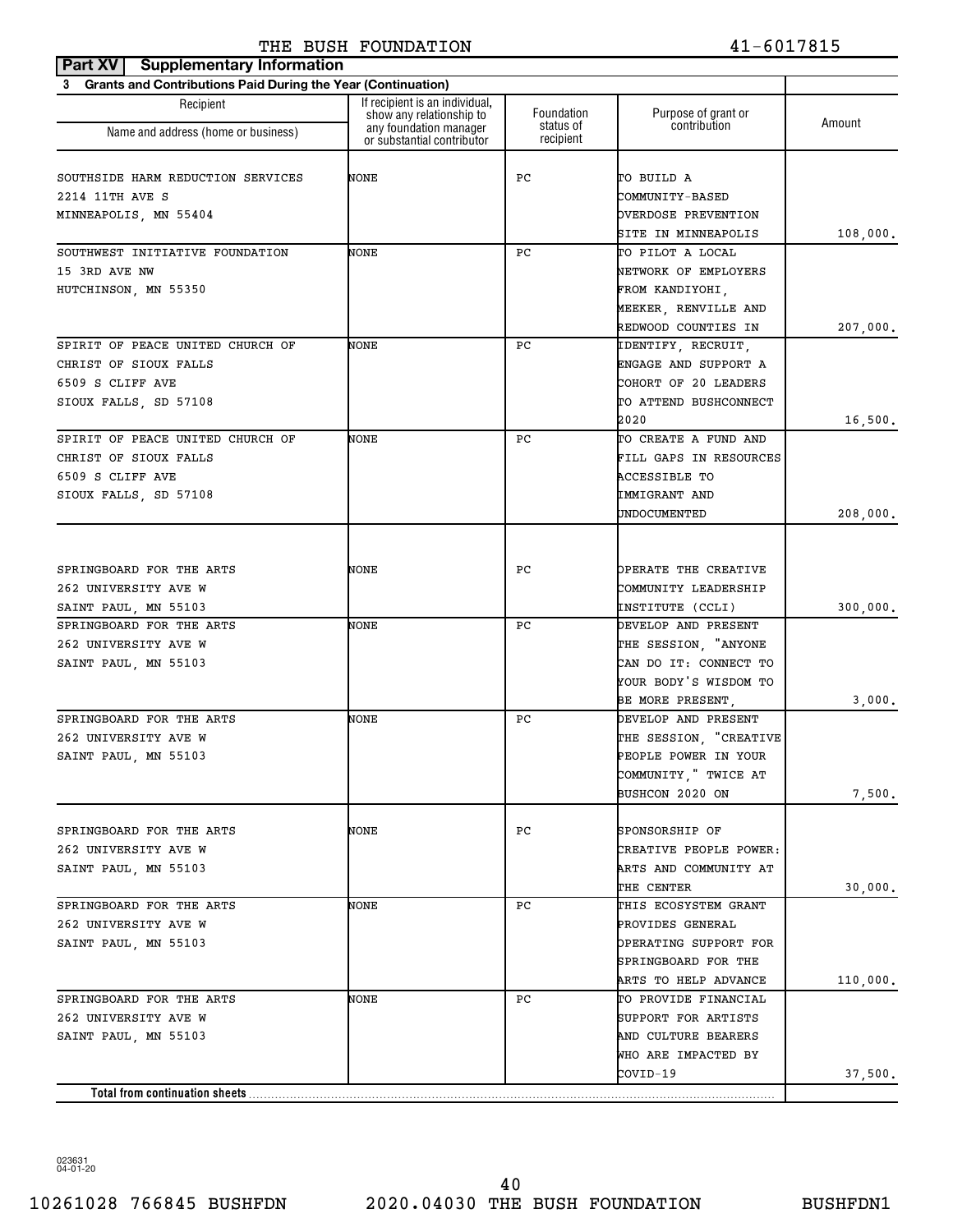## **Part XV** Supplementary Information THE BUSH FOUNDATION 41-6017815

| <b>Grants and Contributions Paid During the Year (Continuation)</b><br>3                                                                  |                                                                                  |                        |                                                                                                                          |          |
|-------------------------------------------------------------------------------------------------------------------------------------------|----------------------------------------------------------------------------------|------------------------|--------------------------------------------------------------------------------------------------------------------------|----------|
| Recipient                                                                                                                                 | If recipient is an individual.                                                   | Foundation             |                                                                                                                          |          |
| Name and address (home or business)                                                                                                       | show any relationship to<br>any foundation manager<br>or substantial contributor | status of<br>recipient | Purpose of grant or<br>contribution                                                                                      | Amount   |
| STATE OF MINNESOTA, DEPARTMENT OF<br>HEALTH<br>GOLDEN RULE BUILDING 85 E 7TH PL PO<br>BOX 64882 SAINT PAUL, MN 55164-0882                 | NONE                                                                             | GOV                    | IDENTIFY, RECRUIT,<br>ENGAGE AND SUPPORT A<br>COHORT OF 20 LEADERS<br>TO ATTEND BUSHCONNECT<br>2020                      | 11,500.  |
| STATE OF MINNESOTA, DEPARTMENT OF<br>MANAGEMENT AND BUDGET<br>400 CENTENNIAL OFFICE BLDG 658 CEDAR<br>ST SAINT PAUL, MN 55155             | NONE                                                                             | GOV                    | TO SUPPORT<br>STATE/TRIBAL RELATIONS<br>LEADERSHIP POSITION                                                              | 300,000. |
| STATE OF NORTH DAKOTA, DEPARTMENT OF<br>COMMERCE<br>1600 E CENTURY AVE STE 2<br>BISMARCK, ND 58503                                        | NONE                                                                             | GOV                    | SPONSORSHIP OF 2020<br>NORTH DAKOTA MAIN<br>STREET SUMMIT                                                                | 15,000.  |
| STATE OF NORTH DAKOTA, NORTH DAKOTA<br>INDIAN AFFAIRS COMMISSION<br>600 E BOULEVARD AVE 1ST FL JUDICIAL<br>WING RM 117 BISMARCK, ND 58505 | NONE                                                                             | GOV                    | TO ACCELERATE THE<br>ADOPTION OF NATIVE<br><b>EDUCATION STANDARDS</b><br>AND CURRICULUM IN BOTH<br>TRIBAL AND NON-TRIBAL | 150,000. |
| STATE OF NORTH DAKOTA, OFFICE OF THE<br><b>GOVERNOR</b><br>600 E BOULEVARD AVENUE<br>BISMARCK, ND 58505-0001                              | NONE                                                                             | GOV                    | SPONSORSHIP OF THE 4TH<br>ANNUAL GOVERNORS<br>SUMMIT ON INNOVATIVE<br><b>EDUCATION</b>                                   | 25,000.  |
| STATE OF SOUTH DAKOTA, DEPARTMENT OF<br>TRIBAL RELATIONS<br>302 E DAKOTA<br>PIERRE, SD 57501                                              | NONE                                                                             | GOV                    | TO ACCELERATE THE<br>ADOPTION OF NATIVE<br><b>EDUCATION STANDARDS</b><br>AND CURRICULUM IN BOTH<br>TRIBAL AND NON-TRIBAL | 150,000. |
| TASKS UNLIMITED, INC<br>2419 NICOLLET AVE S<br>MINNEAPOLIS, MN 55404-3450                                                                 | NONE                                                                             | РC                     | TO DEVELOP A<br>LOW-BARRIER HOUSING<br>MODEL THAT CAN PROVIDE<br>STABLE HOUSING FOR<br>INDIVIDUALS                       | 206,000. |
| TEDXMINNEAPOLIS<br>719 MAGNOLIA AVE E<br>SAINT PAUL, MN 55106                                                                             | NONE                                                                             | PС                     | SPONSORSHIP OF<br>TEDXMINNEAPOLIS                                                                                        | 20,000.  |
| THE AVALON CHARTER SCHOOL<br>700 GLENDALE ST<br>SAINT PAUL, MN 55114                                                                      | NONE                                                                             | РC                     | SUPPORT FOR AVALON<br>SCHOOL TO INVEST IN<br>THE DEVELOPMENT OF A<br>NETWORK OF SCHOOLS<br>THAT FOCUS ON                 | 135,000. |
| THE CONSENSUS COUNCIL, INC<br>1003 E INTERSTATE AVE STE 7<br>BISMARCK, ND 58503                                                           | NONE                                                                             | РC                     | TO CONTINUE TO<br>ADMINISTER A COMMUNITY<br><b>INNOVATION GRANTS</b><br>PROGRAM THAT SUPPORTS<br>COMMUNITY               | 132,000. |
| Total from continuation sheets.                                                                                                           |                                                                                  |                        |                                                                                                                          |          |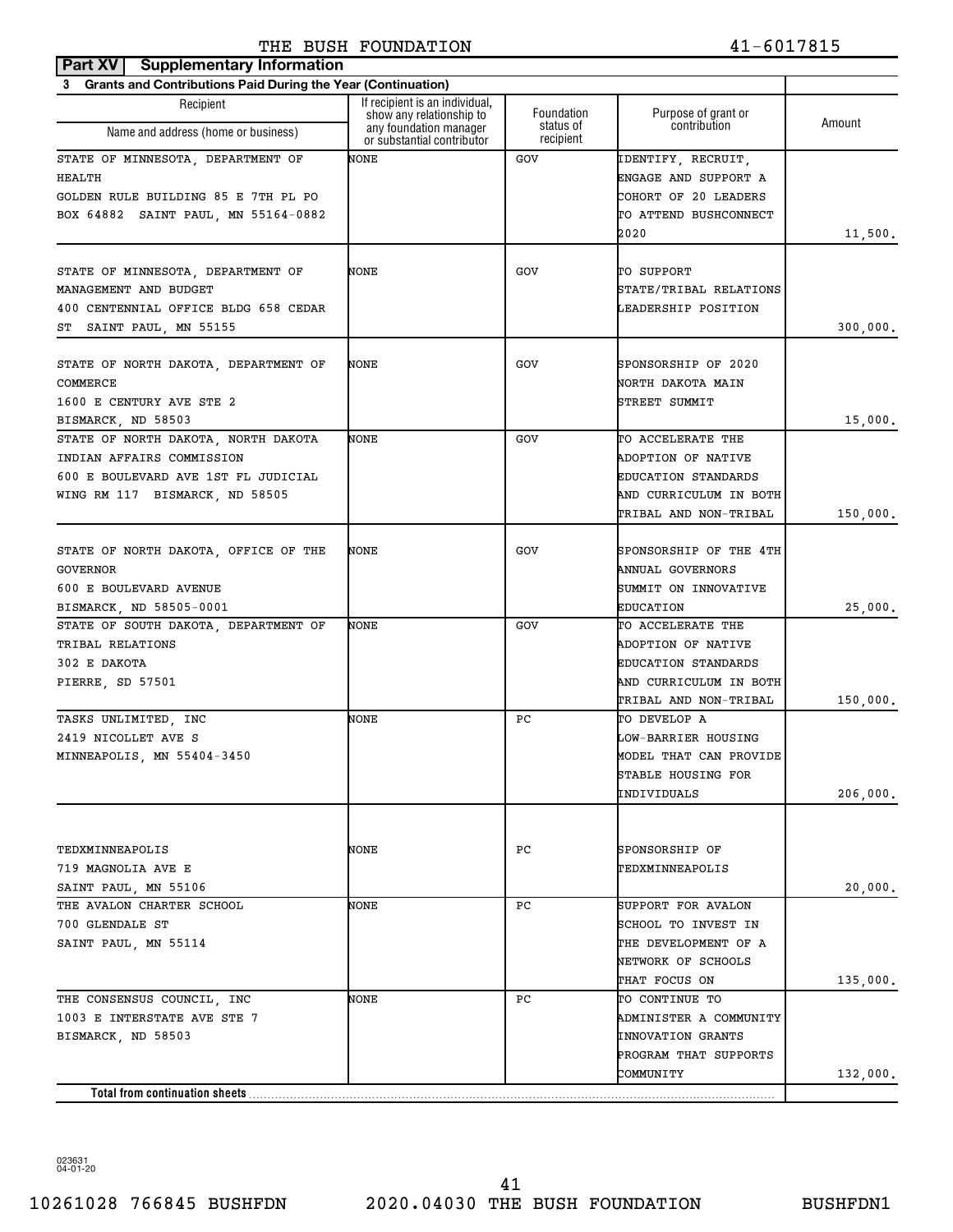| 3 Grants and Contributions Paid During the Year (Continuation)<br>If recipient is an individual,<br>Recipient<br>Foundation<br>Purpose of grant or<br>show any relationship to<br>Amount<br>status of<br>contribution<br>any foundation manager<br>Name and address (home or business)<br>recipient<br>or substantial contributor<br>NONE<br>РC<br>TO FACILITATE THE<br><b>EXPANSION OF</b><br>MINNESOTAS SAFE HARBOR<br>LAWS TO INCLUDE LABOR<br>TRAFFICKING<br>NONE<br>РC<br>TO BE A LEADER AND<br>LEARNER AS A MEMBER OF<br>COMMUNITY CREATIVITY<br>COHORT 2, A 3-YEAR<br>PARTICIPANT-LED<br>25,000.<br>NONE<br>РC<br>TO BE A LEADER AND<br>THE SEAD PROJECT<br>LEARNER AS A MEMBER OF<br>1007 W BROADWAY AVE<br>COMMUNITY CREATIVITY<br>MINNEAPOLIS, MN 55411<br>COHORT 2, A 3-YEAR<br>PARTICIPANT-LED<br>25,000.<br>NONE<br>РC<br>THIRD SECTOR NEW ENGLAND INC<br>BUSH FOUNDATION ANNUAL<br>89 SOUTH ST STE 700<br>MEMBERSHIP FOR<br>BOSTON, MA 02111<br>LEADERSHIP FUNDER<br>GROUP<br>10,000.<br>NONE<br>РC<br>TO BE A LEADER AND<br>THUNDER VALLEY COMMUNITY DEVELOPMENT<br>CORPORATION<br>LEARNER AS A MEMBER OF<br>COMMUNITY CREATIVITY<br>PO BOX 290<br>COHORT 2, A 3-YEAR<br>PORCUPINE, SD 57772<br>PARTICIPANT-LED<br>25,000.<br>NONE<br>РC<br>BUSH FOUNDATION ANNUAL<br>MEMBERSHIP DUES FOR<br>EMERGING PRACTITIONERS<br>IN PHILANTHROPY<br>NONE<br>РC<br>THIS ECOSYSTEM GRANT<br>PROVIDES GENERAL<br>OPERATING SUPPORT FOR<br>TIWAHE FOUNDATION TO<br><b>HELP ADVANCE ITS</b><br>NONE<br>TO ADAPT AND TEST AN<br>PC<br>ONLINE LEARNING MODEL<br>CREATED FOR STUDENTS<br>WITH SPECIAL NEEDS,<br>THEIR PARENTS, AND<br>TRIBAL NATIONS RESEARCH GROUP<br>NONE<br>PC<br>THIS ECOSYSTEM GRANT<br>PO BOX 1906<br>PROVIDES GENERAL<br>OPERATING SUPPORT FOR<br>BELCOURT, ND 58316<br>THE TRIBAL NATIONS<br>RESEARCH GROUP TO HELP<br>79,000.<br>NONE<br>TURTLE MOUNTAIN INDIAN HISTORICAL<br>PС<br>TO BE A LEADER AND<br>SOCIETY<br><b>LEARNER AS A MEMBER OF</b><br>PO BOX 900<br>COMMUNITY CREATIVITY<br>COHORT 2, A 3-YEAR<br>BELCOURT, ND 58316<br>PARTICIPANT-LED<br>25,000.<br>Total from continuation sheets | Part XV   Supplementary Information |  |          |
|----------------------------------------------------------------------------------------------------------------------------------------------------------------------------------------------------------------------------------------------------------------------------------------------------------------------------------------------------------------------------------------------------------------------------------------------------------------------------------------------------------------------------------------------------------------------------------------------------------------------------------------------------------------------------------------------------------------------------------------------------------------------------------------------------------------------------------------------------------------------------------------------------------------------------------------------------------------------------------------------------------------------------------------------------------------------------------------------------------------------------------------------------------------------------------------------------------------------------------------------------------------------------------------------------------------------------------------------------------------------------------------------------------------------------------------------------------------------------------------------------------------------------------------------------------------------------------------------------------------------------------------------------------------------------------------------------------------------------------------------------------------------------------------------------------------------------------------------------------------------------------------------------------------------------------------------------------------------------------------------------------------------------------------------------------------------------------------------------------------------------|-------------------------------------|--|----------|
|                                                                                                                                                                                                                                                                                                                                                                                                                                                                                                                                                                                                                                                                                                                                                                                                                                                                                                                                                                                                                                                                                                                                                                                                                                                                                                                                                                                                                                                                                                                                                                                                                                                                                                                                                                                                                                                                                                                                                                                                                                                                                                                            |                                     |  |          |
|                                                                                                                                                                                                                                                                                                                                                                                                                                                                                                                                                                                                                                                                                                                                                                                                                                                                                                                                                                                                                                                                                                                                                                                                                                                                                                                                                                                                                                                                                                                                                                                                                                                                                                                                                                                                                                                                                                                                                                                                                                                                                                                            |                                     |  |          |
|                                                                                                                                                                                                                                                                                                                                                                                                                                                                                                                                                                                                                                                                                                                                                                                                                                                                                                                                                                                                                                                                                                                                                                                                                                                                                                                                                                                                                                                                                                                                                                                                                                                                                                                                                                                                                                                                                                                                                                                                                                                                                                                            |                                     |  |          |
|                                                                                                                                                                                                                                                                                                                                                                                                                                                                                                                                                                                                                                                                                                                                                                                                                                                                                                                                                                                                                                                                                                                                                                                                                                                                                                                                                                                                                                                                                                                                                                                                                                                                                                                                                                                                                                                                                                                                                                                                                                                                                                                            | THE ENITAN STORY                    |  |          |
|                                                                                                                                                                                                                                                                                                                                                                                                                                                                                                                                                                                                                                                                                                                                                                                                                                                                                                                                                                                                                                                                                                                                                                                                                                                                                                                                                                                                                                                                                                                                                                                                                                                                                                                                                                                                                                                                                                                                                                                                                                                                                                                            | 7362 UNIVERSITY AVE STE 303         |  |          |
|                                                                                                                                                                                                                                                                                                                                                                                                                                                                                                                                                                                                                                                                                                                                                                                                                                                                                                                                                                                                                                                                                                                                                                                                                                                                                                                                                                                                                                                                                                                                                                                                                                                                                                                                                                                                                                                                                                                                                                                                                                                                                                                            | FRIDLEY, MN 55432                   |  |          |
|                                                                                                                                                                                                                                                                                                                                                                                                                                                                                                                                                                                                                                                                                                                                                                                                                                                                                                                                                                                                                                                                                                                                                                                                                                                                                                                                                                                                                                                                                                                                                                                                                                                                                                                                                                                                                                                                                                                                                                                                                                                                                                                            |                                     |  |          |
|                                                                                                                                                                                                                                                                                                                                                                                                                                                                                                                                                                                                                                                                                                                                                                                                                                                                                                                                                                                                                                                                                                                                                                                                                                                                                                                                                                                                                                                                                                                                                                                                                                                                                                                                                                                                                                                                                                                                                                                                                                                                                                                            |                                     |  | 110,000. |
|                                                                                                                                                                                                                                                                                                                                                                                                                                                                                                                                                                                                                                                                                                                                                                                                                                                                                                                                                                                                                                                                                                                                                                                                                                                                                                                                                                                                                                                                                                                                                                                                                                                                                                                                                                                                                                                                                                                                                                                                                                                                                                                            | THE MATTHEWS OPERA HOUSE AND ARTS   |  |          |
|                                                                                                                                                                                                                                                                                                                                                                                                                                                                                                                                                                                                                                                                                                                                                                                                                                                                                                                                                                                                                                                                                                                                                                                                                                                                                                                                                                                                                                                                                                                                                                                                                                                                                                                                                                                                                                                                                                                                                                                                                                                                                                                            | CENTER                              |  |          |
|                                                                                                                                                                                                                                                                                                                                                                                                                                                                                                                                                                                                                                                                                                                                                                                                                                                                                                                                                                                                                                                                                                                                                                                                                                                                                                                                                                                                                                                                                                                                                                                                                                                                                                                                                                                                                                                                                                                                                                                                                                                                                                                            | 612 N MAIN ST                       |  |          |
|                                                                                                                                                                                                                                                                                                                                                                                                                                                                                                                                                                                                                                                                                                                                                                                                                                                                                                                                                                                                                                                                                                                                                                                                                                                                                                                                                                                                                                                                                                                                                                                                                                                                                                                                                                                                                                                                                                                                                                                                                                                                                                                            | SPEARFISH, SD 57783                 |  |          |
|                                                                                                                                                                                                                                                                                                                                                                                                                                                                                                                                                                                                                                                                                                                                                                                                                                                                                                                                                                                                                                                                                                                                                                                                                                                                                                                                                                                                                                                                                                                                                                                                                                                                                                                                                                                                                                                                                                                                                                                                                                                                                                                            |                                     |  |          |
|                                                                                                                                                                                                                                                                                                                                                                                                                                                                                                                                                                                                                                                                                                                                                                                                                                                                                                                                                                                                                                                                                                                                                                                                                                                                                                                                                                                                                                                                                                                                                                                                                                                                                                                                                                                                                                                                                                                                                                                                                                                                                                                            |                                     |  |          |
|                                                                                                                                                                                                                                                                                                                                                                                                                                                                                                                                                                                                                                                                                                                                                                                                                                                                                                                                                                                                                                                                                                                                                                                                                                                                                                                                                                                                                                                                                                                                                                                                                                                                                                                                                                                                                                                                                                                                                                                                                                                                                                                            |                                     |  |          |
|                                                                                                                                                                                                                                                                                                                                                                                                                                                                                                                                                                                                                                                                                                                                                                                                                                                                                                                                                                                                                                                                                                                                                                                                                                                                                                                                                                                                                                                                                                                                                                                                                                                                                                                                                                                                                                                                                                                                                                                                                                                                                                                            |                                     |  |          |
|                                                                                                                                                                                                                                                                                                                                                                                                                                                                                                                                                                                                                                                                                                                                                                                                                                                                                                                                                                                                                                                                                                                                                                                                                                                                                                                                                                                                                                                                                                                                                                                                                                                                                                                                                                                                                                                                                                                                                                                                                                                                                                                            |                                     |  |          |
|                                                                                                                                                                                                                                                                                                                                                                                                                                                                                                                                                                                                                                                                                                                                                                                                                                                                                                                                                                                                                                                                                                                                                                                                                                                                                                                                                                                                                                                                                                                                                                                                                                                                                                                                                                                                                                                                                                                                                                                                                                                                                                                            |                                     |  |          |
|                                                                                                                                                                                                                                                                                                                                                                                                                                                                                                                                                                                                                                                                                                                                                                                                                                                                                                                                                                                                                                                                                                                                                                                                                                                                                                                                                                                                                                                                                                                                                                                                                                                                                                                                                                                                                                                                                                                                                                                                                                                                                                                            |                                     |  |          |
|                                                                                                                                                                                                                                                                                                                                                                                                                                                                                                                                                                                                                                                                                                                                                                                                                                                                                                                                                                                                                                                                                                                                                                                                                                                                                                                                                                                                                                                                                                                                                                                                                                                                                                                                                                                                                                                                                                                                                                                                                                                                                                                            |                                     |  |          |
|                                                                                                                                                                                                                                                                                                                                                                                                                                                                                                                                                                                                                                                                                                                                                                                                                                                                                                                                                                                                                                                                                                                                                                                                                                                                                                                                                                                                                                                                                                                                                                                                                                                                                                                                                                                                                                                                                                                                                                                                                                                                                                                            |                                     |  |          |
|                                                                                                                                                                                                                                                                                                                                                                                                                                                                                                                                                                                                                                                                                                                                                                                                                                                                                                                                                                                                                                                                                                                                                                                                                                                                                                                                                                                                                                                                                                                                                                                                                                                                                                                                                                                                                                                                                                                                                                                                                                                                                                                            |                                     |  |          |
|                                                                                                                                                                                                                                                                                                                                                                                                                                                                                                                                                                                                                                                                                                                                                                                                                                                                                                                                                                                                                                                                                                                                                                                                                                                                                                                                                                                                                                                                                                                                                                                                                                                                                                                                                                                                                                                                                                                                                                                                                                                                                                                            |                                     |  |          |
|                                                                                                                                                                                                                                                                                                                                                                                                                                                                                                                                                                                                                                                                                                                                                                                                                                                                                                                                                                                                                                                                                                                                                                                                                                                                                                                                                                                                                                                                                                                                                                                                                                                                                                                                                                                                                                                                                                                                                                                                                                                                                                                            |                                     |  |          |
|                                                                                                                                                                                                                                                                                                                                                                                                                                                                                                                                                                                                                                                                                                                                                                                                                                                                                                                                                                                                                                                                                                                                                                                                                                                                                                                                                                                                                                                                                                                                                                                                                                                                                                                                                                                                                                                                                                                                                                                                                                                                                                                            |                                     |  |          |
|                                                                                                                                                                                                                                                                                                                                                                                                                                                                                                                                                                                                                                                                                                                                                                                                                                                                                                                                                                                                                                                                                                                                                                                                                                                                                                                                                                                                                                                                                                                                                                                                                                                                                                                                                                                                                                                                                                                                                                                                                                                                                                                            |                                     |  |          |
|                                                                                                                                                                                                                                                                                                                                                                                                                                                                                                                                                                                                                                                                                                                                                                                                                                                                                                                                                                                                                                                                                                                                                                                                                                                                                                                                                                                                                                                                                                                                                                                                                                                                                                                                                                                                                                                                                                                                                                                                                                                                                                                            |                                     |  |          |
|                                                                                                                                                                                                                                                                                                                                                                                                                                                                                                                                                                                                                                                                                                                                                                                                                                                                                                                                                                                                                                                                                                                                                                                                                                                                                                                                                                                                                                                                                                                                                                                                                                                                                                                                                                                                                                                                                                                                                                                                                                                                                                                            |                                     |  |          |
|                                                                                                                                                                                                                                                                                                                                                                                                                                                                                                                                                                                                                                                                                                                                                                                                                                                                                                                                                                                                                                                                                                                                                                                                                                                                                                                                                                                                                                                                                                                                                                                                                                                                                                                                                                                                                                                                                                                                                                                                                                                                                                                            | TIDES CENTER                        |  |          |
|                                                                                                                                                                                                                                                                                                                                                                                                                                                                                                                                                                                                                                                                                                                                                                                                                                                                                                                                                                                                                                                                                                                                                                                                                                                                                                                                                                                                                                                                                                                                                                                                                                                                                                                                                                                                                                                                                                                                                                                                                                                                                                                            | PO BOX 29907                        |  |          |
|                                                                                                                                                                                                                                                                                                                                                                                                                                                                                                                                                                                                                                                                                                                                                                                                                                                                                                                                                                                                                                                                                                                                                                                                                                                                                                                                                                                                                                                                                                                                                                                                                                                                                                                                                                                                                                                                                                                                                                                                                                                                                                                            | SAN FRANCISCO, CA 94129-0907        |  |          |
|                                                                                                                                                                                                                                                                                                                                                                                                                                                                                                                                                                                                                                                                                                                                                                                                                                                                                                                                                                                                                                                                                                                                                                                                                                                                                                                                                                                                                                                                                                                                                                                                                                                                                                                                                                                                                                                                                                                                                                                                                                                                                                                            |                                     |  | 12,500.  |
|                                                                                                                                                                                                                                                                                                                                                                                                                                                                                                                                                                                                                                                                                                                                                                                                                                                                                                                                                                                                                                                                                                                                                                                                                                                                                                                                                                                                                                                                                                                                                                                                                                                                                                                                                                                                                                                                                                                                                                                                                                                                                                                            | TIWAHE FOUNDATION                   |  |          |
|                                                                                                                                                                                                                                                                                                                                                                                                                                                                                                                                                                                                                                                                                                                                                                                                                                                                                                                                                                                                                                                                                                                                                                                                                                                                                                                                                                                                                                                                                                                                                                                                                                                                                                                                                                                                                                                                                                                                                                                                                                                                                                                            | 570 N ASBURY ST STE 104             |  |          |
|                                                                                                                                                                                                                                                                                                                                                                                                                                                                                                                                                                                                                                                                                                                                                                                                                                                                                                                                                                                                                                                                                                                                                                                                                                                                                                                                                                                                                                                                                                                                                                                                                                                                                                                                                                                                                                                                                                                                                                                                                                                                                                                            | SAINT PAUL, MN 55104                |  |          |
|                                                                                                                                                                                                                                                                                                                                                                                                                                                                                                                                                                                                                                                                                                                                                                                                                                                                                                                                                                                                                                                                                                                                                                                                                                                                                                                                                                                                                                                                                                                                                                                                                                                                                                                                                                                                                                                                                                                                                                                                                                                                                                                            |                                     |  |          |
|                                                                                                                                                                                                                                                                                                                                                                                                                                                                                                                                                                                                                                                                                                                                                                                                                                                                                                                                                                                                                                                                                                                                                                                                                                                                                                                                                                                                                                                                                                                                                                                                                                                                                                                                                                                                                                                                                                                                                                                                                                                                                                                            |                                     |  | 110,000. |
|                                                                                                                                                                                                                                                                                                                                                                                                                                                                                                                                                                                                                                                                                                                                                                                                                                                                                                                                                                                                                                                                                                                                                                                                                                                                                                                                                                                                                                                                                                                                                                                                                                                                                                                                                                                                                                                                                                                                                                                                                                                                                                                            | TNT KID'S FITNESS                   |  |          |
|                                                                                                                                                                                                                                                                                                                                                                                                                                                                                                                                                                                                                                                                                                                                                                                                                                                                                                                                                                                                                                                                                                                                                                                                                                                                                                                                                                                                                                                                                                                                                                                                                                                                                                                                                                                                                                                                                                                                                                                                                                                                                                                            | 2800 MAIN AVE                       |  |          |
|                                                                                                                                                                                                                                                                                                                                                                                                                                                                                                                                                                                                                                                                                                                                                                                                                                                                                                                                                                                                                                                                                                                                                                                                                                                                                                                                                                                                                                                                                                                                                                                                                                                                                                                                                                                                                                                                                                                                                                                                                                                                                                                            | FARGO, ND 58103                     |  |          |
|                                                                                                                                                                                                                                                                                                                                                                                                                                                                                                                                                                                                                                                                                                                                                                                                                                                                                                                                                                                                                                                                                                                                                                                                                                                                                                                                                                                                                                                                                                                                                                                                                                                                                                                                                                                                                                                                                                                                                                                                                                                                                                                            |                                     |  |          |
|                                                                                                                                                                                                                                                                                                                                                                                                                                                                                                                                                                                                                                                                                                                                                                                                                                                                                                                                                                                                                                                                                                                                                                                                                                                                                                                                                                                                                                                                                                                                                                                                                                                                                                                                                                                                                                                                                                                                                                                                                                                                                                                            |                                     |  | 206,500. |
|                                                                                                                                                                                                                                                                                                                                                                                                                                                                                                                                                                                                                                                                                                                                                                                                                                                                                                                                                                                                                                                                                                                                                                                                                                                                                                                                                                                                                                                                                                                                                                                                                                                                                                                                                                                                                                                                                                                                                                                                                                                                                                                            |                                     |  |          |
|                                                                                                                                                                                                                                                                                                                                                                                                                                                                                                                                                                                                                                                                                                                                                                                                                                                                                                                                                                                                                                                                                                                                                                                                                                                                                                                                                                                                                                                                                                                                                                                                                                                                                                                                                                                                                                                                                                                                                                                                                                                                                                                            |                                     |  |          |
|                                                                                                                                                                                                                                                                                                                                                                                                                                                                                                                                                                                                                                                                                                                                                                                                                                                                                                                                                                                                                                                                                                                                                                                                                                                                                                                                                                                                                                                                                                                                                                                                                                                                                                                                                                                                                                                                                                                                                                                                                                                                                                                            |                                     |  |          |
|                                                                                                                                                                                                                                                                                                                                                                                                                                                                                                                                                                                                                                                                                                                                                                                                                                                                                                                                                                                                                                                                                                                                                                                                                                                                                                                                                                                                                                                                                                                                                                                                                                                                                                                                                                                                                                                                                                                                                                                                                                                                                                                            |                                     |  |          |
|                                                                                                                                                                                                                                                                                                                                                                                                                                                                                                                                                                                                                                                                                                                                                                                                                                                                                                                                                                                                                                                                                                                                                                                                                                                                                                                                                                                                                                                                                                                                                                                                                                                                                                                                                                                                                                                                                                                                                                                                                                                                                                                            |                                     |  |          |
|                                                                                                                                                                                                                                                                                                                                                                                                                                                                                                                                                                                                                                                                                                                                                                                                                                                                                                                                                                                                                                                                                                                                                                                                                                                                                                                                                                                                                                                                                                                                                                                                                                                                                                                                                                                                                                                                                                                                                                                                                                                                                                                            |                                     |  |          |
|                                                                                                                                                                                                                                                                                                                                                                                                                                                                                                                                                                                                                                                                                                                                                                                                                                                                                                                                                                                                                                                                                                                                                                                                                                                                                                                                                                                                                                                                                                                                                                                                                                                                                                                                                                                                                                                                                                                                                                                                                                                                                                                            |                                     |  |          |
|                                                                                                                                                                                                                                                                                                                                                                                                                                                                                                                                                                                                                                                                                                                                                                                                                                                                                                                                                                                                                                                                                                                                                                                                                                                                                                                                                                                                                                                                                                                                                                                                                                                                                                                                                                                                                                                                                                                                                                                                                                                                                                                            |                                     |  |          |
|                                                                                                                                                                                                                                                                                                                                                                                                                                                                                                                                                                                                                                                                                                                                                                                                                                                                                                                                                                                                                                                                                                                                                                                                                                                                                                                                                                                                                                                                                                                                                                                                                                                                                                                                                                                                                                                                                                                                                                                                                                                                                                                            |                                     |  |          |
|                                                                                                                                                                                                                                                                                                                                                                                                                                                                                                                                                                                                                                                                                                                                                                                                                                                                                                                                                                                                                                                                                                                                                                                                                                                                                                                                                                                                                                                                                                                                                                                                                                                                                                                                                                                                                                                                                                                                                                                                                                                                                                                            |                                     |  |          |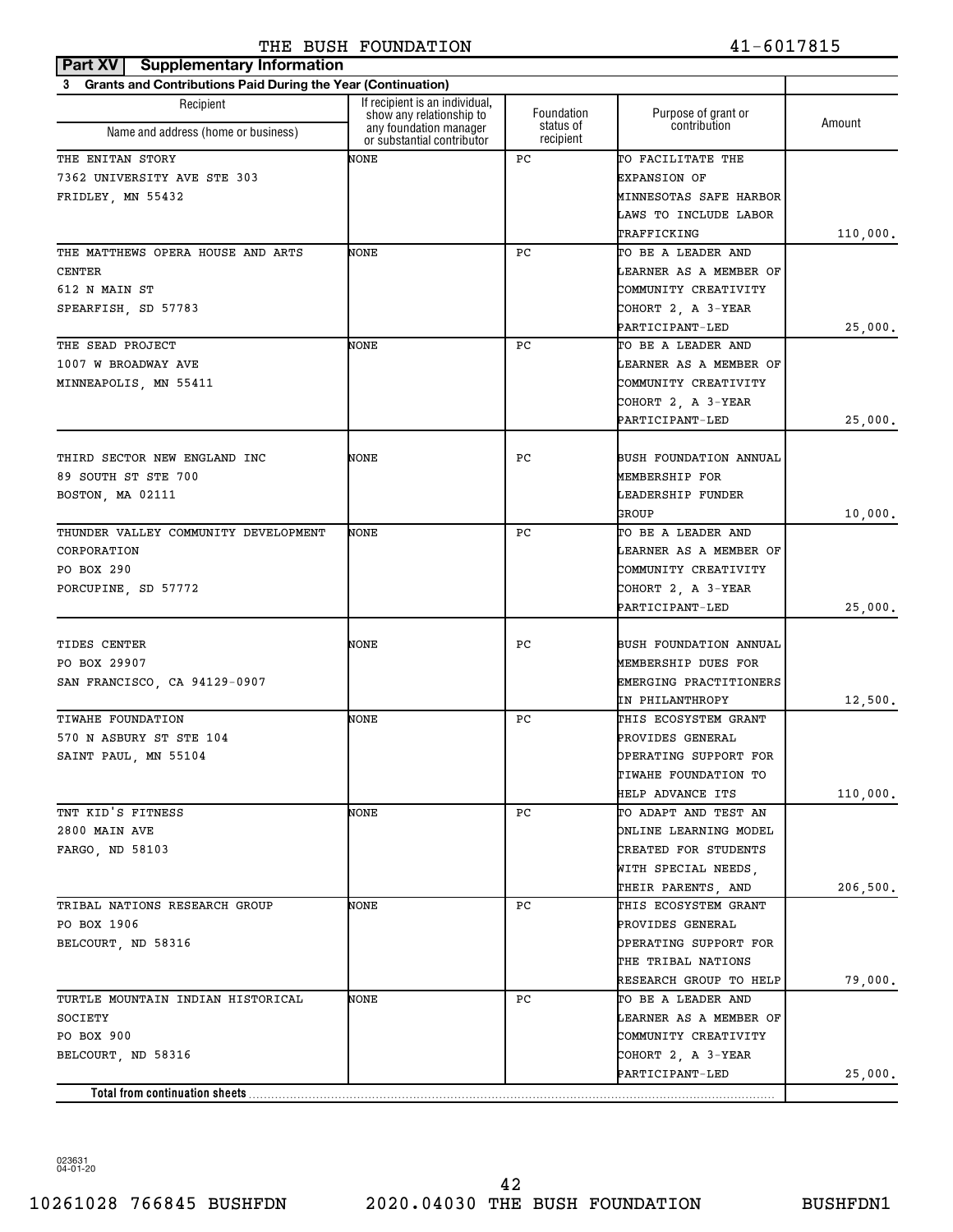| Part XV   Supplementary Information                            |                                                            |                         |                                     |          |
|----------------------------------------------------------------|------------------------------------------------------------|-------------------------|-------------------------------------|----------|
| 3 Grants and Contributions Paid During the Year (Continuation) |                                                            |                         |                                     |          |
| Recipient                                                      | If recipient is an individual,<br>show any relationship to | Foundation<br>status of | Purpose of grant or<br>contribution | Amount   |
| Name and address (home or business)                            | any foundation manager<br>or substantial contributor       | recipient               |                                     |          |
| TUTTLE RURAL INNOVATION CORPORATION                            | NONE                                                       | РC                      | TO CREATE A RURAL                   |          |
| 100 3RD AVE W                                                  |                                                            |                         | COMMUNITY AND ECONOMY               |          |
| TUTTLE, ND 58488                                               |                                                            |                         | THAT EXISTS AT THE                  |          |
|                                                                |                                                            |                         | INTERSECTION OF FOOD,               |          |
|                                                                |                                                            |                         | ART AND                             | 90,000.  |
| TWIN CITIES MEDIA ALLIANCE                                     | NONE                                                       | РC                      | GENERAL OPERATING                   |          |
| 2525 E FRANKLIN AVE STE 250                                    |                                                            |                         | SUPPORT FOR TWIN                    |          |
| MINNEAPOLIS, MN 55406                                          |                                                            |                         | CITIES MEDIA ALLIANCE               |          |
|                                                                |                                                            |                         | TO HELP ADVANCE ITS                 |          |
|                                                                |                                                            |                         | CHARITABLE MISSION                  | 35,000.  |
|                                                                |                                                            |                         |                                     |          |
| TWIN CITIES PUBLIC TELEVISION, INC                             | NONE                                                       | РC                      | UNDERWRITING TO                     |          |
| 172 E 4TH ST                                                   |                                                            |                         | SUPPORT NEWS AND                    |          |
| SAINT PAUL, MN 55101                                           |                                                            |                         | PROGRAMMING PRODUCED                |          |
|                                                                |                                                            |                         | IN 2021                             | 44,200.  |
| UBUNTU INSTITUTE OF LEARNING                                   | NONE                                                       | РC                      | DEVELOP IMPACT                      |          |
| 127 W 7TH ST STE D                                             |                                                            |                         | INVESTING FUND FOR                  |          |
| LONG BEACH, CA 90813                                           |                                                            |                         | BLACK AND BROWN WOMEN               |          |
|                                                                |                                                            |                         | IN THE TWIN CITES                   |          |
|                                                                |                                                            |                         | <b>METRO</b>                        | 75,000.  |
|                                                                |                                                            |                         |                                     |          |
|                                                                |                                                            |                         |                                     |          |
| UNITED TRIBES TECHNICAL COLLEGE                                | NONE                                                       | РC                      | SPONSORSHIP OF THE                  |          |
| 3315 UNIVERSITY DR                                             |                                                            |                         | TRIBAL LEADERS SUMMIT               |          |
| BISMARCK, ND 58504                                             |                                                            |                         |                                     | 15,000.  |
|                                                                |                                                            |                         |                                     |          |
| UNITED WAY OF THE BLACK HILLS                                  | NONE                                                       | РC                      | STATEWIDE SURVEY OF                 |          |
| 621 6TH ST STE 100                                             |                                                            |                         | SOUTH DAKOTA                        |          |
| RAPID CITY, SD 57701                                           |                                                            |                         | NONPROFITS                          | 18,000.  |
| UNIVERSITY OF MINNESOTA FOUNDATION                             | NONE                                                       | РC                      | GENERAL OPERATING                   |          |
| 200 OAK ST SE STE 500                                          |                                                            |                         | SUPPORT FOR UNIVERSITY              |          |
| MINNEAPOLIS, MN 55455-2010                                     |                                                            |                         | OF MINNESOTA                        |          |
|                                                                |                                                            |                         | FOUNDATIONS WORK WITH               |          |
|                                                                |                                                            |                         | MINNESOTA CUP TO HELP               | 50,000.  |
| UNIVERSITY OF NOTRE DAME DU LAC                                | NONE                                                       | РC                      | THE UNIVERSITY OF                   |          |
| 400 MAIN BUILDING                                              |                                                            |                         | NOTRE DAME WILL                     |          |
| NOTRE DAME, IN 46556                                           |                                                            |                         | SUPPORT SIX PRIVATE                 |          |
|                                                                |                                                            |                         | K-12 SCHOOLS IN THE                 |          |
|                                                                |                                                            |                         | <b>BUSH FOUNDATION REGION</b>       | 274,333. |
| UNIVERSITY OF SOUTH DAKOTA                                     | NONE                                                       | GOV                     | ADVANCE CARE PLANNING               |          |
| 414 E CLARK ST                                                 |                                                            |                         | AND PALLIATIVE CARE:                |          |
| VERMILLION, SD 57069                                           |                                                            |                         | QUALITY CONVERSATIONS               |          |
|                                                                |                                                            |                         | TO GUIDE END OF LIFE                |          |
|                                                                |                                                            |                         | DECISIONS                           | 208,500. |
| VENN FOUNDATION                                                | NONE                                                       | РC                      | SUPPORT FOR WORK                    |          |
| 1900 BOHLAND AVE                                               |                                                            |                         | RELATED TO A                        |          |
| SAINT PAUL, MN 55116                                           |                                                            |                         | PROGRAM-RELATED                     |          |
|                                                                |                                                            |                         | INVESTMENT TO SUPPORT               |          |
|                                                                |                                                            |                         | EARLY STAGE SOCIAL                  | 50,000.  |
| Total from continuation sheets                                 |                                                            |                         |                                     |          |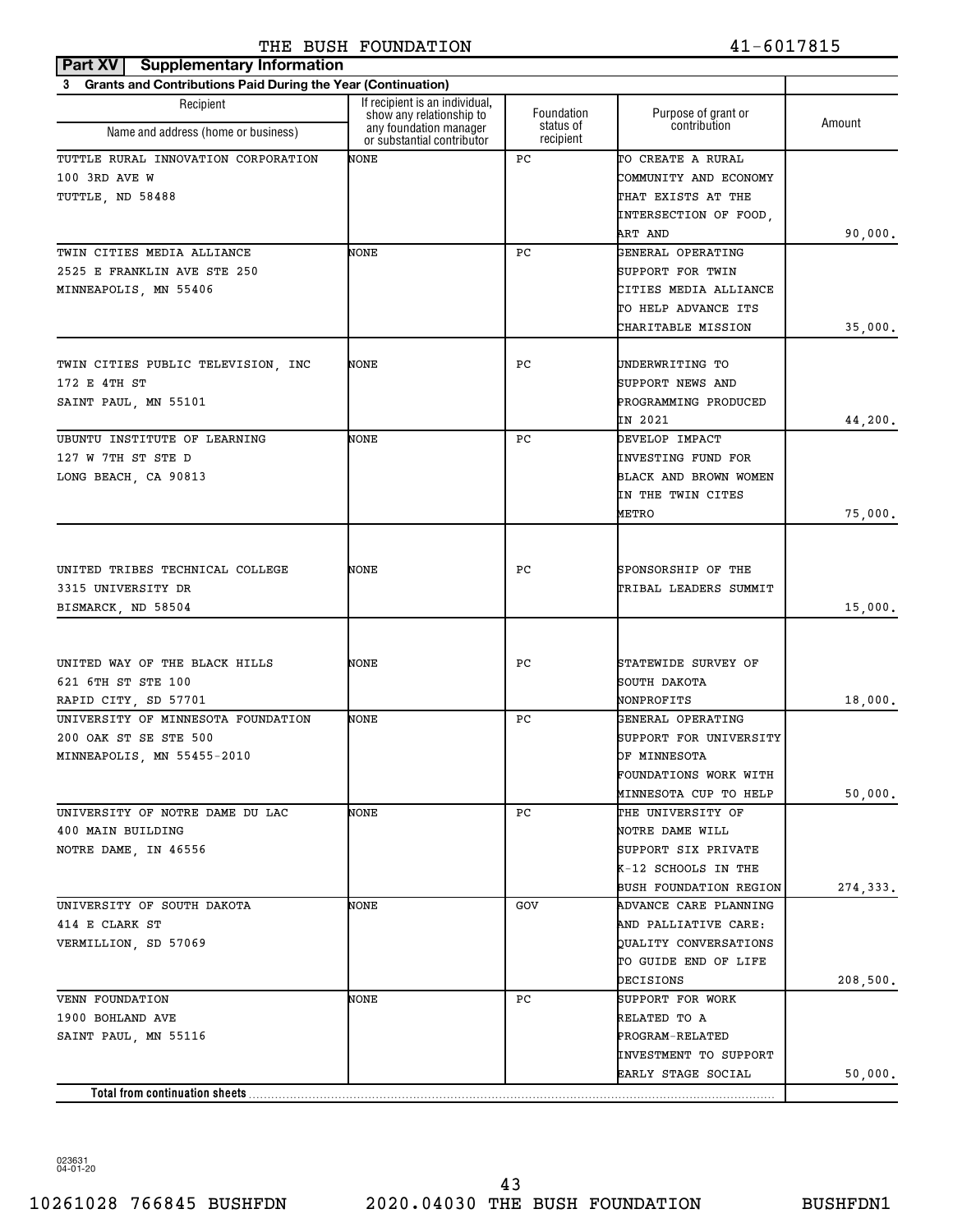| 3 Grants and Contributions Paid During the Year (Continuation)<br>If recipient is an individual,<br>Recipient<br>Foundation<br>Purpose of grant or<br>show any relationship to<br>Amount<br>contribution<br>status of<br>any foundation manager<br>Name and address (home or business)<br>recipient<br>or substantial contributor<br>VOICES FOR RACIAL JUSTICE<br>NONE<br>РC<br>SPONSORSHIP OF 2021<br>2525 E FRANKLIN AVE STE 301<br>MIDWEST MIXED<br>MINNEAPOLIS, MN 55406<br>CONFERENCE: UNITING<br>MULTIRACIAL NETWORKS | 10,000.  |
|-----------------------------------------------------------------------------------------------------------------------------------------------------------------------------------------------------------------------------------------------------------------------------------------------------------------------------------------------------------------------------------------------------------------------------------------------------------------------------------------------------------------------------|----------|
|                                                                                                                                                                                                                                                                                                                                                                                                                                                                                                                             |          |
|                                                                                                                                                                                                                                                                                                                                                                                                                                                                                                                             |          |
|                                                                                                                                                                                                                                                                                                                                                                                                                                                                                                                             |          |
|                                                                                                                                                                                                                                                                                                                                                                                                                                                                                                                             |          |
|                                                                                                                                                                                                                                                                                                                                                                                                                                                                                                                             |          |
|                                                                                                                                                                                                                                                                                                                                                                                                                                                                                                                             |          |
|                                                                                                                                                                                                                                                                                                                                                                                                                                                                                                                             |          |
|                                                                                                                                                                                                                                                                                                                                                                                                                                                                                                                             |          |
| WAYZATA HIGH SCHOOL<br>NONE<br>GOV<br>IN RECOGNITION OF THE                                                                                                                                                                                                                                                                                                                                                                                                                                                                 |          |
| 4955 PEONY LANE N<br>HUB WEB-BASED TEACHER                                                                                                                                                                                                                                                                                                                                                                                                                                                                                  |          |
| PLYMOUTH, MN 55446<br>PORTAL (LOCAL                                                                                                                                                                                                                                                                                                                                                                                                                                                                                         |          |
| GOVERNMENT INNOVATION                                                                                                                                                                                                                                                                                                                                                                                                                                                                                                       |          |
| AWARD WINNER - SCHOOL                                                                                                                                                                                                                                                                                                                                                                                                                                                                                                       | 5,000.   |
| WELCOME CENTER, INC<br>NONE<br>РC<br>TO BE A LEADER AND                                                                                                                                                                                                                                                                                                                                                                                                                                                                     |          |
| 111 N MAIN ST STE 101<br>LEARNER AS A MEMBER OF                                                                                                                                                                                                                                                                                                                                                                                                                                                                             |          |
| COMMUNITY CREATIVITY<br>AUSTIN, MN 55912                                                                                                                                                                                                                                                                                                                                                                                                                                                                                    |          |
| COHORT 2, A 3-YEAR                                                                                                                                                                                                                                                                                                                                                                                                                                                                                                          |          |
| PARTICIPANT-LED                                                                                                                                                                                                                                                                                                                                                                                                                                                                                                             | 25,000.  |
|                                                                                                                                                                                                                                                                                                                                                                                                                                                                                                                             |          |
| WEST CENTRAL INITIATIVE<br>NONE<br>РC<br>SPONSORSHIP OF LIVE                                                                                                                                                                                                                                                                                                                                                                                                                                                                |          |
| PO BOX 318                                                                                                                                                                                                                                                                                                                                                                                                                                                                                                                  |          |
| WIDE OPEN SUMMIT                                                                                                                                                                                                                                                                                                                                                                                                                                                                                                            |          |
| FERGUS FALLS, MN 56538-0318                                                                                                                                                                                                                                                                                                                                                                                                                                                                                                 | 15,000.  |
| WHITE EARTH BAND OF CHIPPEWA INDIANS<br>NONE<br>GOV<br>TO BE A LEADER AND                                                                                                                                                                                                                                                                                                                                                                                                                                                   |          |
| PO BOX 418<br>LEARNER AS A MEMBER OF                                                                                                                                                                                                                                                                                                                                                                                                                                                                                        |          |
| WHITE EARTH, MN 56591<br>COMMUNITY CREATIVITY                                                                                                                                                                                                                                                                                                                                                                                                                                                                               |          |
| COHORT 2, A 3-YEAR                                                                                                                                                                                                                                                                                                                                                                                                                                                                                                          |          |
| PARTICIPANT-LED                                                                                                                                                                                                                                                                                                                                                                                                                                                                                                             | 25,000.  |
| WHITE EARTH INVESTMENT INITIATIVE<br>NONE<br>РC<br>SUPPORT FOR WORK                                                                                                                                                                                                                                                                                                                                                                                                                                                         |          |
| 407 MAIN ST PO BOX 38<br>RELATED TO A                                                                                                                                                                                                                                                                                                                                                                                                                                                                                       |          |
| OGEMA, MN 56569<br>PROGRAM-RELATED<br>INVESTMENT INTENDED TO                                                                                                                                                                                                                                                                                                                                                                                                                                                                |          |
|                                                                                                                                                                                                                                                                                                                                                                                                                                                                                                                             | 100,000. |
| SUPPORT NATIVE-LED<br>WHITE EARTH LAND RECOVERY PROJECT<br>NONE<br>РC<br>TO BE A LEADER AND                                                                                                                                                                                                                                                                                                                                                                                                                                 |          |
| 607 MAIN AVE PO BOX 97<br>LEARNER AS A MEMBER OF                                                                                                                                                                                                                                                                                                                                                                                                                                                                            |          |
| COMMUNITY CREATIVITY                                                                                                                                                                                                                                                                                                                                                                                                                                                                                                        |          |
| CALLAWAY, MN 56521<br>COHORT 2, A 3-YEAR                                                                                                                                                                                                                                                                                                                                                                                                                                                                                    |          |
| PARTICIPANT-LED                                                                                                                                                                                                                                                                                                                                                                                                                                                                                                             | 25,000.  |
| WOMEN AND TECHNOLOGY - A PARTNERSHIP<br>NONE<br>PC.<br>IDENTIFY, RECRUIT,                                                                                                                                                                                                                                                                                                                                                                                                                                                   |          |
| 2720 E BROADWAY AVE #1<br>ENGAGE AND SUPPORT A                                                                                                                                                                                                                                                                                                                                                                                                                                                                              |          |
| BISMARCK, ND 58501<br>COHORT OF 20 LEADERS                                                                                                                                                                                                                                                                                                                                                                                                                                                                                  |          |
| TO ATTEND BUSHCONNECT                                                                                                                                                                                                                                                                                                                                                                                                                                                                                                       |          |
| 2020                                                                                                                                                                                                                                                                                                                                                                                                                                                                                                                        |          |
|                                                                                                                                                                                                                                                                                                                                                                                                                                                                                                                             | 23,500.  |
|                                                                                                                                                                                                                                                                                                                                                                                                                                                                                                                             |          |
| WOMEN AND TECHNOLOGY - A PARTNERSHIP<br>PС<br>SPONSORSHIP OF<br>NONE                                                                                                                                                                                                                                                                                                                                                                                                                                                        |          |
| 2720 E BROADWAY AVE #1<br>TEDXBISMARCK                                                                                                                                                                                                                                                                                                                                                                                                                                                                                      |          |
| BISMARCK, ND 58501                                                                                                                                                                                                                                                                                                                                                                                                                                                                                                          | 10,000.  |
| WOMEN AND TECHNOLOGY - A PARTNERSHIP<br>NONE<br>PC.<br>THIS ECOSYSTEM GRANT                                                                                                                                                                                                                                                                                                                                                                                                                                                 |          |
| 2720 E BROADWAY AVE #1<br>PROVIDES GENERAL                                                                                                                                                                                                                                                                                                                                                                                                                                                                                  |          |
| BISMARCK, ND 58501<br>OPERATING SUPPORT FOR                                                                                                                                                                                                                                                                                                                                                                                                                                                                                 |          |
| CENTER FOR TECHNOLOGY                                                                                                                                                                                                                                                                                                                                                                                                                                                                                                       |          |
| & BUSINESS TO HELP                                                                                                                                                                                                                                                                                                                                                                                                                                                                                                          | 110,000. |
| Total from continuation sheets                                                                                                                                                                                                                                                                                                                                                                                                                                                                                              |          |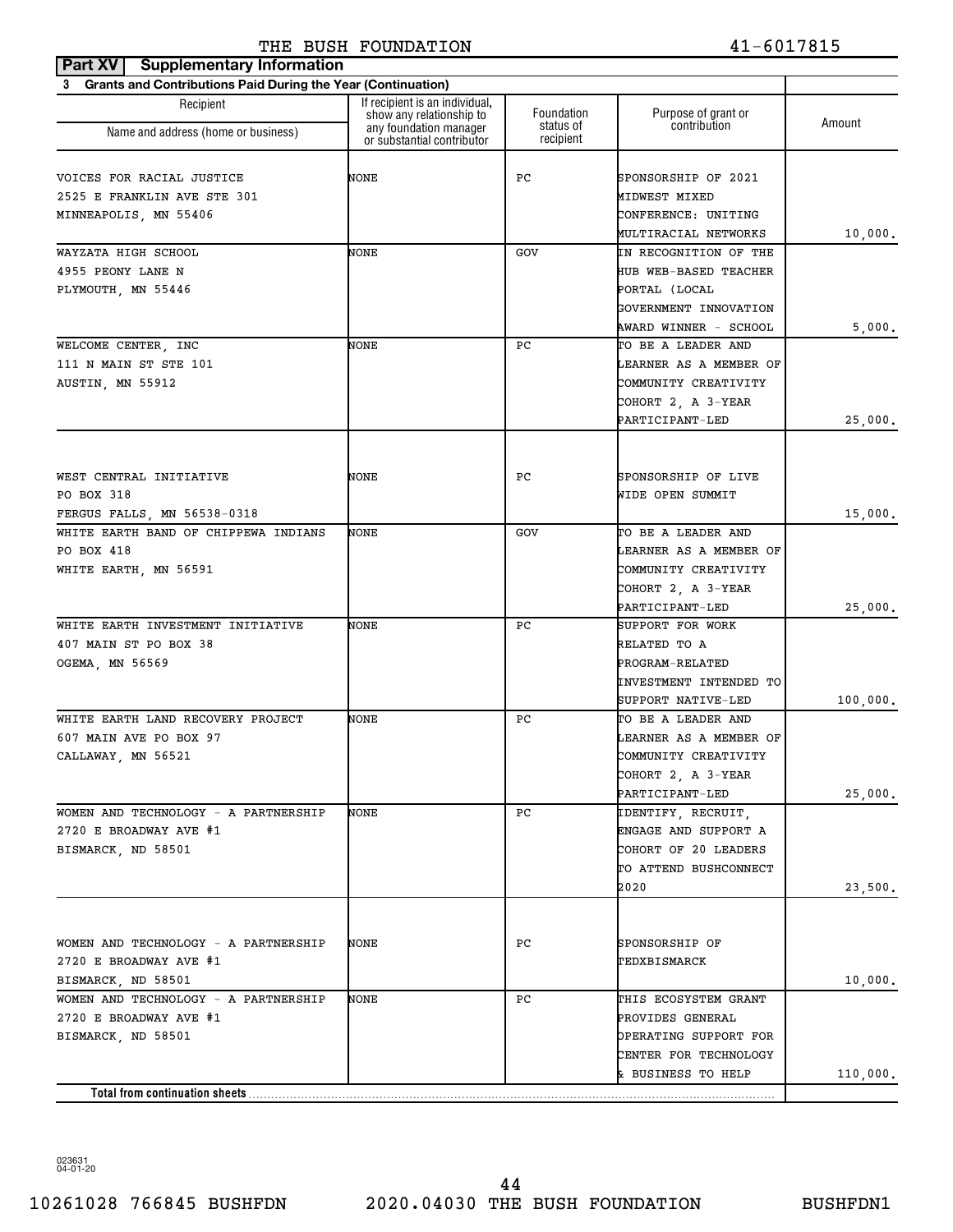| <b>Part XV</b> Supplementary Information                       |                                                            |                         |                                            |              |
|----------------------------------------------------------------|------------------------------------------------------------|-------------------------|--------------------------------------------|--------------|
| 3 Grants and Contributions Paid During the Year (Continuation) |                                                            |                         |                                            |              |
| Recipient                                                      | If recipient is an individual,<br>show any relationship to | Foundation<br>status of | Purpose of grant or<br>contribution        | Amount       |
| Name and address (home or business)                            | any foundation manager<br>or substantial contributor       | recipient               |                                            |              |
| WOMN ACT                                                       | NONE                                                       | РC                      | THE COVEN OFFERS BRAVE                     |              |
| 165 WESTERN AVE N STE 8                                        |                                                            |                         | SPACE TO CONNECT,                          |              |
| SAINT PAUL, MN 55102                                           |                                                            |                         | CENTERED ON THE                            |              |
|                                                                |                                                            |                         | EXPERIENCES OF WOMEN,                      |              |
|                                                                |                                                            |                         | NON-BINARY, AND TRANS                      | 15,000.      |
| YWCA OF MINNEAPOLIS                                            | NONE                                                       | PC                      | SPONSORSHIP OF YWCA                        |              |
| 1130 NICOLLET MALL                                             |                                                            |                         | MINNEAPOLIS FORUMS ON                      |              |
| MINNEAPOLIS, MN 55403-2475                                     |                                                            |                         | RACIAL EQUITY: ITS<br>TIME TO TALK: FORUMS |              |
|                                                                |                                                            |                         | ON RACE AND ITS TIME                       | 20,000.      |
|                                                                |                                                            |                         |                                            |              |
| BUSH FELLOWSHIP PROGRAM                                        | NONE                                                       | I                       | 2018 BUSH FELLOWSHIP                       |              |
| 101 E 5TH ST STE 2400                                          |                                                            |                         | PROGRAM                                    |              |
| SAINT PAUL, MN 55101                                           |                                                            |                         |                                            | 458,180.     |
|                                                                |                                                            |                         |                                            |              |
| BUSH FELLOWSHIP PROGRAM                                        | NONE                                                       | I                       | 2019 BUSH FELLOWSHIP                       |              |
| 101 E 5TH ST STE 2400                                          |                                                            |                         | PROGRAM                                    |              |
| SAINT PAUL, MN 55101                                           |                                                            |                         |                                            | 1, 117, 492. |
|                                                                |                                                            |                         |                                            |              |
|                                                                |                                                            |                         |                                            |              |
| BUSH FELLOWSHIP PROGRAM                                        | NONE                                                       | I                       | 2020 BUSH FELLOWSHIP                       |              |
| 101 E 5TH ST STE 2400                                          |                                                            |                         | PROGRAM                                    |              |
| SAINT PAUL, MN 55101                                           |                                                            |                         |                                            | 685,962.     |
|                                                                |                                                            |                         |                                            |              |
|                                                                |                                                            |                         |                                            |              |
|                                                                |                                                            |                         |                                            |              |
|                                                                |                                                            |                         |                                            |              |
|                                                                |                                                            |                         |                                            |              |
|                                                                |                                                            |                         |                                            |              |
|                                                                |                                                            |                         |                                            |              |
|                                                                |                                                            |                         |                                            |              |
|                                                                |                                                            |                         |                                            |              |
|                                                                |                                                            |                         |                                            |              |
|                                                                |                                                            |                         |                                            |              |
|                                                                |                                                            |                         |                                            |              |
|                                                                |                                                            |                         |                                            |              |
|                                                                |                                                            |                         |                                            |              |
|                                                                |                                                            |                         |                                            |              |
|                                                                |                                                            |                         |                                            |              |
|                                                                |                                                            |                         |                                            |              |
|                                                                |                                                            |                         |                                            |              |
|                                                                |                                                            |                         |                                            |              |
|                                                                |                                                            |                         |                                            |              |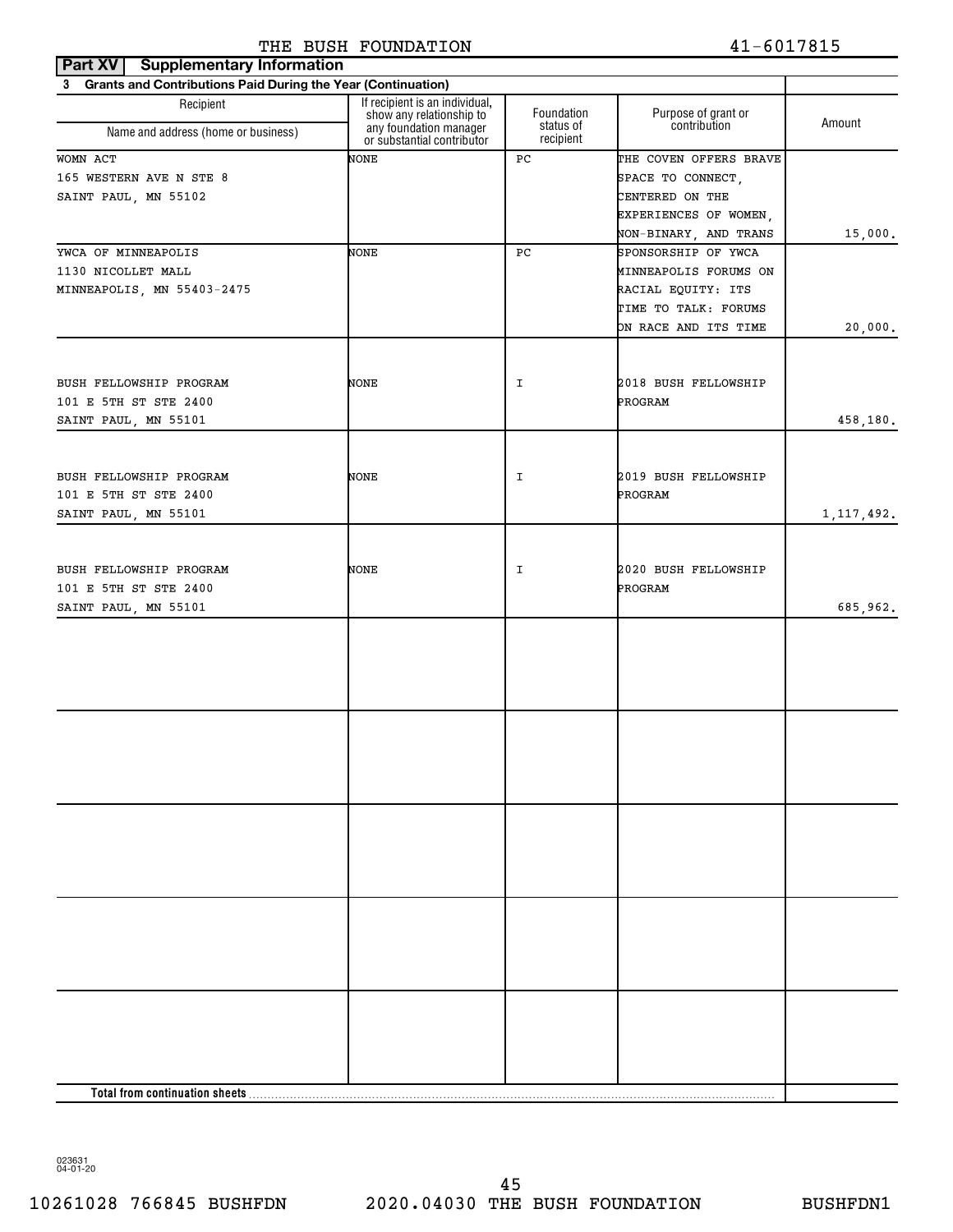| Part XV   Supplementary Information                                   |                                                            |                        |                        |             |
|-----------------------------------------------------------------------|------------------------------------------------------------|------------------------|------------------------|-------------|
| 3 Grants and Contributions Approved for Future Payment (Continuation) |                                                            |                        |                        |             |
| Recipient                                                             | If recipient is an individual,<br>show any relationship to | Foundation             | Purpose of grant or    | Amount      |
| Name and address (home or business)                                   | any foundation manager<br>or substantial contributor       | status of<br>recipient | contribution           |             |
| ART OF THE RURAL                                                      | NONE                                                       | РC                     | THIS ECOSYSTEM GRANT   |             |
| 960 WEST KING                                                         |                                                            |                        | PROVIDES GENERAL       |             |
| WINONA, MN 55987                                                      |                                                            |                        | OPERATING SUPPORT FOR  |             |
|                                                                       |                                                            |                        | ART OF THE RURAL TO    |             |
|                                                                       |                                                            |                        | HELP ADVANCE ITS       | 132,000.    |
|                                                                       |                                                            |                        |                        |             |
| ARTS MIDWEST                                                          | NONE                                                       | PС                     | <b>EVALUATION OF</b>   |             |
| 2908 HENNEPIN AVE STE 200                                             |                                                            |                        | COMMUNITY CREATIVITY   |             |
| MINNEAPOLIS, MN 55408                                                 |                                                            |                        | COHORT 2               | 50,000.     |
| ARTS SOUTH DAKOTA                                                     | NONE                                                       | РC                     | THIS ECOSYSTEM GRANT   |             |
| PO BOX 2496                                                           |                                                            |                        | PROVIDES GENERAL       |             |
| SIOUX FALLS, SD 57101-2496                                            |                                                            |                        | OPERATING SUPPORT FOR  |             |
|                                                                       |                                                            |                        | ARTS SOUTH DAKOTA TO   |             |
|                                                                       |                                                            |                        | HELP ADVANCE ITS       | 180,000.    |
| BLACK HILLS KNOWLEDGE NETWORK                                         | NONE                                                       | РC                     | <b>BENCHMARK DATA</b>  |             |
| 525 UNIVERSITY LOOP STE 202                                           |                                                            |                        | LABS/SOUTH DAKOTA      |             |
| RAPID CITY, SD 57701                                                  |                                                            |                        | DASHBOARD TO PROVIDE A |             |
|                                                                       |                                                            |                        | COMMON FOUNDATION OF   |             |
|                                                                       |                                                            |                        | DATA AND INDICATORS TO | 250,000.    |
| BLACK HILLS SPECIAL SERVICES                                          | NONE                                                       | РC                     | THIS ECOSYSTEM GRANT   |             |
| COOPERATIVE                                                           |                                                            |                        | PROVIDES GENERAL       |             |
| 2885 DICKSON DR PO BOX 218                                            |                                                            |                        | OPERATING SUPPORT FOR  |             |
| STURGIS, SD 57785                                                     |                                                            |                        | BLACK HILLS SPECIAL    |             |
|                                                                       |                                                            |                        | SERVICES COOPERATIVE   | 200,000.    |
| CENTER FOR ECONOMIC INCLUSION                                         | NONE                                                       | РC                     | THIS ECOSYSTEM GRANT   |             |
| 370 WABASHA ST N STE 900                                              |                                                            |                        | PROVIDES GENERAL       |             |
| SAINT PAUL, MN 55102                                                  |                                                            |                        | OPERATING SUPPORT FOR  |             |
|                                                                       |                                                            |                        | THE CENTER FOR         |             |
|                                                                       |                                                            |                        | ECONOMIC INCLUSION TO  | 200,000.    |
| CITIZENS LEAGUE                                                       | NONE                                                       | РC                     | THIS ECOSYSTEM GRANT   |             |
| 400 N ROBERT ST STE 1820                                              |                                                            |                        | PROVIDES GENERAL       |             |
| SAINT PAUL, MN 55101                                                  |                                                            |                        | OPERATING SUPPORT FOR  |             |
|                                                                       |                                                            |                        | THE CITIZENS LEAGUE TO |             |
|                                                                       |                                                            |                        | HELP ADVANCE ITS       | 200,000.    |
| COALITION OF ASIAN AMERICAN LEADERS                                   | NONE                                                       | PС                     | THIS ECOSYSTEM GRANT   |             |
| 941 LAFOND AVE STE 205                                                |                                                            |                        | PROVIDES GENERAL       |             |
| SAINT PAUL, MN 55104                                                  |                                                            |                        | OPERATING SUPPORT FOR  |             |
|                                                                       |                                                            |                        | COALITION OF ASIAN     |             |
|                                                                       |                                                            |                        | AMERICAN LEADERS TO    | 200,000.    |
|                                                                       |                                                            |                        |                        |             |
| COUNCIL ON FOUNDATIONS                                                | NONE                                                       | PС                     | BUSH FOUNDATION ANNUAL |             |
| 1255 23RD ST NW STE 200                                               |                                                            |                        | MEMBERSHIP DUES FOR    |             |
| WASHINGTON, DC 20037                                                  |                                                            |                        | COUNCIL ON FOUNDATIONS | 25,000.     |
| DAKOTA RESOURCES                                                      | NONE                                                       | PС                     | THIS ECOSYSTEM GRANT   |             |
| 25795 475TH AVE STE 1                                                 |                                                            |                        | PROVIDES GENERAL       |             |
| RENNER, SD 57055                                                      |                                                            |                        | OPERATING SUPPORT FOR  |             |
|                                                                       |                                                            |                        | DAKOTA RESOURCES TO    |             |
|                                                                       |                                                            |                        | HELP ADVANCE ITS       | 200,000.    |
| Total from continuation sheets                                        |                                                            |                        |                        | 12,515,038. |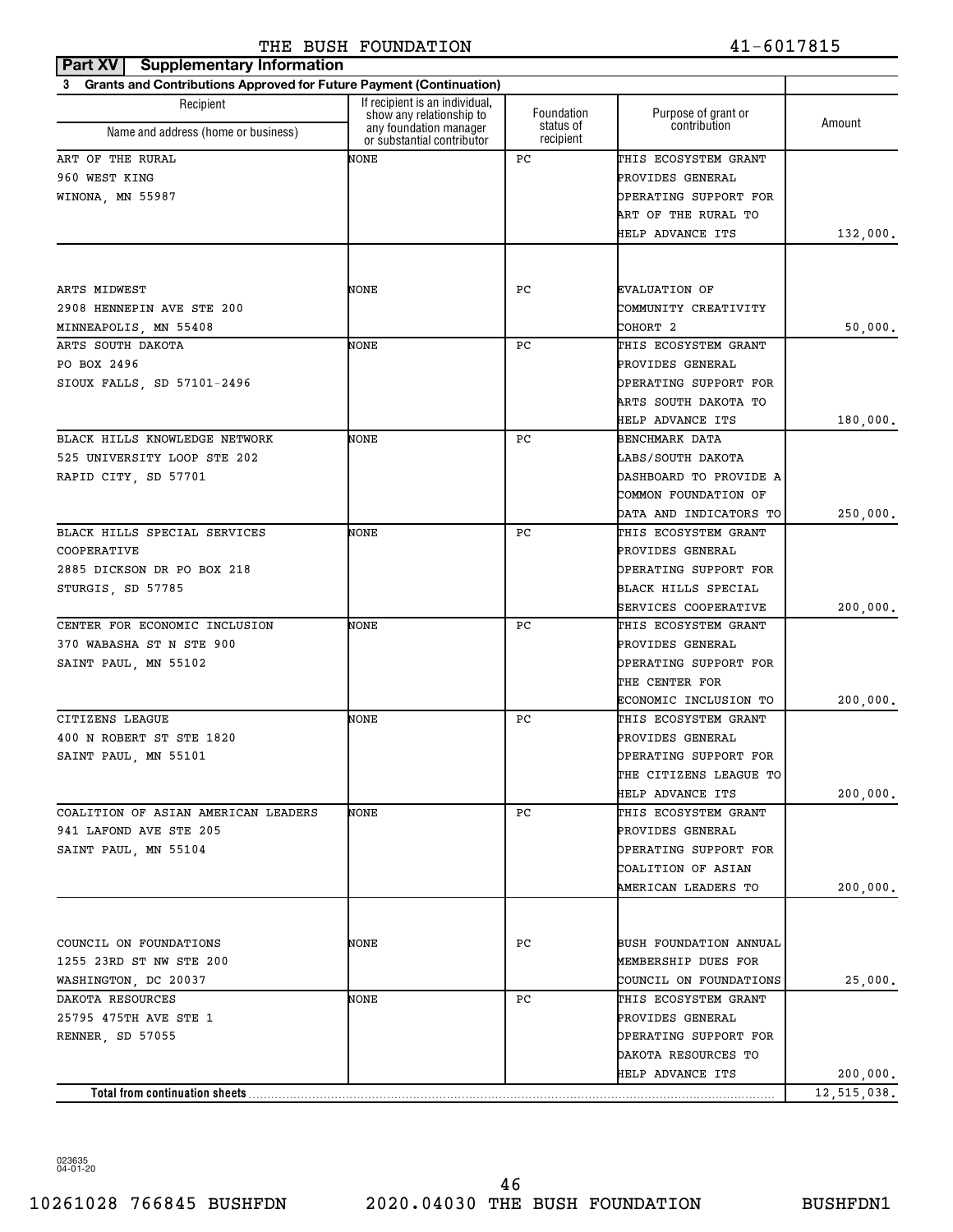| Part XV<br><b>Supplementary Information</b>                              |                                                            |                         |                                     |          |
|--------------------------------------------------------------------------|------------------------------------------------------------|-------------------------|-------------------------------------|----------|
| Grants and Contributions Approved for Future Payment (Continuation)<br>3 |                                                            |                         |                                     |          |
| Recipient                                                                | If recipient is an individual,<br>show any relationship to | Foundation<br>status of | Purpose of grant or<br>contribution | Amount   |
| Name and address (home or business)                                      | any foundation manager<br>or substantial contributor       | recipient               |                                     |          |
| EDUCATION EVOLVING                                                       | NONE                                                       | РC                      | THIS ECOSYSTEM GRANT                |          |
| 332 MINNESOTA ST, STE W1360                                              |                                                            |                         | PROVIDES GENERAL                    |          |
| SAINT PAUL, MN 55101                                                     |                                                            |                         | OPERATING SUPPORT FOR               |          |
|                                                                          |                                                            |                         | EDUCATION EVOLVING TO               |          |
|                                                                          |                                                            |                         | HELP ADVANCE ITS                    | 200,000. |
| EMERGING PRAIRIE                                                         | NONE                                                       | РC                      | THIS ECOSYSTEM GRANT                |          |
| C/O THE PRAIRIE DEN 122 1/2 BROADWAY N                                   |                                                            |                         | PROVIDES GENERAL                    |          |
| FARGO, ND 58102                                                          |                                                            |                         | OPERATING SUPPORT FOR               |          |
|                                                                          |                                                            |                         | EMERGING PRAIRIE TO                 |          |
|                                                                          |                                                            |                         | HELP ADVANCE ITS                    | 200,000. |
| ENHANCING AND STRENGTHENING NORTH                                        | NONE                                                       | РC                      | THIS ECOSYSTEM GRANT                |          |
| DAKOTA NONPROFITS & COMMUNITIES                                          |                                                            |                         | PROVIDES GENERAL                    |          |
| 18 2ND ST. SE STE 2 PO BOX 982                                           |                                                            |                         | OPERATING SUPPORT FOR               |          |
| MINOT, ND 58702-0982                                                     |                                                            |                         | STRENGTHEN ND TO HELP               |          |
|                                                                          |                                                            |                         | ADVANCE ITS CHARITABLE              | 128,000. |
| FIRST PEOPLES FUND                                                       | NONE                                                       | РC                      | THIS ECOSYSTEM GRANT                |          |
| PO BOX 2977                                                              |                                                            |                         | PROVIDES GENERAL                    |          |
| RAPID CITY, SD 57709-2977                                                |                                                            |                         | OPERATING SUPPORT FOR               |          |
|                                                                          |                                                            |                         | FIRST PEOPLES FUND TO               |          |
|                                                                          |                                                            |                         | <b>HELP ADVANCE ITS</b>             | 200,000. |
| GREAT PLAINS TRIBAL CHAIRMAN'S                                           | NONE                                                       | GOV                     | THIS ECOSYSTEM GRANT                |          |
| ASSOCIATION                                                              |                                                            |                         | PROVIDES GENERAL                    |          |
| PO BOX 988                                                               |                                                            |                         | OPERATING SUPPORT FOR               |          |
| RAPID CITY, SD 57701                                                     |                                                            |                         | GREAT PLAINS TRIBAL                 |          |
|                                                                          |                                                            |                         | CHAIRMAN'S ASSOCIATION              | 200,000. |
| HOPA MOUNTAIN, INC                                                       | NONE                                                       | РC                      | THIS ECOSYSTEM GRANT                |          |
| 234 E BABCOCK STE E                                                      |                                                            |                         | PROVIDES GENERAL                    |          |
| BOZEMAN, MT 59715                                                        |                                                            |                         | OPERATING SUPPORT FOR               |          |
|                                                                          |                                                            |                         | HOPA MOUNTAIN TO HELP               |          |
|                                                                          |                                                            |                         | ADVANCE ITS CHARITABLE              | 200,000. |
| IMMIGRANT DEVELOPMENT CENTER                                             | NONE                                                       | РC                      | TO ESTABLISH THE NEW                |          |
| 810 4TH AVE S STE 100                                                    |                                                            |                         | AMERICAN LOAN FUND AND              |          |
| MOORHEAD, MN 56560                                                       |                                                            |                         | RELATED SERVICES TO                 |          |
|                                                                          |                                                            |                         | HELP LOW-INCOME,                    |          |
|                                                                          |                                                            |                         | LOW-WEALTH AND                      | 100,000. |
| IMPACT FOUNDATION                                                        | NONE                                                       | PC                      | THIS ECOSYSTEM GRANT                |          |
| 4141 28TH AVE S                                                          |                                                            |                         | PROVIDES GENERAL                    |          |
| FARGO, ND 58104                                                          |                                                            |                         | OPERATING SUPPORT FOR               |          |
|                                                                          |                                                            |                         | THE IMPACT FOUNDATION               |          |
|                                                                          |                                                            |                         | TO HELP ADVANCE ITS                 | 200,000. |
| INDIAN LAND TENURE FOUNDATION                                            | NONE                                                       | РC                      | THIS ECOSYSTEM GRANT                |          |
| 151 COUNTY RD B2 E                                                       |                                                            |                         | PROVIDES GENERAL                    |          |
| LITTLE CANADA, MN 55117                                                  |                                                            |                         | OPERATING SUPPORT FOR               |          |
|                                                                          |                                                            |                         | THE INDIAN LAND TENURE              |          |
|                                                                          |                                                            |                         | FOUNDATION TO HELP                  | 200,000. |
| KNOWLEDGEWORKS FOUNDATION                                                | NONE                                                       | РC                      | THIS ECOSYSTEM GRANT                |          |
| 312 PLUM ST STE 950                                                      |                                                            |                         | PROVIDES GENERAL                    |          |
| CINCINNATI, OH 45202                                                     |                                                            |                         | OPERATING SUPPORT FOR               |          |
|                                                                          |                                                            |                         | KNOWLEDGEWORKS TO HELP              |          |
|                                                                          |                                                            |                         | ADVANCE ITS CHARITABLE              | 200,000. |
| Total from continuation sheets                                           |                                                            |                         |                                     |          |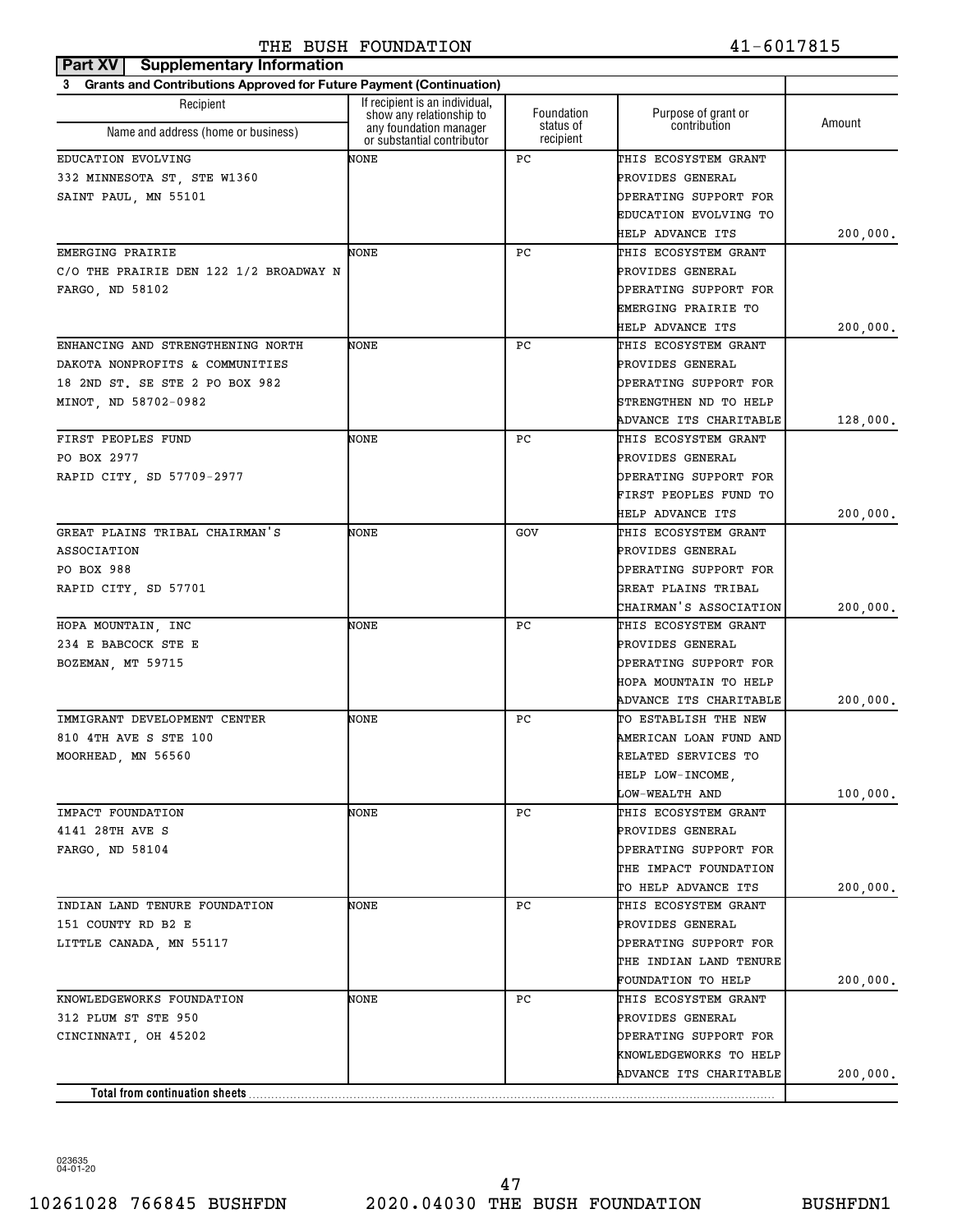| Part XV<br><b>Supplementary Information</b>                              |                                                            |                        |                        |            |
|--------------------------------------------------------------------------|------------------------------------------------------------|------------------------|------------------------|------------|
| Grants and Contributions Approved for Future Payment (Continuation)<br>3 |                                                            |                        |                        |            |
| Recipient                                                                | If recipient is an individual,<br>show any relationship to | Foundation             | Purpose of grant or    | Amount     |
| Name and address (home or business)                                      | any foundation manager<br>or substantial contributor       | status of<br>recipient | contribution           |            |
| LATINOLEAD                                                               | NONE                                                       | РC                     | THIS ECOSYSTEM GRANT   |            |
| 797 E 7TH ST STE 151                                                     |                                                            |                        | PROVIDES GENERAL       |            |
| SAINT PAUL, MN 55106                                                     |                                                            |                        | OPERATING SUPPORT FOR  |            |
|                                                                          |                                                            |                        | LATINOLEAD TO HELP     |            |
|                                                                          |                                                            |                        | ADVANCE ITS CHARITABLE | 58,000.    |
| MINNESOTA COUNCIL OF NONPROFITS                                          | NONE                                                       | РC                     | THIS ECOSYSTEM GRANT   |            |
| 2314 UNIVERSITY AVE W STE 20                                             |                                                            |                        | PROVIDES GENERAL       |            |
| SAINT PAUL, MN 55114                                                     |                                                            |                        | OPERATING SUPPORT FOR  |            |
|                                                                          |                                                            |                        | THE MINNESOTA COUNCIL  |            |
|                                                                          |                                                            |                        | OF NONPROFITS TO HELP  | 200,000.   |
|                                                                          |                                                            |                        |                        |            |
| MINNESOTA COUNCIL ON FOUNDATIONS                                         | NONE                                                       | РC                     | SPONSORSHIP OF THE MCF |            |
| 800 WASHINGTON AVE N STE 703                                             |                                                            |                        | ANNUAL CONFERENCE      |            |
| MINNEAPOLIS, MN 55401-1167                                               |                                                            |                        | 2021-2023              | 30,000.    |
| MINNESOTA EDUCATION EQUITY                                               | NONE                                                       | РC                     | THIS ECOSYSTEM GRANT   |            |
| PARTNERSHIP                                                              |                                                            |                        | PROVIDES GENERAL       |            |
| 2233 UNIVERSITY AVE W STE 220                                            |                                                            |                        | OPERATING SUPPORT FOR  |            |
| SAINT PAUL, MN 55114                                                     |                                                            |                        | MINNESOTA EDUCATION    |            |
|                                                                          |                                                            |                        | EQUITY PARTNERSHIP TO  | 200,000.   |
| MINNESOTA SOCIAL IMPACT CENTER                                           | NONE                                                       | РC                     | THIS ECOSYSTEM GRANT   |            |
| 825 WASHINGTON AVE SE STE 200                                            |                                                            |                        | PROVIDES GENERAL       |            |
| MINNEAPOLIS, MN 55414                                                    |                                                            |                        | OPERATING SUPPORT FOR  |            |
|                                                                          |                                                            |                        | IMPACT HUB TO HELP     |            |
|                                                                          |                                                            |                        | ADVANCE ITS CHARITABLE | 100,000.   |
| NATIONAL ARTS STRATEGIES, INC                                            | NONE                                                       | РC                     | CHANGE NETWORK         |            |
| 2000 DUKE ST, STE 115                                                    |                                                            |                        | PROGRAM: NORTH DAKOTA  |            |
| ALEXANDRIA, VA 22314                                                     |                                                            |                        | AND SOUTH DAKOTA       |            |
|                                                                          |                                                            |                        | COHORTS 5, 6, & 7      | 2,787,600. |
| NATIONAL COMMITTEE FOR RESPONSIVE                                        | NONE                                                       | РC                     | BUSH FOUNDATION 2021   |            |
| PHILANTHROPY                                                             |                                                            |                        | AND 2022 MEMBERSHIP    |            |
| 1900 L ST NW STE 825                                                     |                                                            |                        | DUES FOR NATIONAL      |            |
| WASHINGTON, DC 20036                                                     |                                                            |                        | COMMITTEE FOR          |            |
|                                                                          |                                                            |                        | RESPONSIVE             | 15,000.    |
| NATIONAL CONGRESS OF AMERICAN INDIANS                                    | NONE                                                       | РC                     | THIS ECOSYSTEM GRANT   |            |
| 1516 P ST NW                                                             |                                                            |                        | PROVIDES GENERAL       |            |
| WASHINGTON, DC 20005                                                     |                                                            |                        | OPERATING SUPPORT FOR  |            |
|                                                                          |                                                            |                        | THE NATIONAL CONGRESS  |            |
|                                                                          |                                                            |                        | OF AMERICAN INDIANS TO | 200,000.   |
| NEXUS COMMUNITY PARTNERS                                                 | NONE                                                       | PC                     | THIS ECOSYSTEM GRANT   |            |
| 2314 UNIVERSITY AVE W STE 18                                             |                                                            |                        | PROVIDES GENERAL       |            |
| SAINT PAUL, MN 55114                                                     |                                                            |                        | OPERATING SUPPORT FOR  |            |
|                                                                          |                                                            |                        | NEXUS COMMUNITY        |            |
|                                                                          |                                                            |                        | PARTNERS TO HELP       | 200,000.   |
| NORTH AMERICAN COUNCIL FOR ONLINE                                        | NONE                                                       | PС                     | THIS ECOSYSTEM GRANT   |            |
| LEARNING                                                                 |                                                            |                        | PROVIDES GENERAL       |            |
| 1934 OLD GALLOWS RD STE 350                                              |                                                            |                        | OPERATING SUPPORT FOR  |            |
| VIENNA, VA 22182-4040                                                    |                                                            |                        | THE AURORA INSTITUTE   |            |
|                                                                          |                                                            |                        | TO HELP ADVANCE ITS    | 200,000.   |
| Total from continuation sheets                                           |                                                            |                        |                        |            |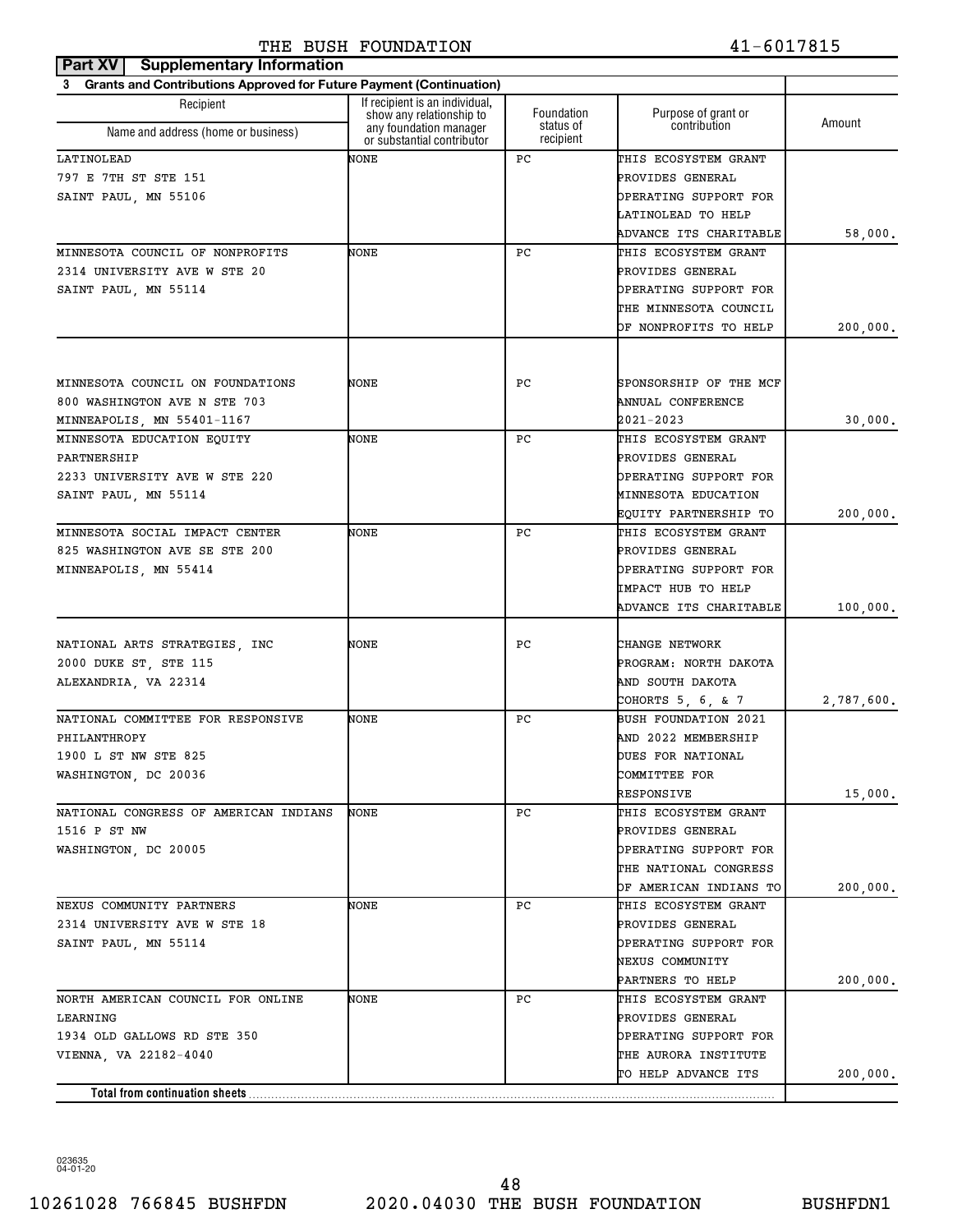| Grants and Contributions Approved for Future Payment (Continuation)<br>3<br>If recipient is an individual,<br>Recipient<br>Foundation<br>Purpose of grant or<br>show any relationship to<br>Amount<br>status of<br>contribution<br>any foundation manager<br>Name and address (home or business)<br>or substantial contributor<br>recipient<br>NONE<br>РC<br>NORTH DAKOTA ASSOCIATION OF NONPROFIT<br>SPONSORSHIP OF THE<br>ORGANIZATIONS, INC<br>ANNUAL LEADERSHIP<br>1605 E CAPITOL AVE PO BOX 1091<br>CONFERENCE OF THE<br>NORTH DAKOTA<br><b>ASSOCIATION OF</b><br>30,000.<br>NORTH DAKOTA RURAL ELECTRIC<br>NONE<br>РC<br>IMPLEMENTATION AND<br>COOPERATIVE FOUNDATION<br>EVALUATION OF A RURAL<br>GROCERY REDISTRIBUTION<br>3201 NYGREN DRIVE NW<br><b>HUB TO DEMONSTRATE HOW</b><br>DISTRIBUTION CHANNELS<br>100,000.<br>NORTH DAKOTA STATE UNIVERSITY<br>NONE<br>THIS ECOSYSTEM GRANT<br>GOV<br>PO BOX 6050<br>PROVIDES GENERAL<br>OPERATING SUPPORT FOR<br>NORTH DAKOTA STATE<br>UNIVERSITY EXTENSION'S<br>200,000.<br>NONE<br>NORTH DAKOTA COMPASS<br>GOV<br>PO BOX 6050<br>TO PROVIDE A COMMON<br>FOUNDATION OF DATA AND<br>FARGO, ND 58108-6050<br>INDICATORS TO HELP<br>COMMUNITY MEMBERS<br>250,000.<br>NONE<br>РC<br>THIS ECOSYSTEM GRANT<br>NORTHSIDE ECONOMIC OPPORTUNITY<br>PROVIDES GENERAL<br>NETWORK<br>OPERATING SUPPORT FOR<br>1007 W BROADWAY AVE N<br>THE NORTHSIDE ECONOMIC<br>MINNEAPOLIS, MN 55411<br>OPPORTUNITY NETWORK<br>122,000.<br>OYATE HOTANIN<br>NONE<br>РC<br>EXPAND AND EMBED AN<br>INNOVATIVE PARTNERSHIP<br>807 ST CLAIR AVE UNIT A<br>SAINT PAUL, MN 55105<br>MODEL BETWEEN<br>COMMUNITY MEMBERS AND<br>JUVENILE JUSTICE<br>130,000.<br>POLLEN MIDWEST<br>NONE<br>РC<br>THIS ECOSYSTEM GRANT<br>701 N 3RD ST STE 204<br>PROVIDES GENERAL<br>MINNEAPOLIS, MN 55401<br>OPERATING SUPPORT FOR<br>POLLEN MIDWEST TO HELP<br>ADVANCE ITS CHARITABLE<br>200,000.<br>PROPEL NONPROFITS<br>NONE<br>РC<br>THIS ECOSYSTEM GRANT<br>1 MAIN ST SE STE 600<br>PROVIDES GENERAL<br>OPERATING SUPPORT FOR<br>MINNEAPOLIS, MN 55414<br>PROPEL NONPROFITS TO<br><b>HELP ADVANCE ITS</b><br>200,000.<br>REGENTS OF THE UNIVERSITY OF<br>THIS ECOSYSTEM GRANT<br>NONE<br>GOV<br>PROVIDES GENERAL<br>MINNESOTA<br>100 CHURCH ST SE<br>OPERATING SUPPORT FOR<br>UNIVERSITY OF<br>MINNEAPOLIS, MN 55455<br>MINNESOTA'S WORK WITH<br>200,000.<br>SACRED PIPE RESOURCE CENTER<br>NONE<br>PC.<br>TO FACILITATE A<br>400 W MAIN ST PO BOX 1076<br>HEALING PROCESS THAT<br>MANDAN, ND 58554<br>ADDRESSES<br>LONG-STANDING SHARED<br>TRAUMA BETWEEN NATIVE<br>100,000.<br>Total from continuation sheets | Part XV<br><b>Supplementary Information</b> |  |  |  |  |  |  |
|------------------------------------------------------------------------------------------------------------------------------------------------------------------------------------------------------------------------------------------------------------------------------------------------------------------------------------------------------------------------------------------------------------------------------------------------------------------------------------------------------------------------------------------------------------------------------------------------------------------------------------------------------------------------------------------------------------------------------------------------------------------------------------------------------------------------------------------------------------------------------------------------------------------------------------------------------------------------------------------------------------------------------------------------------------------------------------------------------------------------------------------------------------------------------------------------------------------------------------------------------------------------------------------------------------------------------------------------------------------------------------------------------------------------------------------------------------------------------------------------------------------------------------------------------------------------------------------------------------------------------------------------------------------------------------------------------------------------------------------------------------------------------------------------------------------------------------------------------------------------------------------------------------------------------------------------------------------------------------------------------------------------------------------------------------------------------------------------------------------------------------------------------------------------------------------------------------------------------------------------------------------------------------------------------------------------------------------------------------------------------------------------------------------------------------------------------------------------------------------------------------------------------------------------------------------------------------------------------------------------|---------------------------------------------|--|--|--|--|--|--|
|                                                                                                                                                                                                                                                                                                                                                                                                                                                                                                                                                                                                                                                                                                                                                                                                                                                                                                                                                                                                                                                                                                                                                                                                                                                                                                                                                                                                                                                                                                                                                                                                                                                                                                                                                                                                                                                                                                                                                                                                                                                                                                                                                                                                                                                                                                                                                                                                                                                                                                                                                                                                                        |                                             |  |  |  |  |  |  |
|                                                                                                                                                                                                                                                                                                                                                                                                                                                                                                                                                                                                                                                                                                                                                                                                                                                                                                                                                                                                                                                                                                                                                                                                                                                                                                                                                                                                                                                                                                                                                                                                                                                                                                                                                                                                                                                                                                                                                                                                                                                                                                                                                                                                                                                                                                                                                                                                                                                                                                                                                                                                                        |                                             |  |  |  |  |  |  |
|                                                                                                                                                                                                                                                                                                                                                                                                                                                                                                                                                                                                                                                                                                                                                                                                                                                                                                                                                                                                                                                                                                                                                                                                                                                                                                                                                                                                                                                                                                                                                                                                                                                                                                                                                                                                                                                                                                                                                                                                                                                                                                                                                                                                                                                                                                                                                                                                                                                                                                                                                                                                                        |                                             |  |  |  |  |  |  |
|                                                                                                                                                                                                                                                                                                                                                                                                                                                                                                                                                                                                                                                                                                                                                                                                                                                                                                                                                                                                                                                                                                                                                                                                                                                                                                                                                                                                                                                                                                                                                                                                                                                                                                                                                                                                                                                                                                                                                                                                                                                                                                                                                                                                                                                                                                                                                                                                                                                                                                                                                                                                                        |                                             |  |  |  |  |  |  |
|                                                                                                                                                                                                                                                                                                                                                                                                                                                                                                                                                                                                                                                                                                                                                                                                                                                                                                                                                                                                                                                                                                                                                                                                                                                                                                                                                                                                                                                                                                                                                                                                                                                                                                                                                                                                                                                                                                                                                                                                                                                                                                                                                                                                                                                                                                                                                                                                                                                                                                                                                                                                                        |                                             |  |  |  |  |  |  |
|                                                                                                                                                                                                                                                                                                                                                                                                                                                                                                                                                                                                                                                                                                                                                                                                                                                                                                                                                                                                                                                                                                                                                                                                                                                                                                                                                                                                                                                                                                                                                                                                                                                                                                                                                                                                                                                                                                                                                                                                                                                                                                                                                                                                                                                                                                                                                                                                                                                                                                                                                                                                                        |                                             |  |  |  |  |  |  |
|                                                                                                                                                                                                                                                                                                                                                                                                                                                                                                                                                                                                                                                                                                                                                                                                                                                                                                                                                                                                                                                                                                                                                                                                                                                                                                                                                                                                                                                                                                                                                                                                                                                                                                                                                                                                                                                                                                                                                                                                                                                                                                                                                                                                                                                                                                                                                                                                                                                                                                                                                                                                                        | BISMARCK, ND 58502                          |  |  |  |  |  |  |
|                                                                                                                                                                                                                                                                                                                                                                                                                                                                                                                                                                                                                                                                                                                                                                                                                                                                                                                                                                                                                                                                                                                                                                                                                                                                                                                                                                                                                                                                                                                                                                                                                                                                                                                                                                                                                                                                                                                                                                                                                                                                                                                                                                                                                                                                                                                                                                                                                                                                                                                                                                                                                        |                                             |  |  |  |  |  |  |
|                                                                                                                                                                                                                                                                                                                                                                                                                                                                                                                                                                                                                                                                                                                                                                                                                                                                                                                                                                                                                                                                                                                                                                                                                                                                                                                                                                                                                                                                                                                                                                                                                                                                                                                                                                                                                                                                                                                                                                                                                                                                                                                                                                                                                                                                                                                                                                                                                                                                                                                                                                                                                        |                                             |  |  |  |  |  |  |
|                                                                                                                                                                                                                                                                                                                                                                                                                                                                                                                                                                                                                                                                                                                                                                                                                                                                                                                                                                                                                                                                                                                                                                                                                                                                                                                                                                                                                                                                                                                                                                                                                                                                                                                                                                                                                                                                                                                                                                                                                                                                                                                                                                                                                                                                                                                                                                                                                                                                                                                                                                                                                        |                                             |  |  |  |  |  |  |
|                                                                                                                                                                                                                                                                                                                                                                                                                                                                                                                                                                                                                                                                                                                                                                                                                                                                                                                                                                                                                                                                                                                                                                                                                                                                                                                                                                                                                                                                                                                                                                                                                                                                                                                                                                                                                                                                                                                                                                                                                                                                                                                                                                                                                                                                                                                                                                                                                                                                                                                                                                                                                        |                                             |  |  |  |  |  |  |
|                                                                                                                                                                                                                                                                                                                                                                                                                                                                                                                                                                                                                                                                                                                                                                                                                                                                                                                                                                                                                                                                                                                                                                                                                                                                                                                                                                                                                                                                                                                                                                                                                                                                                                                                                                                                                                                                                                                                                                                                                                                                                                                                                                                                                                                                                                                                                                                                                                                                                                                                                                                                                        | MANDAN, ND 58554                            |  |  |  |  |  |  |
|                                                                                                                                                                                                                                                                                                                                                                                                                                                                                                                                                                                                                                                                                                                                                                                                                                                                                                                                                                                                                                                                                                                                                                                                                                                                                                                                                                                                                                                                                                                                                                                                                                                                                                                                                                                                                                                                                                                                                                                                                                                                                                                                                                                                                                                                                                                                                                                                                                                                                                                                                                                                                        |                                             |  |  |  |  |  |  |
|                                                                                                                                                                                                                                                                                                                                                                                                                                                                                                                                                                                                                                                                                                                                                                                                                                                                                                                                                                                                                                                                                                                                                                                                                                                                                                                                                                                                                                                                                                                                                                                                                                                                                                                                                                                                                                                                                                                                                                                                                                                                                                                                                                                                                                                                                                                                                                                                                                                                                                                                                                                                                        |                                             |  |  |  |  |  |  |
|                                                                                                                                                                                                                                                                                                                                                                                                                                                                                                                                                                                                                                                                                                                                                                                                                                                                                                                                                                                                                                                                                                                                                                                                                                                                                                                                                                                                                                                                                                                                                                                                                                                                                                                                                                                                                                                                                                                                                                                                                                                                                                                                                                                                                                                                                                                                                                                                                                                                                                                                                                                                                        |                                             |  |  |  |  |  |  |
|                                                                                                                                                                                                                                                                                                                                                                                                                                                                                                                                                                                                                                                                                                                                                                                                                                                                                                                                                                                                                                                                                                                                                                                                                                                                                                                                                                                                                                                                                                                                                                                                                                                                                                                                                                                                                                                                                                                                                                                                                                                                                                                                                                                                                                                                                                                                                                                                                                                                                                                                                                                                                        | FARGO, ND 58108-6050                        |  |  |  |  |  |  |
|                                                                                                                                                                                                                                                                                                                                                                                                                                                                                                                                                                                                                                                                                                                                                                                                                                                                                                                                                                                                                                                                                                                                                                                                                                                                                                                                                                                                                                                                                                                                                                                                                                                                                                                                                                                                                                                                                                                                                                                                                                                                                                                                                                                                                                                                                                                                                                                                                                                                                                                                                                                                                        |                                             |  |  |  |  |  |  |
|                                                                                                                                                                                                                                                                                                                                                                                                                                                                                                                                                                                                                                                                                                                                                                                                                                                                                                                                                                                                                                                                                                                                                                                                                                                                                                                                                                                                                                                                                                                                                                                                                                                                                                                                                                                                                                                                                                                                                                                                                                                                                                                                                                                                                                                                                                                                                                                                                                                                                                                                                                                                                        |                                             |  |  |  |  |  |  |
|                                                                                                                                                                                                                                                                                                                                                                                                                                                                                                                                                                                                                                                                                                                                                                                                                                                                                                                                                                                                                                                                                                                                                                                                                                                                                                                                                                                                                                                                                                                                                                                                                                                                                                                                                                                                                                                                                                                                                                                                                                                                                                                                                                                                                                                                                                                                                                                                                                                                                                                                                                                                                        | NORTH DAKOTA STATE UNIVERSITY               |  |  |  |  |  |  |
|                                                                                                                                                                                                                                                                                                                                                                                                                                                                                                                                                                                                                                                                                                                                                                                                                                                                                                                                                                                                                                                                                                                                                                                                                                                                                                                                                                                                                                                                                                                                                                                                                                                                                                                                                                                                                                                                                                                                                                                                                                                                                                                                                                                                                                                                                                                                                                                                                                                                                                                                                                                                                        |                                             |  |  |  |  |  |  |
|                                                                                                                                                                                                                                                                                                                                                                                                                                                                                                                                                                                                                                                                                                                                                                                                                                                                                                                                                                                                                                                                                                                                                                                                                                                                                                                                                                                                                                                                                                                                                                                                                                                                                                                                                                                                                                                                                                                                                                                                                                                                                                                                                                                                                                                                                                                                                                                                                                                                                                                                                                                                                        |                                             |  |  |  |  |  |  |
|                                                                                                                                                                                                                                                                                                                                                                                                                                                                                                                                                                                                                                                                                                                                                                                                                                                                                                                                                                                                                                                                                                                                                                                                                                                                                                                                                                                                                                                                                                                                                                                                                                                                                                                                                                                                                                                                                                                                                                                                                                                                                                                                                                                                                                                                                                                                                                                                                                                                                                                                                                                                                        |                                             |  |  |  |  |  |  |
|                                                                                                                                                                                                                                                                                                                                                                                                                                                                                                                                                                                                                                                                                                                                                                                                                                                                                                                                                                                                                                                                                                                                                                                                                                                                                                                                                                                                                                                                                                                                                                                                                                                                                                                                                                                                                                                                                                                                                                                                                                                                                                                                                                                                                                                                                                                                                                                                                                                                                                                                                                                                                        |                                             |  |  |  |  |  |  |
|                                                                                                                                                                                                                                                                                                                                                                                                                                                                                                                                                                                                                                                                                                                                                                                                                                                                                                                                                                                                                                                                                                                                                                                                                                                                                                                                                                                                                                                                                                                                                                                                                                                                                                                                                                                                                                                                                                                                                                                                                                                                                                                                                                                                                                                                                                                                                                                                                                                                                                                                                                                                                        |                                             |  |  |  |  |  |  |
|                                                                                                                                                                                                                                                                                                                                                                                                                                                                                                                                                                                                                                                                                                                                                                                                                                                                                                                                                                                                                                                                                                                                                                                                                                                                                                                                                                                                                                                                                                                                                                                                                                                                                                                                                                                                                                                                                                                                                                                                                                                                                                                                                                                                                                                                                                                                                                                                                                                                                                                                                                                                                        |                                             |  |  |  |  |  |  |
|                                                                                                                                                                                                                                                                                                                                                                                                                                                                                                                                                                                                                                                                                                                                                                                                                                                                                                                                                                                                                                                                                                                                                                                                                                                                                                                                                                                                                                                                                                                                                                                                                                                                                                                                                                                                                                                                                                                                                                                                                                                                                                                                                                                                                                                                                                                                                                                                                                                                                                                                                                                                                        |                                             |  |  |  |  |  |  |
|                                                                                                                                                                                                                                                                                                                                                                                                                                                                                                                                                                                                                                                                                                                                                                                                                                                                                                                                                                                                                                                                                                                                                                                                                                                                                                                                                                                                                                                                                                                                                                                                                                                                                                                                                                                                                                                                                                                                                                                                                                                                                                                                                                                                                                                                                                                                                                                                                                                                                                                                                                                                                        |                                             |  |  |  |  |  |  |
|                                                                                                                                                                                                                                                                                                                                                                                                                                                                                                                                                                                                                                                                                                                                                                                                                                                                                                                                                                                                                                                                                                                                                                                                                                                                                                                                                                                                                                                                                                                                                                                                                                                                                                                                                                                                                                                                                                                                                                                                                                                                                                                                                                                                                                                                                                                                                                                                                                                                                                                                                                                                                        |                                             |  |  |  |  |  |  |
|                                                                                                                                                                                                                                                                                                                                                                                                                                                                                                                                                                                                                                                                                                                                                                                                                                                                                                                                                                                                                                                                                                                                                                                                                                                                                                                                                                                                                                                                                                                                                                                                                                                                                                                                                                                                                                                                                                                                                                                                                                                                                                                                                                                                                                                                                                                                                                                                                                                                                                                                                                                                                        |                                             |  |  |  |  |  |  |
|                                                                                                                                                                                                                                                                                                                                                                                                                                                                                                                                                                                                                                                                                                                                                                                                                                                                                                                                                                                                                                                                                                                                                                                                                                                                                                                                                                                                                                                                                                                                                                                                                                                                                                                                                                                                                                                                                                                                                                                                                                                                                                                                                                                                                                                                                                                                                                                                                                                                                                                                                                                                                        |                                             |  |  |  |  |  |  |
|                                                                                                                                                                                                                                                                                                                                                                                                                                                                                                                                                                                                                                                                                                                                                                                                                                                                                                                                                                                                                                                                                                                                                                                                                                                                                                                                                                                                                                                                                                                                                                                                                                                                                                                                                                                                                                                                                                                                                                                                                                                                                                                                                                                                                                                                                                                                                                                                                                                                                                                                                                                                                        |                                             |  |  |  |  |  |  |
|                                                                                                                                                                                                                                                                                                                                                                                                                                                                                                                                                                                                                                                                                                                                                                                                                                                                                                                                                                                                                                                                                                                                                                                                                                                                                                                                                                                                                                                                                                                                                                                                                                                                                                                                                                                                                                                                                                                                                                                                                                                                                                                                                                                                                                                                                                                                                                                                                                                                                                                                                                                                                        |                                             |  |  |  |  |  |  |
|                                                                                                                                                                                                                                                                                                                                                                                                                                                                                                                                                                                                                                                                                                                                                                                                                                                                                                                                                                                                                                                                                                                                                                                                                                                                                                                                                                                                                                                                                                                                                                                                                                                                                                                                                                                                                                                                                                                                                                                                                                                                                                                                                                                                                                                                                                                                                                                                                                                                                                                                                                                                                        |                                             |  |  |  |  |  |  |
|                                                                                                                                                                                                                                                                                                                                                                                                                                                                                                                                                                                                                                                                                                                                                                                                                                                                                                                                                                                                                                                                                                                                                                                                                                                                                                                                                                                                                                                                                                                                                                                                                                                                                                                                                                                                                                                                                                                                                                                                                                                                                                                                                                                                                                                                                                                                                                                                                                                                                                                                                                                                                        |                                             |  |  |  |  |  |  |
|                                                                                                                                                                                                                                                                                                                                                                                                                                                                                                                                                                                                                                                                                                                                                                                                                                                                                                                                                                                                                                                                                                                                                                                                                                                                                                                                                                                                                                                                                                                                                                                                                                                                                                                                                                                                                                                                                                                                                                                                                                                                                                                                                                                                                                                                                                                                                                                                                                                                                                                                                                                                                        |                                             |  |  |  |  |  |  |
|                                                                                                                                                                                                                                                                                                                                                                                                                                                                                                                                                                                                                                                                                                                                                                                                                                                                                                                                                                                                                                                                                                                                                                                                                                                                                                                                                                                                                                                                                                                                                                                                                                                                                                                                                                                                                                                                                                                                                                                                                                                                                                                                                                                                                                                                                                                                                                                                                                                                                                                                                                                                                        |                                             |  |  |  |  |  |  |
|                                                                                                                                                                                                                                                                                                                                                                                                                                                                                                                                                                                                                                                                                                                                                                                                                                                                                                                                                                                                                                                                                                                                                                                                                                                                                                                                                                                                                                                                                                                                                                                                                                                                                                                                                                                                                                                                                                                                                                                                                                                                                                                                                                                                                                                                                                                                                                                                                                                                                                                                                                                                                        |                                             |  |  |  |  |  |  |
|                                                                                                                                                                                                                                                                                                                                                                                                                                                                                                                                                                                                                                                                                                                                                                                                                                                                                                                                                                                                                                                                                                                                                                                                                                                                                                                                                                                                                                                                                                                                                                                                                                                                                                                                                                                                                                                                                                                                                                                                                                                                                                                                                                                                                                                                                                                                                                                                                                                                                                                                                                                                                        |                                             |  |  |  |  |  |  |
|                                                                                                                                                                                                                                                                                                                                                                                                                                                                                                                                                                                                                                                                                                                                                                                                                                                                                                                                                                                                                                                                                                                                                                                                                                                                                                                                                                                                                                                                                                                                                                                                                                                                                                                                                                                                                                                                                                                                                                                                                                                                                                                                                                                                                                                                                                                                                                                                                                                                                                                                                                                                                        |                                             |  |  |  |  |  |  |
|                                                                                                                                                                                                                                                                                                                                                                                                                                                                                                                                                                                                                                                                                                                                                                                                                                                                                                                                                                                                                                                                                                                                                                                                                                                                                                                                                                                                                                                                                                                                                                                                                                                                                                                                                                                                                                                                                                                                                                                                                                                                                                                                                                                                                                                                                                                                                                                                                                                                                                                                                                                                                        |                                             |  |  |  |  |  |  |
|                                                                                                                                                                                                                                                                                                                                                                                                                                                                                                                                                                                                                                                                                                                                                                                                                                                                                                                                                                                                                                                                                                                                                                                                                                                                                                                                                                                                                                                                                                                                                                                                                                                                                                                                                                                                                                                                                                                                                                                                                                                                                                                                                                                                                                                                                                                                                                                                                                                                                                                                                                                                                        |                                             |  |  |  |  |  |  |
|                                                                                                                                                                                                                                                                                                                                                                                                                                                                                                                                                                                                                                                                                                                                                                                                                                                                                                                                                                                                                                                                                                                                                                                                                                                                                                                                                                                                                                                                                                                                                                                                                                                                                                                                                                                                                                                                                                                                                                                                                                                                                                                                                                                                                                                                                                                                                                                                                                                                                                                                                                                                                        |                                             |  |  |  |  |  |  |
|                                                                                                                                                                                                                                                                                                                                                                                                                                                                                                                                                                                                                                                                                                                                                                                                                                                                                                                                                                                                                                                                                                                                                                                                                                                                                                                                                                                                                                                                                                                                                                                                                                                                                                                                                                                                                                                                                                                                                                                                                                                                                                                                                                                                                                                                                                                                                                                                                                                                                                                                                                                                                        |                                             |  |  |  |  |  |  |
|                                                                                                                                                                                                                                                                                                                                                                                                                                                                                                                                                                                                                                                                                                                                                                                                                                                                                                                                                                                                                                                                                                                                                                                                                                                                                                                                                                                                                                                                                                                                                                                                                                                                                                                                                                                                                                                                                                                                                                                                                                                                                                                                                                                                                                                                                                                                                                                                                                                                                                                                                                                                                        |                                             |  |  |  |  |  |  |
|                                                                                                                                                                                                                                                                                                                                                                                                                                                                                                                                                                                                                                                                                                                                                                                                                                                                                                                                                                                                                                                                                                                                                                                                                                                                                                                                                                                                                                                                                                                                                                                                                                                                                                                                                                                                                                                                                                                                                                                                                                                                                                                                                                                                                                                                                                                                                                                                                                                                                                                                                                                                                        |                                             |  |  |  |  |  |  |
|                                                                                                                                                                                                                                                                                                                                                                                                                                                                                                                                                                                                                                                                                                                                                                                                                                                                                                                                                                                                                                                                                                                                                                                                                                                                                                                                                                                                                                                                                                                                                                                                                                                                                                                                                                                                                                                                                                                                                                                                                                                                                                                                                                                                                                                                                                                                                                                                                                                                                                                                                                                                                        |                                             |  |  |  |  |  |  |
|                                                                                                                                                                                                                                                                                                                                                                                                                                                                                                                                                                                                                                                                                                                                                                                                                                                                                                                                                                                                                                                                                                                                                                                                                                                                                                                                                                                                                                                                                                                                                                                                                                                                                                                                                                                                                                                                                                                                                                                                                                                                                                                                                                                                                                                                                                                                                                                                                                                                                                                                                                                                                        |                                             |  |  |  |  |  |  |
|                                                                                                                                                                                                                                                                                                                                                                                                                                                                                                                                                                                                                                                                                                                                                                                                                                                                                                                                                                                                                                                                                                                                                                                                                                                                                                                                                                                                                                                                                                                                                                                                                                                                                                                                                                                                                                                                                                                                                                                                                                                                                                                                                                                                                                                                                                                                                                                                                                                                                                                                                                                                                        |                                             |  |  |  |  |  |  |
|                                                                                                                                                                                                                                                                                                                                                                                                                                                                                                                                                                                                                                                                                                                                                                                                                                                                                                                                                                                                                                                                                                                                                                                                                                                                                                                                                                                                                                                                                                                                                                                                                                                                                                                                                                                                                                                                                                                                                                                                                                                                                                                                                                                                                                                                                                                                                                                                                                                                                                                                                                                                                        |                                             |  |  |  |  |  |  |
|                                                                                                                                                                                                                                                                                                                                                                                                                                                                                                                                                                                                                                                                                                                                                                                                                                                                                                                                                                                                                                                                                                                                                                                                                                                                                                                                                                                                                                                                                                                                                                                                                                                                                                                                                                                                                                                                                                                                                                                                                                                                                                                                                                                                                                                                                                                                                                                                                                                                                                                                                                                                                        |                                             |  |  |  |  |  |  |
|                                                                                                                                                                                                                                                                                                                                                                                                                                                                                                                                                                                                                                                                                                                                                                                                                                                                                                                                                                                                                                                                                                                                                                                                                                                                                                                                                                                                                                                                                                                                                                                                                                                                                                                                                                                                                                                                                                                                                                                                                                                                                                                                                                                                                                                                                                                                                                                                                                                                                                                                                                                                                        |                                             |  |  |  |  |  |  |
|                                                                                                                                                                                                                                                                                                                                                                                                                                                                                                                                                                                                                                                                                                                                                                                                                                                                                                                                                                                                                                                                                                                                                                                                                                                                                                                                                                                                                                                                                                                                                                                                                                                                                                                                                                                                                                                                                                                                                                                                                                                                                                                                                                                                                                                                                                                                                                                                                                                                                                                                                                                                                        |                                             |  |  |  |  |  |  |
|                                                                                                                                                                                                                                                                                                                                                                                                                                                                                                                                                                                                                                                                                                                                                                                                                                                                                                                                                                                                                                                                                                                                                                                                                                                                                                                                                                                                                                                                                                                                                                                                                                                                                                                                                                                                                                                                                                                                                                                                                                                                                                                                                                                                                                                                                                                                                                                                                                                                                                                                                                                                                        |                                             |  |  |  |  |  |  |
|                                                                                                                                                                                                                                                                                                                                                                                                                                                                                                                                                                                                                                                                                                                                                                                                                                                                                                                                                                                                                                                                                                                                                                                                                                                                                                                                                                                                                                                                                                                                                                                                                                                                                                                                                                                                                                                                                                                                                                                                                                                                                                                                                                                                                                                                                                                                                                                                                                                                                                                                                                                                                        |                                             |  |  |  |  |  |  |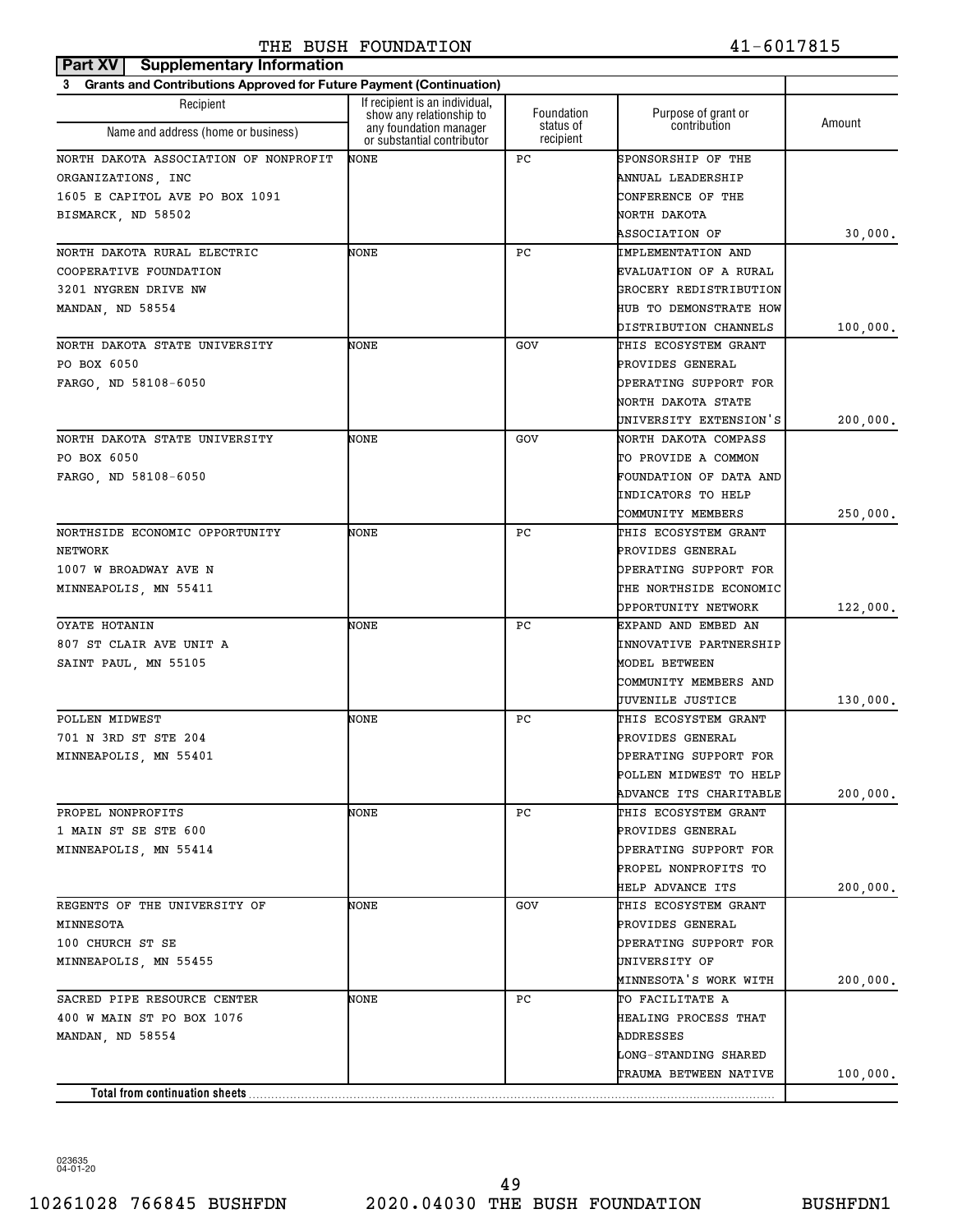| Part XV<br><b>Supplementary Information</b>                              |                                                            |                         |                                     |          |
|--------------------------------------------------------------------------|------------------------------------------------------------|-------------------------|-------------------------------------|----------|
| Grants and Contributions Approved for Future Payment (Continuation)<br>3 |                                                            |                         |                                     |          |
| Recipient                                                                | If recipient is an individual.<br>show any relationship to | Foundation<br>status of | Purpose of grant or<br>contribution | Amount   |
| Name and address (home or business)                                      | any foundation manager<br>or substantial contributor       | recipient               |                                     |          |
| SAINT PAUL AND MINNESOTA FOUNDATION                                      | NONE                                                       | РC                      | TO CONTRIBUTE                       |          |
| 101 5TH ST E STE 2400                                                    |                                                            |                         | ADDITIONAL FUNDS TO                 |          |
| SAINT PAUL, MN 55101                                                     |                                                            |                         | THE BUSH FOUNDATION                 |          |
|                                                                          |                                                            |                         | BOARD OF DIRECTORS                  |          |
|                                                                          |                                                            |                         | FUND                                | 235,000. |
| SOCIAL ENTERPRISE MSP                                                    | NONE                                                       | РC                      | THIS ECOSYSTEM GRANT                |          |
| 2288 UNIVERSITY AVE W STE 201                                            |                                                            |                         | PROVIDES GENERAL                    |          |
| SAINT PAUL, MN 55114                                                     |                                                            |                         | OPERATING SUPPORT FOR               |          |
|                                                                          |                                                            |                         | SOCIAL ENTERPRISE MSP               |          |
|                                                                          |                                                            |                         | TO HELP ADVANCE ITS                 | 110,000. |
| SOUTH DAKOTA STATE UNIVERSITY                                            | NONE                                                       | GOV                     | THIS ECOSYSTEM GRANT                |          |
| PO BOX 2201, SAD 124 ADMINISTRATION                                      |                                                            |                         | PROVIDES GENERAL                    |          |
| LANE BROOKINGS, SD 57007-0001                                            |                                                            |                         | OPERATING SUPPORT FOR               |          |
|                                                                          |                                                            |                         | SOUTH DAKOTA STATE                  |          |
|                                                                          |                                                            |                         | UNIVERSITY'S WORK                   | 200,000. |
|                                                                          |                                                            |                         |                                     |          |
| SOUTHSIDE HARM REDUCTION SERVICES                                        | NONE                                                       | РC                      | TO BUILD A                          |          |
| 2214 11TH AVE S                                                          |                                                            |                         | <b>COMMUNITY-BASED</b>              |          |
| MINNEAPOLIS, MN 55404                                                    |                                                            |                         | OVERDOSE PREVENTION                 |          |
|                                                                          |                                                            |                         | SITE IN MINNEAPOLIS                 | 100,000. |
| SPRINGBOARD FOR THE ARTS                                                 | NONE                                                       | РC                      | THIS ECOSYSTEM GRANT                |          |
| 262 UNIVERSITY AVE W                                                     |                                                            |                         | PROVIDES GENERAL                    |          |
| SAINT PAUL, MN 55103                                                     |                                                            |                         | OPERATING SUPPORT FOR               |          |
|                                                                          |                                                            |                         | SPRINGBOARD FOR THE                 |          |
|                                                                          |                                                            |                         | ARTS TO HELP ADVANCE                | 200,000. |
| THE ENITAN STORY                                                         | NONE                                                       | РC                      | TO FACILITATE THE                   |          |
| 7362 UNIVERSITY AVE STE 303                                              |                                                            |                         | <b>EXPANSION OF</b>                 |          |
| FRIDLEY, MN 55432                                                        |                                                            |                         | MINNESOTAS SAFE HARBOR              |          |
|                                                                          |                                                            |                         | LAWS TO INCLUDE LABOR               |          |
|                                                                          |                                                            |                         | TRAFFICKING                         | 100,000. |
| TIWAHE FOUNDATION                                                        | NONE                                                       | РC                      | THIS ECOSYSTEM GRANT                |          |
| 570 N ASBURY ST STE 104                                                  |                                                            |                         | PROVIDES GENERAL                    |          |
| SAINT PAUL, MN 55104                                                     |                                                            |                         | OPERATING SUPPORT FOR               |          |
|                                                                          |                                                            |                         | TIWAHE FOUNDATION TO                |          |
|                                                                          |                                                            |                         | HELP ADVANCE ITS                    | 200,000. |
| TRIBAL NATIONS RESEARCH GROUP                                            | NONE                                                       | РC                      | THIS ECOSYSTEM GRANT                |          |
| PO BOX 1906                                                              |                                                            |                         | PROVIDES GENERAL                    |          |
| BELCOURT, ND 58316                                                       |                                                            |                         | OPERATING SUPPORT FOR               |          |
|                                                                          |                                                            |                         | THE TRIBAL NATIONS                  |          |
|                                                                          |                                                            |                         | RESEARCH GROUP TO HELP              | 138,000. |
| TUTTLE RURAL INNOVATION CORPORATION                                      | NONE                                                       | РC                      | TO CREATE A RURAL                   |          |
| 100 3RD AVE W                                                            |                                                            |                         | COMMUNITY AND ECONOMY               |          |
| TUTTLE, ND 58488                                                         |                                                            |                         | THAT EXISTS AT THE                  |          |
|                                                                          |                                                            |                         | INTERSECTION OF FOOD,               |          |
|                                                                          |                                                            |                         | ART AND                             | 116,000. |
| UBUNTU INSTITUTE OF LEARNING                                             | NONE                                                       | РC                      | DEVELOP IMPACT                      |          |
| 127 W 7TH ST STE D                                                       |                                                            |                         | INVESTING FUND FOR                  |          |
| LONG BEACH, CA 90813                                                     |                                                            |                         | BLACK AND BROWN WOMEN               |          |
|                                                                          |                                                            |                         | IN THE TWIN CITES                   |          |
|                                                                          |                                                            |                         | METRO                               | 75,000.  |
| Total from continuation sheets                                           |                                                            |                         |                                     |          |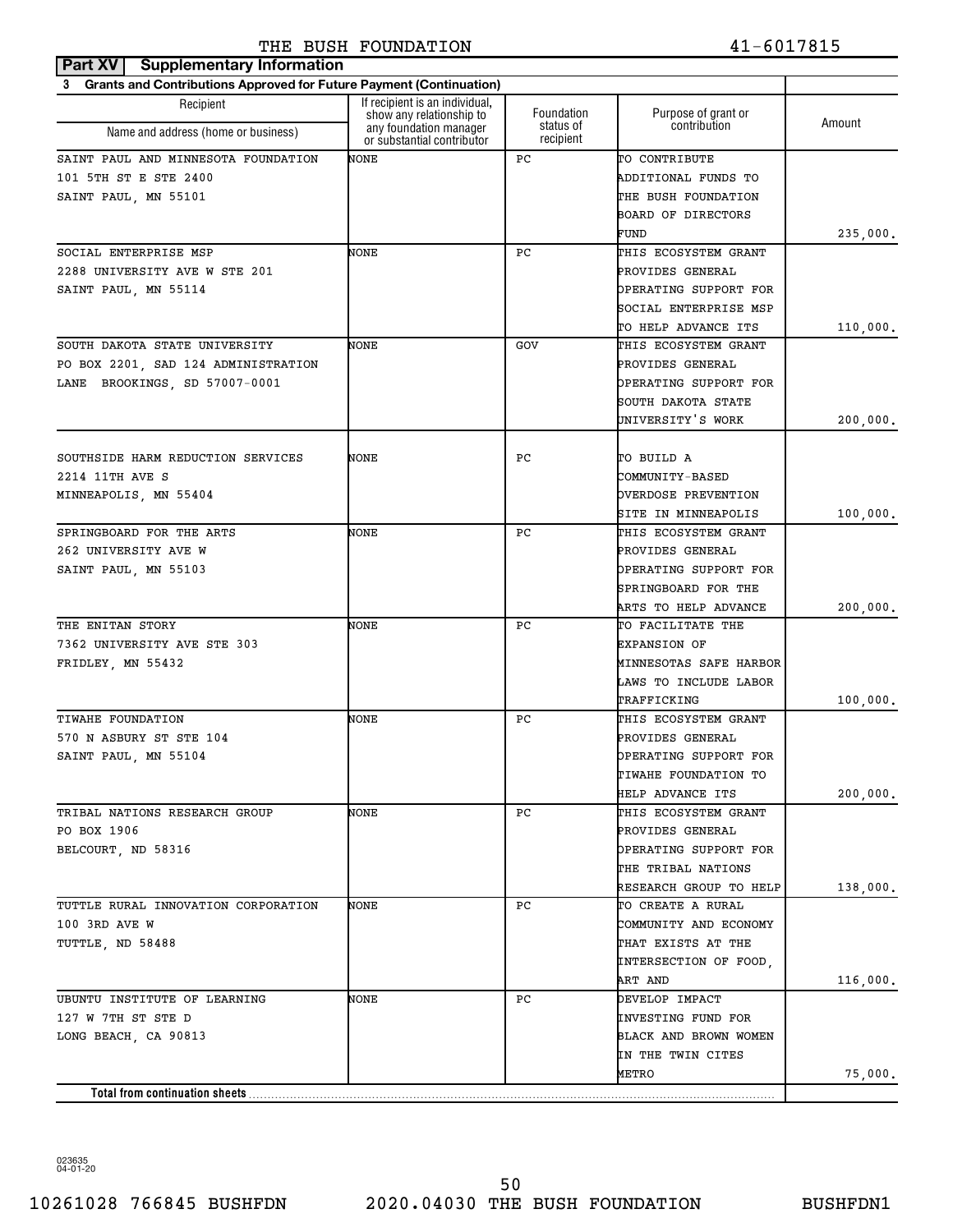| Part XV<br><b>Supplementary Information</b>                                          |                                                                                                                    |                                      |                                                                                                                  |            |
|--------------------------------------------------------------------------------------|--------------------------------------------------------------------------------------------------------------------|--------------------------------------|------------------------------------------------------------------------------------------------------------------|------------|
| 3 Grants and Contributions Approved for Future Payment (Continuation)                |                                                                                                                    |                                      |                                                                                                                  |            |
| Recipient<br>Name and address (home or business)                                     | If recipient is an individual,<br>show any relationship to<br>any foundation manager<br>or substantial contributor | Foundation<br>status of<br>recipient | Purpose of grant or<br>contribution                                                                              | Amount     |
| WOMEN AND TECHNOLOGY - A PARTNERSHIP<br>2720 E BROADWAY AVE #1<br>BISMARCK, ND 58501 | <b>NONE</b>                                                                                                        | PC                                   | THIS ECOSYSTEM GRANT<br>PROVIDES GENERAL<br>OPERATING SUPPORT FOR<br>CENTER FOR TECHNOLOGY<br>& BUSINESS TO HELP | 200,000.   |
| BUSH FELLOWSHIP PROGRAM<br>101 E 5TH ST STE 2400<br>SAINT PAUL, MN 55101             | NONE                                                                                                               | I                                    | 2020 BUSH FELLOWSHIP<br>PROGRAM                                                                                  | 1,853,438. |
|                                                                                      |                                                                                                                    |                                      |                                                                                                                  |            |
|                                                                                      |                                                                                                                    |                                      |                                                                                                                  |            |
|                                                                                      |                                                                                                                    |                                      |                                                                                                                  |            |
|                                                                                      |                                                                                                                    |                                      |                                                                                                                  |            |
|                                                                                      |                                                                                                                    |                                      |                                                                                                                  |            |
|                                                                                      |                                                                                                                    |                                      |                                                                                                                  |            |
|                                                                                      |                                                                                                                    |                                      |                                                                                                                  |            |
|                                                                                      |                                                                                                                    |                                      |                                                                                                                  |            |
|                                                                                      |                                                                                                                    |                                      |                                                                                                                  |            |
|                                                                                      |                                                                                                                    |                                      |                                                                                                                  |            |
|                                                                                      |                                                                                                                    |                                      |                                                                                                                  |            |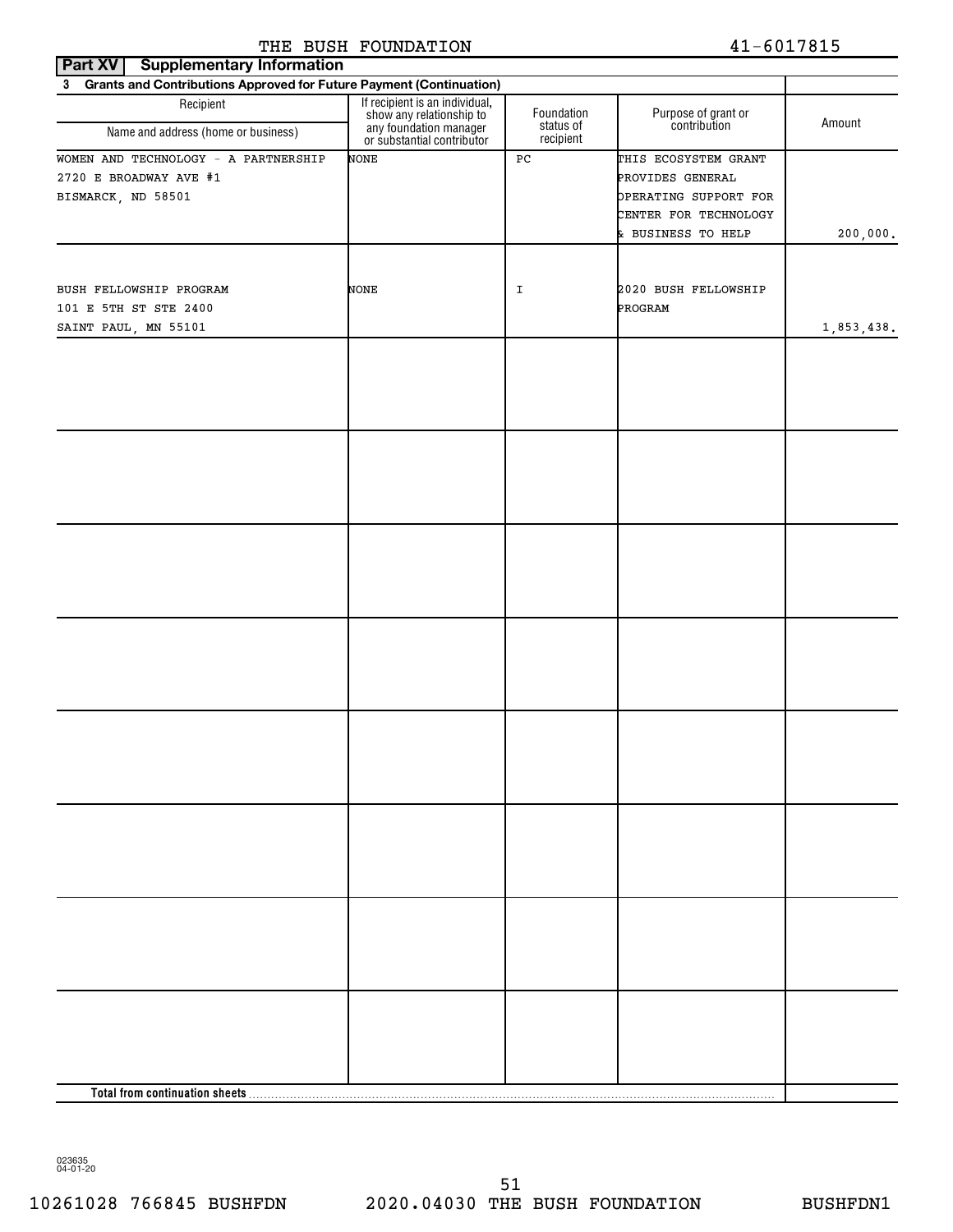**3a Grants and Contributions Paid During the Year Continuation of Purpose of Grant or Contribution**

NAME OF RECIPIENT - AFRICAN AMERICAN LEADERSHIP FORUM

TO CREATE A COMMUNITY INVESTMENT FUND USING AN INTEGRATED CAPITAL MODEL

TO PROMOTE ACCESS FOR BLACK COMMUNITIES AND WORK TOWARDS ELIMINATING

THE RACIAL WEALTH GAP

NAME OF RECIPIENT - AFRICAN AMERICAN LEADERSHIP FORUM

THIS ECOSYSTEM GRANT PROVIDES GENERAL OPERATING SUPPORT FOR AFRICAN

AMERICAN LEADERSHIP FORUM TO HELP ADVANCE ITS CHARITABLE MISSION

NAME OF RECIPIENT - AFRICAN CAREER, EDUCATION & RESOURCES, INC

TO ELEVATE THE PROFILE OF MICROBUSINESSES, ACCESS DATA ON NEEDS AND

PRACTICES, AND CREATE A PIPELINE TO RESOURCES AND FUNDING

NAME OF RECIPIENT - AFRICAN ECONOMIC DEVELOPMENT SOLUTIONS

TO BE A LEADER AND LEARNER AS A MEMBER OF COMMUNITY CREATIVITY COHORT

2, A 3-YEAR PARTICIPANT-LED CAPACITY BUILDING EFFORT TO SUPPORT

ORGANIZATIONS LED BY AND SERVING PEOPLE OF COLOR AND INDIGENOUS PEOPLE,

RURAL COMMUNITIES, AND SMALLER CITIES AND TOWNS

NAME OF RECIPIENT - AFRO AMERICAN DEVELOPMENT ASSOCIATION

TO BE A LEADER AND LEARNER AS A MEMBER OF COMMUNITY CREATIVITY COHORT

2, A 3-YEAR PARTICIPANT-LED CAPACITY BUILDING EFFORT TO SUPPORT

ORGANIZATIONS LED BY AND SERVING PEOPLE OF COLOR AND INDIGENOUS PEOPLE,

RURAL COMMUNITIES, AND SMALLER CITIES AND TOWNS

NAME OF RECIPIENT - AMERICAN INDIAN COMMUNITY HOUSING ORGANIZATION

TO BE A LEADER AND LEARNER AS A MEMBER OF COMMUNITY CREATIVITY COHORT

52

2, A 3-YEAR PARTICIPANT-LED CAPACITY BUILDING EFFORT TO SUPPORT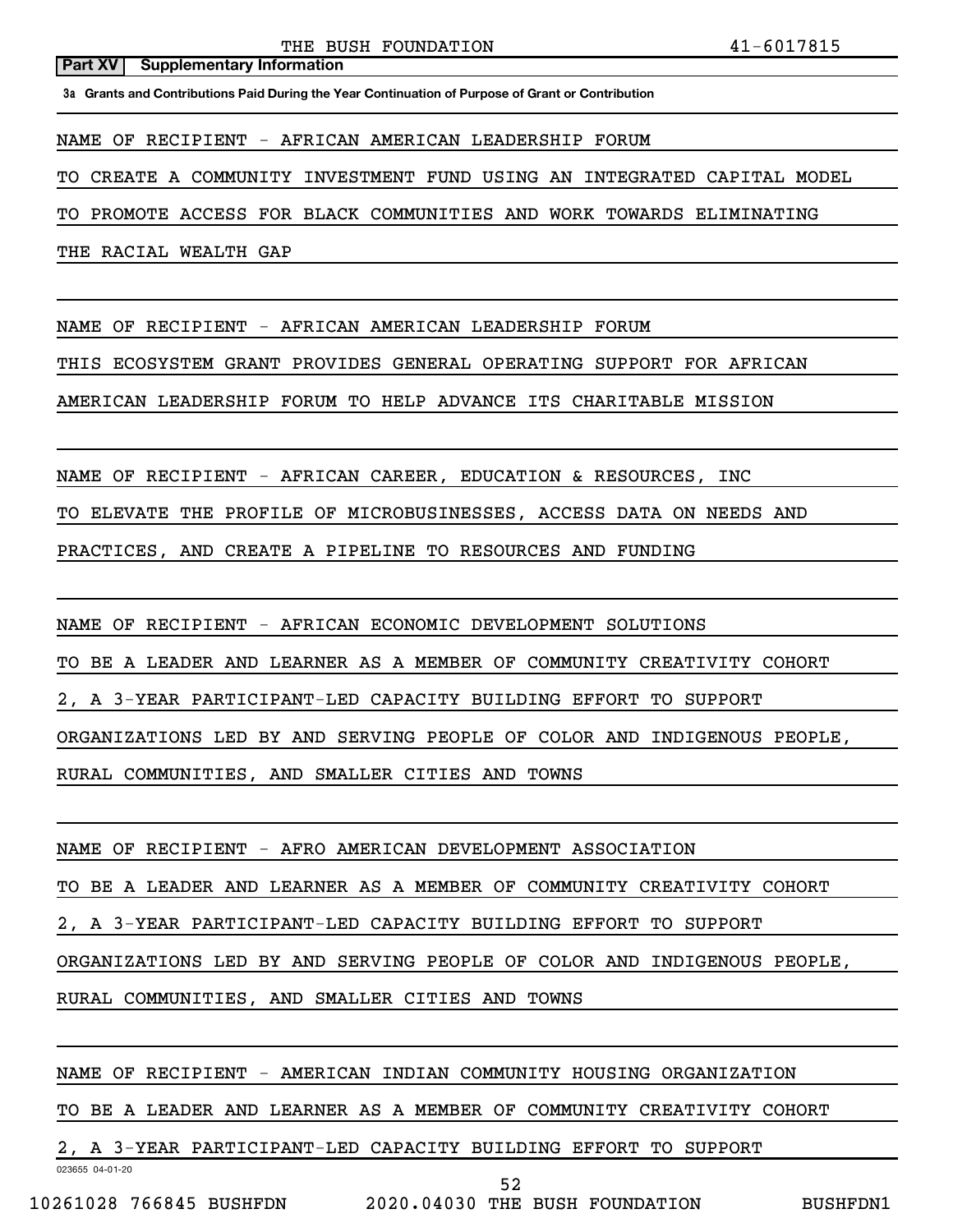**3a Grants and Contributions Paid During the Year Continuation of Purpose of Grant or Contribution**

ORGANIZATIONS LED BY AND SERVING PEOPLE OF COLOR AND INDIGENOUS PEOPLE,

RURAL COMMUNITIES, AND SMALLER CITIES AND TOWNS

NAME OF RECIPIENT - AMERICANS FOR THE ARTS

GENERAL OPERATING SUPPORT FOR AMERICANS FOR THE ARTS TO HELP ADVANCE

ITS CHARITABLE MISSION IN MN, ND, SD AND THE 23 NATIVE NATIONS THAT

SHARE THE SAME GEOGRAPHY

NAME OF RECIPIENT - AMHERST H. WILDER FOUNDATION

GENERAL OPERATING SUPPORT FOR AMHERST H. WILDER TO HELP ADVANCE ITS

CHARITABLE MISSION AND SUPPORT THE TRANSITION OF ITS LEADERSHIP WORK

NAME OF RECIPIENT - ANDERSON CENTER FOR INTERDISCIPLINARY STUDIES, INC

TO BE A LEADER AND LEARNER AS A MEMBER OF COMMUNITY CREATIVITY COHORT

2, A 3-YEAR PARTICIPANT-LED CAPACITY BUILDING EFFORT TO SUPPORT

ORGANIZATIONS LED BY AND SERVING PEOPLE OF COLOR AND INDIGENOUS PEOPLE,

RURAL COMMUNITIES, AND SMALLER CITIES AND TOWNS

NAME OF RECIPIENT - ANEW BAM

TO BE A LEADER AND LEARNER AS A MEMBER OF COMMUNITY CREATIVITY COHORT

2, A 3-YEAR PARTICIPANT-LED CAPACITY BUILDING EFFORT TO SUPPORT

ORGANIZATIONS LED BY AND SERVING PEOPLE OF COLOR AND INDIGENOUS PEOPLE,

RURAL COMMUNITIES, AND SMALLER CITIES AND TOWNS

023655 04-01-20 NAME OF RECIPIENT - ARC OF DICKINSON TO BE A LEADER AND LEARNER AS A MEMBER OF COMMUNITY CREATIVITY COHORT 2, A 3-YEAR PARTICIPANT-LED CAPACITY BUILDING EFFORT TO SUPPORT ORGANIZATIONS LED BY AND SERVING PEOPLE OF COLOR AND INDIGENOUS PEOPLE, 53

10261028 766845 BUSHFDN 2020.04030 THE BUSH FOUNDATION BUSHFDN1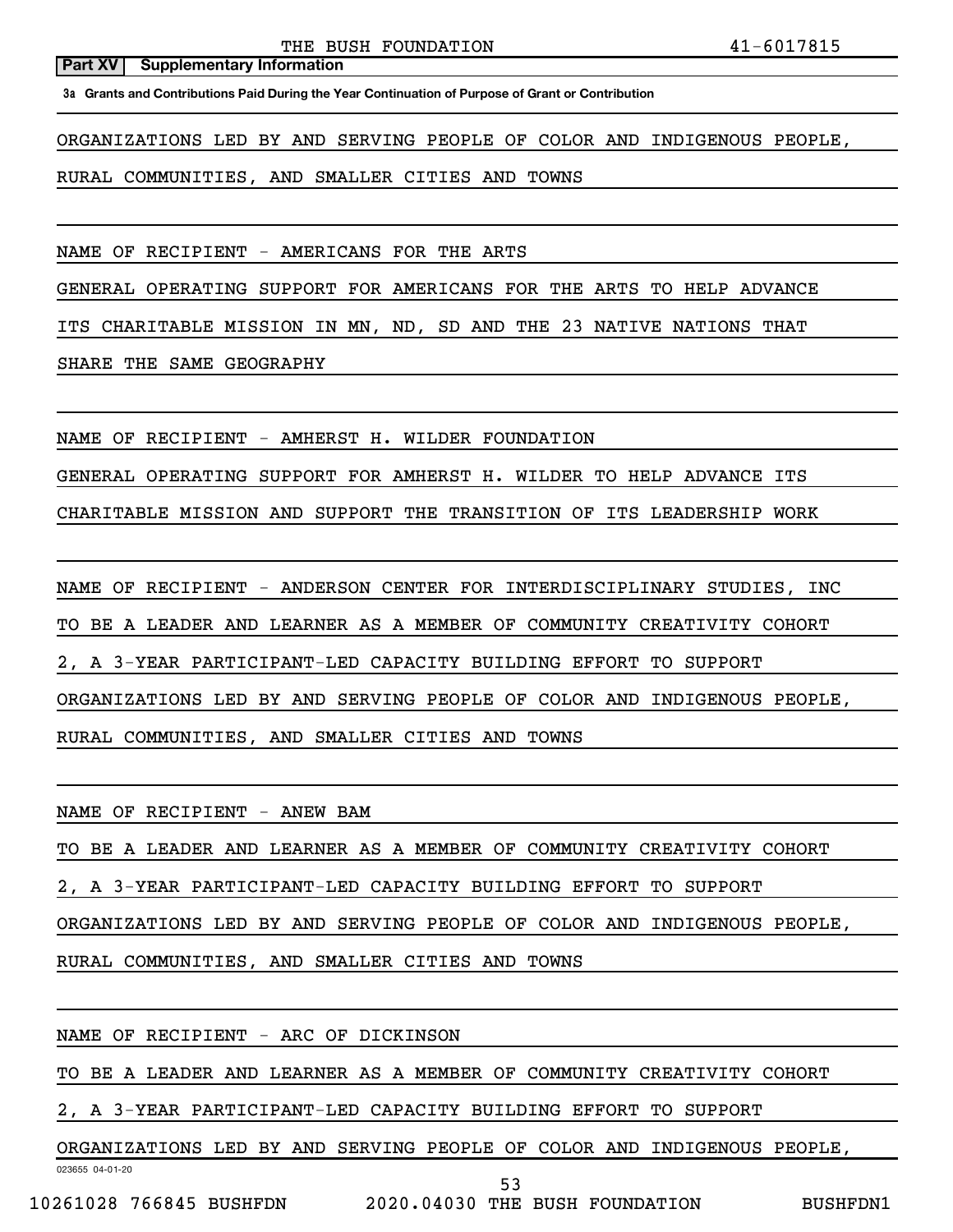**3a Grants and Contributions Paid During the Year Continuation of Purpose of Grant or Contribution**

RURAL COMMUNITIES, AND SMALLER CITIES AND TOWNS

NAME OF RECIPIENT - ARIZONA BOARD OF REGENTS, ON BEHALF OF THE UNIVERSITY

OF ARIZONA

THIS ECOSYSTEM GRANT PROVIDES GENERAL OPERATING SUPPORT FOR THE

UNIVERSITY OF ARIZONA'S NATIVE NATIONS INSTITUTE TO HELP ADVANCE ITS

CHARITABLE MISSION IN MN, ND, SD AND THE 23 NATIVE NATIONS THAT SHARE

THE SAME GEOGRAPHY

NAME OF RECIPIENT - ART OF THE RURAL

THIS ECOSYSTEM GRANT PROVIDES GENERAL OPERATING SUPPORT FOR ART OF THE

RURAL TO HELP ADVANCE ITS CHARITABLE MISSION IN MN, ND, SD AND THE 23

NATIVE NATIONS THAT SHARE THE SAME GEOGRAPHY

NAME OF RECIPIENT - ARTS SOUTH DAKOTA

THIS ECOSYSTEM GRANT PROVIDES GENERAL OPERATING SUPPORT FOR ARTS SOUTH

DAKOTA TO HELP ADVANCE ITS CHARITABLE MISSION

NAME OF RECIPIENT - ASIAN ECONOMIC DEVELOPMENT ASSOCIATION

TO BE A LEADER AND LEARNER AS A MEMBER OF COMMUNITY CREATIVITY COHORT

2, A 3-YEAR PARTICIPANT-LED CAPACITY BUILDING EFFORT TO SUPPORT

ORGANIZATIONS LED BY AND SERVING PEOPLE OF COLOR AND INDIGENOUS PEOPLE,

RURAL COMMUNITIES, AND SMALLER CITIES AND TOWNS

NAME OF RECIPIENT - BLACK HILLS AREA COMMUNITY FOUNDATION

TO IMPROVE DATA COLLECTION AND ANALYSIS BY RAPID CITY COLLECTIVE IMPACT

FOR ITS AFFORDABLE HOUSING INITIATIVE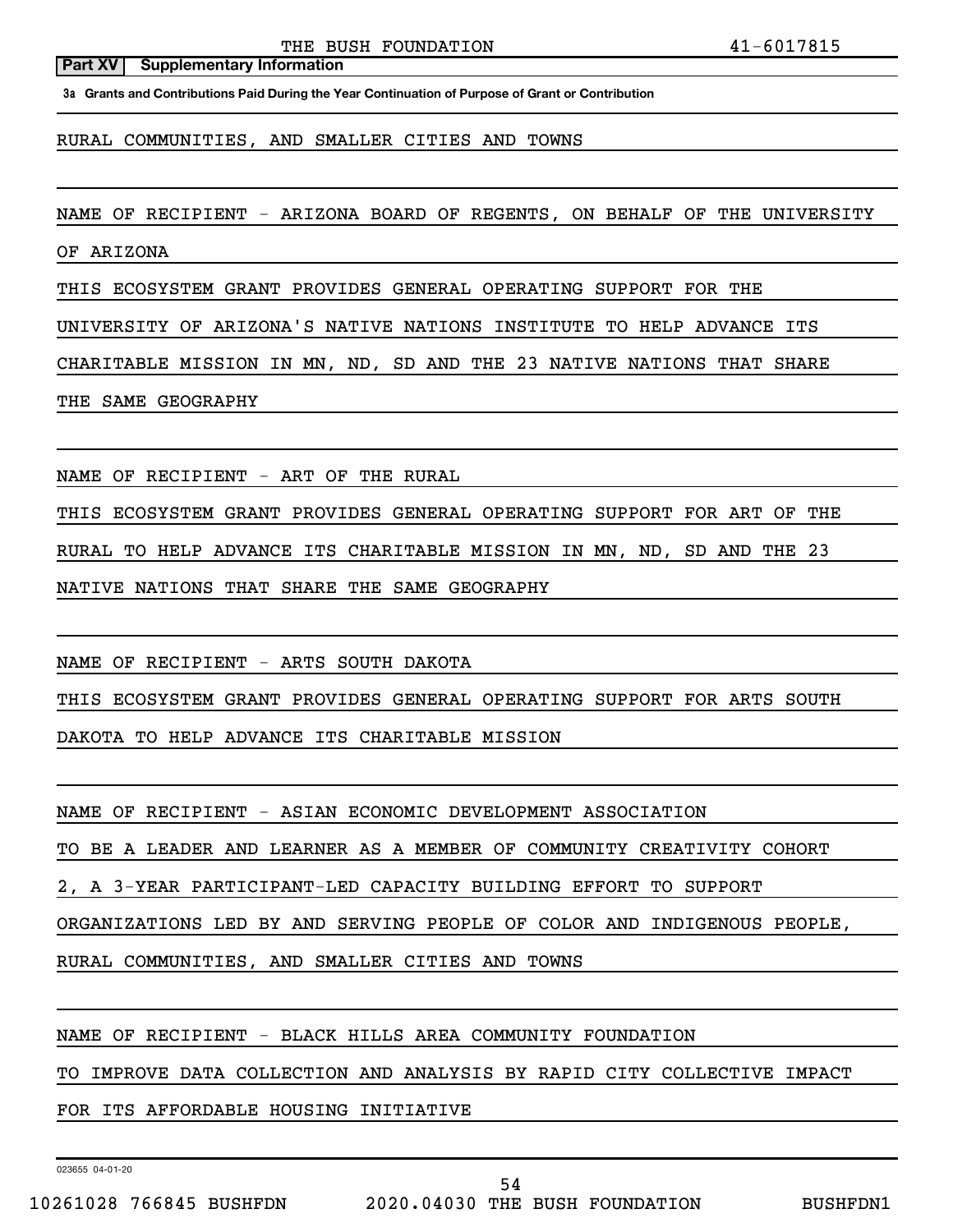**3a Grants and Contributions Paid During the Year Continuation of Purpose of Grant or Contribution**

NAME OF RECIPIENT - BLACK HILLS AREA COMMUNITY FOUNDATION

TO ADDRESS HOUSING INSECURITY AND AFFORDABILITY AFFECTING MIDDLE- AND

LOWER-INCOME HOUSEHOLDS IN RAPID CITY, SOUTH DAKOTA

NAME OF RECIPIENT - BLACK HILLS KNOWLEDGE NETWORK

BENCHMARK DATA LABS/SOUTH DAKOTA DASHBOARD TO PROVIDE A COMMON

FOUNDATION OF DATA AND INDICATORS TO HELP COMMUNITY MEMBERS IDENTIFY,

UNDERSTAND AND ACT ON ISSUES THAT AFFECT SOUTH DAKOTA COMMUNITIES

NAME OF RECIPIENT - BLACK HILLS SPECIAL SERVICES COOPERATIVE

BLACK HILLS SPECIAL SERVICES COOPERATIVE, THROUGH ITS TECHNOLOGY AND

INNOVATION IN EDUCATION DIVISION, WILL SUPPORT RAPID CITY AREA SCHOOLS

IN THEIR TRANSFORMATION OF AT LEAST FIVE SCHOOLS TOWARD INDIVIDUALIZED

LEARNING MODELS

NAME OF RECIPIENT - BLACK HILLS SPECIAL SERVICES COOPERATIVE

THIS ECOSYSTEM GRANT PROVIDES GENERAL OPERATING SUPPORT FOR BLACK HILLS

SPECIAL SERVICES COOPERATIVE TO HELP ADVANCE ITS CHARITABLE MISSION,

SPECIFICALLY THE TECHNOLOGY AND INNOVATION IN EDUCATION AND THE

COMMUNITY, FAMILY AND SPECIAL SERVICES DIVISIONS

NAME OF RECIPIENT - BOYS & GIRLS CLUB OF THE MISSOURI RIVER AREA

TO BE A LEADER AND LEARNER AS A MEMBER OF COMMUNITY CREATIVITY COHORT

2, A 3-YEAR PARTICIPANT-LED CAPACITY BUILDING EFFORT TO SUPPORT

ORGANIZATIONS LED BY AND SERVING PEOPLE OF COLOR AND INDIGENOUS PEOPLE,

55

RURAL COMMUNITIES, AND SMALLER CITIES AND TOWNS

NAME OF RECIPIENT - CENTER FOR ECONOMIC INCLUSION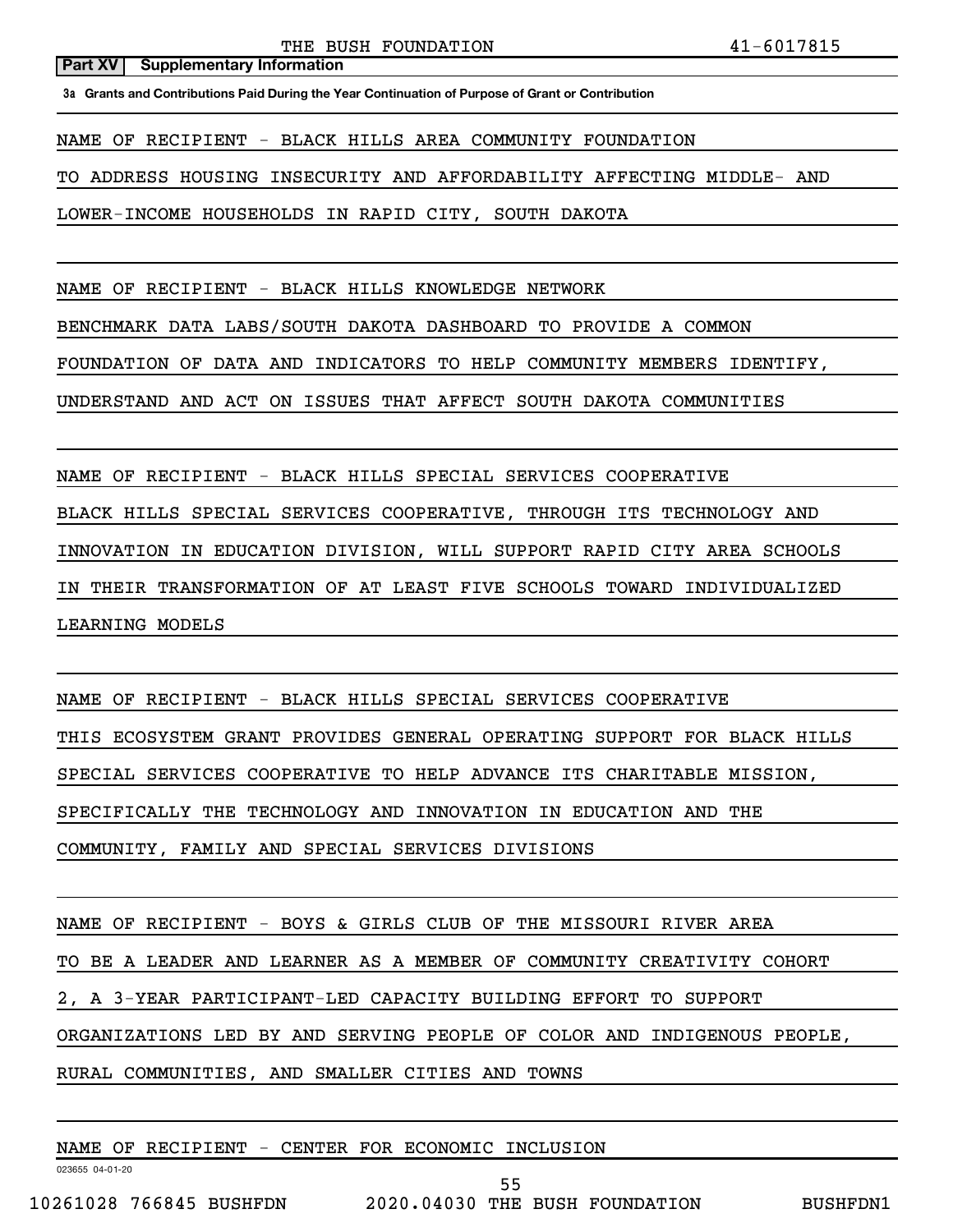**3a Grants and Contributions Paid During the Year Continuation of Purpose of Grant or Contribution**

THIS ECOSYSTEM GRANT PROVIDES GENERAL OPERATING SUPPORT FOR THE CENTER

FOR ECONOMIC INCLUSION TO HELP ADVANCE ITS CHARITABLE MISSION

NAME OF RECIPIENT - CENTERVILLE DEVELOPMENT CORPORATION

TO BE A LEADER AND LEARNER AS A MEMBER OF COMMUNITY CREATIVITY COHORT

2, A 3-YEAR PARTICIPANT-LED CAPACITY BUILDING EFFORT TO SUPPORT

ORGANIZATIONS LED BY AND SERVING PEOPLE OF COLOR AND INDIGENOUS PEOPLE,

RURAL COMMUNITIES, AND SMALLER CITIES AND TOWNS

NAME OF RECIPIENT - CENTRAL MINNESOTA SEXUAL ASSAULT CENTER

TO ESTABLISH MINNESOTA SAFE HARBOR FOR ALL, A STATEWIDE EFFORT TO

ADDRESS SEX TRAFFICKING AND PROSTITUTION

NAME OF RECIPIENT - CHEYENNE RIVER YOUTH PROJECT, INC

TO BE A LEADER AND LEARNER AS A MEMBER OF COMMUNITY CREATIVITY COHORT

2, A 3-YEAR PARTICIPANT-LED CAPACITY BUILDING EFFORT TO SUPPORT

ORGANIZATIONS LED BY AND SERVING PEOPLE OF COLOR AND INDIGENOUS PEOPLE,

RURAL COMMUNITIES, AND SMALLER CITIES AND TOWNS

NAME OF RECIPIENT - CITIZENS LEAGUE

THIS ECOSYSTEM GRANT PROVIDES GENERAL OPERATING SUPPORT FOR THE

CITIZENS LEAGUE TO HELP ADVANCE ITS CHARITABLE MISSION

NAME OF RECIPIENT - CITY OF BEMIDJI

IN RECOGNITION OF THE GREATER BEMIDJI AREA JOINT PLANNING BOARD (LOCAL

GOVERNMENT INNOVATION AWARD WINNER - TOWNSHIP CATEGORY)

NAME OF RECIPIENT - CITY OF PRIOR LAKE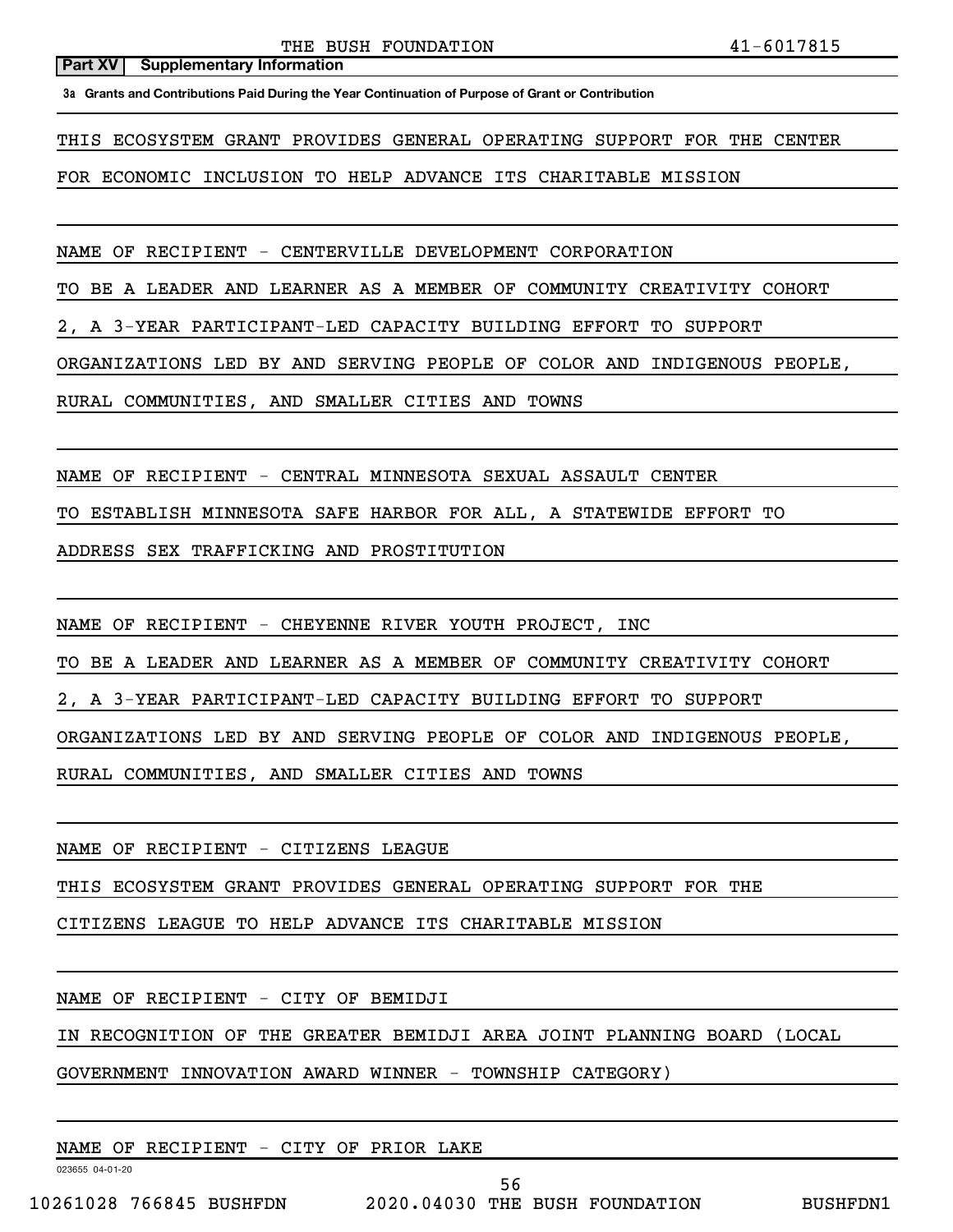**3a Grants and Contributions Paid During the Year Continuation of Purpose of Grant or Contribution**

IN RECOGNITION OF THE SHAKOPEE MDEWAKANTON SIOUX COMMUNITY AND CITY OF

PRIOR LAKE FOR THE SOUTH AREA WATER TREATMENT PLANT (LOCAL GOVERNMENT

INNOVATION AWARD WINNER - NATIVE NATIONS CATEGORY)

NAME OF RECIPIENT - CLAYTON JACKSON MCGHIE MEMORIAL INC

TO BE A LEADER AND LEARNER AS A MEMBER OF COMMUNITY CREATIVITY COHORT

2, A 3-YEAR PARTICIPANT-LED CAPACITY BUILDING EFFORT TO SUPPORT

ORGANIZATIONS LED BY AND SERVING PEOPLE OF COLOR AND INDIGENOUS PEOPLE,

RURAL COMMUNITIES, AND SMALLER CITIES AND TOWNS

NAME OF RECIPIENT - CLIFTONLARSONALLEN LLC

TO DESIGN A LEADERSHIP COHORT PROGRAM TO INSPIRE, EQUIP AND CONNECT

TRIBAL LEADERS TO DEVELOP STRONGER TRIBAL GOVERNMENT FINANCIAL SYSTEMS

NAME OF RECIPIENT - COALITION OF ASIAN AMERICAN LEADERS

THIS ECOSYSTEM GRANT PROVIDES GENERAL OPERATING SUPPORT FOR COALITION

OF ASIAN AMERICAN LEADERS TO HELP ADVANCE ITS CHARITABLE MISSION

NAME OF RECIPIENT - COMMISSION FOR OCETI SAKOWIN ACCREDITATION

TO ACCELERATE THE ADOPTION OF NATIVE EDUCATION ACCREDITATION IN TRIBAL

SCHOOLS TO PROVIDE A MORE CULTURALLY RELEVANT AND INDIVIDUALIZED

EDUCATION IN NORTH DAKOTA AND SOUTH DAKOTA

NAME OF RECIPIENT - COMMUNITY DEVELOPMENT SOCIETY

SPONSORSHIP OF THE ANNUAL INTERNATIONAL CONFERENCE OF THE COMMUNITY

DEVELOPMENT SOCIETY: GLOBAL CHALLENGES, LOCAL RESILIENCE

NAME OF RECIPIENT - COMMUNITY INITIATIVES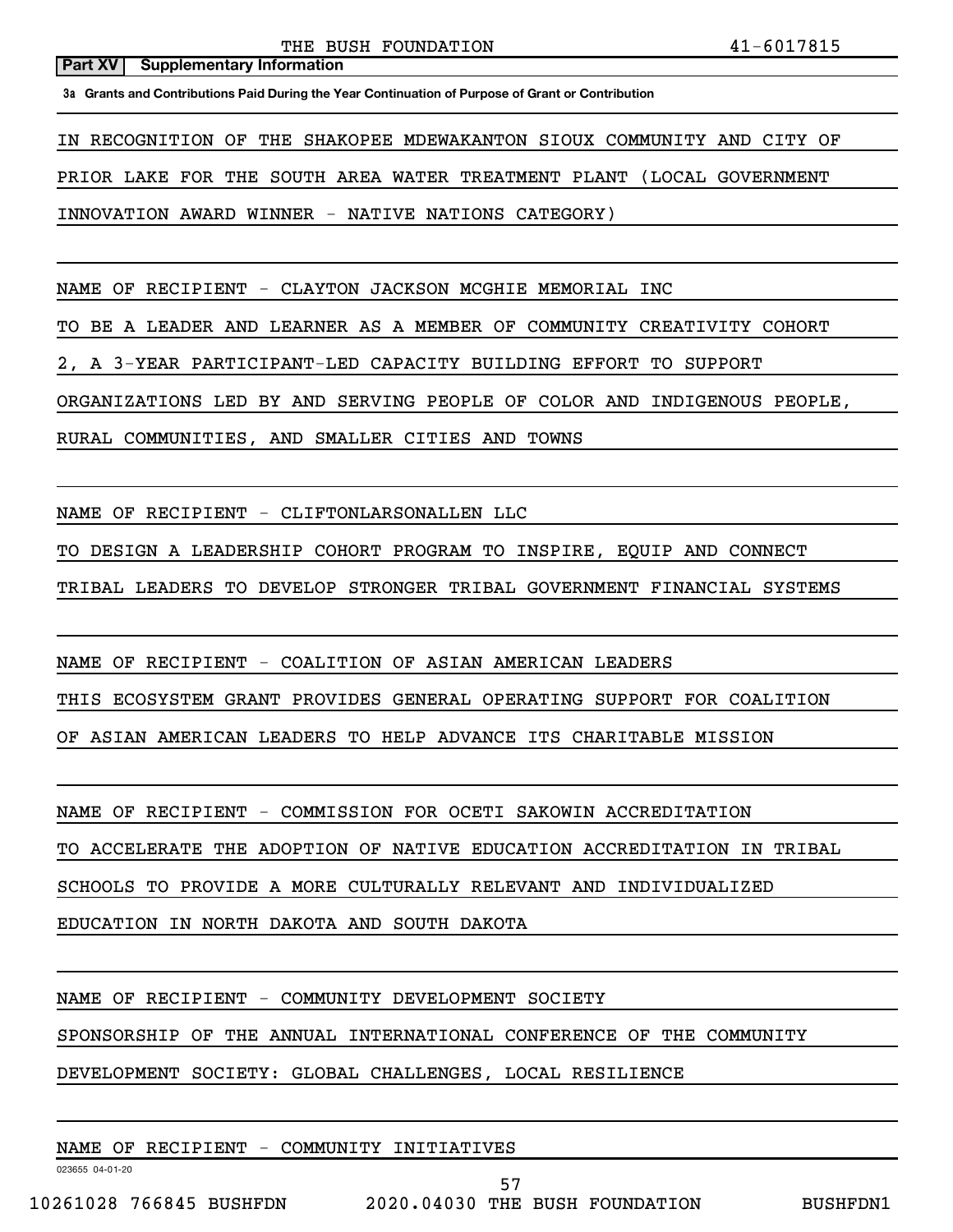**3a Grants and Contributions Paid During the Year Continuation of Purpose of Grant or Contribution**

TO CONTINUE AS A FOUNDATION PARTNER IN THE NETWORK OF ORGANIZATIONS

WORKING ON LEADERSHIP DEVELOPMENT AND RACIAL EQUITY

NAME OF RECIPIENT - COMUNIDADES LATINAS UNIDAS EN SERVICIO, INC

TO BE A LEADER AND LEARNER AS A MEMBER OF COMMUNITY CREATIVITY COHORT

2, A 3-YEAR PARTICIPANT-LED CAPACITY BUILDING EFFORT TO SUPPORT

ORGANIZATIONS LED BY AND SERVING PEOPLE OF COLOR AND INDIGENOUS PEOPLE,

RURAL COMMUNITIES, AND SMALLER CITIES AND TOWNS

NAME OF RECIPIENT - COUNCIL ON AMERICAN-ISLAMIC RELATIONS, MINNESOTA

PARTNERS IN CHANGE: BUILDING RESILIENCY WITHIN MINNESOTAS MUSLIM

COMMUNITY, AND EQUIPPING COMMUNITIES TO RESPOND TO AND PREVENT BIAS IN

GREATER MINNESOTA

NAME OF RECIPIENT - DAKOTA RESOURCES

THIS ECOSYSTEM GRANT PROVIDES GENERAL OPERATING SUPPORT FOR DAKOTA

RESOURCES TO HELP ADVANCE ITS CHARITABLE MISSION

NAME OF RECIPIENT - DUCKS UNLIMITED, INC

TO DEVELOP A DEMONSTRATION FARM IN BEADLE COUNTY, SOUTH DAKOTA TO

IMPROVE SOIL AND WATER HEALTH WITH INPUT FROM PRODUCERS SUCH AS

FARMERS, RANCHERS AND LANDOWNERS IN THE JAMES RIVER VALLEY REGION

NAME OF RECIPIENT - EDUCATION EVOLVING

THIS ECOSYSTEM GRANT PROVIDES GENERAL OPERATING SUPPORT FOR EDUCATION

EVOLVING TO HELP ADVANCE ITS CHARITABLE MISSION

NAME OF RECIPIENT - EDUCATION REIMAGINED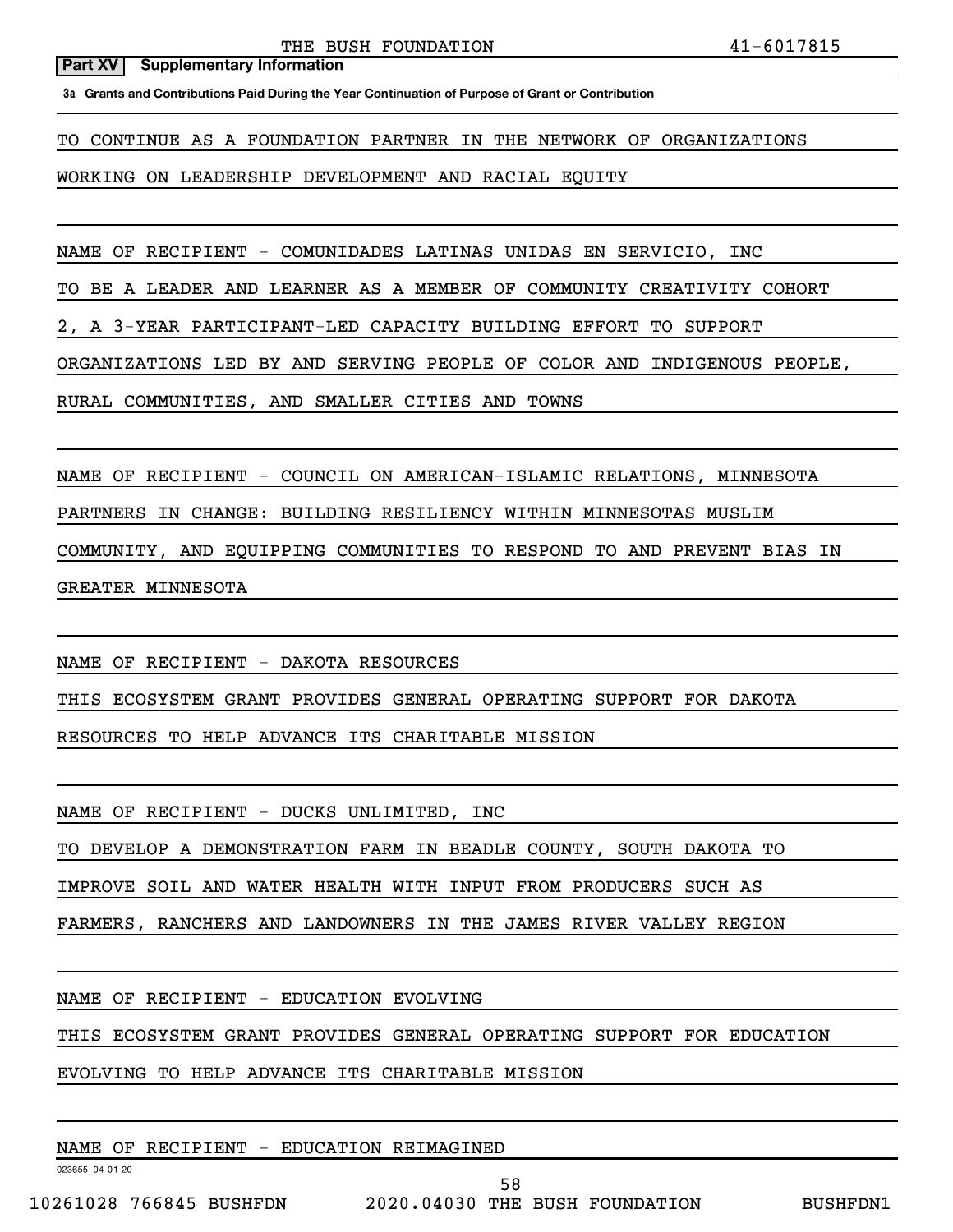**3a Grants and Contributions Paid During the Year Continuation of Purpose of Grant or Contribution**

GENERAL OPERATING SUPPORT FOR EDUCATION REIMAGINED TO HELP ADVANCE ITS

CHARITABLE MISSION IN MN, ND, SD AND THE 23 NATIVE NATIONS THAT SHARE

THE SAME GEOGRAPHY

NAME OF RECIPIENT - EDUCATIONAL COOPERATIVE SERVICE UNIT OF THE

METROPOLITAN TWIN CITIES AREA

SPONSORSHIP OF EQUIPPING SCHOOLS FOR LEARNER-CENTERED PRACTICES: THE

HOW-TO'S OF PERSONALIZING LEARNING

NAME OF RECIPIENT - EDVISIONS SCHOOLS INC

EDVISIONS WILL SUPPORT K12 SCHOOLS IN THE BUSH FOUNDATION REGION IN

SUPPORT OF THEIR TRANSFORMATION TOWARD INDIVIDUALIZED LEARNING MODELS

NAME OF RECIPIENT - EMERGING PRAIRIE

SPONSORSHIP OF VARIOUS EMERGING PRAIRIE EVENTS INCLUDING 1 MILLION CUPS

FARGO, AUTONOMOUS NATION, LUNCH AND LEARNS, AND CURIOUSFARGO

NAME OF RECIPIENT - EMERGING PRAIRIE

THIS ECOSYSTEM GRANT PROVIDES GENERAL OPERATING SUPPORT FOR EMERGING

PRAIRIE TO HELP ADVANCE ITS CHARITABLE MISSION

NAME OF RECIPIENT - ENHANCING AND STRENGTHENING NORTH DAKOTA NONPROFITS &

COMMUNITIES

THIS ECOSYSTEM GRANT PROVIDES GENERAL OPERATING SUPPORT FOR STRENGTHEN

ND TO HELP ADVANCE ITS CHARITABLE MISSION

NAME OF RECIPIENT - ENTERPRISE COMMUNITY PARTNERS, INC

TO PILOT A PEER LEARNING COMMUNITY IN SOUTH DAKOTA FOR INCREASING

023655 04-01-20

59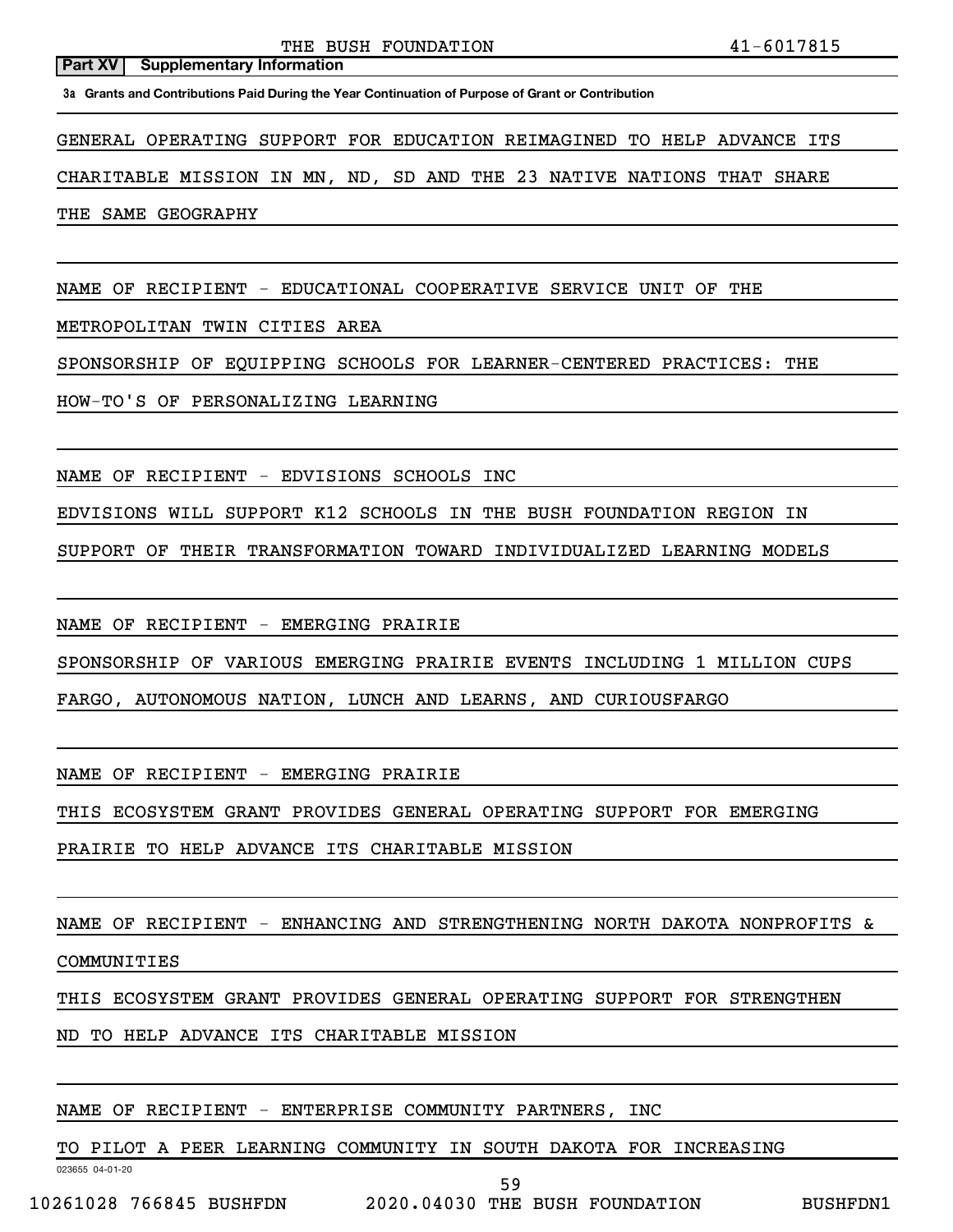**3a Grants and Contributions Paid During the Year Continuation of Purpose of Grant or Contribution**

HOMEOWNERSHIP OPPORTUNITIES AND CREATING A MORTGAGE READY ENVIRONMENT

## IN TRIBAL COMMUNITIES

NAME OF RECIPIENT - FARGO-MOORHEAD CROSSROADS

TO BE A LEADER AND LEARNER AS A MEMBER OF COMMUNITY CREATIVITY COHORT

2, A 3-YEAR PARTICIPANT-LED CAPACITY BUILDING EFFORT TO SUPPORT

ORGANIZATIONS LED BY AND SERVING PEOPLE OF COLOR AND INDIGENOUS PEOPLE,

RURAL COMMUNITIES, AND SMALLER CITIES AND TOWNS

NAME OF RECIPIENT - FIRST CHILDREN'S FINANCE

TO INCREASE THE SUSTAINABILITY AND SUPPLY OF HIGH QUALITY CHILD CARE IN

SOVEREIGN NATIVE NATIONS WITHIN THE BUSH FOUNDATION REGION

NAME OF RECIPIENT - FIRST PEOPLES FUND

THIS ECOSYSTEM GRANT PROVIDES GENERAL OPERATING SUPPORT FOR FIRST

PEOPLES FUND TO HELP ADVANCE ITS CHARITABLE MISSION IN MN, ND, SD AND

THE 23 NATIVE NATIONS THAT SHARE THE SAME GEOGRAPHY

NAME OF RECIPIENT - FLANDREAU SANTEE SIOUX TRIBE

TO BE A LEADER AND LEARNER AS A MEMBER OF COMMUNITY CREATIVITY COHORT

2, A 3-YEAR PARTICIPANT-LED CAPACITY BUILDING EFFORT TO SUPPORT

ORGANIZATIONS LED BY AND SERVING PEOPLE OF COLOR AND INDIGENOUS PEOPLE,

RURAL COMMUNITIES, AND SMALLER CITIES AND TOWNS

NAME OF RECIPIENT - FOUR BANDS COMMUNITY FUND, INC

TO BE A LEADER AND LEARNER AS A MEMBER OF COMMUNITY CREATIVITY COHORT

2, A 3-YEAR PARTICIPANT-LED CAPACITY BUILDING EFFORT TO SUPPORT

ORGANIZATIONS LED BY AND SERVING PEOPLE OF COLOR AND INDIGENOUS PEOPLE,

023655 04-01-20

60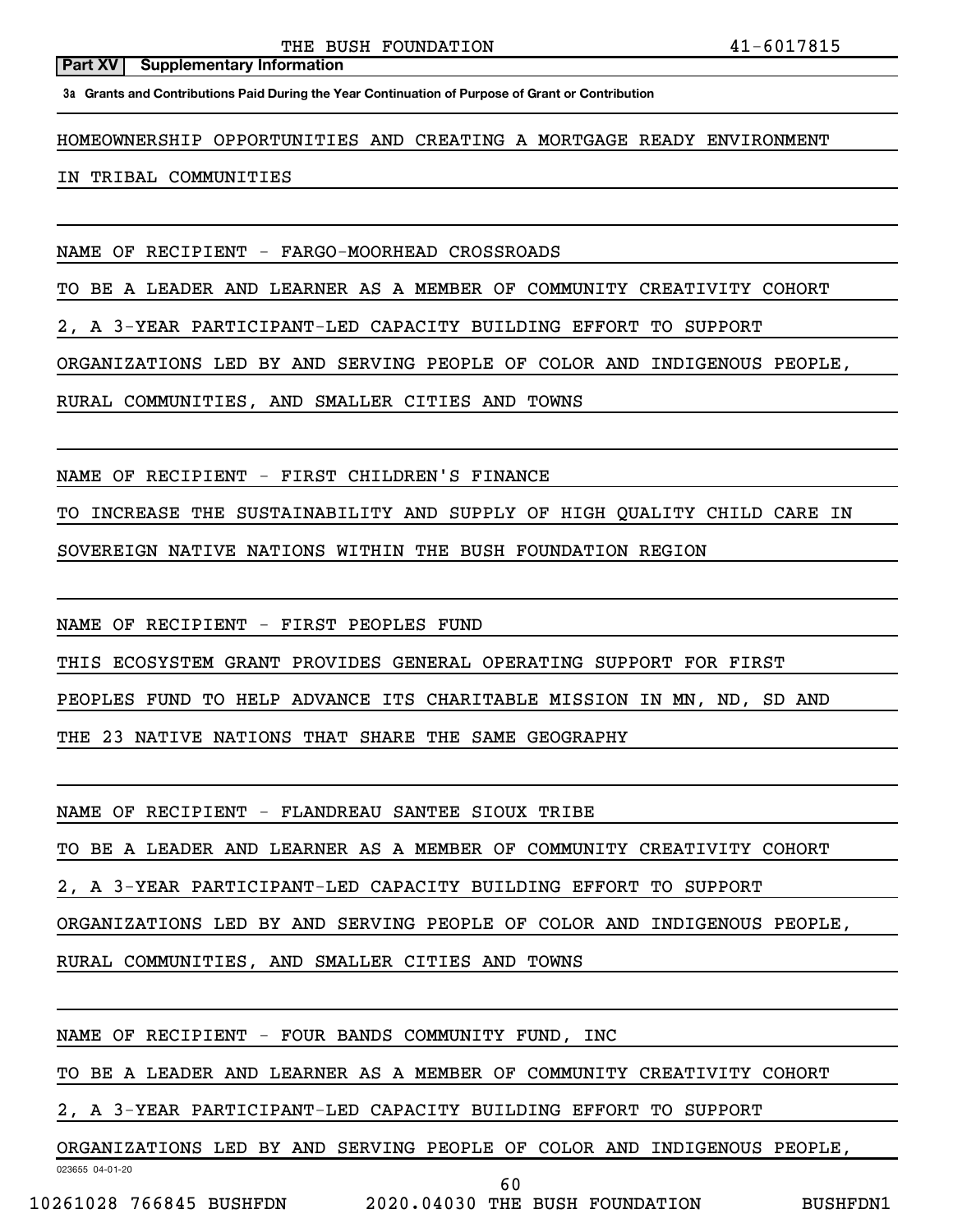## **Part XV** | Supplementary Information

**3a Grants and Contributions Paid During the Year Continuation of Purpose of Grant or Contribution**

RURAL COMMUNITIES, AND SMALLER CITIES AND TOWNS

NAME OF RECIPIENT - FOUR BANDS COMMUNITY FUND, INC

SUPPORT FOR WORK RELATED TO A PROGRAM-RELATED INVESTMENT INTENDED TO

SUPPORT NATIVE-LED BUSINESSES AND NATIVE PEOPLE IN MINNESOTA, NORTH

DAKOTA, SOUTH DAKOTA AND THE 23 NATIVE NATIONS THAT SHARE THE SAME

GEOGRAPHY

NAME OF RECIPIENT - FRIENDS OF THE FINLAND COMMUNITY

TO ADVANCE AN INTERRELATED FOOD SYSTEM THAT INCREASES ACCESS TO HEALTHY

FOODS AND BUILDS LOCAL WEALTH IN FINLAND, MINNESOTA

NAME OF RECIPIENT - GOLDEN VALLEY COMMUNITY FOUNDATION

DEVELOP AND PRESENT THE SESSION "PIE-DENTITY: AN AUTHENTIC INGREDIENT

FOR PURPOSEFUL ACTION" TWICE AT BUSHCON 2020 ON OCTOBER 5, 2020

NAME OF RECIPIENT - GOVERNMENT TRAINING SERVICES

THE TRANSFORMING LEARNING SUMMIT SPEAKER SERIES IS A MONTHLY SERIES

PRESENTED BY GTS EDUCATIONAL EVENTS THAT WILL ADDRESS THE URGENT NEEDS

OF EDUCATORS AND SCHOOL ADMINISTRATORS IN THE AREAS OF STUDENT AND

EDUCATOR MENTAL HEALTH, EQUITY AND USING TECHNOLOGY TO TRANSFORM

LEARNING.

NAME OF RECIPIENT - GRANTMAKERS FOR EFFECTIVE ORGANIZATIONS

BUSH FOUNDATION ANNUAL GRANTMAKERS FOR EFFECTIVE ORGANIZATIONS

MEMBERSHIP AND LEADERSHIP CIRCLE SUPPORT

NAME OF RECIPIENT - GREAT PLAINS TRIBAL CHAIRMAN'S ASSOCIATION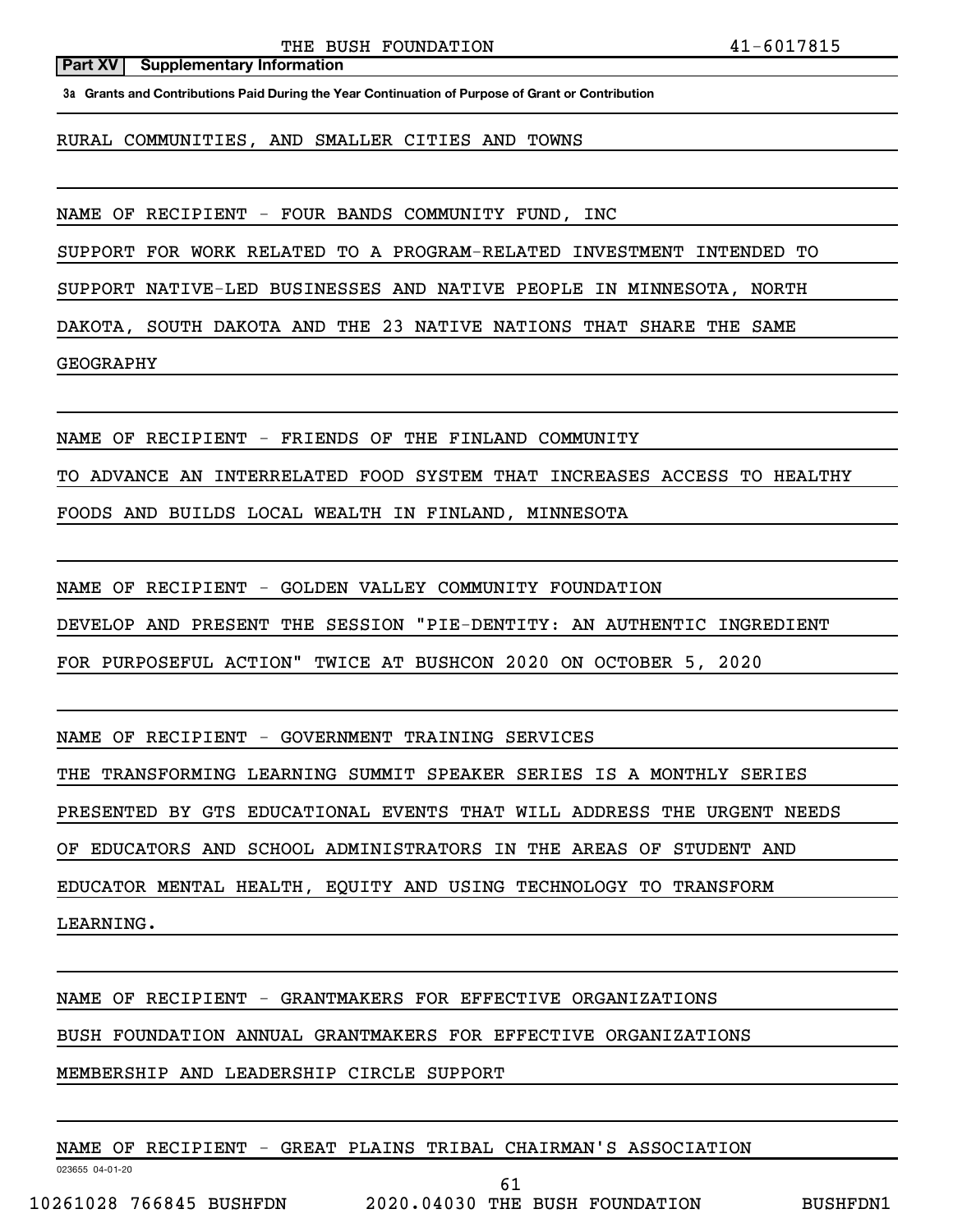**3a Grants and Contributions Paid During the Year Continuation of Purpose of Grant or Contribution**

THIS ECOSYSTEM GRANT PROVIDES GENERAL OPERATING SUPPORT FOR GREAT

PLAINS TRIBAL CHAIRMAN'S ASSOCIATION TO HELP ADVANCE ITS CHARITABLE

MISSION

NAME OF RECIPIENT - GREEN CARD VOICES

DEVELOP AND PRESENT THE SESSION, "IMMIGRANT STORYTELLING AS A TOOL TO

EDUCATE, EMPOWER, AND BUILD EMPATHY," IN A POST-LUNCH SESSION AT

BUSHCON ON OCTOBER 5, 2020

NAME OF RECIPIENT - HEADWATERS FOUNDATION FOR JUSTICE

TO CONTINUE TO ADMINISTER A COMMUNITY INNOVATION GRANTS PROGRAM THAT

SUPPORTS COMMUNITY PROBLEM-SOLVING IN MINNESOTA

NAME OF RECIPIENT - HEADWATERS FOUNDATION FOR JUSTICE

TO SUPPORT HEADWATERS COMMUNITIES FIRST FUND, WHICH IS A COVID-19 RAPID

RESPONSE FUND PRIMARILY FOR ORGANIZATIONS LED BY AND FOR BLACK PEOPLE,

INDIGENOUS PEOPLE AND PEOPLE OF COLOR (BIPOC)

NAME OF RECIPIENT - HEADWATERS FOUNDATION FOR JUSTICE

TO CONTRIBUTE ADDITIONAL FUNDS TO THE BUSH FOUNDATION DONOR ADVISED

FUND AT THE HEADWATERS FOUNDATION FOR JUSTICE

NAME OF RECIPIENT - HIGH SCHOOL FOR RECORDING ARTS

TO BE A LEADER AND LEARNER AS A MEMBER OF COMMUNITY CREATIVITY COHORT

2, A 3-YEAR PARTICIPANT-LED CAPACITY BUILDING EFFORT TO SUPPORT

ORGANIZATIONS LED BY AND SERVING PEOPLE OF COLOR AND INDIGENOUS PEOPLE,

RURAL COMMUNITIES, AND SMALLER CITIES AND TOWNS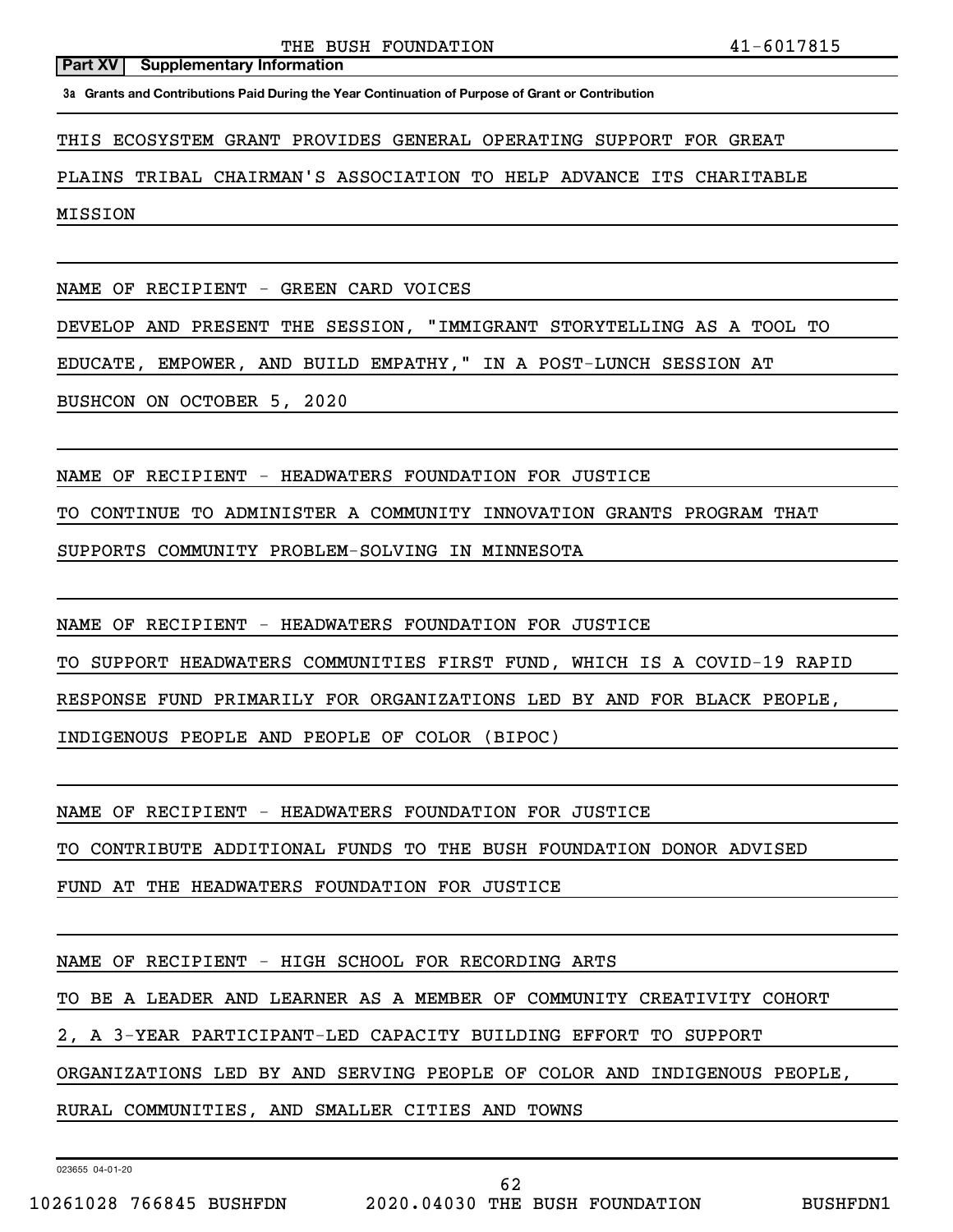## **Part XV** | Supplementary Information

**3a Grants and Contributions Paid During the Year Continuation of Purpose of Grant or Contribution**

NAME OF RECIPIENT - HIGH SCHOOL FOR RECORDING ARTS

EQUITY IN EDUCATION, PRESENTED BY FIELDING INTERNATIONAL, IS A VIRTUAL

EVENT SERIES THAT BUILDS COMMUNITY COHERENCE TO INSPIRE AND EQUIP

LEARNERS OF ALL AGES WITH THE TOOLS, MINDSETS AND NETWORKS TO CREATE

EQUITABLE, STUDENT-CENTERED LEARNING ECOSYSTEMS.

NAME OF RECIPIENT - HIGHER GROUND CHURCH OF GOD IN CHRIST

TO BE A LEADER AND LEARNER AS A MEMBER OF COMMUNITY CREATIVITY COHORT

2, A 3-YEAR PARTICIPANT-LED CAPACITY BUILDING EFFORT TO SUPPORT

ORGANIZATIONS LED BY AND SERVING PEOPLE OF COLOR AND INDIGENOUS PEOPLE,

RURAL COMMUNITIES, AND SMALLER CITIES AND TOWNS

NAME OF RECIPIENT - HISPANIC ADVOCACY AND COMMUNITY EMPOWERMENT THROUGH RESEARCH

HACER'S LATINX SUMMIT FOR A GREATER RURAL MN IS A TWO-DAY INCUBATOR

SUMMIT TO INCENTIVIZE LATINX INDIVIDUALS ATTENDING RURAL

COLLEGES/UNIVERSITIES AND RECENT COLLEGE ALUMNI (0-2 YEARS OUT) LIVING

IN RURAL CITIES TO DESIGN SOCIAL BUSINESS VENTURES THAT CAN MAKE

GREATER MN A BETTER PLACE FOR THE LATINX COMMUNITY.

NAME OF RECIPIENT - HOPA MOUNTAIN, INC

THIS ECOSYSTEM GRANT PROVIDES GENERAL OPERATING SUPPORT FOR HOPA

MOUNTAIN TO HELP ADVANCE ITS CHARITABLE MISSION IN MN, ND, SD AND THE

23 NATIVE NATIONS THAT SHARE THE SAME GEOGRAPHY

NAME OF RECIPIENT - HOUSING AUTHORITY OF THE CITY OF GRAND FORKS

TO IMPROVE ACCESS TO BEHAVIORAL HEALTH SERVICES FOR LOW-INCOME

INDIVIDUALS IN NORTH DAKOTA THROUGH SERVICE PROVIDER SUPPORTS

023655 04-01-20

63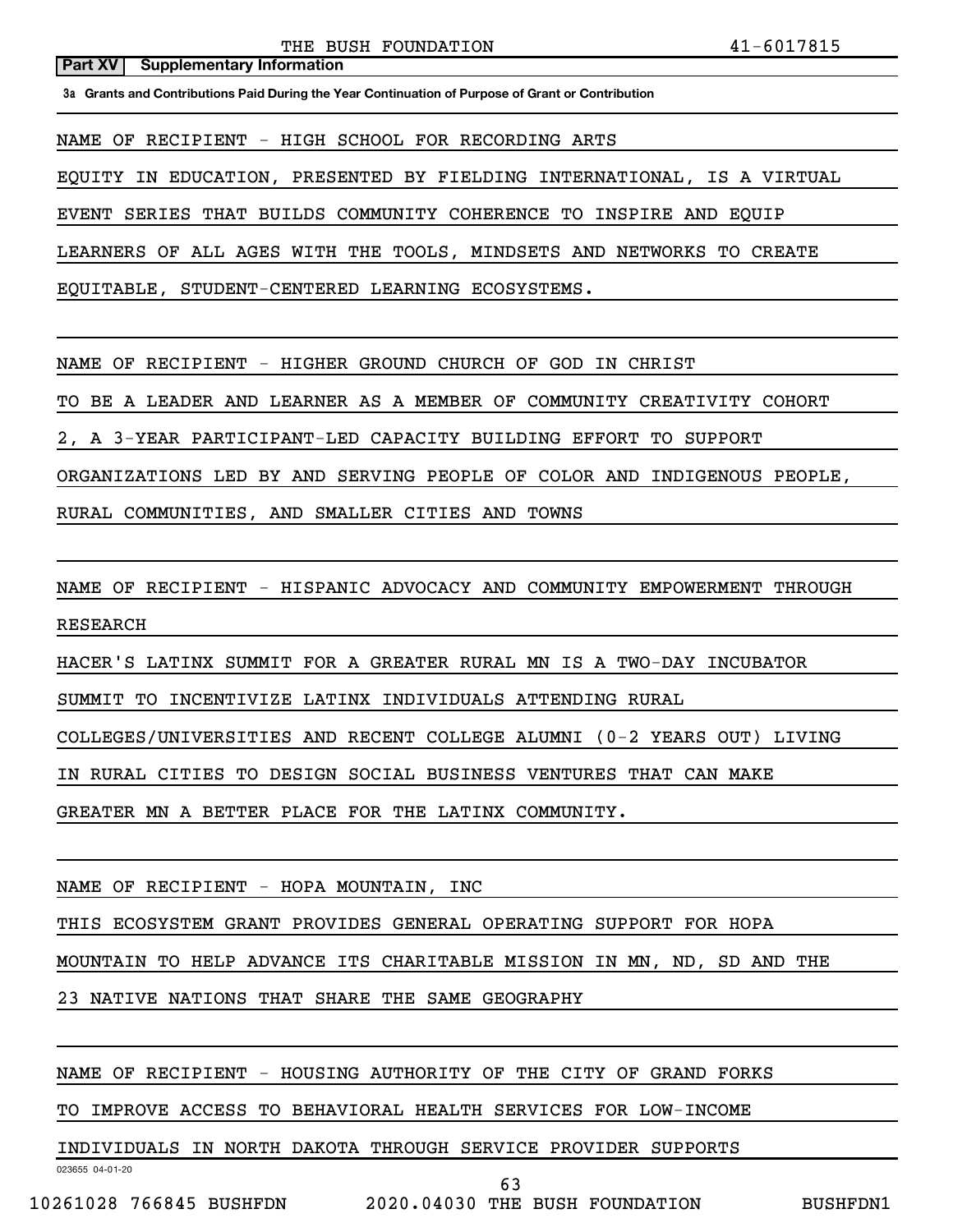**3a Grants and Contributions Paid During the Year Continuation of Purpose of Grant or Contribution**

NAME OF RECIPIENT - IMMIGRANT DEVELOPMENT CENTER

TO ESTABLISH THE NEW AMERICAN LOAN FUND AND RELATED SERVICES TO HELP

LOW-INCOME, LOW-WEALTH AND DISADVANTAGED IMMIGRANT BUSINESS OWNERS JOIN

THE ECONOMIC MAINSTREAM IN THE FARGO-MOORHEAD REGION

NAME OF RECIPIENT - IMPACT FOUNDATION

THIS ECOSYSTEM GRANT PROVIDES GENERAL OPERATING SUPPORT FOR THE IMPACT

FOUNDATION TO HELP ADVANCE ITS CHARITABLE MISSION

NAME OF RECIPIENT - IMPACT FOUNDATION

TO SUPPORT THE IMPACT FOUNDATION COVID-19 HEALTH AND HUMAN SERVICE

CRITICAL SAFETY NET FUND IN NORTH DAKOTA, INCLUDING ADDRESSING THE

NEEDS OF RURAL AND NATIVE-LED ORGANIZATIONS

NAME OF RECIPIENT - INDIAN LAND TENURE FOUNDATION

THIS ECOSYSTEM GRANT PROVIDES GENERAL OPERATING SUPPORT FOR THE INDIAN

LAND TENURE FOUNDATION TO HELP ADVANCE ITS CHARITABLE MISSION

NAME OF RECIPIENT - IRREDUCIBLE GRACE FOUNDATION

DEVELOP AND PRESENT THE SESSION, "STRESSED OVER A HOT MESS? LETS BUFF

UP YOUR SELF-CARE TOOL BELT," TWICE AT BUSHCON 2020 ON OCTOBER 5, 2020

NAME OF RECIPIENT - ISUROON

TO REDUCE DISPARITIES IN REPRODUCTIVE HEALTH CARE FOR AFRICAN IMMIGRANT

WOMEN IN MINNESOTA WITH FEMALE GENITAL CUTTING

023655 04-01-20 NAME OF RECIPIENT - ITASCA COUNTY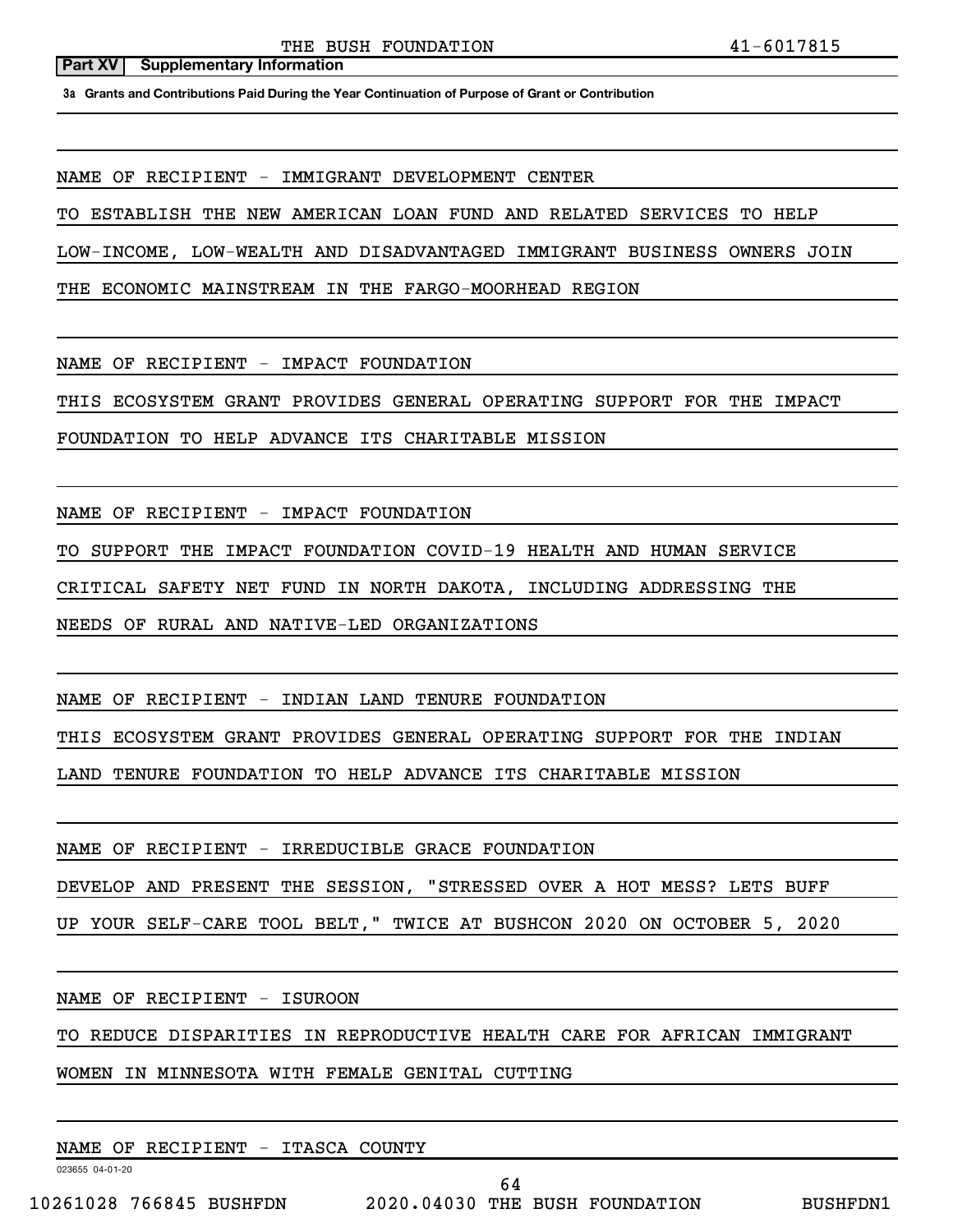**3a Grants and Contributions Paid During the Year Continuation of Purpose of Grant or Contribution**

TO PARTNER WITH JUSTICE-INVOLVED YOUTH AND THEIR FAMILIES IN ITASCA

COUNTY TO DESIGN AND PILOT A WHOLE-FAMILY SOLUTION LED BY ITASCA COUNTY

PUBLIC HEALTH THAT IS APPROPRIATE, SUSTAINABLE, AND IMPACTFUL

NAME OF RECIPIENT - JAMESTOWN FINE ARTS ASSOCIATION, INCORPORATED

TO BE A LEADER AND LEARNER AS A MEMBER OF COMMUNITY CREATIVITY COHORT

2, A 3-YEAR PARTICIPANT-LED CAPACITY BUILDING EFFORT TO SUPPORT

ORGANIZATIONS LED BY AND SERVING PEOPLE OF COLOR AND INDIGENOUS PEOPLE,

RURAL COMMUNITIES AND SMALLER CITIES AND TOWNS

NAME OF RECIPIENT - JUXTAPOSITION INC

TO BE A LEADER AND LEARNER AS A MEMBER OF COMMUNITY CREATIVITY COHORT

2, A 3-YEAR PARTICIPANT-LED CAPACITY BUILDING EFFORT TO SUPPORT

ORGANIZATIONS LED BY AND SERVING PEOPLE OF COLOR AND INDIGENOUS PEOPLE,

RURAL COMMUNITIES, AND SMALLER CITIES AND TOWNS

NAME OF RECIPIENT - KNOWLEDGEWORKS FOUNDATION

THIS ECOSYSTEM GRANT PROVIDES GENERAL OPERATING SUPPORT FOR

KNOWLEDGEWORKS TO HELP ADVANCE ITS CHARITABLE MISSION IN MN, ND, SD AND

THE 23 NATIVE NATIONS THAT SHARE THE SAME GEOGRAPHY

NAME OF RECIPIENT - LANESBORO ARTS CENTER

TO BE A LEADER AND LEARNER AS A MEMBER OF COMMUNITY CREATIVITY COHORT

2, A 3-YEAR PARTICIPANT-LED CAPACITY BUILDING EFFORT TO SUPPORT

ORGANIZATIONS LED BY AND SERVING PEOPLE OF COLOR AND INDIGENOUS PEOPLE,

RURAL COMMUNITIES, AND SMALLER CITIES AND TOWNS

NAME OF RECIPIENT - LATINOLEAD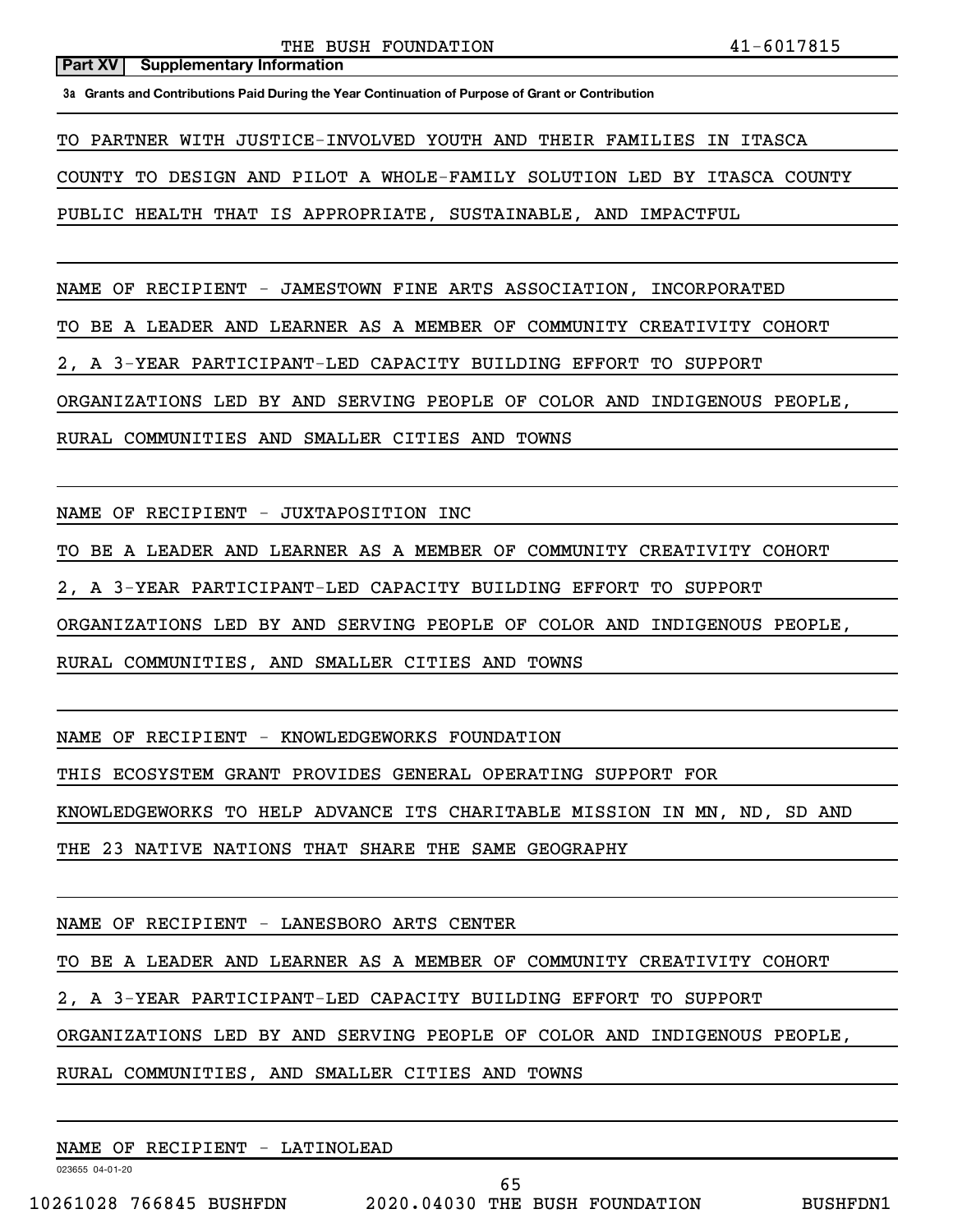**3a Grants and Contributions Paid During the Year Continuation of Purpose of Grant or Contribution**

THIS ECOSYSTEM GRANT PROVIDES GENERAL OPERATING SUPPORT FOR LATINOLEAD

TO HELP ADVANCE ITS CHARITABLE MISSION

NAME OF RECIPIENT - LATINOLEAD

LATINOLEADS #LATINIZATION SERIES: STRENGTHENING OUR VOICE AND NUESTRA

FUERZA (OUR POWER) OFFERS LEADERSHIP, CAREER AND LATINX CULTURE

TRAININGS IN BOTH ENGLISH AND SPANISH TO LATINX COMMUNITY ACROSS

SECTORS, ETHNICITIES AND AGE GROUPS.

NAME OF RECIPIENT - LINDSAY UNIFIED SCHOOL DISTRICT

LINDSAY UNIFIED SCHOOL DISTRICT WILL SUPPORT K12 SCHOOLS IN THE BUSH

FOUNDATION REGION IN SUPPORT OF THEIR TRANSFORMATION TOWARD

INDIVIDUALIZED LEARNING MODELS

NAME OF RECIPIENT - LOCAL INITIATIVES SUPPORT CORPORATION

FOR COMMUNITY ENGAGEMENT TO ADVANCE SOCIAL IMPACT INVESTING AND

EQUITABLE DEVELOPMENT IN DESIGNATED OPPORTUNITY ZONES

NAME OF RECIPIENT - LOWER SIOUX INDIAN COMMUNITY

TO BE A LEADER AND LEARNER AS A MEMBER OF COMMUNITY CREATIVITY COHORT

2, A 3-YEAR PARTICIPANT-LED CAPACITY BUILDING EFFORT TO SUPPORT

ORGANIZATIONS LED BY AND SERVING PEOPLE OF COLOR AND INDIGENOUS PEOPLE,

RURAL COMMUNITIES, AND SMALLER CITIES AND TOWNS

NAME OF RECIPIENT - LUNAR INC

FIX-IT FRIDAY IS A VIRTUAL EVENT SERIES RUN BY LUNAR STARTUPS AND THE

COVEN THAT WILL FEATURE RELEVANT EXPERTS WHO ANSWER CRITICAL QUESTIONS

023655 04-01-20 AND PROVIDE ACTIONABLE ADVICE TO ENTREPRENEURS, FOUNDERS AND COMMUNITY

10261028 766845 BUSHFDN 2020.04030 THE BUSH FOUNDATION BUSHFDN1

66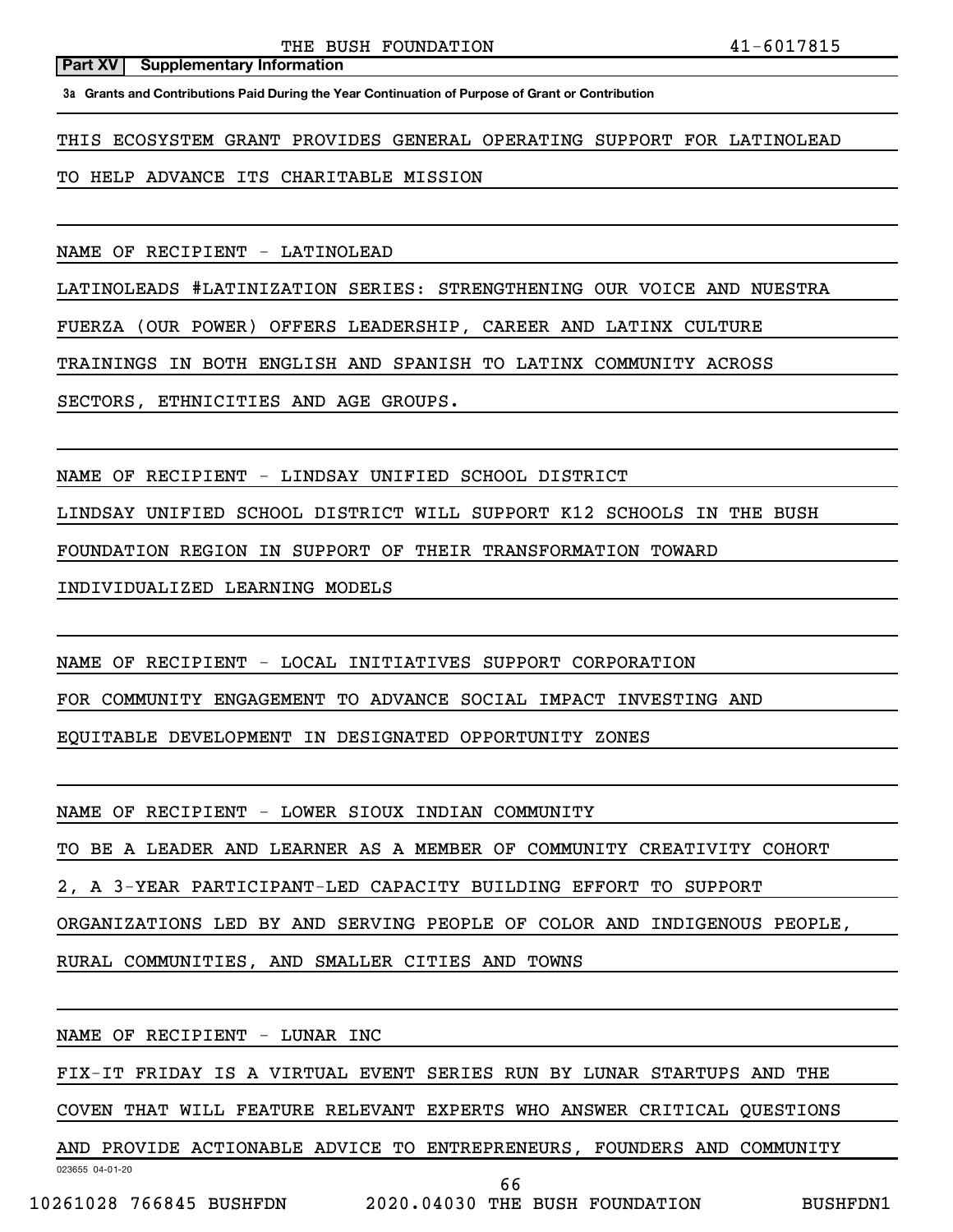**3a Grants and Contributions Paid During the Year Continuation of Purpose of Grant or Contribution**

MEMBERS WHO NEED SUPPORT, CONNECTION AND RESOURCES AS THEY WORK TO

TACKLE THE GREATEST CHALLENGES FACING OUR COMMUNITIES.

NAME OF RECIPIENT - MACROSTIE ART CENTER

TO BE A LEADER AND LEARNER AS A MEMBER OF COMMUNITY CREATIVITY COHORT

2, A 3-YEAR PARTICIPANT-LED CAPACITY BUILDING EFFORT TO SUPPORT

ORGANIZATIONS LED BY AND SERVING PEOPLE OF COLOR AND INDIGENOUS PEOPLE,

RURAL COMMUNITIES, AND SMALLER CITIES AND TOWNS

NAME OF RECIPIENT - MASSACHUSETTS INSTITUTE OF TECHNOLOGY

MIT SOLVES INDIGENOUS COMMUNITIES SUMMIT IS A FREE, THREE-DAY VIRTUAL

GATHERING TO CELEBRATE AND UPLIFT THE INNOVATIVE WORK CURRENTLY BEING

DONE IN TRIBAL COMMUNITIES WHILE FORMING THE CONNECTIONS AND

PARTNERSHIPS TO SCALE UP THESE SOLUTIONS.

NAME OF RECIPIENT - METROPOLITAN ECONOMIC DEVELOPMENT ASSOCIATION MEDA'S MILLION DOLLAR CHALLENGE IS THE LARGEST BUSINESS PLAN COMPETITION FOR BIPOC (BLACK, INDIGENOUS, AND PEOPLE OF COLOR) ENTREPRENEURS IN THE COUNTRY AND AIMS TO ADDRESS RACIAL ECONOMIC DISPARITIES.

NAME OF RECIPIENT - METROPOLITAN REGIONAL ARTS COUNCIL GENERAL OPERATING SUPPORT FOR METROPOLITAN REGIONAL ARTS COUNCIL TO HELP ADVANCE ITS CHARITABLE MISSION AND SUPPORT WORK RELATED TO THE CREATIVE MINNESOTA REPORT

## NAME OF RECIPIENT - MINNEAPOLIS FOUNDATION

TO SUPPORT THE CATALYST INITIATIVES WORK TO HELP PEOPLE AND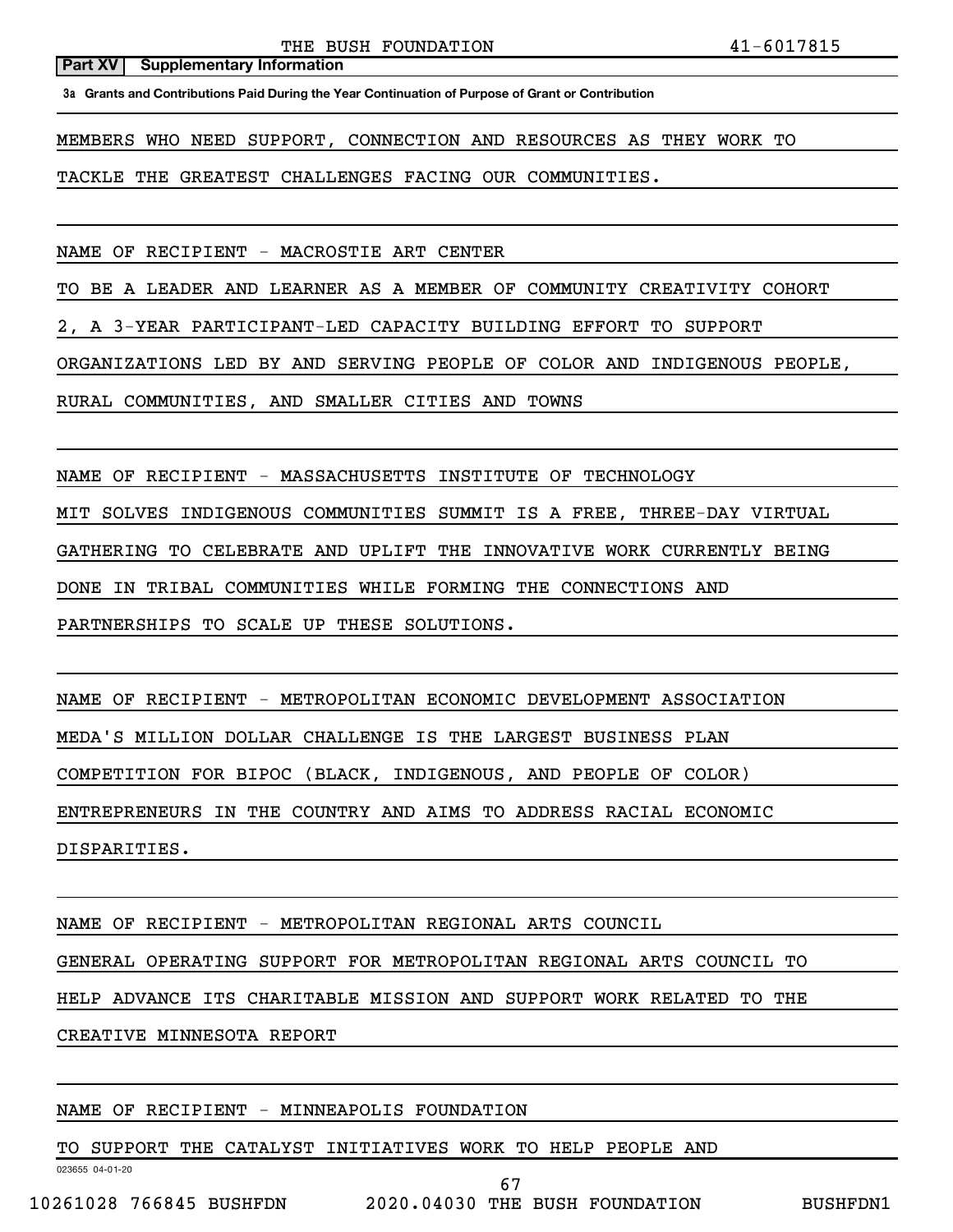**3a Grants and Contributions Paid During the Year Continuation of Purpose of Grant or Contribution**

ORGANIZATIONS ADDRESS STRESS AND TRAUMA IN MINNESOTA, NORTH DAKOTA,

SOUTH DAKOTA AND THE 23 NATIVE NATIONS THAT SHARE THAT GEOGRAPHY

NAME OF RECIPIENT - MINNEAPOLIS ST. PAUL REGIONAL ECONOMIC DEVELOPMENT

PARTNERSHIP

TO FUND THE CONTINUED STARTUP AND GROWTH OF FORGE NORTH, AN EFFORT THAT

PROVIDES THE CONNECTIVITY AND BACKBONE SUPPORT FOR KEY MINNESOTA

ENTREPRENEURSHIP LEADERS AND ORGANIZATIONS

NAME OF RECIPIENT - MINNESOTA CAMPUS COMPACT

DEVELOP AND PRESENT THE SESSION, "LISTENING TO CONNECT: APPROACHING

DIALOGUE ACROSS LINES OF DIFFERENCE," TWICE AT BUSHCON 2020 ON OCTOBER

5, 2020

NAME OF RECIPIENT - MINNESOTA COUNCIL OF NONPROFITS

SPONSORSHIP OF THE MINNESOTA COUNCIL OF NONPROFITS ANNUAL CONFERENCE,

LEADERSHIP CONFERENCE AND VIRTUAL CONFERENCE

NAME OF RECIPIENT - MINNESOTA COUNCIL OF NONPROFITS

THIS ECOSYSTEM GRANT PROVIDES GENERAL OPERATING SUPPORT FOR THE

MINNESOTA COUNCIL OF NONPROFITS TO HELP ADVANCE ITS CHARITABLE MISSION

NAME OF RECIPIENT - MINNESOTA COUNCIL ON FOUNDATIONS

TO FUND CONSULTING SUPPORT FOR MCFS INTEGRATED CAPITAL APPROACH EFFORT

TO ADDRESS IMMEDIATE CAPITAL NEEDS CREATED BY COVID-19

NAME OF RECIPIENT - MINNESOTA EDUCATION EQUITY PARTNERSHIP

THIS ECOSYSTEM GRANT PROVIDES GENERAL OPERATING SUPPORT FOR MINNESOTA

023655 04-01-20

68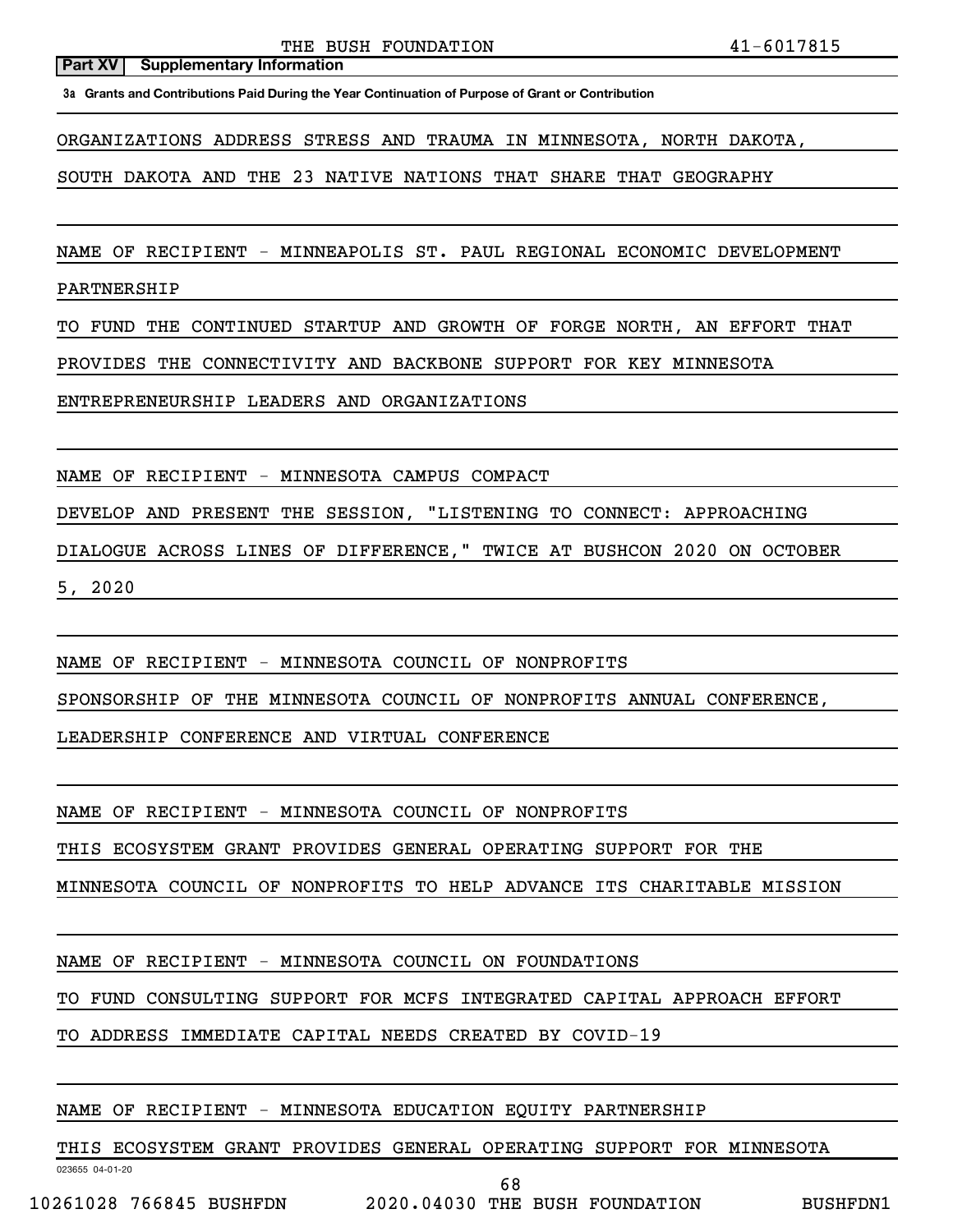**3a Grants and Contributions Paid During the Year Continuation of Purpose of Grant or Contribution**

EDUCATION EQUITY PARTNERSHIP TO HELP ADVANCE ITS CHARITABLE MISSION

NAME OF RECIPIENT - MINNESOTA SOCIAL IMPACT CENTER

THIS ECOSYSTEM GRANT PROVIDES GENERAL OPERATING SUPPORT FOR IMPACT HUB

TO HELP ADVANCE ITS CHARITABLE MISSION

NAME OF RECIPIENT - MINNESOTA TRANSGENDER HEALTH COALITION

TO BE A LEADER AND LEARNER AS A MEMBER OF COMMUNITY CREATIVITY COHORT

2, A 3-YEAR PARTICIPANT-LED CAPACITY BUILDING EFFORT TO SUPPORT

ORGANIZATIONS LED BY AND SERVING PEOPLE OF COLOR AND INDIGENOUS PEOPLE,

RURAL COMMUNITIES, AND SMALLER CITIES AND TOWNS

NAME OF RECIPIENT - NACA-INSPIRED SCHOOLS NETWORK

NACA-INSPIRED SCHOOLS NETWORK WILL WORK WITH K12 SCHOOLS IN THE BUSH

FOUNDATION REGION IN SUPPORT OF THEIR TRANSFORMATION TOWARD

INDIVIDUALIZED LEARNING MODELS

NAME OF RECIPIENT - NATIONAL COMMITTEE FOR RESPONSIVE PHILANTHROPY

BUSH FOUNDATION 2021 AND 2022 MEMBERSHIP DUES FOR NATIONAL COMMITTEE

FOR RESPONSIVE PHILANTHROPY

NAME OF RECIPIENT - NATIONAL CONGRESS OF AMERICAN INDIANS

THIS ECOSYSTEM GRANT PROVIDES GENERAL OPERATING SUPPORT FOR THE

NATIONAL CONGRESS OF AMERICAN INDIANS TO HELP ADVANCE ITS CHARITABLE

MISSION IN MN, ND, SD AND THE 23 NATIVE NATIONS THAT SHARE THE SAME

GEOGRAPHY

NAME OF RECIPIENT - NATIVE AMERICAN COMMUNITY CLINIC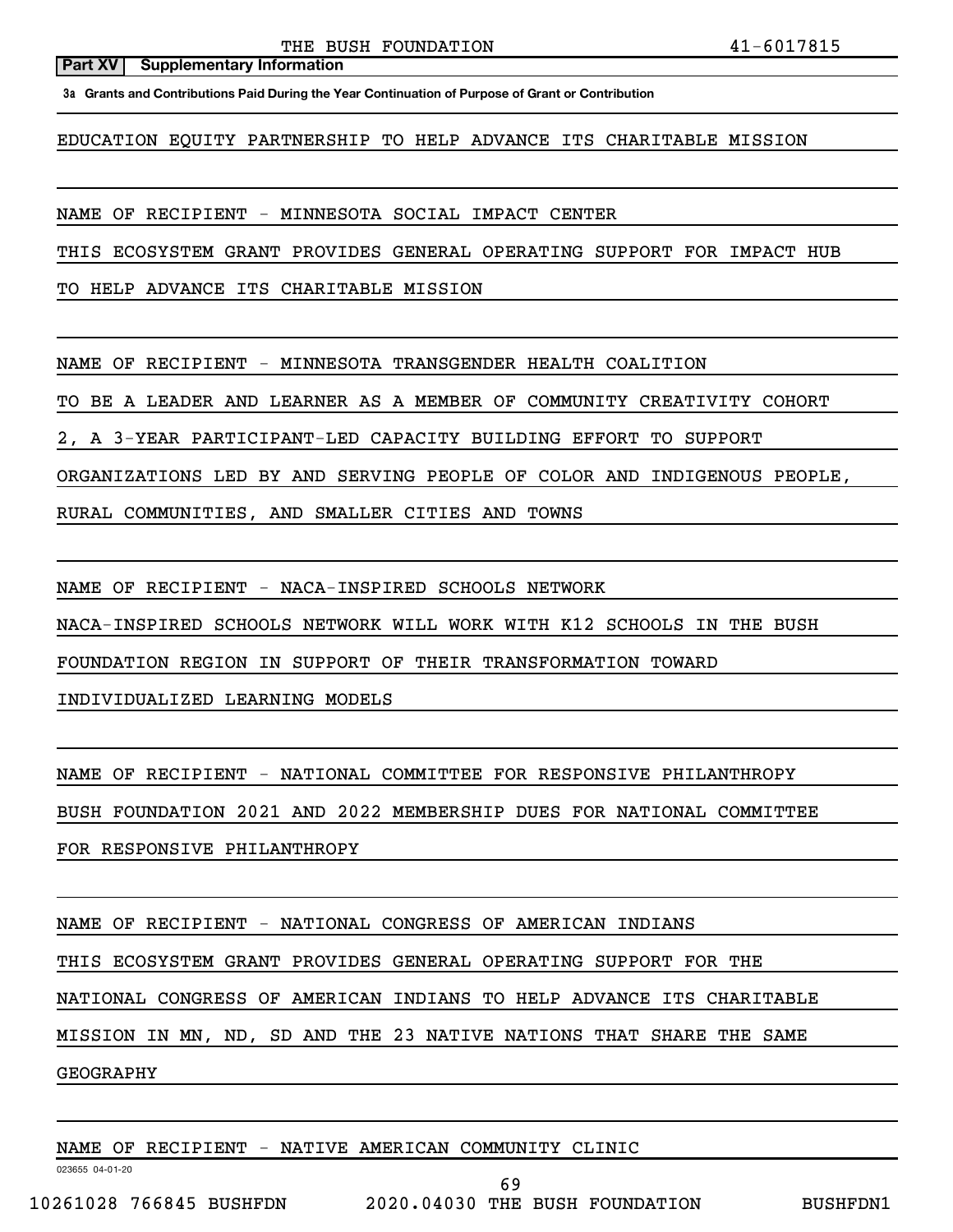**3a Grants and Contributions Paid During the Year Continuation of Purpose of Grant or Contribution**

TO COLLABORATE WITH MEDICAL, BEHAVIORAL HEALTH AND HOUSING AGENCIES TO

PROVIDE NATIVE AMERICANS EXPERIENCING HOMELESSNESS WITH IMPROVED ACCESS

TO SERVICES

NAME OF RECIPIENT - NATIVE AMERICAN FINANCE OFFICERS ASSOCIATION

FOR GENERAL OPERATING SUPPORT IN RECOGNITION OF NATIVE AMERICAN FINANCE

OFFICERS ASSOCIATIONS CONTRIBUTIONS TOWARD IMPROVED TRIBAL FINANCIAL

## SYSTEMS

NAME OF RECIPIENT - NATIVE GOVERNANCE CENTER

DEVELOP AND PRESENT THE SESSION, "INDIGENOUS LAND ACKNOWLEDGMENT: A

COMMUNITY DISCUSSION," TWICE AT BUSHCON 2020 ON OCTOBER 5, 2020

NAME OF RECIPIENT - NDN COLLECTIVE, INC

TO SUPPORT NDN COLLECTIVES COVID-19 RESPONSE PROJECT DIRECTED TOWARD

TRIBAL GOVERNMENTS AND NATIVE NONPROFITS IN THE BUSH FOUNDATION REGION

AND UTILIZED FOR NDN FRONTLINE SUPPORT GRANTS AND EFFORTS TO SUPPORT

TRIBES IN ACCESSING FEDERAL RESOURCES

NAME OF RECIPIENT - NDN COLLECTIVE, INC

SUPPORT FOR WORK RELATED TO A PROGRAM-RELATED INVESTMENT INTENDED TO

SUPPORT THE REGENERATIVE INFRASTRUCTURE FUND IN MINNESOTA, NORTH

DAKOTA, SOUTH DAKOTA AND THE 23 NATIVE NATIONS THAT SHARE THE SAME

## GEOGRAPHY

NAME OF RECIPIENT - NEW YORK MILLS ARTS RETREAT

TO BE A LEADER AND LEARNER AS A MEMBER OF COMMUNITY CREATIVITY COHORT

2, A 3-YEAR PARTICIPANT-LED CAPACITY BUILDING EFFORT TO SUPPORT

023655 04-01-20

70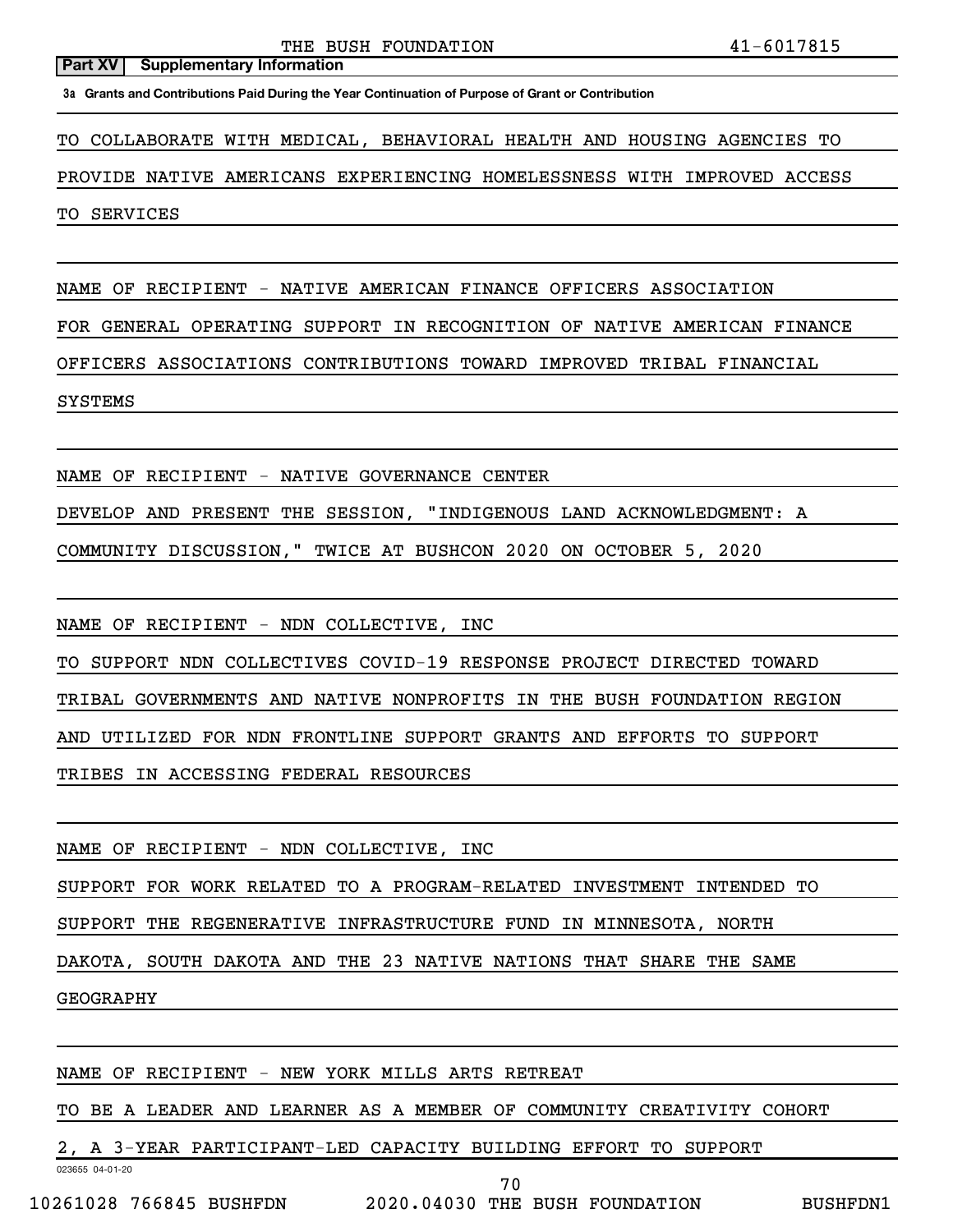**3a Grants and Contributions Paid During the Year Continuation of Purpose of Grant or Contribution**

ORGANIZATIONS LED BY AND SERVING PEOPLE OF COLOR AND INDIGENOUS PEOPLE,

RURAL COMMUNITIES, AND SMALLER CITIES AND TOWNS

NAME OF RECIPIENT - NEXUS COMMUNITY PARTNERS

THIS ECOSYSTEM GRANT PROVIDES GENERAL OPERATING SUPPORT FOR NEXUS

COMMUNITY PARTNERS TO HELP ADVANCE ITS CHARITABLE MISSION

NAME OF RECIPIENT - NORTH AMERICAN COUNCIL FOR ONLINE LEARNING

THIS ECOSYSTEM GRANT PROVIDES GENERAL OPERATING SUPPORT FOR THE AURORA

INSTITUTE TO HELP ADVANCE ITS CHARITABLE MISSION IN MN, ND, SD AND THE

23 NATIVE NATIONS THAT SHARE THE SAME GEOGRAPHY

NAME OF RECIPIENT - NORTH DAKOTA ASSOCIATION OF NONPROFIT ORGANIZATIONS,

SPONSORSHIP OF THE ANNUAL LEADERSHIP CONFERENCE OF THE NORTH DAKOTA

ASSOCIATION OF NONPROFIT ORGANIZATIONS 2021-2023

NAME OF RECIPIENT - NORTH DAKOTA COMMUNITY FOUNDATION

TO CONTRIBUTE ADDITIONAL FUNDS TO THE BUSH FOUNDATION DONOR ADVISED

FUND AT THE NORTH DAKOTA COMMUNITY FOUNDATION

NAME OF RECIPIENT - NORTH DAKOTA HUMANITIES COUNCIL

THE 2021 GAMECHANGER IDEAS FESTIVAL IS AN EIGHT-WEEK EVENT SERIES

ACROSS COMMUNITIES IN NORTH DAKOTA THAT EXPLAINS THE NATURE AND

CONSEQUENCES OF BIAS AND TEACHES ATTENDEES HOW TO CHALLENGE BIAS IN THE

WORLD.

INC

NAME OF RECIPIENT - NORTH DAKOTA RURAL ELECTRIC COOPERATIVE FOUNDATION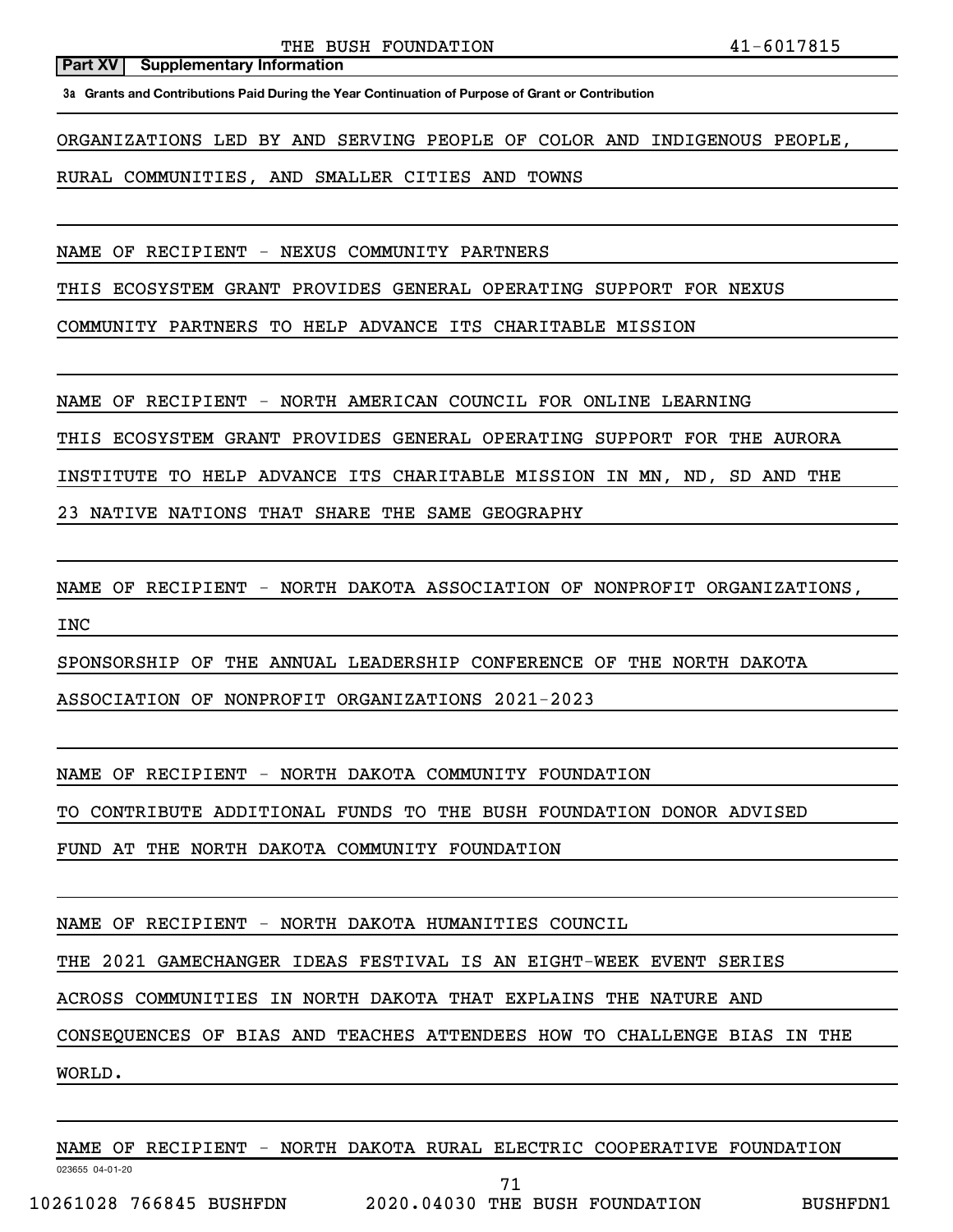**3a Grants and Contributions Paid During the Year Continuation of Purpose of Grant or Contribution**

IMPLEMENTATION AND EVALUATION OF A RURAL GROCERY REDISTRIBUTION HUB TO

DEMONSTRATE HOW DISTRIBUTION CHANNELS CAN BE MODIFIED TO IMPROVE RURAL

FOOD ACCESS AND TO BENEFIT THE REGIONAL ECONOMY

NAME OF RECIPIENT - NORTH DAKOTA STATE UNIVERSITY

THIS ECOSYSTEM GRANT PROVIDES GENERAL OPERATING SUPPORT FOR NORTH

DAKOTA STATE UNIVERSITY EXTENSION'S LEADERSHIP WORK

NAME OF RECIPIENT - NORTH DAKOTA STATE UNIVERSITY

NORTH DAKOTA COMPASS TO PROVIDE A COMMON FOUNDATION OF DATA AND

INDICATORS TO HELP COMMUNITY MEMBERS IDENTIFY, UNDERSTAND AND ACT ON

ISSUES THAT AFFECT NORTH DAKOTA COMMUNITIES

NAME OF RECIPIENT - NORTH DAKOTA WOMEN'S NETWORK

SPONSORSHIP OF WE RISE, AN EVENT FOCUSED ON STRENGTHENING THE VOICE OF

WOMEN AND UNDERREPRESENTED POPULATIONS IN NORTH DAKOTA IN CIVIC

ENGAGEMENT, POLITICAL PARTICIPATION AND MAKING CHANGE.

NAME OF RECIPIENT - NORTHEAST ENTREPRENEUR FUND

SUPPORT FOR WORK RELATED TO A PROGRAM-RELATED INVESTMENT INTENDED TO

SUPPORT SMALL BUSINESSES IN MINNESOTA

NAME OF RECIPIENT - NORTHSIDE ECONOMIC OPPORTUNITY NETWORK

THIS ECOSYSTEM GRANT PROVIDES GENERAL OPERATING SUPPORT FOR THE

NORTHSIDE ECONOMIC OPPORTUNITY NETWORK (ON BEHALF OF THE CATALYST

INITIATIVE) TO HELP ADVANCE ITS CHARITABLE MISSION

NAME OF RECIPIENT - NORTHWEST INDIAN COMMUNITY DEVELOPMENT CENTER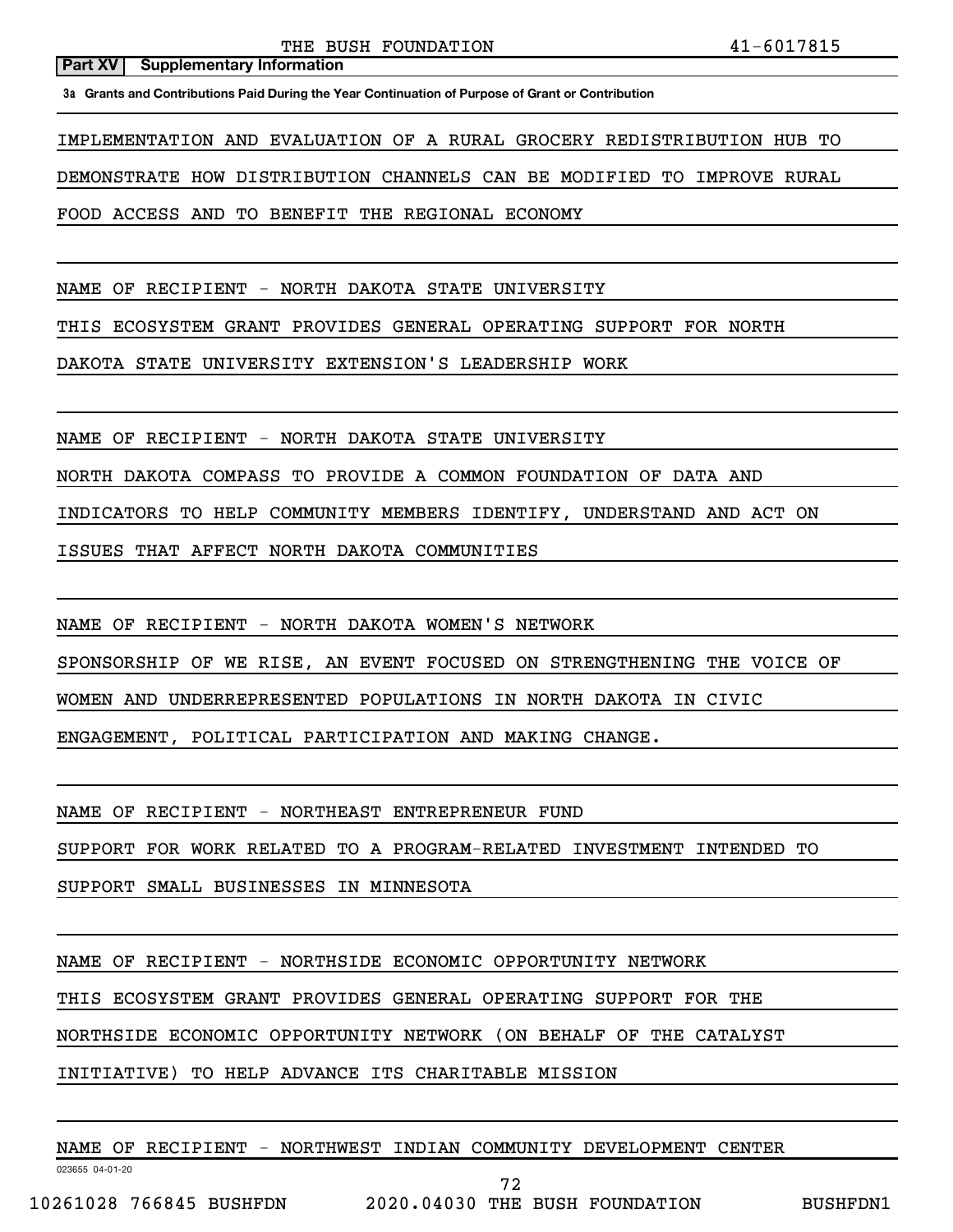**3a Grants and Contributions Paid During the Year Continuation of Purpose of Grant or Contribution**

TO BE A LEADER AND LEARNER AS A MEMBER OF COMMUNITY CREATIVITY COHORT

2, A 3-YEAR PARTICIPANT-LED CAPACITY BUILDING EFFORT TO SUPPORT

ORGANIZATIONS LED BY AND SERVING PEOPLE OF COLOR AND INDIGENOUS PEOPLE,

RURAL COMMUNITIES, AND SMALLER CITIES AND TOWNS

NAME OF RECIPIENT - OGLALA LAKOTA COUNTY SCHOOL DISTRICT

TO DEVELOP A MODEL FOR CAREER AND TECHNICAL EDUCATION THAT IS GROUNDED

IN LAKOTA CULTURE THAT PROVIDES EDUCATION FOR NATIVE STUDENTS IN THE

PINE RIDGE INDIAN RESERVATION

NAME OF RECIPIENT - OYATE HOTANIN

EXPAND AND EMBED AN INNOVATIVE PARTNERSHIP MODEL BETWEEN COMMUNITY

MEMBERS AND JUVENILE JUSTICE SYSTEM LEADERS TO TRANSFORM RAMSEY COUNTY

JUSTICE SYSTEM PRACTICES

NAME OF RECIPIENT - PANGEA WORLD THEATER

TO BE A LEADER AND LEARNER AS A MEMBER OF COMMUNITY CREATIVITY COHORT

2, A 3-YEAR PARTICIPANT-LED CAPACITY BUILDING EFFORT TO SUPPORT

ORGANIZATIONS LED BY AND SERVING PEOPLE OF COLOR AND INDIGENOUS PEOPLE,

RURAL COMMUNITIES, AND SMALLER CITIES AND TOWNS

NAME OF RECIPIENT - PHUMULANI MINNESOTA AFRICAN WOMEN AGAINST VIOLENCE

TO HOST AFRICAN WOMENS TEA CEREMONIES FOR AFRICAN IMMIGRANT WOMEN TO

INCREASE UNDERSTANDING OF GENDER-BASED VIOLENCE, BUILD A COMMUNITY OF

SUPPORT, AND BEGIN TO GENERATE IDEAS ON PREVENTING GENDER-BASED

VIOLENCE

NAME OF RECIPIENT - PILLSBURY UNITED COMMUNITIES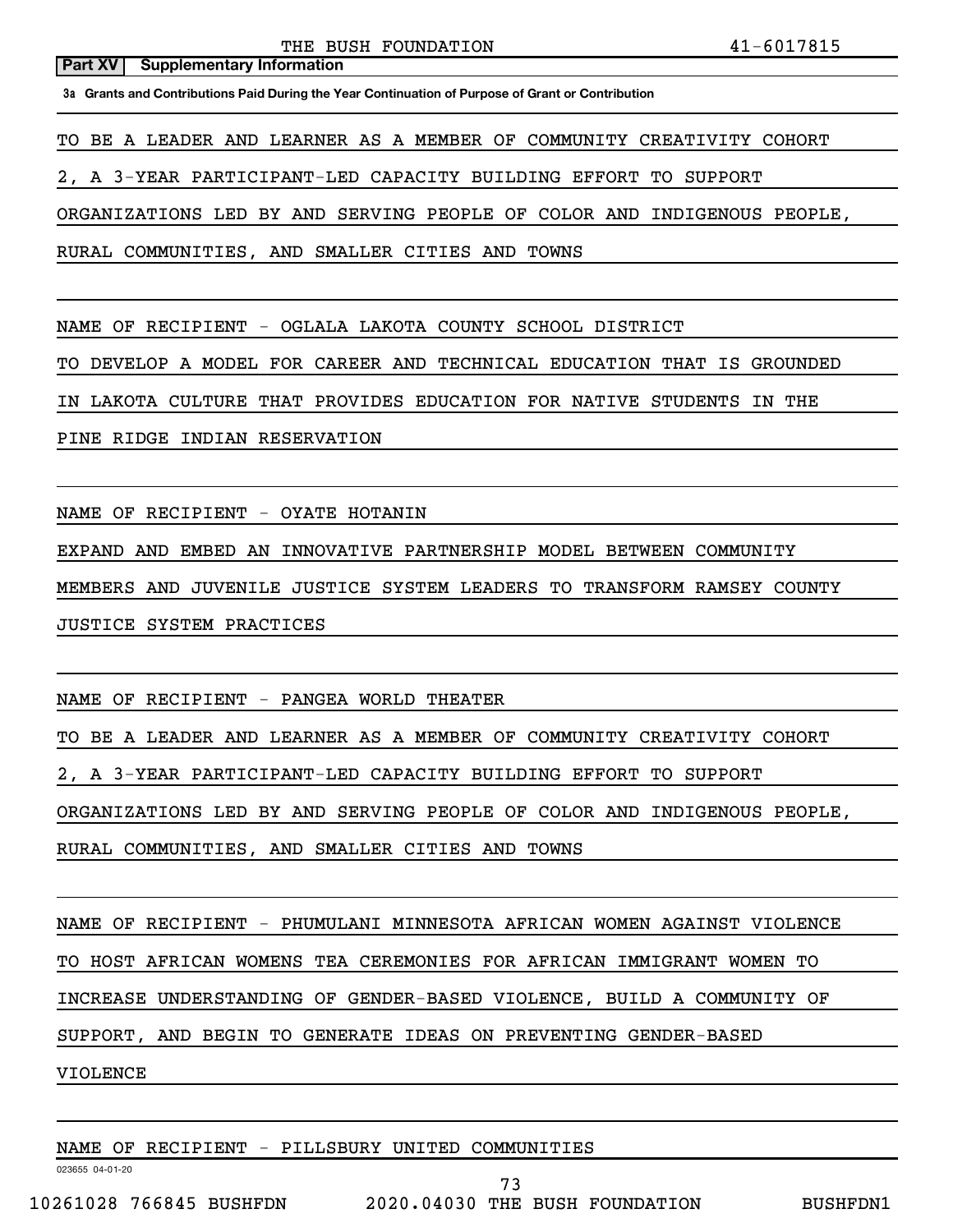**3a Grants and Contributions Paid During the Year Continuation of Purpose of Grant or Contribution**

TO BE A LEADER AND LEARNER AS A MEMBER OF COMMUNITY CREATIVITY COHORT

2, A 3-YEAR PARTICIPANT-LED CAPACITY BUILDING EFFORT TO SUPPORT

ORGANIZATIONS LED BY AND SERVING PEOPLE OF COLOR AND INDIGENOUS PEOPLE,

RURAL COMMUNITIES, AND SMALLER CITIES AND TOWNS

NAME OF RECIPIENT - PINE RIDGE AREA CHAMBER OF COMMERCE

TO BE A LEADER AND LEARNER AS A MEMBER OF COMMUNITY CREATIVITY COHORT

2, A 3-YEAR PARTICIPANT-LED CAPACITY BUILDING EFFORT TO SUPPORT

ORGANIZATIONS LED BY AND SERVING PEOPLE OF COLOR AND INDIGENOUS PEOPLE,

RURAL COMMUNITIES, AND SMALLER CITIES AND TOWNS

NAME OF RECIPIENT - PLAYWRIGHTS' CENTER, INC

DEVELOP AND PRESENT THE SESSION, "EMPOWERING PERSONAL NARRATIVES:

PLAYWRITING AS A TOOL TO UNCOVER YOUR UNIQUE STRENGTHS," TWICE AT

BUSHCON 2020 ON OCTOBER 5, 2020

NAME OF RECIPIENT - POLLEN MIDWEST

DEVELOP AND PRESENT THE SESSION, "#LIKEABOSS | CONFLICT," TWICE AT

BUSHCON 2020 ON OCTOBER 5, 2020

NAME OF RECIPIENT - POLLEN MIDWEST

THIS ECOSYSTEM GRANT PROVIDES GENERAL OPERATING SUPPORT FOR POLLEN

MIDWEST TO HELP ADVANCE ITS CHARITABLE MISSION

NAME OF RECIPIENT - PROJECT FINE

TO BE A LEADER AND LEARNER AS A MEMBER OF COMMUNITY CREATIVITY COHORT

2, A 3-YEAR PARTICIPANT-LED CAPACITY BUILDING EFFORT TO SUPPORT

ORGANIZATIONS LED BY AND SERVING PEOPLE OF COLOR AND INDIGENOUS PEOPLE,

023655 04-01-20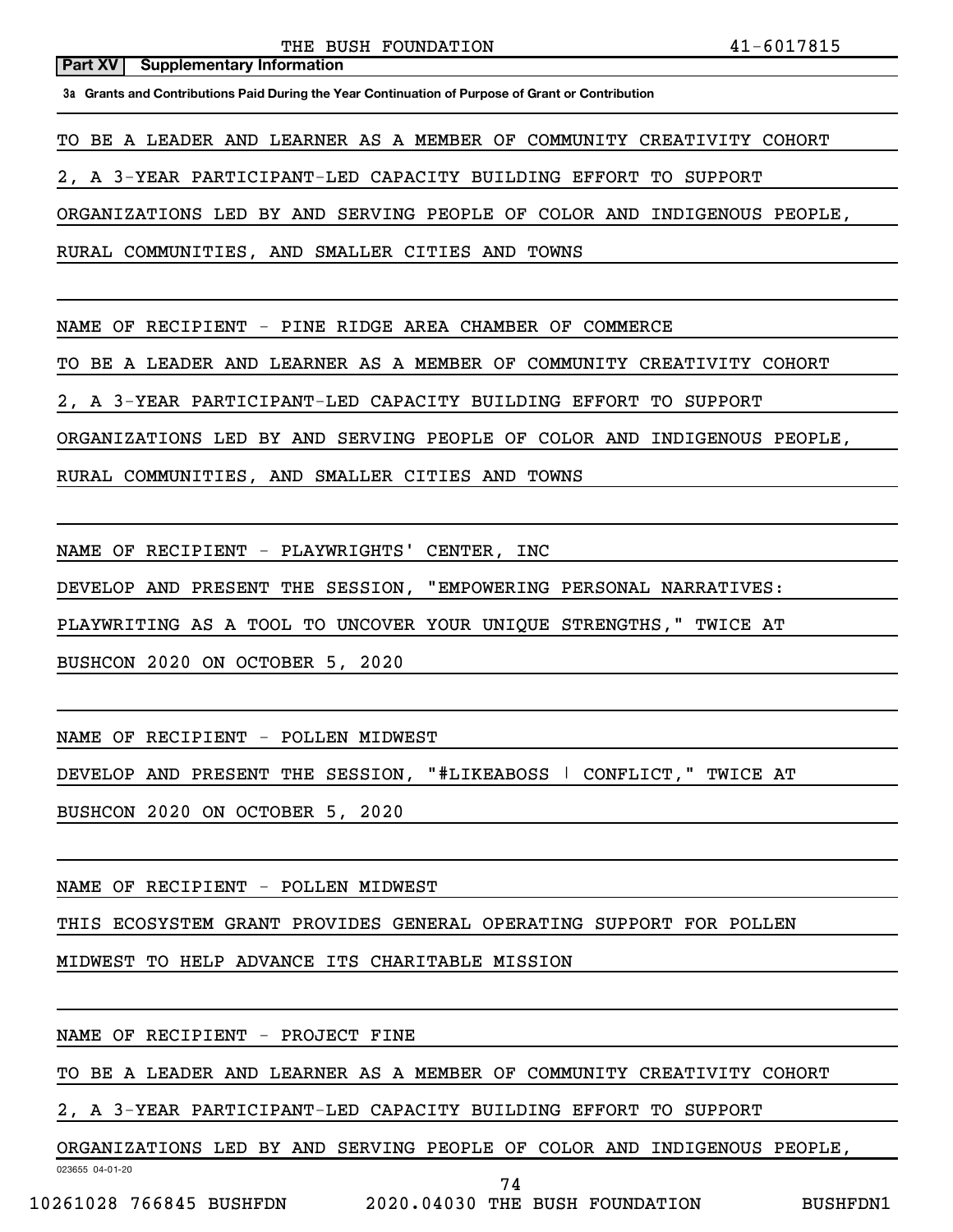**3a Grants and Contributions Paid During the Year Continuation of Purpose of Grant or Contribution**

RURAL COMMUNITIES, AND SMALLER CITIES AND TOWNS

NAME OF RECIPIENT - PROJECT FOR PRIDE IN LIVING, INC

TO ADDRESS EMERGENCY OPERATIONAL NEEDS AND SECTOR WIDE PROBLEMS FACED

BY AFFORDABLE HOUSING PROVIDERS DUE TO COVID 19

NAME OF RECIPIENT - PROPEL NONPROFITS

THIS ECOSYSTEM GRANT PROVIDES GENERAL OPERATING SUPPORT FOR PROPEL

NONPROFITS TO HELP ADVANCE ITS CHARITABLE MISSION

NAME OF RECIPIENT - PROPEL NONPROFITS

TECHNICAL ASSISTANCE GRANT TO HELP THE CONSENSUS COUNCIL WITH

LEADERSHIP TRANSITION, FINANCIAL ADVISING AND FUND DEVELOPMENT SUPPORT

TO HELP DIVERSIFY ITS REVENUE

NAME OF RECIPIENT - PROPEL NONPROFITS

TECHNICAL ASSISTANCE GRANT TO HELP OYATE HOTANIN WITH FINANCIAL

ADVISING AND FUND DEVELOPMENT SUPPORT TO HELP DIVERSIFY ITS REVENUE

NAME OF RECIPIENT - REGENTS OF THE UNIVERSITY OF MINNESOTA

THIS ECOSYSTEM GRANT PROVIDES GENERAL OPERATING SUPPORT FOR UNIVERSITY

OF MINNESOTAS WORK WITH THE MINNESOTA DESIGN CENTER IN THE UNIVERSITYS

COLLEGE OF DESIGN TO HELP ADVANCE ITS CHARITABLE MISSION

NAME OF RECIPIENT - REGION FIVE DEVELOPMENT COMMISSION

TO BE A LEADER AND LEARNER AS A MEMBER OF COMMUNITY CREATIVITY COHORT

2, A 3-YEAR PARTICIPANT-LED CAPACITY BUILDING EFFORT TO SUPPORT

ORGANIZATIONS LED BY AND SERVING PEOPLE OF COLOR AND INDIGENOUS PEOPLE,

023655 04-01-20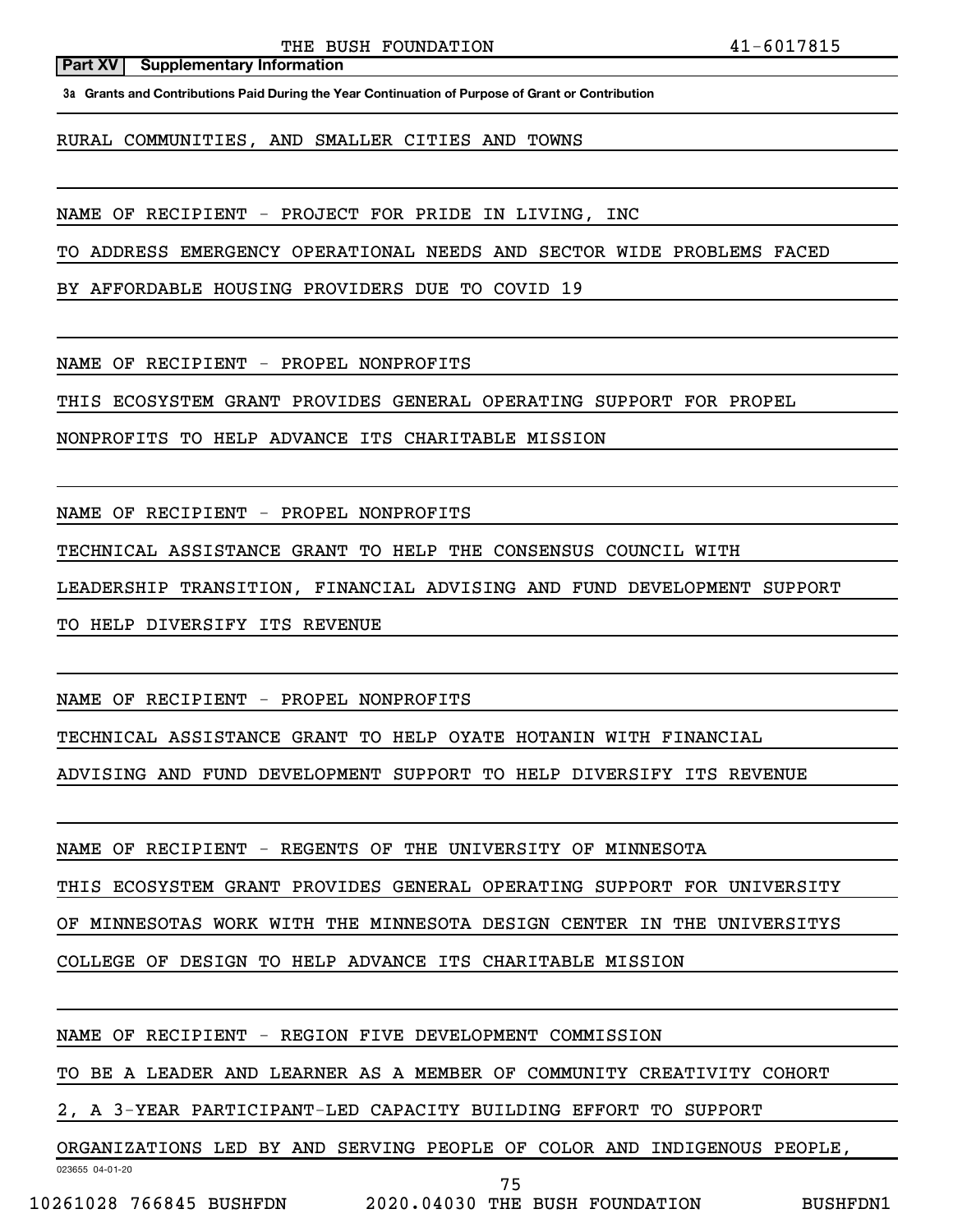THE BUSH FOUNDATION 41-6017815

#### **Part XV** | Supplementary Information

**3a Grants and Contributions Paid During the Year Continuation of Purpose of Grant or Contribution**

RURAL COMMUNITIES, AND SMALLER CITIES AND TOWNS

NAME OF RECIPIENT - REVIVING THE ISLAMIC SISTERHOOD FOR EMPOWERMENT

DEVELOP AND PRESENT THE SESSION, "REFLECTIONS AND INTERSECTIONS:

EXPLORING IDENTITY WORK THROUGH VULNERABILITY," TWICE AT BUSHCON 2020

ON OCTOBER 5, 2020

NAME OF RECIPIENT - REVIVING THE ISLAMIC SISTERHOOD FOR EMPOWERMENT

REVIVING THE ISLAMIC SISTERHOOD FOR EMPOWERMENT'S FIFTH ANNUAL WOMEN'S

LEADERSHIP CONFERENCE WILL CONNECT MUSLIM WOMEN AND HELP BUILD AND

CULTIVATE THEIR LEADERSHIP SKILLS.

NAME OF RECIPIENT - ROSEBUD ECONOMIC DEVELOPMENT CORPORATION

THE WOLAKOTA BUFFALO RANGE, A DYNAMIC, MULTIDIMENSIONAL PROJECT THAT

WILL REGENERATE THE LAND, PEOPLE, AND ECONOMY OF THE SICANGU LAKOTA

OYATE

NAME OF RECIPIENT - SACRED PIPE RESOURCE CENTER

TO FACILITATE A HEALING PROCESS THAT ADDRESSES LONG-STANDING SHARED

TRAUMA BETWEEN NATIVE AND NON-NATIVE COMMUNITY MEMBERS

NAME OF RECIPIENT - SAINT PAUL AND MINNESOTA FOUNDATION

TO IDENTIFY REGIONAL SOLUTIONS TO REDUCE UNSHELTERED HOMELESSNESS IN

THE SEVEN-COUNTY METRO AREA OF THE TWIN CITIES

NAME OF RECIPIENT - SAINT PAUL AND MINNESOTA FOUNDATION

PARTNERSHIP FOR A CONNECTED MINNESOTA TO ENSURE THAT MINNESOTA'S

HIGHEST NEEDS STUDENTS HAVE ACCESS TO HIGH SPEED INTERNET AND COMPUTING

76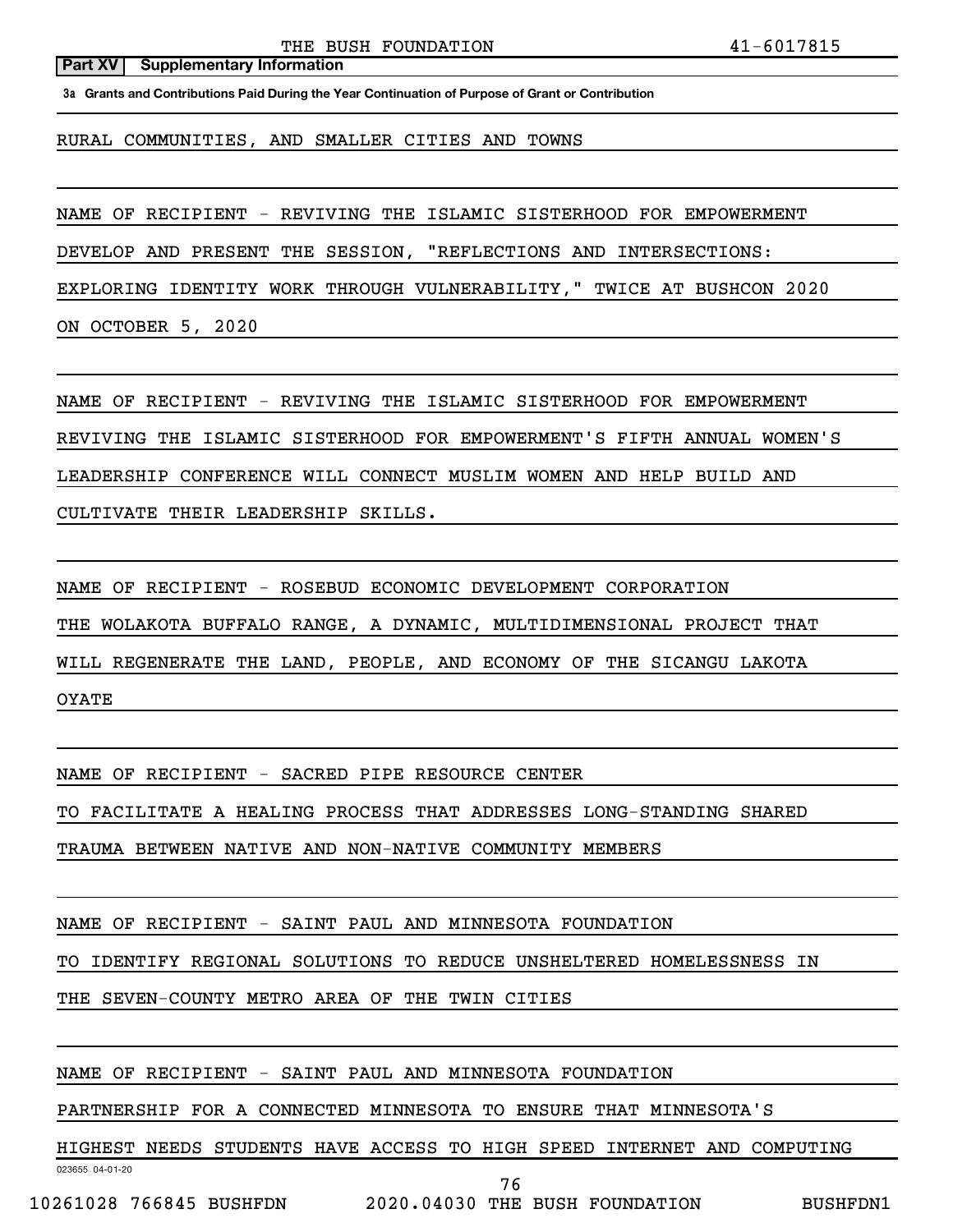**3a Grants and Contributions Paid During the Year Continuation of Purpose of Grant or Contribution**

DEVICES

NAME OF RECIPIENT - SAINT PAUL AND MINNESOTA FOUNDATION

TO CONTRIBUTE ADDITIONAL FUNDS TO THE BUSH FOUNDATION INDIVIDUALIZED

LEARNING SCHOOL START UP FUND

NAME OF RECIPIENT - SAINT PAUL AND MINNESOTA FOUNDATION

DIGITAL LEARNING FUND TO SUPPORT REMOTE LEARNING SUCCESS FOR BIPOC

STUDENTS, IN COLLABORATION WITH THE PARTNERSHIP FOR CONNECTED MN

NAME OF RECIPIENT - SAINT PAUL CHAMBER OF COMMERCE FOUNDATION

THE THIRD SAINT PAUL AREA CHAMBER OF COMMERCE EQUITY SUMMIT TARGETS

REGIONAL LEADERS TO HELP THEM UNDERSTAND RACIAL DISPARITY IMPACTS ON

OUR ECONOMY AND BUSINESSES, AND HOW TO DO THE WORK TO CLOSE DISPARITY

GAPS.

NAME OF RECIPIENT - SAINT PAUL PUBLIC LIBRARY

IN RECOGNITION OF YOUR LIBRARY: NOW FINE FREE (LOCAL GOVERNMENT

INNOVATION AWARD WINNER - CITIES CATEGORY)

NAME OF RECIPIENT - SALZBURG GLOBAL SEMINAR

THIS SUPPORT IS FOR AT LEAST NINE ARTS AND CULTURE CHANGEMAKERS FROM

NORTH DAKOTA, SOUTH DAKOTA AND THE 23 NATIVE NATIONS IN THE BUSH

FOUNDATION REGION TO ATTEND SALZBURG GLOBAL SEMINAR'S YOUNG CULTURAL

INNOVATORS PROGRAM

### NAME OF RECIPIENT - SHAKOPEE MDEWAKANTON SIOUX COMMUNITY

023655 04-01-20 IN RECOGNITION OF THE SHAKOPEE MDEWAKANTON SIOUX COMMUNITY AND CITY OF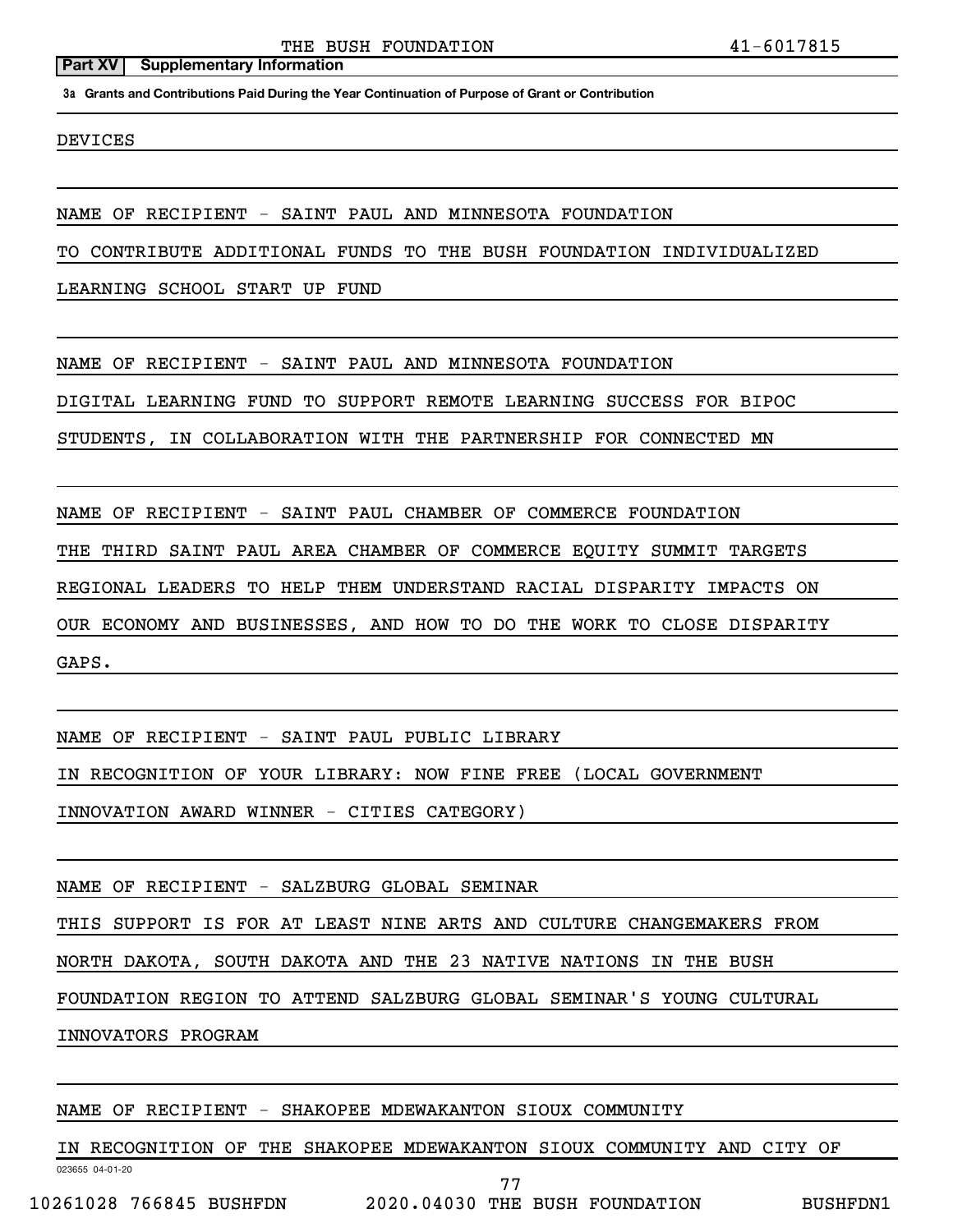**3a Grants and Contributions Paid During the Year Continuation of Purpose of Grant or Contribution**

PRIOR LAKE FOR THE SOUTH AREA WATER TREATMENT PLANT (LOCAL GOVERNMENT

INNOVATION AWARD WINNER - NATIVE NATIONS CATEGORY)

NAME OF RECIPIENT - SHARED CAPITAL COOPERATIVE

SUPPORT FOR WORK RELATED TO A PROGRAM-RELATED INVESTMENT INTENDED TO

SUPPORT COOPERATIVE BUSINESSES IN MINNESOTA, NORTH DAKOTA, SOUTH DAKOTA

AND THE 23 NATIVE NATIONS THAT SHARE THE SAME GEOGRAPHY

NAME OF RECIPIENT - SISSETON ARTS COUNCIL

TO BE A LEADER AND LEARNER AS A MEMBER OF COMMUNITY CREATIVITY COHORT

2, A 3-YEAR PARTICIPANT-LED CAPACITY BUILDING EFFORT TO SUPPORT

ORGANIZATIONS LED BY AND SERVING PEOPLE OF COLOR AND INDIGENOUS PEOPLE,

RURAL COMMUNITIES, AND SMALLER CITIES AND TOWNS

NAME OF RECIPIENT - SISSETON WAHPETON COLLEGE

TO BE A LEADER AND LEARNER AS A MEMBER OF COMMUNITY CREATIVITY COHORT

2, A 3-YEAR PARTICIPANT-LED CAPACITY BUILDING EFFORT TO SUPPORT

ORGANIZATIONS LED BY AND SERVING PEOPLE OF COLOR AND INDIGENOUS PEOPLE,

RURAL COMMUNITIES, AND SMALLER CITIES AND TOWNS

NAME OF RECIPIENT - SITTING BULL COLLEGE

TO BE A LEADER AND LEARNER AS A MEMBER OF COMMUNITY CREATIVITY COHORT

2, A 3-YEAR PARTICIPANT-LED CAPACITY BUILDING EFFORT TO SUPPORT

ORGANIZATIONS LED BY AND SERVING PEOPLE OF COLOR AND INDIGENOUS PEOPLE,

RURAL COMMUNITIES, AND SMALLER CITIES AND TOWNS

# NAME OF RECIPIENT - SOCIAL ENTERPRISE MSP

THIS ECOSYSTEM GRANT PROVIDES GENERAL OPERATING SUPPORT FOR SOCIAL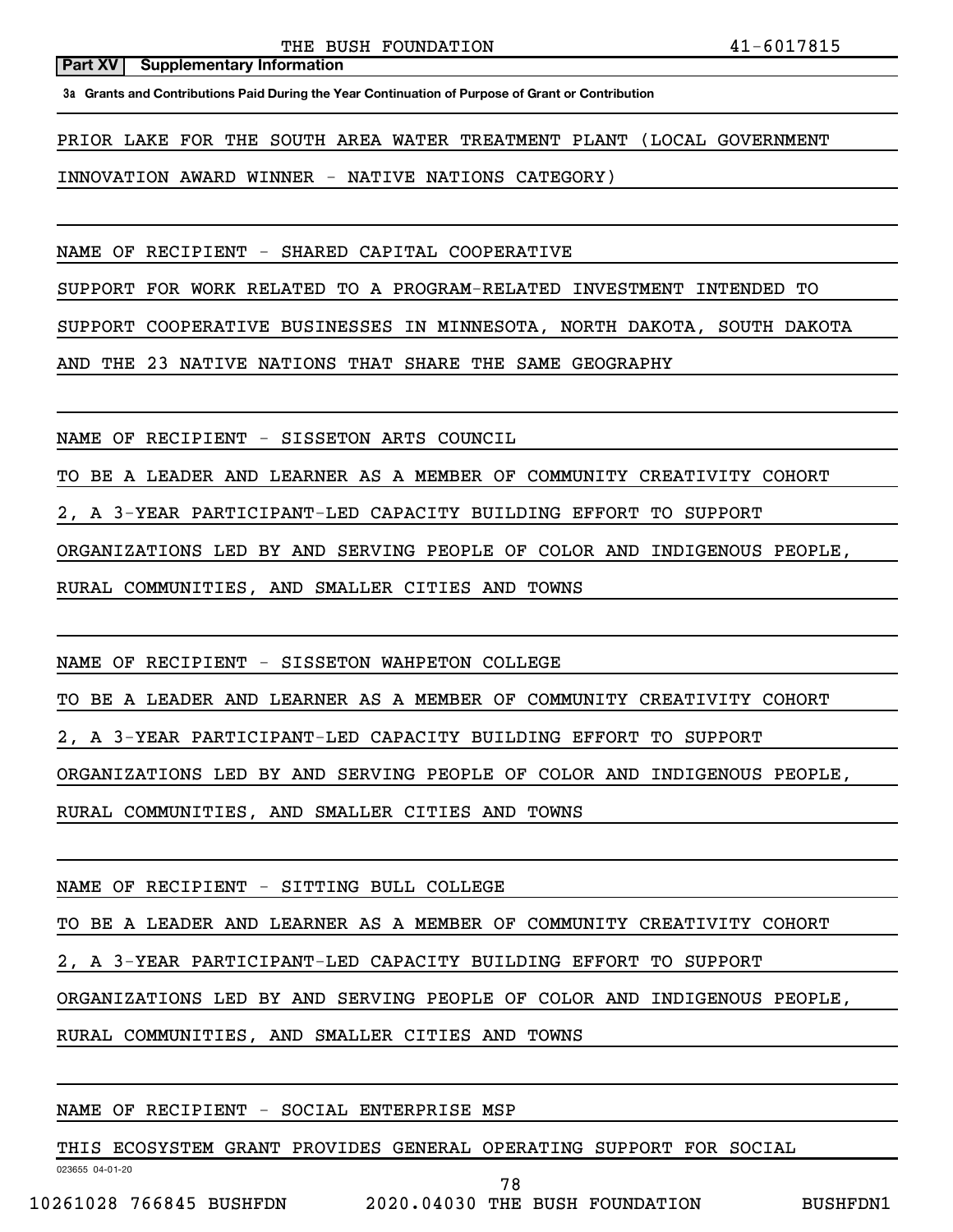THE BUSH FOUNDATION  $41-6017815$ 

#### **Part XV Supplementary Information**

**3a Grants and Contributions Paid During the Year Continuation of Purpose of Grant or Contribution**

ENTERPRISE MSP TO HELP ADVANCE ITS CHARITABLE MISSION

NAME OF RECIPIENT - SOUTH DAKOTA COMMUNITY FOUNDATION

TO CONTINUE TO ADMINISTER A COMMUNITY INNOVATION GRANTS PROGRAM THAT

SUPPORTS COMMUNITY PROBLEM-SOLVING IN SOUTH DAKOTA

NAME OF RECIPIENT - SOUTH DAKOTA COMMUNITY FOUNDATION

TO SUPPORT THE SOUTH DAKOTA COMMUNITY FOUNDATION COVID-19 RESPONSE

FUND, INCLUDING ADDRESSING THE NEEDS OF RURAL AND NATIVE-LED

ORGANIZATIONS

NAME OF RECIPIENT - SOUTH DAKOTA COMMUNITY FOUNDATION

TO CONTRIBUTE ADDITIONAL FUNDS TO THE BUSH FOUNDATION DONOR ADVISED

FUND AT THE SOUTH DAKOTA COMMUNITY FOUNDATION

NAME OF RECIPIENT - SOUTH DAKOTA STATE UNIVERSITY

THIS ECOSYSTEM GRANT PROVIDES GENERAL OPERATING SUPPORT FOR SOUTH

DAKOTA STATE UNIVERSITY'S WORK UNDER SOUTH DAKOTA STATE UNIVERSITY

EXTENSION

NAME OF RECIPIENT - SOUTHWEST INITIATIVE FOUNDATION

TO PILOT A LOCAL NETWORK OF EMPLOYERS FROM KANDIYOHI, MEEKER, RENVILLE

AND REDWOOD COUNTIES IN MINNESOTA

NAME OF RECIPIENT - SPIRIT OF PEACE UNITED CHURCH OF CHRIST OF SIOUX

FALLS

TO CREATE A FUND AND FILL GAPS IN RESOURCES ACCESSIBLE TO IMMIGRANT AND

UNDOCUMENTED COMMUNITIES IN THE MIDST OF THE COVID-19 PANDEMIC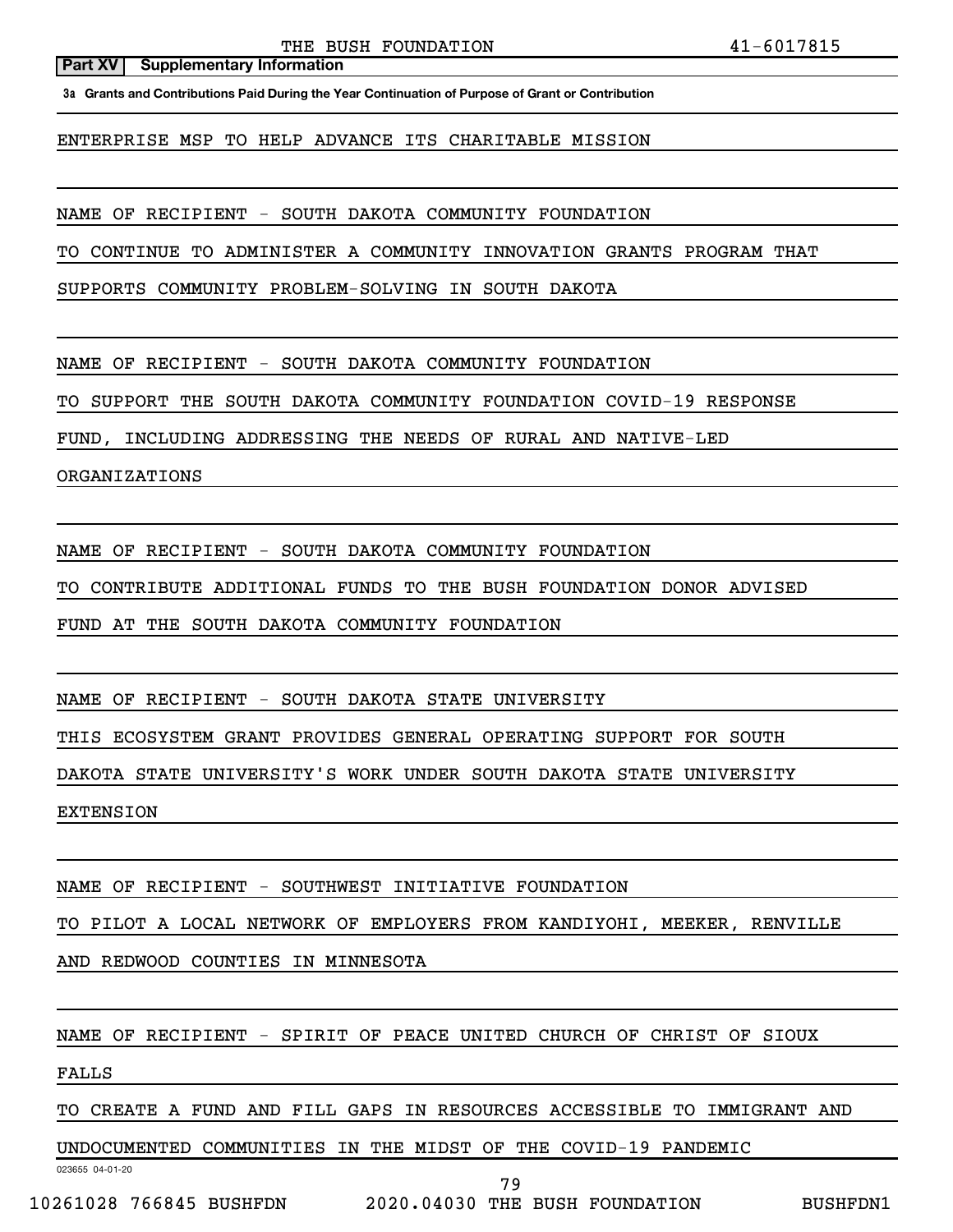**3a Grants and Contributions Paid During the Year Continuation of Purpose of Grant or Contribution**

NAME OF RECIPIENT - SPRINGBOARD FOR THE ARTS

DEVELOP AND PRESENT THE SESSION, "ANYONE CAN DO IT: CONNECT TO YOUR

BODY'S WISDOM TO BE MORE PRESENT, FEARLESS, AND JOYFUL," AFTER LUNCH AT

BUSHCON 2020 ON OCTOBER 5, 2020

NAME OF RECIPIENT - SPRINGBOARD FOR THE ARTS

DEVELOP AND PRESENT THE SESSION, "CREATIVE PEOPLE POWER IN YOUR

COMMUNITY," TWICE AT BUSHCON 2020 ON OCTOBER 5, 2020

NAME OF RECIPIENT - SPRINGBOARD FOR THE ARTS

THIS ECOSYSTEM GRANT PROVIDES GENERAL OPERATING SUPPORT FOR SPRINGBOARD

FOR THE ARTS TO HELP ADVANCE ITS CHARITABLE MISSION IN MN, ND, SD AND

THE 23 NATIVE NATIONS THAT SHARE THE SAME GEOGRAPHY

NAME OF RECIPIENT - STATE OF NORTH DAKOTA, NORTH DAKOTA INDIAN AFFAIRS

COMMISSION

TO ACCELERATE THE ADOPTION OF NATIVE EDUCATION STANDARDS AND CURRICULUM

IN BOTH TRIBAL AND NON-TRIBAL SCHOOLS TO PROVIDE A MORE CULTURALLY

RELEVANT AND INDIVIDUALIZED EDUCATION IN NORTH DAKOTA

NAME OF RECIPIENT - STATE OF SOUTH DAKOTA, DEPARTMENT OF TRIBAL RELATIONS

TO ACCELERATE THE ADOPTION OF NATIVE EDUCATION STANDARDS AND CURRICULUM

IN BOTH TRIBAL AND NON-TRIBAL SCHOOLS TO PROVIDE A MORE CULTURALLY

RELEVANT AND INDIVIDUALIZED EDUCATION IN SOUTH DAKOTA

### NAME OF RECIPIENT - TASKS UNLIMITED, INC

TO DEVELOP A LOW-BARRIER HOUSING MODEL THAT CAN PROVIDE STABLE HOUSING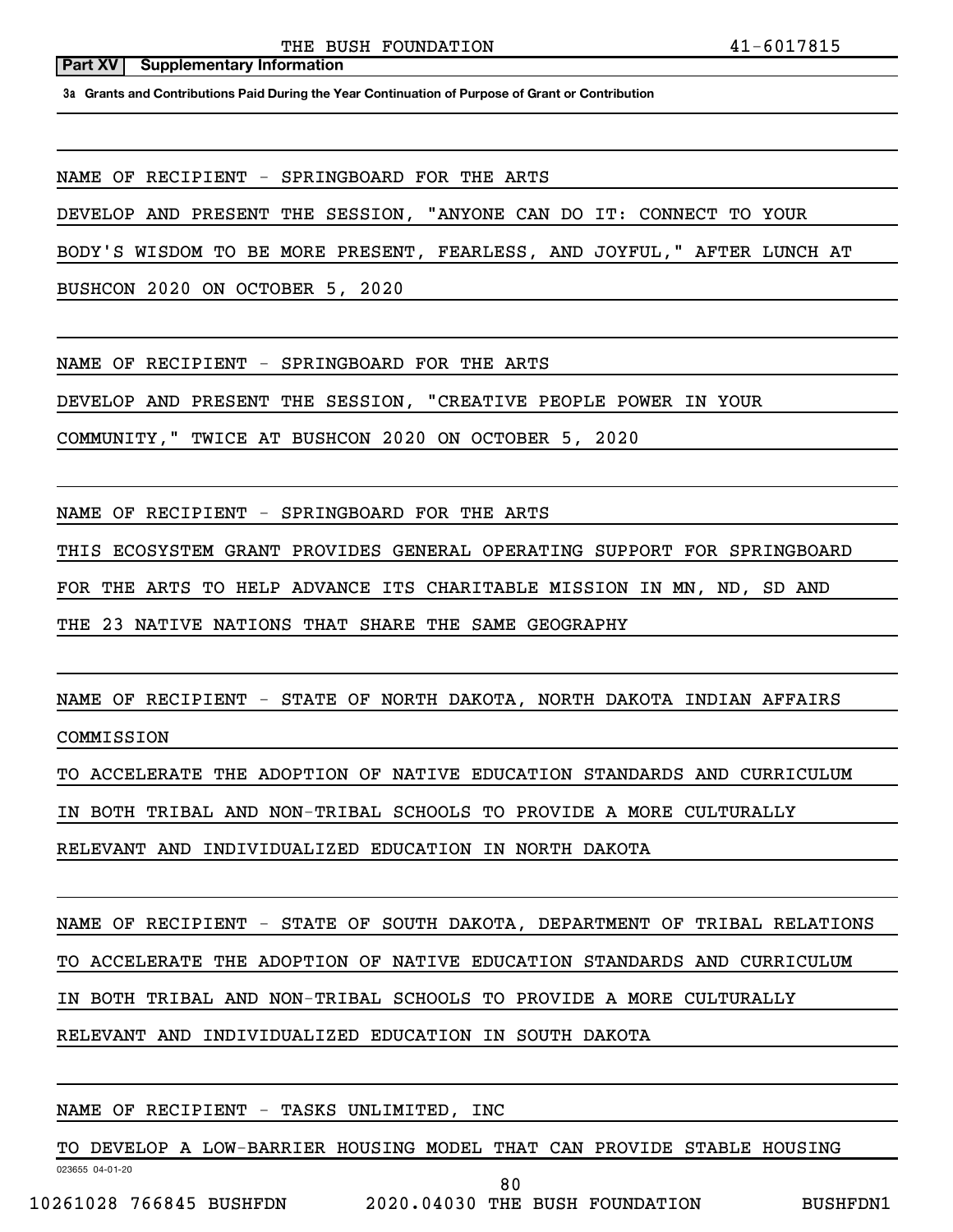**3a Grants and Contributions Paid During the Year Continuation of Purpose of Grant or Contribution**

FOR INDIVIDUALS EXPERIENCING HOMELESSNESS IN MINNEAPOLIS, MINNESOTA

NAME OF RECIPIENT - THE AVALON CHARTER SCHOOL

SUPPORT FOR AVALON SCHOOL TO INVEST IN THE DEVELOPMENT OF A NETWORK OF

SCHOOLS THAT FOCUS ON LEARNER-CENTERED EDUCATION

NAME OF RECIPIENT - THE CONSENSUS COUNCIL, INC

TO CONTINUE TO ADMINISTER A COMMUNITY INNOVATION GRANTS PROGRAM THAT

SUPPORTS COMMUNITY PROBLEM-SOLVING IN NORTH DAKOTA

NAME OF RECIPIENT - THE MATTHEWS OPERA HOUSE AND ARTS CENTER

TO BE A LEADER AND LEARNER AS A MEMBER OF COMMUNITY CREATIVITY COHORT

2, A 3-YEAR PARTICIPANT-LED CAPACITY BUILDING EFFORT TO SUPPORT

ORGANIZATIONS LED BY AND SERVING PEOPLE OF COLOR AND INDIGENOUS PEOPLE,

RURAL COMMUNITIES, AND SMALLER CITIES AND TOWNS

NAME OF RECIPIENT - THE SEAD PROJECT

TO BE A LEADER AND LEARNER AS A MEMBER OF COMMUNITY CREATIVITY COHORT

2, A 3-YEAR PARTICIPANT-LED CAPACITY BUILDING EFFORT TO SUPPORT

ORGANIZATIONS LED BY AND SERVING PEOPLE OF COLOR AND INDIGENOUS PEOPLE,

RURAL COMMUNITIES, AND SMALLER CITIES AND TOWNS

NAME OF RECIPIENT - THUNDER VALLEY COMMUNITY DEVELOPMENT CORPORATION

TO BE A LEADER AND LEARNER AS A MEMBER OF COMMUNITY CREATIVITY COHORT

2, A 3-YEAR PARTICIPANT-LED CAPACITY BUILDING EFFORT TO SUPPORT

ORGANIZATIONS LED BY AND SERVING PEOPLE OF COLOR AND INDIGENOUS PEOPLE,

RURAL COMMUNITIES, AND SMALLER CITIES AND TOWNS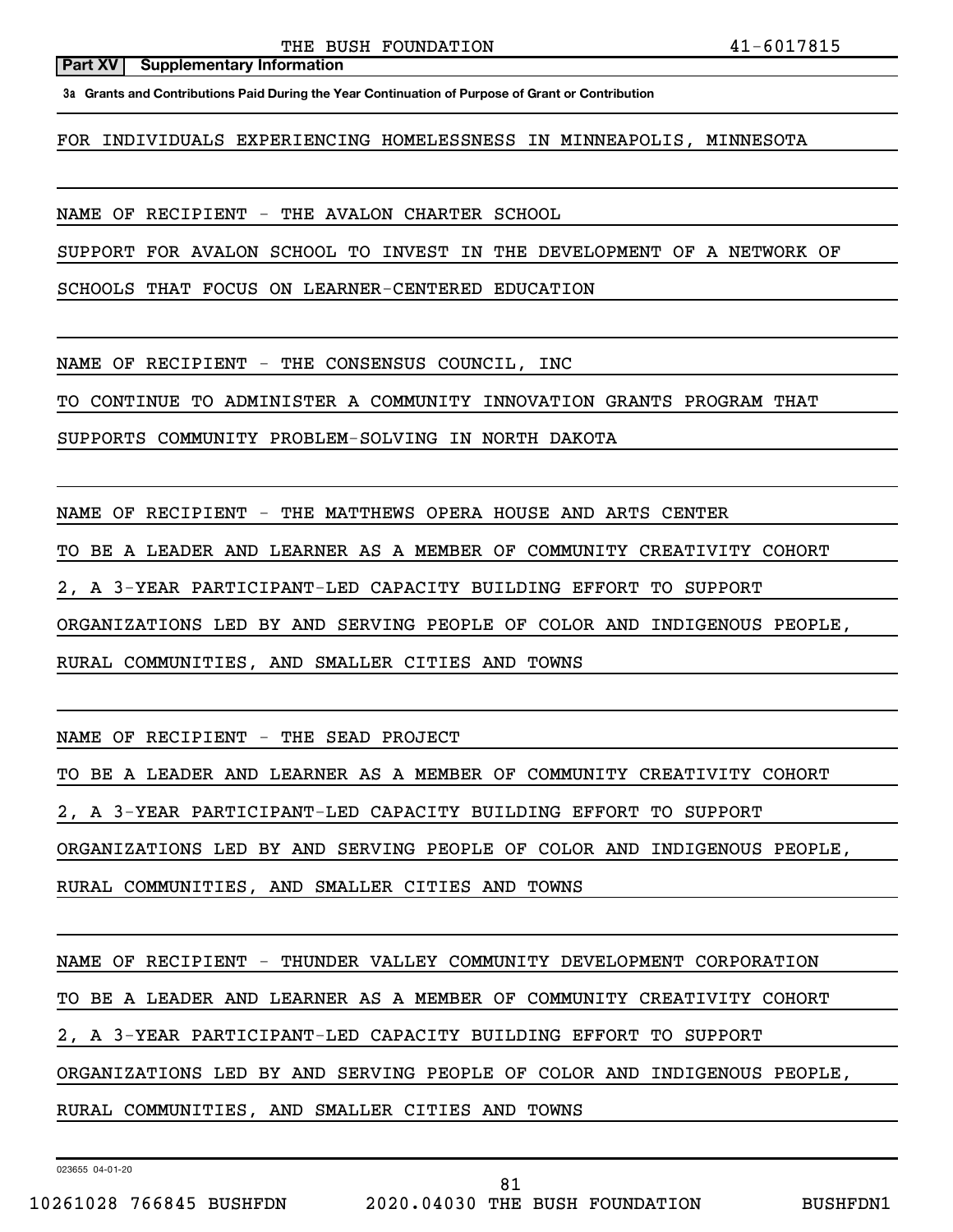**3a Grants and Contributions Paid During the Year Continuation of Purpose of Grant or Contribution**

NAME OF RECIPIENT - TIWAHE FOUNDATION

**Part XV** | Supplementary Information

THIS ECOSYSTEM GRANT PROVIDES GENERAL OPERATING SUPPORT FOR TIWAHE

FOUNDATION TO HELP ADVANCE ITS CHARITABLE MISSION

NAME OF RECIPIENT - TNT KID'S FITNESS

TO ADAPT AND TEST AN ONLINE LEARNING MODEL CREATED FOR STUDENTS WITH

SPECIAL NEEDS, THEIR PARENTS, AND PARAPROFESSIONALS IN RURAL SOUTHEAST

NORTH DAKOTA SCHOOL DISTRICTS

NAME OF RECIPIENT - TRIBAL NATIONS RESEARCH GROUP

THIS ECOSYSTEM GRANT PROVIDES GENERAL OPERATING SUPPORT FOR THE TRIBAL

NATIONS RESEARCH GROUP TO HELP ADVANCE ITS CHARITABLE MISSION

NAME OF RECIPIENT - TURTLE MOUNTAIN INDIAN HISTORICAL SOCIETY

TO BE A LEADER AND LEARNER AS A MEMBER OF COMMUNITY CREATIVITY COHORT

2, A 3-YEAR PARTICIPANT-LED CAPACITY BUILDING EFFORT TO SUPPORT

ORGANIZATIONS LED BY AND SERVING PEOPLE OF COLOR AND INDIGENOUS PEOPLE,

RURAL COMMUNITIES, AND SMALLER CITIES AND TOWNS

NAME OF RECIPIENT - TUTTLE RURAL INNOVATION CORPORATION

TO CREATE A RURAL COMMUNITY AND ECONOMY THAT EXISTS AT THE INTERSECTION

OF FOOD, ART AND ENTREPRENEURSHIP

NAME OF RECIPIENT - UNIVERSITY OF MINNESOTA FOUNDATION

GENERAL OPERATING SUPPORT FOR UNIVERSITY OF MINNESOTA FOUNDATIONS WORK

WITH MINNESOTA CUP TO HELP ADVANCE ITS CHARITABLE MISSION

NAME OF RECIPIENT - UNIVERSITY OF NOTRE DAME DU LAC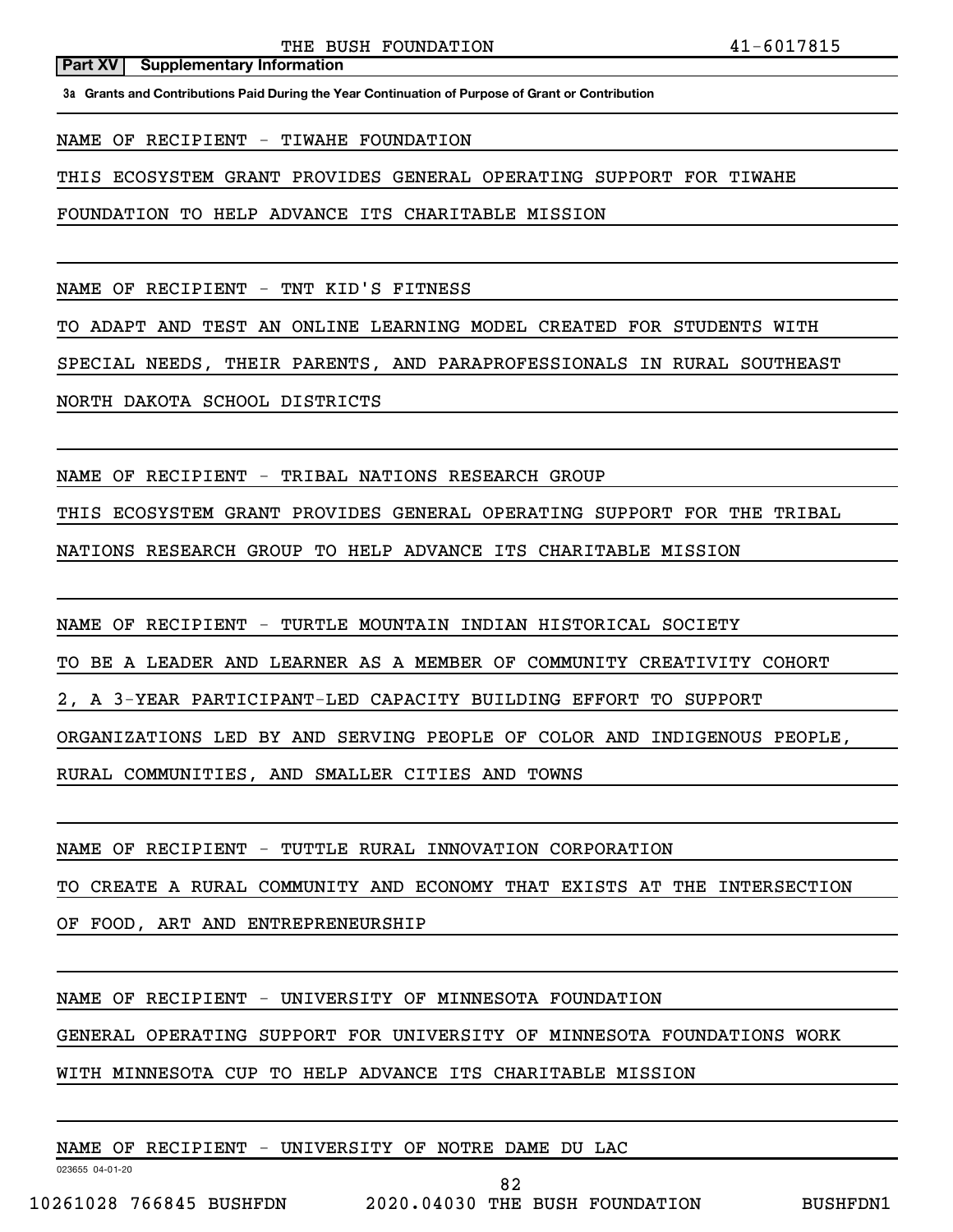**3a Grants and Contributions Paid During the Year Continuation of Purpose of Grant or Contribution**

THE UNIVERSITY OF NOTRE DAME WILL SUPPORT SIX PRIVATE K-12 SCHOOLS IN

THE BUSH FOUNDATION REGION IN SUPPORT OF THEIR TRANSFORMATION TOWARD

INDIVIDUALIZED LEARNING MODELS

NAME OF RECIPIENT - VENN FOUNDATION

SUPPORT FOR WORK RELATED TO A PROGRAM-RELATED INVESTMENT TO SUPPORT

EARLY STAGE SOCIAL PURPOSE BUSINESSES IN MINNESOTA, NORTH DAKOTA, SOUTH

DAKOTA AND THE 23 NATIVE NATIONS THAT SHARE THE SAME GEOGRAPHY

NAME OF RECIPIENT - WAYZATA HIGH SCHOOL

IN RECOGNITION OF THE HUB WEB-BASED TEACHER PORTAL (LOCAL GOVERNMENT

INNOVATION AWARD WINNER - SCHOOL CATEGORY)

NAME OF RECIPIENT - WELCOME CENTER, INC

TO BE A LEADER AND LEARNER AS A MEMBER OF COMMUNITY CREATIVITY COHORT

2, A 3-YEAR PARTICIPANT-LED CAPACITY BUILDING EFFORT TO SUPPORT

ORGANIZATIONS LED BY AND SERVING PEOPLE OF COLOR AND INDIGENOUS PEOPLE,

RURAL COMMUNITIES, AND SMALLER CITIES AND TOWNS

NAME OF RECIPIENT - WHITE EARTH BAND OF CHIPPEWA INDIANS

TO BE A LEADER AND LEARNER AS A MEMBER OF COMMUNITY CREATIVITY COHORT

2, A 3-YEAR PARTICIPANT-LED CAPACITY BUILDING EFFORT TO SUPPORT

ORGANIZATIONS LED BY AND SERVING PEOPLE OF COLOR AND INDIGENOUS PEOPLE,

RURAL COMMUNITIES, AND SMALLER CITIES AND TOWNS

NAME OF RECIPIENT - WHITE EARTH INVESTMENT INITIATIVE

SUPPORT FOR WORK RELATED TO A PROGRAM-RELATED INVESTMENT INTENDED TO

SUPPORT NATIVE-LED BUSINESSES AND NATIVE PEOPLE IN MINNESOTA, NORTH

83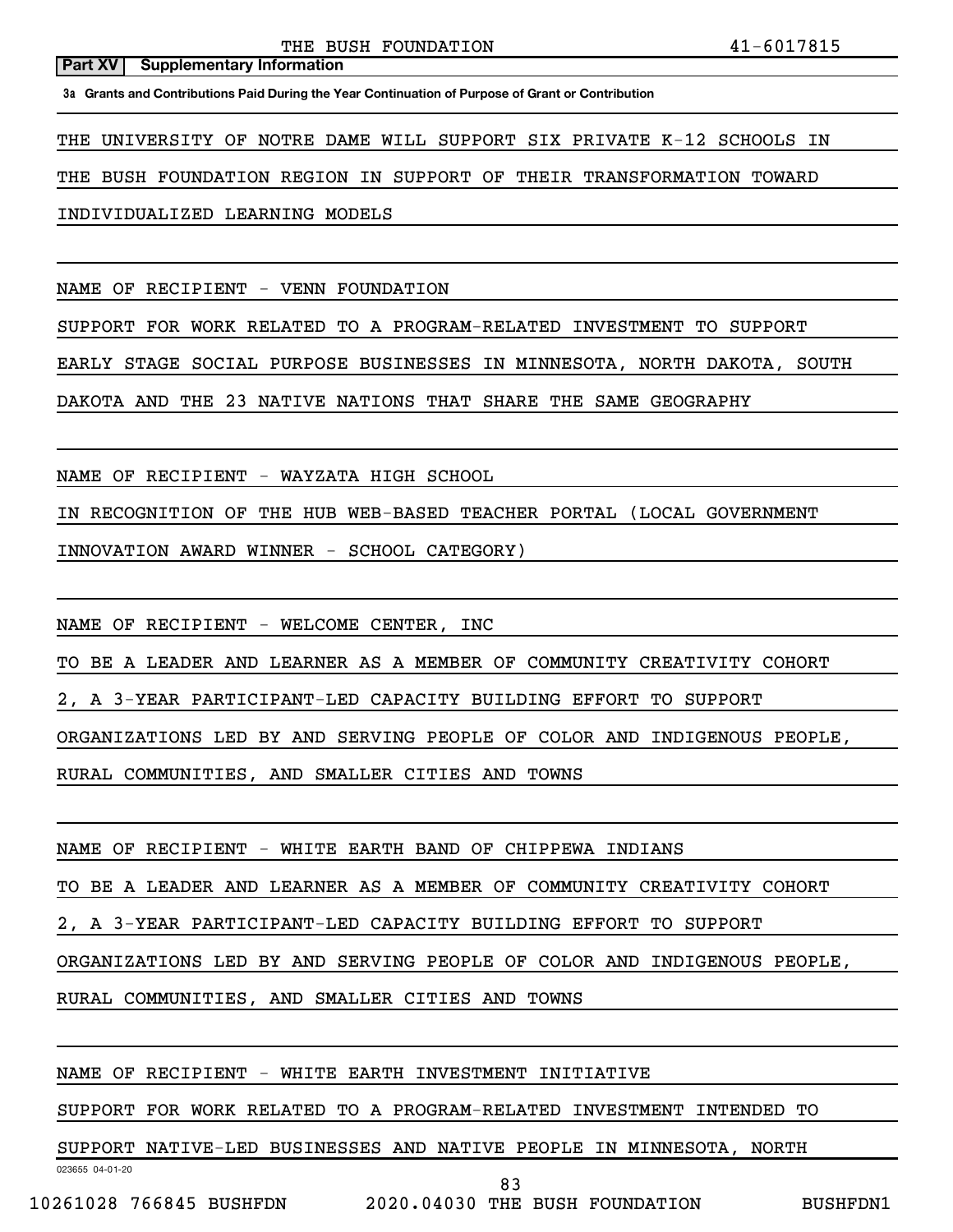**3a Grants and Contributions Paid During the Year Continuation of Purpose of Grant or Contribution**

DAKOTA, SOUTH DAKOTA AND THE 23 NATIVE NATIONS THAT SHARE THE SAME

GEOGRAPHY

NAME OF RECIPIENT - WHITE EARTH LAND RECOVERY PROJECT

TO BE A LEADER AND LEARNER AS A MEMBER OF COMMUNITY CREATIVITY COHORT

2, A 3-YEAR PARTICIPANT-LED CAPACITY BUILDING EFFORT TO SUPPORT

ORGANIZATIONS LED BY AND SERVING PEOPLE OF COLOR AND INDIGENOUS PEOPLE,

RURAL COMMUNITIES, AND SMALLER CITIES AND TOWNS

NAME OF RECIPIENT - WOMEN AND TECHNOLOGY - A PARTNERSHIP

THIS ECOSYSTEM GRANT PROVIDES GENERAL OPERATING SUPPORT FOR CENTER FOR

TECHNOLOGY & BUSINESS TO HELP ADVANCE ITS CHARITABLE MISSION

NAME OF RECIPIENT - WOMN ACT

THE COVEN OFFERS BRAVE SPACE TO CONNECT, CENTERED ON THE EXPERIENCES OF

WOMEN, NON-BINARY, AND TRANS FOLKS, AND ITS MULTIPLE EVENT SERIES

OFFERS LEADERSHIP DEVELOPMENT OPPORTUNITIES FOR THE COMMUNITY.

NAME OF RECIPIENT - YWCA OF MINNEAPOLIS

SPONSORSHIP OF YWCA MINNEAPOLIS FORUMS ON RACIAL EQUITY: ITS TIME TO

TALK: FORUMS ON RACE AND ITS TIME TO ACT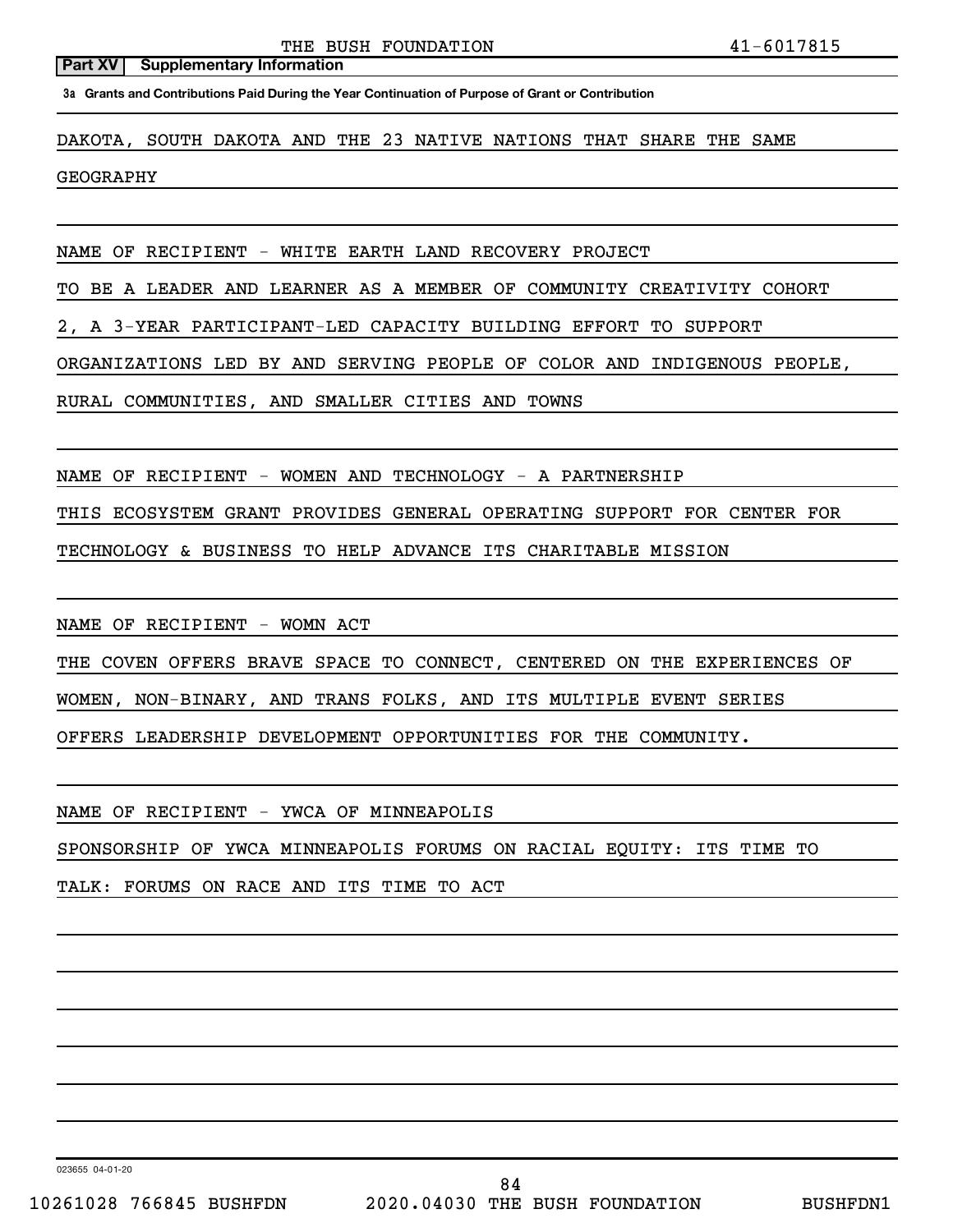THE BUSH FOUNDATION 41-6017815

#### **Part XV** | Supplementary Information

**3b Grants and Contributions Approved for Future Payment Continuation of Purpose of Grant or Contribution**

NAME OF RECIPIENT - AFRICAN AMERICAN LEADERSHIP FORUM

TO CREATE A COMMUNITY INVESTMENT FUND USING AN INTEGRATED CAPITAL MODEL

TO PROMOTE ACCESS FOR BLACK COMMUNITIES AND WORK TOWARDS ELIMINATING

THE RACIAL WEALTH GAP

NAME OF RECIPIENT - AFRICAN AMERICAN LEADERSHIP FORUM

THIS ECOSYSTEM GRANT PROVIDES GENERAL OPERATING SUPPORT FOR AFRICAN

AMERICAN LEADERSHIP FORUM TO HELP ADVANCE ITS CHARITABLE MISSION

NAME OF RECIPIENT - ARIZONA BOARD OF REGENTS, ON BEHALF OF THE UNIVERSITY

OF ARIZONA

THIS ECOSYSTEM GRANT PROVIDES GENERAL OPERATING SUPPORT FOR THE

UNIVERSITY OF ARIZONA'S NATIVE NATIONS INSTITUTE TO HELP ADVANCE ITS

CHARITABLE MISSION IN MN, ND, SD AND THE 23 NATIVE NATIONS THAT SHARE

THE SAME GEOGRAPHY

NAME OF RECIPIENT - ART OF THE RURAL

THIS ECOSYSTEM GRANT PROVIDES GENERAL OPERATING SUPPORT FOR ART OF THE

RURAL TO HELP ADVANCE ITS CHARITABLE MISSION IN MN, ND, SD AND THE 23

NATIVE NATIONS THAT SHARE THE SAME GEOGRAPHY

NAME OF RECIPIENT - ARTS SOUTH DAKOTA

THIS ECOSYSTEM GRANT PROVIDES GENERAL OPERATING SUPPORT FOR ARTS SOUTH

DAKOTA TO HELP ADVANCE ITS CHARITABLE MISSION

NAME OF RECIPIENT - BLACK HILLS KNOWLEDGE NETWORK

BENCHMARK DATA LABS/SOUTH DAKOTA DASHBOARD TO PROVIDE A COMMON

FOUNDATION OF DATA AND INDICATORS TO HELP COMMUNITY MEMBERS IDENTIFY,

85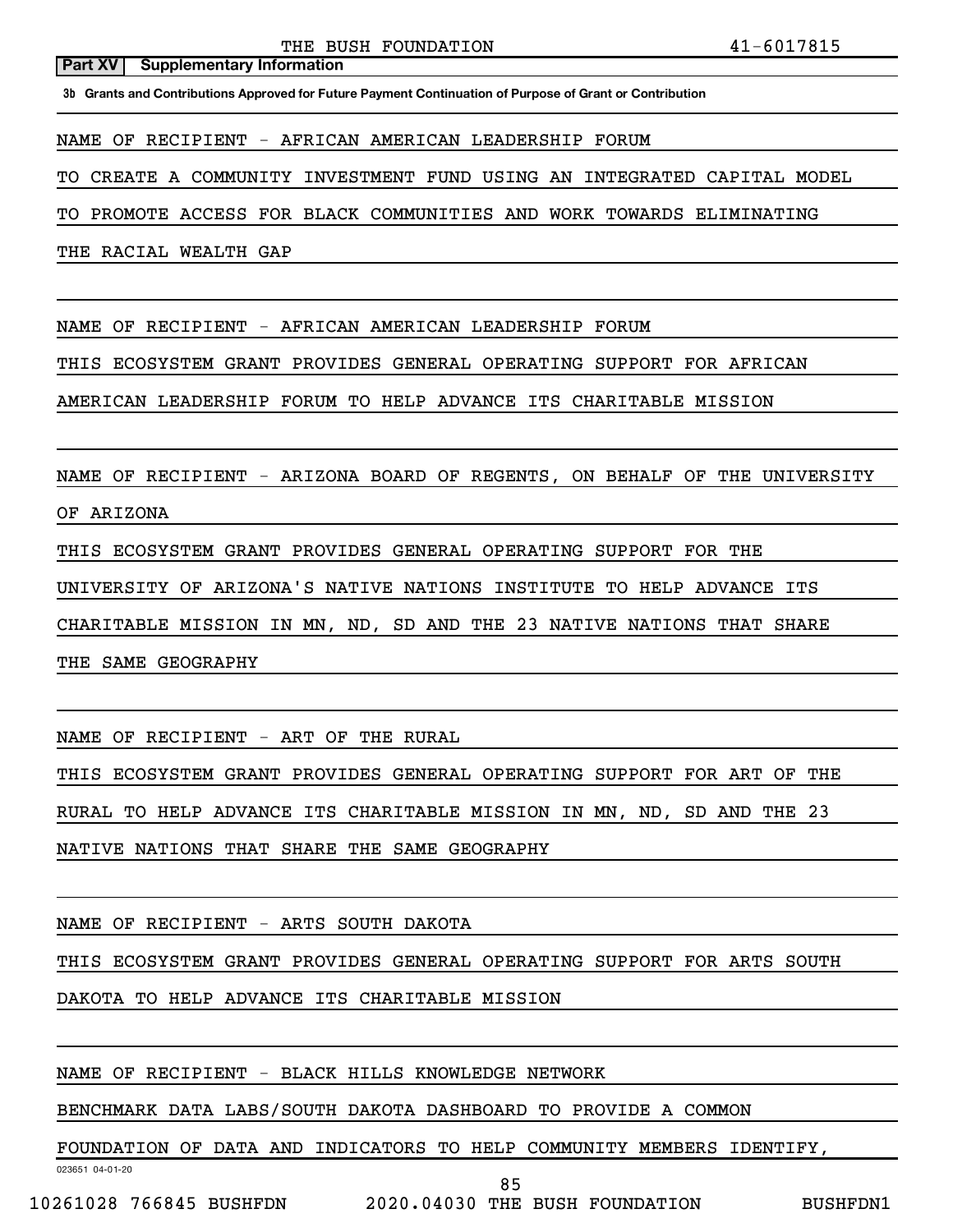THE BUSH FOUNDATION 41-6017815

#### **Part XV** | Supplementary Information

**3b Grants and Contributions Approved for Future Payment Continuation of Purpose of Grant or Contribution**

UNDERSTAND AND ACT ON ISSUES THAT AFFECT SOUTH DAKOTA COMMUNITIES

NAME OF RECIPIENT - BLACK HILLS SPECIAL SERVICES COOPERATIVE

THIS ECOSYSTEM GRANT PROVIDES GENERAL OPERATING SUPPORT FOR BLACK HILLS

SPECIAL SERVICES COOPERATIVE TO HELP ADVANCE ITS CHARITABLE MISSION,

SPECIFICALLY THE TECHNOLOGY AND INNOVATION IN EDUCATION AND THE

COMMUNITY, FAMILY AND SPECIAL SERVICES DIVISIONS

NAME OF RECIPIENT - CENTER FOR ECONOMIC INCLUSION

THIS ECOSYSTEM GRANT PROVIDES GENERAL OPERATING SUPPORT FOR THE CENTER

FOR ECONOMIC INCLUSION TO HELP ADVANCE ITS CHARITABLE MISSION

NAME OF RECIPIENT - CITIZENS LEAGUE

THIS ECOSYSTEM GRANT PROVIDES GENERAL OPERATING SUPPORT FOR THE

CITIZENS LEAGUE TO HELP ADVANCE ITS CHARITABLE MISSION

NAME OF RECIPIENT - COALITION OF ASIAN AMERICAN LEADERS

THIS ECOSYSTEM GRANT PROVIDES GENERAL OPERATING SUPPORT FOR COALITION

OF ASIAN AMERICAN LEADERS TO HELP ADVANCE ITS CHARITABLE MISSION

NAME OF RECIPIENT - DAKOTA RESOURCES

THIS ECOSYSTEM GRANT PROVIDES GENERAL OPERATING SUPPORT FOR DAKOTA

RESOURCES TO HELP ADVANCE ITS CHARITABLE MISSION

NAME OF RECIPIENT - EDUCATION EVOLVING

THIS ECOSYSTEM GRANT PROVIDES GENERAL OPERATING SUPPORT FOR EDUCATION

EVOLVING TO HELP ADVANCE ITS CHARITABLE MISSION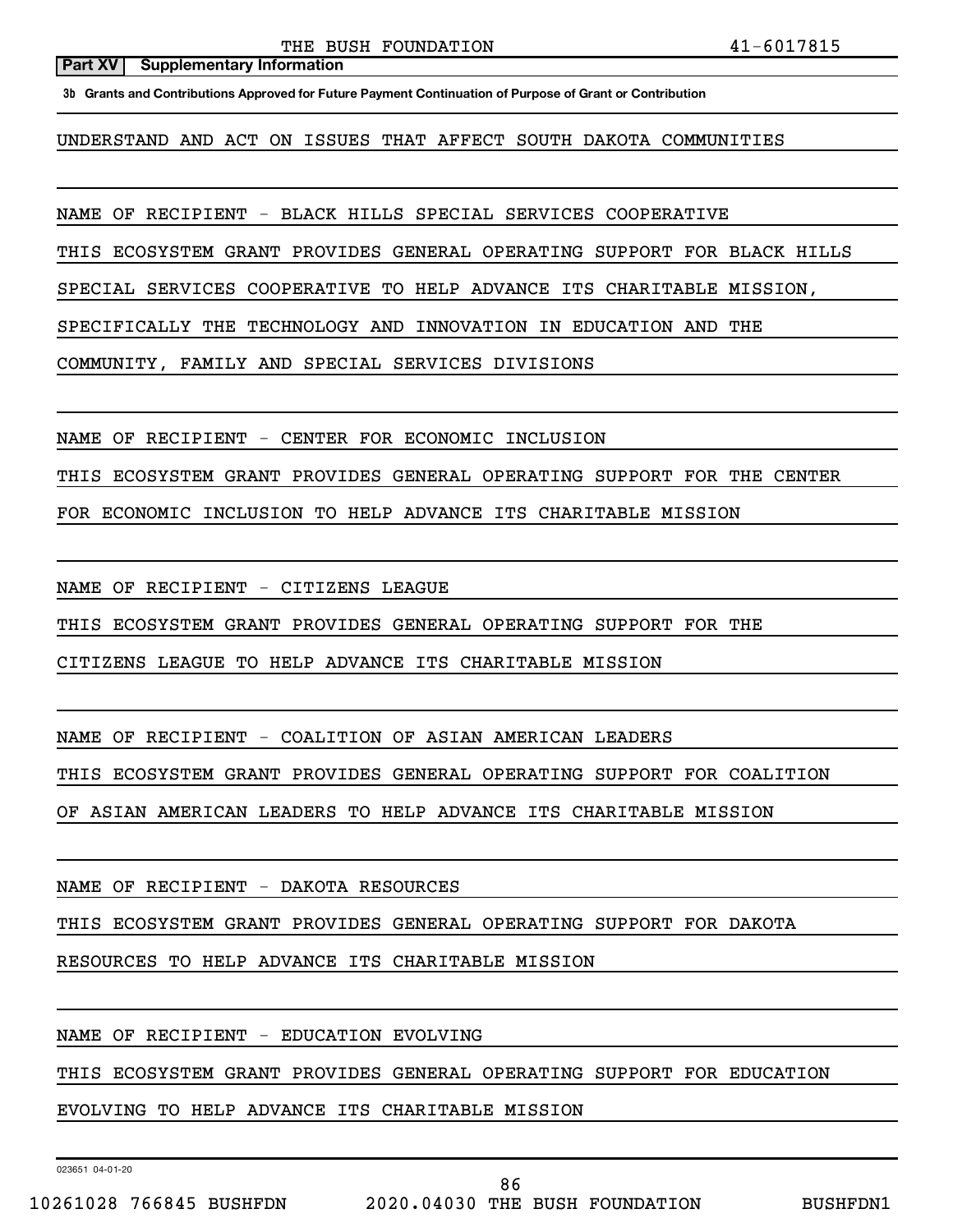**3b Grants and Contributions Approved for Future Payment Continuation of Purpose of Grant or Contribution**

NAME OF RECIPIENT - EMERGING PRAIRIE

THIS ECOSYSTEM GRANT PROVIDES GENERAL OPERATING SUPPORT FOR EMERGING

PRAIRIE TO HELP ADVANCE ITS CHARITABLE MISSION

NAME OF RECIPIENT - ENHANCING AND STRENGTHENING NORTH DAKOTA NONPROFITS &

COMMUNITIES

THIS ECOSYSTEM GRANT PROVIDES GENERAL OPERATING SUPPORT FOR STRENGTHEN

ND TO HELP ADVANCE ITS CHARITABLE MISSION

NAME OF RECIPIENT - FIRST PEOPLES FUND

THIS ECOSYSTEM GRANT PROVIDES GENERAL OPERATING SUPPORT FOR FIRST

PEOPLES FUND TO HELP ADVANCE ITS CHARITABLE MISSION IN MN, ND, SD AND

THE 23 NATIVE NATIONS THAT SHARE THE SAME GEOGRAPHY

NAME OF RECIPIENT - GREAT PLAINS TRIBAL CHAIRMAN'S ASSOCIATION

THIS ECOSYSTEM GRANT PROVIDES GENERAL OPERATING SUPPORT FOR GREAT

PLAINS TRIBAL CHAIRMAN'S ASSOCIATION TO HELP ADVANCE ITS CHARITABLE

MISSION

NAME OF RECIPIENT - HOPA MOUNTAIN, INC

THIS ECOSYSTEM GRANT PROVIDES GENERAL OPERATING SUPPORT FOR HOPA

MOUNTAIN TO HELP ADVANCE ITS CHARITABLE MISSION IN MN, ND, SD AND THE

23 NATIVE NATIONS THAT SHARE THE SAME GEOGRAPHY

NAME OF RECIPIENT - IMMIGRANT DEVELOPMENT CENTER

TO ESTABLISH THE NEW AMERICAN LOAN FUND AND RELATED SERVICES TO HELP

LOW-INCOME, LOW-WEALTH AND DISADVANTAGED IMMIGRANT BUSINESS OWNERS JOIN

THE ECONOMIC MAINSTREAM IN THE FARGO-MOORHEAD REGION

023651 04-01-20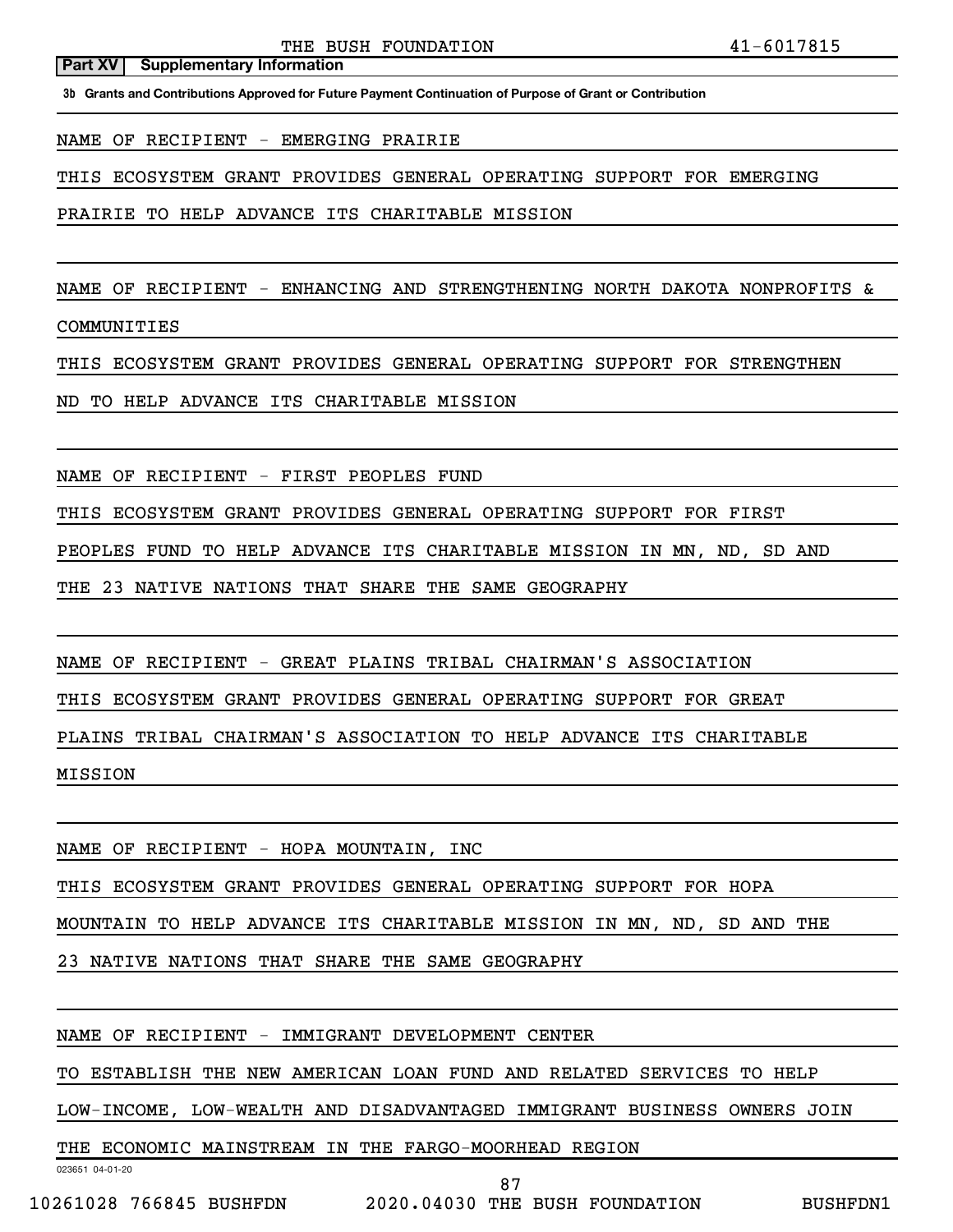**3b Grants and Contributions Approved for Future Payment Continuation of Purpose of Grant or Contribution**

NAME OF RECIPIENT - IMPACT FOUNDATION

THIS ECOSYSTEM GRANT PROVIDES GENERAL OPERATING SUPPORT FOR THE IMPACT

FOUNDATION TO HELP ADVANCE ITS CHARITABLE MISSION

NAME OF RECIPIENT - INDIAN LAND TENURE FOUNDATION

THIS ECOSYSTEM GRANT PROVIDES GENERAL OPERATING SUPPORT FOR THE INDIAN

LAND TENURE FOUNDATION TO HELP ADVANCE ITS CHARITABLE MISSION

NAME OF RECIPIENT - KNOWLEDGEWORKS FOUNDATION

THIS ECOSYSTEM GRANT PROVIDES GENERAL OPERATING SUPPORT FOR

KNOWLEDGEWORKS TO HELP ADVANCE ITS CHARITABLE MISSION IN MN, ND, SD AND

THE 23 NATIVE NATIONS THAT SHARE THE SAME GEOGRAPHY

NAME OF RECIPIENT - LATINOLEAD

THIS ECOSYSTEM GRANT PROVIDES GENERAL OPERATING SUPPORT FOR LATINOLEAD

TO HELP ADVANCE ITS CHARITABLE MISSION

NAME OF RECIPIENT - MINNESOTA COUNCIL OF NONPROFITS

THIS ECOSYSTEM GRANT PROVIDES GENERAL OPERATING SUPPORT FOR THE

MINNESOTA COUNCIL OF NONPROFITS TO HELP ADVANCE ITS CHARITABLE MISSION

NAME OF RECIPIENT - MINNESOTA EDUCATION EQUITY PARTNERSHIP

THIS ECOSYSTEM GRANT PROVIDES GENERAL OPERATING SUPPORT FOR MINNESOTA

EDUCATION EQUITY PARTNERSHIP TO HELP ADVANCE ITS CHARITABLE MISSION

#### NAME OF RECIPIENT - MINNESOTA SOCIAL IMPACT CENTER

THIS ECOSYSTEM GRANT PROVIDES GENERAL OPERATING SUPPORT FOR IMPACT HUB

023651 04-01-20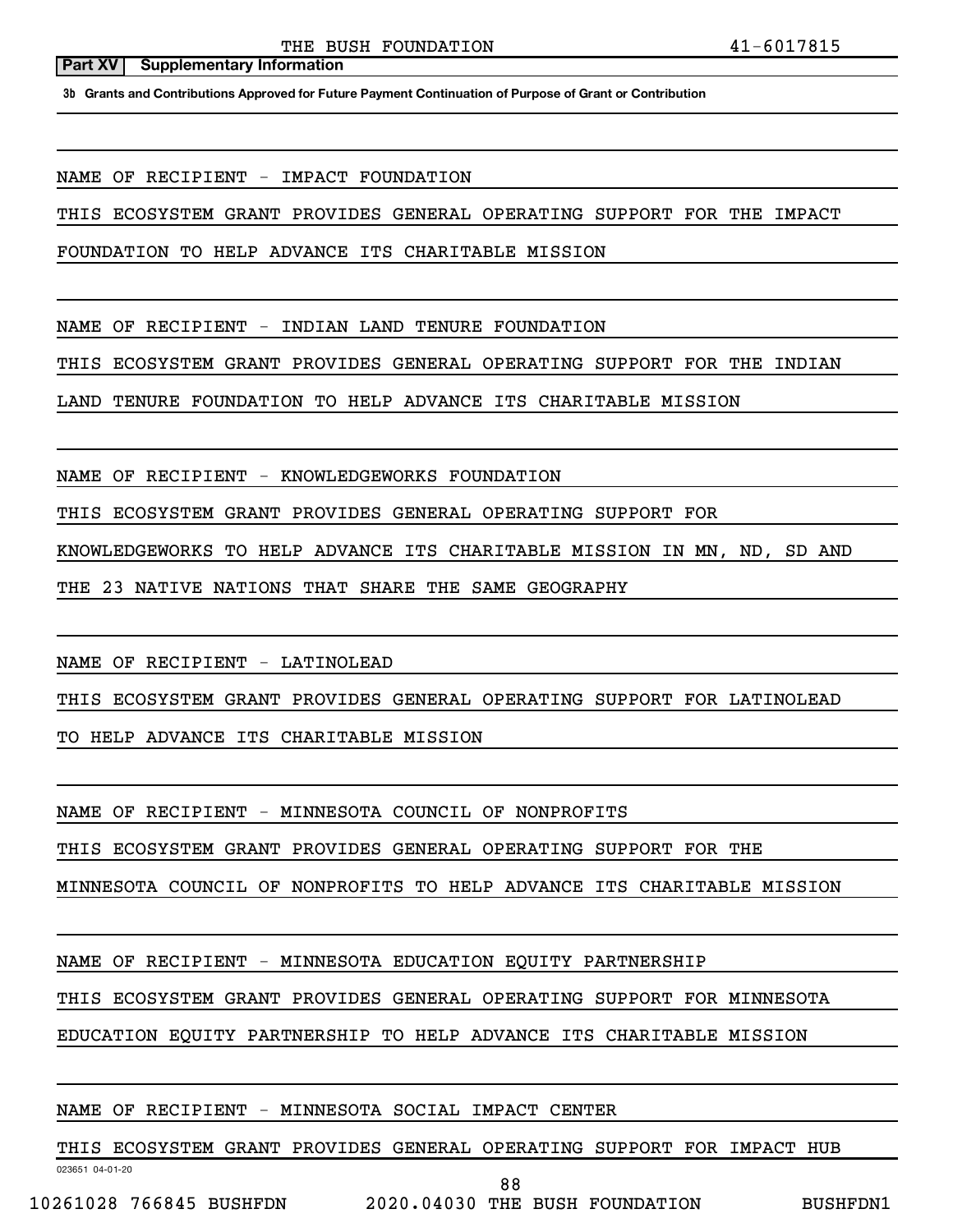**3b Grants and Contributions Approved for Future Payment Continuation of Purpose of Grant or Contribution**

### TO HELP ADVANCE ITS CHARITABLE MISSION

NAME OF RECIPIENT - NATIONAL COMMITTEE FOR RESPONSIVE PHILANTHROPY

BUSH FOUNDATION 2021 AND 2022 MEMBERSHIP DUES FOR NATIONAL COMMITTEE

FOR RESPONSIVE PHILANTHROPY

NAME OF RECIPIENT - NATIONAL CONGRESS OF AMERICAN INDIANS

THIS ECOSYSTEM GRANT PROVIDES GENERAL OPERATING SUPPORT FOR THE

NATIONAL CONGRESS OF AMERICAN INDIANS TO HELP ADVANCE ITS CHARITABLE

MISSION IN MN, ND, SD AND THE 23 NATIVE NATIONS THAT SHARE THE SAME

GEOGRAPHY

NAME OF RECIPIENT - NEXUS COMMUNITY PARTNERS

THIS ECOSYSTEM GRANT PROVIDES GENERAL OPERATING SUPPORT FOR NEXUS

COMMUNITY PARTNERS TO HELP ADVANCE ITS CHARITABLE MISSION

NAME OF RECIPIENT - NORTH AMERICAN COUNCIL FOR ONLINE LEARNING

THIS ECOSYSTEM GRANT PROVIDES GENERAL OPERATING SUPPORT FOR THE AURORA

INSTITUTE TO HELP ADVANCE ITS CHARITABLE MISSION IN MN, ND, SD AND THE

23 NATIVE NATIONS THAT SHARE THE SAME GEOGRAPHY

NAME OF RECIPIENT - NORTH DAKOTA ASSOCIATION OF NONPROFIT ORGANIZATIONS,

INC

SPONSORSHIP OF THE ANNUAL LEADERSHIP CONFERENCE OF THE NORTH DAKOTA

ASSOCIATION OF NONPROFIT ORGANIZATIONS 2021-2023

NAME OF RECIPIENT - NORTH DAKOTA RURAL ELECTRIC COOPERATIVE FOUNDATION

IMPLEMENTATION AND EVALUATION OF A RURAL GROCERY REDISTRIBUTION HUB TO

023651 04-01-20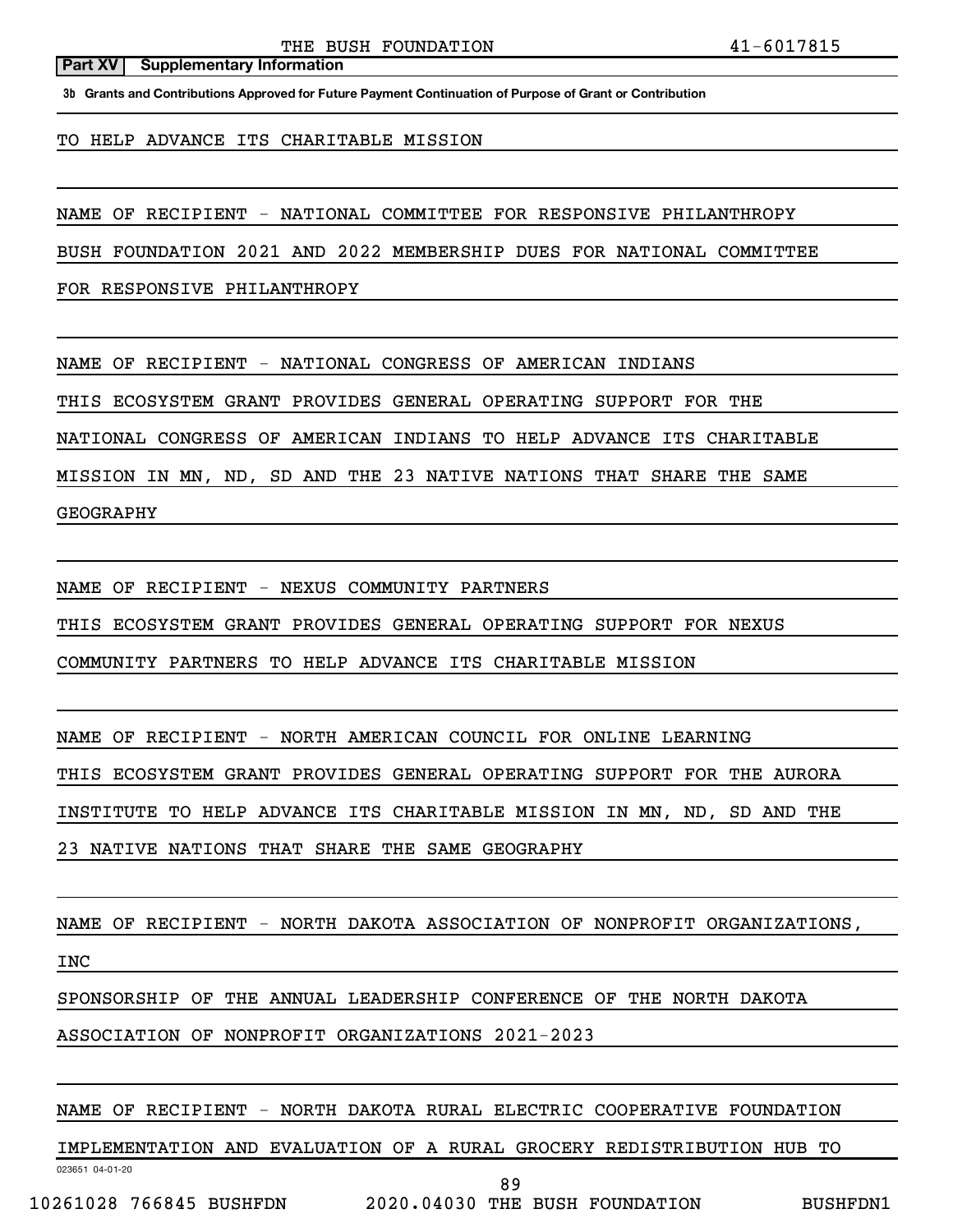**3b Grants and Contributions Approved for Future Payment Continuation of Purpose of Grant or Contribution**

DEMONSTRATE HOW DISTRIBUTION CHANNELS CAN BE MODIFIED TO IMPROVE RURAL

FOOD ACCESS AND TO BENEFIT THE REGIONAL ECONOMY

NAME OF RECIPIENT - NORTH DAKOTA STATE UNIVERSITY

THIS ECOSYSTEM GRANT PROVIDES GENERAL OPERATING SUPPORT FOR NORTH

DAKOTA STATE UNIVERSITY EXTENSION'S LEADERSHIP WORK

NAME OF RECIPIENT - NORTH DAKOTA STATE UNIVERSITY

NORTH DAKOTA COMPASS TO PROVIDE A COMMON FOUNDATION OF DATA AND

INDICATORS TO HELP COMMUNITY MEMBERS IDENTIFY, UNDERSTAND AND ACT ON

ISSUES THAT AFFECT NORTH DAKOTA COMMUNITIES

NAME OF RECIPIENT - NORTHSIDE ECONOMIC OPPORTUNITY NETWORK

THIS ECOSYSTEM GRANT PROVIDES GENERAL OPERATING SUPPORT FOR THE

NORTHSIDE ECONOMIC OPPORTUNITY NETWORK (ON BEHALF OF THE CATALYST

INITIATIVE) TO HELP ADVANCE ITS CHARITABLE MISSION

NAME OF RECIPIENT - OYATE HOTANIN

EXPAND AND EMBED AN INNOVATIVE PARTNERSHIP MODEL BETWEEN COMMUNITY

MEMBERS AND JUVENILE JUSTICE SYSTEM LEADERS TO TRANSFORM RAMSEY COUNTY

JUSTICE SYSTEM PRACTICES

NAME OF RECIPIENT - POLLEN MIDWEST

THIS ECOSYSTEM GRANT PROVIDES GENERAL OPERATING SUPPORT FOR POLLEN

MIDWEST TO HELP ADVANCE ITS CHARITABLE MISSION

# NAME OF RECIPIENT - PROPEL NONPROFITS

THIS ECOSYSTEM GRANT PROVIDES GENERAL OPERATING SUPPORT FOR PROPEL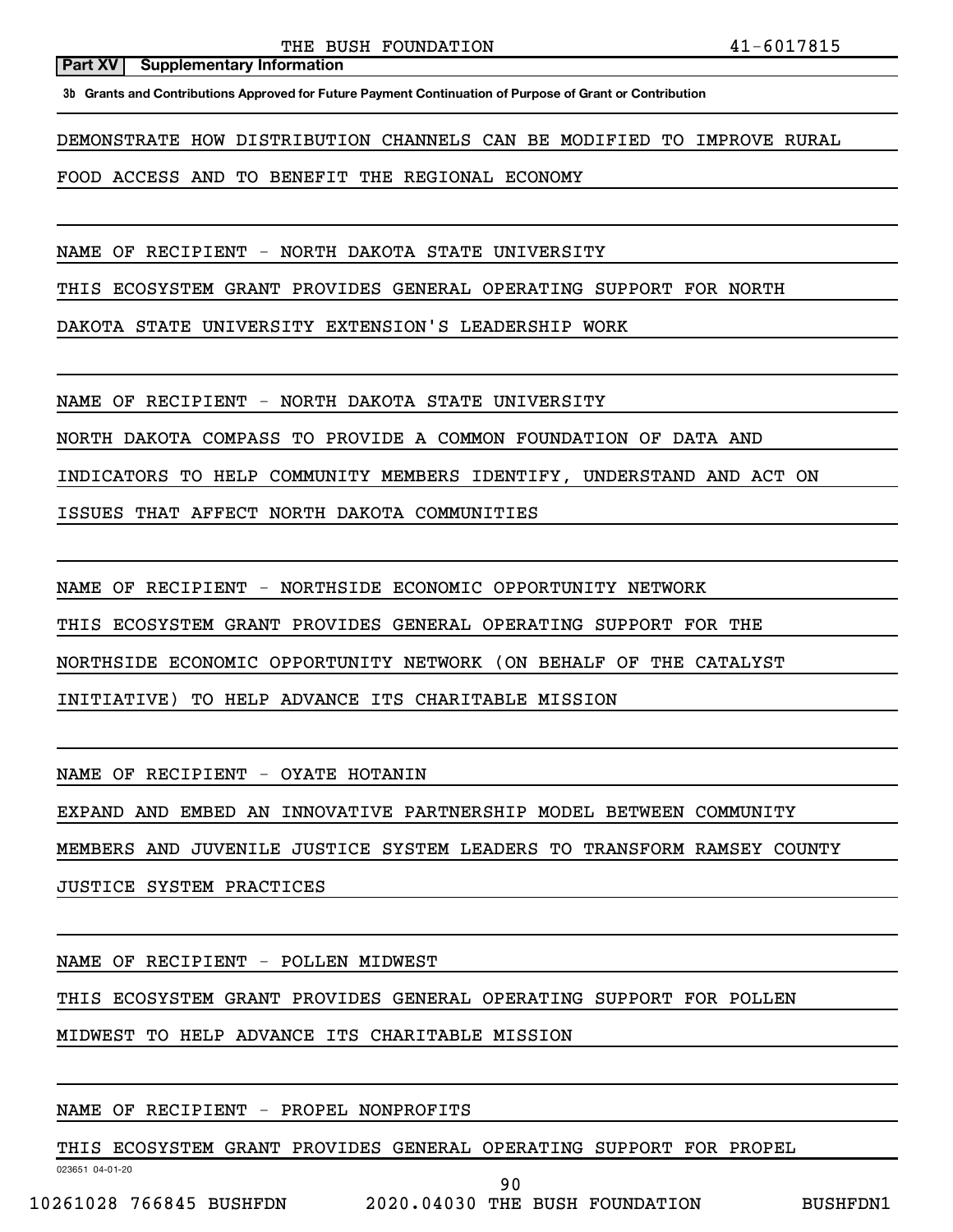**3b Grants and Contributions Approved for Future Payment Continuation of Purpose of Grant or Contribution**

NONPROFITS TO HELP ADVANCE ITS CHARITABLE MISSION

NAME OF RECIPIENT - REGENTS OF THE UNIVERSITY OF MINNESOTA

THIS ECOSYSTEM GRANT PROVIDES GENERAL OPERATING SUPPORT FOR UNIVERSITY

OF MINNESOTA'S WORK WITH THE MINNESOTA DESIGN CENTER IN THE

UNIVERSITY'S COLLEGE OF DESIGN TO HELP ADVANCE ITS CHARITABLE MISSION

NAME OF RECIPIENT - SACRED PIPE RESOURCE CENTER

TO FACILITATE A HEALING PROCESS THAT ADDRESSES LONG-STANDING SHARED

TRAUMA BETWEEN NATIVE AND NON-NATIVE COMMUNITY MEMBERS

NAME OF RECIPIENT - SOCIAL ENTERPRISE MSP

THIS ECOSYSTEM GRANT PROVIDES GENERAL OPERATING SUPPORT FOR SOCIAL

ENTERPRISE MSP TO HELP ADVANCE ITS CHARITABLE MISSION

NAME OF RECIPIENT - SOUTH DAKOTA STATE UNIVERSITY

THIS ECOSYSTEM GRANT PROVIDES GENERAL OPERATING SUPPORT FOR SOUTH

DAKOTA STATE UNIVERSITY'S WORK UNDER SOUTH DAKOTA STATE UNIVERSITY

EXTENSION

NAME OF RECIPIENT - SPRINGBOARD FOR THE ARTS

THIS ECOSYSTEM GRANT PROVIDES GENERAL OPERATING SUPPORT FOR SPRINGBOARD

FOR THE ARTS TO HELP ADVANCE ITS CHARITABLE MISSION IN MN, ND, SD AND

THE 23 NATIVE NATIONS THAT SHARE THE SAME GEOGRAPHY

### NAME OF RECIPIENT - TIWAHE FOUNDATION

THIS ECOSYSTEM GRANT PROVIDES GENERAL OPERATING SUPPORT FOR TIWAHE

91

FOUNDATION TO HELP ADVANCE ITS CHARITABLE MISSION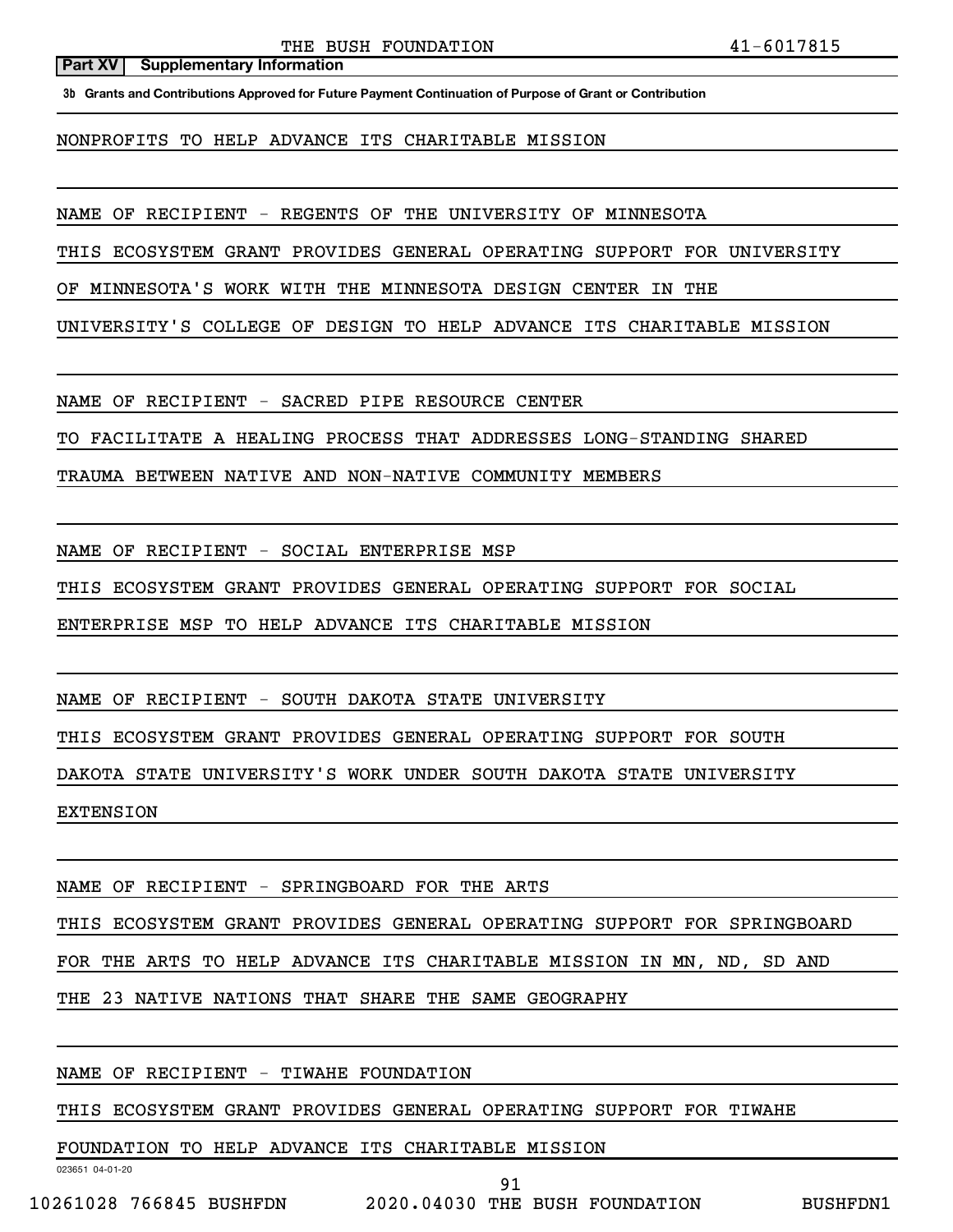**3b Grants and Contributions Approved for Future Payment Continuation of Purpose of Grant or Contribution**

NAME OF RECIPIENT - TRIBAL NATIONS RESEARCH GROUP

THIS ECOSYSTEM GRANT PROVIDES GENERAL OPERATING SUPPORT FOR THE TRIBAL

NATIONS RESEARCH GROUP TO HELP ADVANCE ITS CHARITABLE MISSION

NAME OF RECIPIENT - TUTTLE RURAL INNOVATION CORPORATION

TO CREATE A RURAL COMMUNITY AND ECONOMY THAT EXISTS AT THE INTERSECTION

OF FOOD, ART AND ENTREPRENEURSHIP

NAME OF RECIPIENT - WOMEN AND TECHNOLOGY - A PARTNERSHIP

THIS ECOSYSTEM GRANT PROVIDES GENERAL OPERATING SUPPORT FOR CENTER FOR

TECHNOLOGY & BUSINESS TO HELP ADVANCE ITS CHARITABLE MISSION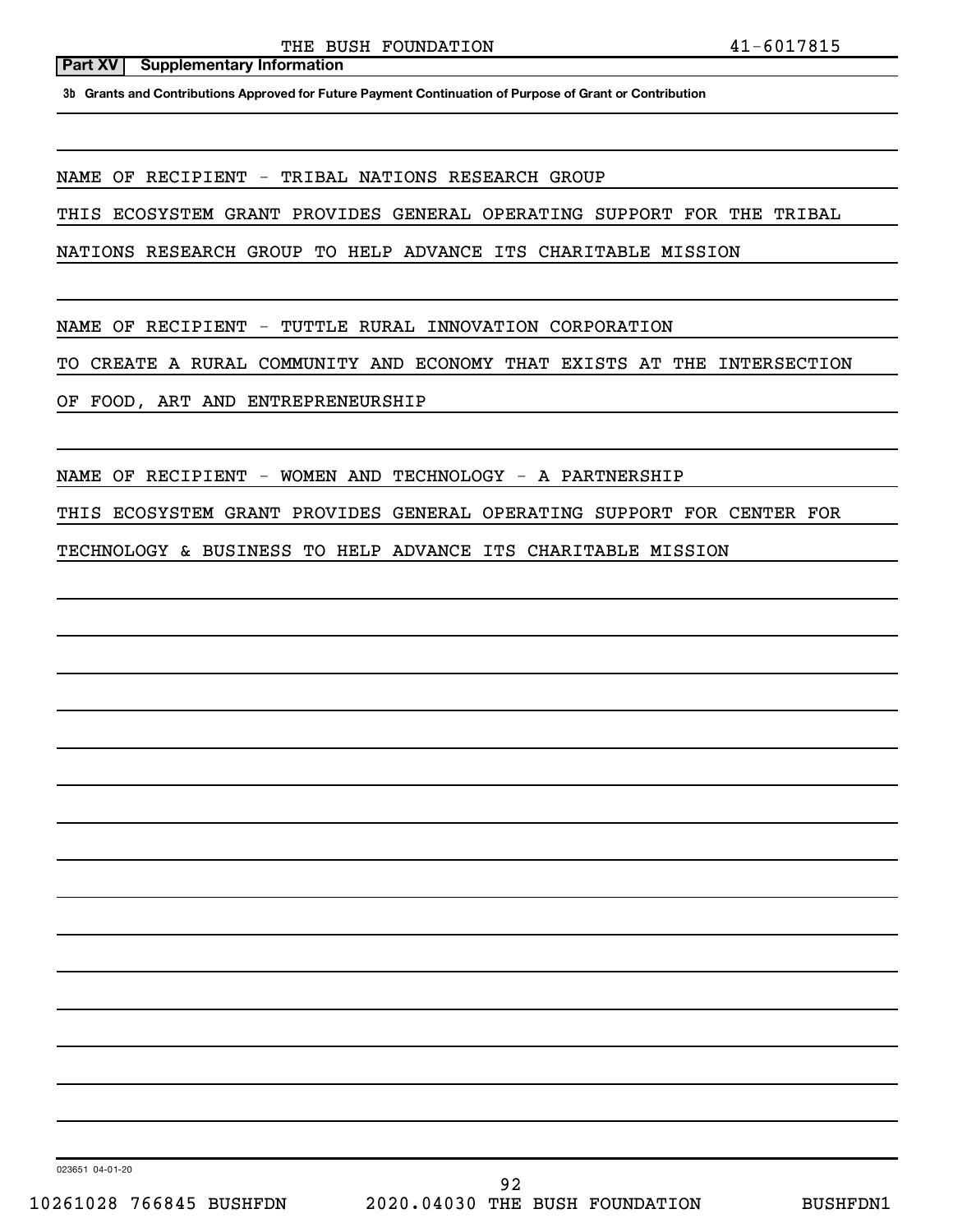| FORM 990-PF          |                                       | GAIN OR                       |            |                                         |    | (LOSS) FROM SALE OF ASSETS |    |                                | <b>STATEMENT</b>    | 1        |
|----------------------|---------------------------------------|-------------------------------|------------|-----------------------------------------|----|----------------------------|----|--------------------------------|---------------------|----------|
|                      | (A)<br>DESCRIPTION OF PROPERTY        |                               |            |                                         |    | <b>MANNER</b><br>ACQUIRED  |    | <b>DATE</b><br><b>ACQUIRED</b> | DATE SOLD           |          |
|                      | INVESTMENT PARTNERSHIPS               |                               |            |                                         |    | <b>PURCHASED</b>           |    | 12/31/18                       |                     | 12/31/20 |
|                      | (B)<br><b>GROSS</b><br>SALES PRICE    | (C)<br>COST OR<br>OTHER BASIS |            | (D)<br><b>EXPENSE OF</b><br><b>SALE</b> |    | (E)<br>DEPREC.             |    |                                | (F)<br>GAIN OR LOSS |          |
|                      | 93,699,573.                           |                               | 2,015,536. |                                         | 0. |                            | 0. |                                | 91,684,037.         |          |
|                      | (A)<br>DESCRIPTION OF PROPERTY        |                               |            |                                         |    | <b>MANNER</b><br>ACQUIRED  |    | <b>DATE</b><br><b>ACQUIRED</b> | DATE SOLD           |          |
| <b>VARIOUS FUNDS</b> |                                       |                               |            |                                         |    | <b>PURCHASED</b>           |    | 12/31/18                       |                     | 12/31/20 |
|                      | (B)<br>GROSS<br>SALES PRICE           | (C)<br>COST OR<br>OTHER BASIS |            | (D)<br><b>EXPENSE OF</b><br><b>SALE</b> |    | (E)<br>DEPREC.             |    |                                | (F)<br>GAIN OR LOSS |          |
|                      | 4,821,560.                            |                               | 0.         |                                         | 0. |                            | 0. |                                | 4,821,560.          |          |
|                      | CAPITAL GAINS DIVIDENDS FROM PART IV  |                               |            |                                         |    |                            |    |                                |                     | 0.       |
|                      | TOTAL TO FORM 990-PF, PART I, LINE 6A |                               |            |                                         |    |                            |    |                                | 96,505,597.         |          |

~~~~~~~~~~~~~~~~~~~~~~~~~~~~~~~~~~~~~~~~~~~~~~~~~~~~~~~~~~~~~~~~~~~~~~~~~~~~~~ FORM 990-PF DIVIDENDS AND INTEREST FROM SECURITIES STATEMENT 2

| SOURCE                              | <b>GROSS</b><br><b>AMOUNT</b> | CAPITAL<br>GAINS<br><b>DIVIDENDS</b> | (A)<br>REVENUE<br>PER BOOKS | (B)<br>NET INVEST-<br>MENT INCOME | (C)<br>ADJUSTED<br>INCOME<br>NET |
|-------------------------------------|-------------------------------|--------------------------------------|-----------------------------|-----------------------------------|----------------------------------|
| ARIEL FUND                          |                               |                                      |                             |                                   |                                  |
| INSTITUTIONAL                       | 84,437.                       | 0.                                   |                             | $84,437$ . $84,437$ .             |                                  |
| <b>BRECKINRIDGE</b>                 | 2,906,556.                    | $0$ .                                |                             | 2,906,556. 2,906,556.             |                                  |
| <b>ETF S&amp;P 500</b><br>FIDUCIARY | 35,310.                       | $0$ .                                |                             | $35,310.$ $35,310.$               |                                  |
| MANAGEMENT<br>FIRST PACIFIC         | 258,093.                      | 0.                                   | 258,093.                    | 258,093.                          |                                  |
| ADVISORS                            | 14,442.                       | $0$ .                                | 14,442.                     | 14,442.                           |                                  |
| FIXED INCOME ETF<br>INVESTMENT      | 284,529.                      | $0$ .                                | 284,529.                    | 284,529.                          |                                  |
| PARTNERSHIPS                        | 42,860.                       | $0$ .                                |                             | 42,860. 7,791,543.                |                                  |
| OTHER                               | 125,714.                      | 0.                                   |                             | $125, 714.$ 125, 714.             |                                  |

}}}}}}}}}}}}}}}}}}}}}}}}}}}}}}}}}}}}}}}}}}}}}}}}}}}}}}}}}}}}}}}}}}}}}}}}}}}}}}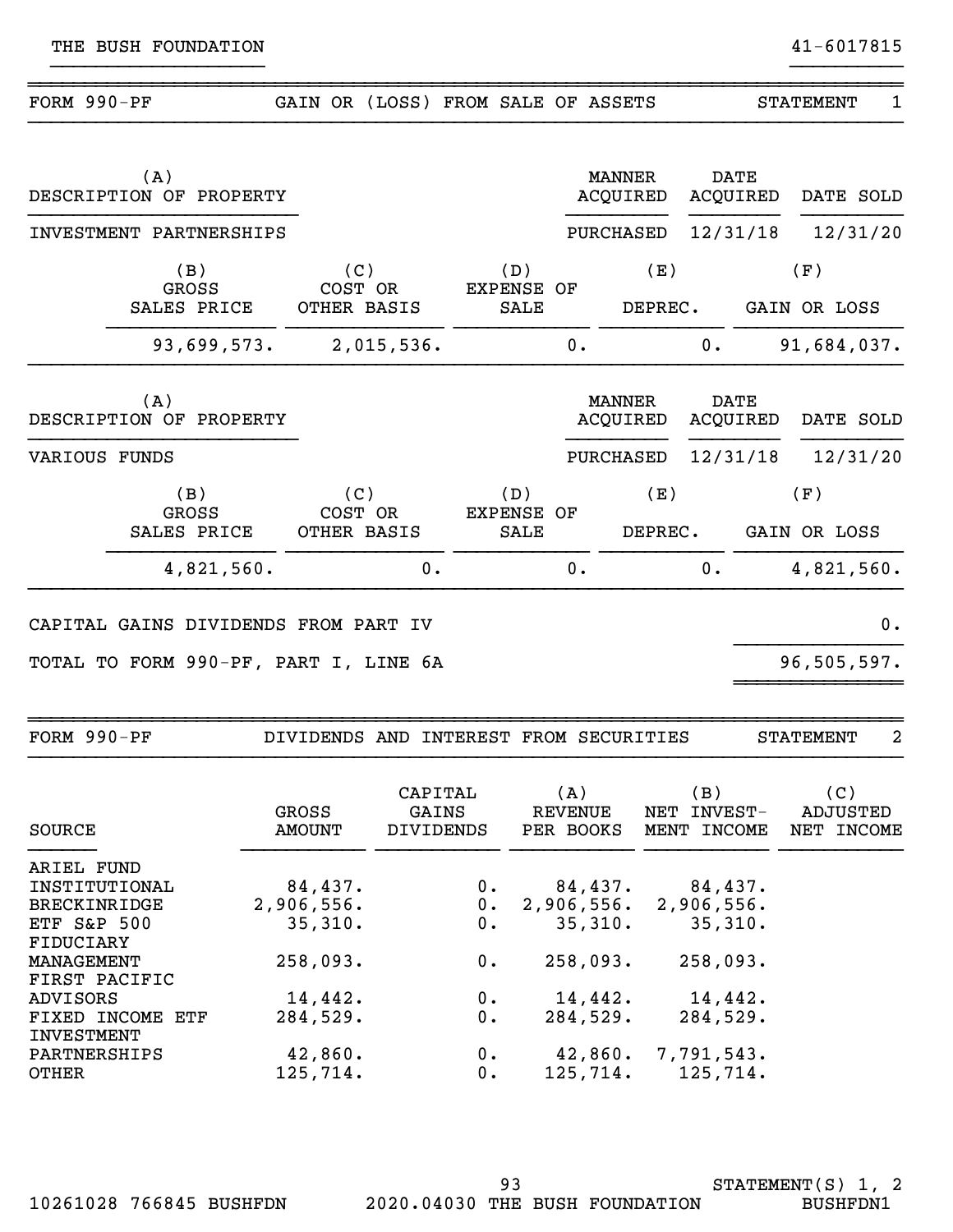| THE BUSH FOUNDATION                                           |                        |                                     |    |                                             |                                      | 41-6017815                           |
|---------------------------------------------------------------|------------------------|-------------------------------------|----|---------------------------------------------|--------------------------------------|--------------------------------------|
| RBC ACCESS CAP<br>COMMUNITY<br>WILLIAM BLAIR                  | 71, 197.<br>12,058.    |                                     | 0. | 0.<br>12,058.                               | $71, 197.$ $71, 197.$<br>12,058.     |                                      |
| TO PART I, LINE 4                                             | 3,835,196.             |                                     |    |                                             | 0. 3,835,196. 11,583,879.            |                                      |
| FORM $990-PF$                                                 |                        | OTHER INCOME                        |    |                                             |                                      | 3<br><b>STATEMENT</b>                |
| DESCRIPTION                                                   |                        |                                     |    | (A)<br><b>REVENUE</b><br>PER BOOKS          | (B)<br>NET INVEST-<br>MENT INCOME    | (C)<br><b>ADJUSTED</b><br>NET INCOME |
| OTHER INVESTMENT INCOME, INCLUDING<br>INVESTMENT PARTNERSHIPS |                        |                                     |    | 50, 250.                                    |                                      |                                      |
| TOTAL TO FORM 990-PF, PART I, LINE 11                         |                        |                                     |    | 50, 250.                                    |                                      |                                      |
| FORM 990-PF                                                   |                        | LEGAL FEES                          |    |                                             |                                      | <b>STATEMENT</b><br>4                |
| DESCRIPTION                                                   |                        | (A)<br><b>EXPENSES</b>              |    | (B)<br>NET INVEST-<br>PER BOOKS MENT INCOME | (C)<br>ADJUSTED<br>NET INCOME        | (D)<br>CHARITABLE<br>PURPOSES        |
| LEGAL FEES                                                    |                        | 49,271.<br>27.                      |    |                                             | 49,244.                              |                                      |
| TO FM 990-PF, PG 1, LN 16A                                    |                        | 49,271.                             |    | 27.                                         |                                      | 49,244.                              |
| FORM 990-PF                                                   | <b>ACCOUNTING FEES</b> |                                     |    |                                             | 5<br><b>STATEMENT</b>                |                                      |
| DESCRIPTION                                                   |                        | (A)<br><b>EXPENSES</b><br>PER BOOKS |    | (B)<br>NET INVEST-<br>MENT INCOME           | (C)<br><b>ADJUSTED</b><br>NET INCOME | (D)<br>CHARITABLE<br>PURPOSES        |
| <b>ACCOUNTING FEES</b>                                        |                        | 99,199.                             |    | 15,380.                                     |                                      | 83,819.                              |
| TO FORM 990-PF, PG 1, LN 16B                                  |                        | 99,199.                             |    | 15,380.                                     |                                      | 83,819.                              |
|                                                               |                        |                                     |    |                                             |                                      |                                      |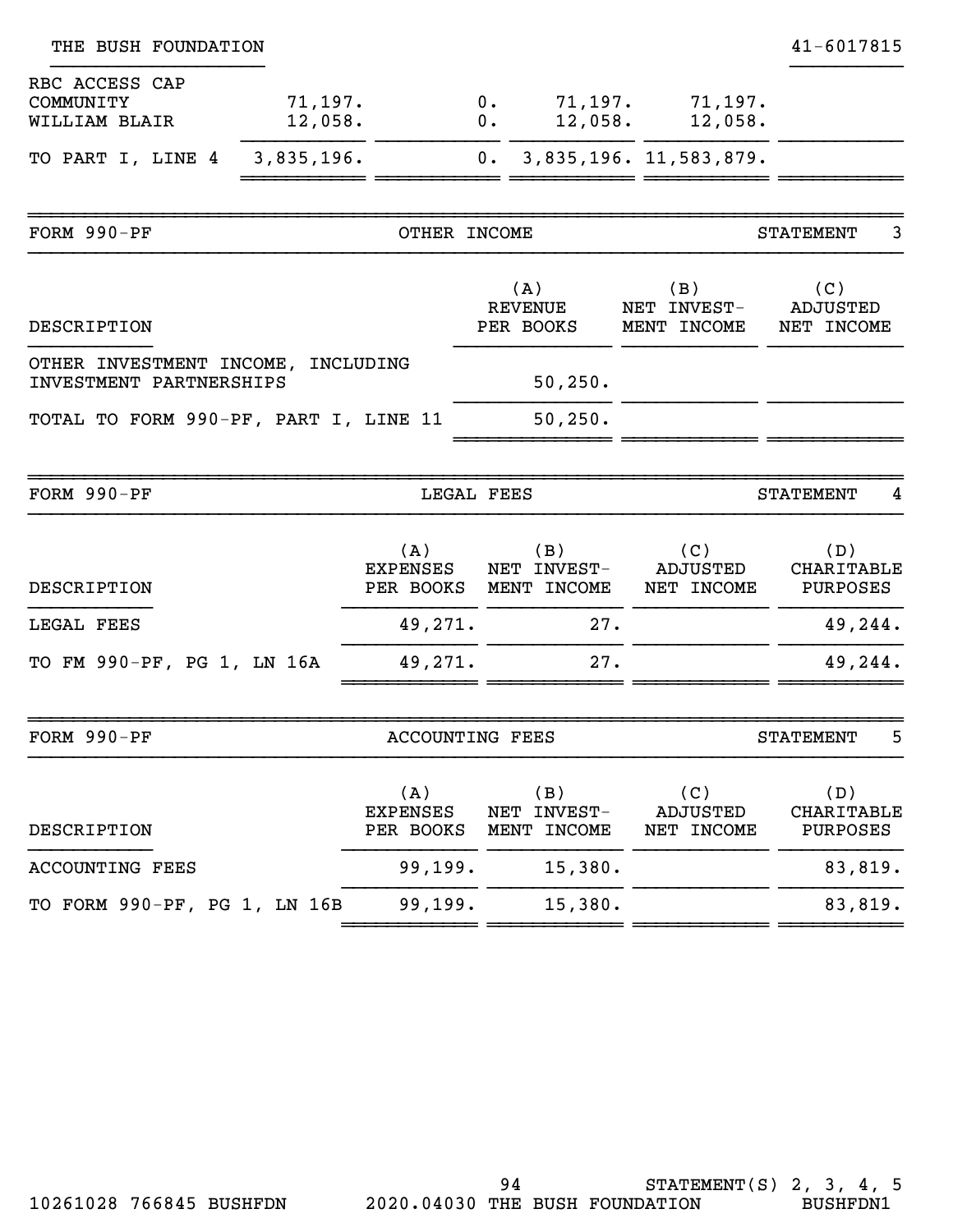| $FORM 990-PF$                                                                | OTHER PROFESSIONAL FEES             |                                      | 6<br><b>STATEMENT</b>         |                               |  |
|------------------------------------------------------------------------------|-------------------------------------|--------------------------------------|-------------------------------|-------------------------------|--|
| DESCRIPTION                                                                  | (A)<br><b>EXPENSES</b><br>PER BOOKS | (B)<br>INVEST-<br>NET<br>MENT INCOME | (C)<br>ADJUSTED<br>NET INCOME | (D)<br>CHARITABLE<br>PURPOSES |  |
| INVESTMENT MANAGEMENT FEES<br>GRANTS CONSULTING<br>ADMINISTRATIVE CONSULTING | 2,114,060.<br>1,533,291.<br>220.    | $2,114,060$ .<br>0.<br>33.           |                               | 0.<br>1,533,291.<br>187.      |  |
| TO FORM 990-PF, PG 1, LN 16C 3,647,571. 2,114,093.                           |                                     |                                      |                               | 1,533,478.                    |  |
| $FORM 990-PF$                                                                | TAXES                               |                                      |                               | 7<br>STATEMENT                |  |

| DESCRIPTION                      | (A)<br><b>EXPENSES</b><br>PER BOOKS | $'$ B)<br>NET INVEST-<br>MENT INCOME | (C)<br>ADJUSTED<br>NET INCOME | (D)<br>CHARITABLE<br>PURPOSES |
|----------------------------------|-------------------------------------|--------------------------------------|-------------------------------|-------------------------------|
| PAYROLL<br>TAXES                 | 314,639.                            | 18,782.                              |                               | 295,857.                      |
| EXCISE, UBIT AND DEFERRED<br>TAX | 558,061.                            | 0.                                   |                               | 0.                            |
| TO FORM 990-PF, PG 1, LN 18      | 872,700.                            | 18,782.                              |                               | 295,857.                      |
|                                  |                                     |                                      |                               |                               |

| FORM $990-PF$                                                                                                                                                                  | OTHER EXPENSES                                                                  |                                                | 8<br><b>STATEMENT</b>         |                                                                                |  |
|--------------------------------------------------------------------------------------------------------------------------------------------------------------------------------|---------------------------------------------------------------------------------|------------------------------------------------|-------------------------------|--------------------------------------------------------------------------------|--|
| DESCRIPTION                                                                                                                                                                    | (A)<br><b>EXPENSES</b><br>PER BOOKS                                             | (B)<br>NET INVEST-<br>MENT INCOME              | (C)<br>ADJUSTED<br>NET INCOME | (D)<br>CHARITABLE<br><b>PURPOSES</b>                                           |  |
| MEMBER DUES & SUBSCRIPTIONS<br>STATIONERY &<br><b>SUPPLIES</b><br>REPAIRS AND MAINTENANCE<br><b>INSURANCE</b><br><b>TELEPHONE</b><br><b>OTHER</b><br>BOND IMPLEMENTATION COSTS | 63,615.<br>15,395.<br>110, 209.<br>43,253.<br>42, 178.<br>422,586.<br>611, 135. | 817.<br>0.<br>905.<br>0.<br>0.<br>2,288.<br>0. |                               | 62,798.<br>15,395.<br>109,304.<br>43,253.<br>42, 178.<br>420,298.<br>611, 135. |  |
| MEETING<br>SPONSORSHIPS/CONVENINGS<br>SPECIAL EVENTS<br>ASSETS EXPENSED FOR PROGRAMS<br>TO FORM 990-PF, PG 1, LN 23                                                            | 910,735.<br>16, 135.<br>105,420.<br>2,340,661.                                  | 0.<br>0.<br>0.<br>4,010.                       |                               | 910,735.<br>16, 135.<br>105,420.<br>2,336,651.                                 |  |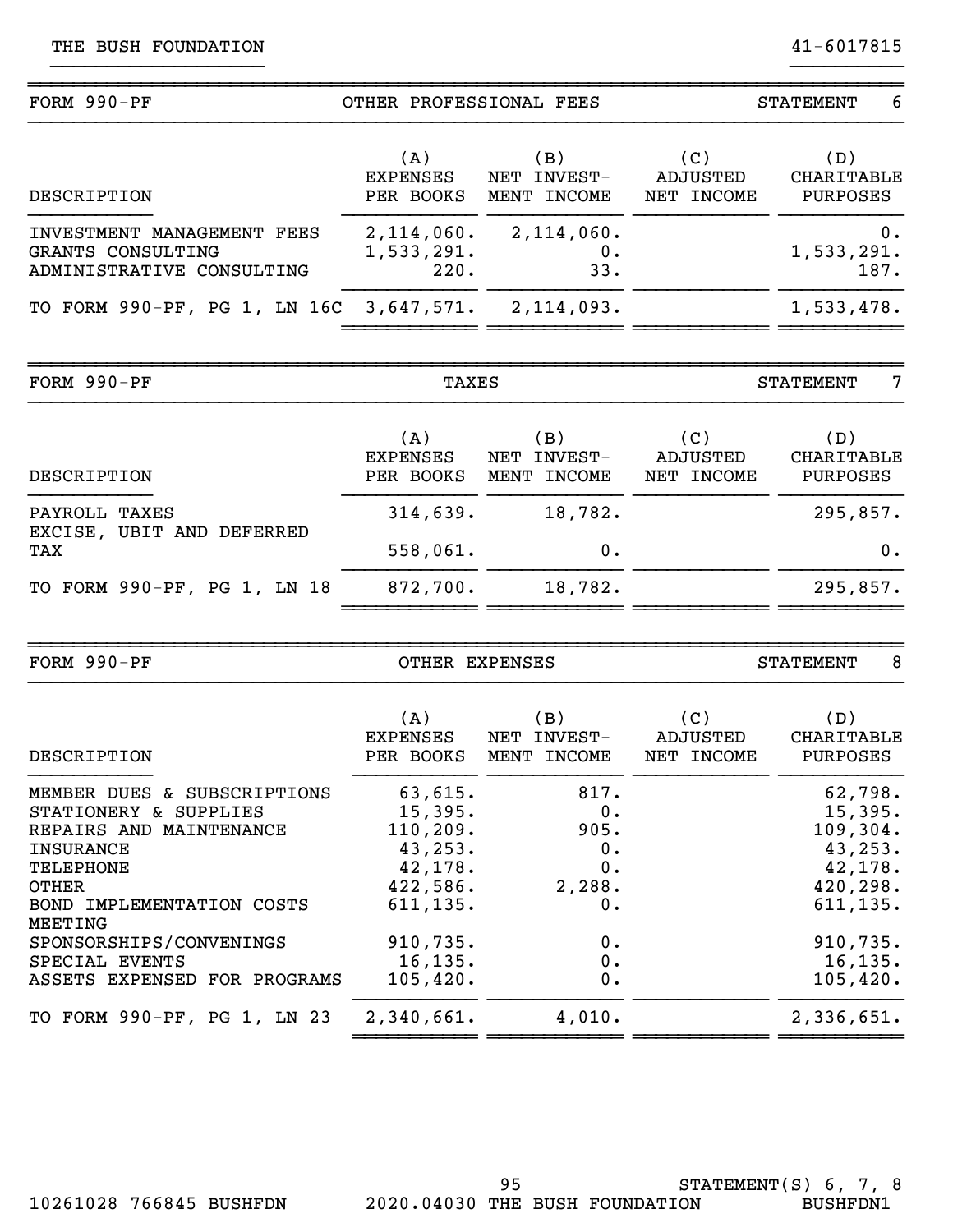| FORM 990-PF                                                                                                                                                       | CORPORATE STOCK                                             |                                                                                                 | <b>STATEMENT</b><br>9                                                                         |
|-------------------------------------------------------------------------------------------------------------------------------------------------------------------|-------------------------------------------------------------|-------------------------------------------------------------------------------------------------|-----------------------------------------------------------------------------------------------|
| DESCRIPTION                                                                                                                                                       |                                                             | <b>BOOK VALUE</b>                                                                               | <b>FAIR MARKET</b><br><b>VALUE</b>                                                            |
| EQUITY SERCURITIES, MUTUAL FUNDS AND COMMON AND<br>COLLECTIVE TRUSTS                                                                                              |                                                             | 229,965,810.                                                                                    | 229,965,810.                                                                                  |
| TOTAL TO FORM 990-PF, PART II, LINE 10B                                                                                                                           | 229,965,810.                                                | 229,965,810.                                                                                    |                                                                                               |
| FORM 990-PF                                                                                                                                                       | OTHER INVESTMENTS                                           |                                                                                                 | <b>STATEMENT</b><br>10                                                                        |
| DESCRIPTION                                                                                                                                                       | VALUATION<br><b>METHOD</b>                                  | <b>BOOK VALUE</b>                                                                               | <b>FAIR MARKET</b><br><b>VALUE</b>                                                            |
| CORPORATE AND DEBT SECURITIES<br>CASH EQUIVALENTS<br>REAL ASSET FUNDS<br>PRIVATE EQUITY LIMITED PARTNERSHIPS<br><b>HEDGE FUNDS</b><br>EQUITY LIMITED PARTNERSHIPS | FMV<br><b>FMV</b><br>FMV<br>FMV<br><b>FMV</b><br><b>FMV</b> | 144,484,919.<br>169,539,029.<br>14, 366, 546.<br>783, 204, 595.<br>117,533,078.<br>135,560,731. | 144,484,919.<br>169,539,029.<br>14,366,546.<br>783, 204, 595.<br>117,533,078.<br>135,560,731. |
| TOTAL TO FORM 990-PF, PART II, LINE 13                                                                                                                            |                                                             |                                                                                                 | 1,364,688,898. 1,364,688,898.                                                                 |
| FORM 990-PF<br>DEPRECIATION OF ASSETS NOT HELD FOR INVESTMENT                                                                                                     |                                                             |                                                                                                 | 11<br>STATEMENT                                                                               |
| DESCRIPTION                                                                                                                                                       | COST OR<br>OTHER BASIS                                      | <b>ACCUMULATED</b><br><b>DEPRECIATION</b>                                                       | <b>BOOK VALUE</b>                                                                             |
| FURNITURE, FIXTURES AND ART<br>LEASEHOLD IMPROVEMENTS                                                                                                             | 113, 137.<br>49,648.                                        | 104,529.<br>30,657.                                                                             | 8,608.<br>18,991.                                                                             |
| TOTAL TO FM 990-PF, PART II, LN 14                                                                                                                                | 162,785.                                                    | 135,186.                                                                                        | 27,599.                                                                                       |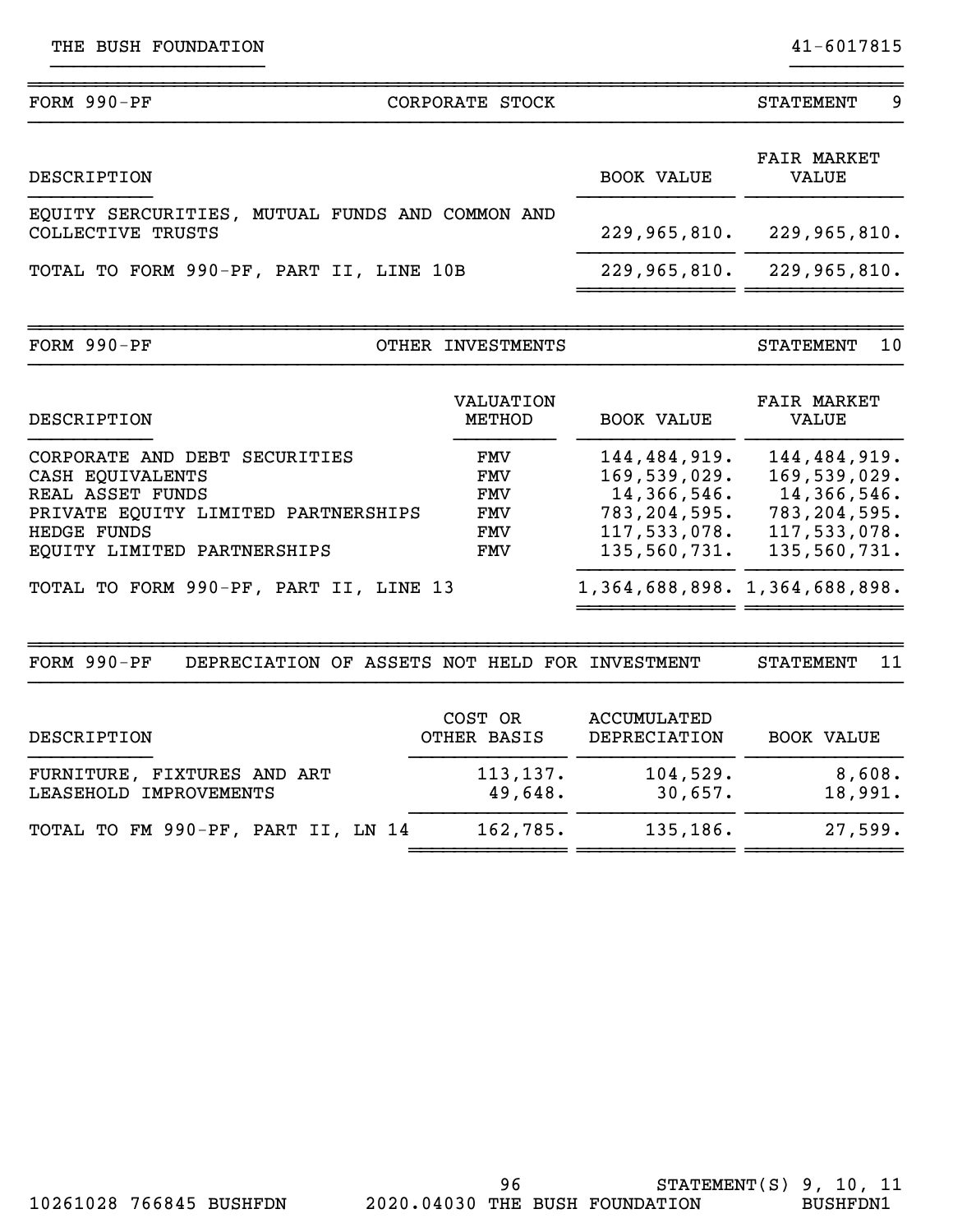| FORM $990-PF$                                                                     | OTHER ASSETS                          | 12<br><b>STATEMENT</b>                 |                                        |
|-----------------------------------------------------------------------------------|---------------------------------------|----------------------------------------|----------------------------------------|
| DESCRIPTION                                                                       | <b>BEGINNING OF</b><br>YR BOOK VALUE  | END OF YEAR<br><b>BOOK VALUE</b>       | <b>FAIR MARKET</b><br>VALUE            |
| DIVIDENDS AND INTEREST RECEIVABLE<br>OTHER RECEIVABLES<br>FEDERAL EXCISE AND UBIT | 667,575.<br>799.                      | 816,951.<br>0.                         | 816,951.<br>$0$ .                      |
| RECEIVABLE<br>PROGRAM RELATED INVESTMENTS<br>UNSETTLED TRADES RECEIVABLE          | 788,310.<br>6,763,290.<br>16,014,822. | 2,017,857.<br>9,167,591.<br>5,644,934. | 2,017,857.<br>9,167,591.<br>5,644,934. |
| TO FORM 990-PF, PART II, LINE 15                                                  | 24, 234, 796.                         | 17,647,333.                            | 17,647,333.                            |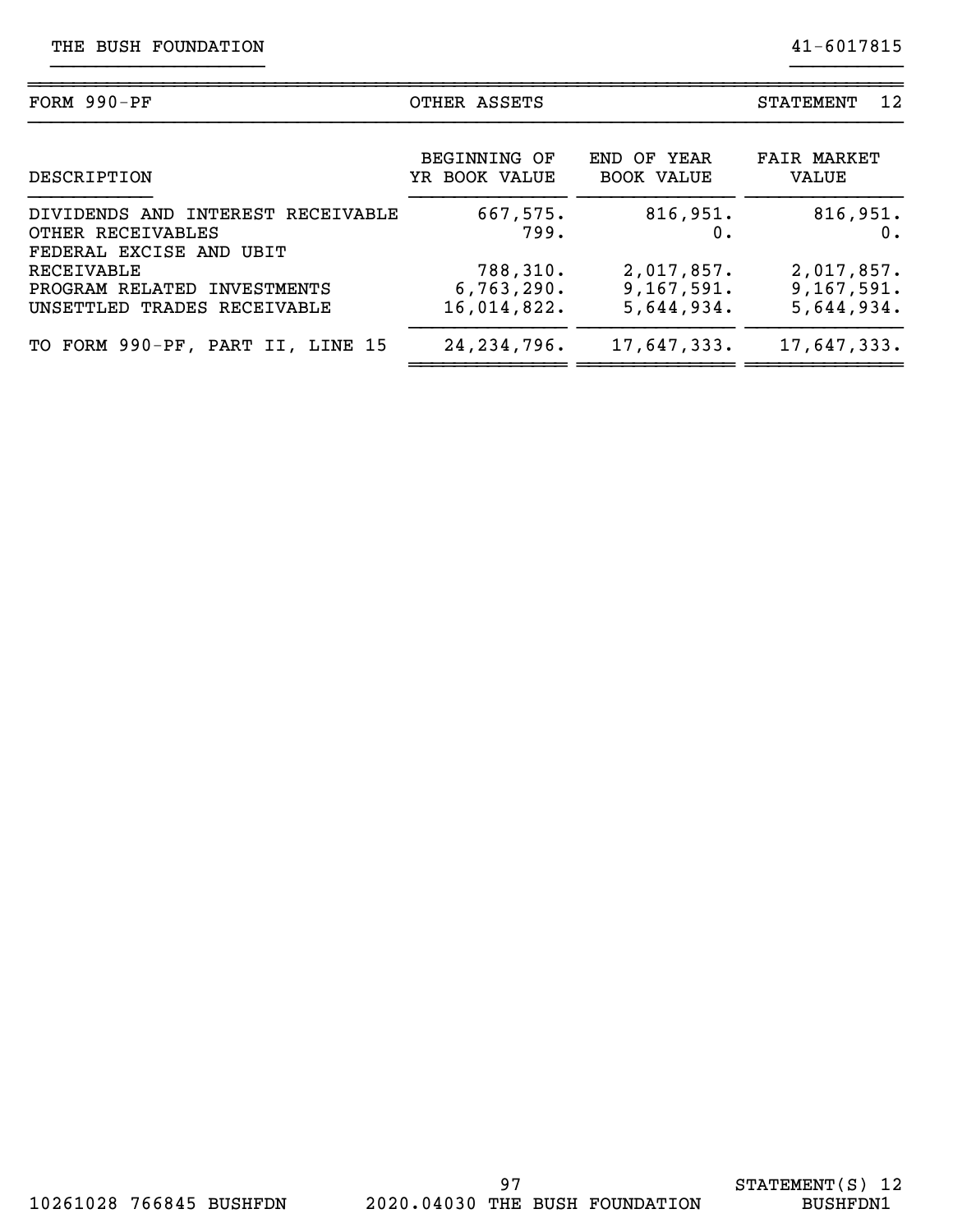| FORM $990-PF$                                                                                                                                                                                          |                              |  |                                | OTHER NOTES AND LOANS PAYABLE                                                   |                                                                          | 13<br><b>STATEMENT</b>                                                        |
|--------------------------------------------------------------------------------------------------------------------------------------------------------------------------------------------------------|------------------------------|--|--------------------------------|---------------------------------------------------------------------------------|--------------------------------------------------------------------------|-------------------------------------------------------------------------------|
| LENDER'S NAME                                                                                                                                                                                          |                              |  |                                | TERMS OF REPAYMENT                                                              | SECURITY PROVIDED BY BORROWER                                            |                                                                               |
|                                                                                                                                                                                                        | TAXABLE BOND SERIES 2020     |  | VARIES                         |                                                                                 | <b>NONE</b>                                                              |                                                                               |
| DATE OF<br><b>NOTE</b>                                                                                                                                                                                 | MATURITY<br>DATE             |  | ORIGINAL<br><b>LOAN AMOUNT</b> | <b>INTEREST</b><br><b>RATE</b>                                                  | PURPOSE OF LOAN                                                          |                                                                               |
|                                                                                                                                                                                                        | 11/17/20 10/01/50            |  | 100,000,000.                   | 2.75%                                                                           | TO PROVIDE GRANT FUNDING FOR<br>CHARITABLE PURPOSES                      |                                                                               |
|                                                                                                                                                                                                        | RELATIONSHIP OF LENDER       |  |                                |                                                                                 |                                                                          |                                                                               |
| <b>NONE</b>                                                                                                                                                                                            |                              |  |                                |                                                                                 |                                                                          |                                                                               |
|                                                                                                                                                                                                        | DESCRIPTION OF CONSIDERATION |  |                                |                                                                                 | FMV OF<br>CONSIDERATION                                                  | <b>BALANCE DUE</b>                                                            |
|                                                                                                                                                                                                        |                              |  |                                |                                                                                 | $0$ .                                                                    | 100,000,000.                                                                  |
|                                                                                                                                                                                                        |                              |  |                                | TOTAL TO FORM 990-PF, PART II, LINE 21, COLUMN B                                |                                                                          | 100,000,000.                                                                  |
| FORM $990-PF$                                                                                                                                                                                          |                              |  |                                | OTHER LIABILITIES                                                               |                                                                          | <b>STATEMENT</b><br>14                                                        |
| DESCRIPTION                                                                                                                                                                                            |                              |  |                                |                                                                                 | BOY AMOUNT                                                               | EOY AMOUNT                                                                    |
| ACCRUED VACATION PAYABLE<br>SECURITIES WITH SETTLEMENTS PENDING<br>OTHER LIABILITIES<br>DEFERRED FEDERAL EXCISE TAXES<br>FEDERAL EXCISE TAX AND UBIT PAYABLE<br>TOTAL TO FORM 990-PF, PART II, LINE 22 |                              |  |                                |                                                                                 | 164,580.<br>25, 269.<br>361, 232.<br>5,004,000.<br>73,819.<br>5,628,900. | 191,079.<br>471,974.<br>955,924.<br>10, 167, 000.<br>245, 280.<br>12,031,257. |
| FORM 990-PF                                                                                                                                                                                            |                              |  |                                | EXPLANATION CONCERNING PART VII-A, LINE 12<br>QUALIFYING DISTRIBUTION STATEMENT |                                                                          | 15<br><b>STATEMENT</b>                                                        |

# EXPLANATION }}}}}}}}}}}

IN 2020, THE BUSH FOUNDATION CONTRIBUTED A TOTAL OF \$1,998,000 TO NON-PERMANENT DONOR ADVISED FUNDS - SEE NEXT STATEMENT. THE FOUNDATION TREATED THE DISTRIBUTIONS AS QUALIFYING DISTRIBUTIONS THAT WILL ACCOMPLISH A PURPOSE DESCRIBED IN SECTION 170(C)(2)(B) AS THE DISTRIBUTIONS WILL BE USED FOR EXCLUSIVELY RELIGIOUS, CHARITABLE, SCIENTIFIC, LITERARY OR EDUCATIONAL PURPOSES.

}}}}}}}}}}}}}}}}}}}}}}}}}}}}}}}}}}}}}}}}}}}}}}}}}}}}}}}}}}}}}}}}}}}}}}}}}}}}}}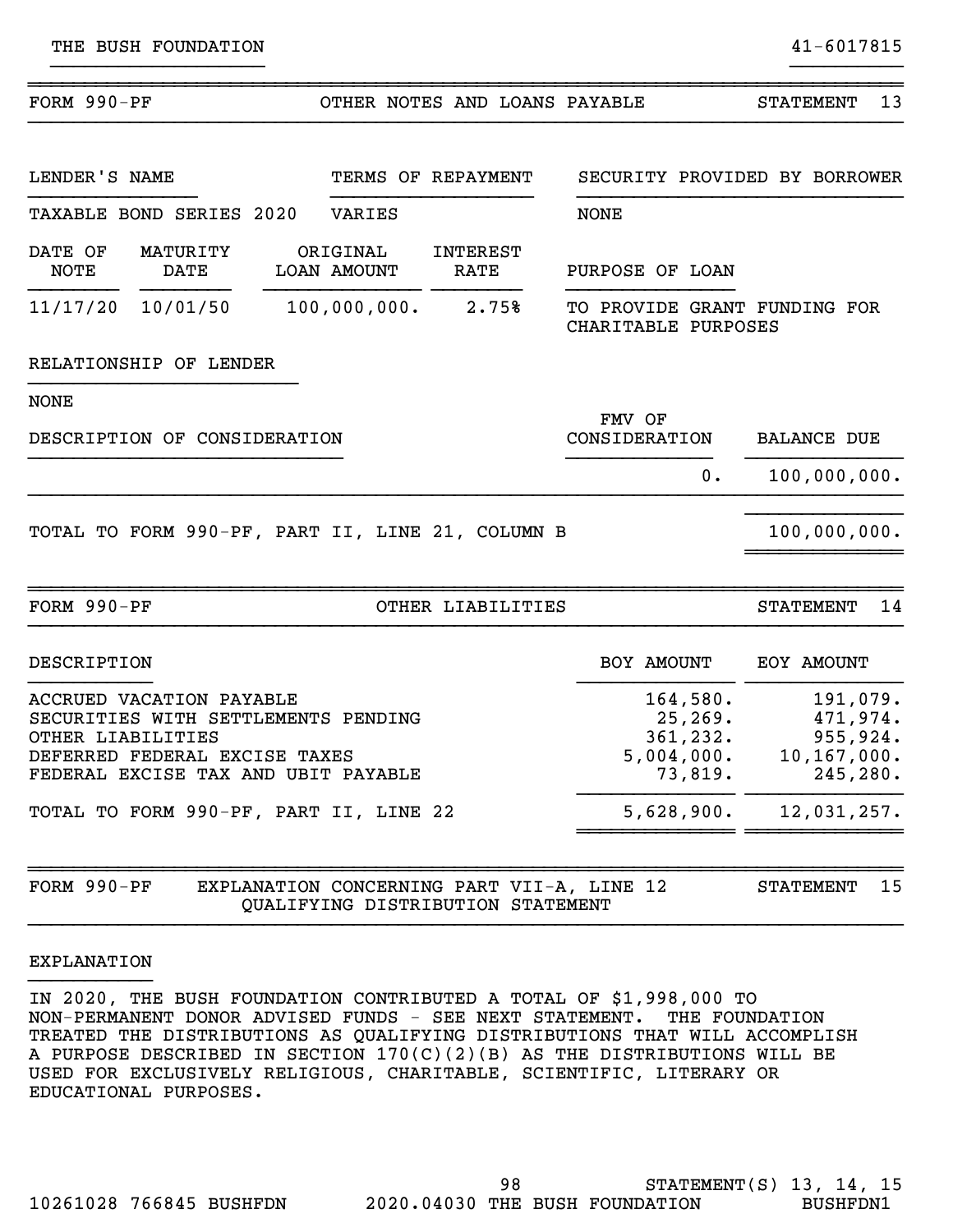FORM 990-PF EXPLANATION CONCERNING PART VII-A, LINE 12 STATEMENT 16 SECTION 170(C)(2)(B) STATEMENT

# EXPLANATION }}}}}}}}}}}

IN 2020, THE BUSH FOUNDATION CONTRIBUTED A TOTAL OF \$1,998,000 TO NON-PERMANENT DONOR ADVISED FUNDS AS LISTED BELOW. THE FOUNDATION TREATED THE DISTRIBUTIONS AS QUALIFYING DISTRIBUTIONS THAT WILL ACCOMPLISH A PURPOSE DESCRIBED IN SECTION  $170(C)(2)(B)$  AS IT WILL BE USED FOR EXCLUSIVELY RELIGIOUS, CHARITABLE, SCIENTIFIC, LITERARY OR EDUCATIONAL PURPOSES.

~~~~~~~~~~~~~~~~~~~~~~~~~~~~~~~~~~~~~~~~~~~~~~~~~~~~~~~~~~~~~~~~~~~~~~~~~~~~~~

}}}}}}}}}}}}}}}}}}} }}}}}}}}}}

}}}}}}}}}}}}}}}}}}}}}}}}}}}}}}}}}}}}}}}}}}}}}}}}}}}}}}}}}}}}}}}}}}}}}}}}}}}}}}

| PAYMENT AMOUNT | ORGANIZATION NAME                   | REQUEST NUMBER |
|----------------|-------------------------------------|----------------|
| \$404,000.00   | SOUTH DAKOTA COMMUNITY FOUNDATION   | $20 - 70725$   |
| \$413,000.00   | NORTH DAKOTA COMMUNITY FOUNDATION   | $20 - 70678$   |
| \$404,000.00   | HEADWATERS FOUNDATION FOR JUSTICE   | $20 - 70763$   |
| \$375,000.00   | SAINT PAUL AND MINNESOTA FOUNDATION | 20-70305       |
| \$30,000.00    | SAINT PAUL AND MINNESOTA FOUNDATION | $20 - 69693$   |
| \$250,000.00   | SAINT PAUL AND MINNESOTA FOUNDATION | 19-69071       |
| \$122,000.00   | SAINT PAUL AND MINNESOTA FOUNDATION | $19 - 69084$   |
|                |                                     |                |

\$1,998,000.00 TOTAL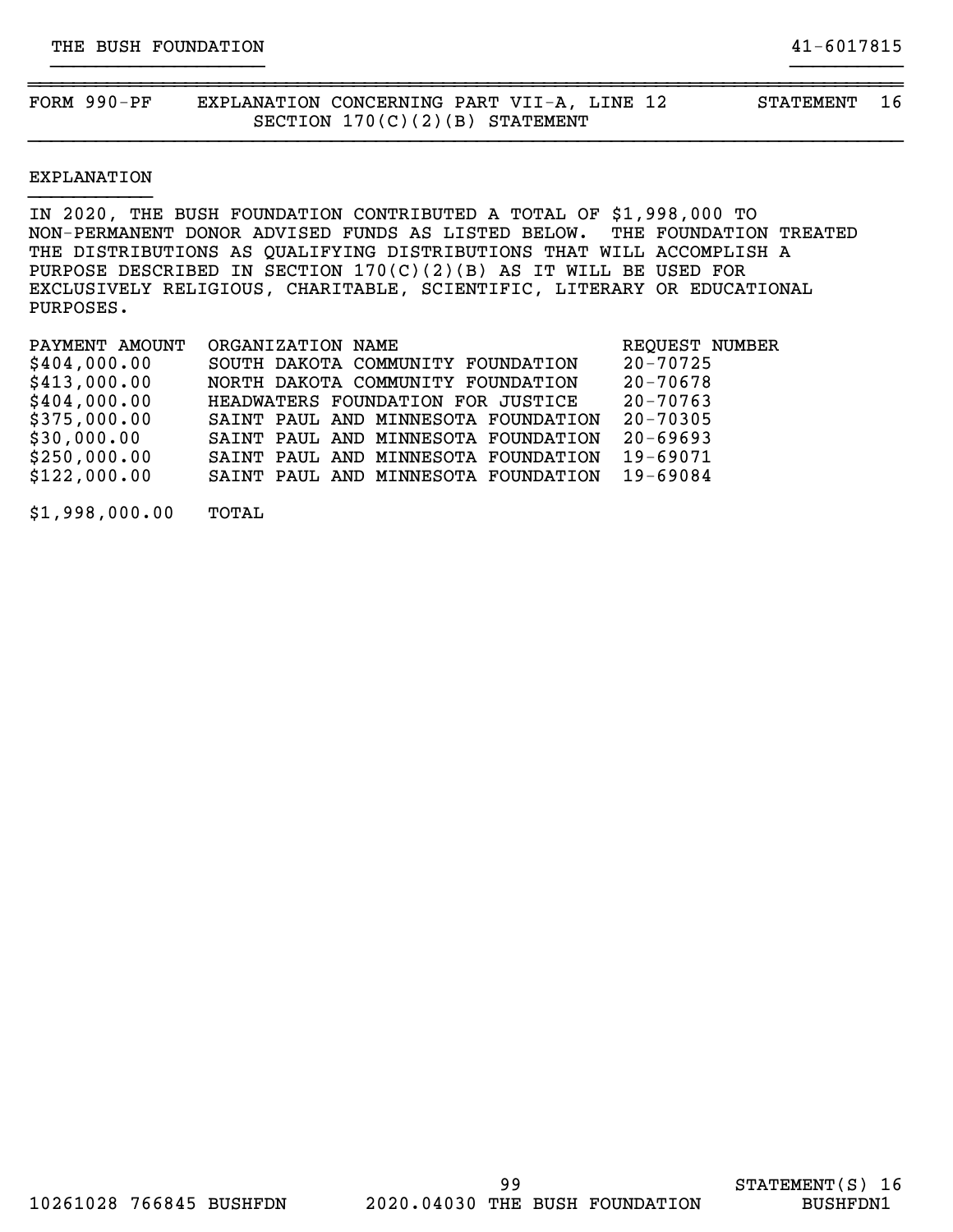| FORM 990-PF PART VIII - LIST OF OFFICERS, DIRECTORS STATEMENT 17                                           |                 | TRUSTEES AND FOUNDATION MANAGERS |               |              |                             |
|------------------------------------------------------------------------------------------------------------|-----------------|----------------------------------|---------------|--------------|-----------------------------|
| TITLE AND COMPEN- BEN PLAN EXPENSE<br>AVRG HRS/WK SATION CONTRIB ACCOUNT                                   |                 |                                  |               | EMPLOYEE     |                             |
| <b>JENNIFER REEDY</b><br>101 FIFTH STREET EAST, SUITE 2400 40.00 494,000. 59,368. 0.<br>ST. PAUL, MN 55101 |                 | PRESIDENT                        |               |              |                             |
| <b>GREGORY KEANE</b><br>101 FIFTH STREET EAST, SUITE 2400 40.00 261,778. 64,227. 0.<br>ST. PAUL, MN 55101  |                 | CFO                              |               |              |                             |
| 101 FIFTH STREET EAST, SUITE 2400 1.50 20,000. 0.<br>ST. PAUL, MN 55101                                    |                 |                                  |               |              | $\overline{\phantom{a}}$ 0. |
| <b>JENNIFER ALSTAD</b><br>101 FIFTH STREET EAST, SUITE 2400 1.50 20,000. 0.<br>ST. PAUL, MN 55101          | <b>DIRECTOR</b> |                                  |               |              | 0.                          |
| KATHY ANNETTE<br>101 FIFTH STREET EAST, SUITE 2400 1.50<br>ST. PAUL, MN 55101                              | <b>DIRECTOR</b> |                                  |               | $19,000.$ 0. | 0.                          |
| JODI ARCHAMBAULT<br>101 FIFTH STREET EAST, SUITE 2400 1.50<br>ST. PAUL, MN 55101                           | <b>DIRECTOR</b> |                                  | $20,000$ . 0. |              | 0.                          |
| PAUL BATCHELLER<br>101 FIFTH STREET EAST, SUITE 2400 1.50<br>ST. PAUL, MN 55101                            | <b>DIRECTOR</b> |                                  | $20,000.$ 0.  |              | $\overline{\phantom{a}}$    |
| MARY BRAINERD<br>101 FIFTH STREET EAST, SUITE 2400<br>ST. PAUL, MN 55101                                   |                 | <b>DIRECTOR</b><br>1.50          |               | $20,000.$ 0. | 0.                          |
| ARMANDO CAMACHO<br>101 FIFTH STREET EAST, SUITE 2400<br>ST. PAUL, MN 55101                                 |                 | DIRECTOR<br>1.50                 |               | $20,000.$ 0. | 0.                          |
| DEANNA CUMMINGS<br>101 FIFTH STREET EAST, SUITE 2400<br>ST. PAUL, MN 55101                                 |                 | DIRECTOR<br>1.50                 |               | $20,000.$ 0. | 0.                          |
| KEVIN GOODNO<br>101 FIFTH STREET EAST, SUITE 2400                                                          |                 | DIRECTOR<br>1.50                 | 20,000.       | $0$ .        | 0.                          |

ST. PAUL, MN 55101

STATEMENT(S) 17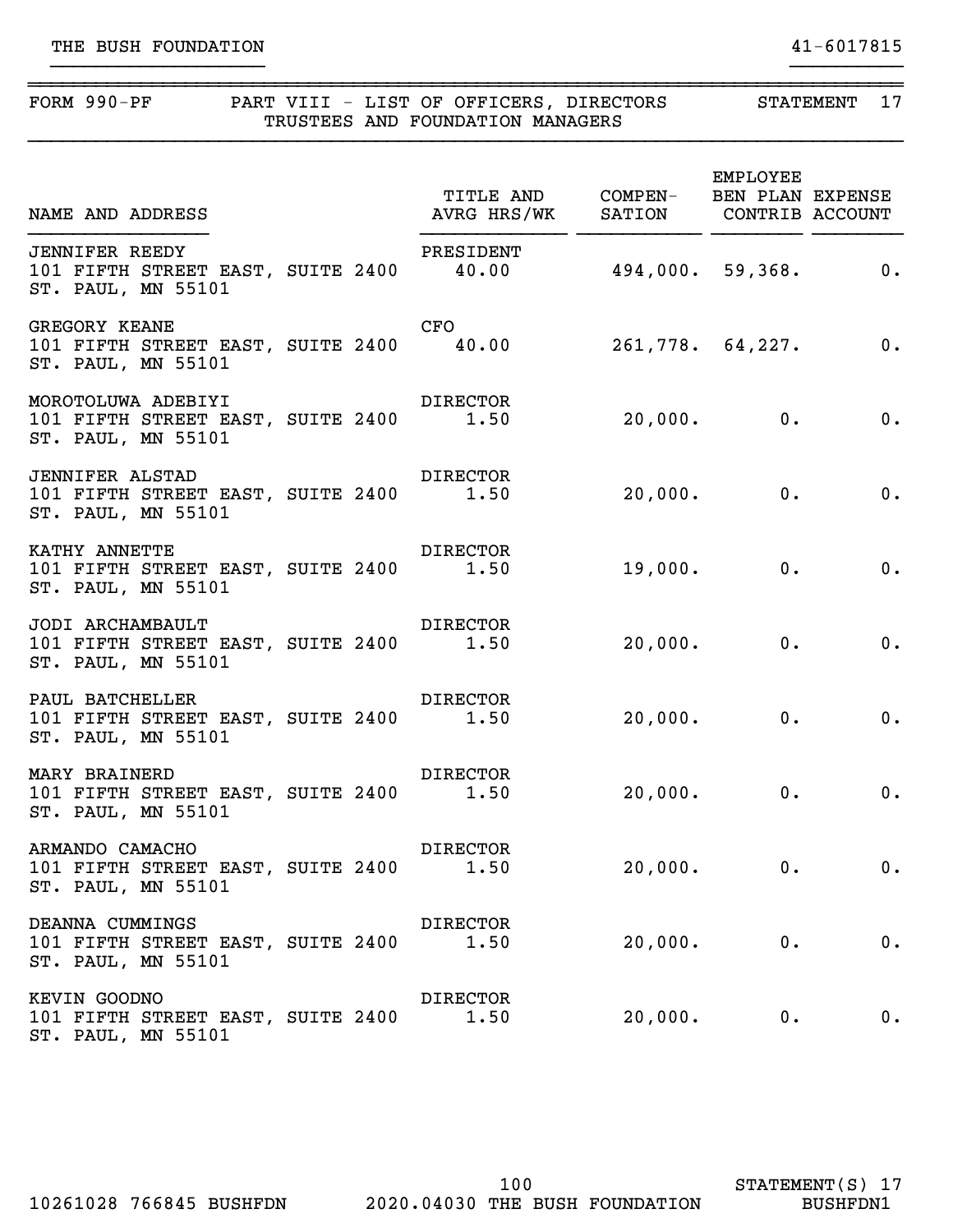| THE BUSH FOUNDATION                                                                               |                            |                            |                  | 41-6017815 |
|---------------------------------------------------------------------------------------------------|----------------------------|----------------------------|------------------|------------|
| <b>ANTHONY HEREDIA</b><br>101 FIFTH STREET EAST, SUITE 2400 1.50 24,000. 0.<br>ST. PAUL, MN 55101 | <b>Example 12 DERECTOR</b> |                            |                  | 0.         |
| <b>CURTIS JOHNSON</b><br>101 FIFTH STREET EAST, SUITE 2400 1.50<br>ST. PAUL, MN 55101             | <b>Example 12 DERECTOR</b> |                            | $20,000$ . 0.    | 0.         |
| DR. ERIC J. JOLLY DIRECTOR<br>101 FIFTH STREET EAST, SUITE 2400 1.50<br>ST. PAUL, MN 55101        |                            |                            | $20,000$ . $0$ . | $0$ .      |
| PAMELA MORET<br>101 FIFTH STREET EAST, SUITE 2400 1.50<br>ST. PAUL, MN 55101                      | <b>DIRECTOR</b>            | $20,000$ . $\qquad \qquad$ | 0.               | 0.         |
| MICHAEL SOLBERG<br>101 FIFTH STREET EAST, SUITE 2400 1.50<br>ST. PAUL, MN 55101                   | <b>Example 12 DERECTOR</b> | $20,000$ . $\qquad \qquad$ | 0.               | 0.         |
| TRACY ZEPHIER<br>101 FIFTH STREET EAST, SUITE 2400 1.50<br>ST. PAUL, MN 55101                     | <b>DIRECTOR</b>            | $20,000$ . 0.              |                  | 0.         |
| TOTALS INCLUDED ON 990-PF, PAGE 6, PART VIII 1,058,778. 123,595.                                  |                            |                            |                  | $0$ .      |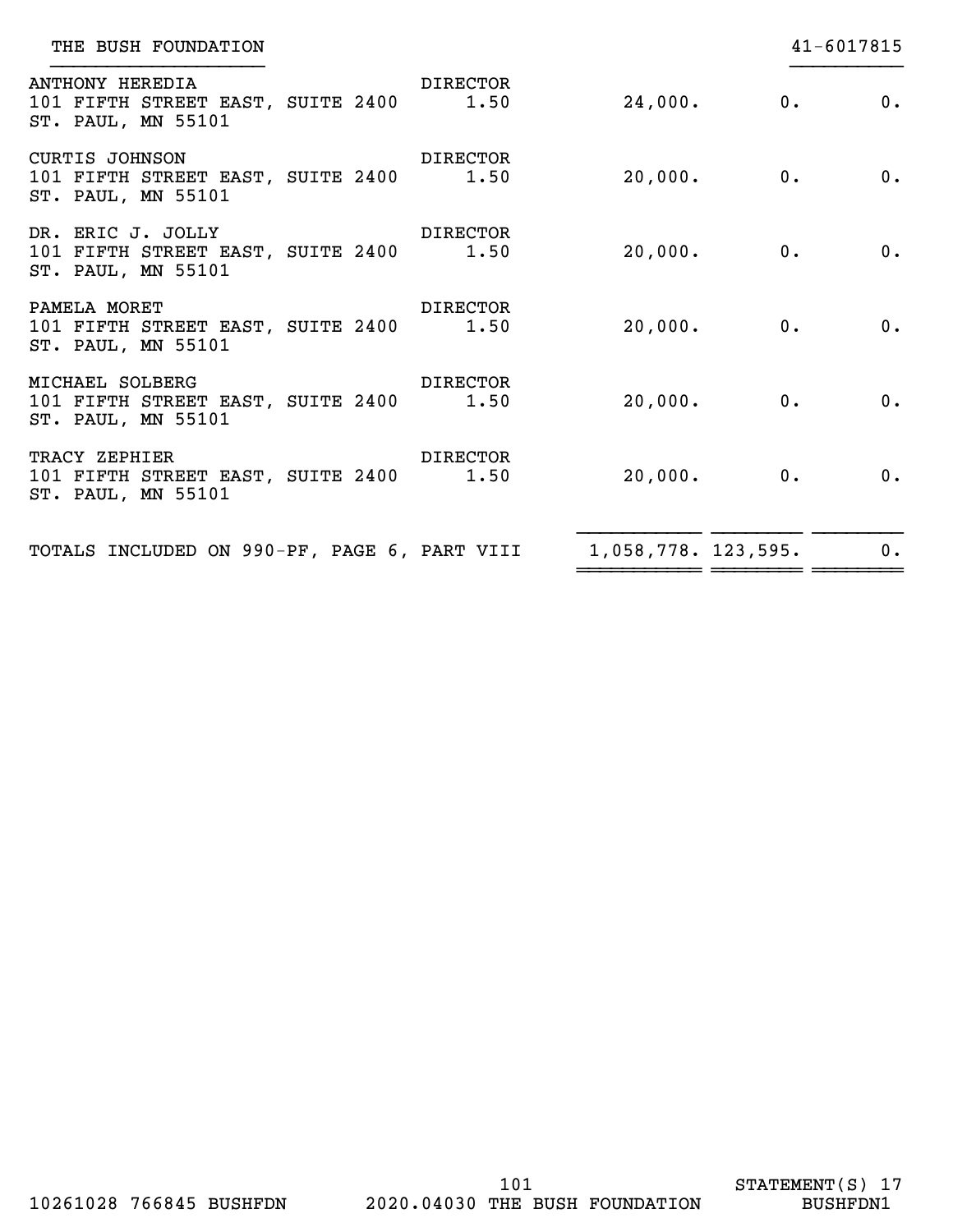| FORM $990-PF$ | EXPENDITURE RESPONSIBILITY STATEMENT |             |         | STATEMENT |  |
|---------------|--------------------------------------|-------------|---------|-----------|--|
|               |                                      | PART VII-B, | LINE 5C |           |  |

}}}}}}}}}}}}}}}}}}}}}}}}}}}}}}}}}}}}}}}}}}}}}}}}}}}}}}}}}}}}}}}}}}}}}}}}}}}}}}

GRANTEE'S NAME }}}}}}}}}}}}}}

CLIFTONLARSONALLEN LLP

GRANTEE'S ADDRESS }}}}}}}}}}}}}}}}}

220 S 6TH ST, STE 300 MINNEAPOLIS, MN 55402

| GRANT AMOUNT | DATE OF GRANT | AMOUNT EXPENDED | VERIFICATION DATE |
|--------------|---------------|-----------------|-------------------|
| 100,000.     | 10/27/20      | 20,701.         | 02/04/21          |

PURPOSE OF GRANT }}}}}}}}}}}}}}}}

TO DESIGN A LEADERSHIP COHORT PROGRAM TO INSPIRE, EQUIP AND CONNECT TRIBAL LEADERS TO DEVELOP STRONGER TRIBAL GOVERNMENT FINANCIAL SYSTEMS.

DATES OF REPORTS BY GRANTEE }}}}}}}}}}}}}}}}}}}}}}}}}}}

FEBRUARY 24, 2021

ANY DIVERSION BY GRANTEE }}}}}}}}}}}}}}}}}}}}}}}}

NO KNOWN DIVERSION

RESULTS OF VERIFICATION }}}}}}}}}}}}}}}}}}}}}}}

THE BUSH FOUNDATION REVIEWED THE GRANT REPORT ON FEBRUARY 4, 2021 BUT DID NOT UNDERTAKE ANY VERIFICATION OF THE GRANTEE'S REPORTS AS THERE HAS NOT BEEN ANY REASON TO DOUBT THEIR ACCURACY OR RELIABILITY (REG.  $53.4945 - 59(C)$ .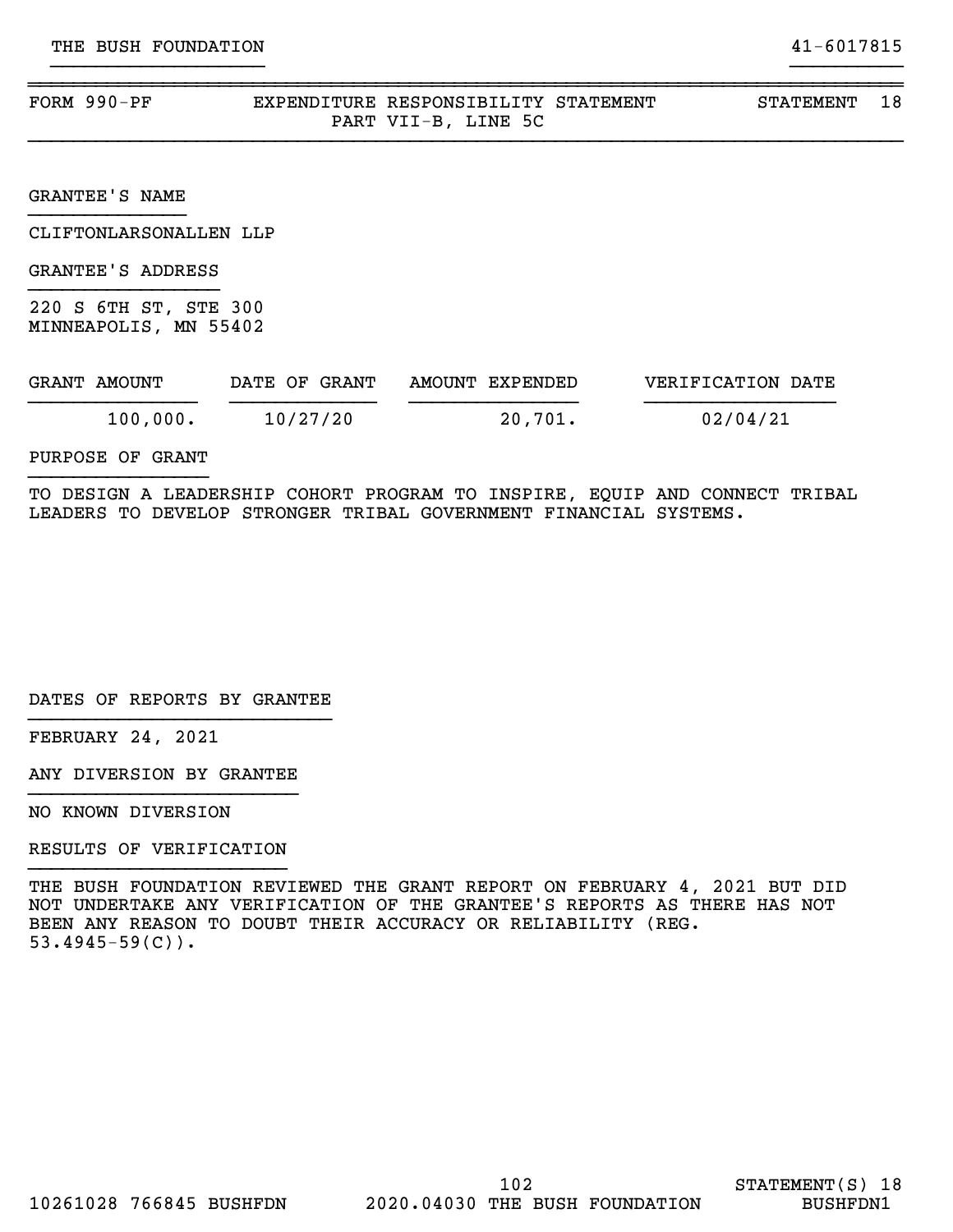FINNOVATION LAB LLC

GRANTEE'S ADDRESS }}}}}}}}}}}}}}}}}

817 5TH AVE STE 400 MINNEAPOLIS, MN 55404

| GRANT AMOUNT | DATE OF GRANT | AMOUNT EXPENDED | VERIFICATION DATE |
|--------------|---------------|-----------------|-------------------|
| 2,500,000.   | 05/24/18      | 1,994,969.      | 03/29/21          |

}}}}}}}}}}}}}}}}}}} }}}}}}}}}}

PURPOSE OF GRANT }}}}}}}}}}}}}}}}

SUPPORT DEVELOPMENT AND LAUNCH OF FINNOVATION FELLOWSHIP FOR IMPACT ENTREPRENEURS.

TOTAL PAID \$650,000 PAID ON MAY 24, 2018 \$450,000 PAID ON APRIL 25, 2019 \$475,000 PAID ON AUGUST 29, 2019 \$925,000 PAID ON APRIL 23, 2020 \$2,5000,000 TOTAL PAID

DATES OF REPORTS BY GRANTEE }}}}}}}}}}}}}}}}}}}}}}}}}}}

MAY 8, 2019, MARCH 31, 2020, MARCH 29, 2021

ANY DIVERSION BY GRANTEE }}}}}}}}}}}}}}}}}}}}}}}}

NO KNOWN DIVERSION

RESULTS OF VERIFICATION }}}}}}}}}}}}}}}}}}}}}}}

THE BUSH FOUNDATION REVIEWED THE GRANT REPORTS ON MAY 8, 2019, MARCH 31, 2020 AND MARCH 29, 2021 BUT DID NOT UNDERTAKE ANY VERIFICATION OF THE GRANTEE'S REPORTS AS THERE HAS NOT BEEN ANY REASON TO DOUBT THEIR ACCURACY OR RELIABILITY (REG. 53.4945-59(C)).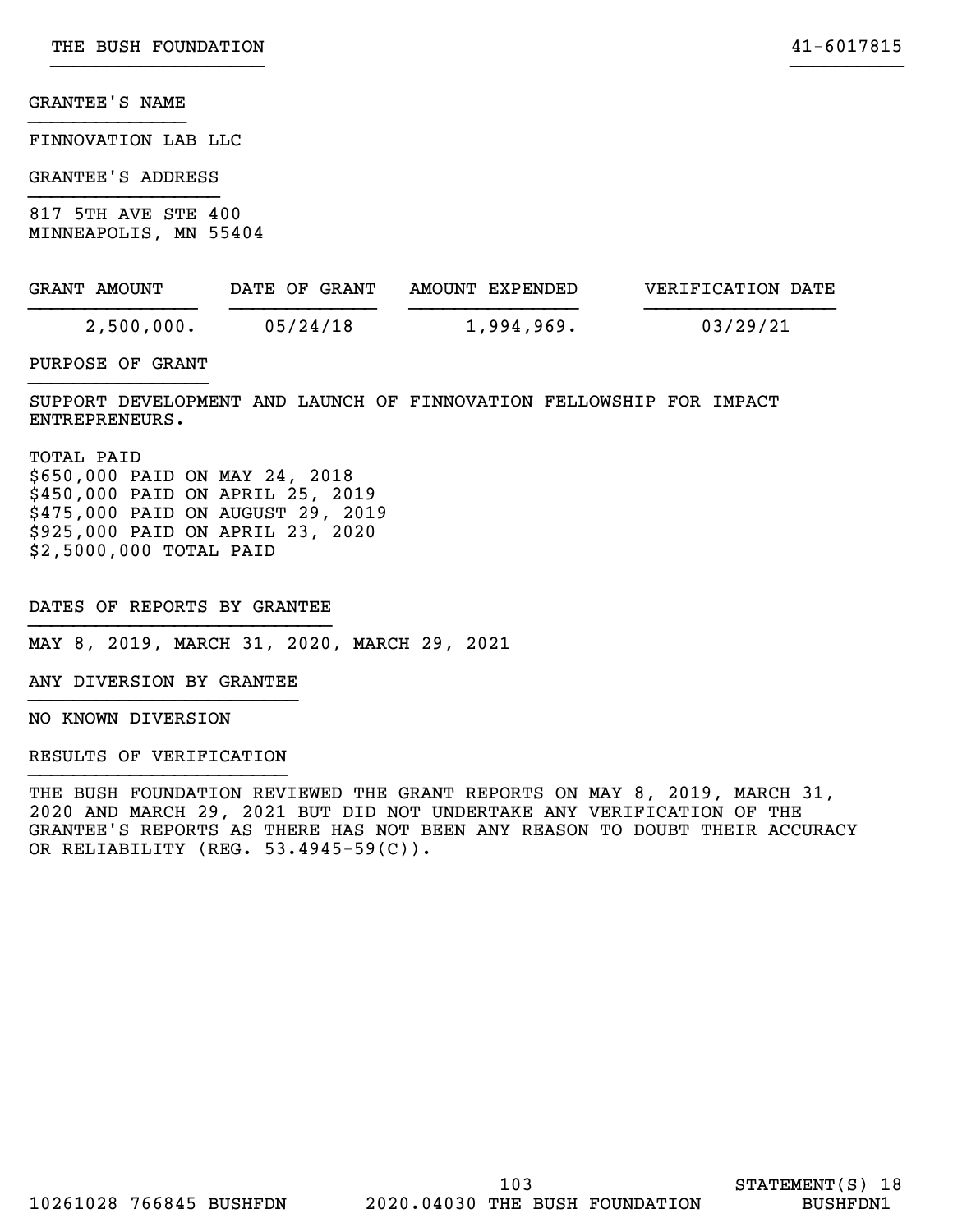SHARED CAPITAL COOPERATIVE

GRANTEE'S ADDRESS }}}}}}}}}}}}}}}}}

2388 UNIVERSITY AVE W, STE 300 ST. PAUL, MN 55114

| GRANT AMOUNT | DATE OF GRANT | AMOUNT EXPENDED | VERIFICATION DATE |
|--------------|---------------|-----------------|-------------------|
| 500,000.     | 12/03/20      | 150,000.        | 08/17/21          |

}}}}}}}}}}}}}}}}}}} }}}}}}}}}}

# PURPOSE OF GRANT }}}}}}}}}}}}}}}}

AN EIGHT-YEAR PROGRAM-RELATED INVESTMENT TO SUPPORT COOPERATIVE BUSINESSES IN MINNESOTA, NORTH DAKOTA, SOUTH DAKOTA AND THE 23 NATIVE NATIONS THAT SHARE THE SAME GEOGRAPHY.

DATES OF REPORTS BY GRANTEE }}}}}}}}}}}}}}}}}}}}}}}}}}}

MAY 13, 2021 AND AUGUST 16, 2021

ANY DIVERSION BY GRANTEE }}}}}}}}}}}}}}}}}}}}}}}}

NO KNOWN DIVERSION

RESULTS OF VERIFICATION }}}}}}}}}}}}}}}}}}}}}}}

THE BUSH FOUNDATION REVIEWED THE GRANT REPORTS ON MAY 13, 2021 AND AUGUST 17, 2021 BUT DID NOT UNDERTAKE ANY VERIFICATION OF THE GRANTEE'S REPORTS AS THERE HAS NOT BEEN ANY REASON TO DOUBT THEIR ACCURACY OR RELIABILITY (REG.  $53.4945 - 59(C)$ .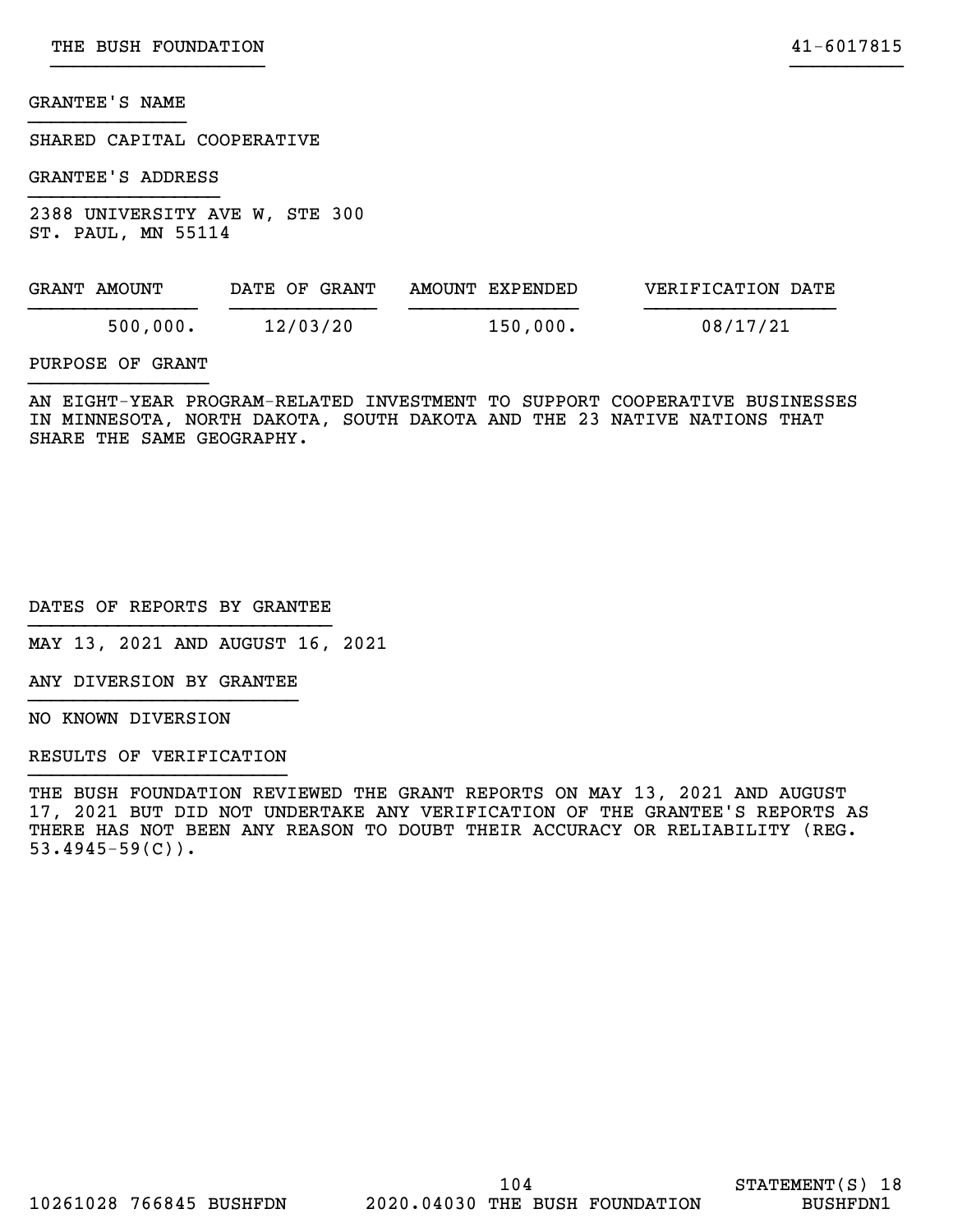SHARED CAPITAL COOPERATIVE

GRANTEE'S ADDRESS }}}}}}}}}}}}}}}}}

2388 UNIVERSITY AVE W, STE 300 ST. PAUL, MN 55114

| GRANT AMOUNT | DATE OF GRANT | AMOUNT EXPENDED | VERIFICATION DATE |
|--------------|---------------|-----------------|-------------------|
| 100,000.     | 12/03/20      | 0.              | 04/06/21          |
|              |               |                 |                   |

}}}}}}}}}}}}}}}}}}} }}}}}}}}}}

PURPOSE OF GRANT }}}}}}}}}}}}}}}}

SUPPORT FOR WORK RELATED TO A PROGRAM-RELATED INVESTMENT INTENDED TO SUPPORT COOPERATIVE BUSINESSES IN MINNESOTA, NORTH DAKOTA, SOUTH DAKOTA AND THE 23 NATIVE NATIONS THAT SHARE THE SAME GEOGRAPHY.

DATES OF REPORTS BY GRANTEE }}}}}}}}}}}}}}}}}}}}}}}}}}}

APRIL 6, 2021

ANY DIVERSION BY GRANTEE }}}}}}}}}}}}}}}}}}}}}}}}

NO KNOWN DIVERSION

RESULTS OF VERIFICATION }}}}}}}}}}}}}}}}}}}}}}}

THE BUSH FOUNDATION REVIEWED THE GRANT REPORT ON APRIL 6, 2021 BUT DID NOT UNDERTAKE ANY VERIFICATION OF THE GRANTEE'S REPORTS AS THERE HAS NOT BEEN ANY REASON TO DOUBT THEIR ACCURACY OR RELIABILITY (REG. 53.4945-59(C)).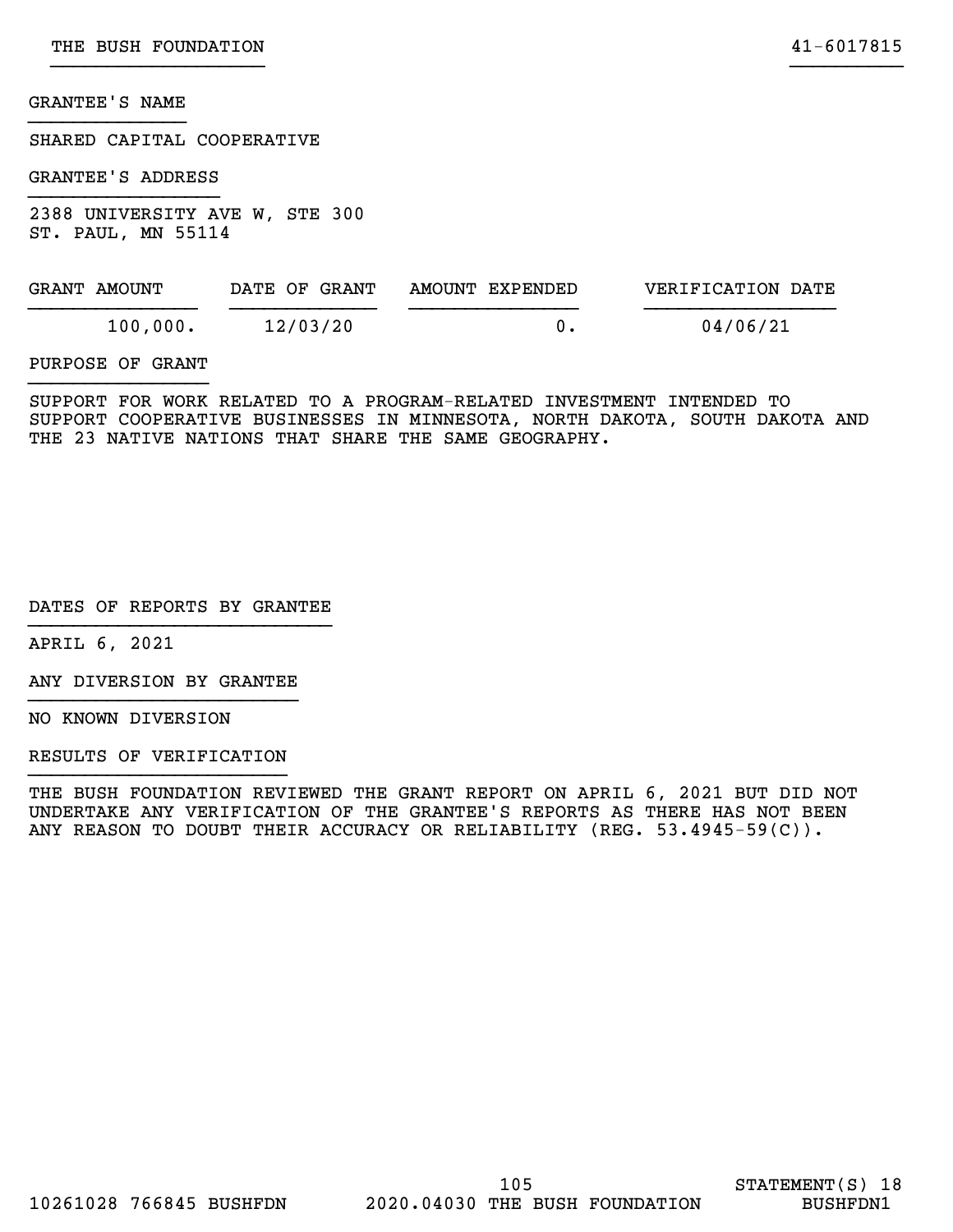FINNOVATION LAB LLC

GRANTEE'S ADDRESS }}}}}}}}}}}}}}}}}

817 5TH AVE STE 400 MINNEAPOLIS, MN 55404

| GRANT AMOUNT | DATE OF GRANT | AMOUNT EXPENDED | VERIFICATION DATE |
|--------------|---------------|-----------------|-------------------|
| 300,000.     | 09/26/19      | 300,000.        | 03/31/21          |

}}}}}}}}}}}}}}}}}}} }}}}}}}}}}

PURPOSE OF GRANT }}}}}}}}}}}}}}}}

SUPPORT NEXT PHASE OF FINNOVATION LAB WORK TO ADVANCE SOCIAL BUSINESS CREATION.

DATES OF REPORTS BY GRANTEE }}}}}}}}}}}}}}}}}}}}}}}}}}}

APRIL 22, 2020 AND MARCH 31, 2021

ANY DIVERSION BY GRANTEE }}}}}}}}}}}}}}}}}}}}}}}}

NO KNOWN DIVERSION

RESULTS OF VERIFICATION }}}}}}}}}}}}}}}}}}}}}}}

THE BUSH FOUNDATION REVIEWED THE GRANT REPORTS ON APRIL 22, 2020 AND MARCH 31, 2021 BUT DID NOT UNDERTAKE ANY VERIFICATION OF THE GRANTEE'S REPORTS AS THERE HAS NOT BEEN ANY REASON TO DOUBT THEIR ACCURACY OR RELIABILITY (REG. 53.4945-59(C)).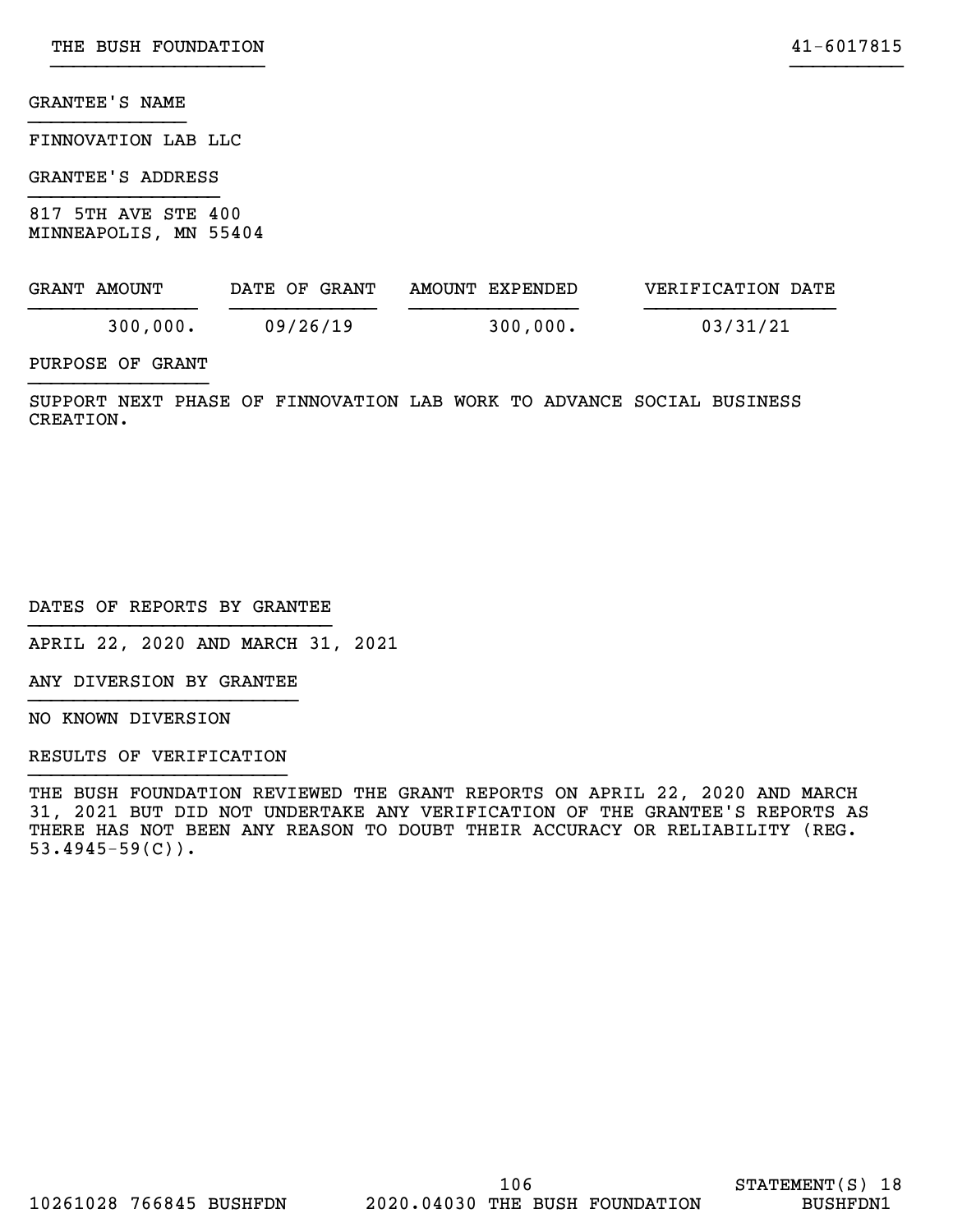FINNOVATION LAB LLC

# GRANTEE'S ADDRESS }}}}}}}}}}}}}}}}}

817 5TH AVE STE 400 MINNEAPOLIS, MN 55404

| GRANT AMOUNT | DATE OF GRANT | AMOUNT EXPENDED | VERIFICATION DATE |
|--------------|---------------|-----------------|-------------------|
| 1,000,000.   | 12/14/17      | 1,000,000.      | 03/31/21          |

}}}}}}}}}}}}}}}}}}} }}}}}}}}}}

# PURPOSE OF GRANT }}}}}}}}}}}}}}}}

SOCIAL BUSINESS INNOVATION LAB START-UP ACTIVITIES - PROGRAM RELATED INVESTMENT (PRI).

DATES OF REPORTS BY GRANTEE }}}}}}}}}}}}}}}}}}}}}}}}}}}

MARCH 5, 2018, MAY 2, 2019, MARCH 31, 2020 AND MARCH 31, 2021

ANY DIVERSION BY GRANTEE }}}}}}}}}}}}}}}}}}}}}}}}

NO KNOWN DIVERSION

RESULTS OF VERIFICATION }}}}}}}}}}}}}}}}}}}}}}}

THE BUSH FOUNDATION REVIEWED THE GRANT REPORTS ON MARCH 5, 2018, MAY 2, 2019, MARCH 31, 2020 AND MARCH 31, 2021 BUT DID NOT UNDERTAKE ANY VERIFICATION OF THE GRANTEE'S REPORTS AS THERE HAS NOT BEEN ANY REASON TO DOUBT THEIR ACCURACY OR RELIABILITY (REG. 53.4945-59(C)).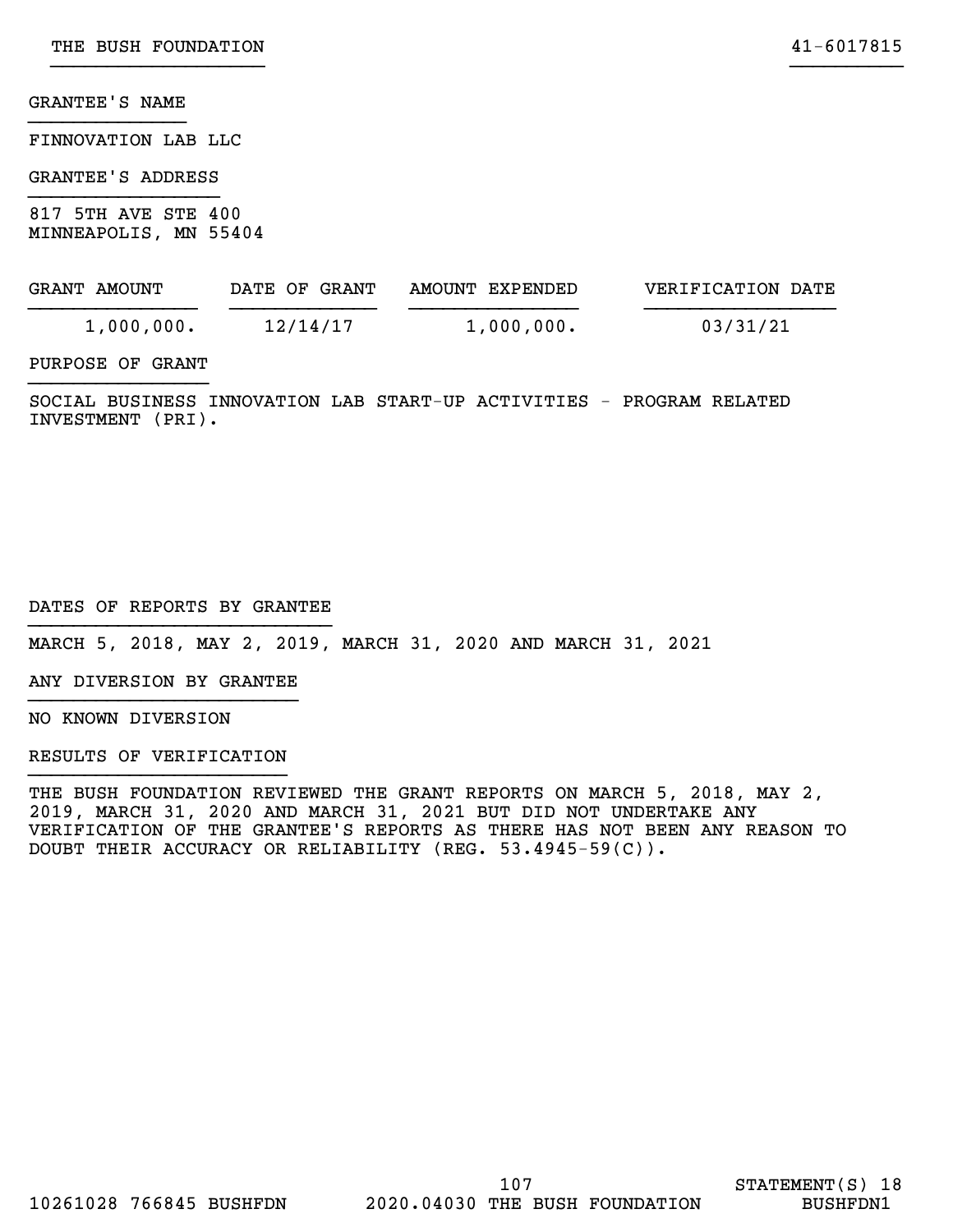URBAN INNOVATION FUND I, LP

GRANTEE'S ADDRESS }}}}}}}}}}}}}}}}}

170 COLUMBUS AVE, STE 240 SAN FRANCISCO, CA 94133

| GRANT AMOUNT | DATE OF GRANT | AMOUNT EXPENDED | VERIFICATION DATE |
|--------------|---------------|-----------------|-------------------|
| 2,400,000.   | 06/14/18      | 2,070,296.      | 05/19/21          |

}}}}}}}}}}}}}}}}}}} }}}}}}}}}}

# PURPOSE OF GRANT }}}}}}}}}}}}}}}}

AN IMPACT INVESTMENT TO SUPPORT SOCIAL BUSINESSES IN MINNESOTA, NORTH DAKOTA, SOUTH DAKOTA AND THE 23 NATIVE NATIONS THAT SHARE THE SAME GEOGRAPHY.

# DATES OF REPORTS BY GRANTEE }}}}}}}}}}}}}}}}}}}}}}}}}}}

APRIL 24, 2019, JUNE 3, 2020 AND MAY 19, 2021

ANY DIVERSION BY GRANTEE }}}}}}}}}}}}}}}}}}}}}}}}

NO KNOWN DIVERSION

RESULTS OF VERIFICATION }}}}}}}}}}}}}}}}}}}}}}}

THE BUSH FOUNDATION REVIEWED THE GRANT REPORTS ON APRIL 24, 2019, JUNE 3, 2020 AND MAY 19, 2021 BUT DID NOT UNDERTAKE ANY VERIFICATION OF THE GRANTEE'S REPORTS AS THERE HAS NOT BEEN ANY REASON TO DOUBT THEIR ACCURACY OR RELIABILITY (REG. 53.4945-59(C)).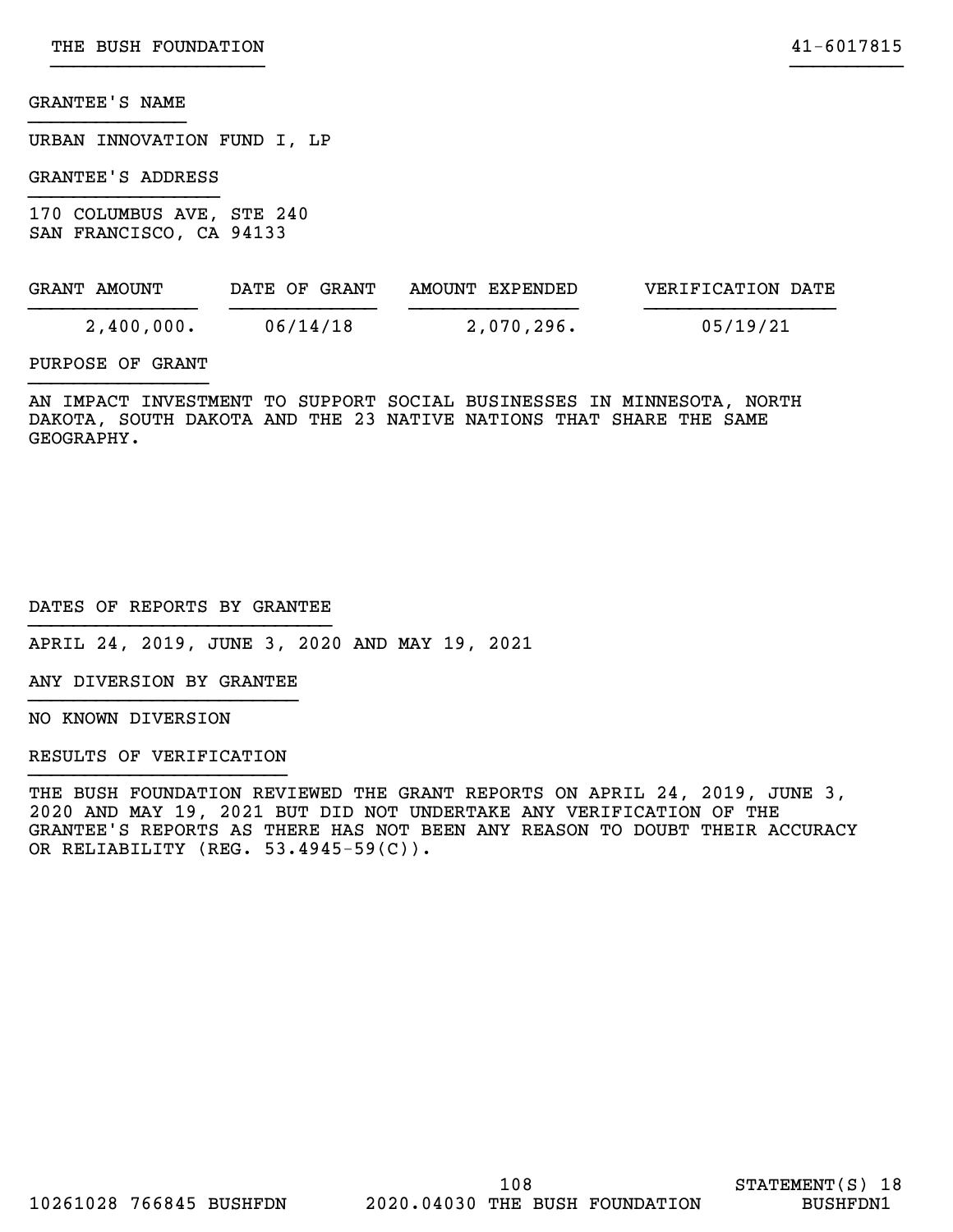# ~~~~~~~~~~~~~~~~~~~~~~~~~~~~~~~~~~~~~~~~~~~~~~~~~~~~~~~~~~~~~~~~~~~~~~~~~~~~~~ FORM 990-PF SUMMARY OF PROGRAM-RELATED INVESTMENTS STATEMENT 19 }}}}}}}}}}}}}}}}}}}}}}}}}}}}}}}}}}}}}}}}}}}}}}}}}}}}}}}}}}}}}}}}}}}}}}}}}}}}}}

}}}}}}}}}}}}}}}}}}} }}}}}}}}}}

## DESCRIPTION }}}}}}}}}}}

SHARED CAPITAL COOPERATIVE, 8 YEAR PROGRAM-RELATED INVESTMENT TO SUPPORT COOPERATIVE BUSINESSES IN MINNESOTA, NORTH DAKOTA, SOUTH DAKOTA AND THE 23 NATIVE NATIONS THAT SHARE THE SAME GEOGRAPHY.

> AMOUNT }}}}}}}}}}}}}}

> ~~~~~~~~~~~~~~

TO FORM 990-PF, PART IX-B, LINE 1 500,000.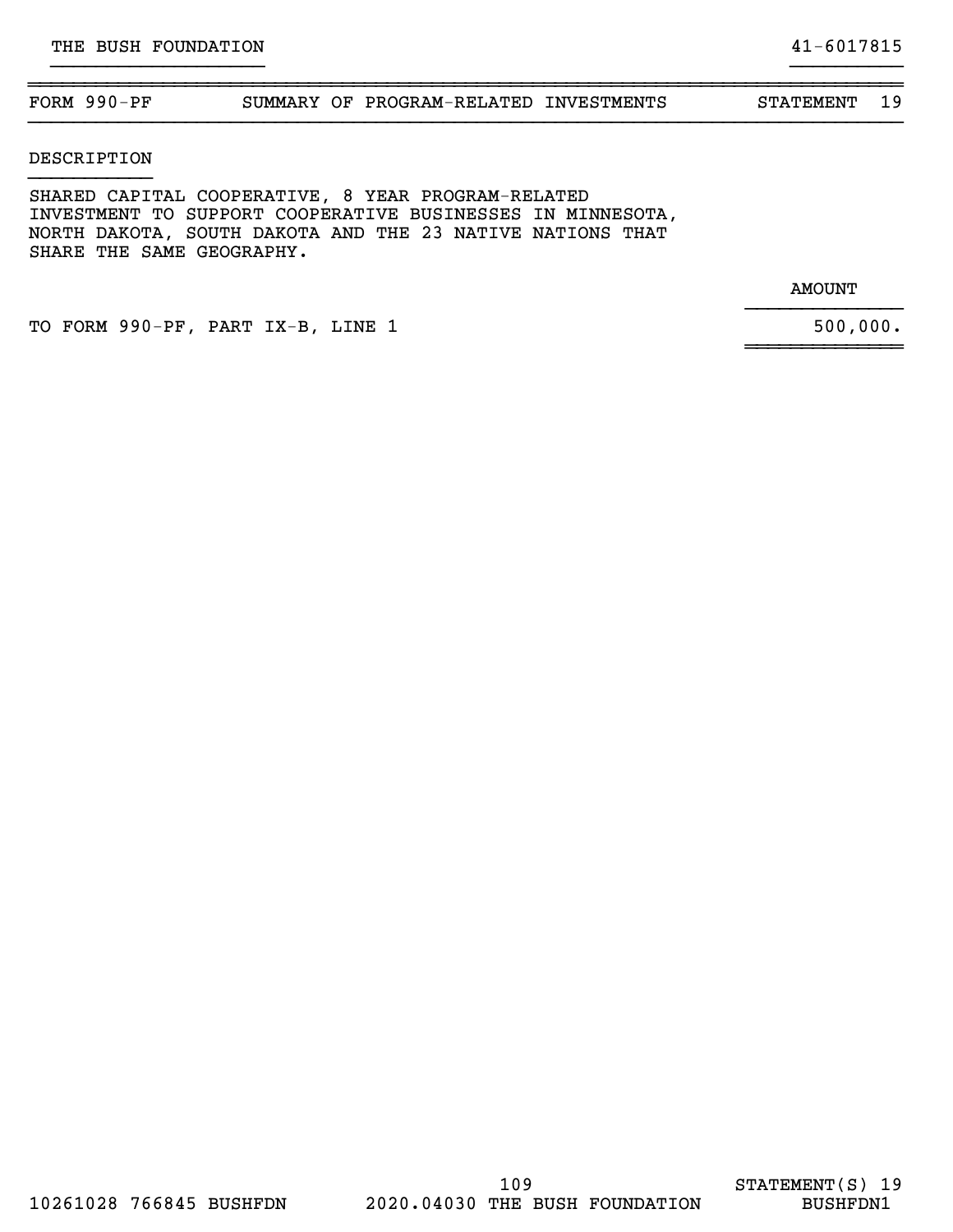| $FORM 990-PF$<br>OTHER PROGRAM-RELATED INVESTMENTS                                                                                                                                                                                     | <b>STATEMENT</b><br>20 |
|----------------------------------------------------------------------------------------------------------------------------------------------------------------------------------------------------------------------------------------|------------------------|
| <b>DESCRIPTION</b>                                                                                                                                                                                                                     | <b>AMOUNT</b>          |
| FOUR BANDS COMMUNITY FUND, INC. - A 10-YEAR PRI TO SUPPORT<br>NATIVE-LED BUSINESSES AND NATIVE PEOPLE IN MINNESOTA, NORTH<br>DAKOTA, SOUTH DAKOTA AND THE 23 NATIVE NATIONS THAT SHARE<br>THE SAME GEOGRAPHY.                          | 400,000.               |
| DESCRIPTION                                                                                                                                                                                                                            | <b>AMOUNT</b>          |
| GROW SOUTH DAKOTA - A 10-YEAR PROGRAM-RELATED INVESTMENT TO<br>SUPPORT SMALL BUSINESSES IN SOUTH DAKOTA.                                                                                                                               | 500,000.               |
| <b>DESCRIPTION</b>                                                                                                                                                                                                                     | <b>AMOUNT</b>          |
| NDN FUND - A SEVEN-YEAR PROGRAM-RELATED INVESTMENT TO<br>SUPPORT THE REGENERATIVE INFRASTRUCTURE FUND IN MINNESOTA,<br>NORTH DAKOTA, SOUTH DAKOTA AND THE 23 NATIVE NATIONS THAT<br>SHARE THE SAME GEOGRAPHY.                          | 500,000.               |
| DESCRIPTION                                                                                                                                                                                                                            | <b>AMOUNT</b>          |
| NORTHEAST ENTRPRENEUR FUND - AN EIGHT-YEAR PROGRAM-RELATED<br>INVESTMENT TO SUPPORT SMALL BUSINESSES IN MINNESOTA.                                                                                                                     | 400,000.               |
| DESCRIPTION                                                                                                                                                                                                                            | <b>AMOUNT</b>          |
| VENN FOUNDATION - A COMBINATION LOAN AND EQUITY<br>PROGRAM-RELATED INVESTMENT TO SUPPORT EARLY STAGE SOCIAL<br>PURPOSE BUSINESSES IN MINNESOTA, NORTH DAKOTA, SOUTH DAKOTA<br>AND THE 23 NATIVE NATIONS THAT SHARE THE SAME GEOGRAPHY. | 250,000.               |

}}}}}}}}}}}}}}}}}}} }}}}}}}}}}

}}}}}}}}}}}}}}}}}}}}}}}}}}}}}}}}}}}}}}}}}}}}}}}}}}}}}}}}}}}}}}}}}}}}}}}}}}}}}}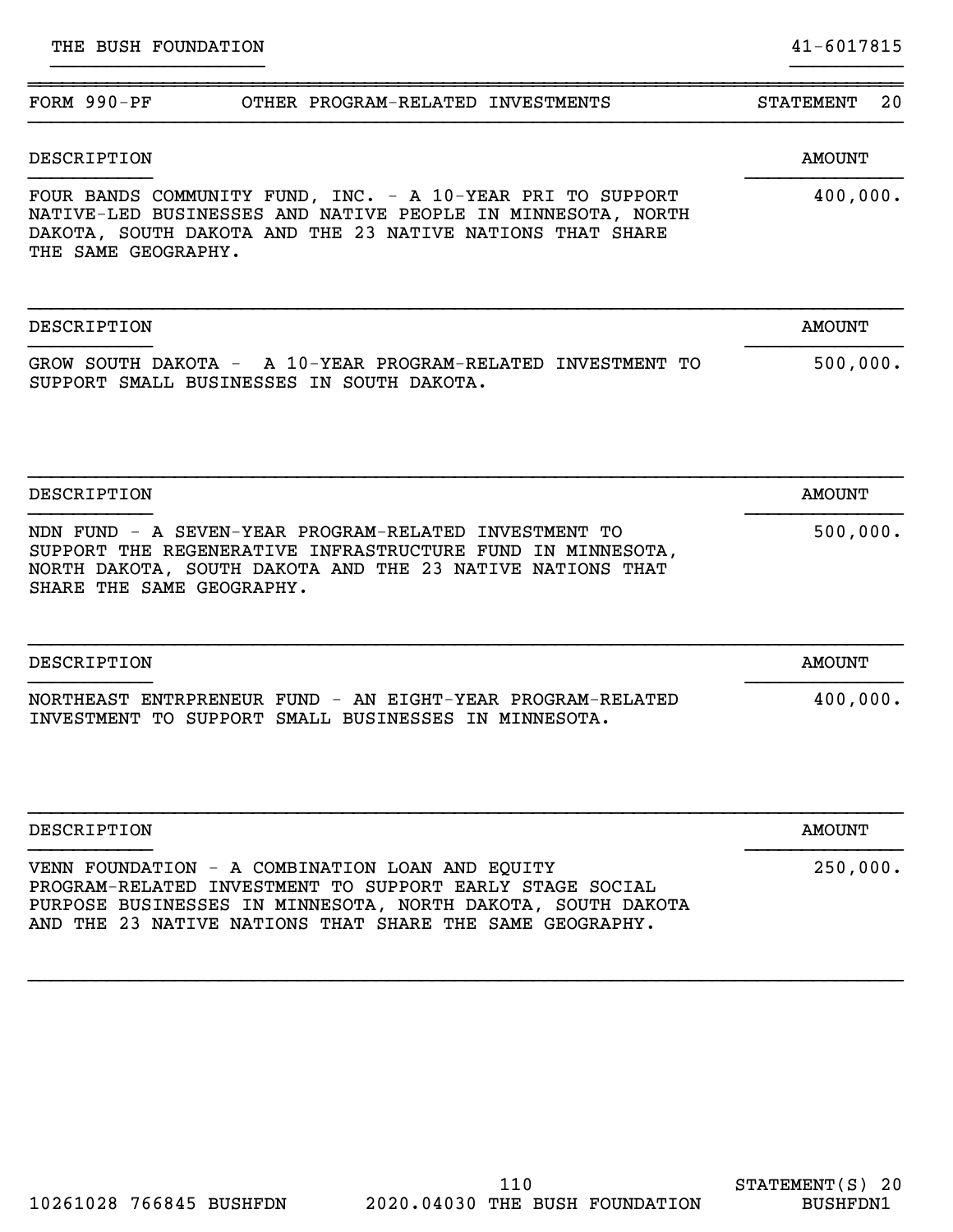DESCRIPTION AMOUNT }}}}}}}}}}}}}}}}}}} }}}}}}}}}}

# }}}}}}}}}}} }}}}}}}}}}}}}} WHITE EARTH INVESTMENT INITIATIVE - A 10-YEAR 400,000. PROGRAM-RELATED INVESTMENT TO SUPPORT NATIVE-LED BUSINESSES AND NATIVE PEOPLE IN MINNESOTA, NORTH DAKOTA, SOUTH DAKOTA

AND THE 23 NATIVE NATIONS THAT SHARE THE SAME GEOGRAPHY.

}}}}}}}}}}}}}}}}}}}}}}}}}}}}}}}}}}}}}}}}}}}}}}}}}}}}}}}}}}}}}}}}}}}}}}}}}}}}}}

TOTAL TO FORM 990-PF, PART IX-B, LINE 3

2,450,000.

}}}}}}}}}}}}}}

~~~~~~~~~~~~~~